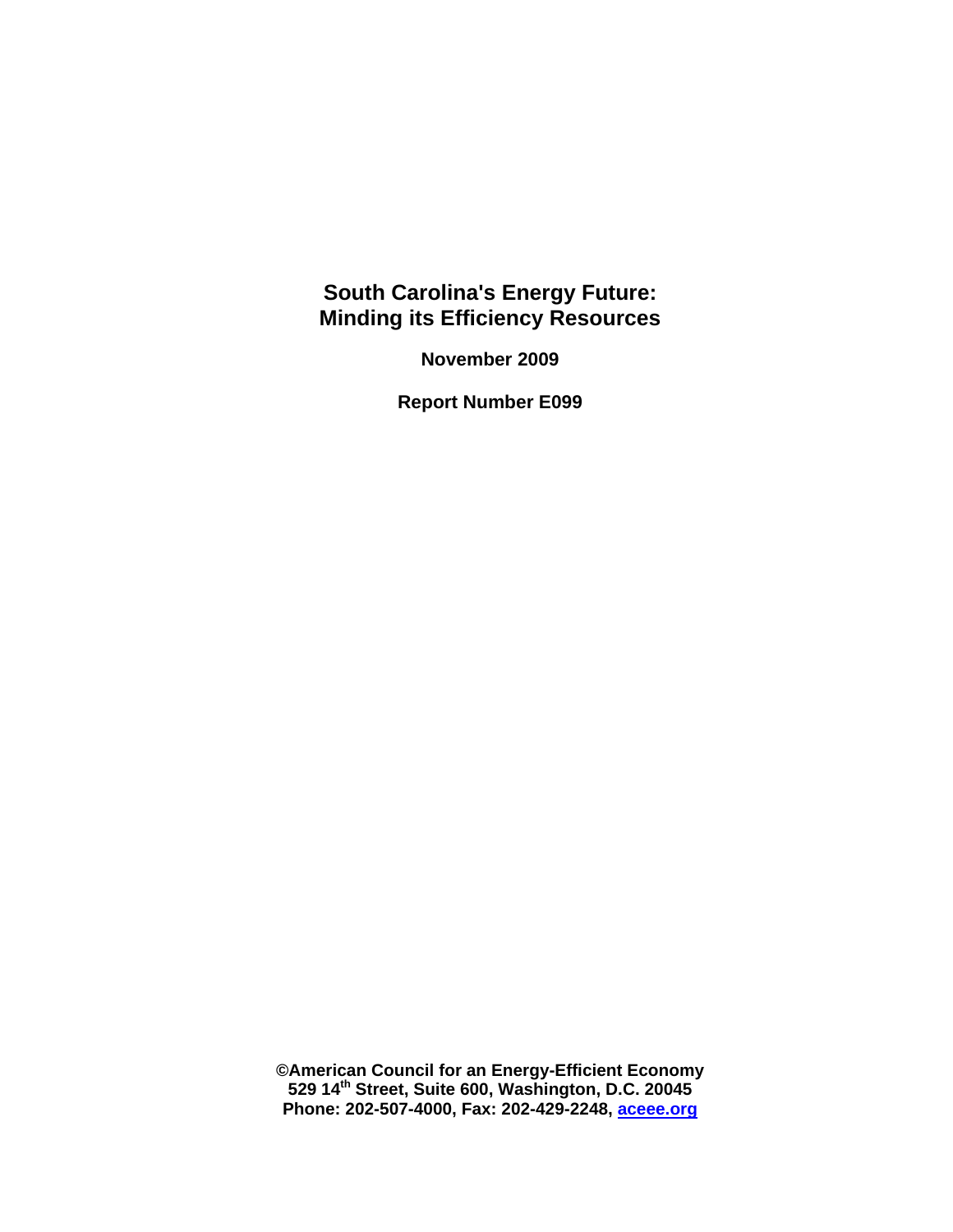#### *Prepared by:*

#### *American Council for an Energy-Efficient Economy*

*(Project Lead and Energy Efficiency Analysis)* 

Max Neubauer, **mneubauer@aceee.org** Suzanne DesPortes Bryant Watson

Skip Laitner Jacob Talbot Dan Trombley Anna Chittum Sarah Black Laura Furrey

#### *Summit Blue Consulting*

*(Demand Response Analysis)* 

Dan Violette Marca Hagenstad Stuart Schare

#### *ICF International*

*(CHP Analysis)* 

Kenneth Darrow Anne Hampson Bruce Hedman

#### *Synapse Energy Economics*

*(Utility Avoided Costs Estimates)* 

David White Rick Hornby

#### *Potomac Resources, Inc.*

*(Water Efficiency Analysis)* 

Edward Osann

*Disclaimer: While several organizations, including Summit Blue Consulting, ICF International, Synapse Energy Economics, and Potomac Resources, Inc. assisted ACEEE in the completion of this analysis and report, the ultimate viewpoints and recommendations expressed herein are those of ACEEE.*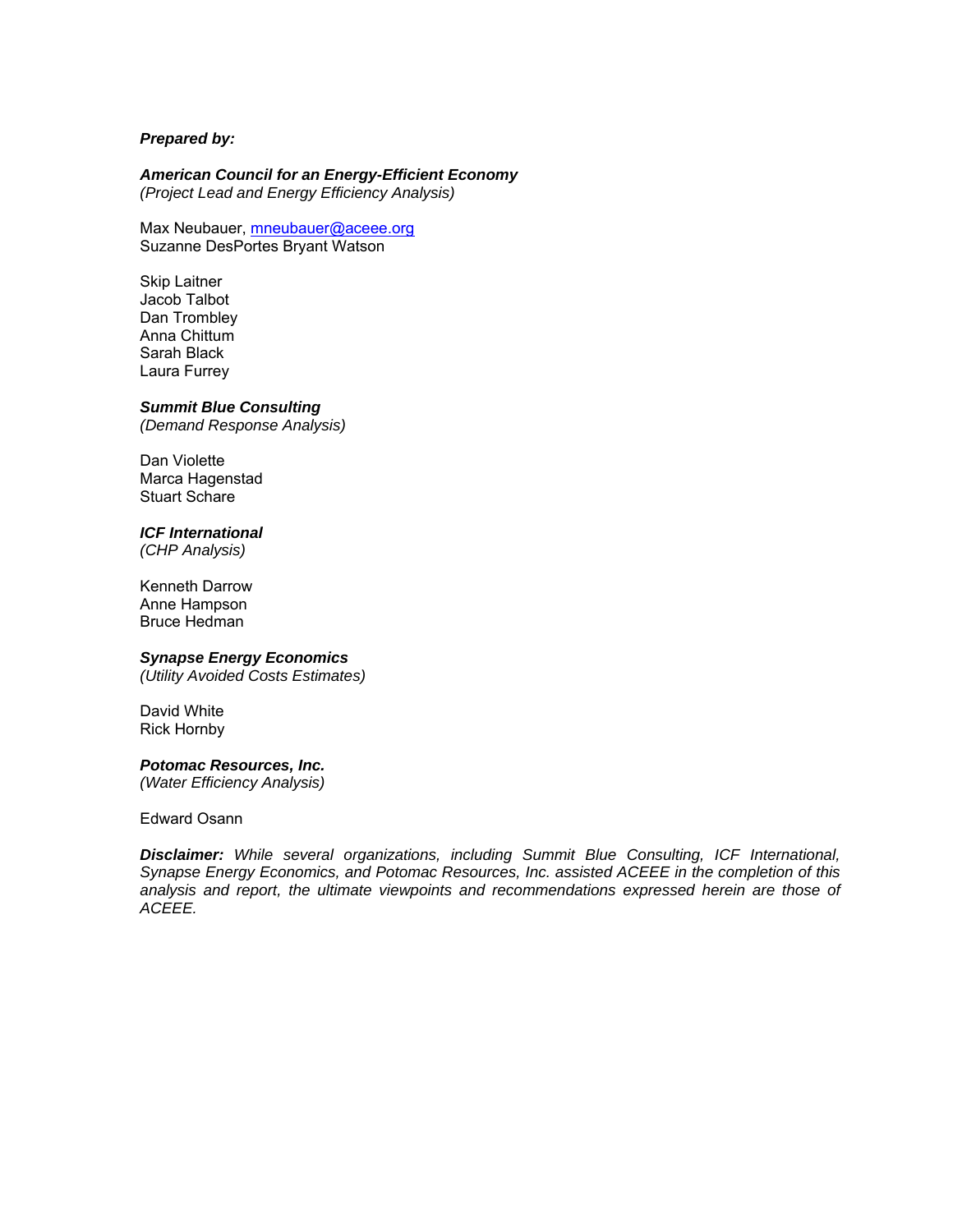# **Contents**

| Macroeconomic Impacts: Impact of Policies and Programs on South Carolina's Economy, |  |
|-------------------------------------------------------------------------------------|--|
|                                                                                     |  |
|                                                                                     |  |
|                                                                                     |  |
|                                                                                     |  |
|                                                                                     |  |
|                                                                                     |  |
|                                                                                     |  |
|                                                                                     |  |
|                                                                                     |  |
|                                                                                     |  |
|                                                                                     |  |
|                                                                                     |  |
|                                                                                     |  |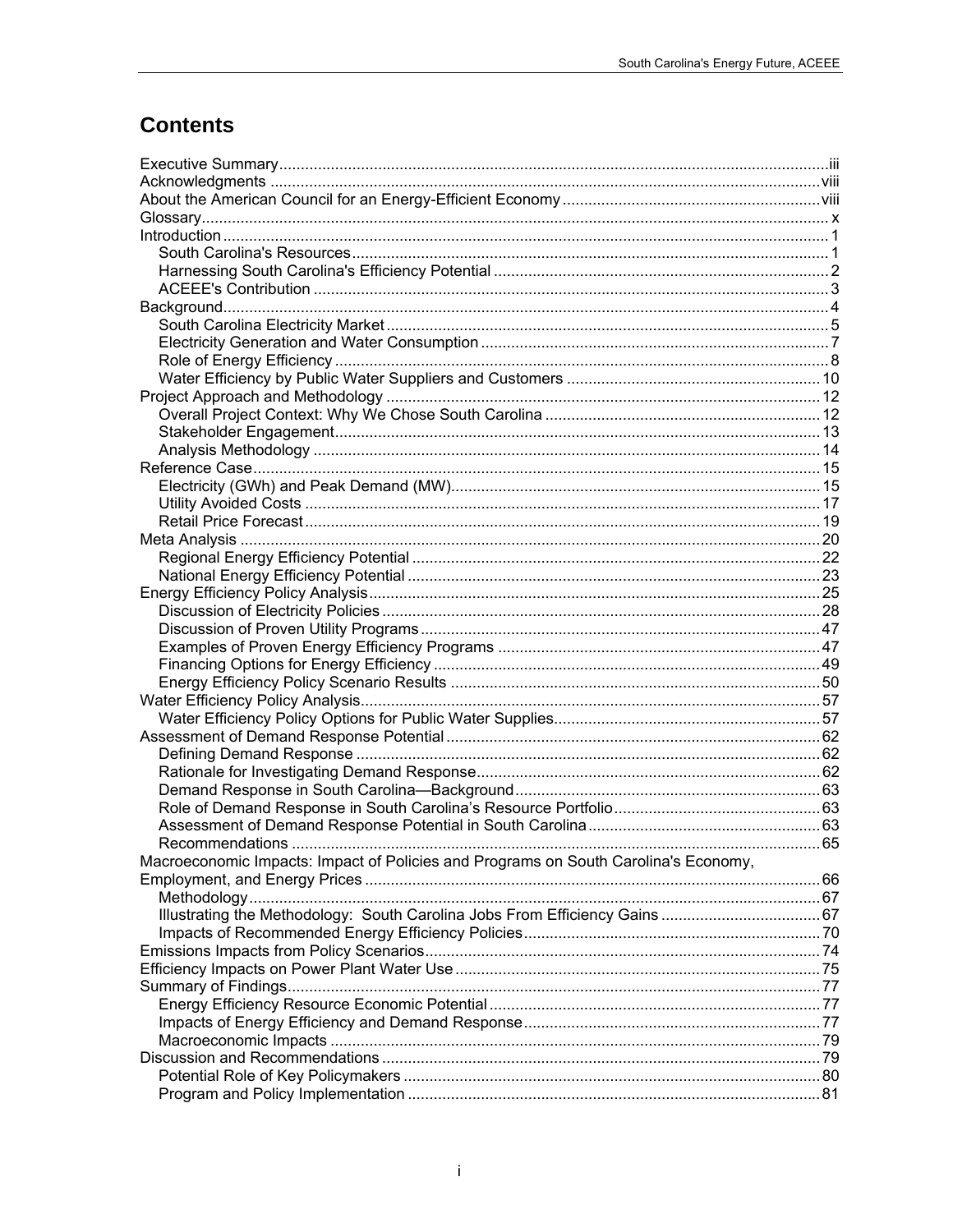| B.1. Electricity Savings, Peak Demand Reductions, and Costs from Policy Analysis 105 |  |
|--------------------------------------------------------------------------------------|--|
|                                                                                      |  |
|                                                                                      |  |
|                                                                                      |  |
|                                                                                      |  |
|                                                                                      |  |
|                                                                                      |  |
|                                                                                      |  |
|                                                                                      |  |
|                                                                                      |  |
| D.8. Comparison of Estimated DR Potential with Results from Other Studies 137        |  |
|                                                                                      |  |
|                                                                                      |  |
|                                                                                      |  |
|                                                                                      |  |
|                                                                                      |  |
|                                                                                      |  |
|                                                                                      |  |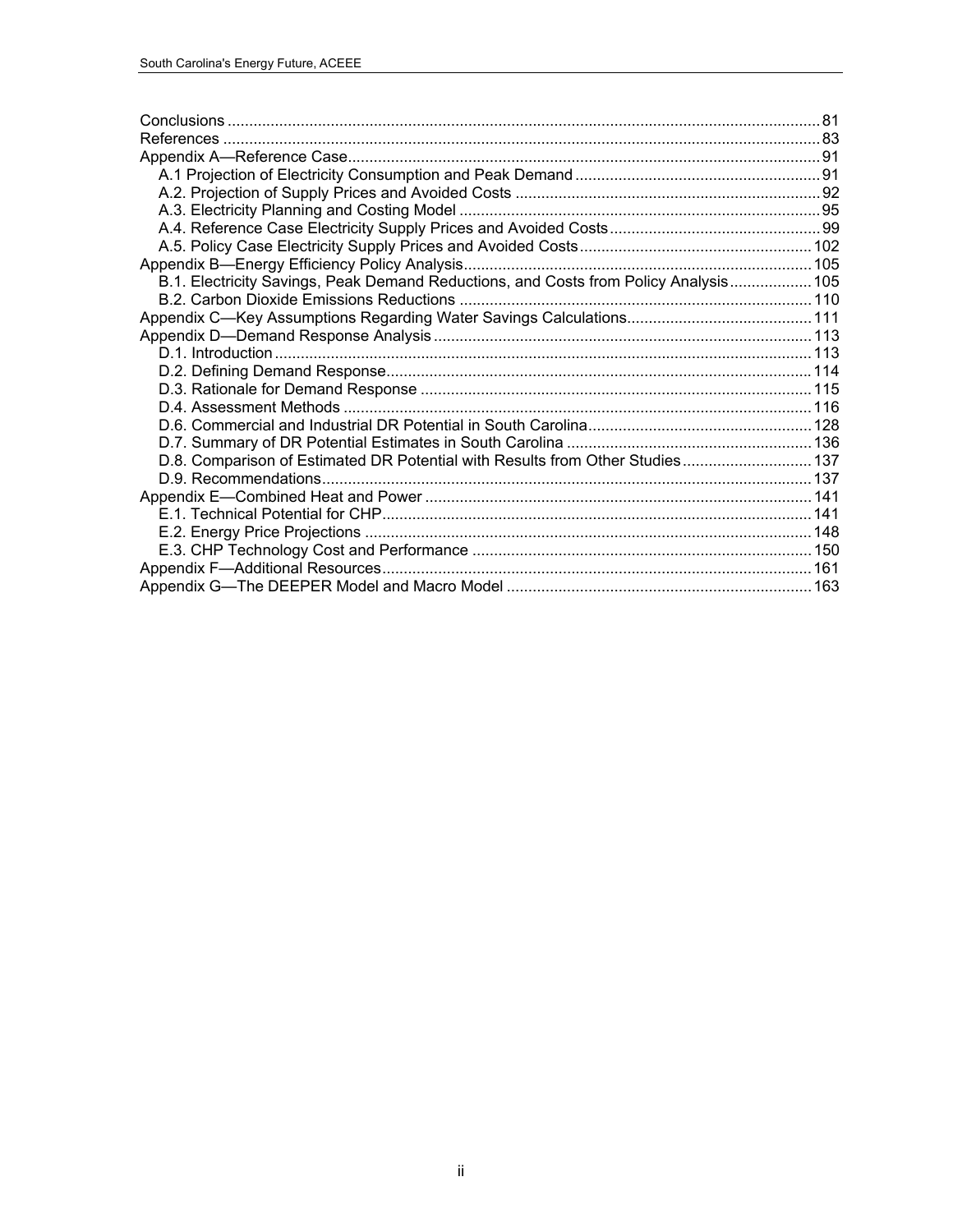## <span id="page-4-0"></span>**Executive Summary**

South Carolina's leaders in both the public and private sectors are showing renewed interest in adopting energy efficiency policies and programs. For this reason, the American Council for an Energy-Efficient Economy (ACEEE) chose to work with the State of South Carolina as part of our State Clean Energy Resource Project. ACEEE reviewed many of the state's existing and proposed energy efficiency-related efforts, and determined that South Carolina could benefit from an in-depth analysis of the potential within the state for greater efficiency investments. As this report clearly demonstrates, energy efficiency has the potential to provide short- and long-term economic and social benefits to South Carolina's consumers, such as creating new, local jobs; lowering consumer bills; and abating emissions, all of which will help to stimulate the economy.

Recent developments in South Carolina have shown the state is making a number of prudent investments in energy efficiency that should pay off over time in terms of new jobs and economic growth. Commitments to reduce energy consumption in state-owned buildings, improve building energy codes, weatherize homes, and increase utility investment in electric efficiency programs highlight movement away from business as usual and towards a period of stronger economic and social development.

South Carolina has been hit particularly hard by the recent recession. Growth in real gross state product (GSP) has been steadily declining since 2005, from 2.4% to 0.6%, positioning South Carolina  $32<sup>nd</sup>$  in economic growth in the country. South Carolina's unemployment rate is the fifth highest in the nation, hovering around 11.6% as of October 2009. But current economic conditions should not preclude the state from exploring and exploiting its significant energy efficiency resources. In fact, in helping to revitalize its economy, energy efficiency should be regarded as the state's "first fuel."

Looking beyond the state's existing energy efficiency measures, ACEEE developed additional policy suggestions, which were analyzed as part of this report after extensive stakeholder discussions in the state over a series of months. The results show that South Carolina's economy can benefit greatly by further investment in specific energy and water efficiency measures. For the first time in any of our state reports, ACEEE conducted an analysis of several water efficiency policies, as well as added three new energy efficiency measures of interest to the state: improved efficiency in manufactured housing; implementation of a behavioral awareness program; and a rural/agricultural initiative. This last initiative is of particular importance to a state such as South Carolina with a large population of rural residents.

### **Electricity and Water Policy Recommendations**

-

For our energy and water policy analyses, we developed a suite of eleven energy and five water efficiency policy suggestions based on successful models implemented in other states and in-depth consultation with stakeholders in South Carolina. Of the eleven electricity policies we are recommending, there are eight that ACEEE suggests be eligible to contribute towards a utility savings target that would be required by an *energy efficiency resource standard* (EERS), which we suggest be set at 18% of projected sales in 2025. The EERS represents the core of these policies, providing a foundation upon which the other policies may be layered to achieve the greatest savings. But it is important to note that the EERS is simply an amalgamation of the savings generated by the individual policies and utility programs, so its absence does not preclude the efficacy of the policy and program recommendations included in this report. We estimate that the eight policies have the potential to meet 10% of South Carolina's electricity needs by 2025 in our medium case scenario, irrespective of the presence of an  $EERS$ .<sup>[1](#page-4-1)</sup> With an  $EERS$  in place, however, utilities would be required to meet the

<span id="page-4-1"></span><sup>1</sup> Three of the policies—Lead by Example, Low-Income Weatherization, and the Manufactured Homes Initiative—are policies that have already been implemented in the state, and our analysis attempts to estimate the potential savings that could be realized over the program period and beyond.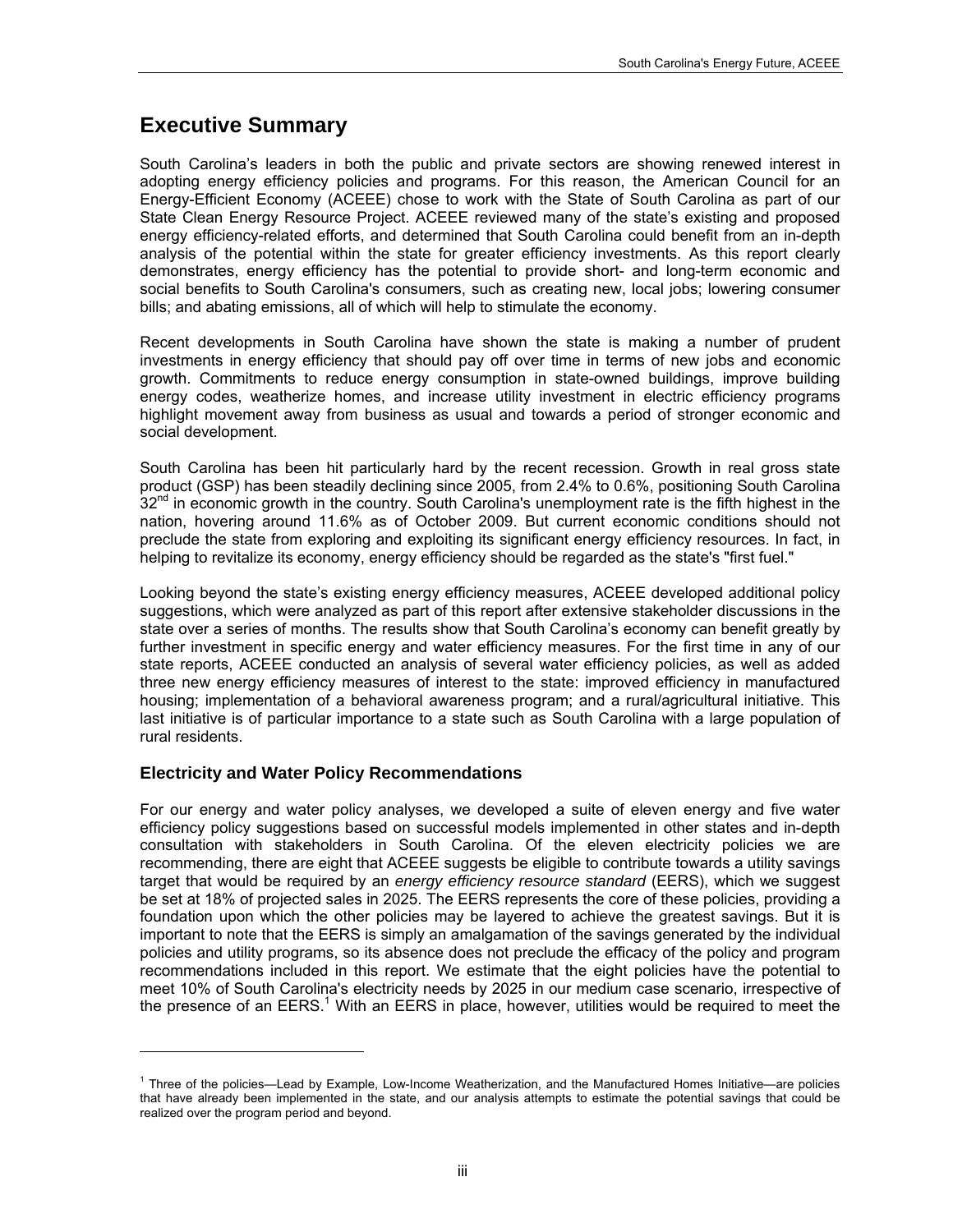remaining 8% of the savings target by implementing their own efficiency programs. Our eleven energy policy recommendations, which include three enabling policies, are as follows:

- A. Energy Efficiency Resource Standard
	- 1) Advanced Building Initiative
	- 2) Behavioral Initiative
	- 3) Combined Heat and Power
	- 4) Lead by Example
	- 5) Low-Income Weatherization
	- 6) Manufactured Homes Initiative
	- 7) Manufacturer Initiative
	- 8) Rural and Agricultural Initiative
- B. Enabling Policies
	- 9) Building Energy Codes
	- 10) Workforce Development Initiative
	- 11) Expanded Demand Response Programs

Figure ES-1 shows the contribution of the individual policies and utility programs we have recommended. Our suite of energy efficiency policies will contribute savings of 9,503 GWh, or 10% of South Carolina's electricity demand, by 2025. The remaining 8%, or 7,491 GWh of the EERS target, can be met readily by utility programs. In this report we highlight the best of these programs that have been proven to be effective at reducing electricity consumption in other states across the U.S.

#### **Figure ES-1. Estimated Reductions in Electricity Use in South Carolina through Energy Efficiency**



We also find that a suite of demand response (DR) recommendations, which focus on shifting energy from peak periods to off-peak periods and cutting back electricity needs during periods with the highest demand, is a critical component of reducing peak demand in South Carolina. Figure ES-2 presents the combined effects of energy efficiency and demand response on peak reductions.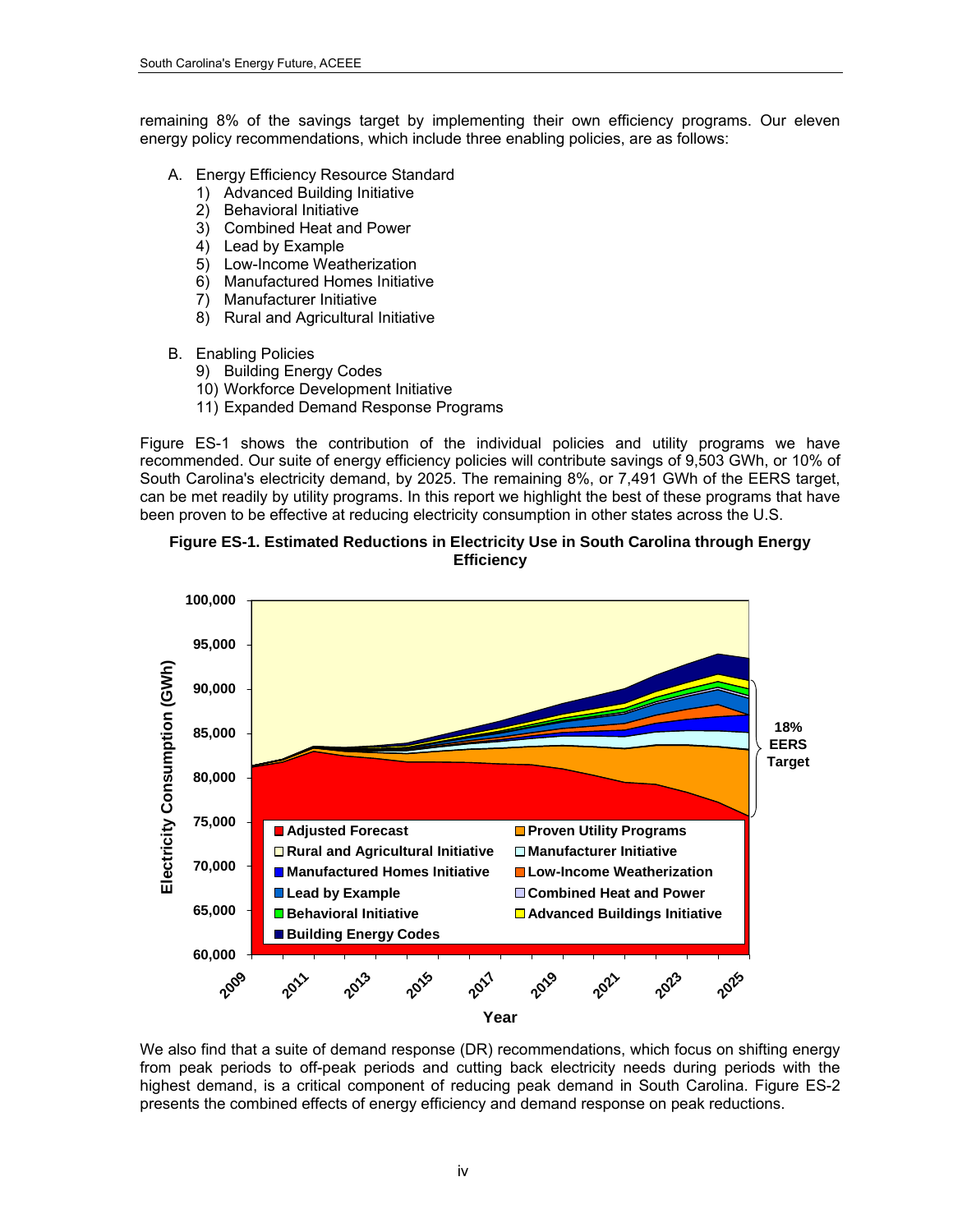

**Figure ES-2. Estimated Reductions in Peak Demand through Energy Efficiency and Demand Response (2025 Peak Reduction = 6,097 MW or 32%)** 

To assist South Carolina's public water supply and wastewater treatment systems to meet the growing demand for water and wastewater service cost-effectively, we suggest five water efficiency policies as follows:

1) Plumbing Efficiency Standards

l

- 2) Replacement of Inefficient Plumbing in Pre-1995 Homes
- 3) Utility System Water Loss (Leakage) Reduction
- 4) Water Efficient Landscape Irrigation
- 5) Conservation Pricing of Water and Sewer Service<sup>[2](#page-6-0)</sup>

In addition, we assume that electric utility efficiency programs will direct a portion of their customer incentives to the purchase of energy- and water-efficient clothes washers, and have estimated the water savings that will result. We also estimate the electricity savings that result from these water efficiency measures, both at the customers' location and at water and wastewater utilities that pump and treat less water as a result of these policies. Table ES-1 shows the impact of our recommended water policies on water and electricity consumption.

<span id="page-6-0"></span> $2$  Water savings from conservation pricing were not quantified, but we recommend its inclusion in state water policy in order to address current rate structures that may promote excessive water consumption.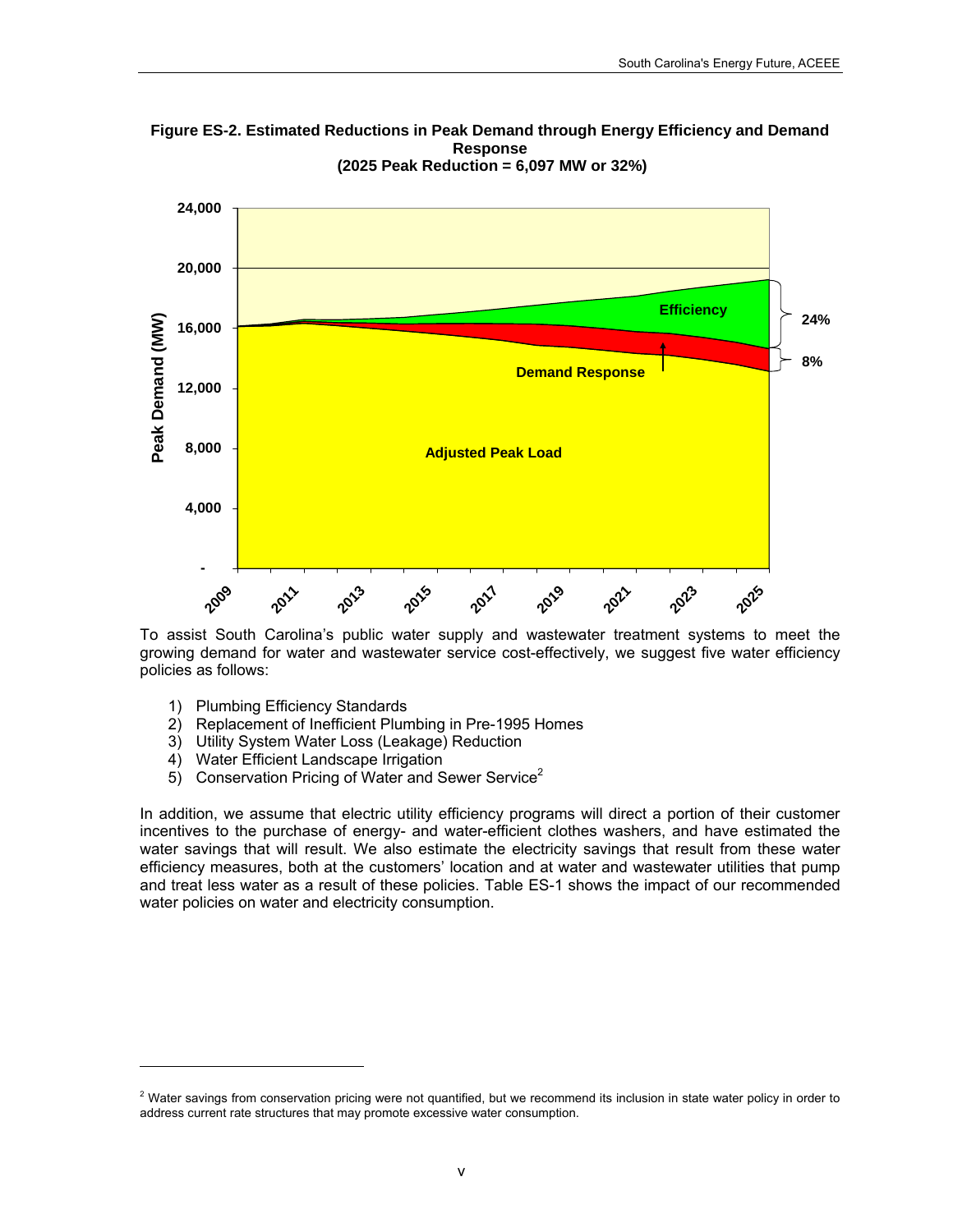|              | <b>Annual Water Savings by Policy (mgd)</b>       | <b>Medium Case</b> |      | <b>High Case</b> |      |
|--------------|---------------------------------------------------|--------------------|------|------------------|------|
|              |                                                   | 2015               | 2025 | 2015             | 2025 |
|              | Statewide Plumbing Efficiency Standards           | 2.1                | 8.0  | 2.1              | 8.0  |
|              | Inefficient Plumbing Replacement                  | 2.1                | 5.0  | 2.9              | 7.4  |
|              | Utility System Water Loss Reduction               | 0.8                | 8.8  | 1.3              | 14.5 |
|              | Water Efficient Landscape Irrigation              | 2.2                | 8.3  | 2.6              | 9.8  |
|              | <b>Water Conserving Rate Structures</b>           |                    |      |                  |      |
| $\mathbf{2}$ | Electric Utility Clothes Washer Incentives        | 0.9                | 2.2  | 0.9              | 2.2  |
|              | <b>Total Estimated Water Savings (mgd)</b>        | 8.1                | 32.3 | 9.8              | 41.9 |
|              | <b>Annual Electricity Savings (GWh)</b>           |                    |      |                  |      |
|              | Statewide Plumbing Efficiency Standards           | 12.9               | 54.1 | 12.9             | 54.1 |
| 2            | <b>Electric Utility Clothes Washer Incentives</b> |                    |      |                  |      |
|              | <b>Onsite Electricity Savings</b>                 | 12.9               | 54.1 | 12.9             | 54.1 |
| 3            | <b>Offsite Electricity Savings-All Policies</b>   | 8.3                | 30.8 | 9.9              | 39.1 |
|              | <b>Total Electricity Savings from Water (GWh)</b> | 21.2               | 84.9 | 22.8             | 93.2 |

**Notes**

1. Recommended, but potential water savings not quantified.

2. Clothes washer water savings shown here; clothes washer energy savings are included in Utility Program electricity savings.

3. Indoor water use reductions yield offsite electricity savings of 3,239 KWh/mg; outdoor water use reductions yield offsite electricity savings of 2,061 KWh/mg.

To put these savings in perspective, the water savings estimated under the high case for 2025 (41.9 mgd) equates to 6.8% of the total water use reported by South Carolina's public water suppliers in 2006.

Finally, we make a first-order estimate of the impact that successful energy efficiency measures would have on the use of cooling water by thermoelectric power plants in South Carolina. Power plant cooling is the largest off-stream use of water in South Carolina, by far. The operations of baseload power plants will be largely unaffected by energy efficiency programs, but electricity savings will result in reduced generating hours at load-following plants. We estimate that energy efficiency policies under the medium case will reduce water withdrawals by 300 million gallons per day (mgd) in 2015 and over 1,800 mgd in 2025. Withdrawals are likely to be larger than these averages in summer months and lower than these averages in winter months. Given the distribution of the principal loadfollowing thermoelectric plants in the state, we estimate that the bulk of these savings (80%) can be distributed as shown in Table ES-2. We have not assigned dollar values to these savings, but suggest that improvements in stream flows and attendant reliability of supplies for drinking water, fish and wildlife, and power generation itself are likely to result.

**Table ES-2. Estimated Reductions in Thermoelectric Cooling Water Use Resulting from Medium Case Energy Efficiency, by Basin (mgd)** 

| <b>River Basin</b> |       | <b>Withdrawals</b> |       | <b>Consumption</b> |
|--------------------|-------|--------------------|-------|--------------------|
|                    | 2015  | 2025               | 2015  | 2025               |
| <b>Broad</b>       | 8.0   | 49.2               | 0.023 | 0.142              |
| Congaree           | 4.6   | 28.3               | 0.013 | 0.081              |
| Cooper             | 125.0 | 772.2              | 1.078 | 6.665              |
| Edisto             | 26.5  | 164.0              | 0.229 | 1.415              |
| Saluda             | 17.6  | 108.8              | 0.152 | 0.939              |
| Savannah           | 59.6  | 368.2              | 0.253 | 1.565              |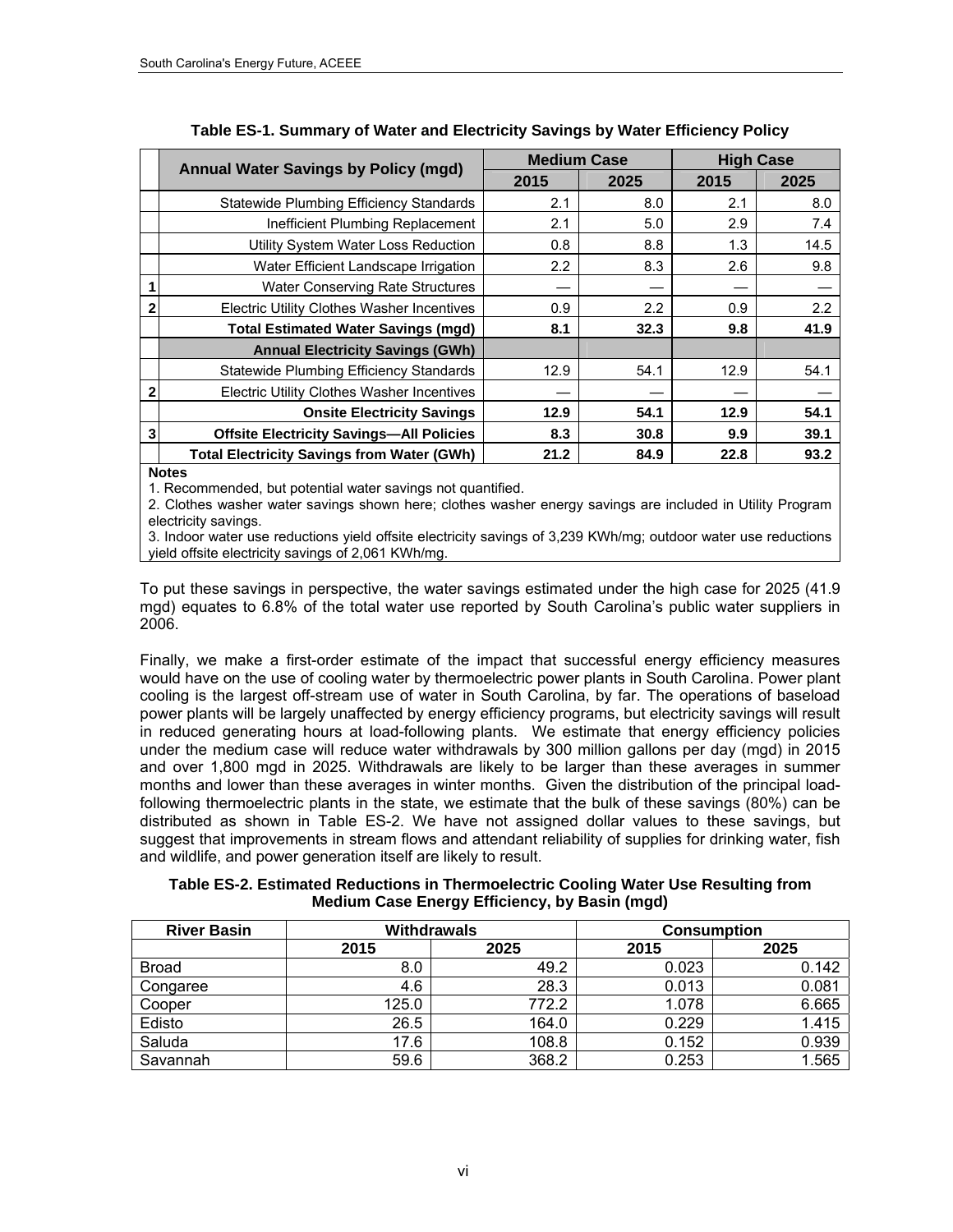## **Impacts on Employment and the Economy from Energy and Water Efficiency**

The energy savings from these efficiency policies and programs can cut the net annual electricity and water bills for customers by \$9 million in 2015. Net annual savings grow to \$1.3 billion in 2025. While these savings will require some public and customer investment, by 2025 net cumulative savings on electricity bills will reach \$5.1 billion. These savings are the result of two effects. First, participants in energy and water efficiency programs will install efficiency measures, such as more efficient appliances or heating equipment, therefore lowering their electricity and water consumption and electric and water bills. In addition, because of the current volatility in energy prices, efficiency strategies have the added benefit of improving the balance of demand and supply in energy markets, thereby stabilizing regional electricity prices for the future.

Investments in efficiency policies and programs can also help create new, high-quality "green-collar" jobs in South Carolina while increasing both wages and GSP. Our analysis shows that energy efficiency investments can create almost 22,000 new, local jobs in South Carolina by 2025 (see Table ES-3), including well-paying trade and professional jobs needed to design, install, and operate energy efficiency measures. These new jobs, including both direct and indirect employment effects, would be equivalent to 175 new manufacturing facilities locating to the state.

| <b>Macroeconomic Impacts</b> | 2010   | 2015   | 2020   | 2025   |
|------------------------------|--------|--------|--------|--------|
| Jobs (Actual)                | 13,597 | 18,891 | 19,625 | 21,887 |
| Wages (Million \$2007)       | \$402  | \$533  | \$515  | \$408  |
| GSP (Million \$2007)         | \$767  | \$985  | \$716  | \$99   |

**Table ES-3. Economic Impact of Energy Efficiency Investments in South Carolina** 

## **Conclusions**

South Carolina is at a turning point where the state and its policymakers can choose either to continue to depend upon conventional energy resource generation, or choose to slow—or even to reduce—future demand for electricity by investing in efficiency. As this assessment demonstrates, there are plenty of cost-effective energy and water efficiency opportunities in the state. However, as this report also discusses, these opportunities will not be realized without changes and additions to its current policies and programs. The state ranked  $37<sup>th</sup>$  out of the 50 states in ACEEE's recently released *2009 State Energy Efficiency Scorecard*. That score can be improved significantly without harm to the economy—in fact with a positive outcome for both jobs and economic growth.

These policy and program suggestions should not be viewed as definitive, but as the starting point for a dialog among stakeholders on how to better realize the resource that is energy efficiency. To facilitate this future dialog, ACEEE is funded to provide limited technical assistance for eighteen months following the release of the report. Since we intend this report to be used as a roadmap to guide future efficiency resource decisions, it is important that ACEEE remains available to stakeholders to help as needed and as staff resources allow.

We do not, however, suggest that our efficiency policy suggestions will necessarily meet all of the state's future energy demand. Clearly there are other policies and programs that could be implemented to realize even more of the available energy efficiency resource. Most of the electric and water policies we suggest can also be augmented to realize even greater savings, which we analyze in our more aggressive "high case" policy scenario. Nonetheless, while energy efficiency is perhaps the only new energy resource available in the immediate future and can make an important contribution in the longer term, the state will likely need additional generation resources to meet the remainder of the new load and replace older, less efficient power plants in the coming years. But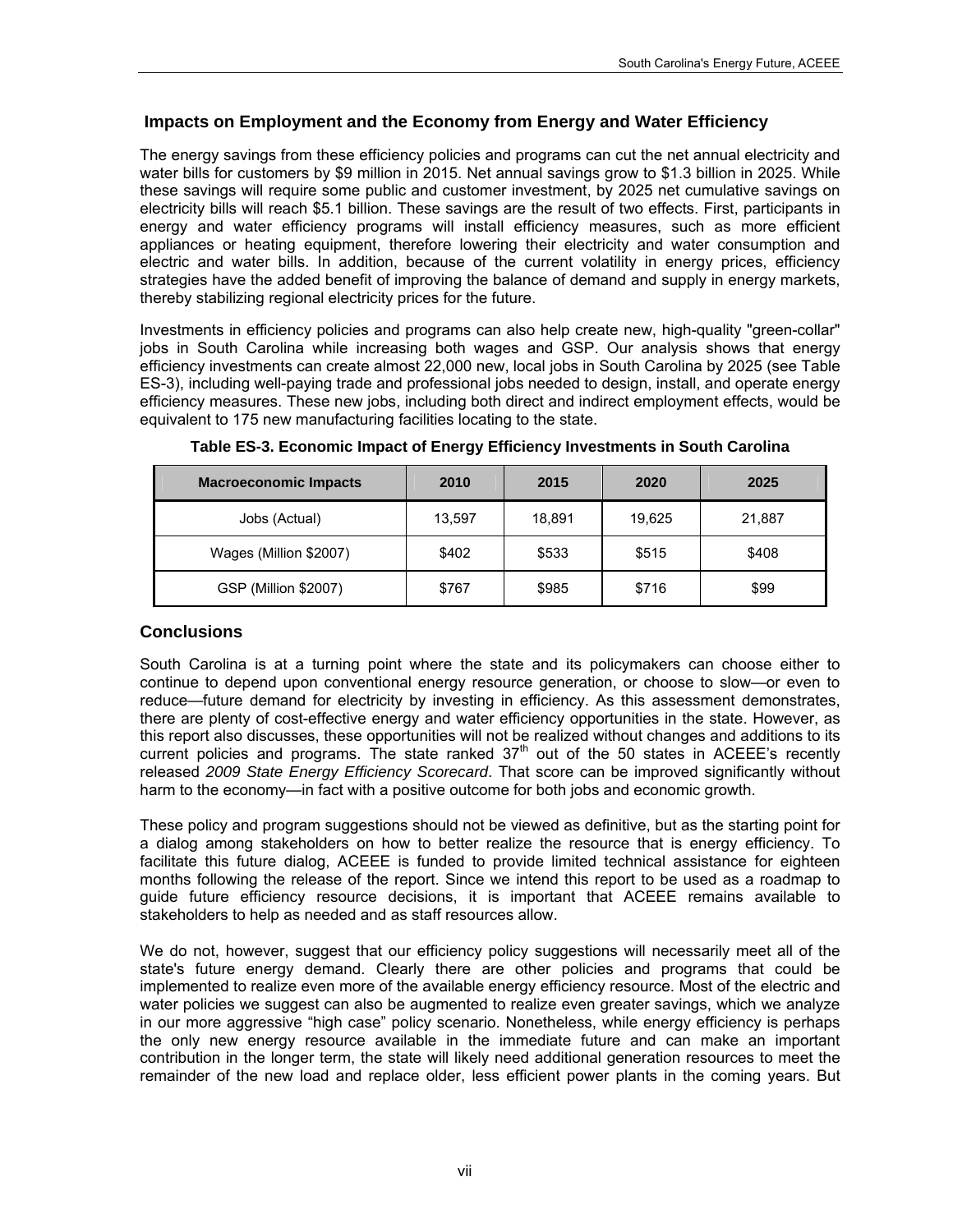utilizing energy efficiency as South Carolina's first fuel resource will provide the time needed to engage in the important dialog over how the state will proceed to define its energy future.

## <span id="page-9-0"></span>**Acknowledgments**

This report was funded by the Energy Foundation, the U.S. Environmental Protection Agency, the U.S. Department of Energy, and the Google Inc. Charitable Giving Fund of Tides Foundation. The authors and staff of ACEEE would like to thank these organizations for their support.

Thank you also to the following people and organizations who aided our efforts through interviews and one-on-one meetings, or who reviewed and commented on an earlier draft of this report: The Honorable Paul G. Campbell, Jr.; The Honorable James E. Smith, Jr.; John Clark, Rick Grant, and Trish Jerman (South Carolina Energy Office); Dan Arnett, Florence Belser, Douglas Carlisle, Jr., Scott Dukes, John Flitter, Leigh Ford, Shannon Hudson, Jay Jashinsky, Willie Morgan, and Jeffrey Nelson (Office of Regulatory Staff); Jason Craig, Michael Koman, and Helen Ziegler (University of South Carolina); Felicia Rhue Howard (SCE&G); Gene Hogan; Joel Deason; Stephen Lehrman; Bradley Wright (Office of Speaker of the House); Jeff Schilz (Office of the Governor); John Tiencken (Tiencken Law Firm); Ann Shahid; Patricia Pierce; Dana Beach and Ben Moore (Coastal Conservation League); Cary Chamblee; Colin Hagan and John Wilson (Southern Alliance for Clean Energy); David Odell; Melody Birmingham-Byrd and Chris Edge (Progress Energy Carolinas); James "Buddy" Atkins; Otis Rawl (SC Chamber of Commerce); Cary Chamblee; Eliah Gilfenbaum; Lewis Gossett (South Carolina Manufacturers Alliance); Ben Gregg (South Carolina Wildlife Federation); Brian Henderson (Energy Management Consulting); John Irion and Charles Rampey (South Carolina Manufacturing Extension Partnership); Michael Juras (South Carolina Department of Health and Environmental Control); Ashlie Lancaster, Gregg McConkey, and Paul Younginer (South Carolina Governor's Office of Economic Opportunity); Ron Calcaterra, Michael Couick, and David Logeman (Central Electric Power Cooperative, Inc.); Carolee Williams (City of Charleston); Denver Merrill (Citizens for Sound Conservation); Paul Messerschmidt; Marcus Newberry; Larry Newton; John Ramsburgh and Ann Timberlake (Conservation Voters of South Carolina); Ted Schultz and Raiford Smith (Duke Energy); John Steedly and Mark Tye (Santee Cooper); Phillip Van Steenburgh; Arthur Von Lehe; Scott Winburn; David Wooley (The Energy Foundation); and Alex Laskey and Michael Sachse (OPower). It is not the intention of the authors in acknowledging these people and their organizations to indicate that there is an endorsement of the contents of the report—only to point out that they offered input and comment that made the analysis and final report possible and to thank them. We certainly hope there are none we overlooked but fear there probably are.

A special note of appreciation goes out to our local media firm, The Gillespie Agency, and to its staff—Nola Armstrong and Donna Thorne—who most ably guided us through the roll out of this report.

## <span id="page-9-1"></span>**About the American Council for an Energy-Efficient Economy**

ACEEE is a nonprofit organization dedicated to advancing energy efficiency as a means of promoting economic prosperity, energy security, and environmental protection. For more information, see [www.aceee.org.](http://aceee.org/) ACEEE fulfills its mission by:

- Conducting in-depth technical and policy assessments
- Advising policymakers and program managers
- Working collaboratively with businesses, public interest groups, and other organizations
- Organizing conferences and workshops
- Publishing books, conference proceedings, and reports
- Educating consumers and businesses

Projects are carried out by staff and selected energy efficiency experts from universities, national laboratories, and the private sector. Collaboration is key to ACEEE's success. We collaborate on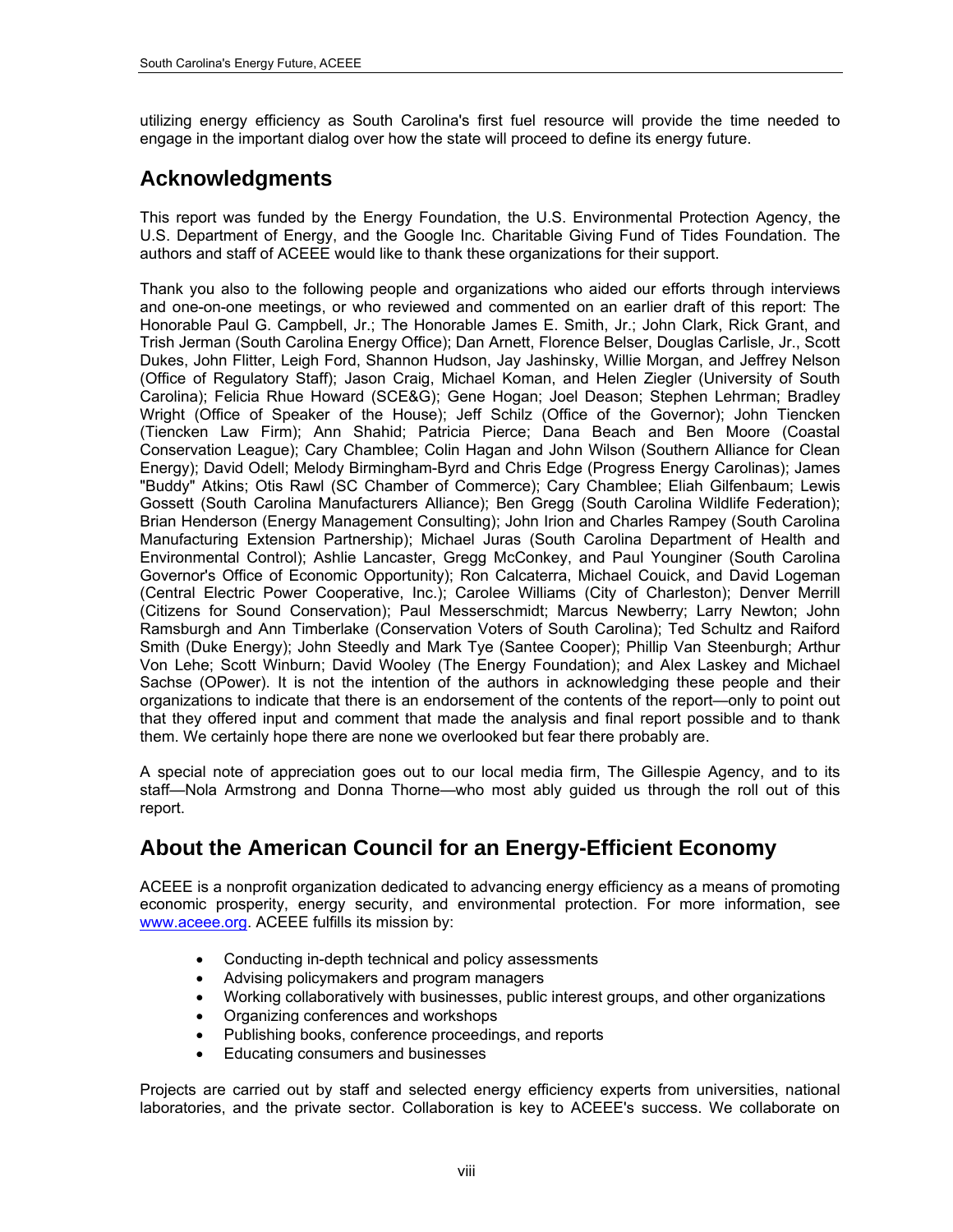projects and initiatives with dozens of organizations including federal and state agencies, utilities, research institutions, businesses, and public interest groups.

Support for our work comes from a broad range of foundations, governmental organizations, research institutes, utilities, and corporations.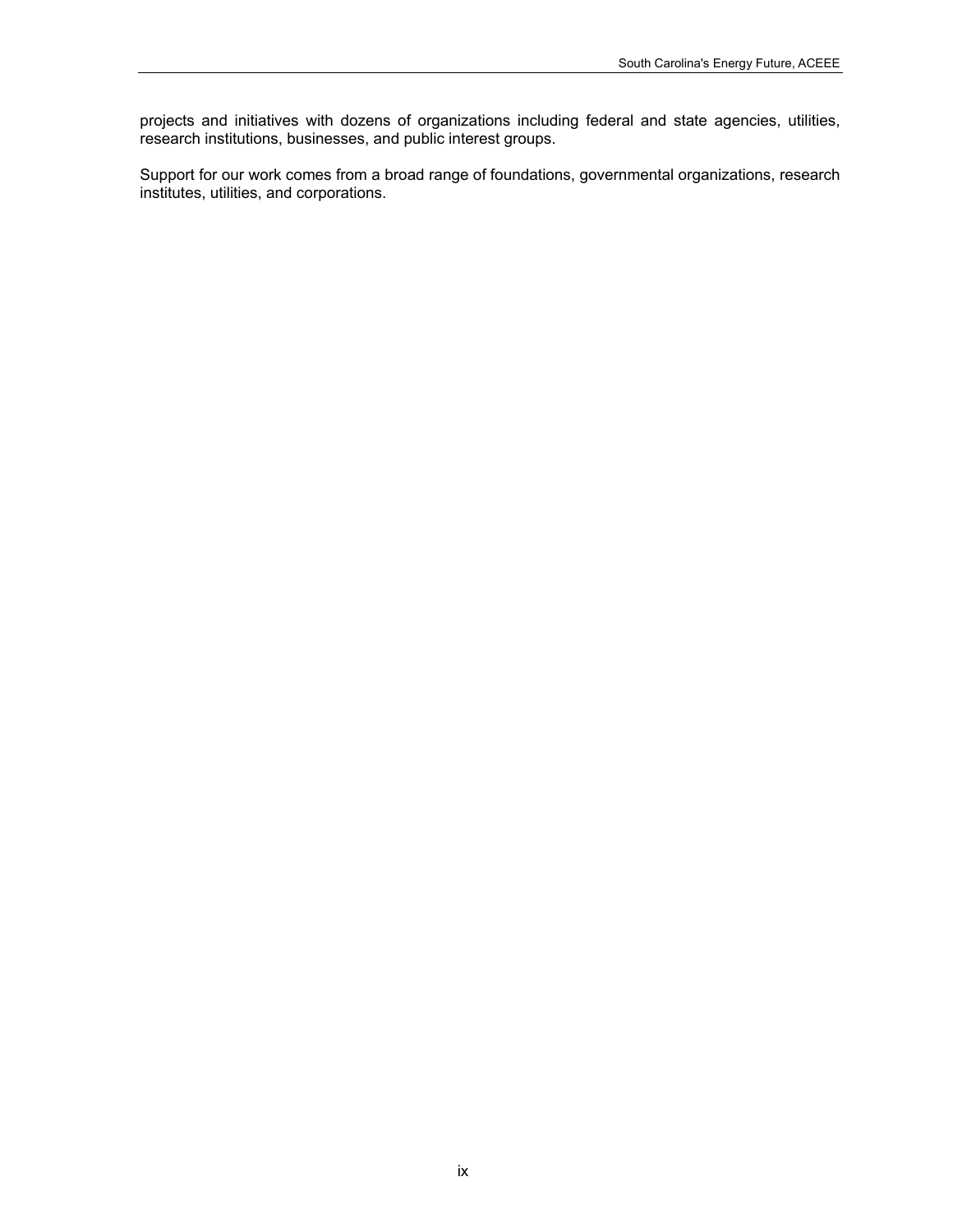## <span id="page-11-0"></span>**Glossary**

#### **ENERGY POLICY AND ORGANIZATIONS**

- **(ASHRAE) American Society of Heating, Refrigerating and Air-Conditioning Engineers**: Organization of over 50,000 professionals in the air-conditioning, heating, refrigerating and ventilating fields. Support the integration of increased energy efficiency in building design via technological enhancements of these systems ([www.ashrae.org/](http://www.ashrae.org/)).
- **(EERS) Energy Efficiency Resource Standard**: A simple, market-based mechanism to encourage more efficient generation, transmission, and use of electricity and natural gas. An EERS consists of electric and/or gas energy savings targets for utilities. All EERS include end-user energy saving improvements that are aided and documented by utilities or other program operators. Often used in conjunction with a Renewable Portfolio Standard (RPS). (See ACEEE's fact sheet for state details: aceee.org/energy/ [state/policies/2pgEERS.pdf](http://aceee.org/energy/state/policies/2pgEERS.pdf).)
- **ENERGY STAR®**: A joint program of the U.S. Environmental Protection Agency and the U.S. Department of Energy helping residential customers save money and protect the environment through energy-efficient products and practices [\(energystar.gov/](http://www.energystar.gov/)). Includes appliance efficiency standards and new building codes.
- **(EPAct) Energy Policy Act**: Law directing U.S. energy policy; first passed in 1992 and major revisions were passed in 2005 and 2007.
- **(ESCO) Energy Service Company:** Provides designs and implementation of energy savings projects. The ESCO performs an in-depth analysis of the property, designs an energy-efficient solution, installs the required elements, and maintains the system to ensure energy savings.
- **(ESPC**) **Energy Service Performance Contracting:** A financing technique that uses cost savings from reduced energy consumption to repay ESCO's (see above) for the cost of installing energy conservation measures and other services.
- **(FERC) Federal Energy Regulatory Commission**: Federal agency that "regulates and oversees energy industries in the economic, environmental, and safety interests of the American public" (www.ferc.org).
- **(IRP) Integrated Resource Plan:** A comprehensive and systematic blueprint developed by a supplier, distributor, or end-user of energy who has evaluated demand-side and supply-side resource options and economic parameters and determined which options will best help them meet their energy goals at the lowest reasonable energy, environmental, and societal cost [\(www.energycentral.com/](http://www.energycentral.com/centers/knowledge/glossary/home.cfm)  [centers/knowledge/glossary/home.cfm](http://www.energycentral.com/centers/knowledge/glossary/home.cfm)).
- **(LIHEAP**) **Low-Income Home Energy Assistance Program**: A federally funded program intended to assist lowincome households that pay a high proportion of household income for home energy, primarily in meeting their immediate home energy needs.
- **(SERC) Southeastern Electric Reliability Council**: Located in 12 states in the Southeastern United States, it is responsible for promoting, coordinating and ensuring the reliability and adequacy of the bulk power supply systems in its region.

#### **GENERAL REPORT TERMINOLOGY**

**Cumulative Savings**: Sum of the total annual energy savings over a certain time frame.

- **Demand-Side Management (DSM):** Programs that focus on minimizing energy demand by influencing the quantity and use-patterns of energy consumption by end-users, as opposed to supply-side management, which focuses on investments in system infrastructure.
- **Energy Efficiency**: The implementation of programs and policies that minimize the consumption of energy resources while stimulating economic growth.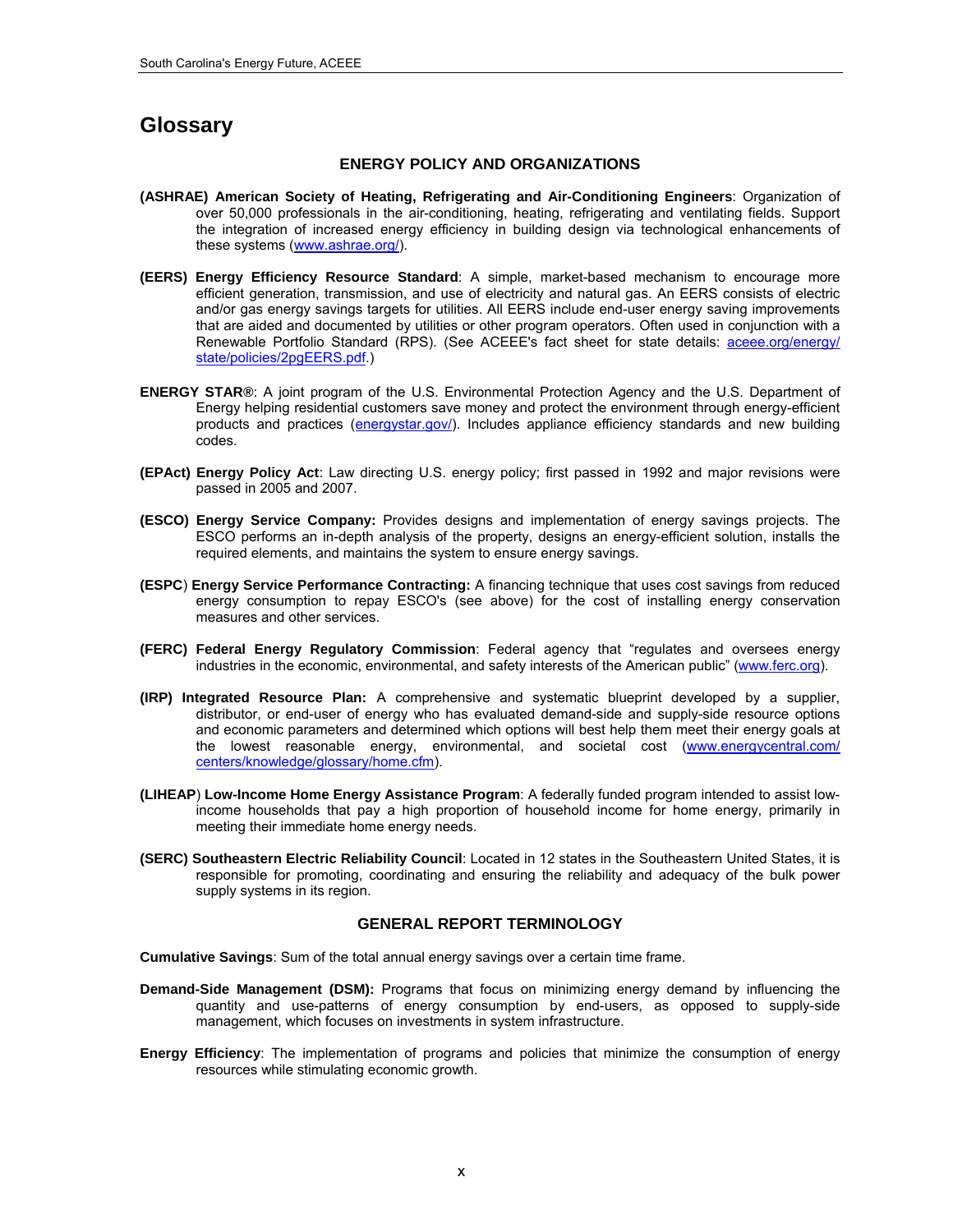**Incremental Annual Savings**: Energy savings occurring in a single year from the current year programs and policies only.

**Potential**: amount of energy savings possible:

- **- Achievable Potential**: Potential that could be achieved through normal market forces, new state building codes, equipment efficiency, and utility energy efficiency programs
- **- Economic Potential**: Potential based on both the Technical Potential and economic considerations (e.g., system cost, avoided cost of energy)
- **- Technical Potential:** Potential based on technological limitations only (no economic or other considerations)
- **Retrocommissioning**: Often abbreviated as *RCx*, this is a systematic process for optimizing building performance post-construction. Through the RCx process, improvements to building systems and operations are identified that can yield significant energy and non-energy savings, such as extended equipment life, improved indoor air quality, and reduced O&M costs, among others.
- **Retrofit Measure**: The act of replacing a technology with a more energy-efficient technology before its end of life. Cost basis is the full cost of the new technology, including installation.
- **Total Annual Savings**: Energy savings occurring in a single year from the current year programs and policies and counting prior year savings. Sum of all Incremental Annual Savings.

#### **INDUSTRY and BUILDINGS TECHNOLOGY**

- **(CHP) Combined Heat and Power**: method of using waste heat from electrical generation to offset traditional process or space heating. Also called cogeneration (cogen).
- **HVAC:** Heating, ventilation, and air conditioning system.

**(NAICS**) **North American Industry Classification System**: 6-digit code used to group industries by product.

#### **UTILITY TERMS**

- **Avoided Costs:** The marginal costs incurred by utilities for additional electric supply resources. Used by utilities to evaluate the cost-effectiveness of energy efficiency programs.
- **Demand Response**: The reduction of customer energy usage at times of peak usage in order to help address system reliability, reflect market conditions and pricing, and support infrastructure optimization or deferral. Demand response programs may include dynamic pricing/tariffs, price-responsive demand bidding, contractually obligated and voluntary curtailment, and direct load control/cycling.
- **Distributed Energy Resource**: Electrical power generation or storage located at or near the point of use, as well as demand-side measures.

**Distributed Generation**: Electric power generation located at or near the point of use.

**Distributed Power**: Electrical power generation or storage located at or near the point of use.

**Electricity Distribution**: Regulating voltage to usable levels and distributing electricity to end-users from substations.

**Electricity Generation**: Converting a primary fuel source (e.g., coal, natural gas, or wind) into electricity.

- **Electricity Transmission**: Transport of electricity from the generation source to a distribution substation, usually via power lines.
- **(IOU) Investor-Owned Utility**: Also known as a private utility, IOU's are utilities owned by investors or shareholders. IOU's can be listed on public stock exchanges.
- **(ISO) Independent System Operator**: Entity that controls and administers nondiscriminatory access to electric transmission in a region or across several systems, independent from the owners of facilities.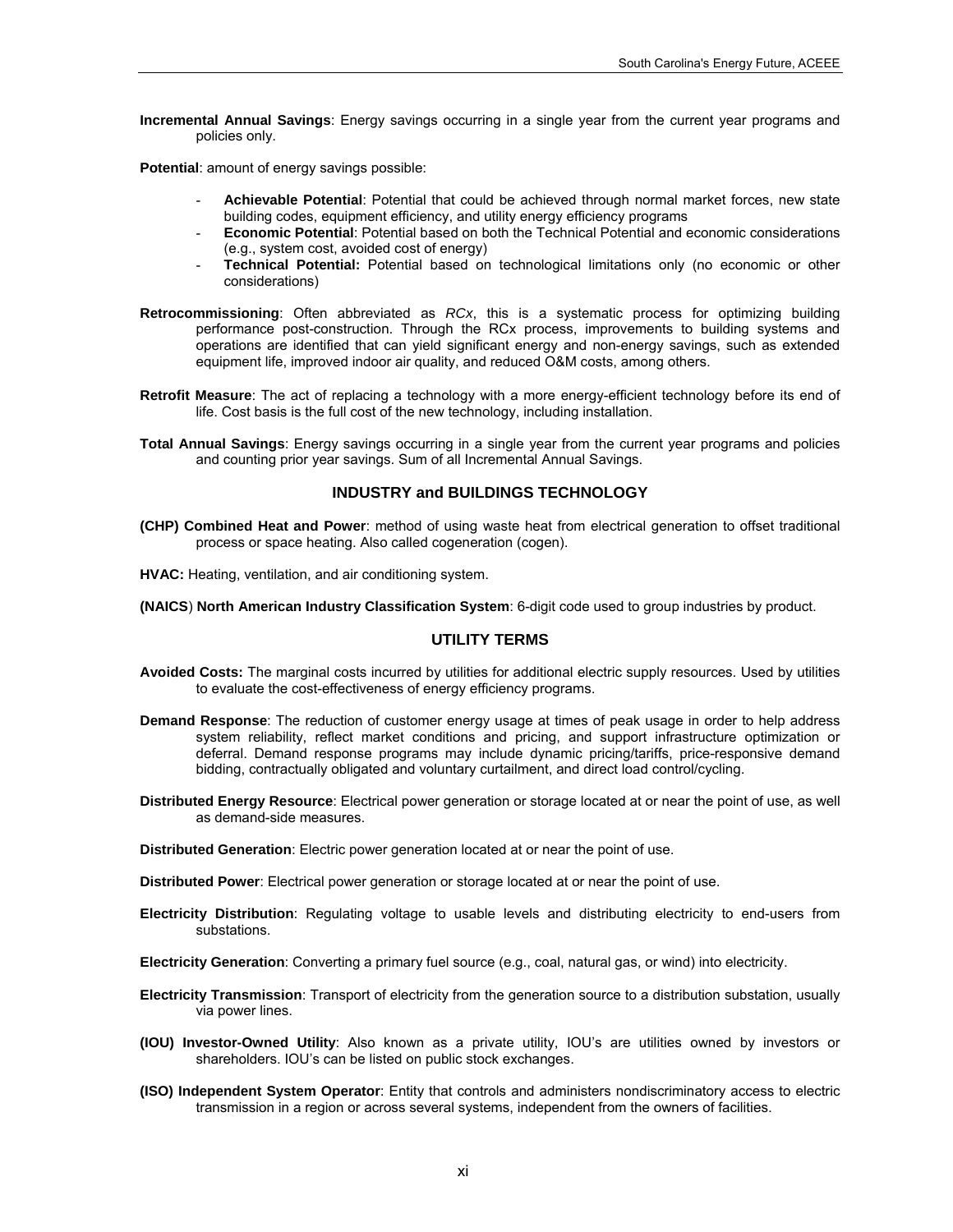- **Levelized Cost:** The level of payment necessary each year to recover the total investment and interest payments at a specified interest rate over the life of the measure.
- **Peak Demand**: The highest level of electricity demand in the state measured in megawatts (MW) during the year.
- **Power Pool**: Two or more interconnected electric systems planned and operated to supply power in the most reliable and economical manner for their combined load requirements and maintenance programs.
- **Renewable Generation**: Electric power generation from a renewable energy source such as wind, solar, sustainably harvested biomass, or geothermal.
- **(REC) Rural Electric Cooperative**: REC's are nonprofit, cooperative utilities that provide electricity to rural areas and are owned by all customers of that utility.
- **Wholesale Competition**: A system in which a distributor of power would have the option to buy its power from a variety of power producers, and the power producers would be able to compete to sell their power to a variety of distribution companies.
- **Wholesale Electricity**: Power that is bought and sold among utilities, non-utility generators, and other wholesale entities, such as municipalities.
- **Wholesale Power Market**: The purchase and sale of electricity from generators to resellers (that sell to retail customers) along with the ancillary services needed to maintain reliability and power quality at the transmission level.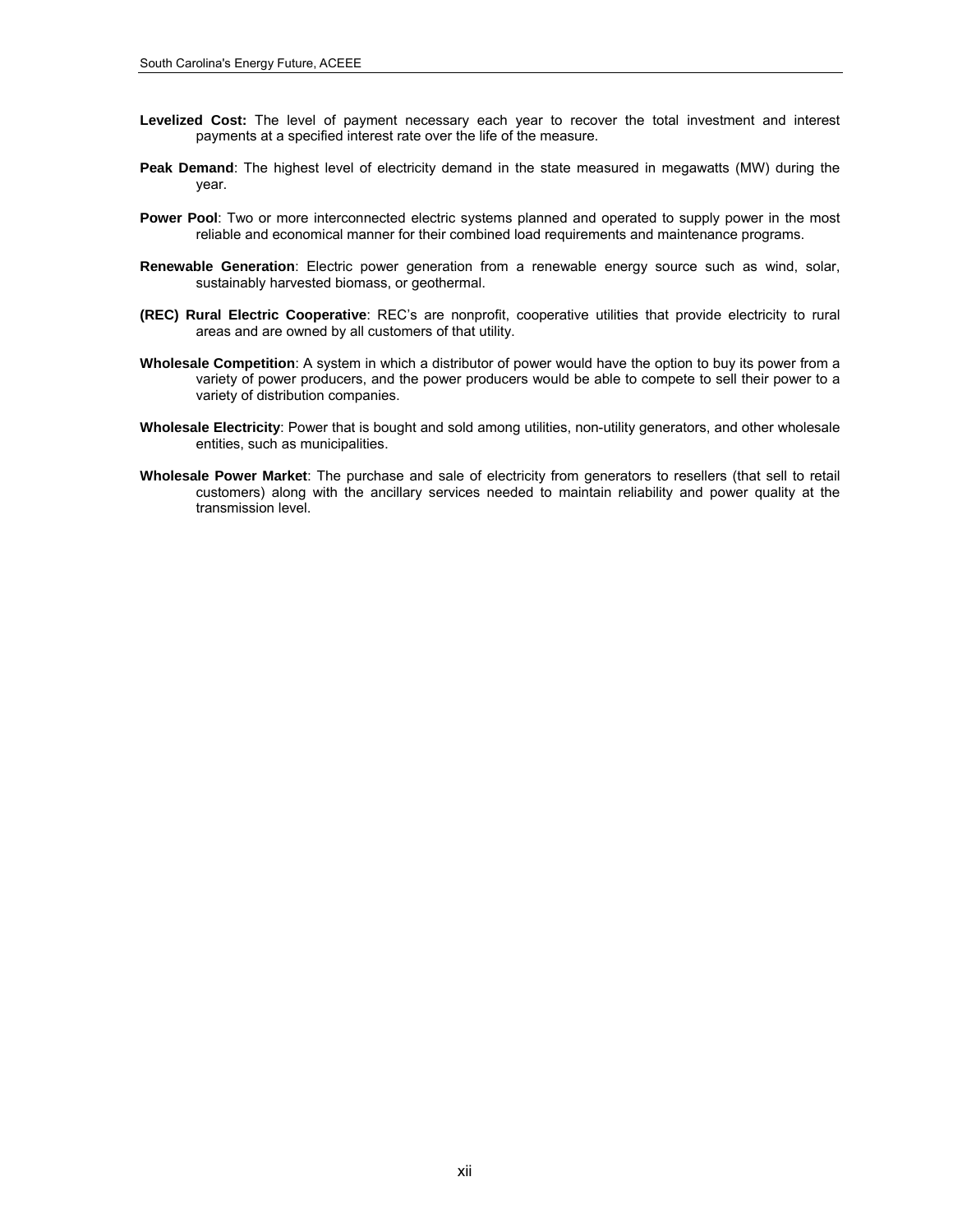## <span id="page-14-0"></span>**Introduction**

Recent policy developments in the State of South Carolina have shown that it is making prudent investments in its future for both the benefit of sustained economic growth across all sectors of its economy and, most importantly, for the perpetuation of a rich quality of life for its citizens. Commitments to minimize energy consumption in its state-owned buildings, improve its building energy codes, weatherize its homes, and increase utility-level spending on electric efficiency programs highlight movement away from business as usual and towards preparing the state and its resources for a period of strong economic and social vitality.

In its pursuit of these goals, the state has weathered various periods of economic growth and stagnation over the years, often localized in certain areas or sectors of the state. In fact, South Carolina has been hit particularly hard by the recent recession, a situation that has left its policymakers scrambling to spur employment. Growth in real gross state product<sup>[3](#page-14-2)</sup> has been steadily declining since 2005, from 2.4% to 0.6%, positioning South Carolina 32<sup>nd</sup> in terms of economic growth (BEA 2009). Subsequently, as the economy contracts, industries weaken and factories close, forcing employers to shed jobs—an inescapable trend all too familiar across the U.S. at the moment, but one that has had particularly painful implications for the state: South Carolina's unemployment rate is the fifth highest in the nation, hovering just above 11.6% as of October (BLS 2009).

## <span id="page-14-1"></span>**South Carolina's Resources**

l

While the effort to restore equilibrium to South Carolina's economy moves forward, the state is also working to resolve issues concerning its energy and natural resources. Over 90% of the electricity generated in South Carolina is produced by nuclear and coal-fired power plants and two utilities are planning on co-investing large sums of capital to add to their fleets, due to the expectation that demand will grow in the future and that long-term generation requirements must be addressed sooner rather than later.

But current and future economic and political factors are changing the investment landscape. Nuclear power plants may prove expensive to build, a difficulty compounded by banks' reluctance to issue credit given the condition of the national and most state economies. And although coal-fired plants are relatively less expensive to construct, compliance with more stringent emission limits under current law as well as impending federal climate legislation will likely increase their operating costs.<sup>[4](#page-14-3)</sup> Both types of generating facilities require at least ten years of planning, permitting, and construction before they are able to help meet the growing needs of the state. Increasing demand for energy and high unemployment requires the need for a quicker, cheaper, and cleaner resource in the short term—energy efficiency (see Figure 1).

<span id="page-14-2"></span> $3$  Gross state product is the state counterpart of the national gross domestic product (GDP), where real GSP is "an inflationadjusted measure of each state's gross product that is based on national prices for the goods and services produced within that state" (BEA 2009).

<span id="page-14-3"></span><sup>&</sup>lt;sup>4</sup> Santee Cooper recently scrapped its plans to build its Pee Dee Power Generation Plant in Florence. We discuss this further in our section on the South Carolina electricity market.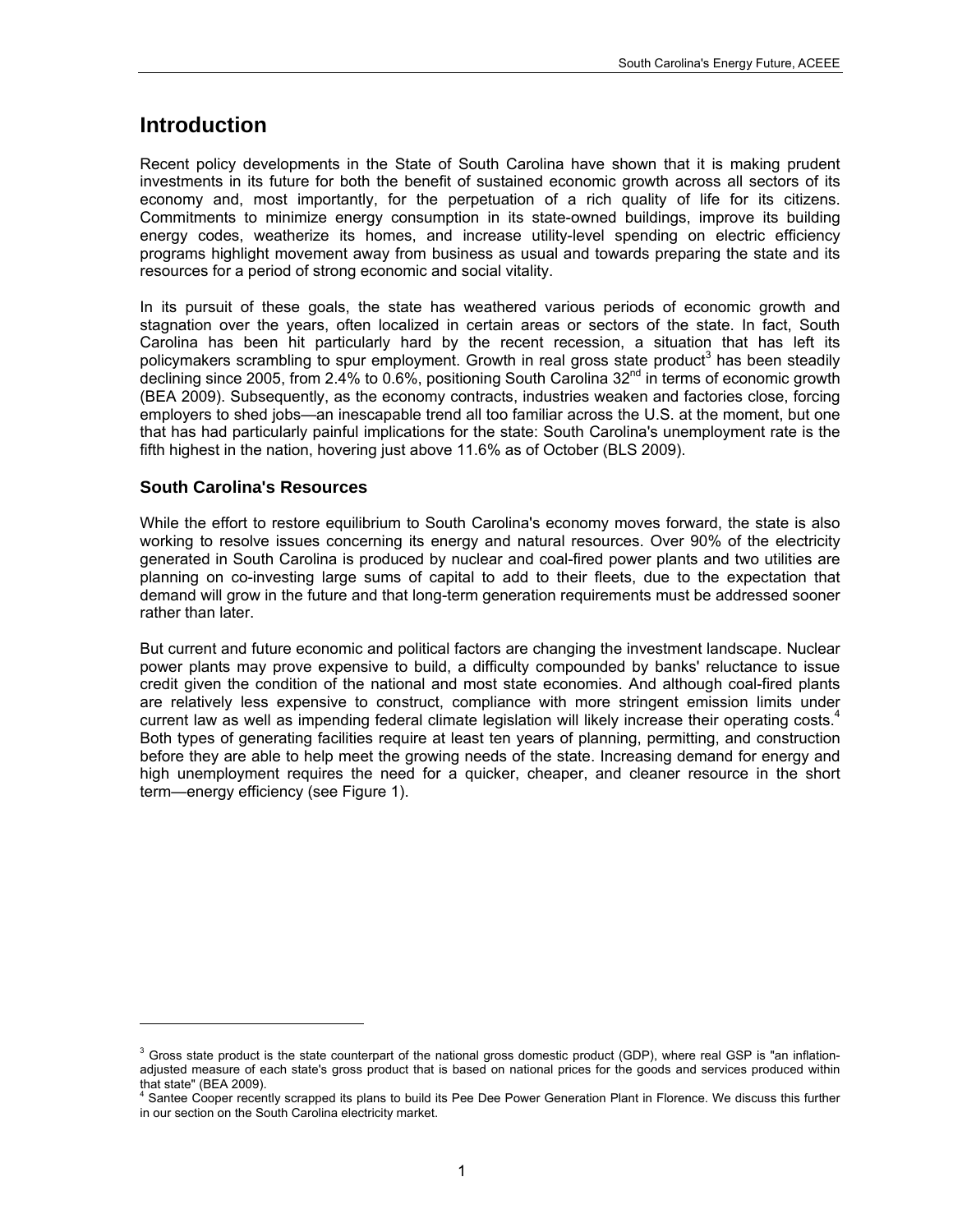

**Figure 1. Levelized Electricity Resource Cost Estimates for 2020** 

Source: EIA 2009(e), except for (a): Energy efficiency program costs are the estimate of current utility efficiency program cost of saved energy (CSE), as described in Friedrich et al. (2009).

As an added complexity, nuclear and coal-fired power plants both require substantial volumes of cooling water to operate; however, once-through cooling nuclear and coal-fired plants return almost all of the withdrawn water back to the water source. Given that the southeastern United States has experienced severe droughts over the last several years, expanding the state's generating capacity without first minimizing demand will be one component of the challenges the state faces in planning for future multi-use water supply. As an added concern, South Carolina filed a federal lawsuit against North Carolina in 2007 over one of its shared water resources, the Catawba River, citing that large municipal diversions just north of the state border could cripple South Carolina's water-dependent industries, including electricity generation.

The ties between water and electricity are inextricable: municipal water suppliers require electricity for potable water treatment and wastewater treatment while thermoelectric power plants require cooling water to generate electricity. If South Carolina is intent on maintaining a reliable supply of electricity and water for its citizens in a time of volatile energy markets and declining water tables, it must first begin to utilize these resources more efficiently.

### <span id="page-15-0"></span>**Harnessing South Carolina's Efficiency Potential**

Energy efficiency and demand response can provide critical relief from short-term market impacts as they represent the least-cost resources available and are the quickest to deploy. And unlike supplyside energy resources, efficiency and demand response are the only resources that can begin to reduce electric bills by decreasing overall consumption, which will save the state and its consumers money that can then be reinvested in South Carolina's economy. Similarly, improved water efficiency by public water systems and their customers can reduce the cost of water and wastewater service, enhance the reliability of supply, and add to the energy savings and emission reductions of energy efficiency programs.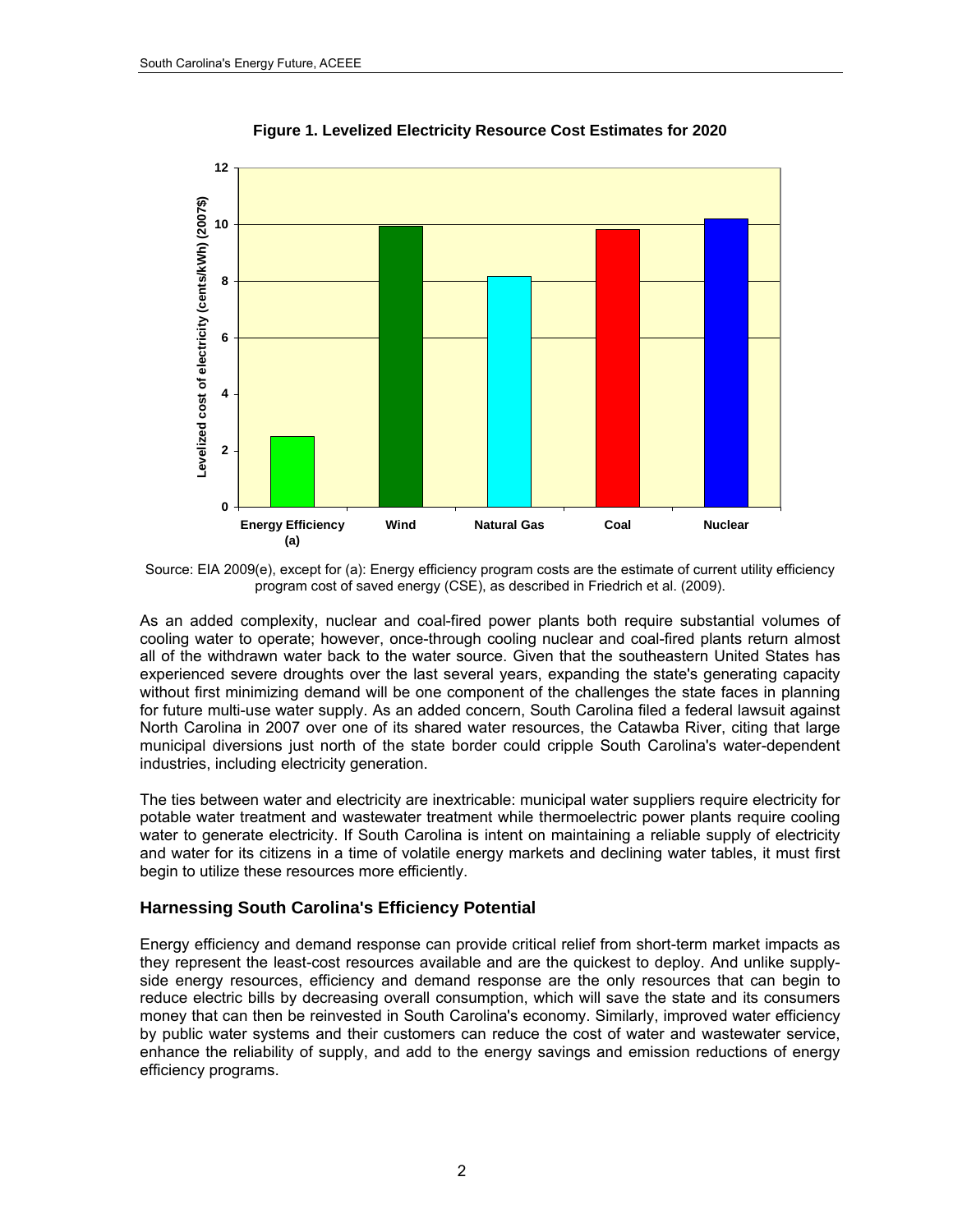Investing in energy and water efficiency can also contribute to improving South Carolina's employment. An important facet of expanding energy and water efficiency in the state is the need for a trained workforce capable of identifying, implementing, and operating efficiency improvements. From auditors to operators, curtailing electricity and water demand will create tens of thousands of new, local, high quality "green-collar" jobs, a number that will grow over time as efficiency programs intensify and become more ubiquitous.

The state has been given a remarkable opportunity to build a foundation for an efficient future. Funds appropriated through the *American Recovery and Reinvestment Act* will provide a catalyst to get South Carolina's efficiency programs off the ground and running. South Carolina's Energy Office (SCEO) was allocated \$50 million through the State Energy Program (SEP) and submitted its application for this funding on May 12, 2009, which will be dispersed to five programs created by the SCEO to target efficiency improvements across all sectors of the economy. South Carolina was also allocated \$31.5 million in competitive grants for state and local projects through the Energy-Efficiency and Conservation Block Grant Program (EECBGP), as well as \$59 million for its Weatherization Assistance Program. If these resources are invested prudently, they will be a boon to programs at the state and local levels, helping to generate numerous new, local "green" jobs and thereby allowing South Carolina to lay the foundation for robust efficiency programs that will generate savings, jobs, and economic growth for years to come.

## <span id="page-16-0"></span>**ACEEE's Contribution**

The goal of this study is to inform policymakers and stakeholders of the opportunities for electric efficiency, demand response, and water efficiency in South Carolina, and also to suggest policies South Carolina could implement to facilitate the development of these resources. We present the results in a fashion designed to help educate policymakers and the general public about the importance of efficiency, as well as to inform policy development in South Carolina over the next several years by identifying policy and technical opportunities for achieving major efficiency benefits and savings. This is done with an eye to honoring the state's own unique characteristics and needs as much as possible. It is not intended as a dictate to policymakers but rather as a guide to inform the state's future decision-making. Many states in the country are already moving forward and initiative taken by South Carolina can help propel it to the forefront of those states fashioning good energy policy that can pay off in added economic competitiveness.

To help facilitate South Carolina's progress, ACEEE is funded to provide technical assistance for eighteen months following the release of this report. Since we intend this report to be used as a road map to guide future efficiency resource decisions, it is important that ACEEE remains available to stakeholders to help in whatever capacity is necessary.

This report is organized into the following sections:

- *Background:* Reviews the electricity and water markets in South Carolina, including recent actions and future opportunities regarding energy efficiency, demand response, and water efficiency.
- *Project Overview and Methodology:* Provides a context for ACEEE's work with state-level energy efficiency and demand response potential studies and an overview of both the project approach and analysis methodology.
- *Reference Case:* Discusses the reference case for electricity, peak demand, and price forecasts used in this analysis.
- *Energy Efficiency Meta Analysis:* Supplants our energy efficiency resource assessment featured in other studies by reviewing and summarizing key information from a variety of economic potential studies that have already been conducted in South Carolina, the greater Southeast region, and the nation as a whole.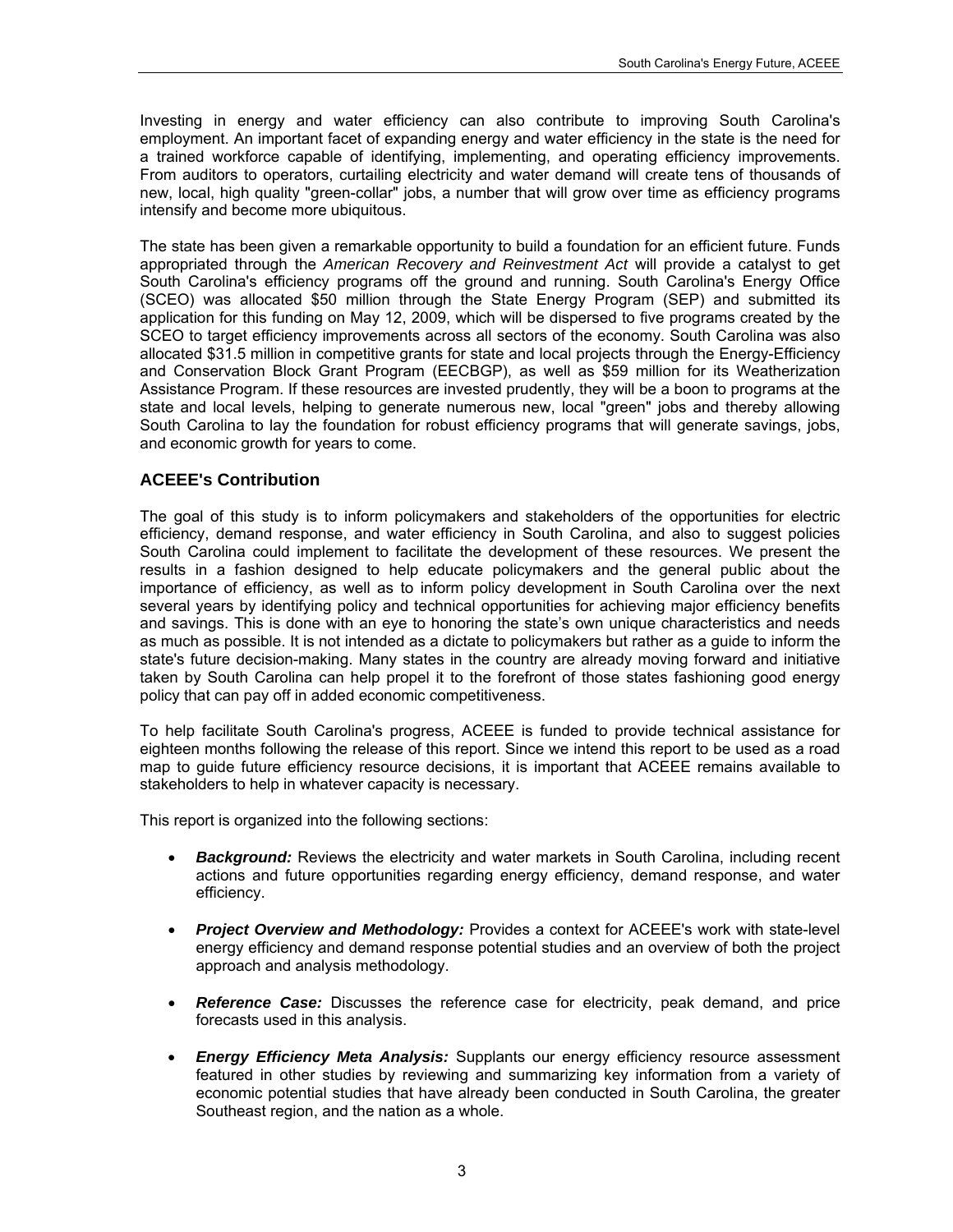- *Energy Efficiency Policy Analysis:* Outlines the energy efficiency resource standard (EERS) and eleven individual suggested policies that South Carolina could adopt to tap into the energy efficiency resource potential. This section presents the electricity and peak demand impacts from energy efficiency as well as the reductions in thermoelectric cooling requirements attributable to the implementation of energy efficiency measures. Also presented are the associated costs and an evaluation of program costs using two costeffectiveness tests (Total Resource Cost, or TRC, and the Participant Cost tests). Finally, this section includes an estimation of carbon dioxide emissions impacts.
- *Water Efficiency Policy Analysis:* Evaluates the five potential policies that South Carolina could adopt to capture cost-effective opportunities for public water systems and their customers to save water. This section presents potential water savings for public water systems and estimates the resulting onsite electricity savings. Also presented are the costs associated with each policy and estimates of their resulting cost-effectiveness.
- *Demand Response Analysis:* Estimates the potential for increased demand response in South Carolina and makes specific recommendations to the state.
- *Macroeconomic Impacts:* Estimates the impact of energy and water efficiency policies on South Carolina's economy, employment, and energy prices.
- *Emissions Reductions:* This section includes an estimation of carbon dioxide emissions impacts both for the state and the Southeastern Electric Reliability Council (SERC).
- *Efficiency Impacts on Power Plant Water Use:* Estimates the impact of projected electricity savings on the cooling requirements of South Carolina's principal load-following thermoelectric power plants.

In addition, we provide details and references to resources for most of these sections in the technical appendices that accompany the body of this report.

## <span id="page-17-0"></span>**Background**

South Carolina's economy is one of the most energy intensive in the nation. As illustrated in [Table](#page-17-1) 1 below, this is true whether one considers electricity alone or all forms of energy use. For 2007, South Carolina was ranked the  $7<sup>th</sup>$  and 18<sup>th</sup> highest in the nation in electricity consumption per capita and total electricity consumption, the 15<sup>th</sup> and 13<sup>th</sup> highest in terms of energy consumption per capita and total electricity consumption, the 15<sup>th</sup> and 13<sup>th</sup> highest in terms of energy consumption per capita and per dollar of GSP, and 22<sup>nd</sup> in total energy consumption (EIA 2009b, 2009d). South Carolina households consume an average of 14,500 kWh annually, compared to a national average of 11,000 kWh (EIA 2009b).

**Table 1. Energy Intensity in South Carolina Relative to the Rest of the United States (1 = Most Energy Intensive)** 

<span id="page-17-1"></span>

| Category                             | Rank             |
|--------------------------------------|------------------|
| Electricity Consumption Per Capita*  | →th              |
| Energy Consumption Per Capita        | 15 <sup>th</sup> |
| Energy Consumption Per Dollar of GSP | 13th             |
| <b>Total Electricity Consumption</b> | $18^{th}$        |
| <b>Total Energy Consumption</b>      | 22 <sup>nd</sup> |

\* ACEEE estimate (EIA 2009b, Economy.com 2009)

In this section we discuss the current condition of the South Carolina electricity market and the overall role of energy efficiency and related opportunities available to meet the state's energy needs.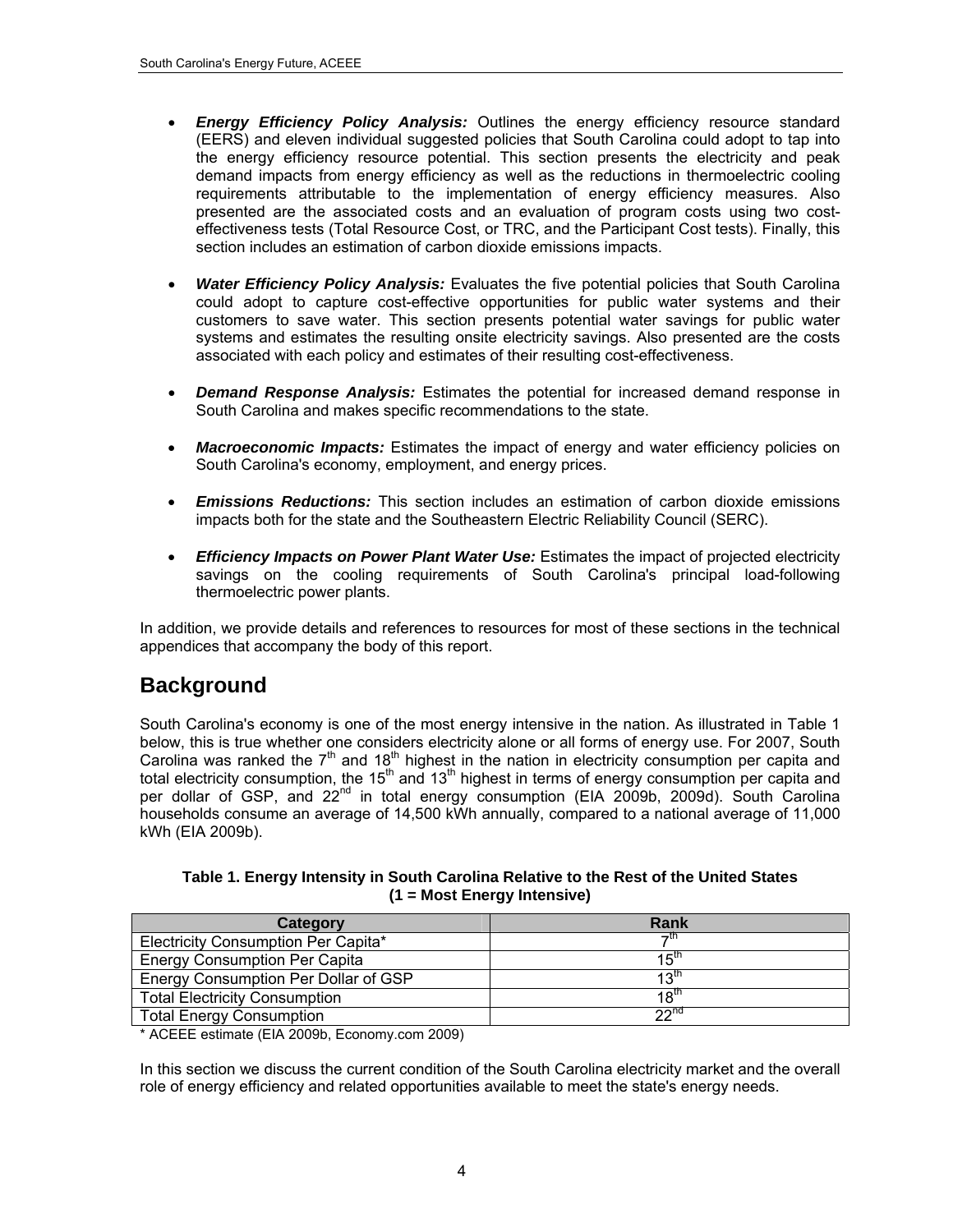### <span id="page-18-0"></span>**South Carolina Electricity Market**

In 2007, South Carolina generated 104,516 GWh, yet consumed only 81,948 GWh, making the state a net exporter of almost 22% of its electricity generation. Of the 81,948 GWh in sales, 37% of sales were purchased by the industrial sector, and 36% and 27% were purchased by the residential and commercial sectors, respectively (EIA 2009a).

The majority of electricity generated in the state is produced using nuclear power (51%), while 40% is generated by coal-fired plants. But because not all of the electricity generated in South Carolina is actually consumed by South Carolinians, the relative dependence on generating resources is reversed: in 2007, of the electricity actually consumed by South Carolina customers, 61% was generated by coal-fired plants and 31% was generated by nuclear facilities, compared to national averages of 49% and 19%, respectively (ORS 2008; EIA 2009b).



**Figure 2. Electricity Sales and Generation in South Carolina, 2000–2007** 

Source: EIA (2009c)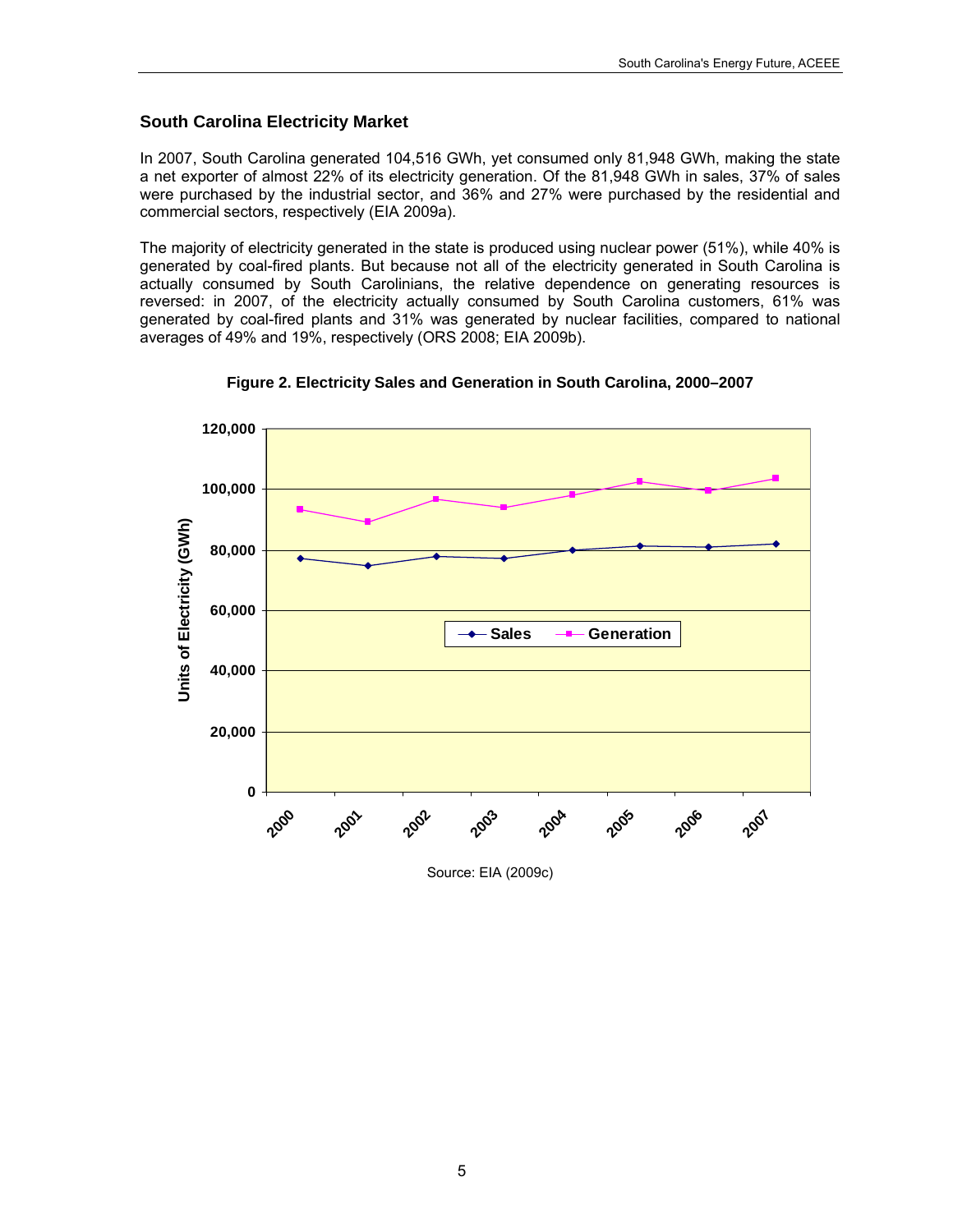

**Figure 3. 2007 South Carolina Electricity Generation by Fuel Type (Total Generation: 104,516 GWh)**

<span id="page-19-0"></span>South Carolina delivers electricity to retail customers through four types of providers: investor-owned utilities (IOUs), rural electric cooperatives, municipal electric suppliers, and one state-owned utility. As shown in [Figure](#page-19-0) 4, over 62% of electricity deliveries are from IOUs, with South Carolina Electric & Gas (SCE&G) and Duke Energy each accounting for 27% of the market. South Carolina's twenty cooperatives account for over 18% of state electricity sales, while state-owned Santee Cooper retains a 14% market share. Municipal utilities make up the remaining 5% of total sales.



**Figure 4. Electricity Deliveries (GWh) by Supplier in 2007** 

Source: EIA (2009a)

Source: EIA (2009a)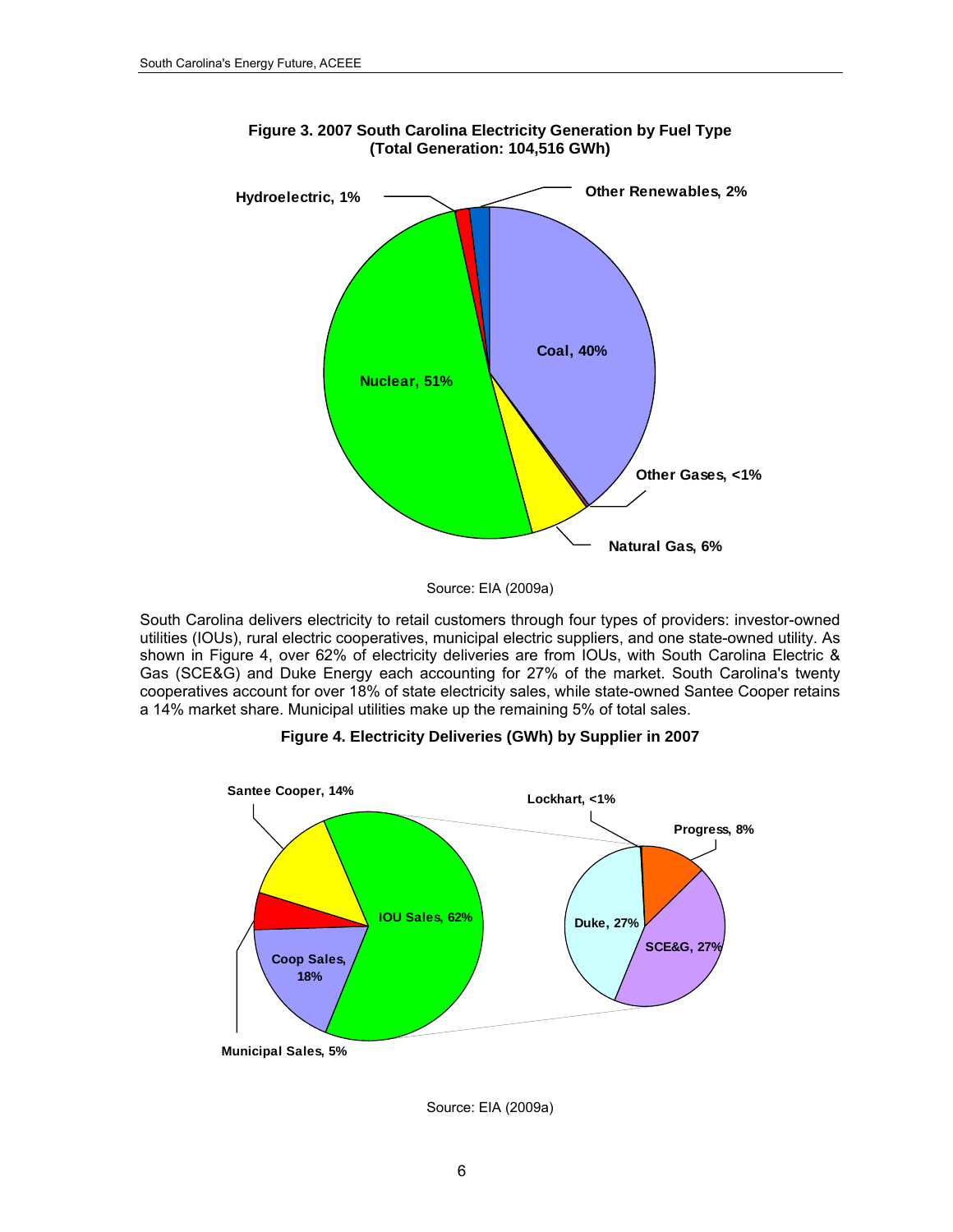### *Utility-Level Projects*

Regardless of the potential impact that energy efficiency can have on growing demand for electricity in South Carolina, the need to update generation resources and transmission/distribution infrastructure in the future, especially as older generation units are retired, means that utilities will always be investing in new plants and related infrastructure. Considering that 61% of the electricity consumed by South Carolinians in 2007 was generated by coal-fired plants, it seems likely that coal will continue to constitute a very large share of South Carolina's resource mix for decades. However, increasing costs of construction, lack of access to capital, and potential federal climate legislation are making investments in coal-fired power plants less and less attractive. These variables, along with a decline in the annual growth of electricity demand across the state as a result of the recession, will heavily influence utilities' investment decisions, allowing them to consider deferring investments in generating capacity and instead focus on adopting and implementing aggressive energy efficiency programs (Schlissel et al. 2009).

Economic concerns were a major influence in Santee Cooper's board's unanimous vote to suspend its commitment to build its Kingsburg coal-fired power plant, located near the Pee Dee River, on August 24, 2009; a commitment that was estimated to cost \$1.25 billion.<sup>5</sup> A power-purchasing agreement between Duke Energy Corporation and Santee Cooper also played a role, allowing Santee Cooper to meet growing demand in its service area without the need for heavy capital investments in new generation infrastructure.

A few of South Carolina's investor-owned utilities are currently planning relatively modest investments in power plant construction as a means of meeting increasing demand, none of which will be coalfired. According to their integrated resource plans (IRP), neither Duke nor Progress has plans for any new generation resources in South Carolina, including intermediate or peaking facilities.<sup>6</sup> The only plans for capacity additions are for additional nuclear plants within SCE&G's fleet. On May 30, 2008, SCE&G filed an application with the SC PSC for permission to construct and operate two nuclear units, each of 1,100 MWs of generating capacity. The first unit is planned for commercial operation in 2016 and the second in 2019. SCE&G will own 55% of the units (614 MWs each) while Santee Cooper will own 45%. SCE&G expects up to a 325 MW capacity deficit until the first nuclear reactor is built in 2016. It is planning on satisfying that demand with DSM, renewables, and purchased capacity (SCE&G 2009).

### <span id="page-20-0"></span>**Electricity Generation and Water Consumption**

The two most water-intensive sources of electric power generation are thermal (or steam driven) generators powered by nuclear fission or coal combustion. In 2007, about two-thirds of the electric power generated in the United States was powered by coal and nuclear fuel (48.5% and 19.4%, respectively). However, over 90% of the electricity generated in South Carolina in 2007 came from coal and nuclear fuel (40.2% and 51.4 %, respectively) (EIA 2009b). Thus, electricity generation in South Carolina is significantly more water intensive than that of the nation as a whole.

Power plant cooling is the single largest off-stream use of water in South Carolina, by far. In 2006, electric water use reported to the state for 19 power plants came to 9,780 mgd, or 89% of all offstream uses, compared with 618 mgd (or 5.6%) for all reported use by 224 public water supply systems. Although cooling requirements vary somewhat from plant to plant depending on the combustion cycle and the cooling system, the water requirement for cooling South Carolina's thermoelectric generating stations recently averaged 38,621 gallons per MWh, based on reported generation and water use from 2004 through 2006.

l

 $^5$  Other articles/documents cite the estimated cost at upwards of \$2.5 billion.<br> $^6$  There are soughed plans for now generation resources to meet North Corr

<span id="page-20-2"></span><span id="page-20-1"></span><sup>&</sup>lt;sup>6</sup> There are several plans for new generation resources to meet North Carolina's growing demand, however. Both Duke and Progress have plans to add to their generation capacity in that state over the next decade.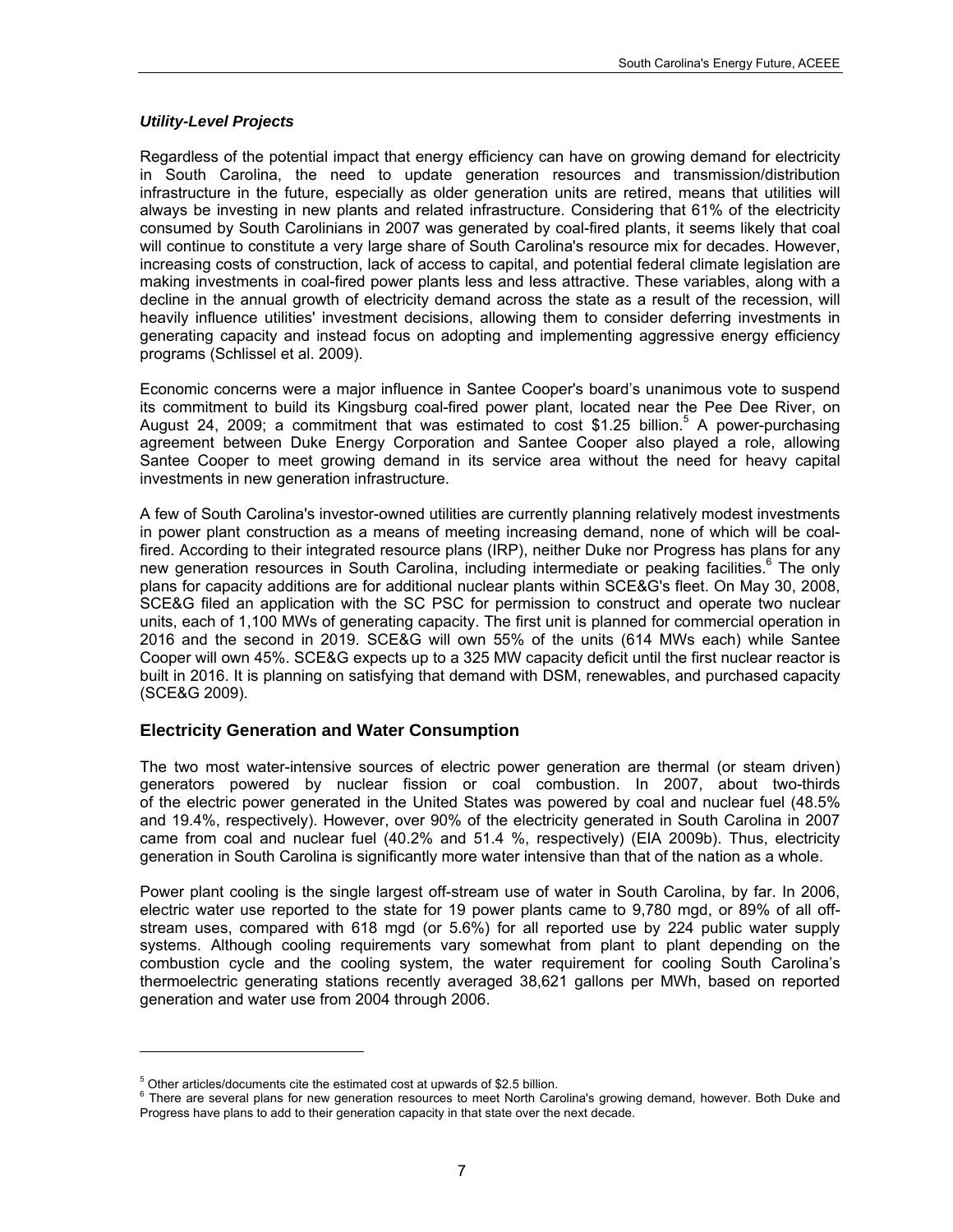| Year              | Utility Thermoelectric*<br><b>Generation (MWh)</b> | <b>Thermoelectric Water Use</b><br>(million gallons) | <b>Water Intensity</b><br>(gallons/MWh) |
|-------------------|----------------------------------------------------|------------------------------------------------------|-----------------------------------------|
| 2004              | 93.173.693                                         | 3.232.104.071                                        | 34.689                                  |
| 2005              | 97.444.270                                         | 4.256.504.44                                         | 43.681                                  |
| 2006              | 95.226.224                                         | 3.570.217.16                                         | 37.492                                  |
| Average 2004-2006 |                                                    |                                                      | 38.621                                  |

|  |  | Table 2. Water Intensity of Thermoelectric Power Generation in South Carolina |
|--|--|-------------------------------------------------------------------------------|
|--|--|-------------------------------------------------------------------------------|

\* Thermoelectric = coal, petroleum, natural gas, nuclear, wood, and other biomass. Source: EIA (2009c); SCDHEC (2004–2006)

Water withdrawn for use in a once-through or open-loop cooling system is discharged back to receiving waters at a temperature that is typically 20 degrees F warmer or more. While nearly all the original volume of water is returned, the evaporation induced by the higher temperature results in levels of consumptive use estimated at 100, 300, and 400 g/MWh for natural gas combined cycle, coal, and nuclear generation, respectively. Withdrawals for closed-loop cooling systems such as cooling towers or ponds are markedly lower, ranging from approximately 230 g/MWh for cooling natural gas combined cycle generation to as much as 1,100 g/MWh for nuclear generation, although most of this is consumed by evaporation (DOE 2006). The rate of cooling water withdrawal in South Carolina is indicative of the prevalence of once-through cooling for power generation. At typical rates of evaporation, the consumptive use of water for utility thermoelectric cooling can be estimated to average about 90 mgd statewide, with rates somewhat lower in winter months and higher in summer months.

## <span id="page-21-0"></span>**Role of Energy Efficiency**

l

South Carolina's economic concerns should not preclude it from exploring and exploiting its vast energy efficiency resources. In fact, recent action by the state government and some utilities suggests that South Carolina could emerge as a regional leader in energy efficiency within several years. Considering that utilities operating in the state have virtually no plans to increase capacity in the near future, South Carolina must seize the opportunity to embrace energy efficiency as the state's "first fuel."

Energy efficiency has the potential to provide short- and long-term economic and social benefits to South Carolina's consumers, such as creating new, local jobs, lowering consumer bills, and abating emissions, all of which will help to stimulate the economy. Though electricity is forecast to grow at a modest annual average of 0.8%, deploying energy efficiency in the short term will greatly reduce or delay the need for investment in infrastructure to maintain current services and to meet growing demand in the future, as demonstrated in other states around the country (such as Florida, Virginia, South Carolina, and Pennsylvania, among others).

South Carolina's efforts to advance energy efficiency are captured in ACEEE's *2009 State Energy Efficiency Scorecard*, which ranks states on eight energy efficiency policy and performance criteria. South Carolina claimed the 37<sup>th</sup> spot in our 2009 Scorecard, with the majority of its points coming as a result of relatively stringent building energy codes,<sup>[7](#page-21-1)</sup> though it also scored relatively well with regards to utility and public benefits programs and policies. While South Carolina's ranking limited it to the second-bottom tier of states overall, it ranks in the dead center relative to the other sixteen states in the South Census Region.<sup>[8](#page-21-2)</sup> Recent developments show that South Carolina is poised to make considerable progress in advancing energy efficiency across the state, which could thrust the state into a role as a regional leader if its efficiency investments are made prudently and are not only sustained, but also augmented as new and existing programs mature and others are introduced.

<span id="page-21-1"></span> $^7$  South Carolina received zero (0) points in our 2009 Scorecard for compliance, which significantly impacts the efficacy of stringent building codes.

<span id="page-21-2"></span><sup>&</sup>lt;sup>8</sup> Fifteen states and the District of Columbia make up the South Census Region.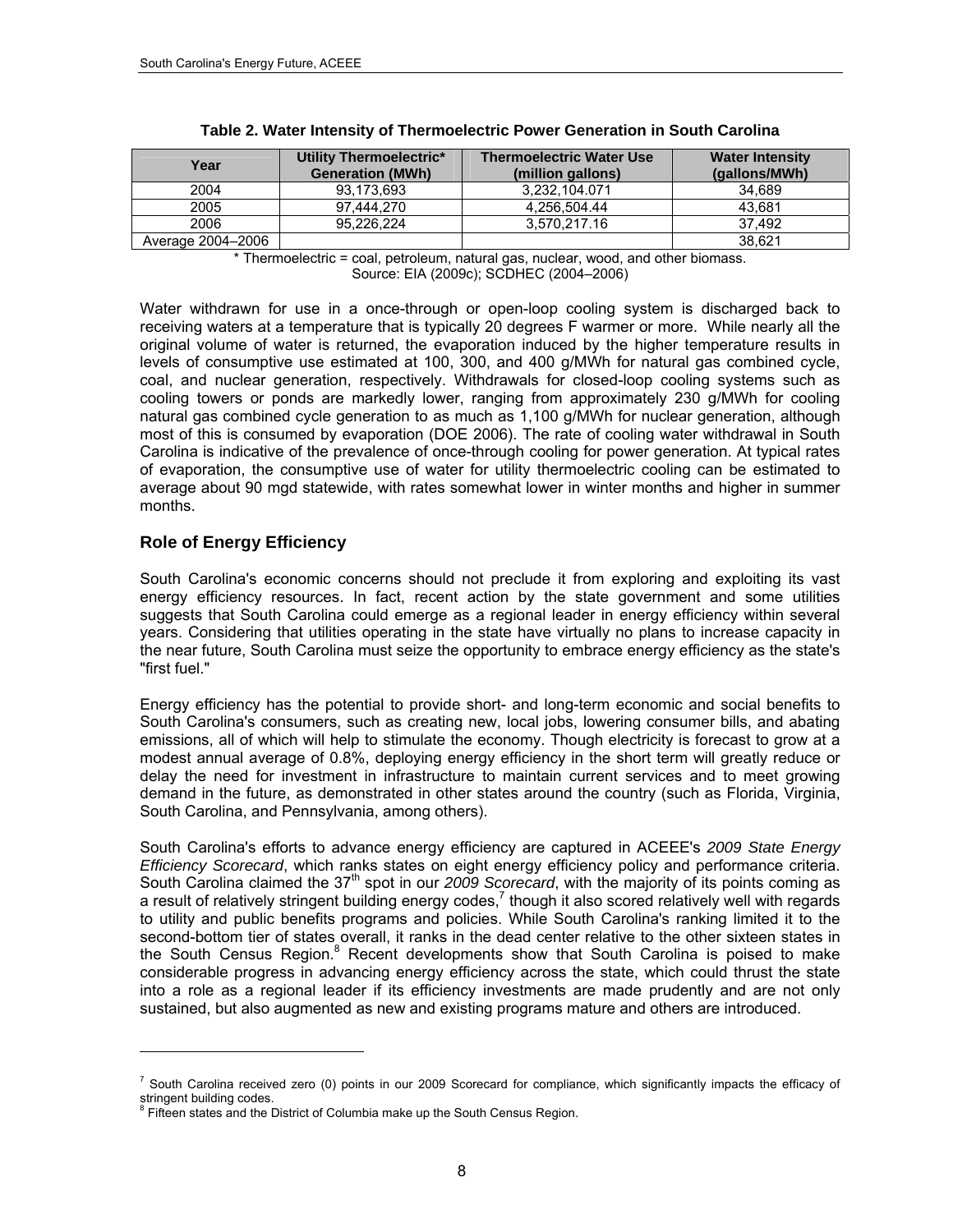One area where South Carolina has made impressive strides since the publication of our *2008 Scorecard* was published is with respect to energy efficiency in state-owned buildings. On June 11, 2008, Governor Sanford signed H. 4766, an act obligating state agencies to develop energy conservation plans that codify what energy reduction measures will be implemented and to report on the progress of these measures as part of meeting an energy consumption reduction of at least 1% annually and a total of 20% by 2020, using the year 2000 as a baseline. Government buildings in South Carolina represent about 26% of commercial building energy use and almost 27% of commercial building electricity use in the state, or almost 6,000 GWh annually (EIA 2008b). The *American Recovery and Reinvestment Act*, through the State Energy Program (SEP), allocated \$50 million to South Carolina's State Energy Office and, according to the SCEOs SEP application, \$40 million of that total will be directed towards "Public Institution Energy Improvements." Of the \$40 million, half will be dedicated to energy efficiency projects in local schools, while the other half will be dedicated to public universities and colleges as well as state agencies.

South Carolina's utilities are also taking some initiative, evident by the energy efficiency and demand response programs they are offering to their customers across all sectors. Duke, Progress Energy, SCE&G, and Santee Cooper have all incorporated load management programs into their business operations, relying on various mechanisms, such as time-of-use rates and interruptible power services to reduce load during peak periods.<sup>[9](#page-22-0)</sup> And though the number and quality of efficiency programs varies by utility, at the very least each utility provides resources, either online or through other electronic and print media, to assist their customers in becoming more energy efficient. Home consultations/audits and financial incentives are also common. SCE&G rewards homeowners and builders who upgrade their new or existing homes to a high level of energy efficiency with a reduced electric rate (SCE&G 2009). Progress Energy offers customers a 5% discount on the energy and demand portions of their electricity bills when their homes are certified as meeting prescriptive standards set by Energy Star (Progress 2008). State-owned Santee Cooper provides low-interest loans to finance energy efficiency improvements up to \$20,000 (Santee Cooper 2009). Several of South Carolina's cooperative utilities also offer financial incentives for energy efficiency, either in the form of low-interest loans or rebates (DSIRE 2009).

In leading states, energy efficiency is meeting 1–2% of the state's electricity consumption each year (Nadel 2007; Hamilton 2008) at a average cost of about 2.5¢ per kWh (Friedrich et al. 2009), compared with a utility avoided cost of about 4–11¢ per kWh in South Carolina (see Figure 1).<sup>1</sup> States across the country, including California, Connecticut, Massachusetts, Minnesota, New York, and Vermont, are realizing the benefits of energy efficiency today, having enacted policies and programs that effectively tap into their energy efficiency resources. Results from these states show that energy efficiency represents an immediate low cost, low risk strategy to help meet the state's future electricity needs (York, Kushler, and Witte 2008).

Together, energy efficiency and demand response can delay the need for expensive new supply in the form of generation and transmission investments (Elliott et al. 2007; 2007b), thus keeping the future cost of electricity more affordable for the state and freeing up energy dollars to be spent on other resources that expand the state's economy. In addition, a greater share of the dollars invested in energy efficiency go to local companies that create new jobs compared with conventional electricity resources, where much of the money flows out of state to external equipment manufacturers and energy suppliers.

l

<span id="page-22-1"></span><span id="page-22-0"></span><sup>&</sup>lt;sup>9</sup> The following information was taken from the most recent integrated resource plans that IOU's have filed with the PSC. <sup>10</sup> The avoided cost analysis does not take into account a cost of carbon that would be imposed under a federal cap and trade program.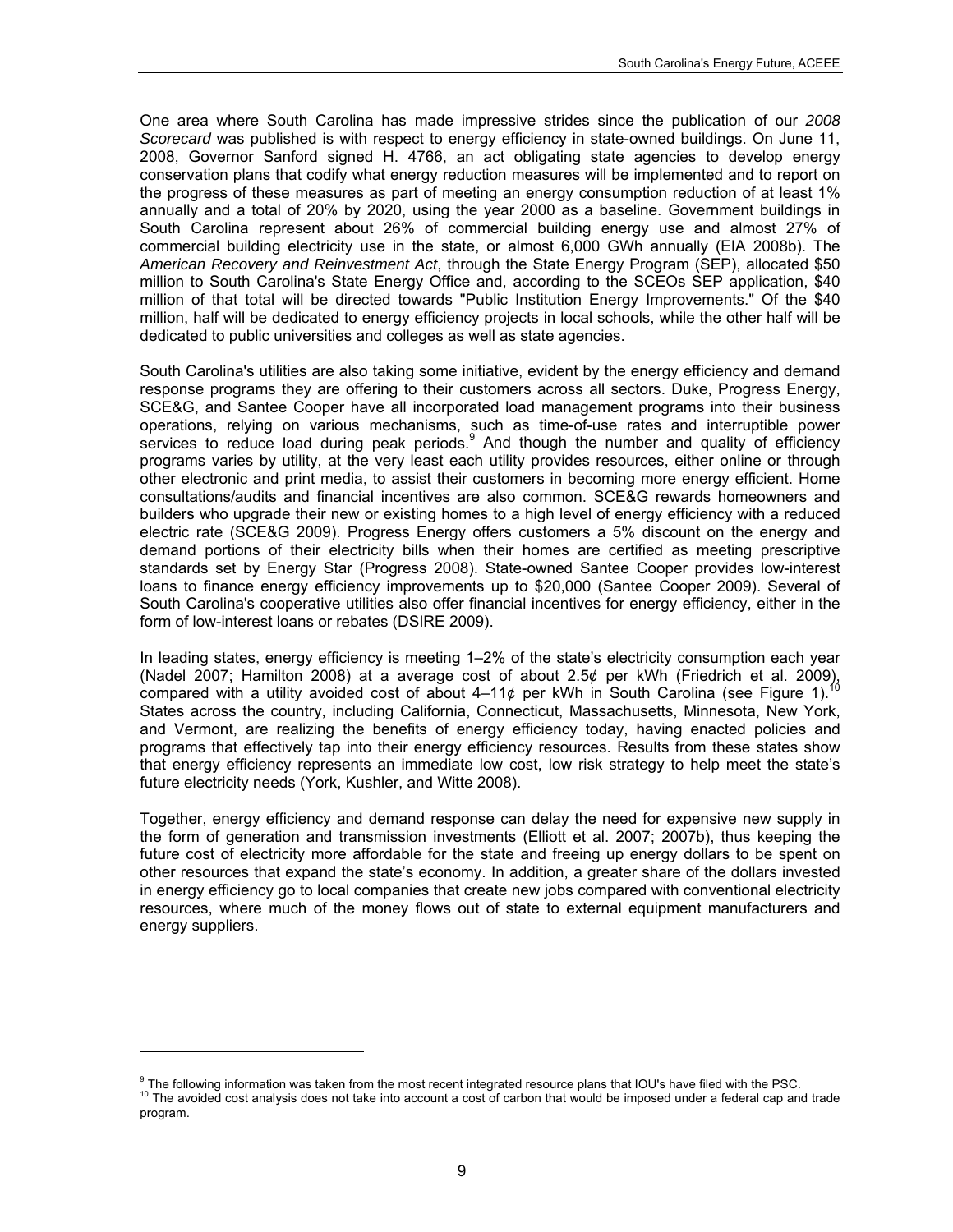## <span id="page-23-0"></span>**Water Efficiency by Public Water Suppliers and Customers**

Public supply comprises the second largest off-stream use of water in South Carolina. Although, as noted above, thermoelectric cooling involves much larger total withdrawals, there are several reasons to assign high priority to improving water use efficiency in the public supply sector.

- Public supply withdrawals are large and growing. From 2001 through 2006, reported withdrawals for public supply rose by 16.5%, or an average annual growth rate of over 3%. Although 2001 had a relatively mild summer that may have moderated demand somewhat in that year, the trend for public supply withdrawals is clearly upward. Additionally, the consumptive portion of public supply usage may easily be larger than the consumptive portion of thermoelectric use during critical summer months.<sup>11</sup>
- Public supply makes greater use of groundwater than does thermoelectric use. Groundwater resources must be carefully managed in many areas of the state, as indicated by the state's system of groundwater control areas.
- Public supply carries the highest requirements for reliability and quality, in order to meet safe drinking water standards and maintain public health.
- To achieve high levels of reliability and quality, public supplies require the highest levels of treatment, resulting in substantial embedded energy and financial costs for the construction and operation of drinking water treatment and distribution systems and wastewater collection and treatment systems.

Public water supply and wastewater treatment systems are large users of electric power. Nationwide, their use has been estimated at 75 billion KWh per year, or about 3% of U.S. energy consumption (EPRI 1994, in EPA 2008b). More recent estimates (TIAX 2006) have placed the operating requirements of public water systems for pumping and potable treatment at 2,290 KWh/mg, or 437 gal per KWh. Wastewater treatment requirements are estimated to be 1,682.5 KWh/mg or 594 gal per KWh. For purposes of this report, the portion of power requirements that vary with flow (and thus might be reduced with the implementation of water efficiency measures) are most relevant. We estimate 90% of water supply and 70% of wastewater treatment power requirements are flow– related, yielding a variable energy cost of 2,061 KWh/mg for public water supply and 1,178 KWh/mg for wastewater treatment. For reductions in outdoor water use, the water supply savings alone would apply, while reductions in indoor water use would yield combined savings of 3,239 KWh/mg.

#### *South Carolina's Water and Wastewater Needs*

-

Newly developed public water supply is high cost water, and reducing or deferring investment in new public infrastructure offers a substantial financial benefit to local communities. Most publicly-supplied service areas produce wastewater discharges as well, and reductions in wastewater flows help achieve water quality objectives and hold down infrastructure costs that are in many cases as large as the cost of developing potable water supplies. And with many communities depending on a limited supply of state and federal financial assistance for improvements in their water supply or wastewater treatment systems, the case for efficiency is strong. Water efficiency programs can have noticeable effects on the size and timing of certain infrastructure investments. More communities can be assisted more quickly with a given amount of funds if improvement projects are sized and timed to take full advantage of water conservation savings.

<span id="page-23-1"></span><sup>&</sup>lt;sup>11</sup> During peak summer months, outdoor water use may make up 25 to 50% of total water use, and the majority of water applied outdoors will be lost to evaporation, drift, or evapotranspiration (ET) from landscape plant materials. For example, if public supply withdrawals average 900 mgd during summer months, with one-third of this total applied outdoors and one-half of that amount lost to evaporation and ET, public supply consumptive use would reach 150 mgd, as large or larger than the consumptive use by thermoelectric cooling.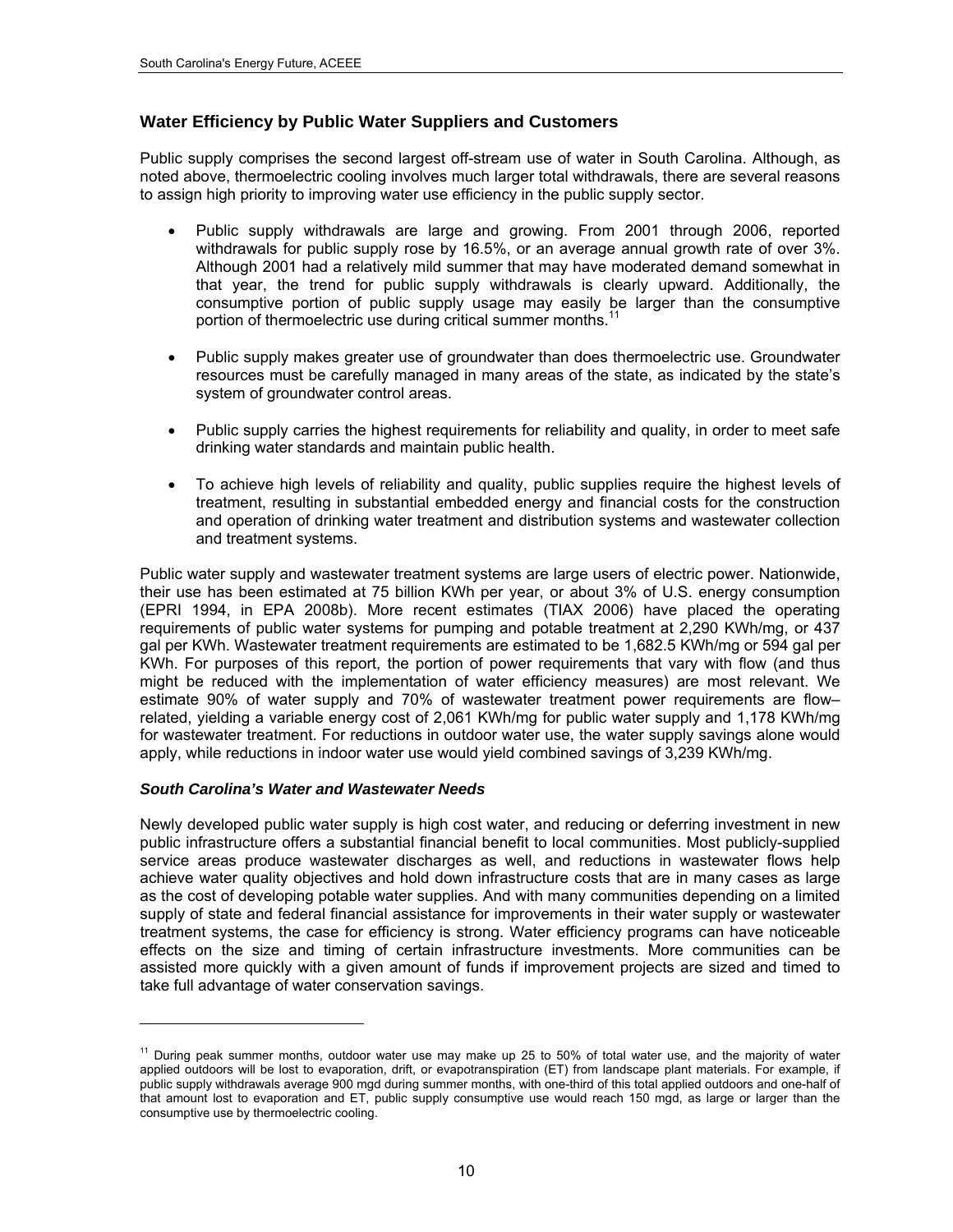Several categories of infrastructure investment are somewhat sensitive to changes in average flows or peak volumes that can be influenced by water efficiency programs. Among the range of investment needs articulated by EPA and the states for drinking water infrastructure, those most likely to be responsive to efficiency measures are:

- **Treatment**—facilities for the removal of microbial contaminants, inorganic and organic chemicals, and the harmful byproducts of disinfection.
- **Storage**—facilities such as tanks and small reservoirs within water systems, needed to maintain positive water pressure throughout the system and accommodate peak demands for water.
- **Source**—facilities to collect raw water, including dams, impoundments, intakes, and wells.
- **Transmission**—large diameter pipe that transmits water from the system's source to its treatment works, and then again from the treatment works to the smaller diameter distribution system.

All of the above, to a greater or lesser degree, carry costs that vary with the volume of storage or flow. A large remaining investment category—the small-diameter distribution system—is not considered a flow-related investment, although the reduction of water leaks that accompanies distribution system replacement can be a significant benefit.

Regarding wastewater treatment, the categories of investment most likely to be flow-related are:

- **Secondary treatment**—facilities to provide the minimum permissible level of treatment to attain specified levels of total suspended solids and biochemical oxygen demand in wastewater prior to discharge.
- **Advanced treatment**—facilities providing advanced treatment needed to remove unconventional pollutants or to reduce conventional pollutants to a greater degree than provided by secondary treatment.
- **Interceptor Sewers**—major sewer lines, consisting of large diameter pipe and associated pumping stations that convey wastewater from networks of smaller collector sewers to a treatment plant and/or other interceptor sewer.
- **Combined Sewer Overflow Controls**—measures to reduce the frequency, duration, and volume of untreated discharges of sanitary wastewater and storm water from combined storm and sanitary sewer systems.

Categories of wastewater investment considered unresponsive to changes in fluid volume include small-diameter collector sewers, solids handling facilities, and most investments in non-point source pollution control.

Recent estimates of the capital requirements for water and wastewater infrastructure facing South Carolina's communities total well over one billion dollars, as indicated in the following table.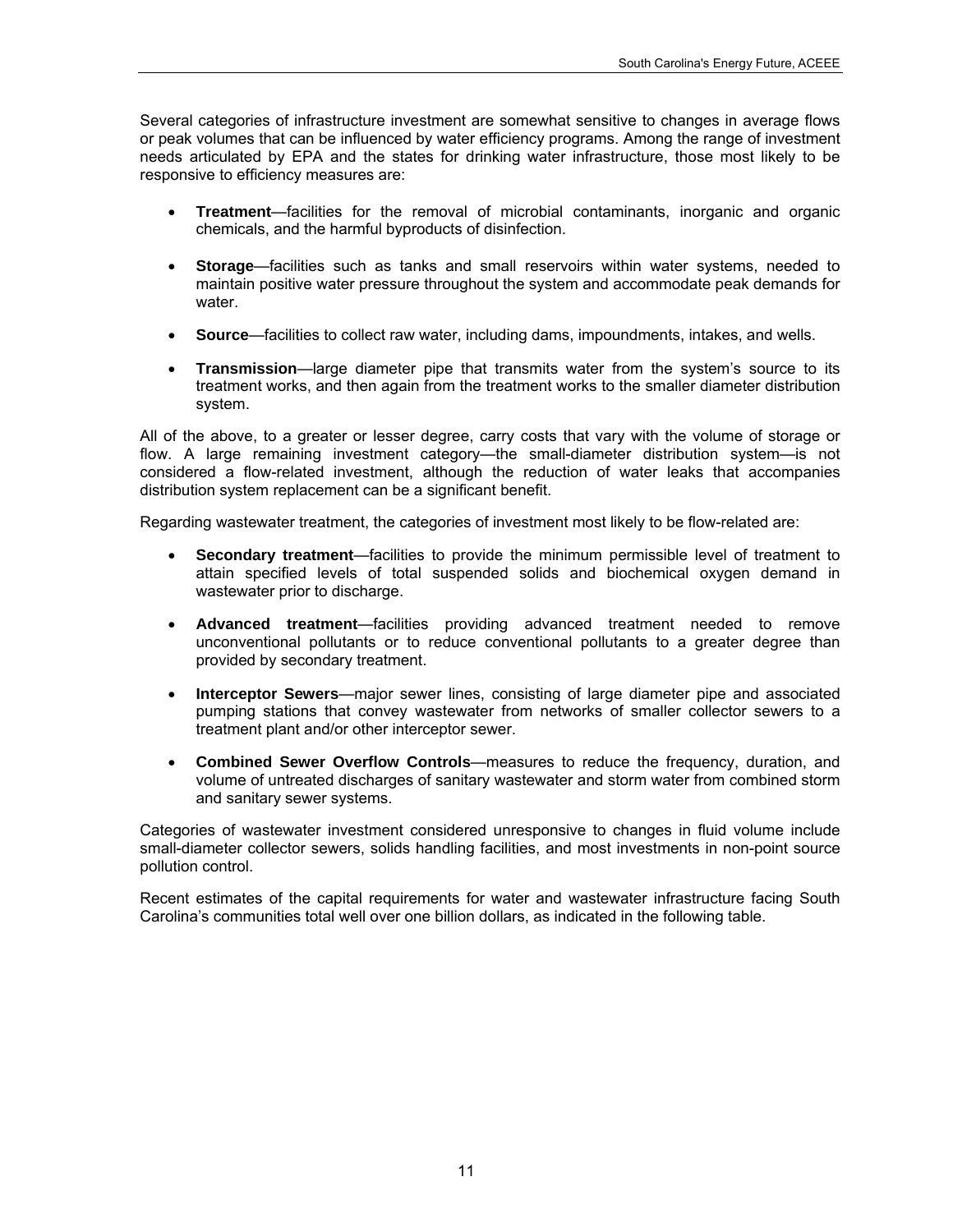| <b>Water Supply Flow-Related Infrastructure Needs</b> | 2007 dollars (millions) |
|-------------------------------------------------------|-------------------------|
| Treatment                                             | 222.3                   |
| Storage                                               | 210.2                   |
| Source                                                | 75.2                    |
| Transmission                                          | $367.6*$                |
| <b>Subtotal-Water Supply Needs</b>                    | 875.3                   |
| <b>Wastewater Flow-Related Infrastructure Needs</b>   | 2004 dollars (millions) |
| Secondary treatment                                   | 199                     |
| Advanced treatment                                    | 369                     |
| Interceptor sewers                                    | 44                      |
| Combined sewer overflow controls                      | ŋ                       |
| <b>Subtotal-Wastewater Treatment Needs</b>            | 612                     |
|                                                       |                         |
| <b>Total Flow-Related Infrastructure Needs</b>        | 2007\$ (million)        |
| Water and Wastewater Infrastructure                   | 1.547                   |

**Table 3. Flow-Related Water and Wastewater Infrastructure Needs in South Carolina** 

Sources: Water (EPA 2009a); Wastewater (EPA 2008a)

\* Value estimated at 1/3 of reported combined need for transmission and distribution.

The degree to which any individual system can reduce or defer capital costs by implementing water efficiency measures is subject to a system specific evaluation. Tools are available for determining an individual water or wastewater utility's avoided cost of water, which equates to the value of saved water to the utility (CUWCC 2006). For purposes of this report, the value of saved water will be conservatively estimated to be equal to the current average retail cost of water to residential customers. Based on the average reported rates in effect on July 1, 2008 in ten South Carolina communities (AWWA-Raftelis 2008), the value assigned to indoor water savings is \$5.50 per thousand gallons and the value assigned to outdoor water savings is \$2.00 per thousand gallons. Based on trends reported for utilities in South Carolina and across the country, these rates are assumed in this report to increase at 2% per year through 2025.

## <span id="page-25-0"></span>**Project Approach and Methodology**

## <span id="page-25-1"></span>**Overall Project Context: Why We Chose South Carolina**

For a number of years ACEEE has published state clean energy scorecards, the first editions ranking utility-sector energy efficiency program spending and performance data, and more recently comprehensively ranking state energy efficiency policies and identifying exemplary programs and policies within several energy efficiency policy categories. The 2009 Scorecard (Eldridge et al. 2009) was the third edition of this more comprehensive approach and the policy categories included:

- 1. Utility and Public Benefits Efficiency Programs and Policies
	- a. Spending on Efficiency Programs (electricity)
	- b. Annual Savings from Efficiency Programs (electricity)
	- c. Spending on Efficiency Programs (natural gas)
	- d. Targets (Energy Efficiency Resource Standards)
	- e. Utility Incentives/Removal of Disincentives
- 2. Transportation
- 3. Building Energy Codes
- 4. Combined Heat and Power
- 5. State Government Initiatives
- 6. Appliance Efficiency Standards

Identifying the states we choose for our efficiency potential reports is primarily contingent upon the existence of current efficiency policies and the evidence of progress towards new and expanded policies. For example, those states that appear in the top tier states, as shown in Figure 5, need little or no help to continue to improve their energy efficiency programs and policies. Rather it is the middle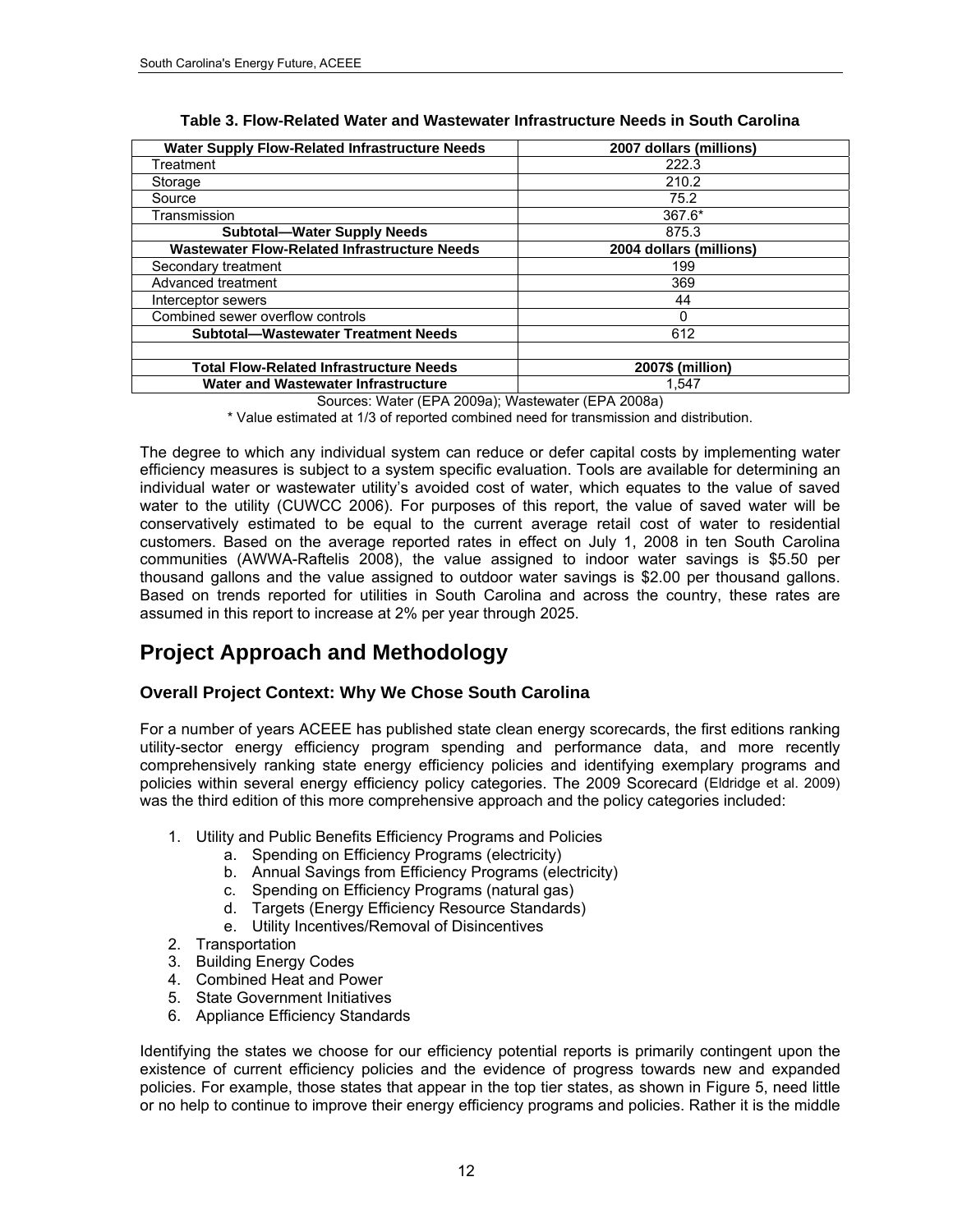tier of states, which are moving relatively slowly towards better energy efficiency programs but are showing laudable progress, that offer the best opportunity to encourage a more rapid transition to greater energy efficiency. In ACEEE's 2009 Scorecard, South Carolina ranked # 37 as shown on the map and was, therefore, considered a middle-tier state.



**Figure 5. 2009 State Efficiency Scorecard Results** 

Source: Eldridge et al. (2009)

Despite its low ranking, there are many indications that South Carolina is carefully plotting its rise as a leader in efficiency in the South Atlantic region. Along with stringent building codes and increased efficiency program activity amongst utilities, recent initiative taken by Governor Sanford and his administration resulted in the signing of H. 4766 on June 11, 2008, an act obligating state agencies to develop energy conservation plans as part of meeting an energy consumption reduction of at least 1% annually and a total of 20% by 2020, using the year 2000 as a baseline. While these policies will serve as a solid foundation for South Carolina as it continues to incorporate efficiency across all sectors of its economy, ACEEE determined that the state might benefit from an analysis of how energy efficiency and complementary demand response initiatives could facilitate this work in a costeffective manner.

### <span id="page-26-0"></span>**Stakeholder Engagement**

Building an awareness of the demographics and political climate in South Carolina was an integral part of the formulation of the policy recommendations that we are suggesting. Each state is different and we do not presume that any one policy or set of policies will work universally. Identifying and engaging a wide variety of stakeholders in South Carolina, therefore, was imperative to the acceptance and usefulness of our analysis and final report. We endeavored to meet individually and in person with as many different representative groups as possible in order to better understand South Carolina's specific political climate, energy structure, and economic needs. For those we were unable to meet with personally, we conducted telephone conferences to best ensure we reached out and heard as many voices as possible. This included utilities, business and industry representatives, the environmental community, various State House and Senate offices, and state government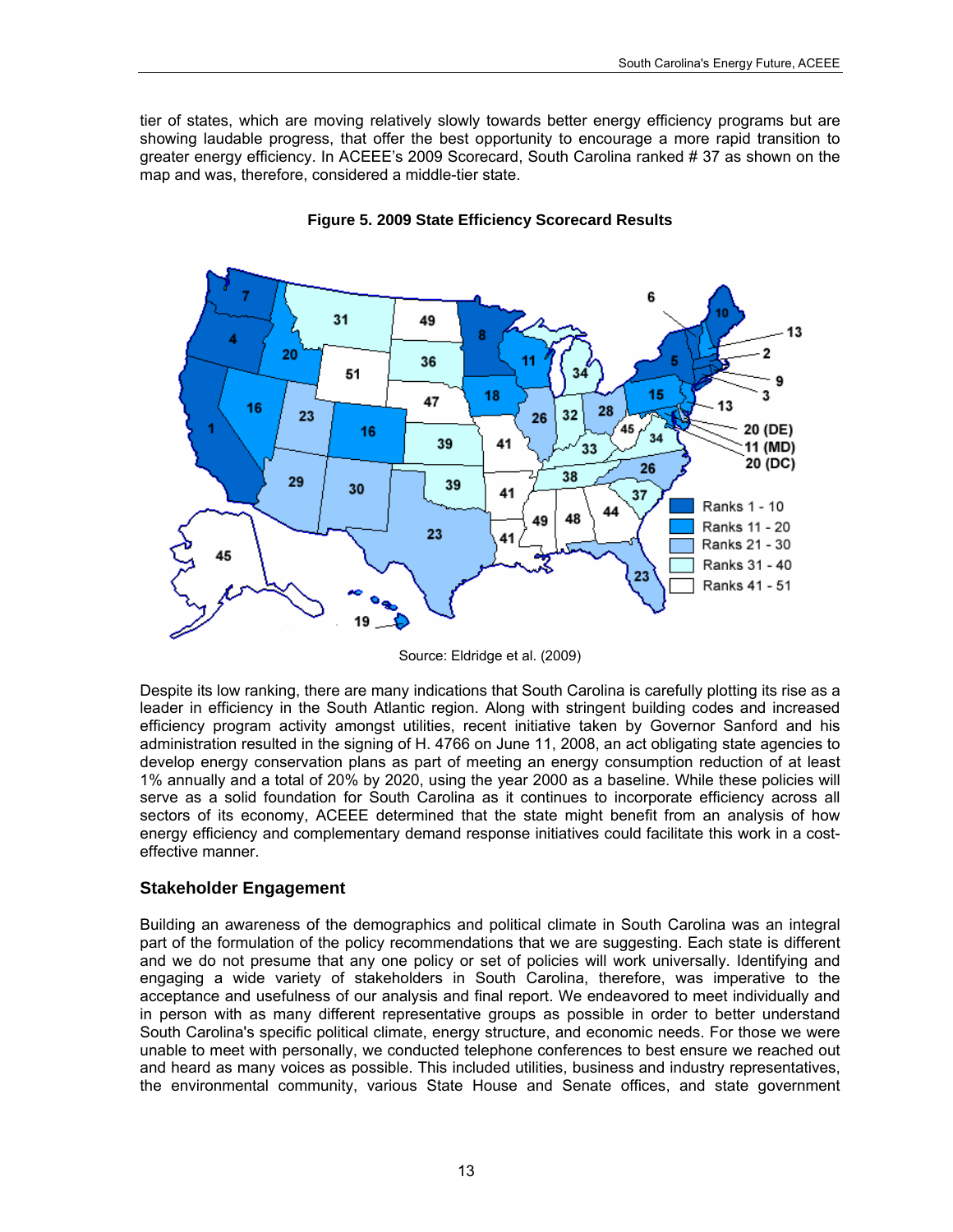representatives such as the SC State Energy Office, members of the Governor's staff, legislative representatives, and the Office of Regulatory Staff.

## <span id="page-27-0"></span>**Analysis Methodology**

The following is a description of the energy efficiency analysis methodology:

- *Reference Case Forecasts:* The first step in conducting an energy efficiency potential study for South Carolina was to collect data and to characterize the state's current and expected patterns of electricity consumption over the time period of the study (2009–2025). Our reference case was vetted with our stakeholders.
- *Regional/State Energy Efficiency Potential Study Meta Analysis:* In our meta analysis we first compiled a selection of statewide, regional, and national energy efficiency potential studies. From these studies we collected data on the economic potential scenarios and reported these findings as both raw totals (kWh/Btu) and on a percentage basis. We reviewed and summarized the variances in both assumptions and scope of the studies that led to a range of projected energy savings potentials. As noted in the meta analysis, while these variances made 1:1 comparisons between studies unreliable, the similarities that we found in economic savings potential (on a percentage basis) provide insight into the level of savings that South Carolina can expect from adopting a comprehensive suite of cost-effective energy efficiency measures.
- *Energy and Water Efficiency Policy Analyses:* For these analyses, we developed a suite of energy and water efficiency policy recommendations based on successful models implemented in other states and in consultation with stakeholders in South Carolina. This analysis assumes a reasonable program and policy penetration rate, and therefore is less than the overall resource potential. We draw upon our resource assessment and evaluations of these policies in other states to estimate the energy and water savings and the investments required to realize the savings. The policy list for stakeholder review is presented after the meta analysis section in this document. Our policy recommendations were also vetted with our stakeholders in order to garner feedback on their economic and political feasibility.
- *Demand Response Analysis:* The demand response analysis, which was prepared by Summit Blue Consulting, assesses current demand response activities in South Carolina, uses benchmark information to assess the potential for expanded activities in the state, and offers policy recommendations that could foster DR contributing appropriately to the resource mix in South Carolina that could be used to meet electricity needs. Potential load reductions are estimated for a set of DR programs that represent the technologies and customer types that span a range of DR efforts, and are in addition to the demand reductions resulting from expanded energy efficiency investments.
- *Macroeconomic Impacts:* Based on the energy and water savings, program costs, and investment results from the policy analysis, we ran ACEEE's macroeconomic model, DEEPER, to estimate the individual and overall impacts of the policy recommendations on jobs, wages, and gross state product in South Carolina.
- *Media Release:* ACEEE contracted a local media firm from Columbia with statewide experience and expertise to assist with the roll out of the analysis and report. The Gillespie Group also helped guide the process of connecting with appropriate media and press as well as identifying venues for the actual release event. Hiring a local media firm is invaluable to the release of the report in order to guarantee it is presented to the individuals who can best utilize its results and ensure it is dropped in the hands of those engaged in crafting energy and water efficiency policy.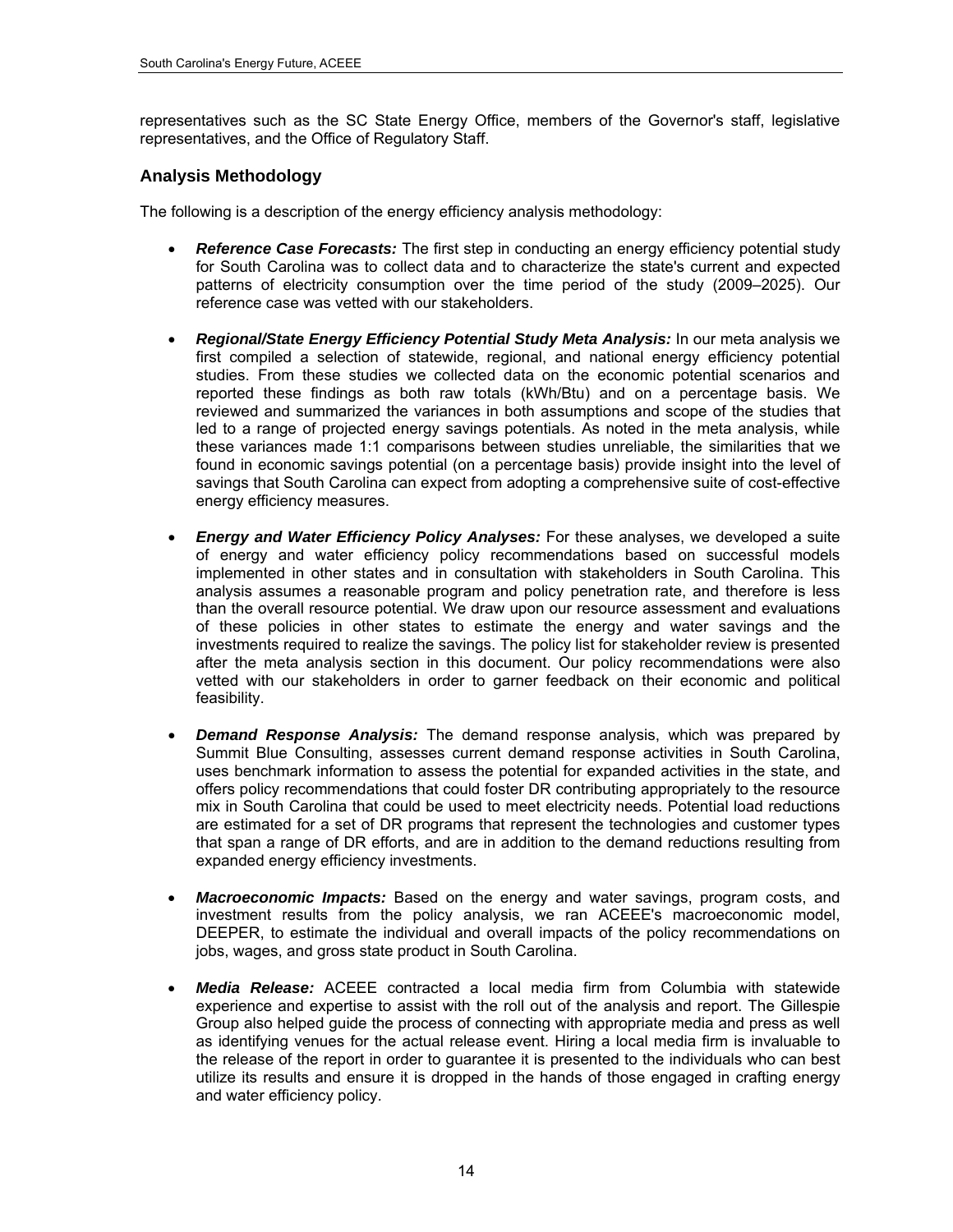## <span id="page-28-0"></span>**Reference Case**

The first task in developing an energy efficiency potential assessment is to develop a reference case forecast of electricity consumption, peak demand, and electricity prices in the state for a "business as usual" scenario. In this section we report the reference case assumptions for the analysis time period, 2009–2025. One caveat to note in developing forecasts is that all projections are subject to uncertainty, particularly during a time when the economic outlook is a major unknown. It is important to understand that while the forecast will affect the final numbers, it has no impact on the effectiveness of the proposed policies. Our concern is the change in consumption, or the deltas, that the policies affect, and these are static regardless of the forecast.

### *Modified Reference Case*

1

The consumption forecast we developed is essentially an aggregate of sales projections by each individual utility. But forecasts often do not account for reduced consumption that arises from energy efficiency and demand response programs initiated by utilities, nor do they account for energy savings from consumers' purchase of more efficient appliances and equipment. These savings should not be ignored as their accumulation lessens the burden of achieving any state-mandated savings target, such as an energy efficiency resource standard. While South Carolina has not implemented its own appliance efficiency standards, the Department of Energy is actively developing and mandating standards and is scheduled to implement standards on over two dozen products by  $2013$ .<sup>12</sup> The following section provides greater detail about our "modified" reference case, which is our consumption forecast net any savings accumulated through utility efficiency programs and federal appliance standards. We use the modified reference case as the base case consumption forecast through which we analyze the percent savings of the individual policies and utility programs.

## <span id="page-28-1"></span>**Electricity (GWh) and Peak Demand (MW)**

The development of the reference case for South Carolina is the foundation of the quantitative analysis of this report. Our electricity consumption forecast is based on 2008 sales, the most recent year for which sales have been reported, and is projected through 2025. Historical sales were taken from the EIA's *Electric Power Annual* (EIA 2009b), which publishes sales data on a state-by-state basis, and includes sales data from 2000–2007. To estimate projected consumption, we calculated annual growth rates for each sector by utility, which we derived from the integrated resource plans (IRP) filed by South Carolina's four investor-owned utilities with the Public Service Commission and from a load forecast created by GDS Associates for Santee Cooper and South Carolina's 20 cooperative utilities.

With the annual sector-specific growth rates calculated for each utility, we then estimated statewide annual weighted-average growth rates for each sector, which we then applied to the sales data reported by the EIA for 2008. After calculating annual projected sales, we adjusted the sales to account for savings generated by energy efficiency and demand-side management programs being implemented by utilities—as reported in the aforementioned IRPs filed by IOUs and from the GDS study—as well as savings from new and updated federal appliance standards implemented between 2009 and 2013. This adjusted references case we refer to as our "modified" reference case. Using this methodology, we estimate that total electricity consumption in the state will grow at an average annual rate of 0.8% between 2009 and 2025, and 1.2%, 1.3%, and 0.1% in the residential, commercial, and industrial sectors, respectively (see [Figure 6](#page-29-0)).

<span id="page-28-2"></span> $12$  The Department of Energy is scheduled to implement new federal appliance and equipment standards, as well as update current standards, for 26 products between 2009 and 2013. Included are standards for fluorescent and incandescent reflector lamps, central air conditioners and heat pumps, furnace fans, and residential water heaters, which represent some of the most energy-intensive appliances and equipment on the market. The analysis of the potential savings of these standards can be found in the Appliance Standards Awareness Project (ASAP) and ACEEE report entitled *Ka-Boom! The Power of Appliance Standards: Opportunities for New Federal Appliance and Equipment Standards (*Neubauer and deLaski 2009).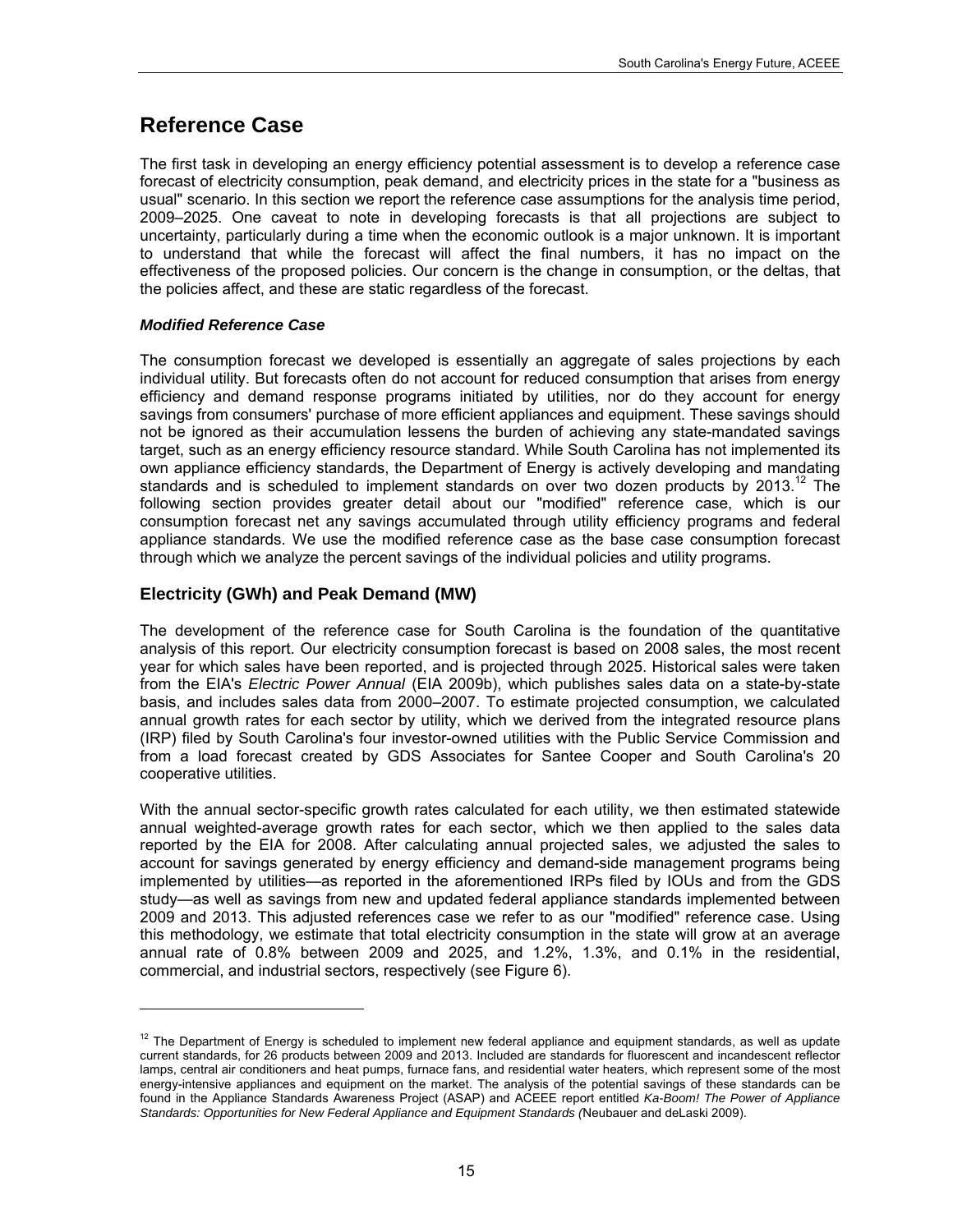To forecast peak demand we adjusted our data from electricity sales forecast using a system load factor, which we assumed to be 62.7%. Using this methodology, we estimated peak demand growing at an average annual rate of 1.0% over the 2008–2025 period. In 2009, peak demand is expected to reach 16,136 MW, increasing to 16,900 MW by 2015 and 19,229 MW in 2025 (see Figure 7).

<span id="page-29-0"></span>

**Figure 6. Electricity Forecast by Sector in the Modified Reference Case, 2009–2005** 

Sources: EIA (2009c); Duke (2008); GDS (2008); Lockhart (2008); Progress (2008); SCE&G (2009)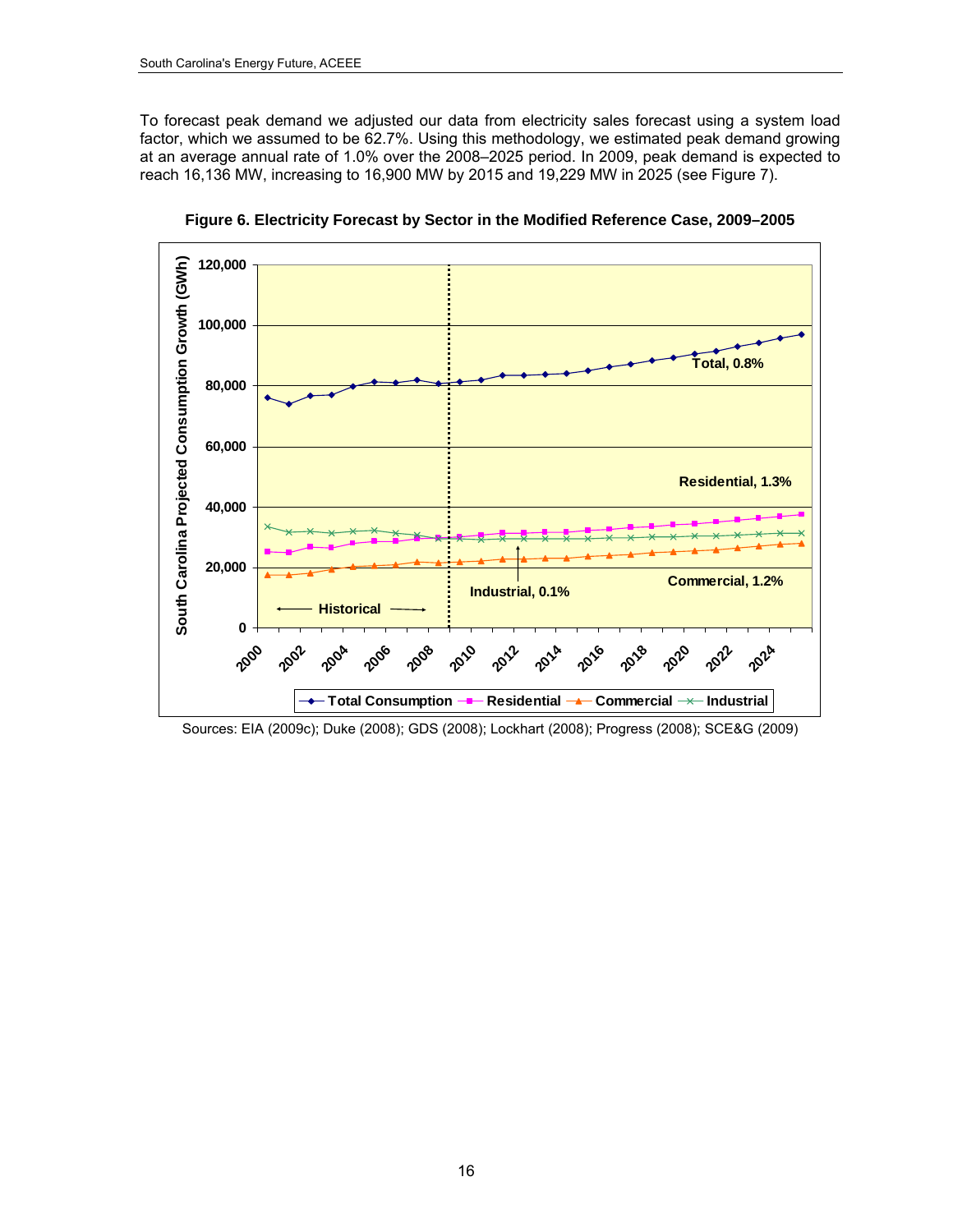

**Figure 7. South Carolina Peak Demand Forecast, 2009–2025** 

## <span id="page-30-0"></span>**Utility Avoided Costs**

Synapse Energy Economics developed high-level projections of utility production and avoided marginal costs for use in our policy analysis. Estimating these costs is important because they reflect the reduced cost to utilities from avoided electricity generation as a result of energy efficiency. The electricity, and therefore money, saved over time can accumulate to a point where utilities are able to delay or completely avoid the need for investing in additional generation capacity and its pertinent infrastructure.

ACEEE used these results from Synapse's analysis to estimate the cost-effectiveness of energy efficiency measures and assess the macroeconomic impacts. Readers should note that the avoided cost estimates are based upon a number of simplifying and conservative assumptions. These simplifications include use of a single annual average avoided energy cost to evaluate the economics of energy efficiency measures rather than different avoided energy costs for energy efficiency measures with different load shapes. We also did not include a cost of compliance with anticipated greenhouse gas regulations. As a result, the production and avoided cost estimates should be viewed as conservative.

Synapse's analysis also assumed a cost of carbon, which would impact avoided costs in the sense that it represents additional operating costs to fossil fuel generation plants. The assumption of imposed carbon allowances is predicated on evidence that the passing of federal climate legislation by Congress is a near certainty. Synapse conducted a study in 2008 noting that "political support for serious climate change legislation has expanded significantly in Federal and State governments […]" Through the examination of reports conducted by over a dozen federal, academic, and nongovernmental organizations, Synapse was able to ascertain the factors influencing allowance prices and estimate three forecasts, a low, middle, and high case. For this report, Synapse used their middle case, which estimates a base-level cost of carbon at \$15/ton starting in 2013, increasing to around \$54/ton by 2030 (Schlissel et al. 2008).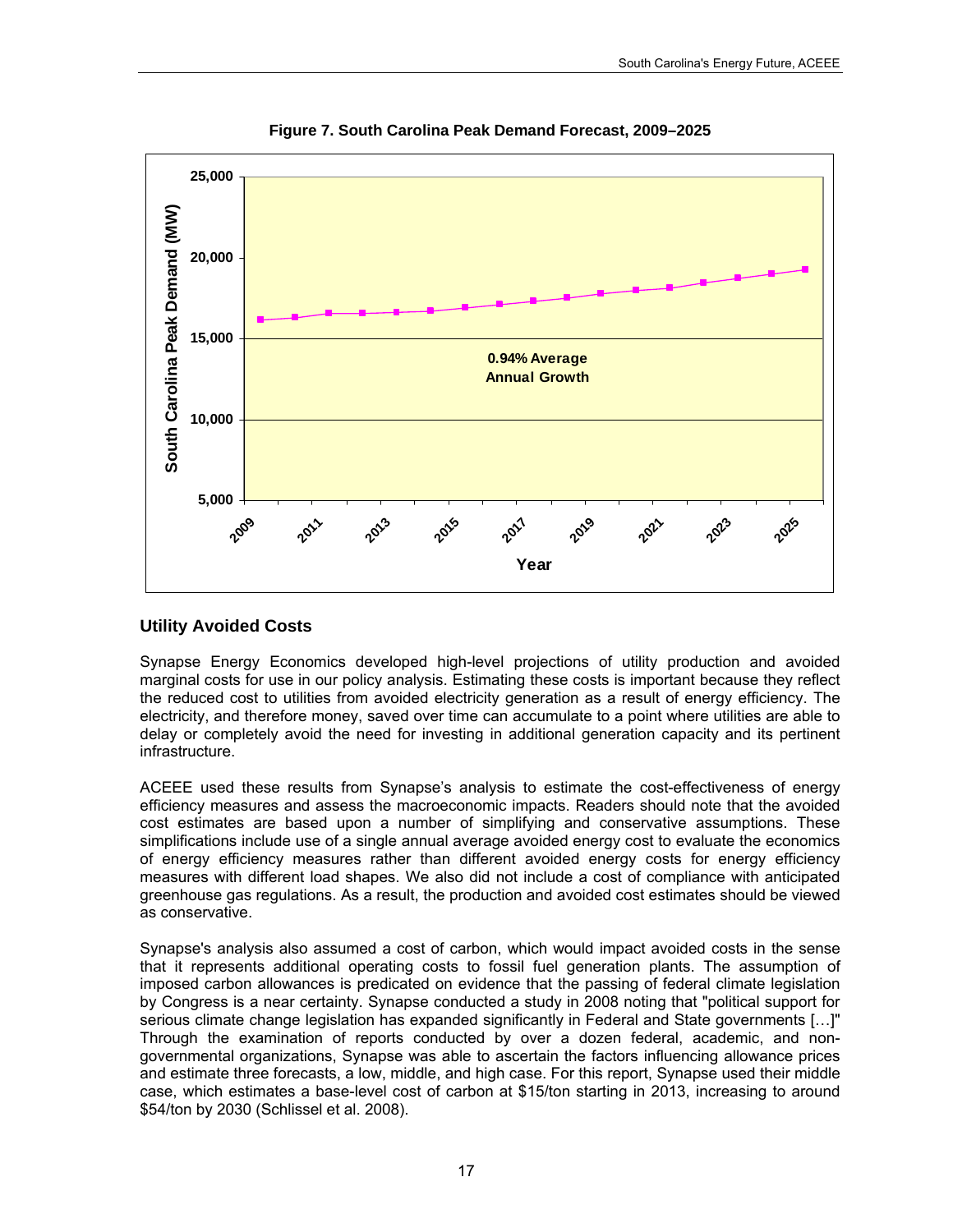#### *Implications of the Avoided Cost Assumptions*

Because the level of energy efficiency and demand response measures assessed in this study significantly change the requirements of future resources, we developed two sets of production and avoided costs projections with which to measure the potential savings. The first case reflects the market conditions that would be anticipated in the modified reference case. The second case, or our policy case, reflects the incorporation of our policy recommendations, which we discuss later on in this report. These policy recommendations have the potential to generate significant electricity savings, which, as mentioned above, will change the composition of utilities' future generation resources. Unfortunately, it is virtually impossible to predict how the generation mix will change, but we are required to make assumptions about this mix in order to estimate avoided costs in the policy case.

Given the generation projects currently being funded—as discussed above in the section on utilitylevel projects, we were presented with two possible scenarios. The first scenario assumes that utilities will react to lower projected consumption by continuing to invest in the construction of the two nuclear plants (the joint venture between SCE&G and Santee Cooper), which would then displace existing coal-fired capacity. This is the scenario that we anticipate to be the path followed by utilities in South Carolina and thus these assumptions are used to estimate avoided costs in our policy case. Our reasoning for assuming this scenario is based on several factors. First, over the last 36 months, the coal market has exhibited considerable volatility while the overall condition of the national economy has severely constricted access to capital (Maher 2008; Wilen 2008; Johnson 2009; Smith 2009). Second, compliance with possible national climate legislation in the future could increase operating costs significantly, especially for aging coal-fired plants reliant on outdated technology. Incorporating any carbon-capture and sequestration into new or existing coal-fired units in order to comply with climate legislation will further increase utilities' costs. Additionally, assuming investment in nuclear power supplants existing coal-fired generation guarantees, there may be a net job increase as a result of the construction of the nuclear plants, an important effect given that South Carolina has one of the highest unemployment rates in the country.

The other possible scenario would be to assume that the construction of one, if not both, of the nuclear plants are be shelved and the current generation mix, which includes coal-fired capacity, would be maintained. While this scenario is also plausible, it is less reflective of recent political and market trends and ignores the probability of federal climate legislation and its potential impacts on utilities' operating costs. This scenario would also deny South Carolina any job gains that would arise from investments in the new nuclear units.

#### *Estimates of Avoided Costs*

As would be anticipated, the policy case produced modestly lower avoided resource costs than the reference case for the majority of the analysis period, as can be seen in Figure 8. As a further conservative measure in our analysis, we used this second, lower set of costs in valuing the savings that result from the analyzed policies and programs. A detailed discussion of the assumptions and avoided cost estimates can be found in Appendix A.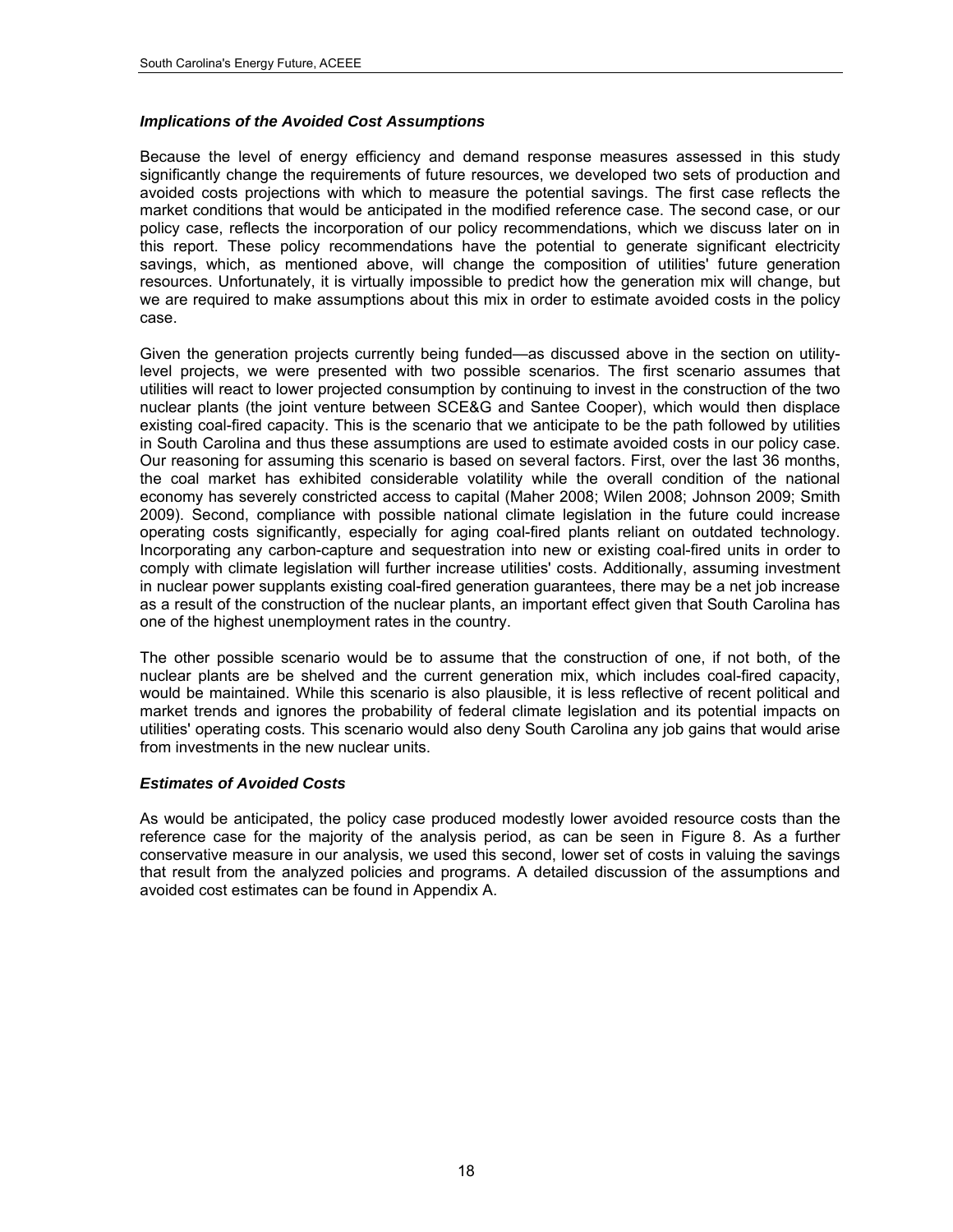

**Figure 8. Estimates of Average Annual Avoided Resource Costs** 

These projections are a highly stylized representation of costs, so we suggest that a more detailed assessment of costs be undertaken as part of South Carolina's energy planning process in order to reflect the locational and temporal variations across the state and throughout the year.

### <span id="page-32-0"></span>**Retail Price Forecast**

ACEEE also developed a possible scenario for retail electricity prices in the reference case. Readers should note the important caveat that we do not intend to project future electricity prices in South Carolina precisely for either the short or the long term. Rather, our goal is to suggest a possible scenario, based on data from credible sources, and to use that scenario to estimate impacts from energy efficiency on electricity customers in South Carolina.

Table 4 shows 2007 electricity prices in South Carolina (EIA 2008a) and our estimates of retail rates by customer class over the study period. This price scenario is based on three key factors. First, we use the average generation cost of electricity in South Carolina over the study period as calculated by Synapse Energy Economics (see above). Next, we use estimates of retail rate adders (the difference between generation costs and retail rates, which accounts for transmission and distribution costs) from the *Annual Energy Outlook* for the Southeastern Electric Reliability Council (SERC) (EIA 2009d). Finally, we estimate short-term decreases from falling generation costs due to lower prices in the cost of fuel inputs.

|                           | 2007 | 2010 | 2015 | 2020  | 2025  | Average |
|---------------------------|------|------|------|-------|-------|---------|
| Residential               | 9.19 | 8.47 | 9.75 | 10.51 | 11.28 | 9.88    |
| Commercial                | 7.74 | 7.41 | 8.45 | 9.14  | 9.86  | 8.59    |
| Industrial                | 4.83 | 5.29 | 6.39 | 7.00  | 7.75  | 6.43    |
| <b>All Sector Average</b> | 7.88 | 7.23 | 8.37 | 9.10  | 9.89  | 8.56    |

|  | Table 4. Retail Electricity Price Forecast Scenario in Reference Case (cents per kWh in 2007\$) |
|--|-------------------------------------------------------------------------------------------------|
|--|-------------------------------------------------------------------------------------------------|

Note: These figures are in real, 2007-year dollars and there do not take into account inflation.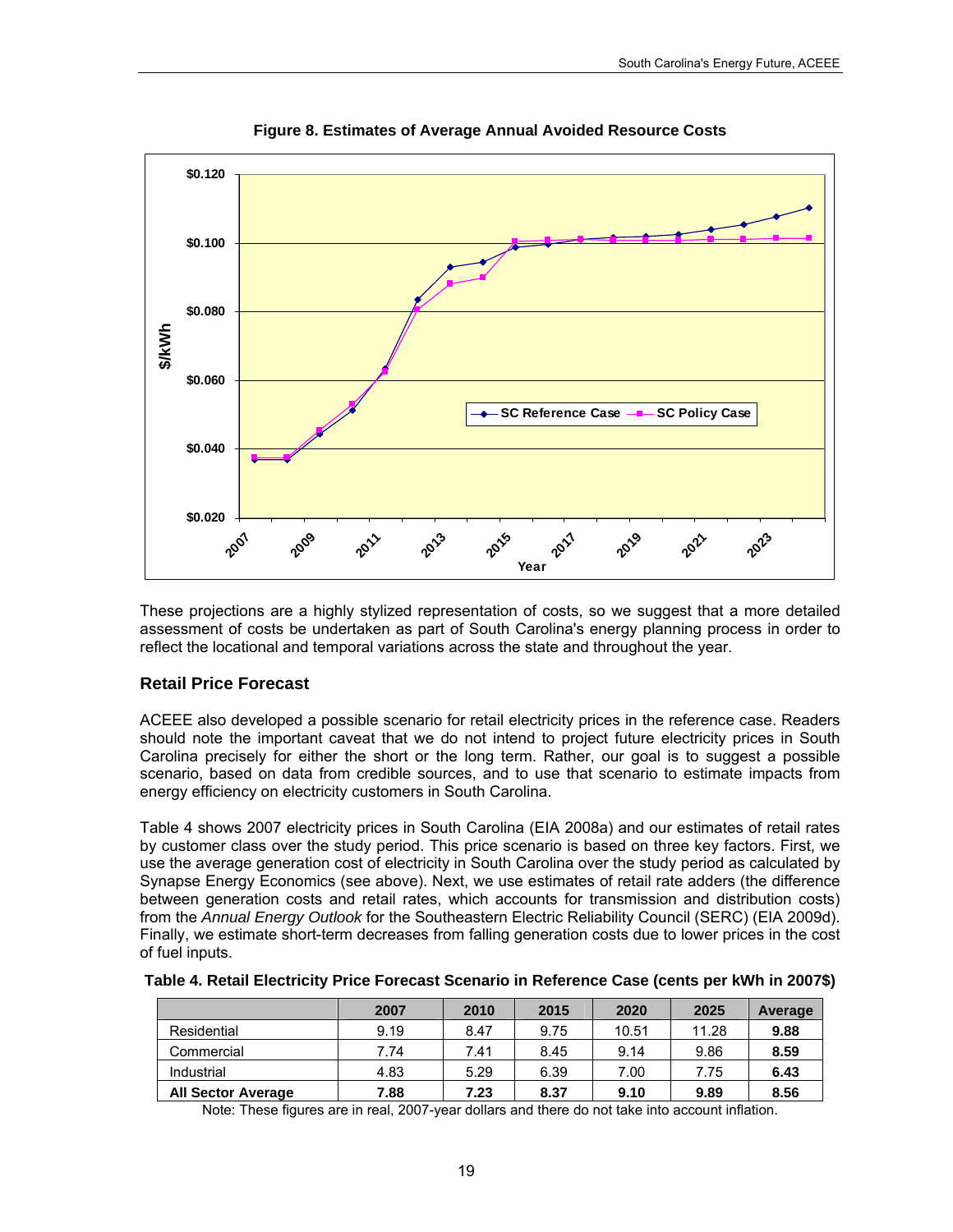## <span id="page-33-0"></span>**Meta Analysis**

The meta analysis reviews and summarizes key information from a variety of economic potential studies that have already been conducted in South Carolina, the greater Southeast region, and the nation as a whole. The meta analysis supplants the sector-specific economic potential analyses we conducted in our previous state reports.

## **South Carolina Energy Efficiency Potential**

Our analysis of the energy efficiency potential for South Carolina examined two studies. Both of these studies evaluated the energy efficiency potential for the service territories of specific utility companies, as opposed to the state as a whole.

The analysis revealed that the two studies estimated economic potential between 16% and 20% of electricity consumption in 2030 and 2017, respectively. However, for several reasons it is not possible to make direct comparisons from one study to another. First, these studies evaluated the energy efficiency potential for the service territories of two different utilities rather than that of the state as a whole. Second, these studies examined two different time frames, 10 and 20 years. Attempts to extrapolate savings in the GDS report beyond those estimated through 2017, so as to provide a better comparison across the two studies, revealed an anomaly in the GDS methodology that generated an unjustifiable estimation for savings through 2025. Third, the studies we examined look at different efficiency measures and used different methodologies for estimating cost-effective potential. The threshold at which efficiency measures were considered cost-effective ranged from \$0.06 to \$0.087 per kWh.

While we do not advise making direct comparisons between these studies, it is noteworthy that the two studies found relatively similar potential for energy efficiency savings for their respective service territories. Due to the varying methodologies used in the studies we examined, we have displayed savings potential on a percentage basis. Although this is still an imperfect method, it does allow for the best available comparison between studies.

#### **Forefront Economics Inc., H. Gil Peach & Associates LLC, and PA Consulting Group** *Duke Energy Carolinas DSM Action Plan: South Carolina Draft Report*

The Duke Energy Draft Report examined the technical and economic potential for energy efficiency savings as well as the potential for demand-side management programs for the Duke Energy Carolinas—South Carolina service territory (DEC-SC).

During the period of analysis, the DEC-SC included 528,591 customers, comprised of 447,324 residential customers (85% single-family homes and 15% multifamily) and 81,267 commercial and industrial customers. Combined, these customers use 18,332 GWh of electricity annually. Nonresidential customers, consisting of the commercial and industrial sectors, use 65% of electricity, or 11,913 GWh. Residential customers account for the remaining 35%, or 6,418 GWh of electricity demand. On a per capita basis, this amounts to 14,348 kWh per residential customer and 146,596 kWh per non-residential customer every year. The base case scenario in this study projected total electricity demand to rise to 22,403 GWh by the year 2026 (Duke 2007).

In the technical potential assessment, 40 residential and 31 non-residential measures were examined. Of these, 14 residential measures and 21 non-residential measures were deemed costeffective and included in the economic potential analysis, which combined could realize 3,576 GWh in energy savings. This savings potential is roughly split between residential and non-residential efficiency measures, with the former accounting for 48% and the latter contributing the remaining 52% of potential. Only energy efficiency measures with a cost of saved energy of \$0.06 per kWh or less were included in the economic potential assessment (Duke 2007).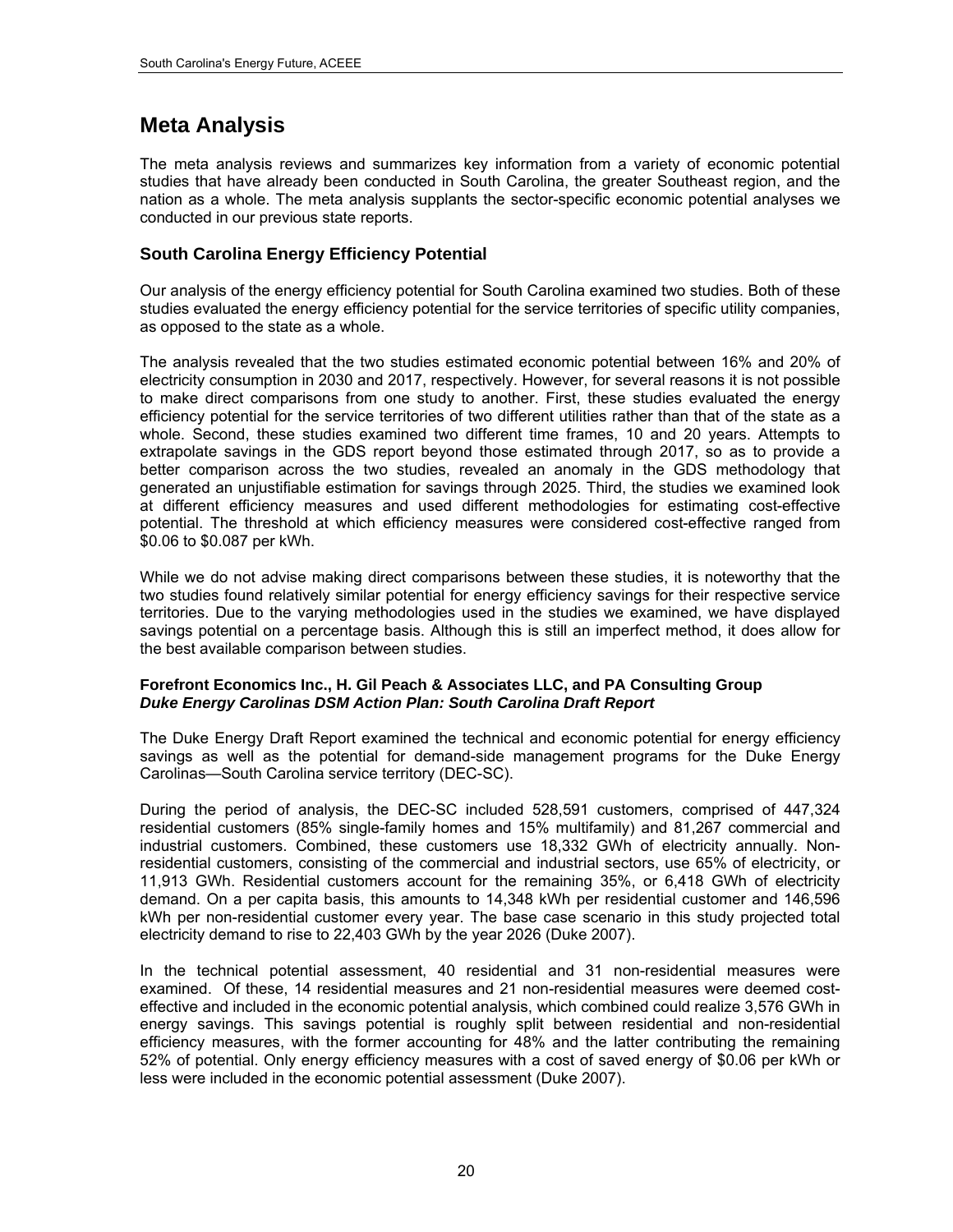The DSM action plan projected that DSM could provide another 1.2% savings, or 276 GWh, in 2026. 15 programs were evaluated and 12 were recommended in the evaluation. The study reviewed residential, non-residential, and multi-sector DSM programs, and all but two of the recommended DSM programs were deemed cost-effective (Duke 2007).

#### **GDS Associates, Inc.**  *Electric Energy Efficiency Potential Study for Central Electric Power Cooperative, Inc.*

The GDS study for Central Electric Power Cooperative, Inc. (CEPCI) analyzed three energy efficiency potential scenarios for the CEPCI service territory: technical potential, achievable potential, and achievable cost-effective potential. GDS also evaluated three market penetration scenarios, consisting of 20%, 50%, and 80% market penetration rates, for both the achievable potential and achievable cost-effective potential scenarios. Using these scenarios, GDS calculated the potential for energy efficiency in the residential, commercial, and industrial sectors. Across all three sectors, the CEPCI service territory included 678,197 customers during this period of analysis, amounting to 14,740 GWh in electricity sales in 2006 at an average cost of \$0.087 per kWh. The study examined a 10-year time period from 2008 to 2017, with demand projected to rise to 20,418 GWh by 2017 in the base case scenario (GDS 2007).

GDS estimated that the achievable cost-effective savings with an 80% market penetration rate would amount to 4,008 GWh in 2017, or 19.6% savings over the base case scenario. The residential sector would provide 66% of this potential, while the commercial and industrial sectors would contribute the remaining 24% and 10%, respectively. In order to be considered cost-effective, energy efficiency measures had to have a cost of conserved energy lower than the average cost per kWh (GDS 2007).

| <b>Study</b> | <b>Base Case</b><br>(GWh) | <b>Efficiency</b><br><b>Potential (GWh)</b> | <b>Percent</b><br><b>Savings</b> | <b>Cost of Saved</b><br><b>Energy</b> | <b>Time Frame</b>      |
|--------------|---------------------------|---------------------------------------------|----------------------------------|---------------------------------------|------------------------|
| GDS 2007     | 20.418                    | 4.008                                       | 19.60%                           | $<$ \$0.087                           | 2008-2017<br>10 vears  |
| Duke 2007    | 22.403                    | 3.576                                       | 16%                              | $\le$ =\$0.06                         | 2007-2026.<br>20 years |

**Table 5. Comparison of Efficiency Potential across State Potential Studies** 

### **Figure 9. South Carolina Energy Efficiency Potential**



# **South Carolina Energy Efficiency Potential**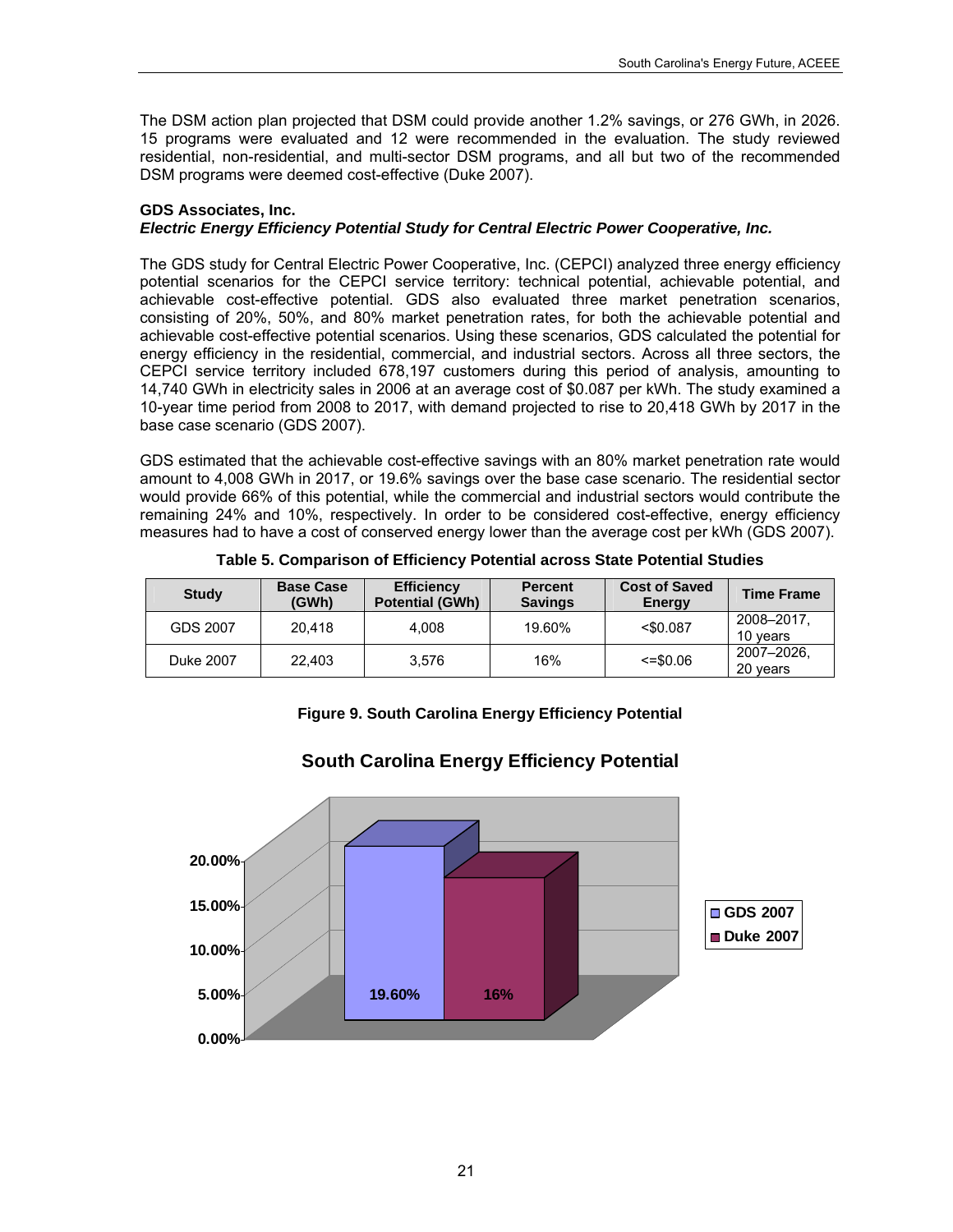## <span id="page-35-0"></span>**Regional Energy Efficiency Potential**

Our meta analysis of regional energy efficiency potential evaluates two studies in two different regions. Both of these studies included all or part of North Carolina, while only the Southeast Energy Opportunities report included an evaluation of the efficiency potential in South Carolina. As with the statewide potential assessments, it is not possible to draw definitive conclusions about potential for the Carolinas by comparing or averaging these two analyses, due to their variations in scope and methodology. It is of note, however, that both studies projected an economic energy efficiency potential of at least 20% for their respective regions.

#### **Southeast Energy Efficiency Alliance**  *Energy Efficiency in Appalachia: How Much More Is Available, At What Cost, And By When?*

The Southeast Energy Efficiency Alliance (SEEA) analyzed the economic energy efficiency potential for the Appalachian region, spanning all of West Virginia and parts of Alabama, Georgia, Kentucky, Maryland, Mississippi, New York, North Carolina, Ohio, Pennsylvania, South Carolina, Tennessee, and Virginia. This region contains nearly 8% of the U.S. population. Using 2006 as a baseline for energy use, SEEA projected that the Appalachian region's energy consumption would increase from 7.94 quadrillion Btu to 10.14 quadrillion Btu in 2030, a nearly 28% growth in demand. This region currently uses nominally more energy per capita than the nation as a whole; however, the projected rate in demand is significantly higher than the 19% growth forecast for the entire United States (SEEA 2009).

The analysis covered four end-use sectors (residential, industrial, commercial, and transportation) and three fuel types (electricity, natural gas, and fuel oil). Cumulatively, SEEA projected that the measures included in this study would save about 23.2 quadrillion Btu through 2030, a 32.6% savings over the base case scenario. Cost of saved energy was not provided, but all measures included were deemed cost-effective. To determine cost-effectiveness, the study assessed the benefit/cost ratio, and "[i]f the net present value of [the participants] benefits is greater than the net present value of their costs, then the benefit/cost ratio is greater than 1.0 and the policy is cost-effective (SEEA 2009)."

The commercial sector offers the greatest potential for energy savings, with an estimated 45.6% potential over the base case scenario. The transportation and residential sectors are projected to save 30.1% and 18.7% over the base case, respectively. The industrial could realize between 21.7 and 27.9% savings over the base case scenario (SEEA 2009).

#### **Southeast Energy Opportunities**  *Power of Efficiency*

In its April 2009 WRI Issue Brief, Southeast Energy Opportunities (SEO) assessed the potential for energy efficiency to help meet electricity demand in the southeastern United States, consisting of Georgia, Florida, North Carolina, and Virginia. The report evaluated electricity use in three sectors residential, commercial, and industrial, while acknowledging that future development of electric cars could increase electricity demand and offer the potential for further energy efficiency savings. Across these three sectors, the region currently uses about 20% more electricity per capita than the nation as a whole, and in the residential sector alone, per capita energy use is nearly 40% greater than the nationwide average. The SEO projected that electricity demand would grow from 922,000 GWh in 2005 to 1,220,000 GWh in 2025, a 32% increase in 20 years. Through 2025, energy efficiency potential was projected to reach 20%, or 80% of the growth in demand. These savings amount to 244,000 GWh at a cost of saved energy of less than \$0.05 per kWh (Creech et al. 2009).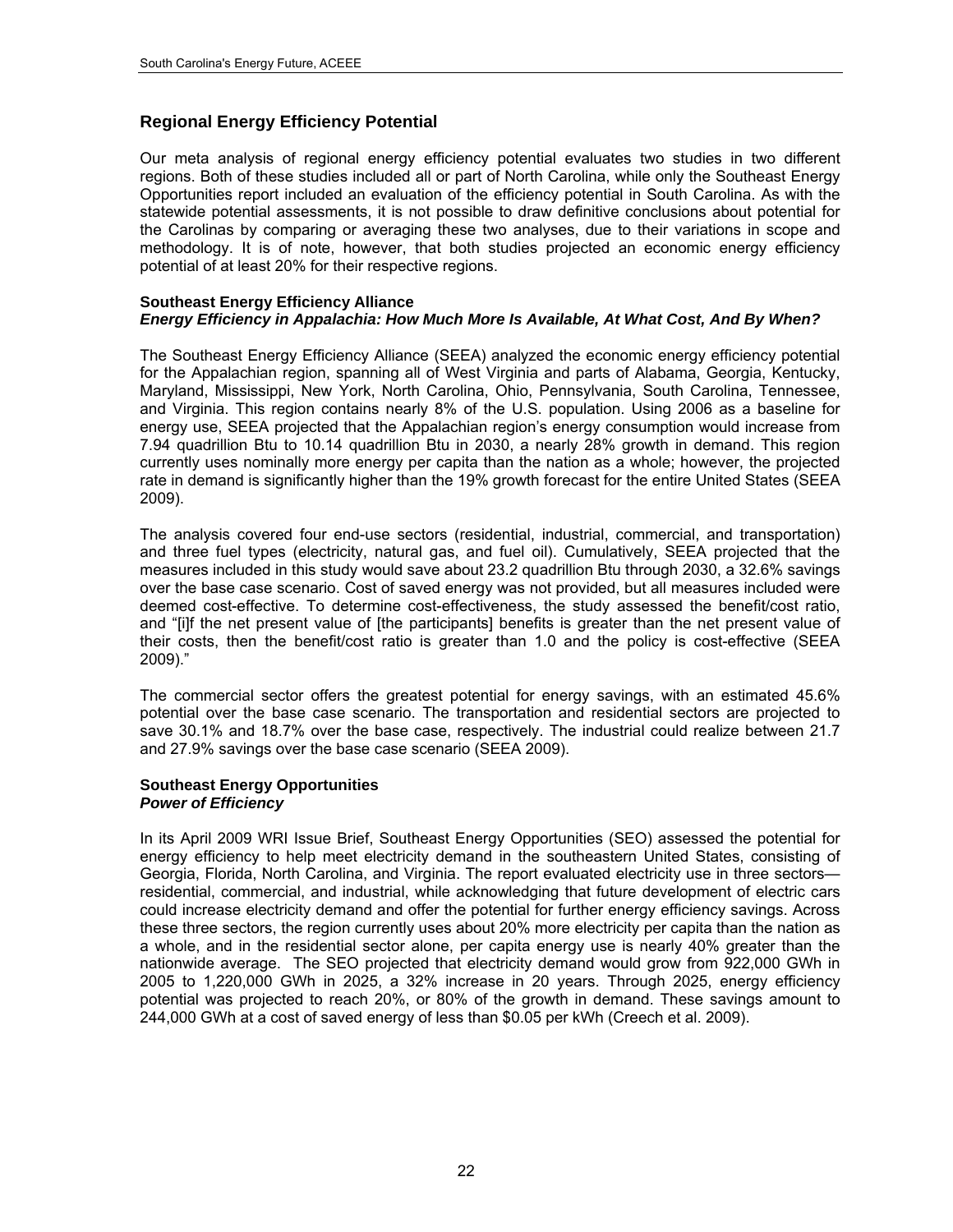| <b>Study</b>          | <b>Base Case</b>                   | <b>Efficiency</b><br><b>Potential (GWh)</b>   | <b>Percent</b><br><b>Savings</b> | <b>Cost of Saved</b><br>Energy | <b>Time Frame</b>      |
|-----------------------|------------------------------------|-----------------------------------------------|----------------------------------|--------------------------------|------------------------|
| <b>SEEA 2009</b>      | 10.14<br>quadrillion<br><b>Btu</b> | 23.2 quadrillion<br>Btu cumulative<br>savings | 32.6%                            | N/A                            | 2010-2030,<br>20 years |
| Creech et al.<br>2009 | 1,220,000<br>GWh                   | 244,000 GWh                                   | 20%                              | $<$ \$0.05 per kWh             | 2009-2025.<br>17 years |

|  | Table 6. Comparison of Efficiency Potential across Regional Potential Studies |  |  |  |
|--|-------------------------------------------------------------------------------|--|--|--|

**Figure 10. Regional Energy Efficiency Potential** 



# **Regional Energy Efficiency Potential**

## **National Energy Efficiency Potential**

This meta analysis of national energy efficiency potential examines one recent nationwide study conducted by McKinsey & Company, and two meta analyses conducted by ACEEE in 2004 and 2008. Combined, these meta analyses evaluated 49 statewide, regional, and national energy efficiency potential studies, providing a useful perspective on both the range and average potential energy savings across the country. Notably, the two meta analyses and the McKinsey study found very similar potential for energy efficiency savings in the United States, with a range of less than 2%.

#### **McKinsey & Company**  *Unlocking Energy Efficiency Potential in the U.S. Economy*

The McKinsey & Company study evaluated the energy efficiency potential across the residential, commercial, and industrial sectors in the U.S., and calculated both end-use energy savings and primary energy savings (the Btus of coal, natural gas, or oil prior to their transmission into "secondary" forms of energy such as electricity). In the interest of consistency, we have focused on the study's evaluation of end-use energy savings in our meta analysis. Using a 7% discount rate, this study examined only the economic potential (net present value positive) for efficiency, not the technical or achievable potentials (McKinsey 2009).

The base case scenario assumed that energy demand in the nation would grow at an annual rate of 0.7% from 2008 to 2020, reaching 39.9 quadrillion Btus. With an upfront investment of \$520 billion, overall energy efficiency potential across the three sectors reaches 23%, or 9.1 quadrillion Btus. This investment would realize \$1.2 trillion in savings over the 22-year period. The industrial sector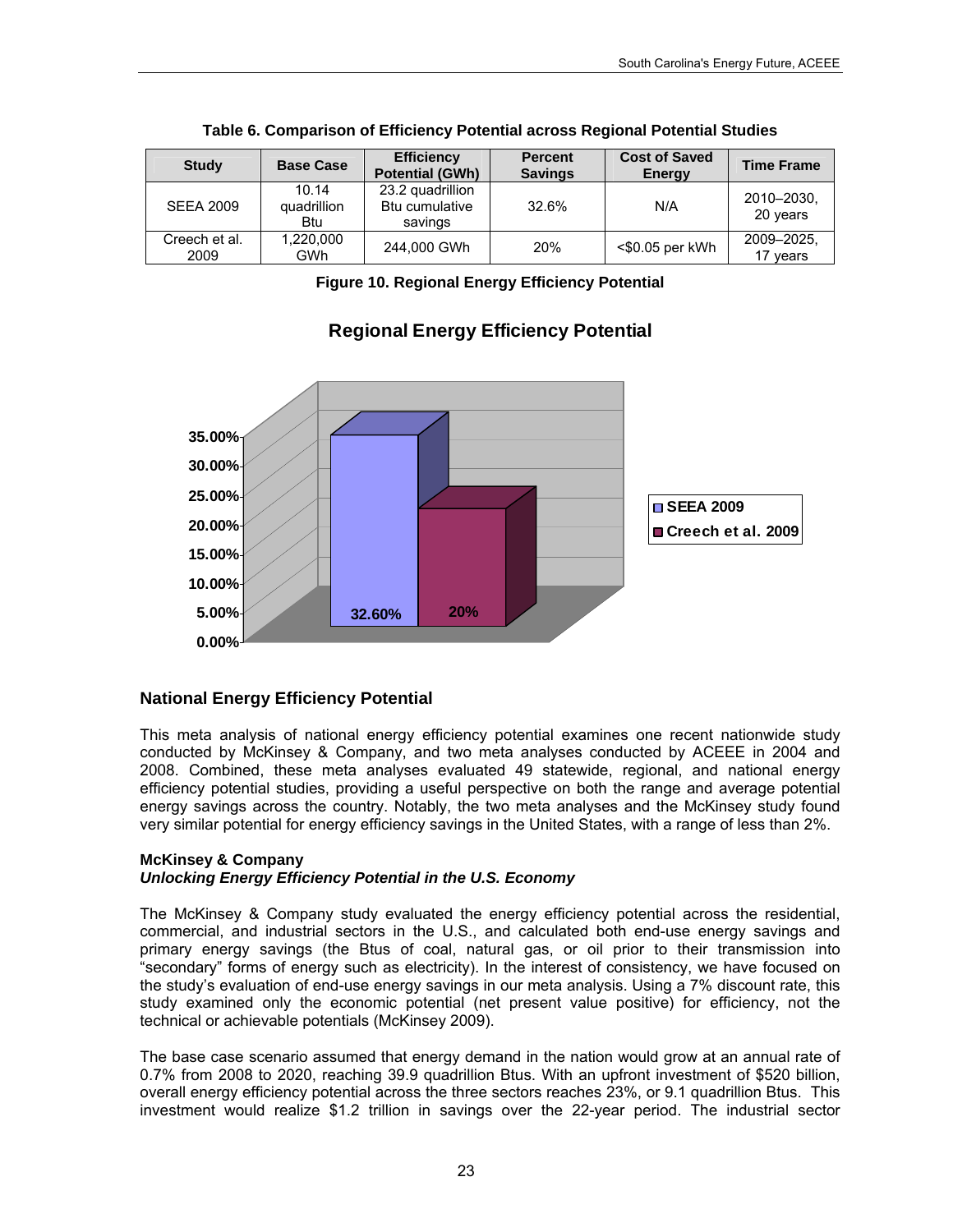currently consumes the majority (51%) of energy, yet comprises only 40% of the efficiency potential. Residential energy use provides consumes another 29% of energy and offers 35% of the efficiency potential, while the final 20% of energy use and 25% of efficiency potential comes from the commercial sector (McKinsey 2009). The average cost of saved energy for residential efficiency measures in McKinsey's analysis was \$4.40/Btu, 68% less than the business-as-usual cost of energy in 2020, as projected in EIA's *Annual Energy Outlook 2008* (EIA 2009d).

#### **American Council for an Energy-Efficient Economy**

#### *Positive Returns: State Energy Efficiency Analyses Can Inform U.S. Energy Policy Assessments*

This 2008 meta analysis, conducted by ACEEE, examined the economic potential in 48 statewide, regional, and national energy efficiency potential studies. The periods of analysis ranged from 5 to 26 years, with an average of 12 years. Likewise, efficiency potential also varied greatly, from 6% to 33% over the base case projections. The average efficiency potential was 23%, with an average benefitcost ratio of 1.95, meaning that efficiency improvements generally resulted in savings of about double the cost of investment (Laitner and McKinney 2008).

#### **American Council for an Energy-Efficient Economy**

#### *The Technical, Economic and Achievable Potential for Energy Efficiency in the U.S.—A Meta-Analysis of Recent Studies*

For this 2004 meta analysis, ACEEE reviewed 11 energy efficiency potential studies released between 2000 and 2004. Across these studies, the average efficiency potential for electric and gas measures was about equal, reaching 21.5% and 22%, respectively. Residential measures offered an average of 27% savings over the base case scenario, while commercial measures provided another 14% savings over business-as-usual energy consumption (Nadel et al. 2004).

| <b>Study</b>                                 | <b>Base Case</b><br>(GWh) | <b>Efficiency</b><br><b>Potential</b><br>(GWh) | <b>Percent</b><br><b>Savings</b> | <b>Cost of Saved</b><br>Energy              | <b>Time Frame</b>      |
|----------------------------------------------|---------------------------|------------------------------------------------|----------------------------------|---------------------------------------------|------------------------|
| McKinsey 2009                                | 39.9 quadrillion<br>Btu   | 9.1 quadrillion<br><b>Btu</b>                  | 23%                              | \$4.40/MMBtu for<br>Residential<br>Measures | 2008-2020,<br>23 years |
| Laitner &<br>McKinney 2008                   | N/A                       | N/A                                            | 23%                              | N/A                                         | 12 year<br>average     |
| Nadel et al.<br>2004 - Electric<br>Potential | N/A                       | N/A                                            | 21.5%                            | N/A                                         | 14 years               |
| Nadel et al.<br>$2004 - Gas$<br>Potential    | N/A                       | N/A                                            | 22%                              | N/A                                         | 14 years               |

#### **Table 7. Comparison of Efficiency Potential across National Potential Studies**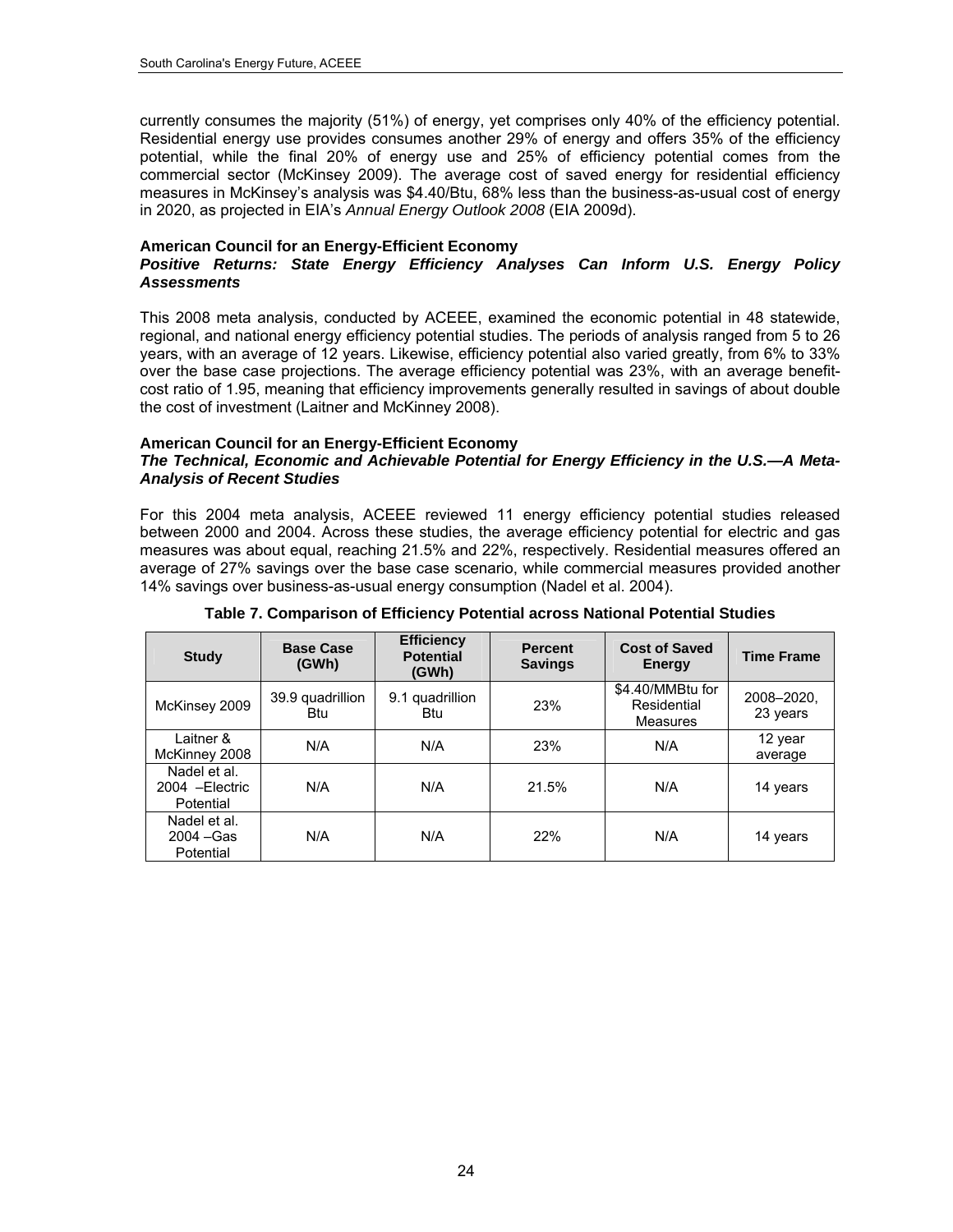## **Figure 11. National Energy Efficiency Potential**



## **National Energy Efficiency Potential**

# **Energy Efficiency Policy Analysis**

-

In this section we present the energy efficiency resource standard (EERS) and the suite of eleven individual policies that we suggest South Carolina implement in order to enhance electric efficiency in the state. We then estimate the resulting energy savings, costs, and consumer energy bill savings (\$) that can be realized from their implementation, though costs and benefits are quantified only for nine of the electric policies.[13](#page-38-0) Each policy is analyzed within a three scenario framework: our base case or modified reference case scenario only reflects savings from utility energy efficiency programs filed with the PSC and savings from federal appliance standards; our medium case scenario reflects a significant commitment to efficiency and is the scenario on which we focus the publication of our results; and our high case scenario represents a more aggressive approach where the state takes greater advantage of its available, cost-effective resource potential.

The three scenarios are shown in the matrix below (see Table 8) for both our energy and water efficiency policy analyses, the latter following this section. Following the policy discussions we estimate the resulting energy savings, costs, and consumer energy bill savings (\$) that can be realized from their implementation. At the end of this section we briefly examine the sorts of programs that utilities can implement in order to satisfy the remaining savings obligation as stipulated by our EERS policy.

<span id="page-38-0"></span><sup>&</sup>lt;sup>13</sup> The Workforce Development Initiative is not analyzed quantitatively as it is an enabling policy and does not have direct savings associated with it. Our Expanded Demand Response (DR) policy is assessed separately in the policy analysis by Summit Blue Consulting. The Energy Efficiency Resource Standard is an aggregation of eight of the policies and contributions from proven utility programs, so its benefits and costs are not individually quantified.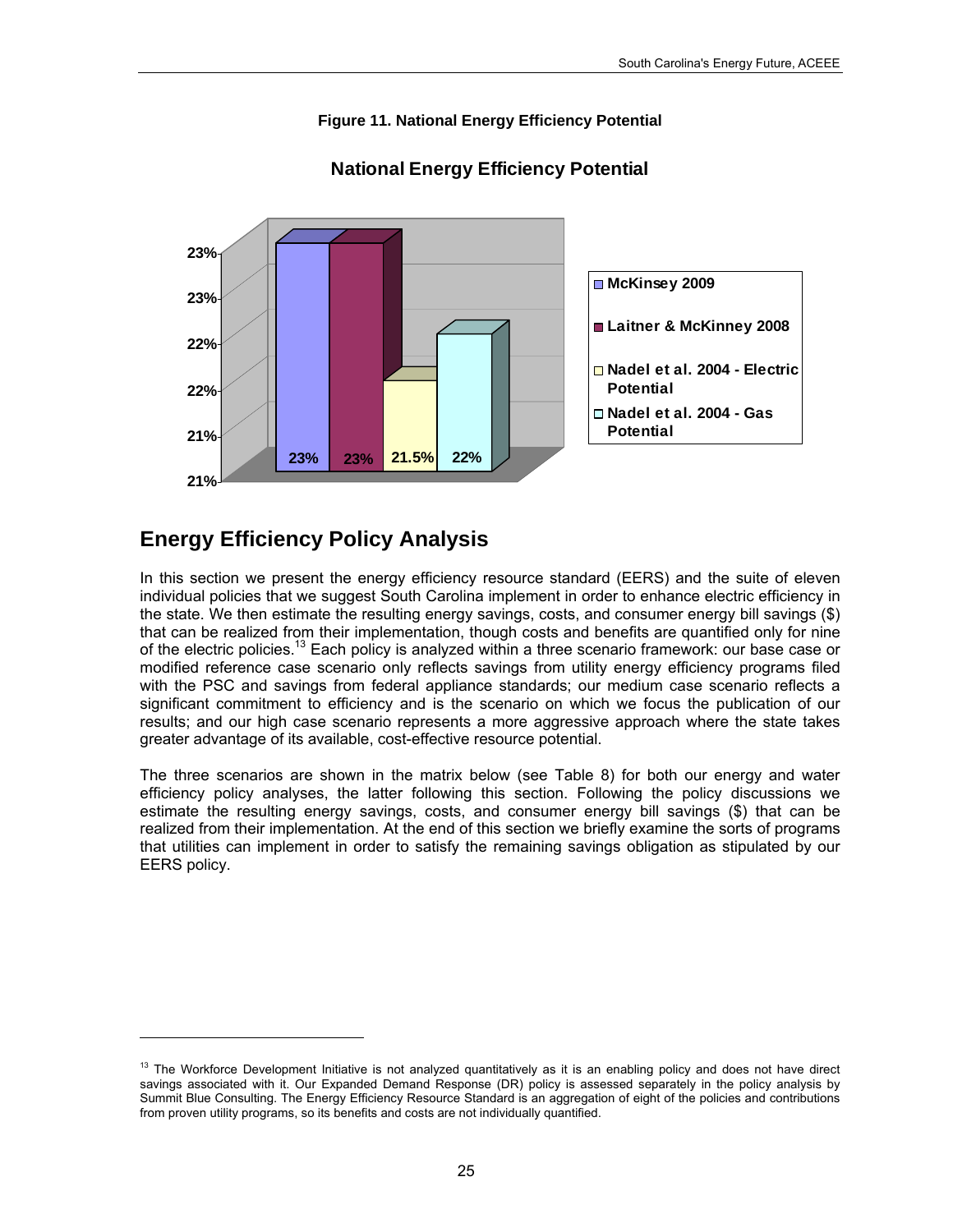|                | Electricity*                                                      | <b>Scenario One:</b><br><b>Modified Reference Case</b> | <b>Scenario Two:</b><br><b>Medium Case</b>                                                                                                      | <b>Scenario Three:</b><br><b>High Case</b>                                                                  |
|----------------|-------------------------------------------------------------------|--------------------------------------------------------|-------------------------------------------------------------------------------------------------------------------------------------------------|-------------------------------------------------------------------------------------------------------------|
| $\mathbf{1}$   | <b>Energy Efficiency</b><br>Resource Standard (EERS)              | None                                                   | 18% by 2025 relative to 2025 projected<br>sales                                                                                                 | 24% by 2025 relative to 2025 projected<br>sales                                                             |
| $\mathbf{2}$   | <b>Advanced Energy-Efficient</b><br><b>Buildings Initiative</b>   | None                                                   | Incorporate additional efficiency<br>measures to generate additional savings<br>beyond code                                                     | Same as Scenario Two plus greater<br>participation rates and savings                                        |
| 3              | <b>Behavioral Initiative</b>                                      | None                                                   | Customer end-use information provided<br>through utility billing statements                                                                     | Same as Scenario Two plus greater<br>participation and savings + feedback<br>mechanisms, e.g., smart meters |
| 4              | <b>Building Energy Codes</b>                                      | <b>Current Track</b>                                   | Increase code by 15% by 2012 and 30%<br>by 2015; enhance code enforcement and<br>compliance                                                     | Increase code by 15% by 2012, 30% by<br>2015 and 50% by 2021; enhance code<br>enforcement and compliance    |
| 5              | <b>Combined Heat &amp; Power</b><br>(CHP)                         | <b>Current Policies</b>                                | \$500 incentives and removal of<br>disincentives toward CHP                                                                                     | \$1000 incentives and removal of<br>disincentives toward CHP                                                |
| 6              | Demand Response<br>Programs**                                     | <b>Current Policies</b>                                | Deployment of smart technologies and<br>smart tariffs                                                                                           | Same as Scenario Two                                                                                        |
| $\overline{7}$ | Lead by Example (EE In<br>State and Local Government<br>Agencies) | <b>Current Policies</b>                                | At least 1% annually and 20% reduction<br>by 2020                                                                                               | Scenario Two plus expanded ESCO<br>initiative and increased savings by 2025                                 |
| 8              | Low-Income Weatherization                                         | <b>Current Policies</b>                                | Weatherize 6500 homes over three years<br>with ARRA grant, plus ~500 homes over<br>two years from DOE WAP                                       | Scenario Two plus even greater<br>participation rates/savings                                               |
| 9              | <b>Manufactured Homes</b><br>Initiative                           | None                                                   | Weatherize 200 manufactured homes<br>annually plus other EE upgrades for<br>additional 600 manufactured homes                                   | Scenario Two plus even greater<br>participation rates/savings                                               |
| 10             | Manufacturer Initiative                                           | None                                                   | Expanded State Manufacturer Initiatives                                                                                                         | More aggressive state manufacturing<br>initiative combined with economic<br>development incentives          |
| 11             | Rural & Agricultural Initiative                                   | None                                                   | Based on similar programs from<br>Wisconsin Focus on Energy; create<br>systems benefit charge to provide funds<br>for matching USDA-REAP grants | Same as Scenario Two                                                                                        |
| 12             | Workforce Development<br>Initiative***                            | <b>Enabling Policy</b>                                 | <b>Enabling Policy</b>                                                                                                                          | <b>Enabling Policy</b>                                                                                      |

## **Table 8. Matrix of Energy and Water Efficiency Policies in Modified, Medium, and High Case Scenarios**

\* All policies except for demand response and the workforce initiative are included in the EERS.

\*\* The assessment of demand response potential is covered in the next chapter and in Appendix D.

<span id="page-39-0"></span>\*\*\* This policy is included in the recommendations, but ACEEE does not quantify costs or savings as it is an enabling policy.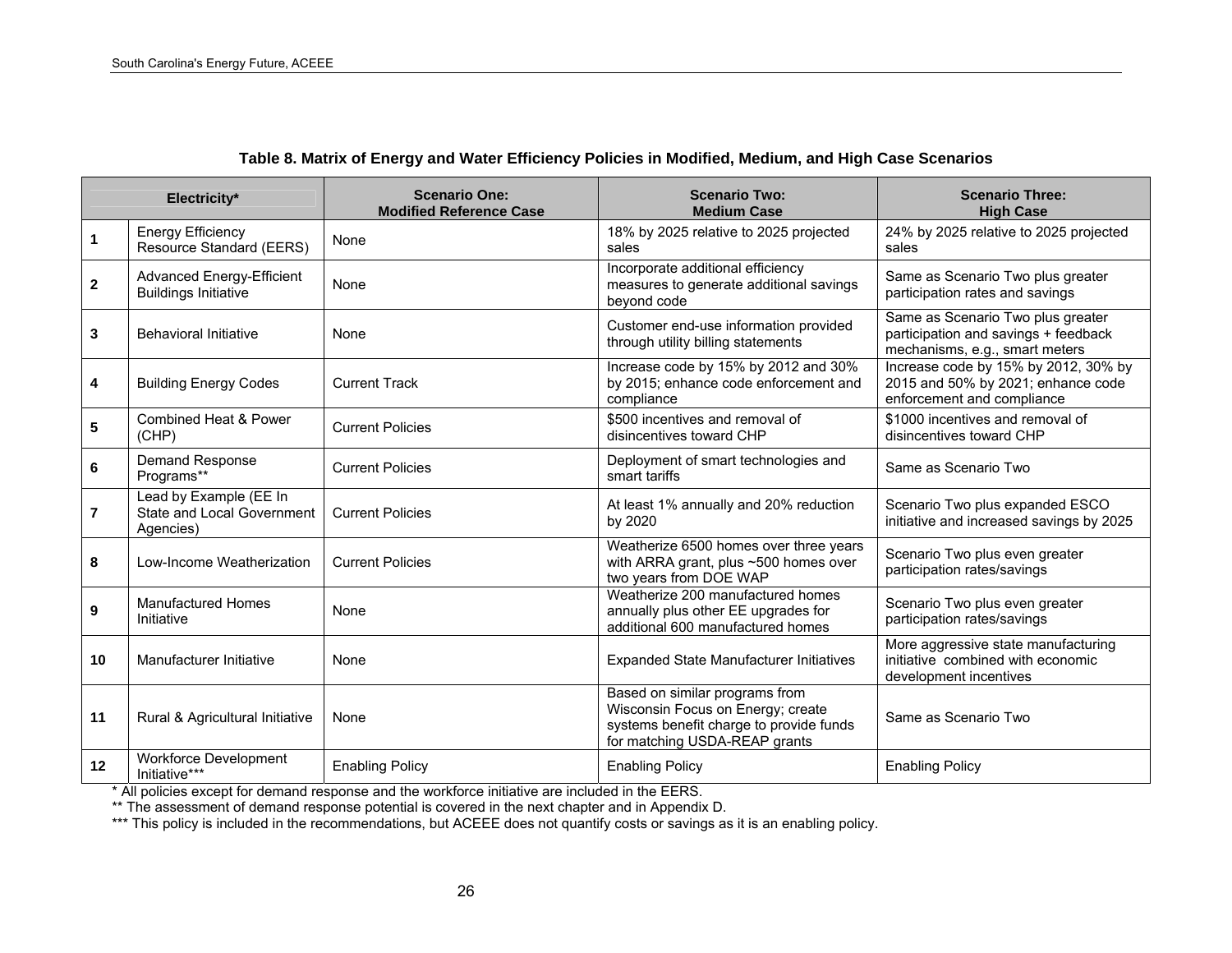| Water |                                                           | <b>Scenario One</b>                                   | <b>Scenario Two:</b><br><b>Medium Case</b>                                                                                                                 | <b>Scenario Three:</b><br><b>High Case</b>                                                      |
|-------|-----------------------------------------------------------|-------------------------------------------------------|------------------------------------------------------------------------------------------------------------------------------------------------------------|-------------------------------------------------------------------------------------------------|
|       | Water Loss (Leakage)<br>Reduction                         | No policy                                             | Consistent annual reporting of water<br>losses-statewide; elimination of 50% of<br>economically recoverable water losses by<br>2025 in 10 largest counties | Same as Scenario Two but eliminating<br>90% of economically recoverable water<br>losses by 2025 |
|       | <b>Plumbing Efficiency</b><br><b>Standards</b>            | Current federal standards                             | Adopt efficiency standards for new<br>residential toilets, faucets, and<br>showerheads beginning 2012-statewide                                            | Same as Scenario Two                                                                            |
|       | Replacement of Inefficient<br>Plumbing                    | No policy                                             | Replace inefficient plumbing upon resale<br>of homes in 10 largest counties                                                                                | Same as Scenario Two + 15 counties in<br>Capacity Use Areas                                     |
|       | Water Efficient Landscape<br><b>Irrigation Ordinances</b> | No policy                                             | Adopt water-efficient ordinance applicable<br>to newly-installed landscapes in 10 largest<br>counties                                                      | Same as Scenario Two + 15 counties in<br><b>Capacity Use Areas</b>                              |
|       | Conservation Pricing of Water<br>& Sewer Service*         | Declining block rates offered by several<br>utilities | <b>Policy Discussion</b>                                                                                                                                   | <b>Policy Discussion</b>                                                                        |

\* Savings from this policy were not quantified, but we include a discussion of the piece as its inclusion in state water policy is extremely important in order to address the current rate structures in the state that do not dissuade excessive consumption.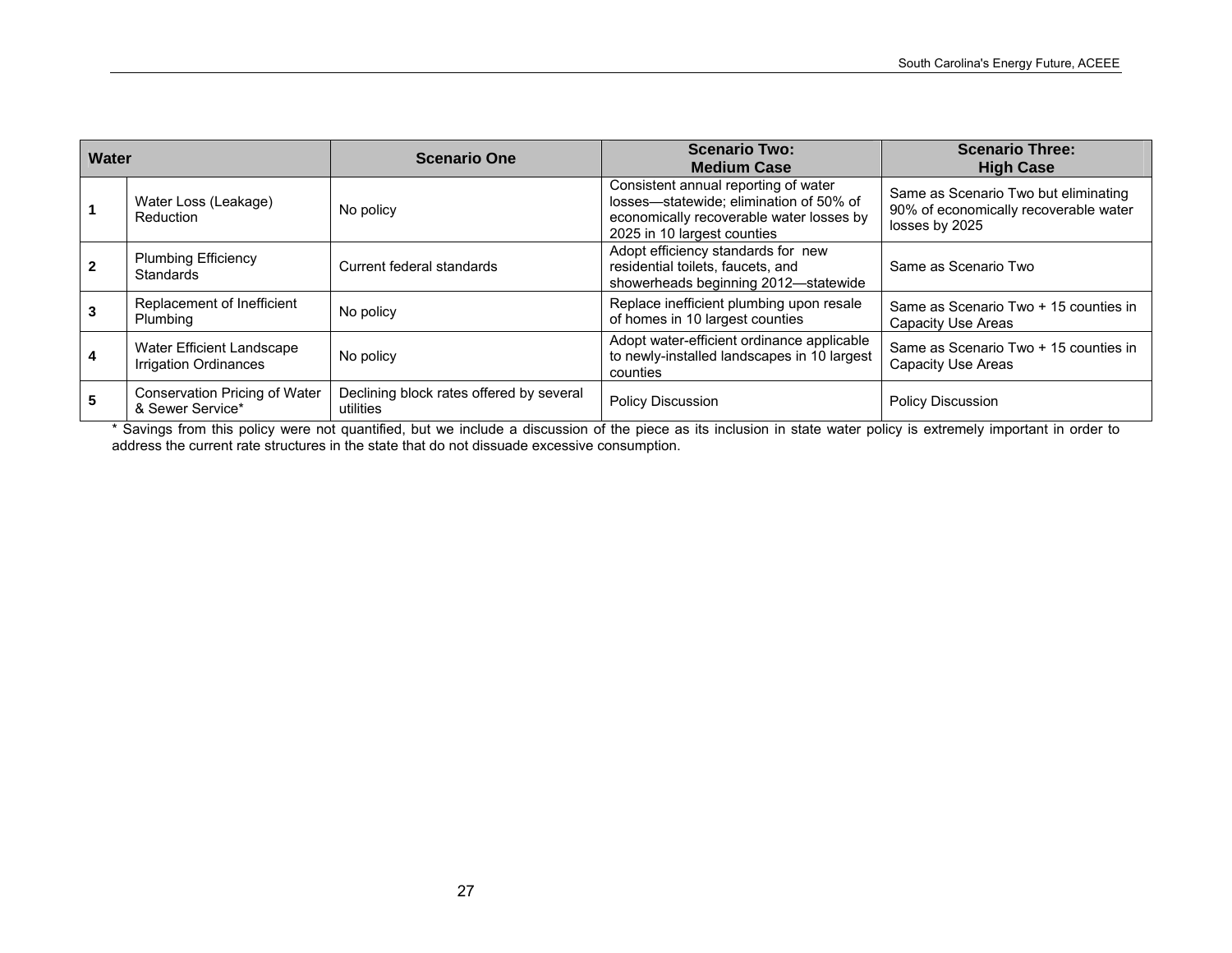## **Discussion of Electricity Policies**

This section provides greater detail on each of our recommended electricity efficiency policies, as well as the assumptions used in their analyses. Many of these policies will require state funding, but money gained through the federal government's *American Recovery and Reinvestment Act* creates a tremendous opportunity to leverage state funding towards state or local projects, such as weatherization or appliance and equipment replacement programs. While federal funds are only temporary, the volume of these appropriations provides South Carolina with a foundation upon which it can design and implement successful policies and programs that could continue to generate energy and economic savings for the state long after the funds have been expended.

#### *Energy Efficiency Resource Standard*

-

An EERS is a quantitative, long-term energy savings target for utilities that is met by implementing energy efficiency programs in order to help customers save energy in their homes and businesses. Typically this target is only required to be met by investor-owned utilities, though cooperatives are sometimes given the choice to opt in. Currently twenty states have enacted energy savings goals through legislation while another five have an EERS pending. This approach contrasts with many earlier state-legislated targets that were set in terms of funding levels or were short term. EERS targets are typically set independently of specific program, technology, or market targets in order to give utilities maximum flexibility to find the least-cost path toward meeting the targets (Nadel et al. 2006; ACEEE 2008).

In the medium and high case scenarios, we suggest that the implementation of an EERS set a savings target of 18% and 24%, respectively, of projected sales in 2025. To minimize the burden on utilities, eight of the eleven individual electricity policies we are recommending are policies that ACEEE suggests be eligible to contribute towards the EERS, which we estimate have the potential to meet 10% and 16% of South Carolina's electricity needs by 2025 in the medium and high case scenarios, respectively. It is important to note that these savings are simply the amalgamation of the contributions of the individual policies and, thus, could be generated even in the absence of an EERS. The establishment of an EERS with the savings targets outlined above would require utilities to contribute savings of 8% in both scenarios through efficiency programs of their own.<sup>14</sup>

ACEEE recommends that EERS targets start at modest levels, around 0.25% of annual sales, and ramp-up over several years to savings levels currently achieved by the most successful states, or around 1.25% to 2.0% of annual sales. The types of efficiency policies that are allowed to contribute towards meeting an EERS target is ultimately a choice to be made be state legislators. Essentially, any savings that are generated by state policies and programs reduce the responsibility of the state's utilities. As mentioned above, we recommend that South Carolina allow eight of the policies to contribute towards the savings requirements to minimize the burden on utilities. See [Table](#page-39-0) 8 for a list of these policies.

In our medium case scenario, we propose South Carolina establish an EERS with a target of 18% cumulative savings by 2025, using 2025 projected sales as the focus, and set annual savings requirements relative to sales from the previous year. We estimate electricity consumption of 95,103 GWh in 2025, which would mean a cumulative savings target of around 17,200 GWh by 2025. Of the 18% target, we estimate that our policy recommendations would reach 10.3% by 2025, leaving almost 8% of the EERS savings target to be satisfied by utility programs, or about 7,500 GWh. Mandating annual savings requirements for utilities that begin at 0.25% and ramp up to 2.0% by 2025 would reach this goal. We assume annual requirements of 0.25% between 2009 and 2013, 0.5%

<span id="page-41-0"></span><sup>&</sup>lt;sup>14</sup> Three of the policies—Lead by Example, Low-Income Weatherization, and the Manufactured Homes Initiative—are policies that have already been implemented in the state, and our analysis attempts to estimate the potential savings that could be realized over their program periods and beyond.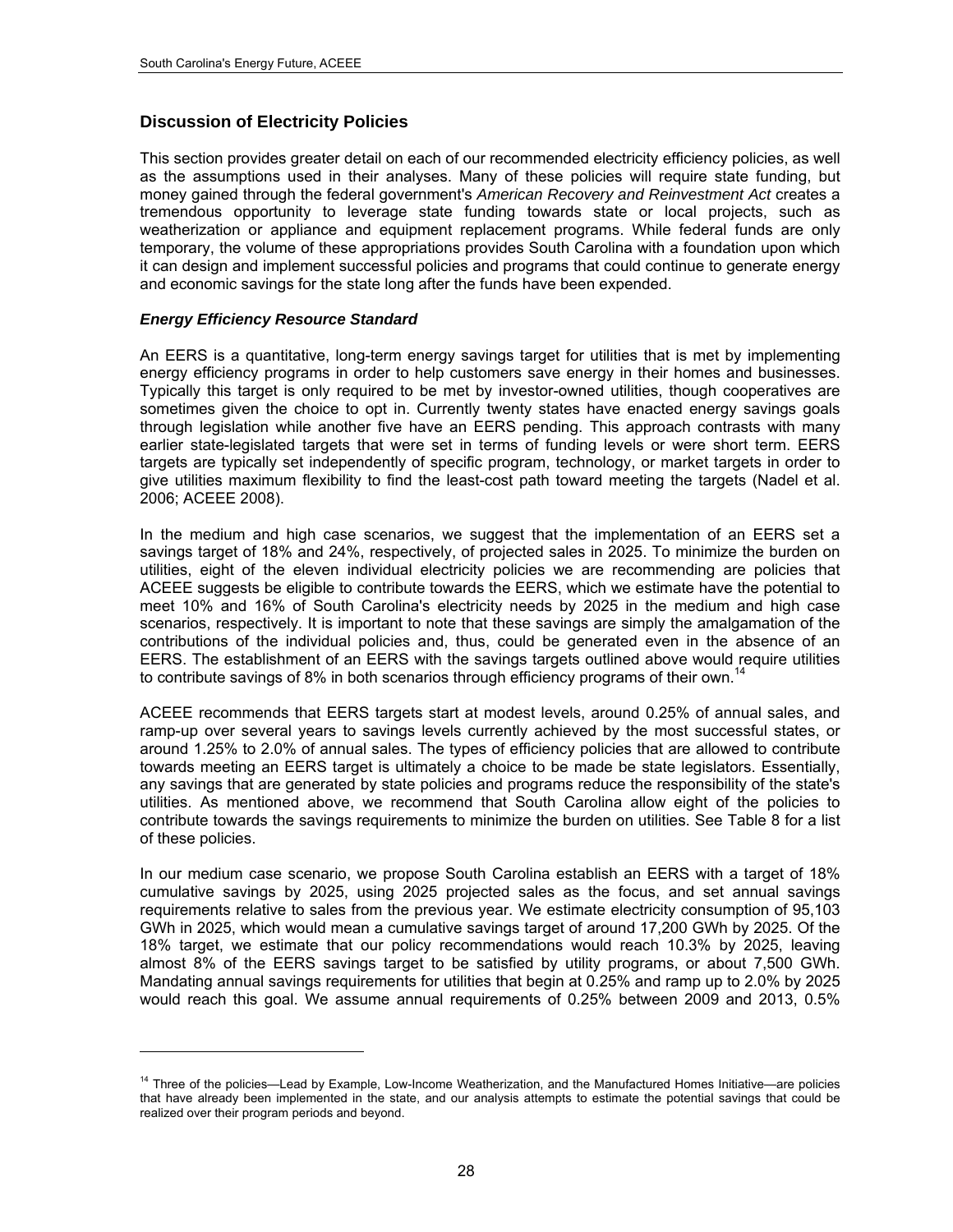between 2014 and 2018, 1.0% between 2019 and 2022, 1.5% between 2023 and 2024, and 2.0% in 2025.

In our high case scenario, we propose South Carolina establish an EERS with a target of 23% cumulative savings by 2025, again using 2025 projected sales as the focus, and set annual savings requirements relative to sales from the previous year. Given base projected sales in 2025 of 95,103 GWH, this would amount to a cumulative target of around 22,000 GWh. Of the 23% target, we estimate that our policy recommendations would reach 15% by 2025, leaving around 8% of the EERS savings target to be satisfied by utility programs, or about 7,800 GWh. Mandating annual savings requirements for utilities that begin at 0.25% and ramp up to 2.0% by 2025 would reach this goal. We assume the similar annual requirements for utilities as in our medium case scenario, or annual requirements of 0.25% between 2009 and 2013, 0.5% between 2014 and 2018, 1.0% between 2019 and 2021, 1.5% between 2022 and 2024, and 2.0% in 2025.

ACEEE has recently created guidance language for creating an EERS, illustrating basic provisions that should be considered for inclusion in a state-level EERS, with accompanying explanations for each provision. This example is intended to provide state legislators, regulators, and other stakeholders with a starting point in drafting a state-specific EERS and as an initial framework from which the negotiation process may advance, taking into consideration the regulatory environment of the individual state. ACEEE's guidance language is available at [www.aceee.org/energy/state/toolkit.htm](http://www.aceee.org/energy/state/toolkit.htm). [15](#page-42-0)

#### *Advanced Buildings Initiative*

Across the United States, residential and commercial buildings account for 37% and 36% of total electricity consumption.[16](#page-42-1) Identifying opportunities for implementing energy efficiency in new and existing buildings in both sectors beyond what is required by energy codes can generate tremendous savings for South Carolina. To be truly effective, however, these programs must focus on a wholebuilding approach, where the building envelope is tightly sealed and appropriate windows are installed, allowing for a proper sizing of the HVAC system and followed by the installation of efficient lighting and appliances. Traditionally, advancing efficiency in buildings was limited to efficient lighting and upgrades that focused on replacing individual pieces of equipment, but more and more emphasis is being placed on overall building performance, system optimization, and interactions among building systems, especially in commercial buildings. But whether in residential or commercial settings, even the most efficient systems cannot maximize their savings potential if they are sized or operated improperly, or are installed in buildings with porous shells.

#### *Residential Buildings*

-

South Carolina has several active programs that are aimed at incorporating energy efficiency in lowincome households, such as the state Weatherization Assistance Program (WAP) and Low-Income Home Energy Assistance Program (LIHEAP), which are funded at the federal level but administered by the Governor's Office of Economic Opportunity (OEO) in coordination with 14 community action agencies that serve South Carolina's 46 counties (both discussed below). Additional funding through the *American Recovery and Reinvestment Act* and allocated towards South Carolina's State Energy Program (SEP) has allowed the SC Energy Office (SCEO) to create a retrofit and evaluation program that targets energy conservation retrofits for low-income residents of manufactured housing (also discussed below).

In order to maximize energy savings from efficient residential buildings, South Carolina must expand its efficiency programs to assist homeowners of all income levels in both new and existing homes.

<span id="page-42-0"></span><sup>&</sup>lt;sup>15</sup> Given that the energy industry is becoming increasingly more dynamic, this document will continue to change and will consistently be a "work in progress," attempting to capture the most recent developments in energy efficiency resources standards

<span id="page-42-1"></span><sup>&</sup>lt;sup>16</sup> We were unable to procure data showing electricity consumption of residential and commercial buildings in South Carolina.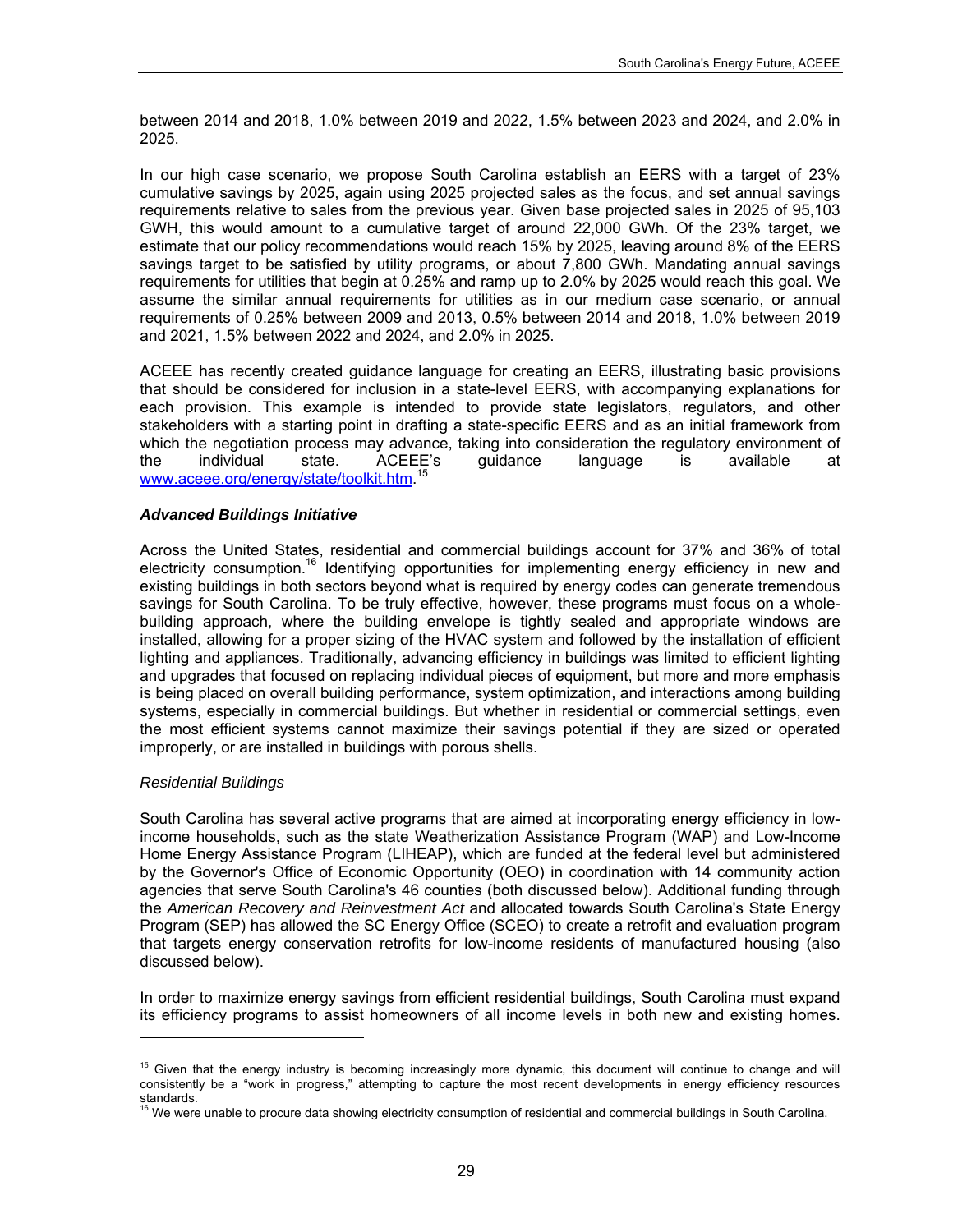South Carolina does not offer any state-level financial incentives for efficiency improvements in residential buildings beyond manufactured homes, which we discuss below. While low-income programs focus on weatherization of the thermal envelope in existing homes and energy codes target other areas of building thermal dynamics in new construction, such as windows, a significant amount of savings can also be achieved by incentivizing the purchase of efficient heating and cooling (HVAC) systems and other household appliances, such as refrigerator/freezers or clothes dryers. These incentives could be promoted either by utilities, or by the state through federal funding from the stimulus bill, and should establish a minimum savings of at least 20%, with greater incentives for products that generate higher savings. This sort of financial incentive can be crafted to encourage homeowners to purchase energy-efficient appliances for their existing home as well as encourage contractors to purchase similar equipment when building new homes.<sup>1</sup>

There are many resources that South Carolina can reference when developing its residential building programs. Home Performance with ENERGY STAR program is designed as a comprehensive, whole-house approach to improving energy efficiency and comfort in existing homes. The ENERGY STAR New Homes program, which is a similarly designed program that focuses on efficiency improvements during construction, can increase the efficiency of new homes 15% compared to homes built to the 2004 International Residence Code (IRC). Both programs focus not only on improving the efficiency of the home envelope, but also integrate efficient equipment, such as ENERGY STAR appliances and HVAC equipment. The incorporation of these myriad efficiency measures typically makes new homes 20–30% more efficient than standard homes.

In our medium case scenario, we assume 0.5% savings throughout the analysis period. Participation in the program starts at 0.5%, increasing annually by 0.5% until 2018 and by 1% annually until 2023, then growing by 2.5% for the final two years of the analysis period so that participation reaches 15% by 2025. Savings from new construction assumes 50% savings above the current code (IECC 2006), thereby decreasing when updated energy codes become effective in 2012 and 2015 (see building energy codes policy below). In 2010 we assume an initial participation rate of 5%, increasing annually by 1% throughout the analysis period, so that participation is at 20% by 2025. Under these assumptions, we estimate cumulative savings of 512 GWh by 2025.

For our high case scenario, we assume that existing homes achieve 0.5% savings until 2015 and 1% savings for the remainder of the analysis period. Participation in the program starts at 0.5%, increasing by 0.5% annually until 2018 and by 2.5% until 2024, where participation then increases by 5% for the final year of the analysis period, reaching 25% by 2025. For new construction, savings from new construction again assumes 50% savings above the current code (IECC 2006), thereby decreasing when updated energy codes become effective in 2012 and 2015. In 2021, when the 2018 IECC becomes effective, delivering 50% savings beyond the 2006 IECC, we assume an additional 20% savings beyond the 2018 IECC are achievable. Participation starts at 5%, increasing by 1% annually through 2020, where participation increases by 2% annually for the remainder of the analysis period, so that participation is 25% by 2025. Under these assumptions, we estimate cumulative savings of 803 GWh by 2025.

#### *Commercial Buildings*

-

Expanding energy efficiency in commercial buildings is inhibited by three factors: 1) the need for assessments that identify energy efficiency opportunities; 2) access to building-specific expertise (e.g., healthcare, hospitality, office); and 3) the need for an expansion of the trained buildings systems workforce with energy efficiency experience, from certificate-level training to engineers. Traditionally, advancing efficiency in commercial buildings was limited to efficient lighting and upgrades that focused on replacing individual pieces of equipment. While small commercial buildings will continue to reap benefits from small-scale improvements, such as regular maintenance and

<span id="page-43-0"></span><sup>17</sup> Homeowners can claim federal tax credits for efficiency improvements—an incentive program funded by the *American Recovery and Reinvestment Act*—for 30% of the cost of installation, capped at \$1,500 (TIAP 2009).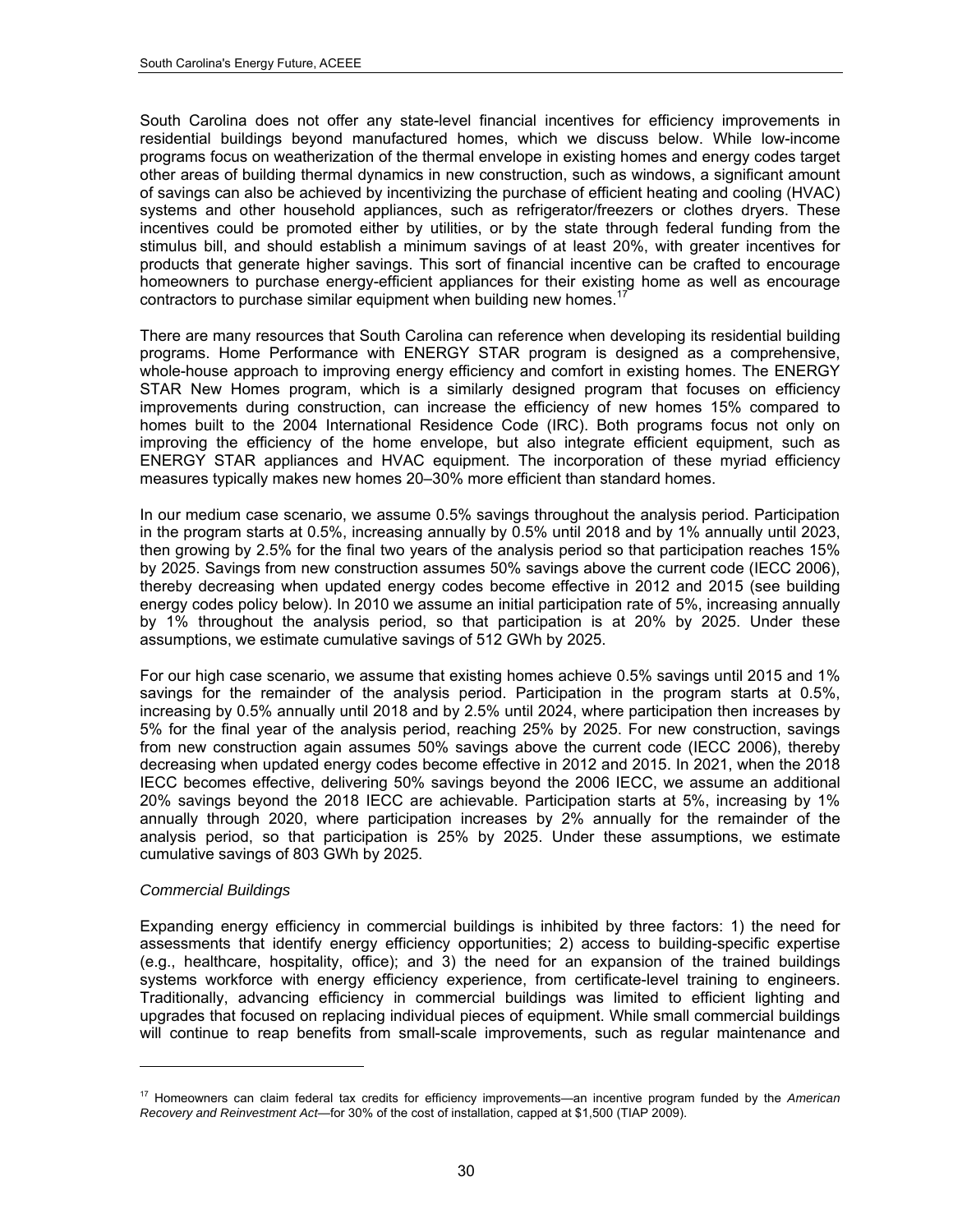individual equipment upgrades, larger commercial buildings require much broader improvements through retrocommissioning, for example, which has been estimated to generate whole-building energy savings of 15% (Mills et al. 2004)—in order to maximize energy savings.

Many commercial retrofit programs are organized according to equipment or end-use with little emphasis on overall building performance, system optimization, or interactions among building systems. A systems approach that goes beyond simple equipment upgrades to identify opportunities in system design, equipment interactions, and buildings operations and maintenance will generate greater energy savings, improve comfort, and bolster job growth through investment in training and certification for building operators, auditors, technicians, engineers, etc. (Amann & Mendelsohn 2005). Again, incentives for retrofits and other commercial building upgrades could be offered by utilities, or by the state through funding allocated by the federal stimulus bill. Currently South Carolina does not offer any financial incentives for efficiency improvements in the commercial sector, but businesses can claim a tax deduction of up to \$1.80 per square foot for buildings that are constructed or reconstructed to save at least 50% of the heating, cooling, ventilation, water heating, and interior lighting energy cost of a building that meets ASHRAE 90.1-2001 (TIAP 2009).

There are several excellent resources on how to model an effective advanced buildings program. The U.S. Department of Energy, for instance, has developed materials on how to achieve significant savings in new and existing buildings.<sup>[18](#page-44-0)</sup> Another useful source of information is the New Buildings Institute, which has a Web site on "Getting to Fifty" [percent savings].<sup>19</sup> ENERGY STAR also publishes a breadth of information on energy efficiency in commercial buildings and industrial plants.<sup>20</sup> Providing financial incentives to contractors or building owners will be crucial to guaranteeing that efficiency measures are implemented beyond what is already required by code. The Energy Policy Act of 2005 included a \$1.80/square foot tax deduction for commercial building owners for each building constructed that uses 50% less than a new building designed to a national model reference code. Commercial contractors can also visit the Tax Incentives Assistance Project (TIAP) Web site for federal tax incentives for commercial energy efficiency investments: [www.energytaxincentives.org](http://www.energytaxincentives.org/).

Combined heat and power (discussed below), in conjunction with other efficiency measures, also has potential to generate significant savings in new and existing commercial buildings. Federal legislation, titled the *Economic Stabilization Act of 2008* (H.R. 1424), established a 10% investment tax credit based on the cost of installing CHP systems (for the first 15 MW) for systems up to 50 MW in size. Large commercial and institutional users, such as universities and hospitals that require considerable amounts of both electric and heating or cooling year-round, are frequently excellent candidates for CHP. Space heating is the second largest end-use of energy in commercial buildings in the South Atlantic next to lighting, comprising over 26% of total energy consumption in the region (EIA 2008b). This tax credit will provide an impetus for the expansion of CHP systems in commercial buildings that could help businesses reduce operating costs and increase jobs, as CHP systems will require qualified contractors and system operators to ensure efficacy.

To estimate savings from existing commercial buildings in our medium case scenario, we assume 1% savings throughout the analysis period. The participation rate (market share) begins at 0.25% in the first year, increasing by 0.25% annually for the first four years. From 2012 through 2020, participation increases by 0.5% annually and then by 1% for the remainder of the analysis period so that participation reaches 10% by 2025. Savings from new construction assumes 50% savings beyond South Carolina's current code (IECC 2006), thereby decreasing when updated energy codes become effective in 2012 and 2015 (see building energy codes policy below). In 2010 we assume an initial participation rate of 10%, increasing by 1% annually throughout the analysis period, reaching 25% by 2025. Under these assumptions, we estimate cumulative savings of 445 GWh by 2025.

l

<span id="page-44-2"></span>

<span id="page-44-1"></span><span id="page-44-0"></span><sup>&</sup>lt;sup>18</sup> <http://www.eere.energy.gov/buildings/highperformance/><br><sup>19</sup> <http://www.advancedbuildings.net/><br><sup>20</sup> [http://www.energystar.gov/index.cfm?c=business.bus\\_index](http://www.energystar.gov/index.cfm?c=business.bus_index)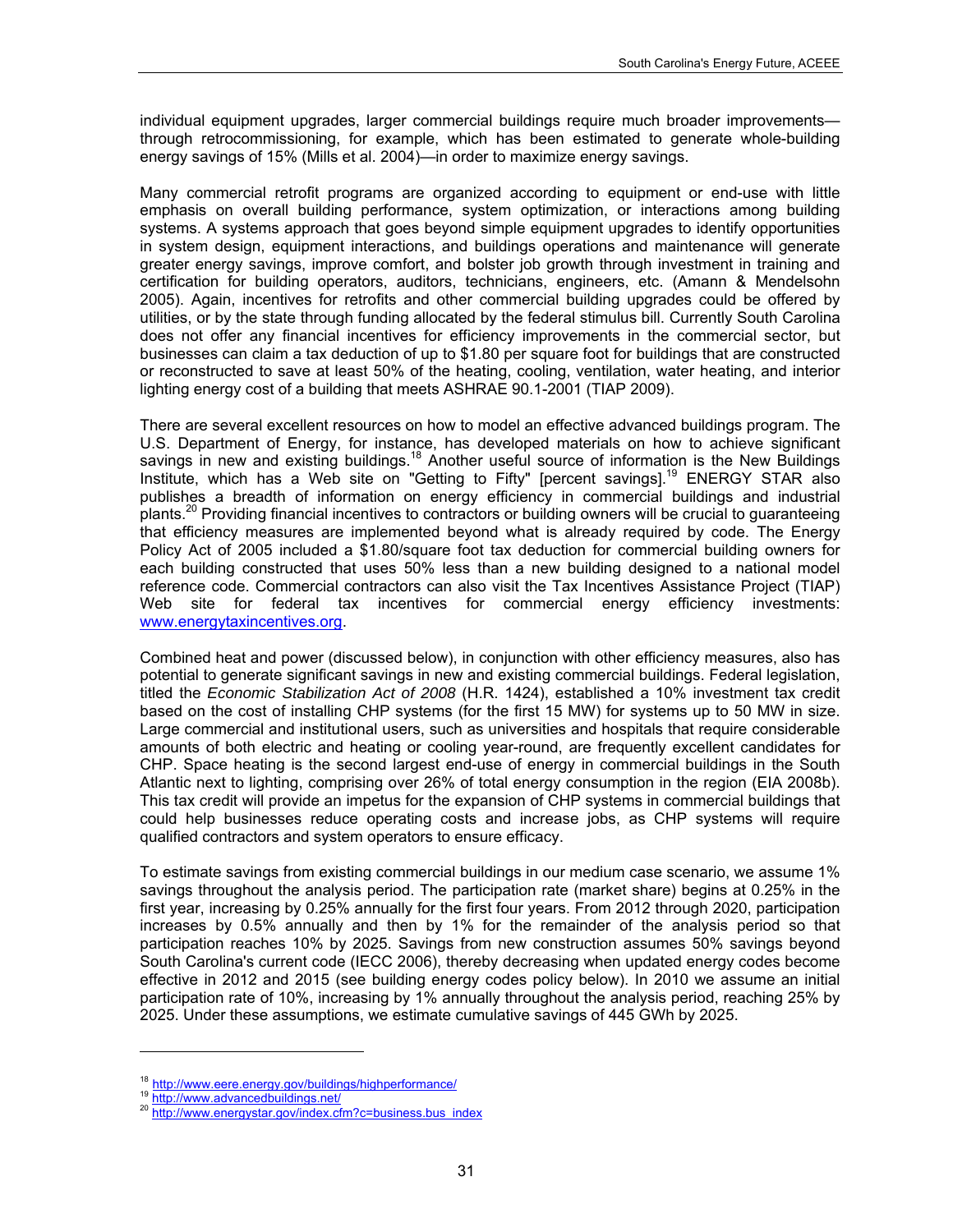For existing buildings in our high case scenario, we assume that commercial buildings achieve 1% savings until 2020, where program maturity begins to generate 2% savings for the remainder of the analysis period. The program participation rate begins at 0.25% in the first year, increasing annually by 0.25% until 2012 and by 1% annually until 2021, then increasing by 2.5% for the final four years so that participation reaches 20% by 2025. Savings from new construction again assumes 50% savings beyond South Carolina's current code, decreasing when updated energy codes become effective in 2012 and 2015. In 2021, when the 2018 IECC becomes effective, delivering 50% savings beyond the 2006 IECC, we assume an additional 20% savings beyond the 2018 IECC are achievable. In 2010 we assume an initial participation rate of 10%, increasing by 1% annually until 2015, where participation begins to increase by 2% annually throughout the remainder of the analysis period, reaching 35% by 2025. Under these assumptions, we estimate cumulative savings of 738 GWh by 2025.

#### *Low-Income Weatherization*

Addressing the energy needs of low-income households is crucial when implementing efficiency programs as these households on average spend a greater percentage of their income on energy relative to their wealthier counterparts, in part because the homes low-income families occupy tend to be relatively more dilapidated and porous. Weatherizing a home is the first step in improving overall efficiency by minimizing a home's heating and cooling loads, thereby guaranteeing that any HVAC system upgrades installed afterwards are properly sized and will perform at their peak efficiency. Sealing air leaks; adding thicker insulation in walls, ceilings, and roofs; and installing more efficient doors and windows are the primary targets when tightening the home envelope. Tightening the home envelope generates both short- and long-term savings, keeping energy bills low while also improving safety and comfort.

The Governor's Office of Economic Opportunity administers South Carolina's weatherization assistance programs, which are currently funded from two sources: \$58 million from the *American Recovery and Reinvestment Act*, which will last until April 2012, and over \$4 million from DOE's weatherization program, which will last through April 2011, although DOE funding to state WAPs is renewed annually. South Carolina plans to weatherize 6,500 homes over three years with its ARRA funding and an additional 500 homes over two years with its WAP funding.

Our medium case scenario is modeled so that in 2011, in addition to the 6,500 homes weatherized with ARRA funds, South Carolina will weatherize an additional 300 homes (up from around 250 annually for the previous two years). We assume that the number of homes weatherized each year increases by 500 until 2015, when the number of participating homes increases annually by 1,000 so that by 2025, approximately 4% of the projected housing stock, or almost 90,000 homes (including those weatherized with ARRA funds), will have been weatherized through the South Carolina WAP. Given that weatherizing a home typically saves around 20% of a household's electricity consumption, we estimate cumulative savings of 1,662 GWh by 2025.

Our high case scenario also assumes that 300 additional homes will be weatherized in 2011 in addition to the 6,500 homes weatherized through ARRA funds. We again assume that the number of homes weatherized each year increases by 500 until 2015. In this scenario, however, we assume a more accelerated ramp-up rate, where the number of homes weatherized annually increases by 1,500 starting in 2015 and through 2021. The number of homes weatherized then increases to 2,000 annually for the next two years and 2,500 for the final two years. At these rates, by 2025, approximately 6% of the projected housing stock, or over 120,000 homes (including those weatherized with ARRA funds), will have been weatherized through the South Carolina WAP. Given that weatherizing a home typically saves around 20% of a household's electricity consumption, we estimate cumulative savings of 2,062 GWh by 2025.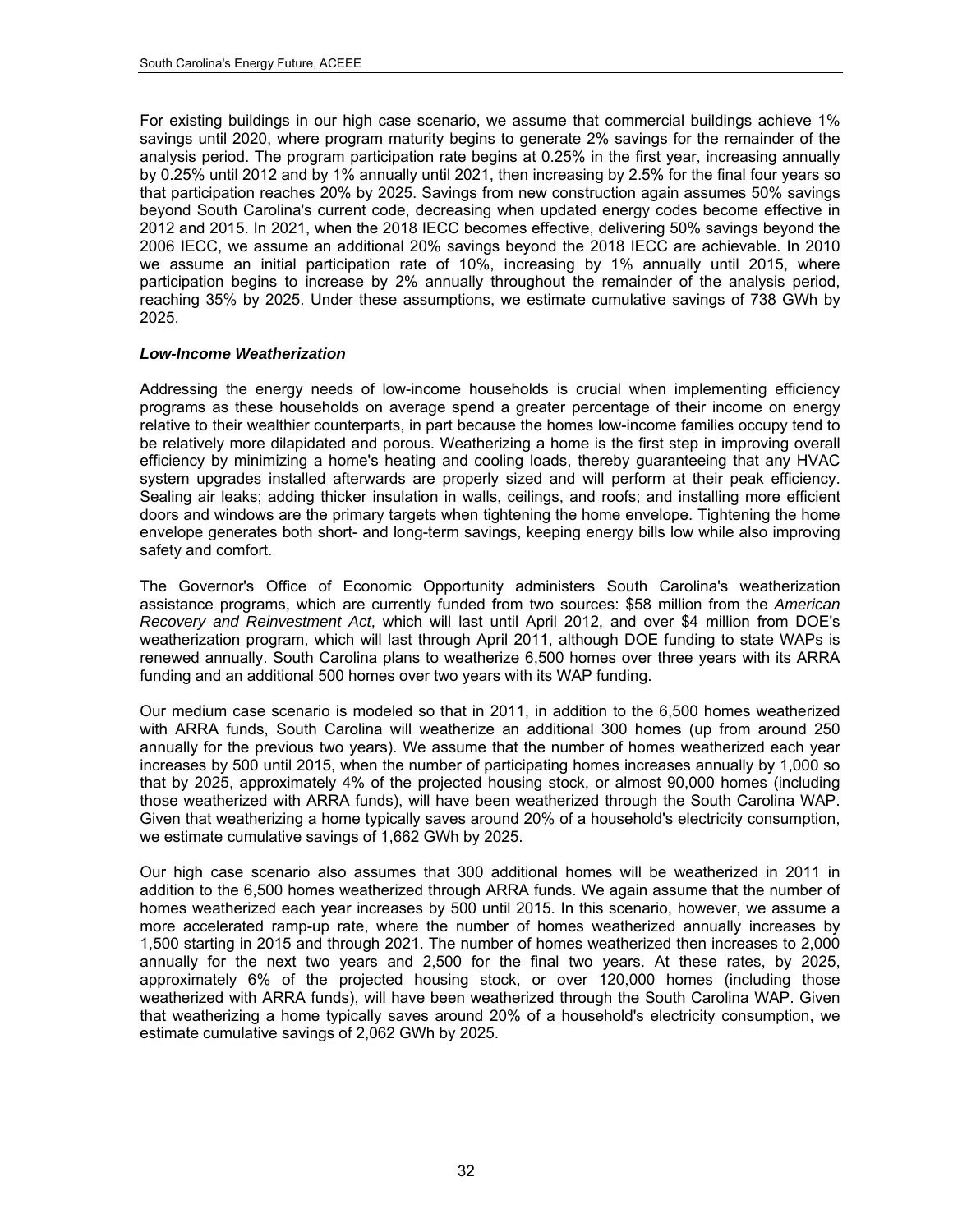#### *Manufactured Homes Initiative*

According to the United States Census' 2007 American Community Survey, there are approximately 370,000 manufactured homes in South Carolina, representing almost 19% of the total housing units in the state (Census 2007). About 70% of these manufactured homes were built before 1990 and many of those were built before 1979, only three years after the first federal code for manufactured housing became effective (Tiencken 2009). The vintage of these manufactured homes makes them an attractive target for weatherization, but in many cases the homes are dilapidated to the extent that weatherization is not always the most cost-effective option. Full replacement of the most inefficient manufactured homes can be more economical but the high cost of upgrading to an ENERGY STARqualified manufactured home tends to price some consumers out of the market, especially considering that many families living in manufactured homes fall below the federal poverty line. To make ENERGY STAR manufactured homes potentially more attractive, beginning July 1, 2009, South Carolina offers a 100% sales tax exemption as well as a \$750 income tax credit for purchasers of these homes.

Turning over a small percentage of the existing stock will generate some savings, but there will still be considerable need for weatherization services for the remaining stock. Funding from the *American Recovery and Reinvestment Act* has helped create a low-income manufactured housing retrofit and evaluation program, administered jointly by the SCEO and the OEO, in coordination with the SC Technical College System, the SC Department of Commerce Workforce Program, and the Central Electric Cooperative of South Carolina. Over three years, this program will assess the efficacy of efficiency retrofits for low-income residents of manufactured housing, with goals to weatherize 200 homes, provide efficient roof retrofits for 200 homes, retrofit 200 homes with efficient heat pumps, and install ENERGY STAR appliance upgrades for an additional 200 homes (SCEO 2009).

Our medium case scenario assumes that 800 manufactured homes are upgraded through 2011 (the program target) with 350 homes upgraded in the final year, and that the program continues to be funded through 2025. We also assume that, after the initial three years, the number of manufactured homes treated increases by 500 until 2015, when the number of participating homes begins to increase annually by 1,000, peaking at 10,000 homes per year in 2023. These participation rates would culminate in the upgrading of almost 80,000 homes by 2025, approximately 3.5% of the total housing stock projected for that year. Assuming potential savings of 30%, which includes weatherization plus other efficiency upgrades, we estimate a cumulative savings of 1,976 GWh by 2025.

Our high case scenario operates under the same initial assumptions through 2015, with 800 manufactured homes upgraded through 2011 and 350 homes upgraded in the final year. With continuing funding, the number of homes upgraded increases to 500 annually until 2015, where the rate ramps up to 1,000 homes annually until 2020. The number of participating homes then increases to 1,500 annually until the 2022, where we assume an annual rate of 5,000 homes. These participation rates would culminate in the upgrading of almost 110,000 homes by 2025, or 5% of the total housing stock projected for that year. Again assuming a savings rate of 30%, we estimate a cumulative energy savings of 2,254 GWh.

#### *Behavioral Initiative*

Traditionally, state governments and utilities have approached the advancement of energy efficiency predominantly through mandates, such as building energy codes, and financial incentives, like rebates on energy-saving appliances. But creating laws is a lot less complicated and costly than enforcing them, and financial incentives do not always reduce the incremental cost of efficiency upgrades enough to persuade households to invest in them. Modifying consumer behavior by legislative or economic means has therefore failed to have the impact policymakers had originally hoped. Guided by research into social psychology from the past several decades, utilities and the energy industry in general have grown to realize the power of disseminating localized, comparative information on household energy consumption to customers in order to influence their behavior. This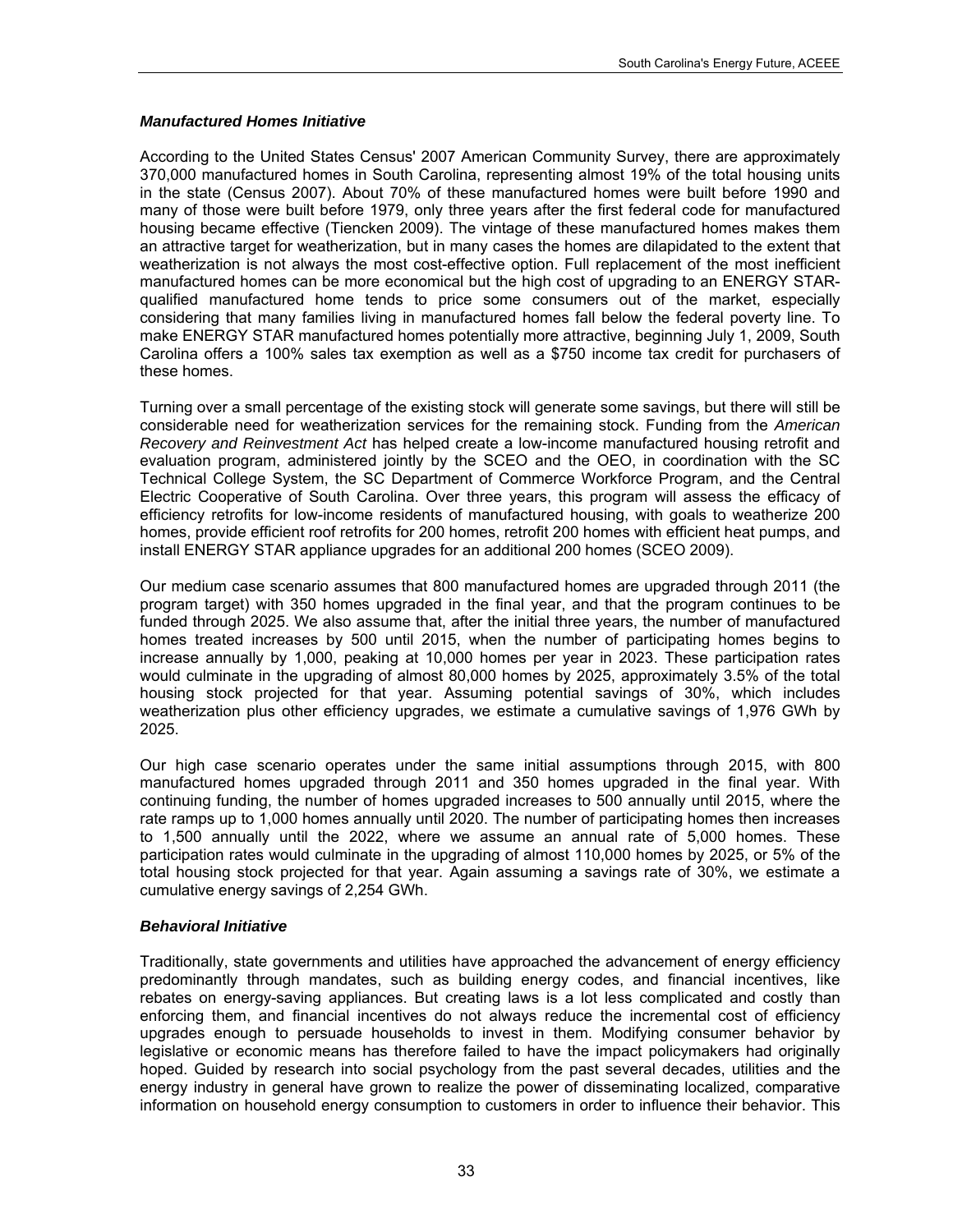-

comparative information, in the form of periodic reports, is equivalent to having an in-home energy monitor that provides information such as seasonal variations of energy use, but goes a step further by comparing one household's consumption patterns to similar households. The effect being that, when households are given information on how their peers are performing relative to themselves, there is a profound inclination to follow suit. Robert Cialdini, a social psychologist, regards this as "social proof," or a primitive survival instinct akin to peer pressure (Tsui 2009).

Positive Energy, now known as OPOWER, has taken advantage of this intrinsic social characteristic and turned it into a business model. They have shown that mailing utility customers periodic reports on their household electricity consumption and comparing that usage to other customers with similar demographics and housing characteristics not just in the same city, but in the same neighborhood, can reduce household consumption between 1.5% and 3.5%. The personalized reports the company generates consist of monthly electricity usage that compares one's usage patterns to similar neighbors as well as to those neighbors that are relatively more successful (or unsuccessful) in implementing energy efficiency in their home. Based on individual household consumption patterns, the reports also make efficiency recommendations—ranging from simple steps like turning down your thermostat to more time- or dollar-intensive steps like purchasing ENERGY STAR products<sup>21</sup>—that quantify the potential savings, both in kilowatt and dollar terms. Rebate coupons targeting a household's more energy-intensive end-uses are simultaneously issued with the reports, increasing the probability that consumers will respond to the efficiency recommendations.

Our behavioral initiative is modeled off of OPOWER's program illustrated above, though we acknowledge that other private sector companies, such as Google, are developing similar online resources to encourage behavioral change. There are several caveats to this policy that must be understood by the reader. First, as this is policy is intended primarily to impact consumer behavior, we assume that the only costs incurred are for program and administrative purposes, such as marketing and the issuing of reports. Any investment costs, such as purchasing efficient equipment or incentives provided by utilities, are borne by utilities through their efficiency programs. Second, we also assume a one-year persistence rate, i.e., that savings realized in one year are not perpetually generated and therefore do not accumulate so that savings are essentially a function of participation in the program, which ramps up over time. Finally, because savings are generated by behavioral changes rather than investments in technology, we assume that savings peak early and at a relatively low amount.

In our medium scenario, we assume a five-year pilot program, where participation is steady at 2.5% for those five years and savings begin at 0.5%, increasing by 0.5% for the first three years and by 1% for the final two, peaking at 3.5%. Savings then remains at 3.5% for the remainder of the analysis period, while participation in the program increases by 2.5% annually, culminating in 30% participation by 2025. Under these assumptions, we estimate savings of 769 GWh in 2025.

Discussions with OPOWER revealed that a more advanced program would be facilitated by the perpetuation of smart metering, where consumption information could be ascertained at the end-use level, such as HVAC, lighting, water heating, etc., allowing for more detailed reports and efficiency recommendations. For our high case scenario we assume the same initial five-year pilot program with the same participation and savings rates. Participation increases by 2.5% annually from 2015 through the remainder of the analysis, for a final participation rate of 30%. Savings peaks at 5% by 2020, where it remains steady for the remainder of the analysis period. We again assume a one-year persistence rate. Under these assumptions, we estimate savings of 1,098 GWh in 2025.

<span id="page-47-0"></span><sup>&</sup>lt;sup>21</sup> Presently, OPOWER has 150 different conservation/efficiency recommendations that it can cycle through or present depending on household consumption patterns.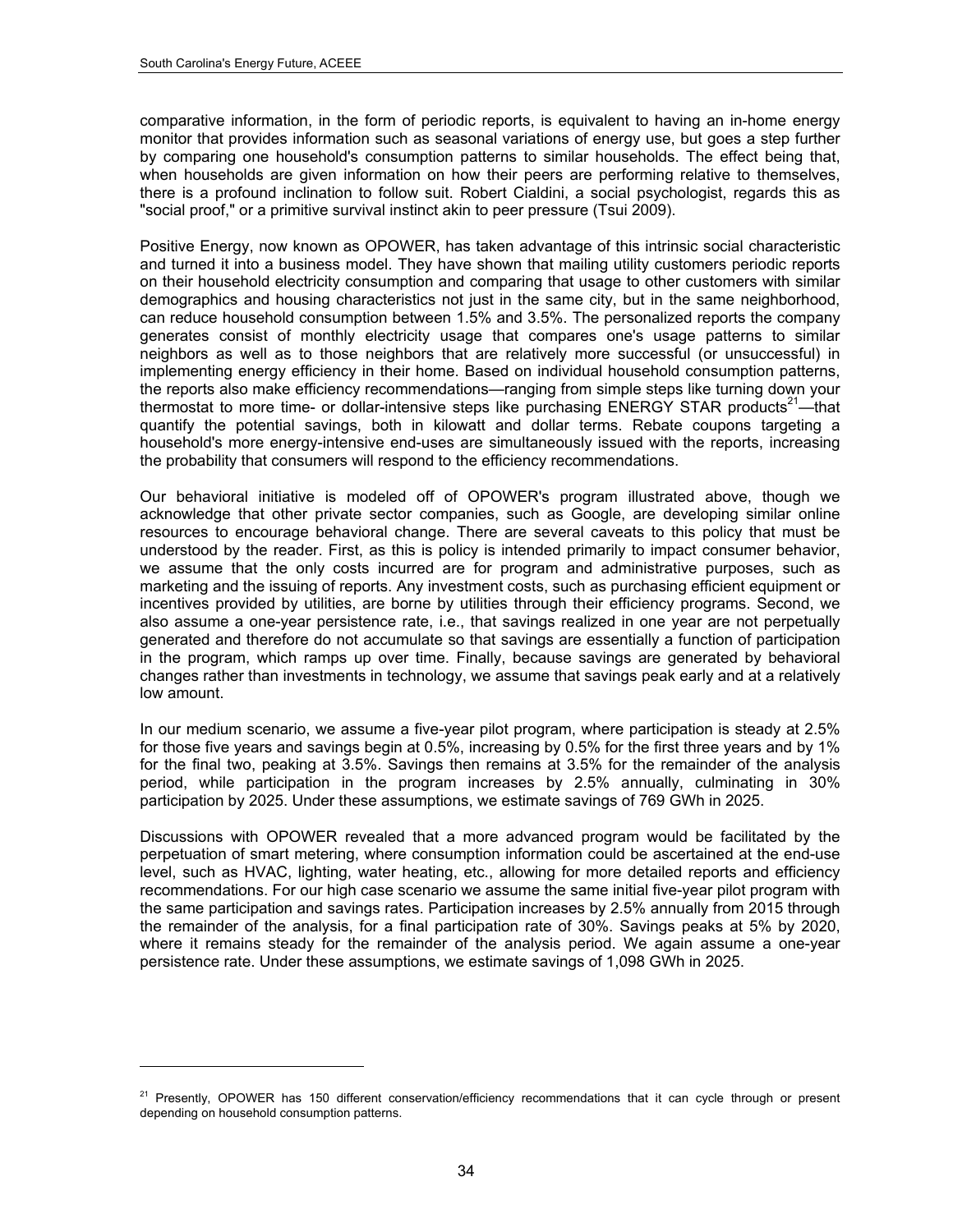## *Combined Heat and Power (CHP)*

Combined heat and power improves efficiency by combining usable thermal energy (e.g., chilled water and steam) and power production (e.g., electricity). This co-generation process bypasses most of the thermal losses inherent in traditional thermal electricity generation, where half to two-thirds of fuel input is rejected as waste heat. By combining heat and power in a single process, CHP systems can produce fuel utilization efficiencies of 65% or greater (Elliott and Spurr 1999).





For this report, Energy and Environmental Analysis (EEA), a division of ICF International, undertook an assessment of the cost-effective potential for CHP in South Carolina by assessing the electricity end-uses at existing industrial, commercial, and institutional sites across the state and also considering sites that will likely be built in the future. These facilities would replace a thermal system (usually a boiler) with a CHP system that also produces power and that is primarily intended to replace purchased power that would otherwise be required at the site. EEA identified 1,150 MW from 22 CHP plants currently in operation. Detailed information from this analysis is provided in Appendix E.

An additional application of CHP considered by this analysis is in the production of power and cooling through the use of thermally activated technologies such as absorption refrigeration. This application has the benefit of producing electricity to satisfy onsite power requirements and displacing electrically generated cooling, which reduces demand for electricity from the grid, particularly during periods of peak demand (see Elliott and Spurr 1999).

Three levels of potential for CHP were assessed:

 *Technical Potential:* represents the total capacity potential from existing and new facilities that are likely to have the appropriate physical electric and thermal load characteristics that would support a CHP system with high levels of thermal utilization during business operating hours.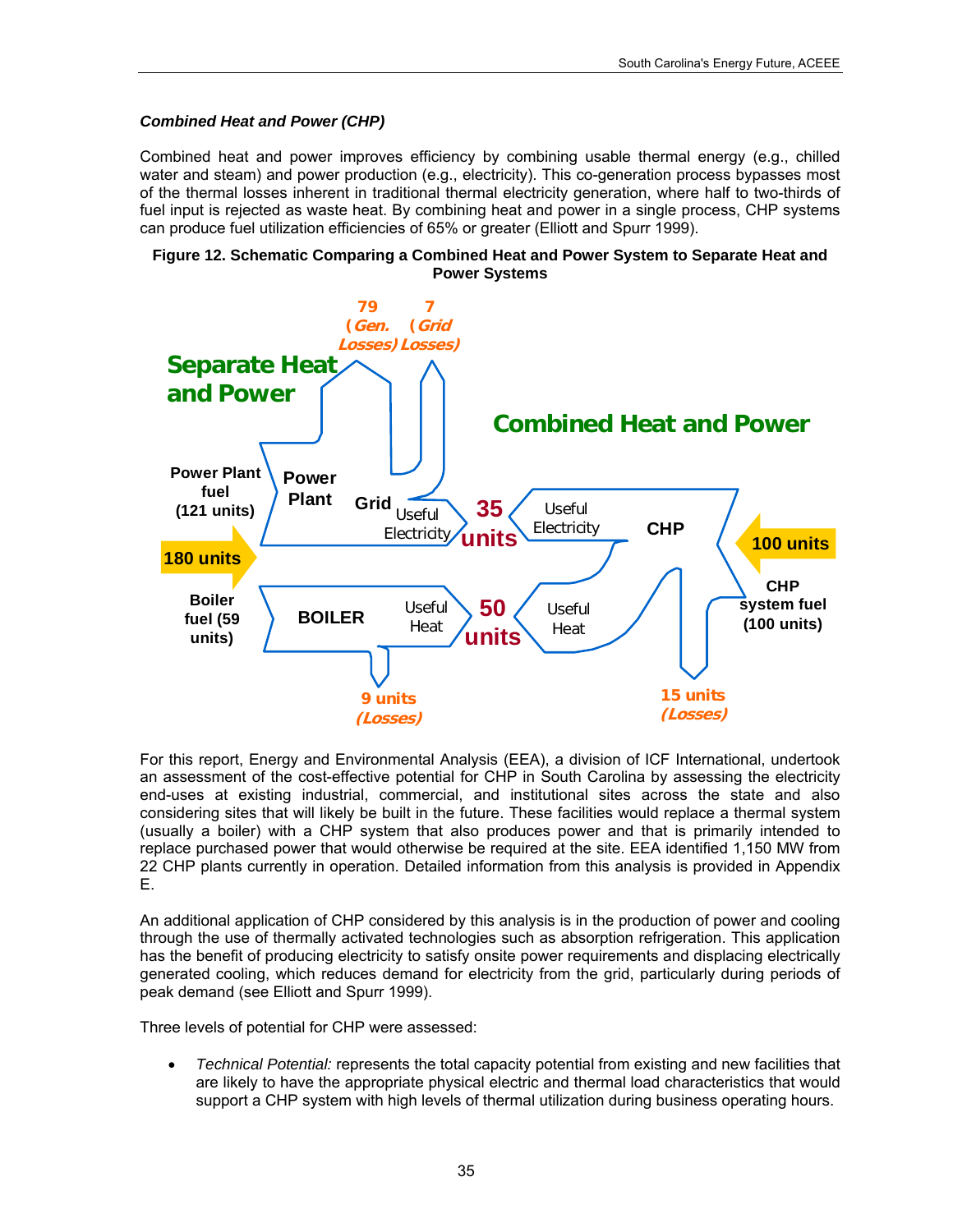- *Economic Potential:* reflects the share of the technical potential capacity (and associated number of customers) that would consider the CHP investment economically acceptable according to a procedure that is described in more detail in Appendix E.
- *Cumulative Market Penetration:* represents an estimate of CHP capacity that will actually enter the market between 2008 and 2025. This value discounts the economic potential to reflect non-economic screening factors and the rate that CHP is likely to actually enter the market. This potential is described in the energy efficiency policy scenarios, which are shown in the next section of the report.

The analysis identified an economic potential of around 140 MW of CHP capacity beyond what is already installed, assuming estimated electricity and natural gas price forecasts. In our medium case scenario, where customers installing CHP systems are given a \$500 incentive per MW installed, the economic potential increases to around 300 MW. In our high case scenario, where customers installing CHP systems are given a \$1,000 incentive per MW installed, the economic potential increases to around 900 MW. Policies and incentives provide an important catalyst to increasing the presence of CHP systems. In the next section, we estimate the impact that such an incentive can have on the market penetration of CHP in South Carolina.

#### *CHP in South Carolina*

l

South Carolina does not have policies in place that actively encourage the deployment of CHP. Though the state has made a few steps towards creating a more CHP-friendly environment, the current policies in place leave room for improvement in terms of supporting potential CHP developers and users (Eldridge et al. 2009). For South Carolina to see greater CHP deployment in the future, it is imperative that these policies be improved. An important, primary effect of encouraging investment in CHP is that it bolsters the ability of large- and medium-scale manufacturers in the state to utilize this technology to lower their energy costs, thereby greatly increasing their competitiveness in the market. Decreased dependence on the market for electricity is also a boon to the reliability and stability of the grid, providing dependable access to electricity across the state.

South Carolina put an interconnection standard in place in 2006 that applies to CHP, $^{22}$  $^{22}$  $^{22}$  but limits the size of eligible systems to 100 kW and under, preventing all but the smallest CHP systems from interconnecting into the local grid. Since most CHP systems are far larger, this interconnection standard fails to provide a clear path to interconnecting to the grid for most, if not all, viable systems.

ACEEE recommends that the state adopt an interconnection standard in line with recommended national guidelines established by the Environmental Protection Agency.<sup>23</sup> Ideally, an interconnection standard would allow for systems of at least 20 MW in size, and include multiple tiers of interconnection so that smaller systems would benefit from a more expedited interconnection process. Additionally, the requirement that interconnected generation be limited to 2% of the local rated circuit capacity appears to be somewhat constricting to future distributed generation deployment.

While South Carolina does not offer specific financial incentives for CHP, the ConserFund Loan Program (ACEEE 2009), administered by the South Carolina Energy Office, can be used towards CHP projects. The loan program can only be used by government entities, public colleges and universities, school districts, and nonprofit organizations. To further encourage CHP deployment, the state may wish to consider a financial incentive program that directly impacts CHP in the form of a production tax credit, an investment tax credit, or a rebate on particular types of CHP equipment.

<span id="page-49-0"></span><sup>&</sup>lt;sup>22</sup> Please visit ACEEE's State Energy Efficiency Policy Database on South Carolina for more information: [http://www.aceee.org/energy/state/southcarolina/sc\\_index.htm](http://www.aceee.org/energy/state/southcarolina/sc_index.htm)

<span id="page-49-1"></span>See the EPA's CHP Partnership web pages for additional information on suggested interconnection standards: [http://www.epa.gov/chp/state-policy/interconnection.html.](http://www.epa.gov/chp/state-policy/interconnection.html)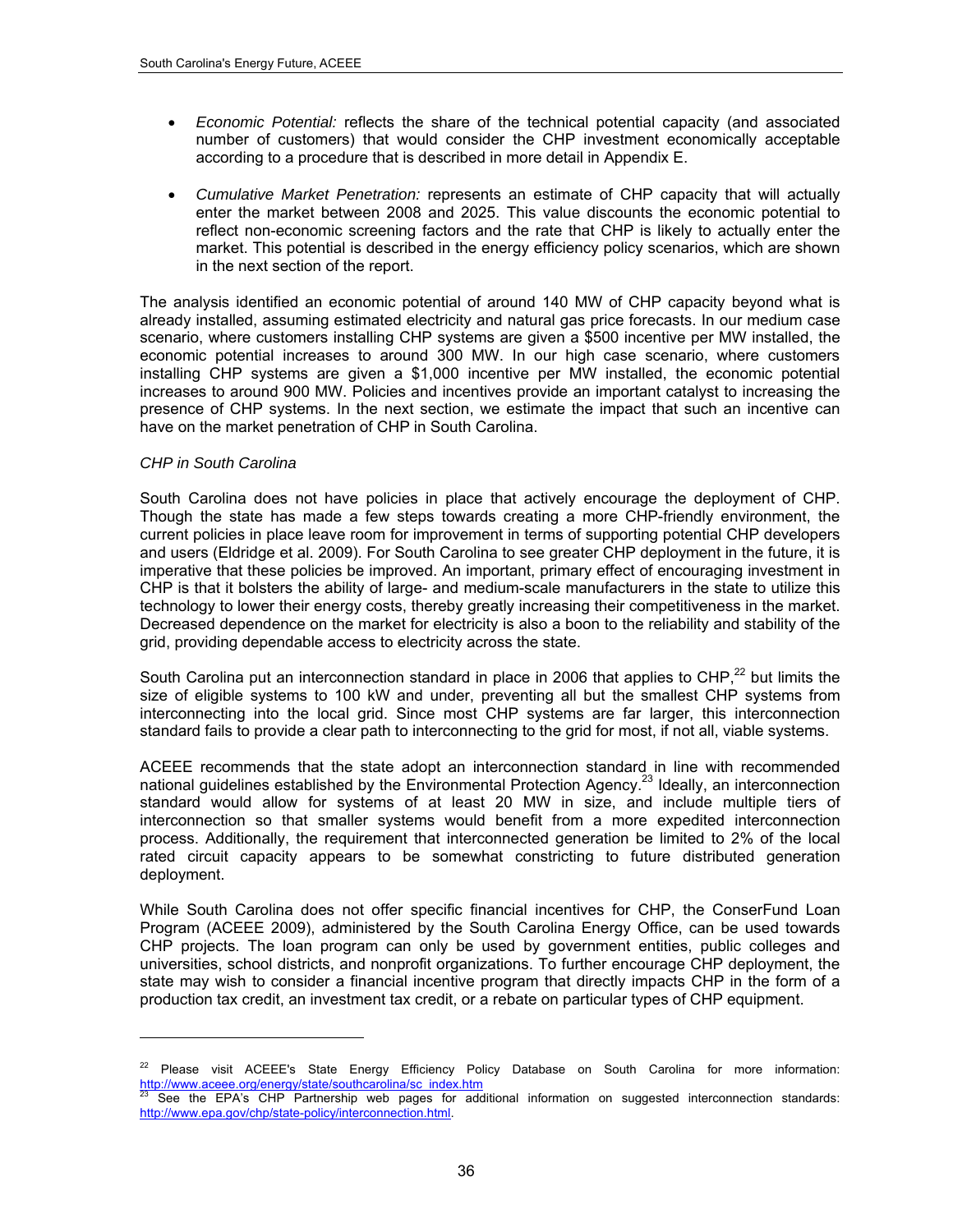As noted earlier, South Carolina does not currently have an EERS. Should the state implement one, as is recommended in this report, it's important that CHP be included as an eligible technology.<sup>2</sup> When CHP is included as an eligible technology, and thus an eligible efficiency resource, there is an increased incentive for CHP developers to bring systems to South Carolina. Including CHP in any definition of an EERS is a positive signal for CHP developers as it can help improve the economics of CHP since utilities are incentivized to deploy technologies that count toward the EERS.

South Carolina has not currently implemented output-based air emissions regulations (Eldridge et al. 2009). This regulatory approach is important for CHP deployment, because it calculates a CHP system's regulated emissions based upon the increased efficiency of a CHP system, giving the CHP system credit for the increased efficiency through which it creates energy. The EPA recommends that states adopt these output-based emissions regulations, and has developed guidelines for those emissions.<sup>[25](#page-50-1)</sup>

Finally, South Carolina's standby rates that are applicable to CHP systems are currently not favorable toward CHP deployment (ACEEE 2009). Santee Cooper offers standby service to CHP customers that contract with them for a specific amount of standby capacity. A high-demand charge and a significant penalty for requiring more than the contracted amount yields a standby rate that is viewed as unfavorable toward CHP. Similarly, Duke Energy provides standby service to facilities employing CHP by using a very high demand-based charge, which is also viewed as unfavorable. EPA offers useful guidance to states in developing standby rates that are more conducive of CHP development.<sup>26</sup>

All of these policies could be changed or improved by legislative action or regulatory proceedings. Many states in the U.S. have recently changed and improved their CHP policies, providing good examples of steps that should be taken at a state level. In addition, the Southeast CHP Application Center is a resource that can assist with implementation details. $<sup>2</sup>$ </sup>

#### *Lead by Example*

l

State and local government facilities represent unique opportunities for South Carolina to implement energy-efficient practices. Governor Sanford has recognized this and on June 11, 2008, signed H. 4766, an act obligating state agencies to develop energy conservation plans that codify what energy reduction measures will be implemented and to report on the progress of these measures as part of meeting an energy consumption reduction of at least 1% annually and a total of 20% by 2020, using the year 2000 as a baseline. Government buildings in South Carolina represent about 26% of commercial building energy use and almost 27% of commercial building electricity use in the state, or almost 6,000 GWh annually (EIA 2008b). The *American Recovery and Reinvestment Act*, through the State Energy Program, allocated \$50 million to South Carolina's State Energy Office and, according to the SCEOs SEP application to DOE, \$40 million of that total will be directed towards "Public Institution Energy Improvements." Of the \$40 million, half will be dedicated to energy efficiency projects in local schools, while the other half will be dedicated to public universities and colleges as well as state agencies.

Our medium case scenario is modeled to reflect the requirements mandated by H. 4766, so that annual electricity savings are at least 1%, resulting in 20% savings by 2020 using the year 2000 as the baseline. We assume the program remains funded through 2025 and that the savings measures implemented have a ten-year life, so that in 2020 no new savings are generated, rather the savings

<span id="page-50-1"></span><span id="page-50-0"></span><sup>&</sup>lt;sup>24</sup> For guidance on how to include CHP in an EERS see Chittum et al. (2009).<br><sup>25</sup> See the EPA's CHP Partnership Web pages for information on recommended output-based emissions regulations:<br>http://www.epa.gov/chp/state-po

<span id="page-50-2"></span>See the EPA's CHP Partnership Web page on standby rates for more information: [http://www.epa.gov/chp/state](http://www.epa.gov/chp/state-policy/utility_fs.html)[policy/utility\\_fs.html.](http://www.epa.gov/chp/state-policy/utility_fs.html)<br><sup>27</sup> For more information, visit<http://www.chpcenterse.org/>.

<span id="page-50-3"></span>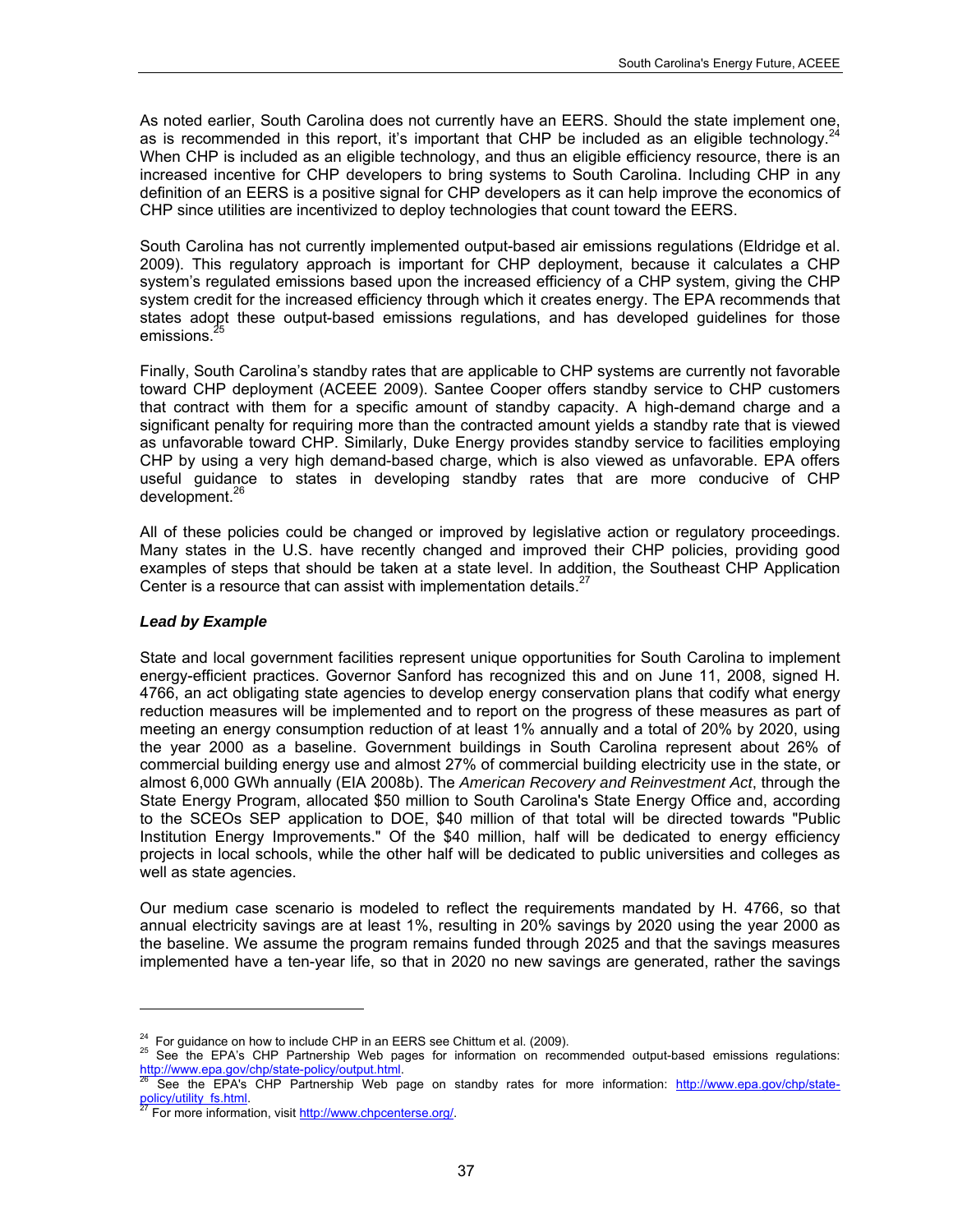rate begins again at the original rate. Under these assumptions, we estimate cumulative savings of 1,873 GWh by 2025.

Our high case scenario is modeled to reflect the commitments mandated by H. 4766, except that the program is augmented by increased savings from incorporating energy service performance contracts (ESPC) through an energy service company (ESCO), which we elaborate upon below. We assume that, in addition to the savings modeled in our medium case scenario, contracting energy service companies could increase annual savings by 0.5%. Under these assumptions, we estimate cumulative savings of 2,181 GWH through by 2025.

The Federal Government and a number of other states use ESPC's to implement energy efficiency projects at government facilities. Under the ESPC model, state agencies hire ESCO's to implement projects designed to improve the energy efficiency and lower maintenance costs of the facility. The ESCO guarantees the performance of its services, and the energy savings are used to repay this project cost, as shown in Figure 13 (KCC 2008; Birr 2008). This model has proven highly effective in many places both in terms of delivering energy savings and in terms of cost-effectiveness (Hopper, Goldman, and McWilliams 2005).



**Figure 13. Graphical Representation of How an ESPC Project Is Financed** 

The key to the success of these projects is to bring together a project structure that can facilitate all aspects of the program, as is the case in Pennsylvania. Under that program, there are approximately three full-time equivalent staff supported by an experienced contractor where the program:

- 1. Pre-qualifies ESCOs that can participate in the program;
- 2. Reviews and negotiates the terms of the ESPC agreements since the government facilities do not have the expertise to evaluate either the technical or contractual aspects of these projects; and
- 3. Reviews the completed projects to ensure that the projects are performing as agreed to in the contract.

Pennsylvania has been able to manage almost 50 projects each year, with total program and administrative costs of less than 2% of project costs (PA-GSA 2008; Birr 2008).

South Carolina's EPSC program might be strengthened when compared to leading states such as Pennsylvania, Kansas, and Colorado, since we assume that it reaches only a portion of state facilities. A more robust structure and additional technical support might also be engaged. State agencies participate in efficiency programs, so significant additional energy efficiency opportunities still exist that could increase savings in state facilities. To address these opportunities, we recommend that South Carolina complement the goals targeted by H. 4766 by modeling the restructured program around the Pennsylvania experience and drawing upon an expert consultant to

Source: KCC (2008)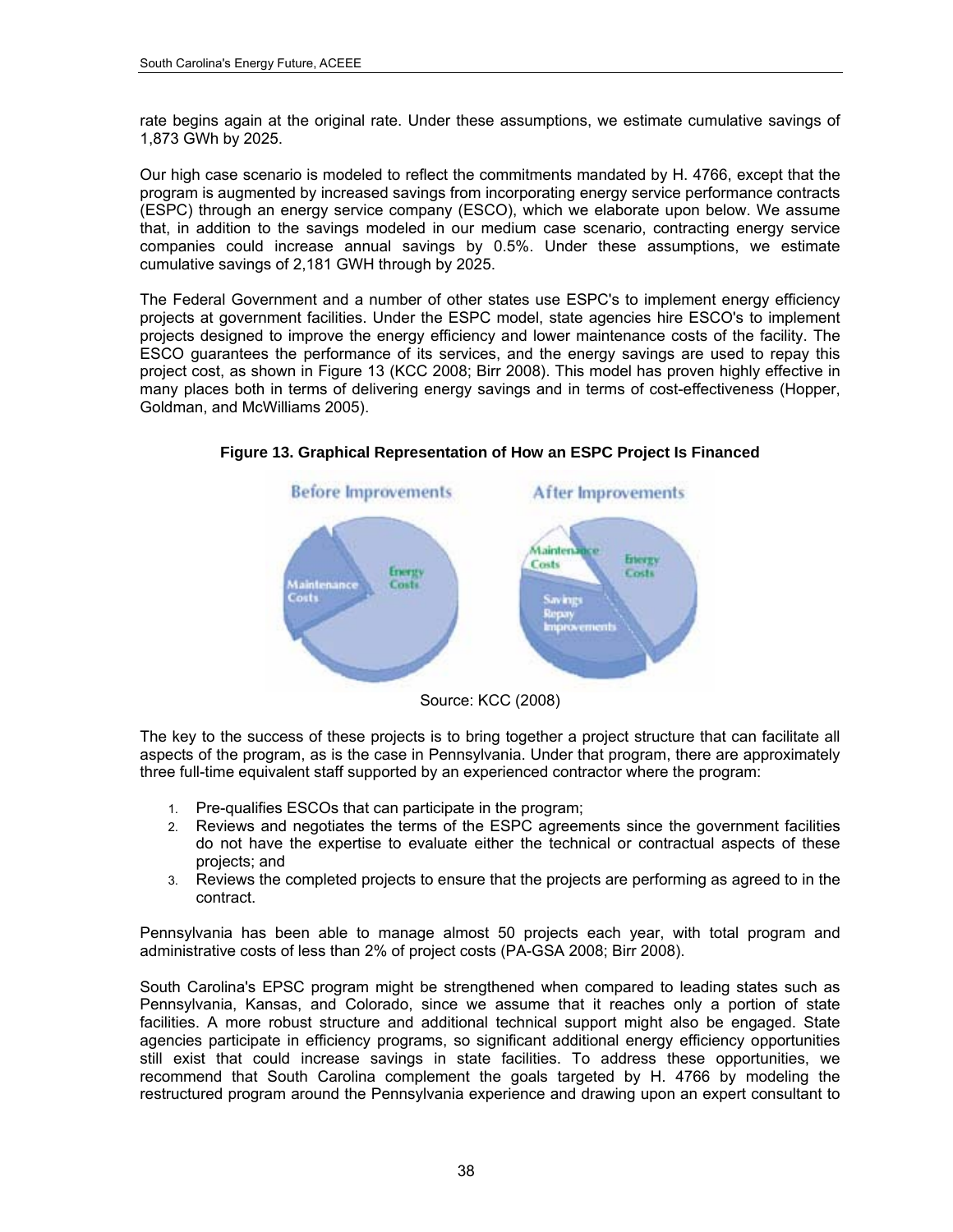complement the state agency staff (PA-GSA 2008). We also recommend that South Carolina draw upon a national organization that has been formed with DOE support, the Energy Services Coalition,<sup>28</sup> which supports state and other entities in implementing ESPC programs (ESC 2008).

#### *Manufacturer Initiative*

The industrial sector is the most diverse economic sector, encompassing agriculture, mining, construction and manufacturing. In 2007, the industrial sector accounted for about 37% of South Carolina's electrical consumption, or 30,632 MWh. The majority of this energy was used in the manufacturing sector, particularly the chemical industry, which accounted for 30% of all industrial electricity. Primary metal manufacturing comes in a distant second at 12%. Figure 14 shows the industrial electricity use breakdown for 2007.<sup>[29](#page-52-1)</sup>



**Figure 14. South Carolina Industrial Electricity Consumption by Industry in 2007** 

Based on discussions with a broad range of stakeholders involved with the manufacturing sector, we propose a government/utility/industrial collaborative we are calling the "South Carolina Efficient Manufacturing Initiative." The goal of the initiative would be to address the three key barriers to expanded industrial energy efficiency identified by the stakeholders: the need for high-level assessments that identify energy efficiency opportunities; access to industry-specific expertise; and the need for an expansion of energy efficiency-related training for the manufacturing workforce. Proposed legislation in Congress may offer some complementary federal funding for the development of this resource, though it has not yet been passed.

The initiative would establish Manufacturing Centers of Excellence in the model of the U.S. Department of Energy's Industrial Assessment Center (IAC)<sup>30</sup> program, where university engineering students are trained to conduct energy audits at industrial sites. Even though South Carolina does not currently have an IAC center, South Carolina manufacturers are often served by IACs in North Carolina and Georgia. Centers could be established at major engineering universities such as the

l

<span id="page-52-1"></span><span id="page-52-0"></span><sup>&</sup>lt;sup>28</sup> For more information on the Energy Services Coalition, see [http://www.energyservicescoalition.org /about/index.html](http://www.energyservicescoalition.org/about/index.html).<br><sup>29</sup> Just added to the state's portfolio and not yet represented in Figure 16 is a major new assembl Boeing in North Charleston that will bring hundreds of new jobs.<br><sup>30</sup> For more information on the IAC program, visit: <u>http://iac.rutgers.edu/</u>.

<span id="page-52-2"></span>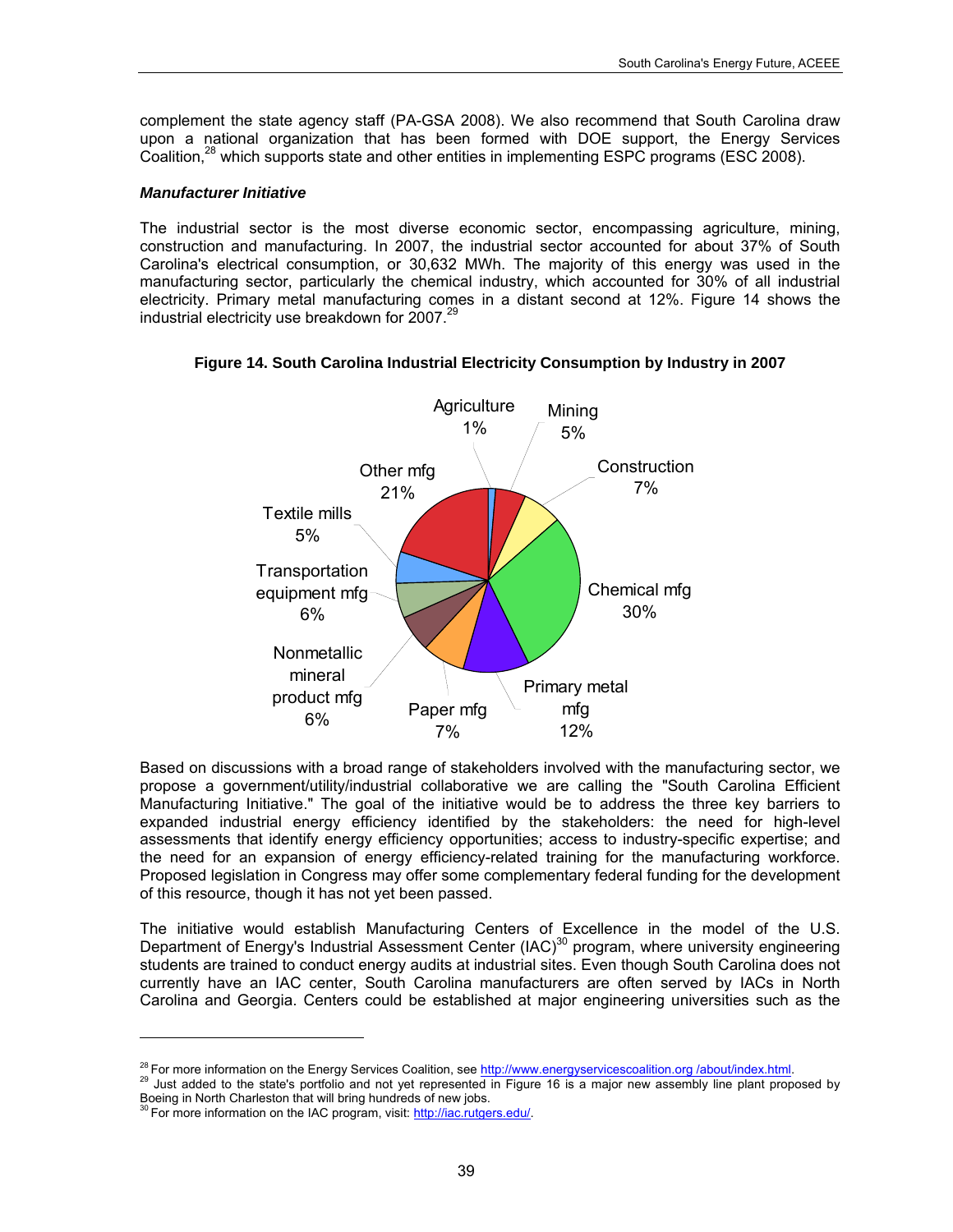University of South Carolina and Clemson University. Expanding beyond the IAC model, these centers would partner with local community colleges and trade schools to bring their students into the larger network centered around the local Center of Excellence. These nearby satellite centers would extend training and associated materials to trade school and community college partners, and offer the opportunity to join the audits they conduct.

Working together with organizations such as the South Carolina Manufacturing Extension Partnership (MEP), the South Carolina Manufacturers Alliance, and manufacturing trade associations, the center could provide outreach to manufacturing companies that might not otherwise be aware of energy efficiency programs and incentives. Further collaboration with the South Carolina Energy Office's industrial energy efficiency programs would let the program rely on existing infrastructure and expertise on sustainability, energy, and job creation.

This initiative would provide multiple benefits to the state:

- Meet the needs of South Carolina's manufacturers for a trained technical workforce;
- Provide valuable real-world work experience to students interested in working in energy management at manufacturing facilities;
- Meet the need of manufacturing facilities for reliable, knowledgeable, and affordable consultation with regard to their energy usage and opportunities for improved productivity; and
- Build capacity at educational facilities and in the MEP outreach efforts that connect South Carolina's manufacturers to the wealth of knowledge and proficiency that resides in the state and beyond.

IAC program and implementation results recorded over the last 20 years show that this program could identify 10–20% electricity savings per facility and achieve a 50% implementation rate. Program costs for the IAC program are about \$1 for every \$10 saved by industry. We factor in another \$0.25 per \$10 saved to account for additional education costs. Under these assumptions we estimate cumulative savings in the medium case scenario of 470 GWh in 2015 and 1,900 GWh in 2025, or 2% of total projected electricity consumption in 2025. Our high case scenario assumes greater achievable savings, reaching 950 GWh in 2015 and 3,700 GWh in 2025, or 4% of the projected electricity consumption in 2025.

We encourage the state to support an expanded federal manufacturing initiative similar to what has been suggested in recent congressional discussions. $31$  We also recommend researching complementary policies that could leverage economic development programs to reduce South Carolina's energy consumption by industrial operations.

## *Large Consumer Self-Direct*

As an alternative to a public program, a number of states have included a provision in their electric energy efficiency program structure referred to as "self-direct" or "opt-out" provision that allows large electric consumers to opt-out of paying into utility energy efficiency program charges if they implement energy efficiency projects at their own facilities at their own expense. The motivation for this results from a perception by some large consumers that the programs offered to them by the utilities are not responsive to their needs (ELCON 2008). The history of this type of provision has been mixed, with some self-direct programs not requiring rigorous evaluation, measurement and verification of the customer-implemented measures. In these instances, it's been very difficult to determine if the savings projected by industrial customers has been achieved (Chittum and Elliott 2009). To address this concern, the regulator could require that the customer who chooses to selfdirect retain at their own expense an approved contactor to undertake an assessment of the savings to ensure that they are in compliance with their savings obligation.

l

<span id="page-53-0"></span><sup>&</sup>lt;sup>31</sup> See<http://aceee.org/industry/iac.htm>.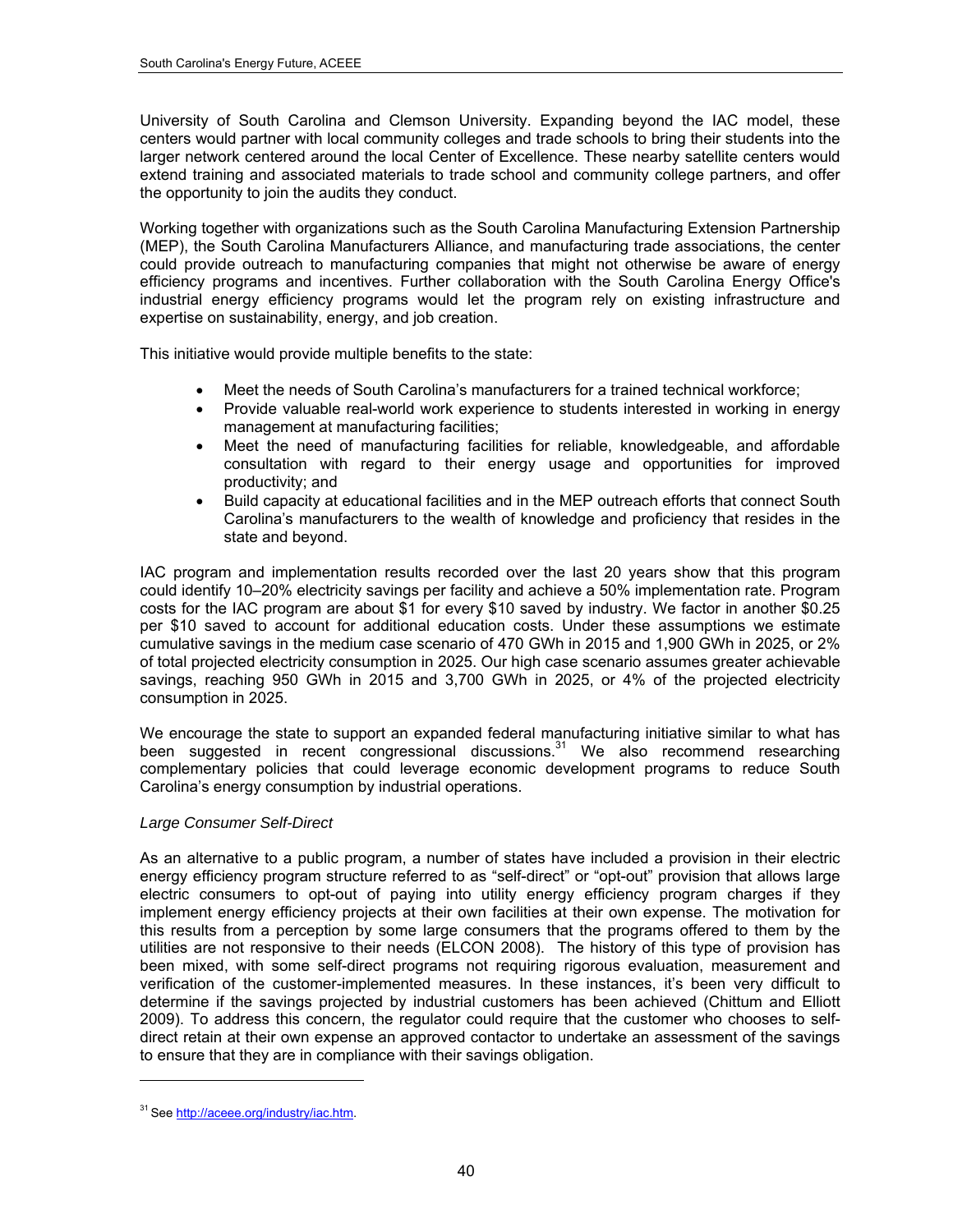If regulators and the utilities ensure that program offerings for large consumer are responsive to the needs of the manufacturing sector, they can eliminate the need for self-direct. In fact, a recent ACEEE report found that well-administered self-direct programs look very similar to mature industrial custom incentive programs (Chittum and Elliott 2009). These latter programs are consistent with our recommendation for the establishment of the South Carolina Efficient Manufacturing Initiative. We see this approach as preferred for both the state, since industrial energy efficiency savings tend to be lower cost than other sectors, and the customers, since they receive the benefits of a program tailored specifically to meet their needs. It also helps ensure that the lessons learned and institutional knowledge gained by administering efficiency programs to the largest industrial customers benefits future industrial customers. This approach has worked well with the Oregon Energy Trust and BC Hydro in Canada (Chittum and Elliott 2009).

#### *Rural and Agricultural Initiative*

The agricultural sector is one of the most energy-intensive industries, relying on direct sources of energy, such as fuels or electricity to power farm activities, and on indirect energy resources contained in fertilizers or other agricultural chemicals. When energy prices are unstable or increasing, farmers and rural communities are impacted as agriculture becomes less profitable. In 2005 alone, U.S. farmers spent \$5.84 billion on diesel fuel and another \$2.30 billion on gasoline (Svejkovsky 2007). Energy efficiency is a near-term resource available to respond to immediate energy challenges in rural communities.

A conservative analysis of the energy cost saving potential in the agricultural industry in the U.S. shows these savings to be over 34 trillion Btus and one billion dollars per year (Brown and Elliott 2005). This does not include non-energy benefits, such as increased financial stability due to reduced energy cost exposure, and decreased use of other resources, such as water—a particular concern for many states, including South Carolina. The 2005 ACEEE study referenced above estimates savings of \$436 million annually by increasing energy efficiency in irrigation alone. Additionally, there are noteworthy climate change benefits.

Agriculture by traditional definition makes up a little less than 1% of South Carolina's industrial sector electricity use, averaging 311 GWh per year. A recent study, however, shows that the agribusiness sector as a whole (encompassing all aspects of farming and forestry) is the largest industry in the state, with a \$33.9 billion impact on the economy, and providing nearly 200,000 jobs (Miley, Gallow, & Associates 2008). The food manufacturing industry alone was found to employ over 17,000 people with product shipments valued at over \$4.3 billion, and is thus a major player in the energy footprint of the state. South Carolina's agricultural sector produces a number of energy-intensive commodities, predominantly poultry (broilers and turkeys) as well as greenhouse and other nursery crops.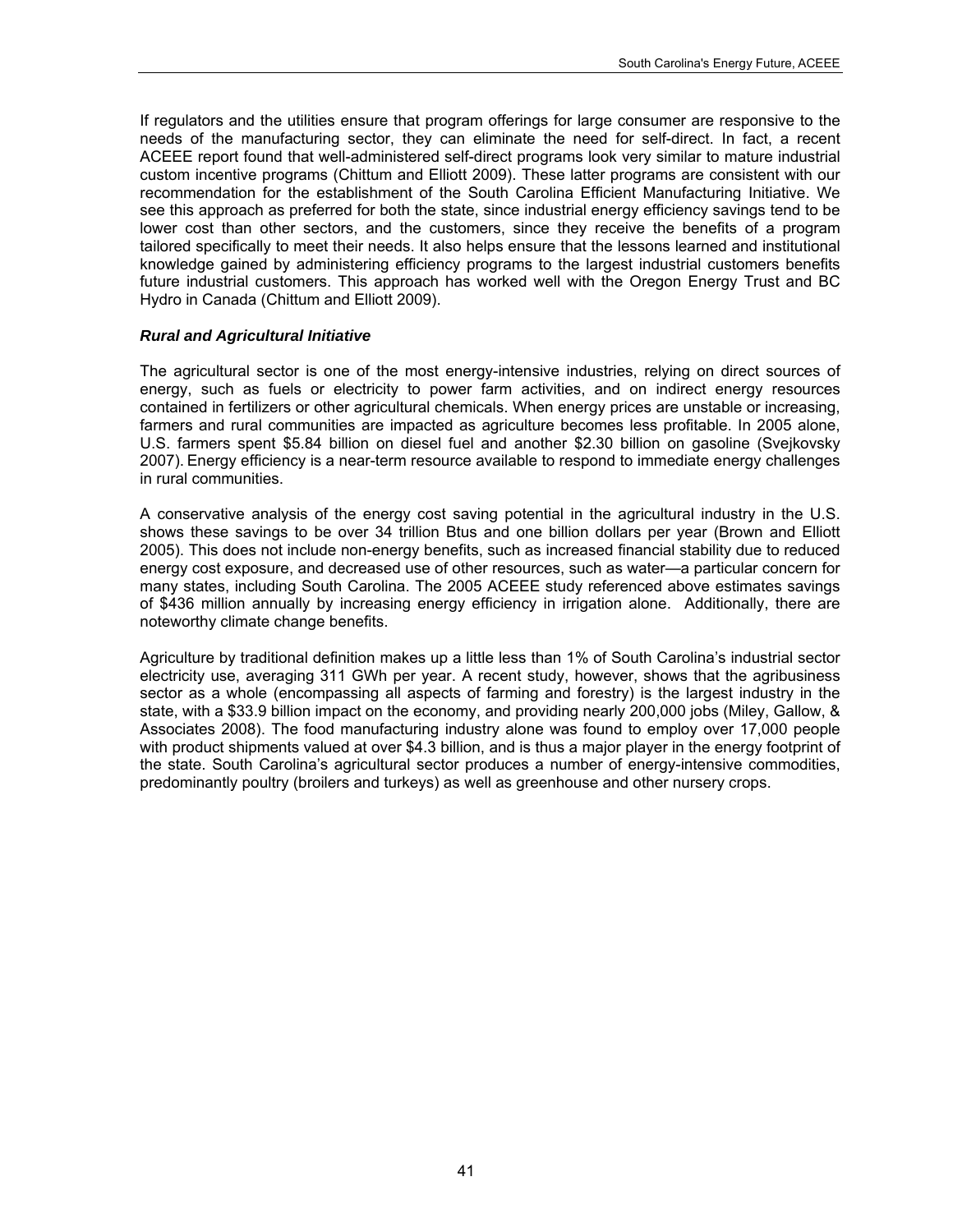-



#### **Figure 15. Estimated Electricity Consumption of South Carolina Commodity Crops (2007)**

In 2007, Governor Mark Sanford signed Executive Order 2007-04, establishing a committee to create a Climate, Energy and Commerce Action Plan, which was published in mid-2008. The Governor's Climate, Energy and Commerce Advisory Committee (CECAC) recommendations for mitigating climate change included promoting on-farm energy efficiency, waste energy recovery measures for swine, dairy, and poultry operations, and expanded use of local agricultural products. By implementing the agricultural recommendations, including the application of improved irrigation technologies and precision agriculture techniques, organic fertilizers, and anaerobic digesters, the study predicted the state would reduce emissions by 1.54 MMtCO<sub>2</sub>e (million metric tons of carbon dioxide equivalent) between 2008 and 2020 (CECAC 2008). Although South Carolina may not currently have programs that could put these recommendations to work, the initiatives and opportunities described below provide a framework for doing so.

In recent years, organizations specifically dedicated to improving farm and rural small business energy efficiency have emerged. Existing programs are widening their focus to include agricultural energy efficiency issues and to provide more online and on-farm audits, as well as both technical and financial support. The Energy Title (IX) of the *2008 Farm Bill* provides more funding than previous legislative efforts to the Rural [En](#page-55-0)ergy for America Program (REAP, formerly Section 9006), which provides technical assistance and audits, as well as grants and loan guarantees for energy efficiency and renewable energ[y](#page-55-1) projects.32 Although there is more money and awareness today, many states still lack the internal structure to aid their farmers, ranchers, and rural small businesses in leveraging these Farm Bill funds. $^{33}$ 

The 2008 Farm Bill also authorized a new program that will provide financial assistance toward increasing the energy self-sufficiency of rural communities. The Rural E[ner](#page-55-2)gy Self Sufficiency Initiative will fund energy assessments, help create blueprints for reducing energy use from conventional sources, and install community-based renewable energy systems.<sup>3</sup>

<span id="page-55-0"></span><sup>&</sup>lt;sup>32</sup> For specifics on REAP project eligibility and additional information on the REAP program, see<br>http://farmenergy.org/incentives/9006fag.php# Toc194481353.

<span id="page-55-1"></span> $\frac{33}{33}$  $\frac{33}{33}$  $\frac{33}{33}$  Of 1,158 applications for REAP funds in 2008, 766 were awarded grants or loan guarantees. South Carolina had 12 of 22 projects awarded funds (\$1,037,038). From the Environmental Law and Policy Center (ELPC)

<span id="page-55-2"></span>See Title VI, [Energy Efficiency and Renewable Energy Programs](http://www.ers.usda.gov/FarmBill/2008/Titles/titleVIRural.htm#rural1) for related program information: <http://www.ers.usda.gov/FarmBill/2008/Titles/titleVIRural.htm#rural1>.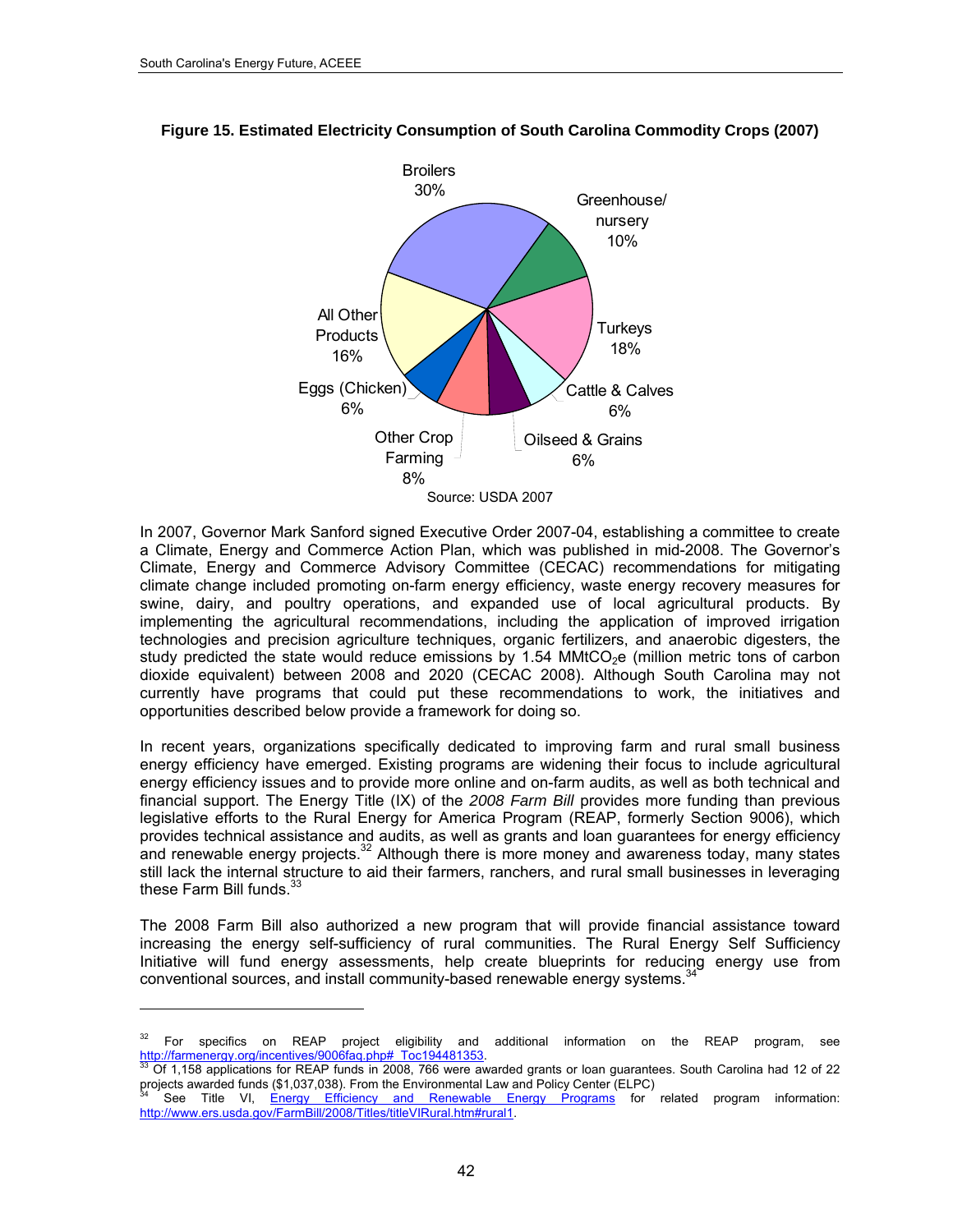The initiatives described below are meant to build capacity within the state of South Carolina in order to better provide energy efficiency-related knowledge, assessments, technical assistance and funding for rural small businesses and agricultural operations.

#### **I. Develop an Educational Program to be administered through the Rural Electric Cooperatives, the South Carolina Farm Bureau and the Extension Service**

The South Carolina Department of Agriculture, in conjunction with the South Carolina Farm Bureau, the South Carolina State Extension Service, and the South Carolina Rural Electric Cooperatives should establish an educational program which would disseminate information on energy efficiency best practices for farmers, ranchers and rural small businesses. This could take the form [of](#page-56-0) a partnership wi[th](#page-56-1) national organizations, such as the Rural Electricity Resource Council (RERC)<sup>35</sup> or the USDA-RD.<sup>36</sup>

Several examples of state-specific educational programs exist that South Carolina can use as models. Southern California Edison utility runs an agricult[ure](#page-56-2) program that "promotes energy-efficient solutions for small and large farms, ranches, and dairies."<sup>37</sup> Their Web site provides information on a number of topics, including a *Dairy Farm Energy Efficiency Guidebook* and the Agricultural Technology Application Center (AGTAC). The latter, an "educational resource energy center," includes hands-on displays and exhibits which are open to public; demonstrations of energy-efficient technologies; educational seminars and free workshops; and provides information regarding scheduling consultations with energy experts. AGTAC "connects customers to energy-r[elat](#page-56-3)ed technology solutions that are energy efficient, positive for the environment and cost competitive."<sup>38</sup>

In the Midwest, the Iowa Energy Center funded a project looking at the "De[ve](#page-56-4)lopment of an Energy Conservation Education Program for Iowa's Livestock and Poultry Industry."<sup>39</sup> The work products of the study will include a curriculum, with day-long training sessions for farmers, fact-sheets and a reference manual covering energy efficiency techniques, and a training regimen for extension agricultural field specialists, to assist with the distribution of the educational materials.

Because of the regional specific nature of the agriculture sub-sector (Brown and Elliott 2005), it will be important for South Carolina to tailor its programs to the unique needs of the state's agricultural industries and rural communities.

## **II. Offer a rural audit program, building on the USDA-REAP program**

South Carolina utilities and extension services should make use of the reauthorized USDA REAP program, which has \$255 million dollars in mandatory funding for 2009–2012, to expand energy efficiency and renewable energy efforts throughout the state. ACEEE recommends that these entities provide onsite audits to farmers and rural small businesses as a preliminary step in the REAP application process. Pinpointing areas where a farmer could save energy or implement an energy efficiency project is the first step toward identifying a successful REAP project.

Wisconsin's *Focus on Energy* program provides onsite audits with Focus energy advisors to farms and agricultural-related businesses (crop storage, grain processing, etc.). The program is marketed through multiple channels, is promoted by stakeholders including universities, extension agents,

l

<span id="page-56-0"></span><sup>&</sup>lt;sup>35</sup> RERC's Web site, **[www.rerc.org](http://www.rerc.org/)**, provides materials on energy efficiency and is a national center for information on rural electricity topics.

<span id="page-56-1"></span>The South Carolina Dept of Development does have a Web page for the energy office and information on saving energy for industry and businesses; however, there is no agriculture or rural community-specific section. The development of that on-line resource could be one component of a future education initiative. See [http://development.South](http://development.ohio.gov/cdd/oee/c___i_services.htm) Carolina.gov/cdd/oee/c is ervices.htm for the page in question.

<span id="page-56-4"></span><span id="page-56-3"></span>

<span id="page-56-2"></span>[<sup>37</sup>](http://development.ohio.gov/cdd/oee/c___i_services.htm)<br>38 <http://www.sce.com/b-sb/energy-centers/agtac/><br>39 [http://www.energy.iastate.edu/Efficiency/Agricultural/cs/harmon\\_conserv.htm](http://www.energy.iastate.edu/Efficiency/Agricultural/cs/harmon_conserv.htm)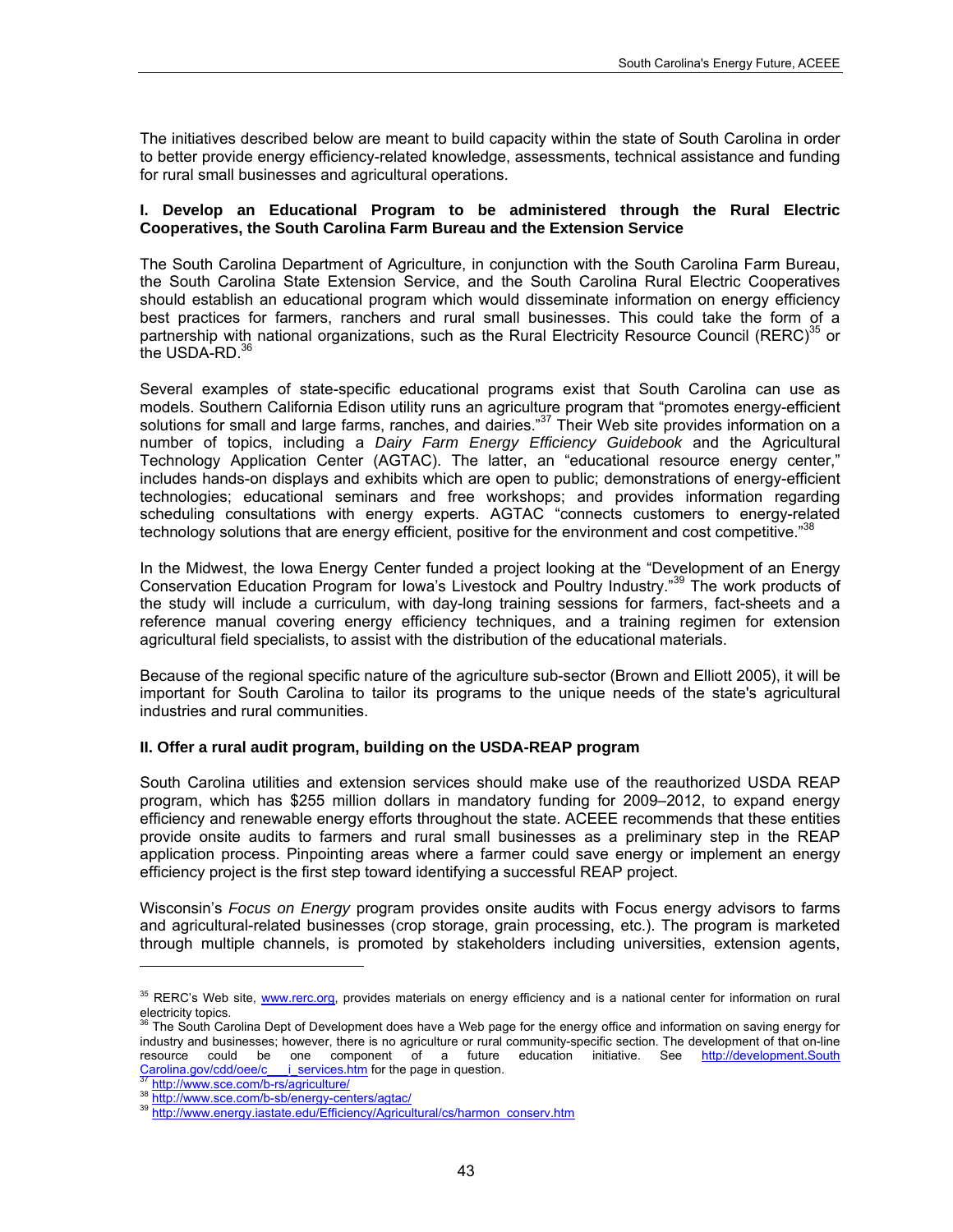contractors, utilities and cooperatives. During the 2001–2007 period 1,500 dairy farmers participated in the program. *Focus on Energy* has promoted awareness of the Farm Bill REAP opportunities in conjunction with the Department of Agriculture and local USDA offices. Energy savings since the program began are 14.8MW, 74 kWh, and 1.4 million Therms annually (Brooks and Elliott 2007).

Alliant Energy operates a rebate and audit program for livestock and grain operations in Iowa, Minnesota and Wisconsin. The program has been in effect for more than 20 years, with over four hundred participating farms in 2006 and annual savings of 8-10 million kWh. The program also assists customers in applying for USDA funding, offering assistance for both grant application and project implementation. Specifically, the on-farm audit identifies energy waste, potential energyefficient technologies to reduce energy usage, recommends efficient equipment specific to the operation, and provides information on available agric[ultu](#page-57-0)ral rebate programs. Operators can also earn cash back for purchasing recommended equipment.<sup>40</sup>

Irrigation is perhaps the most energy intensive activity within the agricultural sector, and has become an important issue for states dealing with water scarcity as well as increased energy demand. The Nebraska Public Power District (NPPD) provides financial incentives for irrigation-related projects through the Energy Wise Program run through the local electric utilities. The program pays for the costs associated with pump efficiency tests up to \$350 and provides an additional incentive of \$0.20/kWh saved for farmers or ranchers improving the energy efficiency of their irrigation systems.

#### **III. Create a pool of matching funds for USDA grants**

To further promote the implementation of energy-efficient technologies and projects, South Carolina should establish a system benefits charge (SBC) on electric utility bills to provide funds for matching USDA-REAP grants. Availability of these funds could prove vital for successful REAP applications, as the USDA is considering availability of non-REAP funding as a criterion for the application ranking process.

The New York State Energy Research and Development Authority (NYSERDA) runs the *FlexTech* program, providing cost-sharing of energy audits or feasibility studies of improvements and load management techniques that would save money on farmers' energy bills. The NYSERDA program is open to all sectors, but could be adapted in South Carolina to focus exclusively on agricultural operations as a tie-in with the USDA-REAP program funding. Across all sectors, *FlexTech* realizes \$5 in energy savings and \$17 in implementation/construction costs for every dollar spent on feasibility studies (Brooks and Elliott 2007).

One alternative to state-run programs of the type described above would be for the state to designate a non-gov[ernmental organiza](http://www.efficiencyvermont.com/pages/Common/AboutUs/)tion to implement en[ergy efficiency programs. Examples](http://www.nwalliance.org/aboutus/index.aspx) include Vermont's **Efficiency Vermont organization**, and the **Northwest Energy Efficiency Alliance** (NEEA) which operates in the Pacific Northwest. Additionally, there are for-profit entities such as Vermontbased *EnSave* which focus specifically on improving energy efficiency in the agricultural sector. *EnSave* works in a number of states, from Maryland to Minnesota and California, implementing programs that range from dairy efficiency and diesel emission reduction to programs that operate farm energy audits and provide rebates for implementation of on-farm energy efficiency measures.

For more information and additional resources, please see Appendix F.

-

<span id="page-57-0"></span><sup>&</sup>lt;sup>40</sup> More information on the Alliant Energy-IPL Farm Energy Audit program can be found on their Web site: <http://alliantenergy.com/docs/groups/public/documents/pub/p014750.hcsp>.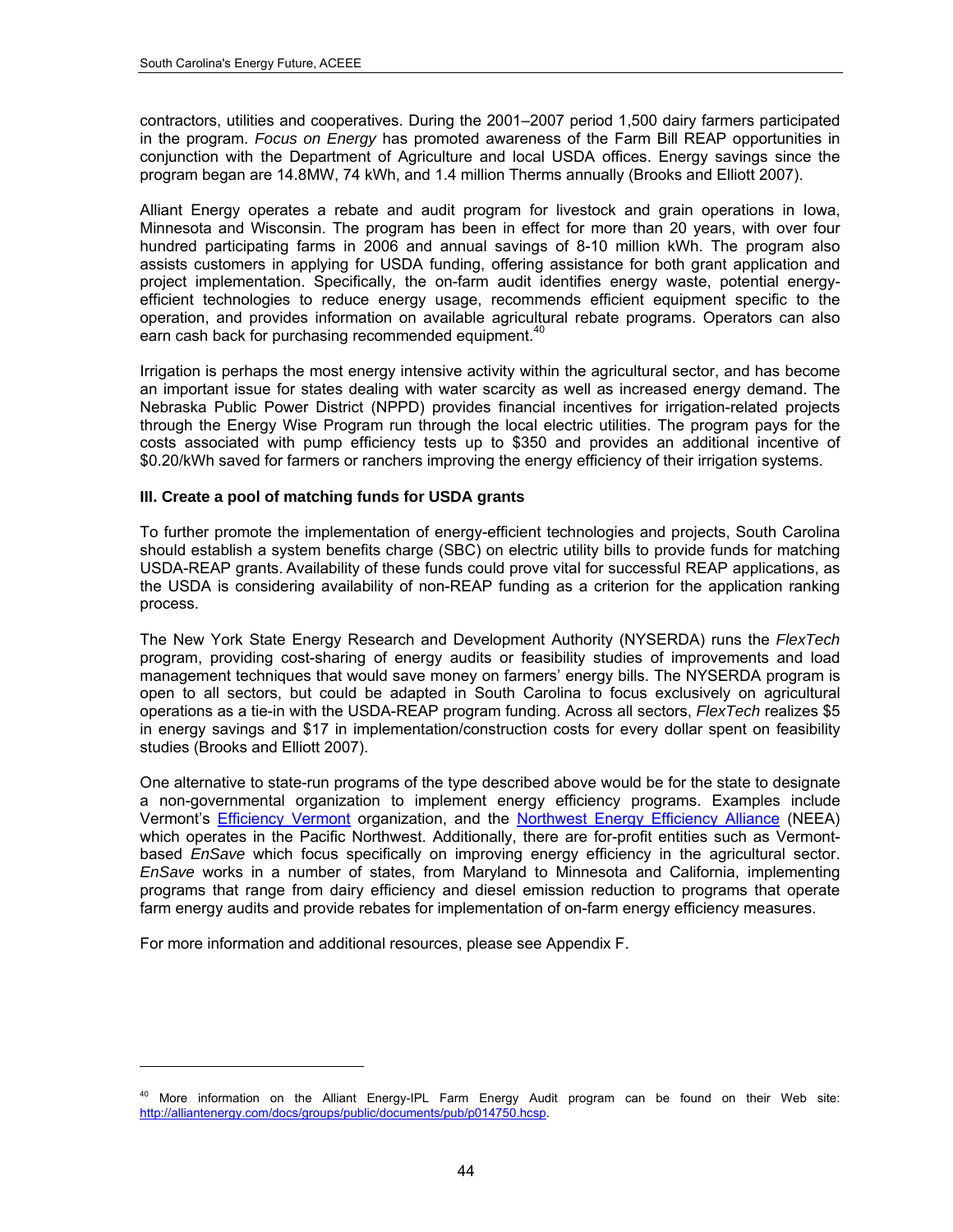### *Building Energy Codes*

l

South Carolina's building energy codes are relatively stringent when compared to the rest of the southeastern United States, but there is still room for improvement. Building energy codes are a foundational policy to ensure that efficiency is integrated into all new buildings in South Carolina. If efficiency is not incorporated at the time of construction, the new building stock represents a "lost opportunity" for energy savings because efficiency is difficult and expensive to install after construction is completed. Mandatory building energy codes are one way to target energy efficiency by requiring a minimum level of energy efficiency for all new residential and commercial buildings. Although enforcing compliance with energy codes can be difficult and costly, compliance is facilitated by introducing codes that are not convoluted in the sense that they allow contractors to follow either performance-based or various prescriptive-based paths. Forcing contractors to familiarize themselves with the measures required by various compliance paths undermines the efficiency goals of energy codes. Establishing energy codes that are simple and transparent will increase the likelihood of compliance and, thus, help to maximize energy savings.

The collapse of the housing market and the arduous resuscitation of the national and state economies have led homeowners and contractors associations across the United States to argue that increasing the stringency of building codes would create an unnecessary burden on builders and purchasers as a result of greater costs, thus undermining progress in updating state codes.<sup>41</sup> While improved energy efficiency in buildings does predicate increased costs, this increase is marginal relative to the overall cost of a home or building yet improves the marketability substantially through superior comfort and reduced energy bills.

On November 28, 2007, the South Carolina Building Codes Council (SCBCC) updated the mandatory and permissive building codes that are used in the state. Prior to the official adoption of the 2006 IECC, the state legislature first had to pass H. 3550, the Energy Standard Act, which amended state law in order to eliminate prescriptive efficiency measures that superseded any efforts by the BCC to update the state's building codes to require compliance with new versions of the IECC. H. 3550 was signed by Governor Sanford on June 2, 2009. Compliance with the 2006 International Energy Conservation Code (IECC) for all residential and commercial buildings became effective July 1, 2009.[42](#page-58-1)

Another important piece of legislation guiding building energy efficiency, S. 232, was signed by Governor Sanford on May 19, 2009. S.232 requires state agencies to consider reductions of their energy, water, and wastewater use, as well as requiring the implementation of conservation measures that are deemed cost-effective by the agency. The legislation also requires audits to be performed by internal or external auditors, or by an energy services company,<sup>[43](#page-58-2)</sup> the results of which must be included in a report to the SC State Energy Office. S.232 became effective May 21, 2009, and state agencies must be in compliance by July 1, 2011.

South Carolina is estimated to add an additional 21,000 homes in 2009, or another 2% to its existing housing stock of around 2 million (Economy.com 2009). This is on par with the average annual growth in the state between 2000 and 2007; however, new construction in the residential sector is expected to drop to a low of about 1% annual growth in 2011. Based on forecasted employment, after a significant drop in job growth between 2008 and 2010, commercial construction is expected to grow

<span id="page-58-0"></span><sup>&</sup>lt;sup>41</sup> The American Recovery and Reinvestment Act included stipulations for access to additional funding dedicated to State Energy Programs that require states to update their codes to meet the most recent versions of the IECC and ASHRAE 90.1.<br>This has caused many states to adopt or begin the process of adopting these new versions.

<span id="page-58-1"></span><sup>&</sup>lt;sup>42</sup> The South Carolina Department of Labor, Licensing, and Regulation, recently issued a Notice of Intention, alerting pertinent entities in the state that the SCBCC intends to adopt the 2009 editions of many codes, including the International Building Code and International Residential Code. The 2009 edition of the IECC was not included on its list. For more information, visit the South Carolina Department of Labor, Licensing, and Regulation. [http://www.llr.state.sc.us/POL/bcc/PDFfiles/](http://www.llr.state.sc.us/POL/bcc/PDFfiles/%20notice%20of%20intent%20to%20adopt%20inet.pdf)  <u>[notice%20of%20intent%20to%20adopt%20inet.pdf](http://www.llr.state.sc.us/POL/bcc/PDFfiles/%20notice%20of%20intent%20to%20adopt%20inet.pdf)</u><br><sup>43</sup> Please see the piece on ESCOs in the discussion of the Lead by Example policy suggestion.

<span id="page-58-2"></span>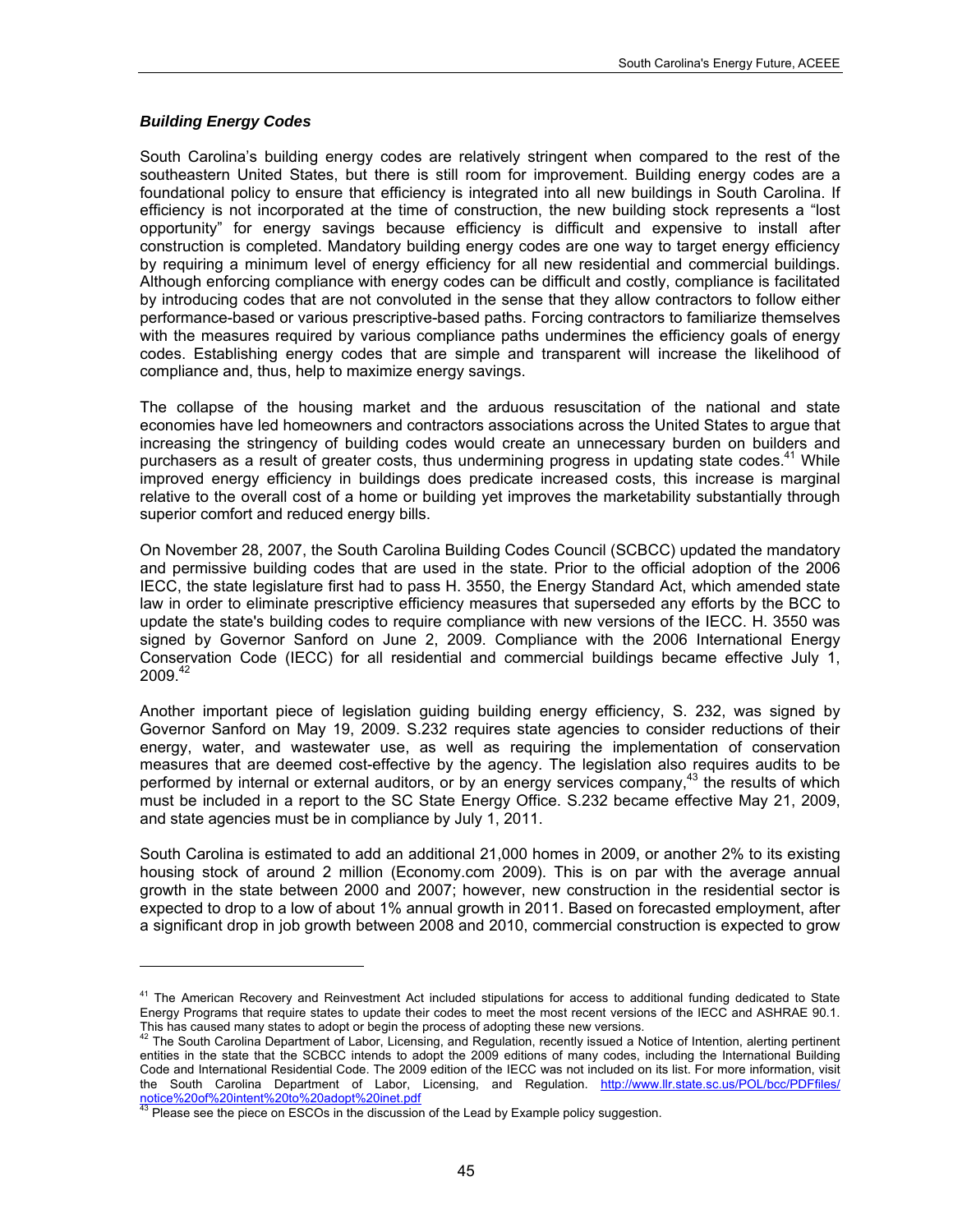at a slightly faster pace than the residential sector beginning in 2011, leveling off at around 2% growth in 2014 (Economy.com 2009).

Despite a drop in projected growth in building construction for both sectors over the next several years, South Carolina must be diligent in updating its energy codes, implementing new versions of the IECC as they become available. Our analyses of energy savings from building energy codes reflect this ideal commitment and our policy scenarios were modeled accordingly, with the current 2006 IECC as the base case for both the residential and commercial sectors.

In our medium case scenario, we assume that the 2009 IECC is adopted in 2010 and becomes effective in 2012, which would reduce energy consumption by 15% in new residential and commercial construction relative to the 2006 IECC. The 2012 IECC is then adopted in 2013 and effective 2015, reducing energy consumption by 30% in new residential and commercial construction relative to the 2006 IECC. Under these assumptions, we estimate cumulative savings of 1,442 GWh and 1,048 GWh in by 2025 for the residential and commercial sectors, respectively, or a total of 2,490 GWh.

Our high case scenario builds upon the medium case to include the adoption of the 2018 IECC in 2019, effective 2021, which would reduce energy consumption by 50% relative to the 2006 IECC. Under these assumptions, we estimate cumulative savings of 1,816 GWh and 1,280 GWh in by 2025 for the residential and commercial sectors, respectively, or a total of 3,095 GWh.

New building codes require a commitment by the state to enforce the higher standards and must be given time to ramp up. We assume enforcement of each code begins at 70% compliance in the first year, 80% in the second year and 90% in the third and subsequent years.

#### *Workforce Initiative*

Energy efficiency tends to be more labor intensive than are supply resources, so developing a welltrained, local workforce that can address efficiency issues across all market sectors is critical. We thus see workforce development as a necessary element of many of the initiatives proposed above. But advancing efficiency in all sectors and throughout the entire state will require a workforce with training beyond the identification/assessment of efficiency opportunities: trained installers, technicians, engineers, architects, evaluation professionals, building operators, etc., all must be empowered with general and esoteric knowledge. Such investment in human capital will maximize the efficacy of efficiency programs while also providing additional benefit to the state's economy by creating new "green collar" jobs.

The advent of corporate and social environmental responsibility has already begun to influence the evolution of careers in building system design and operations, but identifying the needs of the market—in particular workforce needs—is and will continue to be an important facet of any initiative that aims to improve the energy efficiency of commercial and residential buildings, especially over the long term. Another key challenge will be coordinating the various programs. The establishment of an inter-agency stakeholder group to coordinate workforce development activities is therefore critical and should bring together entities such as South Carolina's universities, utilities, manufacturers, state labor and energy agencies, and trade associations. Since the majority of the initiatives we suggest within the context of the EERS policies include workforce training elements, the dynamics of the individual programs will be facilitated by a stakeholder group overseeing the process in general while providing the various parties a venue for exchanging and soliciting ideas.

South Carolina has recently stepped up its support for workforce development, allocating almost \$1 million from its State Energy Plan funding into an Energy Efficiency Training Center Collaborative, which, according to the SEP application, "will allow the SCEO to dramatically increase the amount of energy-related training provided to the labor force of the state [...] The Collaborative will provide a central location for energy efficiency information sharing and offer a full range of courses for assessors, technicians, renewable energy installers and home energy auditors to become certified in their respective areas of expertise. The Collaborative will lay the groundwork for the State's Technical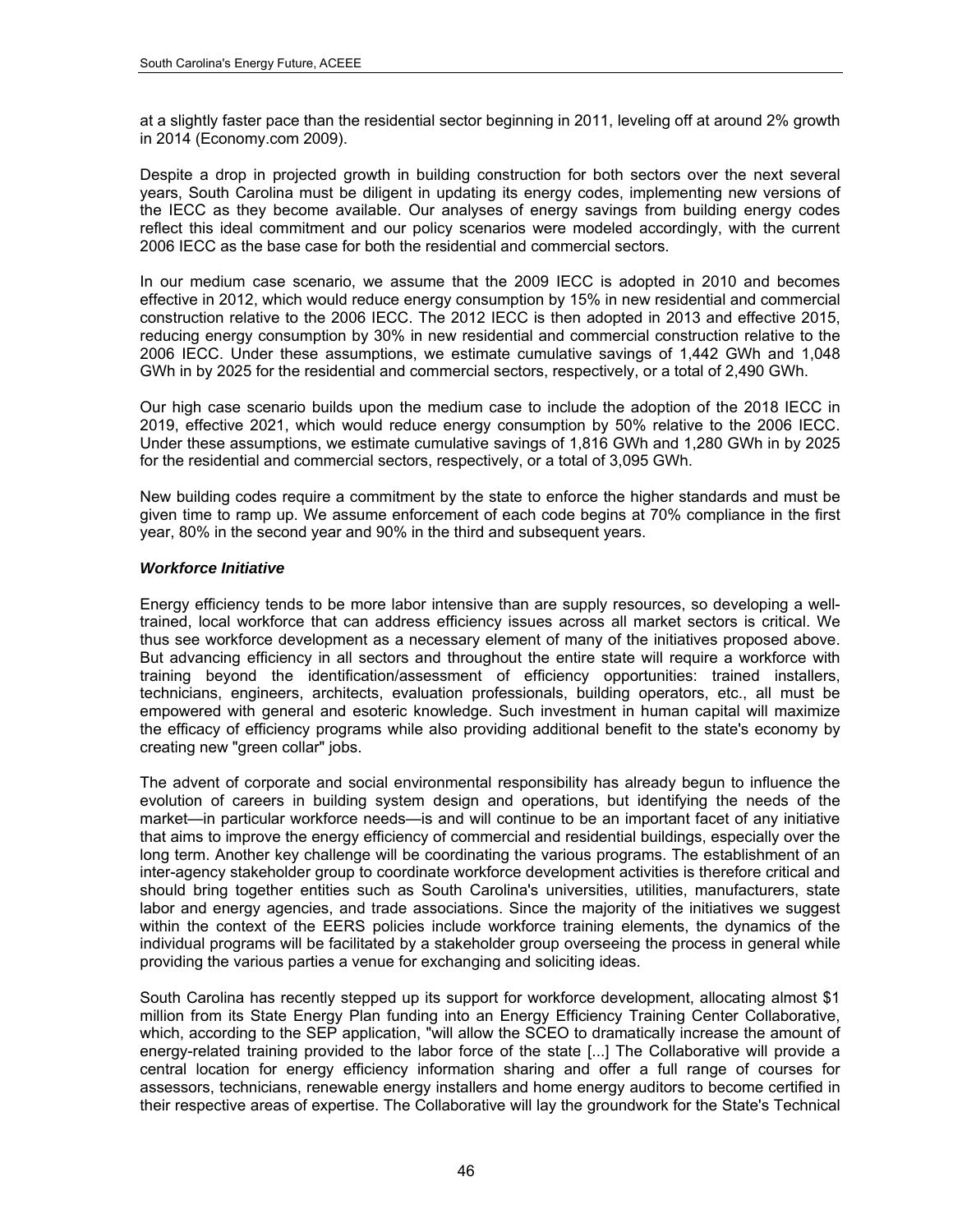College System to develop new curricula and offer courses designed to equip South Carolinians to compete in the new 'green' economy." The Collaborative will bring together the SCEO, the Governor's Office of Economic Opportunity, the South Carolina Technical College System and the South Carolina Department of Commerce.

This collaborative is an encouraging step forward, but its scope should be expanded into other academic and technical areas in order to maximize the number of students graduating with pertinent backgrounds. Any state dedicated to promoting and advancing energy efficiency must educate and train more than assessors and technicians; architects, businesspeople, policy analysts, etc, must also be given opportunities to explore their chosen academic focus within an energy efficiency framework. Involving South Carolina's universities, colleges, and other two-year programs will help train minds that are not only equipped with the skill sets required to satisfy demand for energy efficiency services in the short-term, but are also given the knowledge necessary to develop, cultivate, and expand programs into the future to guarantee that South Carolina continues to reap the benefits of energy efficiency.

Communication across entities within, and even outside of, the collaborative is imperative to guarantee that individuals are obtaining the proper education to satisfy the needs of the individual market sectors as well as guaranteeing job placement once their training has been completed.

## **Discussion of Proven Utility Programs**

We have illustrated that the innovative policies suggested above have the potential to generate 10% and 16% of the savings goals mandated by our EERS policy for the medium and high case scenarios, respectively, which will give utilities a substantial boost towards meeting the remainder of the EERS target.

There are many examples of program designs that have proven successful over the past three decades. In the text box below, we present several of these program types along with specific examples of successful implementations that are drawn from ACEEE's report *Compendium of Champions: Chronicling Exemplary Energy Efficiency Programs from across the U.S.* (York, Kushler, and Witte 2008).

## **Examples of Proven Energy Efficiency Programs**

- *Commercial/Industrial Lighting Programs*: Provide recommendations and incentives to businesses to increase lighting efficiency. Aiming to expedite the adoption of new technologies and decrease end-user's energy costs, the programs focus on marketing the most advanced lighting products and encourage greater efficiency in system design and layout. Xcel Energy's *Lighting Efficiency* program reached 4,346 participants, saving a total of 273 GWh during the years 2002–2006.
- *Commercial/Industrial Motor and HVAC Replacement Programs***:** Encourage the marketing and adoption of higher efficiency motors and HVAC equipment by offering rebates to distributors and end-users of qualifying equipment. Through monetary incentives and energy efficiency education, program advocates are shifting market tendencies away from a focus on initial equipment cost and toward an environment where lifecycle cost is increasingly considered by consumers. During 2006, Pacific Gas & Electric's *Motor and HVAC Distributor Program* saved a total of 16.55 GWh of electricity by offering \$3.9 million in rebates.
- *Commercial/Industrial New Construction Programs:* Focus on training, educating, and providing financial incentives for architects, engineers, and building consultants to implement energy saving measures and technologies. By offering both prescribed and customizable incentive packages, these programs are able to influence a wide range of projects, which have in turn had the effect of raising the standards for energy efficiency in normal building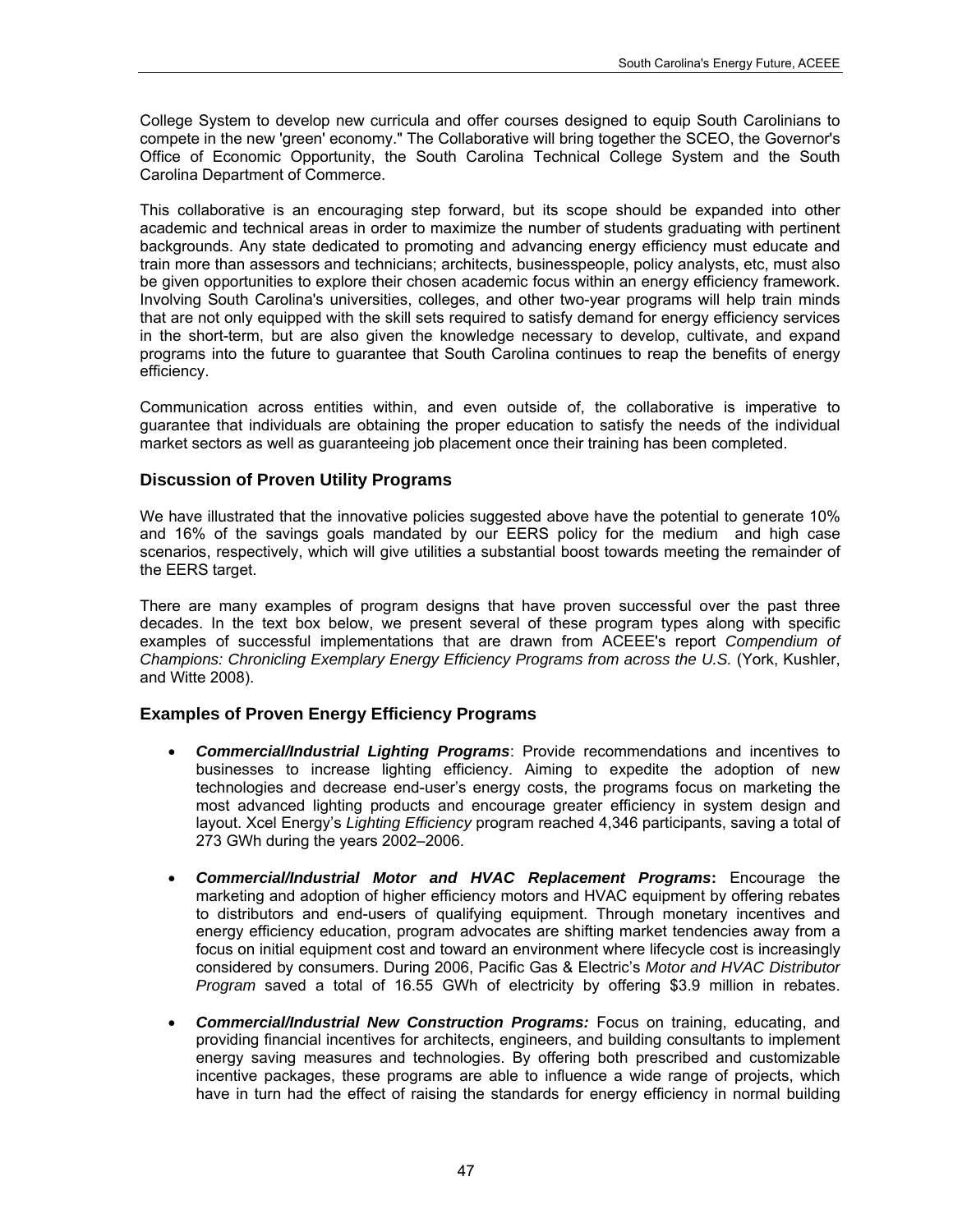practices. With its four distinct, yet combinable project "tracks," Energy Trust of Oregon, Inc.'s *Business Energy Solutions: New Buildings* program offers qualifying projects incentives of up to \$465,000 each, which saved approximately 46.8 GWh of electricity and 1.2 million therms of natural gas through the end of 2007.

- *Commercial/Industrial Retrofit Programs:* With programs ranging from energy efficiency audits to financial assistance to even providing detailed engineering installation plans, Commercial/Industrial Retrofit Programs are designed to help implement cost-effective energy efficiency measures during new construction, expansion, renovation, and retrofit projects in commercial buildings. Programs focus on long-term energy management, peak load reduction, load management, technical analysis, and implementation assistance in order to give building owners and operators a better understanding of the energy related costs of, and potential savings for, their commercial buildings. Rocky Mountain Power and Pacific Power created approximately 100 GWh of gross electricity savings in Washington and Utah with their *Energy FinAnswer and FinAnswer Express* programs.
- *Residential Lighting and Appliances:* Headed by utility companies and energy nonprofits alike, Residential Lighting and Appliances Programs advocate the adoption of ENERGY STAR light bulbs, light fixtures, and home appliances through the use of rebates, marketing campaigns, advertising, community outreach, and retailer education. Lighting programs have focused on establishing and maintaining a customer base for compact fluorescent bulbs, in addition to fostering relationships between manufacturers and retailers in order to lower costs to the consumer. Appliance programs have sought to educate consumers on the long-term benefits of replacing aging, inefficient refrigerators, freezers, air conditioning units, and other large appliances with ENERGY STAR models, while providing an incentive to upgrade older models through rebates offered both for recycling old units and purchasing new ones. By selling 1.3 million CFLs during 2006 through its *ENERGY STAR Residential Lighting Program*, Arizona Public Service anticipates saving a total of 360 GWh of electricity during the lifetime of the light bulbs. Additionally, the *California Statewide Appliance Recycling Program* recycled 46,829 aging appliance units in 2007, a measure that saved 33.3 GWh of electricity in 2006.
- **Residential Mechanical Systems Programs:** Provide rebates and other financial incentives to contractors trained to properly install and service high-efficiency air conditioning, heat pumps, and geothermal heat-pump technologies. In addition to encouraging the purchase of energy-efficient appliances, these programs help to verify that existing equipment is appropriately installed and tuned in accordance with manufacturers' specifications, in order to optimize energy savings. Long Island Power Authority's Cool Homes Program has helped to introduce approximately 40,000 high-efficiency central cooling systems into the market, creating 29 GWh of annual electricity savings in 2006.
- *Residential New Homes Programs:* Provide incentives to builders who construct energyefficient homes that achieve long-term, cost-effective energy savings. By addressing efficiency during the construction of homes and apartments, builders are able to maximize the financial and environmental benefits of efficient insulation, windows, air ducts, and appliances. Furthermore, ENERGY STAR certification provides developers with additional marketing strategies to attract buyers and renters. Some Residential New Homes programs also offer assistance to builders in developing efficiency objectives, and to potential buyers in locating efficient homes. With 100 participating residential builders and over 2,300 homes built to date, Rocky Mountain Power's *ENERGY STAR New Homes Program* saved 3.4 GWh of electricity during 2006.
- *Residential Retrofit Programs:* With an emphasis on large scale systematic retrofits, Residential Retrofit Programs are designed to reduce electric and natural gas consumption and peak-time demand of residential buildings. Financial incentives, low-interest financing, and training are offered to residents and customers interested in assessing and improving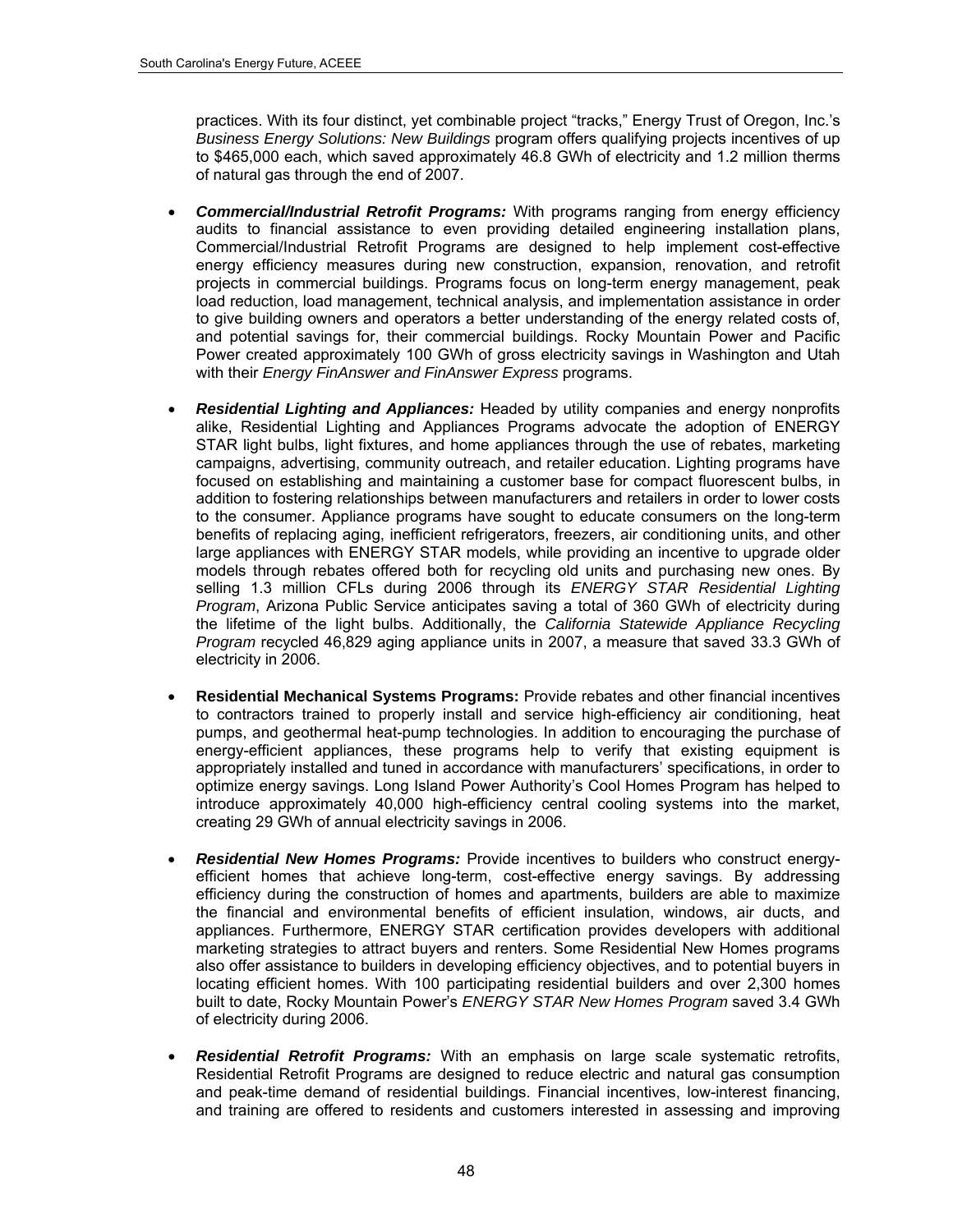their energy efficiency. From weatherization and duct sealing to installation of new technologies, proponents of Residential Retrofit Programs direct their efforts both to buildings with the highest energy usage and constituents with the greatest financial need. Since its inception in 1993, Vermont Gas Systems, Inc.'s *HomeBase Retrofit Program* has installed over 1,600 kWh in energy saving measures, contributing to over 77,000 Mcf of natural gas savings.

 *Low-Income Programs:* Seek to educate and assist qualifying participants in acquiring appropriate home weatherization, energy-efficient lighting and appliances, and other efficiency improvements. By helping limited income households increase their energy efficiency and reduce energy consumption, these programs in turn minimize long-term energy costs to customers. Through its *Appliance Management Program and Low-Income Services*, National Grid has reached over 40,000 customers, creating 42 GWh of annual energy savings.

## **Financing Options for Energy Efficiency**

The up-front costs of investing in energy efficiency can often deter property owners from incurring additional debt, especially during periods of economic uncertainty when consumer confidence is low. The primary goal then is minimizing the initial costs so that owners are encouraged to invest in efficiency retrofits. Below we discuss several options that will allow property owners to make these retrofits while ensuring that they maximize their savings.

An important facet common to these financing mechanisms is that the loan is attached to the property, so that the debt transfers to the new owner when the property is sold. Therefore property owners are only responsible for repaying the debt as long as they are benefiting from the efficiency improvements. The debt is also spread out over the course of several years, if not decades, which decreases the annual costs thereby increasing the annual savings from the efficiency improvements substantially. Tax liens placed on a property also help to increase the overall property value, and improve the cash flow of property owners (from reduced liability relative to the upfront costs). All three of these financing options would help create jobs immediately; jobs necessary to meet the demand for energy retrofits spurred by lower up-front costs.

- *On-Bill Financing:* This loan mechanism allows property owners to repay their debt through a fee on their electric bill. The loan can be financed either by the utility or a third-party financer, although the fee would be collected by the utility. The loan is attached to the property, so that the debt is transferred to the new owner when the property is sold.
- **Property Tax Financing:** A similar model to on-bill financing, except that instead of a fee, the local government issues a surcharge, or lien, on the annual property taxes instead of onto the electric bill. The financing entity in this case would be the local government, which again could work with a third-party financer. The advantage of repaying the loan via a surcharge on property taxes is that property taxes can be deducted from the owner's income tax liability, further increasing the property owner's annual savings.
- *Property Assessed Clean Energy (PACE) Bond Financing:* A PACE bond or lien is a debt instrument attached to a residential, commercial or industrial property that allows the owners to pay the expense of retrofitting their homes, buildings, or facilities through their property taxes. The bonds can be issued by municipal financing districts or other financing entities, of which the proceeds from the bonds are lent to property owners to finance energy retrofits (efficiency and renewables). The loans are then repaid over 15–20 years through annual assessments on property tax bills.

Fourteen states have already passed legislation, California being the pioneer in 2008. ACEEE strongly encourages South Carolina to introduce enabling legislation to create a market for these bonds. More information can be found at [www.pacenow.org](http://www.pacenow.org/).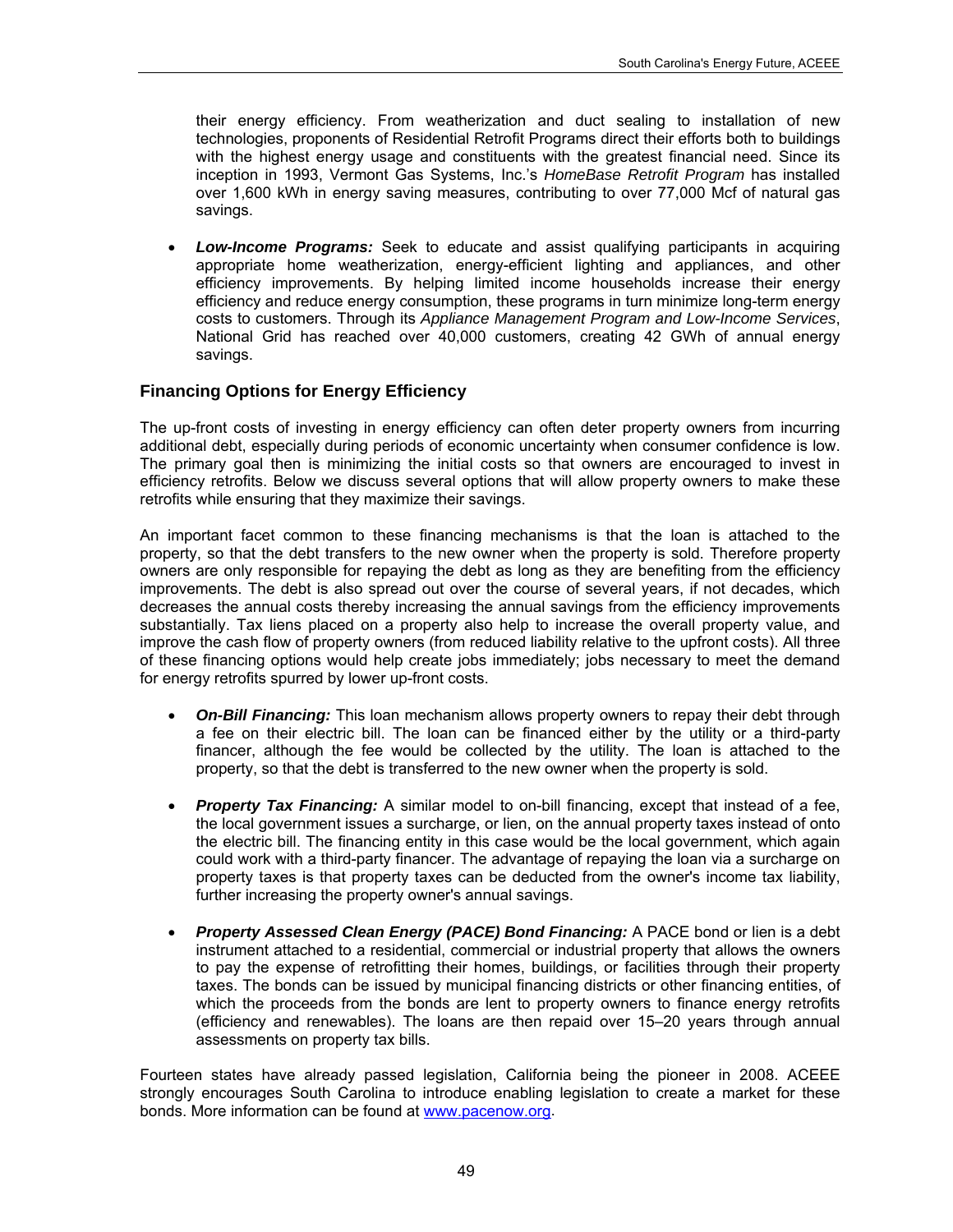## **Energy Efficiency Policy Scenario Results**

This section describes results from our policy analysis, including estimated cumulative electricity savings and peak demand impacts from efficiency in 2015 and 2025 for both the medium and high case scenarios. More detailed results are shown in Appendix B. The demand response potential and impacts on peak demand are covered in the next section and in Appendix D.

#### *Scenario Two—Medium Case Energy Efficiency*

The estimated cumulative electricity savings for the medium case scenario are shown by policy/program in Table 9. Under this scenario, South Carolina sets an electricity savings target, or EERS, of 18% (of 2025 sales) by 2025, which is equivalent to savings of 16,994 GWh relative to the modified reference case. As mentioned in the EERS policy discussion earlier, savings from all policies, with the exception of building energy codes, are allowed to count towards the EERS target. Under these conditions, we estimate that South Carolina can reduce its forecasted electricity consumption in 2025 by 10%, or 9,503 GWh, and reduce peak demand by 24%. Estimated summer peak demand reductions are shown by sector in Table 10. Proven utility programs are required to satisfy the remainder of the EERS target, accumulating savings of 7.8% of forecasted consumption in 2025, or 7,491 GWh. Including savings from building energy codes increases savings in 2025 to 19,484 GWh, almost 21% of forecasted electricity consumption in that year.

|                | <b>Cumulative Electricity Savings by Policy</b><br>(GWh)        | 2015   | 2025   | <b>Total</b><br><b>Savings in</b><br>2025 (%) |  |
|----------------|-----------------------------------------------------------------|--------|--------|-----------------------------------------------|--|
| 1              | <b>Energy Efficiency Resource Standard</b>                      |        |        |                                               |  |
| $\overline{2}$ | <b>Advanced Buildings Initiative</b>                            | 266    | 957    | 1.0%                                          |  |
| 3              | <b>Behavioral Initiative</b>                                    | 56     | 769    | 0.8%                                          |  |
| 5              | <b>CHP</b>                                                      | 38     | 300    | 0.3%                                          |  |
| 6              | Lead by Example                                                 | 227    | 1,873  | 2.0%                                          |  |
| $\overline{7}$ | Low-Income Weatherization                                       | 177    | 1,662  | $1.7\%$                                       |  |
| 8              | Manufactured Homes Initiative                                   | 78     | 1,976  | 2.1%                                          |  |
| 9              | Manufacturer Initiative                                         | 469    | 1,914  | $2.0\%$                                       |  |
| 10             | Rural & Agricultural Initiative                                 | 19     | 52     | 0.1%                                          |  |
| 11             | <b>Proven Utility Programs</b>                                  |        |        |                                               |  |
|                | Residential                                                     | 698    | 4,311  | 4.5%                                          |  |
|                | Commercial                                                      | 505    | 3,180  | 3.3%                                          |  |
|                | <b>EERS Savings</b>                                             | 2,729  | 16,994 | 17.9%                                         |  |
|                | <b>EERS Savings (% Reduction of Ref. Case)</b>                  | 3.0%   | 17.9%  |                                               |  |
| 4              | <b>Building Energy Codes</b>                                    | 416    | 2,490  | 2.6%                                          |  |
|                | <b>Total Savings (EERS + Bldg Codes)</b>                        | 2,950  | 19,484 | 20.5%                                         |  |
|                | <b>Adjusted Electricity Forecast (GWh)</b>                      | 81,742 | 75,619 |                                               |  |
|                | <b>Notes</b>                                                    |        |        |                                               |  |
| 1              | We assume 18% savings by 2025 relative to 2025 projected sales. |        |        |                                               |  |

#### **Table 9. Summary of Electricity Savings by Policy or Program in the Medium Case**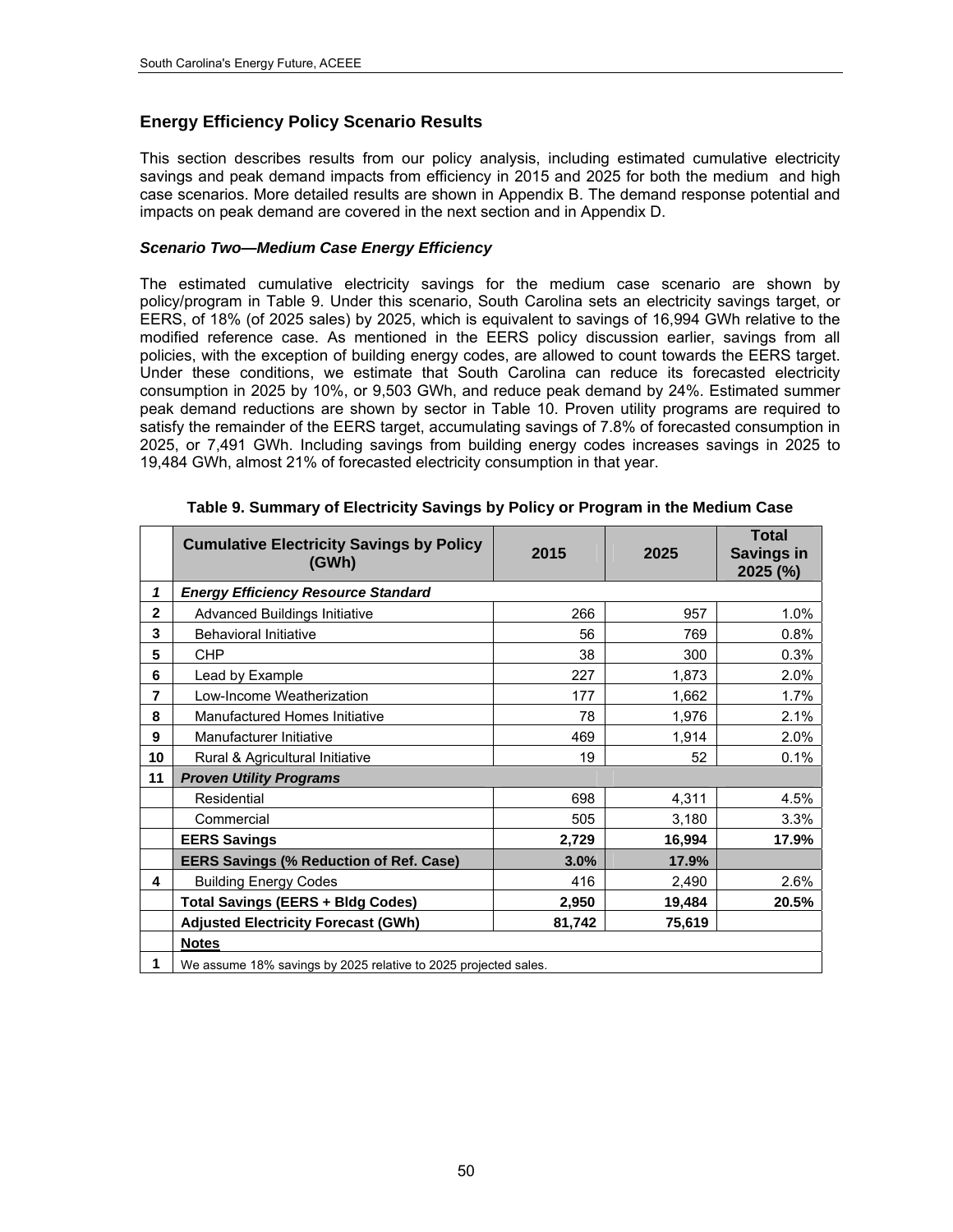|              | <b>Cumulative Electricity Savings by Policy</b>                                                                                                                                                                                                                                                                                                                                                                                                                                                                                                                                                                                                                                                                                                                                                                                                                                                                                                                                                                                                                                                                                                                                                                                                                                                                                                                                                                                                                                                                                                                                                                                                                                                                                                                 |      |      | <b>Total</b>                    |  |
|--------------|-----------------------------------------------------------------------------------------------------------------------------------------------------------------------------------------------------------------------------------------------------------------------------------------------------------------------------------------------------------------------------------------------------------------------------------------------------------------------------------------------------------------------------------------------------------------------------------------------------------------------------------------------------------------------------------------------------------------------------------------------------------------------------------------------------------------------------------------------------------------------------------------------------------------------------------------------------------------------------------------------------------------------------------------------------------------------------------------------------------------------------------------------------------------------------------------------------------------------------------------------------------------------------------------------------------------------------------------------------------------------------------------------------------------------------------------------------------------------------------------------------------------------------------------------------------------------------------------------------------------------------------------------------------------------------------------------------------------------------------------------------------------|------|------|---------------------------------|--|
|              | (GWh)                                                                                                                                                                                                                                                                                                                                                                                                                                                                                                                                                                                                                                                                                                                                                                                                                                                                                                                                                                                                                                                                                                                                                                                                                                                                                                                                                                                                                                                                                                                                                                                                                                                                                                                                                           | 2015 | 2025 | <b>Savings in</b><br>$2025$ (%) |  |
| $\mathbf{2}$ | Initiative broken down into programs for existing homes and new construction for both residential and commercial<br>buildings. Residential analysis for existing homes assumes 0.5% savings throughout the analysis period and 0.5%<br>participation rate in first year, with participation increasing by 0.5% annually until 2018, where participation then<br>grows 1% annually, reaching 15% by 2025. Savings from new construction assumes 50% savings beyond current<br>code (IECC 2006), thereby decreasing with the adoption of new energy codes except in 2020, where we assume<br>program implementation and participation has matured to allow for savings beyond the 50% savings from IECC<br>2012. In 2011 we assume an initial participation rate of 5%, increasing by 1% annually throughout the analysis<br>period, thereby reaching 20% participation in 2025. Commercial analysis for existing buildings assumes 1%<br>savings throughout the analysis period. The program participation rate begins at 0.25% in the first year, increasing<br>annually by 0.25% until 2012 and by 0.5% annually until 2020, then increasing by 1% for the final five years so that<br>participation reaches 10% by 2025. We assume that 74% of total commercial electric floorspace is non-<br>governmental buildings, to avoid double-counting savings attributable to state facilities program (EIA 2008b, table<br>C17). Savings from new construction again assumes 50% savings beyond South Carolina's current code (IECC<br>2006), thereby decreasing when updated energy codes become effective in 2012 and 2015. In 2010 we assume<br>an initial participation rate of 10%, increasing by 1% annually throughout the analysis period, reaching 25% by |      |      |                                 |  |
| 3            | 2025.<br>We assume a five-year pilot program, where participation is steady at 2.5% for the first five years and savings<br>begin at 0.5%, increasing by 0.5% for the first three years and by 1% for the final two, peaking at 3.5%.<br>Participation in the program increases by 2.5% annually from 2015 through the remainder of the analysis period.<br>We also assume a one-year persistence rate, i.e., that savings realized in one year are not perpetually generated<br>and therefore do not accumulate.                                                                                                                                                                                                                                                                                                                                                                                                                                                                                                                                                                                                                                                                                                                                                                                                                                                                                                                                                                                                                                                                                                                                                                                                                                               |      |      |                                 |  |
| 4            | We assume that the 2009 IECC is adopted in 2010 and becomes effective in 2012, which would reduce energy<br>consumption by 15% in new residential and commercial construction relative to the 2006 IECC. The 2012 IECC is<br>then adopted in 2013 and effective 2015, reducing energy consumption by 30% in new residential and commercial<br>construction relative to the 2006 IECC. Savings apply only to end-uses covered under building codes, which are<br>HVAC, lighting, and water heating end-uses, or 50% of electricity consumption in new residential construction and<br>nearly 60% of electricity consumption in commercial buildings. We assume enforcement of each code starts at<br>70% compliance in the first year, 80% in second year, and 90% in the third and subsequent years.                                                                                                                                                                                                                                                                                                                                                                                                                                                                                                                                                                                                                                                                                                                                                                                                                                                                                                                                                            |      |      |                                 |  |
| 5            | We assume a \$500 incentive per MW for CHP facilities.                                                                                                                                                                                                                                                                                                                                                                                                                                                                                                                                                                                                                                                                                                                                                                                                                                                                                                                                                                                                                                                                                                                                                                                                                                                                                                                                                                                                                                                                                                                                                                                                                                                                                                          |      |      |                                 |  |
| 6            | HB 4766 requires state agencies to reduce energy consumption by 1% annually and 20% cumulatively by 2020,<br>using year 2000 sales as the baseline. 26% of commercial building electricity use in SC is in government buildings.<br>We assume the program remains funded through 2025 and that the savings measures implemented have a ten-<br>year life, so that in 2020 no new savings are generated, rather the savings rate begins again at the original rate.                                                                                                                                                                                                                                                                                                                                                                                                                                                                                                                                                                                                                                                                                                                                                                                                                                                                                                                                                                                                                                                                                                                                                                                                                                                                                              |      |      |                                 |  |
| 7            | Our medium case scenario is modeled so that in 2011, in addition to the 6,500 homes weatherized with ARRA<br>funds, South Carolina will weatherize an additional 300 homes (up from around 250 annually for the previous two<br>years). We assume that the number of homes weatherized each year increases by 500 until 2015, when the<br>number of participating homes increases annually by 1,000. We assume weatherization generates an average of<br>20% electricity savings.                                                                                                                                                                                                                                                                                                                                                                                                                                                                                                                                                                                                                                                                                                                                                                                                                                                                                                                                                                                                                                                                                                                                                                                                                                                                               |      |      |                                 |  |
| 8            | Our medium case scenario assumes that 800 manufactured homes are upgraded through 2011 (the program<br>target) with 350 homes upgraded in the final year, and that the program continues to be funded through 2025. We<br>also assume that, after the initial three years, the number of manufactured homes treated increase by 500 until<br>2015, when the number of participating homes begin to increase annually by 1,000, peaking at 10,000 homes per<br>year in 2023.                                                                                                                                                                                                                                                                                                                                                                                                                                                                                                                                                                                                                                                                                                                                                                                                                                                                                                                                                                                                                                                                                                                                                                                                                                                                                     |      |      |                                 |  |
| 9            | Our medium case scenario assumes that the number of industrial assessments ramps up from 50 to 200 in first<br>three years, that each assessment identifies 15% electricity savings, and that 50% of identified savings are<br>implemented. Project costs assume the average investment cost per kWh from the industrial sector analysis<br>(\$0.28/kWh) and program cost is assumed to be 12.5% of projected cost savings to the end-user.                                                                                                                                                                                                                                                                                                                                                                                                                                                                                                                                                                                                                                                                                                                                                                                                                                                                                                                                                                                                                                                                                                                                                                                                                                                                                                                     |      |      |                                 |  |
| 10           | Based on similar programs and values from the State of Wisconsin Focus on Energy 2007 Semiannual Report, we<br>assume the average cost of conserved energy at \$0.025/kWh, that program & administrative costs are 24% of the<br>cost of investment, and that customers cover half of the investment cost.                                                                                                                                                                                                                                                                                                                                                                                                                                                                                                                                                                                                                                                                                                                                                                                                                                                                                                                                                                                                                                                                                                                                                                                                                                                                                                                                                                                                                                                      |      |      |                                 |  |
| 11           | Savings for proven programs are the difference between EERS requirements and policy savings. All of the<br>recommended policies except building energy codes are counted towards meeting the EERS requirements. Sector<br>savings are then allocated based on the contribution to economic potential savings of the residential and<br>commercial sectors.                                                                                                                                                                                                                                                                                                                                                                                                                                                                                                                                                                                                                                                                                                                                                                                                                                                                                                                                                                                                                                                                                                                                                                                                                                                                                                                                                                                                      |      |      |                                 |  |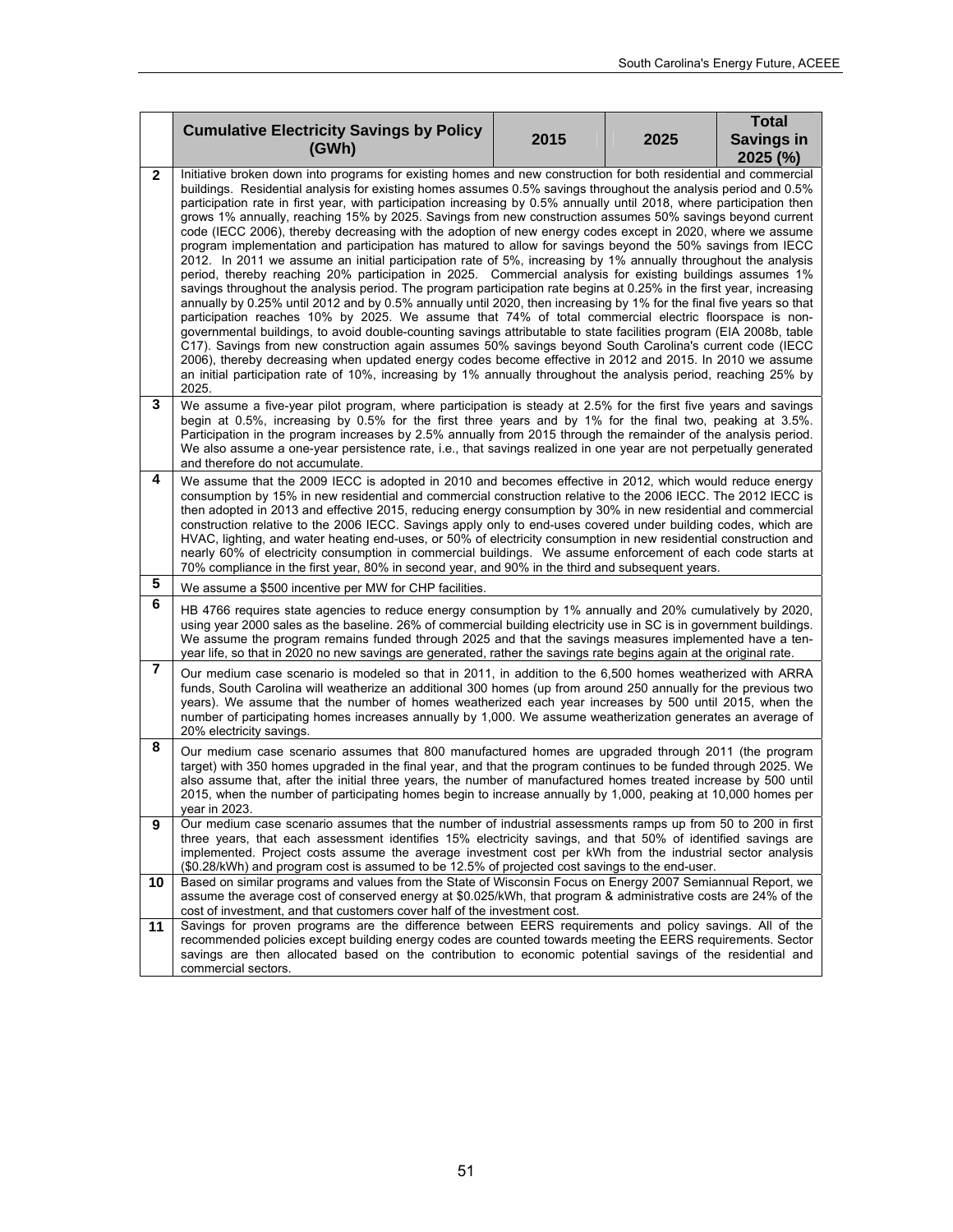| <b>Summer Peak Reductions (MW)</b> | 2015 | 2025  | % Reduction |
|------------------------------------|------|-------|-------------|
| Residential                        | 274  | 2.844 | 14.8%       |
| Commercial                         | 224  | 1.326 | 6.9%        |
| Industrial                         | 102  | 434   | 2.3%        |
| <b>Total Savings (MW)</b>          | 600  | 4.604 | 23.9%       |
| % Reduction (relative to forecast) | 3.6% | 23.9% |             |

## **Table 10. Summary of Summer Peak Demand Reductions by Sector in the Medium Case (MW)**

## *Scenario Three—High Case Energy Efficiency*

The estimated cumulative electricity savings for the high case scenario are shown by policy/program in [Table](#page-65-0) 11. In the high case scenario, South Carolina sets an electricity savings target, or EERS, of 24% (of 2025 sales) by 2025, which is equivalent to savings of 23,119 GWh relative to the modified reference case. As mentioned in the EERS policy discussion earlier, savings from all policies, with the exception of building energy codes, are allowed to count towards the EERS target. Under these conditions, we estimate that South Carolina can reduce its forecasted electricity consumption in 2025 by 16%, or 15,329 GWh, and reduce peak demand by 32%. Estimated summer peak demand reductions are shown by sector in Table 12. Proven utility programs are required to satisfy the remainder of the EERS target, accumulating savings of 8.2% of forecasted consumption in 2025, or 7,790 GWh. Including savings from building energy codes increases savings in 2025 to 26,215 GWh, almost 28% of forecasted electricity consumption in that year.

<span id="page-65-0"></span>

|              | <b>Cumulative Electricity Savings by Policy</b><br>(GWh)        | 2015   | 2025   | <b>Total</b><br><b>Savings in</b><br>2025 (%) |  |
|--------------|-----------------------------------------------------------------|--------|--------|-----------------------------------------------|--|
| 1            | <b>Energy Efficiency Resource Standard</b>                      |        |        |                                               |  |
| $\mathbf{2}$ | <b>Advanced Buildings Initiative</b>                            | 277    | 1,541  | 1.6%                                          |  |
| 3            | <b>Behavioral Initiative</b>                                    | 56     | 1,098  | 1.2%                                          |  |
| 5            | <b>CHP</b>                                                      | 604    | 1,714  | 2.6%                                          |  |
| 6            | Lead by Example                                                 | 433    | 2,181  | 2.3%                                          |  |
| 7            | Low-Income Weatherization                                       | 177    | 2,062  | 2.2%                                          |  |
| 8            | Manufactured Homes Initiative                                   | 78     | 2,254  | 2.4%                                          |  |
| 9            | Manufacturer Initiative                                         | 948    | 3,656  | 3.8%                                          |  |
| 10           | Rural & Agricultural Initiative                                 | 19     | 52     | 0.1%                                          |  |
| 11           | <b>Proven Utility Programs</b>                                  |        |        |                                               |  |
|              | Residential                                                     | 858    | 4,483  | 4.7%                                          |  |
|              | Commercial                                                      | 621    | 3,307  | 3.5%                                          |  |
|              | <b>EERS Savings</b>                                             | 4,071  | 23,119 | 24.3%                                         |  |
|              | <b>EERS Savings (% Reduction of Ref. Case)</b>                  | 4.8%   | 24.3%  |                                               |  |
| 4            | <b>Building Energy Codes</b>                                    | 416    | 3,095  | 3.3%                                          |  |
|              | <b>Total Savings (EERS + Bldg Codes)</b>                        | 4,487  | 26,215 | 27.6%                                         |  |
|              | <b>Adjusted Electricity Forecast (GWh)</b>                      | 80,206 | 68,888 |                                               |  |
|              | <b>Notes</b>                                                    |        |        |                                               |  |
| 1            | We assume 24% savings by 2025 relative to 2025 projected sales. |        |        |                                               |  |

#### **Table 11. Summary of Electricity Savings by Policy or Program in the High Case**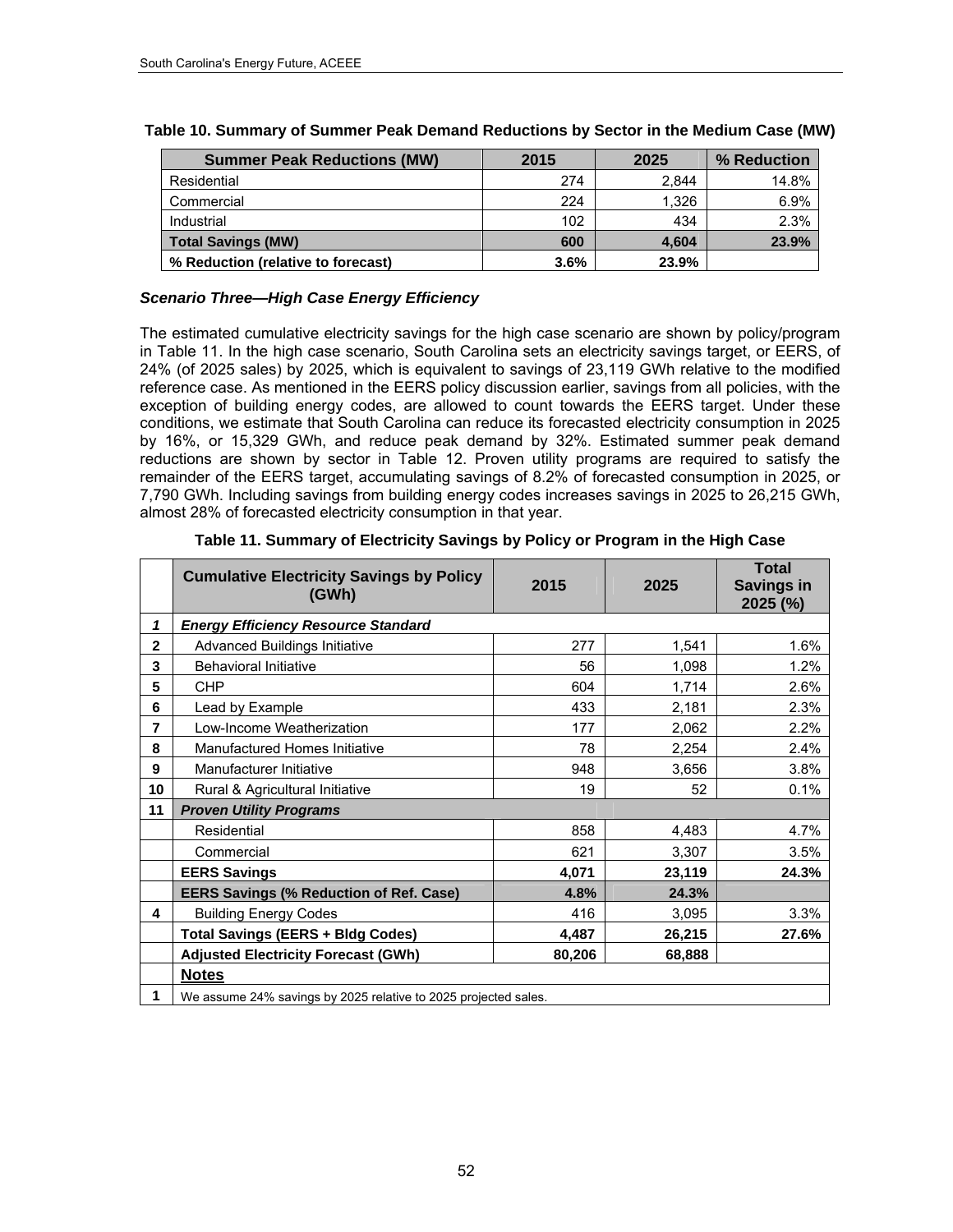|    | <b>Cumulative Electricity Savings by Policy</b>                                                                                                                                                                                                                                                                                                                                                                                                                                                                                                                                                                                                                                                                                                                                                                                                                                                                                                                                                                                                                                                                                                                                                                                                                                                                                                                                                                                                                                                                                                                                                                                                                                                                                                                                                                                                                                                                                                                                                                                                                                                         |      |      | <b>Total</b>                    |  |
|----|---------------------------------------------------------------------------------------------------------------------------------------------------------------------------------------------------------------------------------------------------------------------------------------------------------------------------------------------------------------------------------------------------------------------------------------------------------------------------------------------------------------------------------------------------------------------------------------------------------------------------------------------------------------------------------------------------------------------------------------------------------------------------------------------------------------------------------------------------------------------------------------------------------------------------------------------------------------------------------------------------------------------------------------------------------------------------------------------------------------------------------------------------------------------------------------------------------------------------------------------------------------------------------------------------------------------------------------------------------------------------------------------------------------------------------------------------------------------------------------------------------------------------------------------------------------------------------------------------------------------------------------------------------------------------------------------------------------------------------------------------------------------------------------------------------------------------------------------------------------------------------------------------------------------------------------------------------------------------------------------------------------------------------------------------------------------------------------------------------|------|------|---------------------------------|--|
|    | (GWh)                                                                                                                                                                                                                                                                                                                                                                                                                                                                                                                                                                                                                                                                                                                                                                                                                                                                                                                                                                                                                                                                                                                                                                                                                                                                                                                                                                                                                                                                                                                                                                                                                                                                                                                                                                                                                                                                                                                                                                                                                                                                                                   | 2015 | 2025 | <b>Savings in</b><br>$2025$ (%) |  |
| 2  | Initiative broken down into programs for existing homes and new construction for both residential and commercial<br>buildings. Residential analysis for existing homes assumes 0.5% savings until 2015 and 1% for the remainder of<br>the analysis period. Participation in the program beings at 0.5%, increasing by 0.5% annually until 2018, where<br>participation then grows 2.5% annually and 5% in the final year. Savings from new construction assumes 50%<br>savings beyond current code (IECC 2006), thereby decreasing with the adoption of new energy codes, effective in<br>2012 and 2015. In 2021, when the 2018 IECC becomes effective, delivering 50% savings beyond the 2006 IECC,<br>we assume an additional 20% savings beyond the 2008 IECC are achievable. We assume an initial participation<br>rate of 5%, increasing by 1% annually through 2020, when participation increases by 2% annually for the remainder<br>of the analysis period. Commercial analysis for existing buildings assumes 1% savings until 2020, when savings<br>reaches 2% annually. The program participation rate begins at 0.25% in the first year, increasing annually by 0.25%<br>until 2012 and by 1% annually until 2021, then increasing by 2.5% for the final four years so that participation<br>reaches 20% by 2025. We assume that 74% of total commercial electric floorspace is non-governmental buildings,<br>to avoid double-counting savings attributable to state facilities program (EIA 2008b, table C17). Savings from new<br>construction again assumes 50% savings beyond South Carolina's current code (IECC 2006), thereby decreasing<br>when updated energy codes become effective in 2012 and 2015. In 2021, when the 2018 IECC becomes effective,<br>delivering 50% savings beyond the 2006 IECC, we assume an additional 20% savings beyond the 2018 IECC are<br>achievable. In 2010 we assume an initial participation rate of 10%, increasing by 1% annually until 2015, when<br>participation begins to increase by 2% annually for the remainder of the analysis period. |      |      |                                 |  |
| 3  | We assume a five-year pilot program, where participation is steady at 2.5% for the first five years and savings begin<br>at 0.5%, increasing by 0.5% for the first three years and by 1% for the final two, peaking at 3.5%. Savings peaks at<br>5% by 2020 and remains at 5% for the remainder of the analysis period. Participation in the program reaches 5% by<br>2015 and increases by 2.5% annually for the remainder of the analysis, reaching 30% in 2025. We again assume a<br>one-year persistence rate.                                                                                                                                                                                                                                                                                                                                                                                                                                                                                                                                                                                                                                                                                                                                                                                                                                                                                                                                                                                                                                                                                                                                                                                                                                                                                                                                                                                                                                                                                                                                                                                      |      |      |                                 |  |
| 4  | We assume that the 2009 IECC is adopted in 2010 and becomes effective in 2012, which would reduce energy<br>consumption by 15% in new residential and commercial construction relative to the 2006 IECC. The 2012 IECC is<br>then adopted in 2013 and effective 2015, reducing energy consumption by 30% in new residential and commercial<br>construction relative to the 2006 IECC. The 2018 IECC is adopted in 2019, effective 2021, reducing electricity<br>consumption 50% relative to 2006 IECC. Savings apply only to end-uses covered under building codes, which are<br>HVAC, lighting, and water heating end-uses, or 50% of electricity consumption in new residential construction and<br>nearly 60% of electricity consumption in commercial buildings. We assume enforcement of each code starts at 70%<br>compliance in the first year, 80% in second year, and 90% in the third and subsequent years.                                                                                                                                                                                                                                                                                                                                                                                                                                                                                                                                                                                                                                                                                                                                                                                                                                                                                                                                                                                                                                                                                                                                                                                   |      |      |                                 |  |
| 5  | We assume a \$1000 incentive per MW for CHP facilities and the removal of disincentives.                                                                                                                                                                                                                                                                                                                                                                                                                                                                                                                                                                                                                                                                                                                                                                                                                                                                                                                                                                                                                                                                                                                                                                                                                                                                                                                                                                                                                                                                                                                                                                                                                                                                                                                                                                                                                                                                                                                                                                                                                |      |      |                                 |  |
| 6  | HB 4766 requires state agencies to reduce energy consumption by 1% annually and 20% cumulatively by 2020,<br>using year 2000 sales as the baseline. In this scenario, the program is augmented by increased savings from<br>incorporating energy service performance contracts through an energy service company, increasing savings by an<br>additional 0.5%.                                                                                                                                                                                                                                                                                                                                                                                                                                                                                                                                                                                                                                                                                                                                                                                                                                                                                                                                                                                                                                                                                                                                                                                                                                                                                                                                                                                                                                                                                                                                                                                                                                                                                                                                          |      |      |                                 |  |
| 7  | Our high case scenario is modeled so that in 2011, in addition to the 6,500 homes weatherized with ARRA funds,<br>South Carolina will weatherize an additional 300 homes (up from around 250 annually for the previous two years).<br>We again assume that the number of homes weatherized each year increases by 500 until 2015, when the number<br>of participating homes increases annually by 1,500 through 2021, 2,000 for the following two years and 2,500<br>homes for the final two years. We assume weatherization generates an average of 20% electricity savings.                                                                                                                                                                                                                                                                                                                                                                                                                                                                                                                                                                                                                                                                                                                                                                                                                                                                                                                                                                                                                                                                                                                                                                                                                                                                                                                                                                                                                                                                                                                           |      |      |                                 |  |
| 8  | Our high case scenario assumes that 800 manufactured homes are upgraded through 2011 (the program target)<br>with 350 homes upgraded in the final year, and that the program continues to be funded through 2025. We again<br>assume that, after the initial three years, the number of manufactured homes treated increase by 500 until 2015,<br>when the number of participating homes begin to increase annually by 1,000 until 2020, 1,500 until 2022, and 5,000<br>annually through 2025. We again assume a savings rate of 30%.                                                                                                                                                                                                                                                                                                                                                                                                                                                                                                                                                                                                                                                                                                                                                                                                                                                                                                                                                                                                                                                                                                                                                                                                                                                                                                                                                                                                                                                                                                                                                                   |      |      |                                 |  |
| 9  | Our high case scenario assumes that the number of industrial assessments ramps up from 50 to 150 in first three<br>years, that each assessment identifies 13% electricity savings, and that 50% of identified savings are implemented.<br>Project costs assume an average investment cost per kWh of \$0.28/kWh and program cost is assumed to be 12.5%<br>of projected cost savings to the end-user.                                                                                                                                                                                                                                                                                                                                                                                                                                                                                                                                                                                                                                                                                                                                                                                                                                                                                                                                                                                                                                                                                                                                                                                                                                                                                                                                                                                                                                                                                                                                                                                                                                                                                                   |      |      |                                 |  |
| 10 | Identical to the medium case scenario, this policy is based on similar programs and values from the State of<br>Wisconsin Focus on Energy 2007 Semiannual Report. We assume the average cost of conserved energy at<br>\$0.025/kWh, that program & administrative costs are 24% of the cost of investment, and that customers cover half<br>of the investment cost.                                                                                                                                                                                                                                                                                                                                                                                                                                                                                                                                                                                                                                                                                                                                                                                                                                                                                                                                                                                                                                                                                                                                                                                                                                                                                                                                                                                                                                                                                                                                                                                                                                                                                                                                     |      |      |                                 |  |
| 11 | Savings for proven programs are the difference between EERS requirements and policy savings. All of the<br>recommended policies except building energy codes are counted towards meeting the EERS requirements. Sector<br>savings are then allocated based on the contribution to economic potential savings of the residential and<br>commercial sectors.                                                                                                                                                                                                                                                                                                                                                                                                                                                                                                                                                                                                                                                                                                                                                                                                                                                                                                                                                                                                                                                                                                                                                                                                                                                                                                                                                                                                                                                                                                                                                                                                                                                                                                                                              |      |      |                                 |  |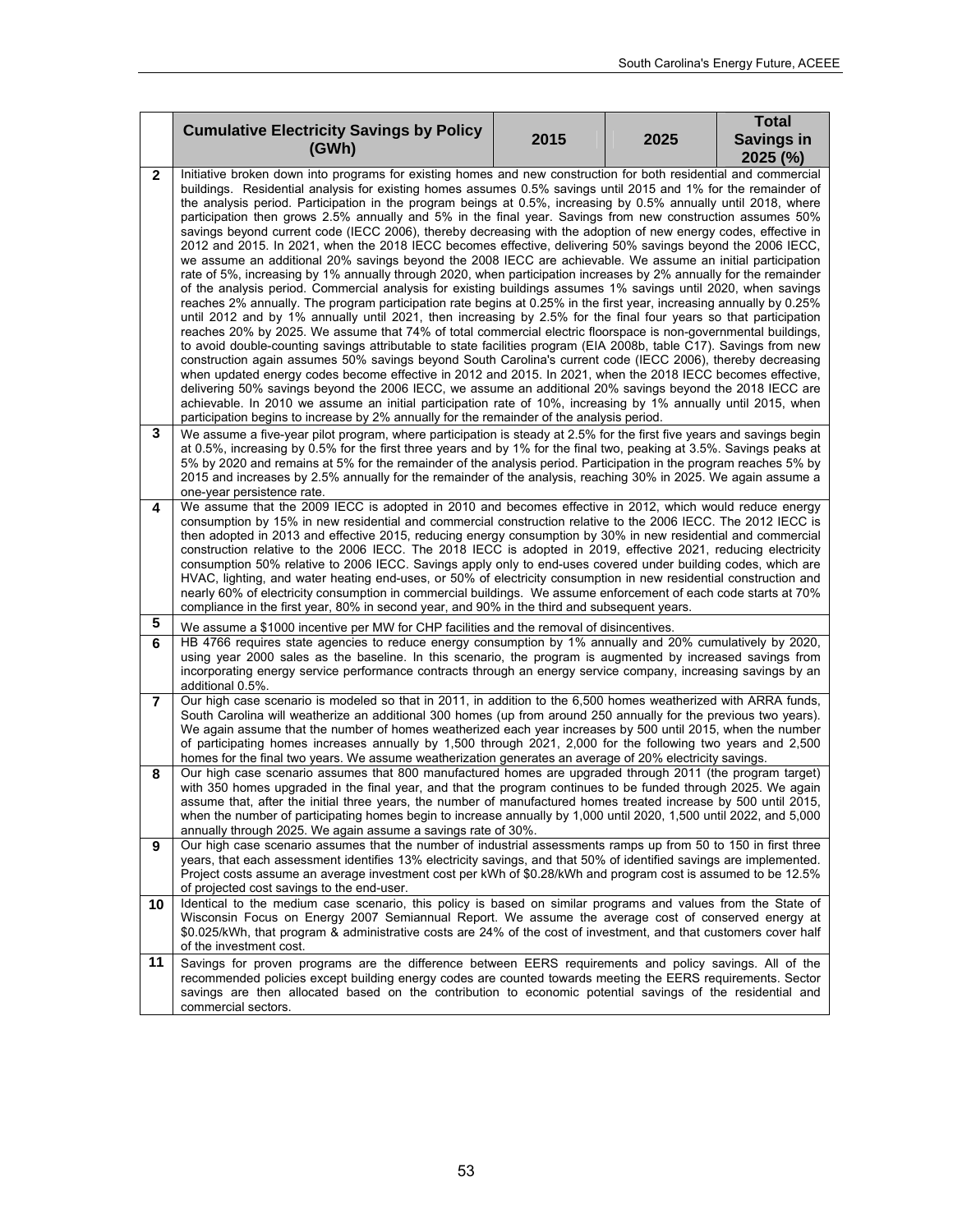| <b>Summer Peak Reductions (MW)</b> | 2015 | 2025  | % Reduction |
|------------------------------------|------|-------|-------------|
| Residential                        | 307  | 3.469 | 18.0%       |
| Commercial                         | 297  | 1.635 | 8.5%        |
| Industrial                         | 266  | 1.044 | 5.4%        |
| <b>Total Savings (MW)</b>          | 870  | 6.148 | 32.0%       |
| % Reduction (relative to forecast) | 5.1% | 32.0% |             |

| Table 12. Summary of Summer Peak Demand Reductions by Sector in the High Case (MW) |  |  |  |
|------------------------------------------------------------------------------------|--|--|--|
|                                                                                    |  |  |  |

## *Costs and Benefits in the Medium Case Energy Efficiency Policy Scenario*

In this section we estimate the costs and benefits of the medium case energy efficiency policy scenario to determine overall cost-effectiveness. There is no single answer to whether energy efficiency is cost-effective, but rather there are multiple perspectives analysts utilize to determine cost-effectiveness. Here, we examine our policy analysis using two cost-effectiveness tests: the Total Resource Cost (TRC) test and the Participant Cost test. We do not do an equivalent analysis for the demand response policy scenario, which is discussed in the next section, due to the difficulty in evaluating the dollar savings benefits to consumers from demand response measures.

The costs needed to run the efficiency policies suggested in our policy analysis and to achieve the estimated electricity savings include both the investments in efficient technologies or measures and the administrative or marketing costs to run programs and administer policies. The technology investments might include any combination of incentives paid to customers or direct consumer costs. See [Table](#page-67-0) 13 for a breakdown of the estimated costs of the policies from our analysis. See Appendix B for estimates of Total Resource Costs.

<span id="page-67-0"></span>

| Table 13. Annual Energy Efficiency Costs from Medium Case Scenario (Millions of 2007\$) |  |  |  |  |  |  |  |  |  |
|-----------------------------------------------------------------------------------------|--|--|--|--|--|--|--|--|--|
|-----------------------------------------------------------------------------------------|--|--|--|--|--|--|--|--|--|

|                              | 2015 | 2025  |
|------------------------------|------|-------|
| Customer Investments         | 196  | 582   |
| Incentives Paid to Customers |      |       |
| <b>Admin/Marketing Costs</b> | 28   |       |
| <b>Total Costs</b>           | 295  | 1.115 |

Note: These costs are undiscounted and are shown in real 2007\$

The chapter on macroeconomic impacts uses these cost assumptions to estimate impacts of the efficiency policies on the economy, including overall benefits to customers. Here, we report a net present value (NPV) analysis of costs and benefits to society and to participants. The next two tables (see Tables 14 and 15) show results from the TRC test and the Participant Cost test, respectively, with a breakdown of total costs and benefits (present value in 2007\$) by policy type and by sector over the study time period (2009–2025). Readers should note that although the study time period ends in 2025, savings from the efficiency measures persist over the lifetime of each specific measure. Accounting for these additional savings beyond the study time period would yield additional benefits and therefore a higher benefit/cost ratio.

The TRC test, as shown in [Table](#page-68-0) 14, evaluates the net benefits of energy efficiency to the region as a whole. This test considers total costs, including investments in efficiency measures (whether incurred by customers or through incentives) and administrative or marketing costs. Benefits in the TRC test are the avoided costs of energy, or the marginal generation costs that utilities avoid by reducing electricity consumption through energy efficiency. The avoided energy resource costs were determined by the analysis by Synapse Energy Economics (see Appendix A). The TRC test, which shows an overall benefit-to-cost ratio of 1.4, suggests a net positive benefit to South Carolina as a whole from implementing these efficiency programs and policies. Accounting for additional savings beyond the study time period would yield a benefit/cost ratio of 2.3.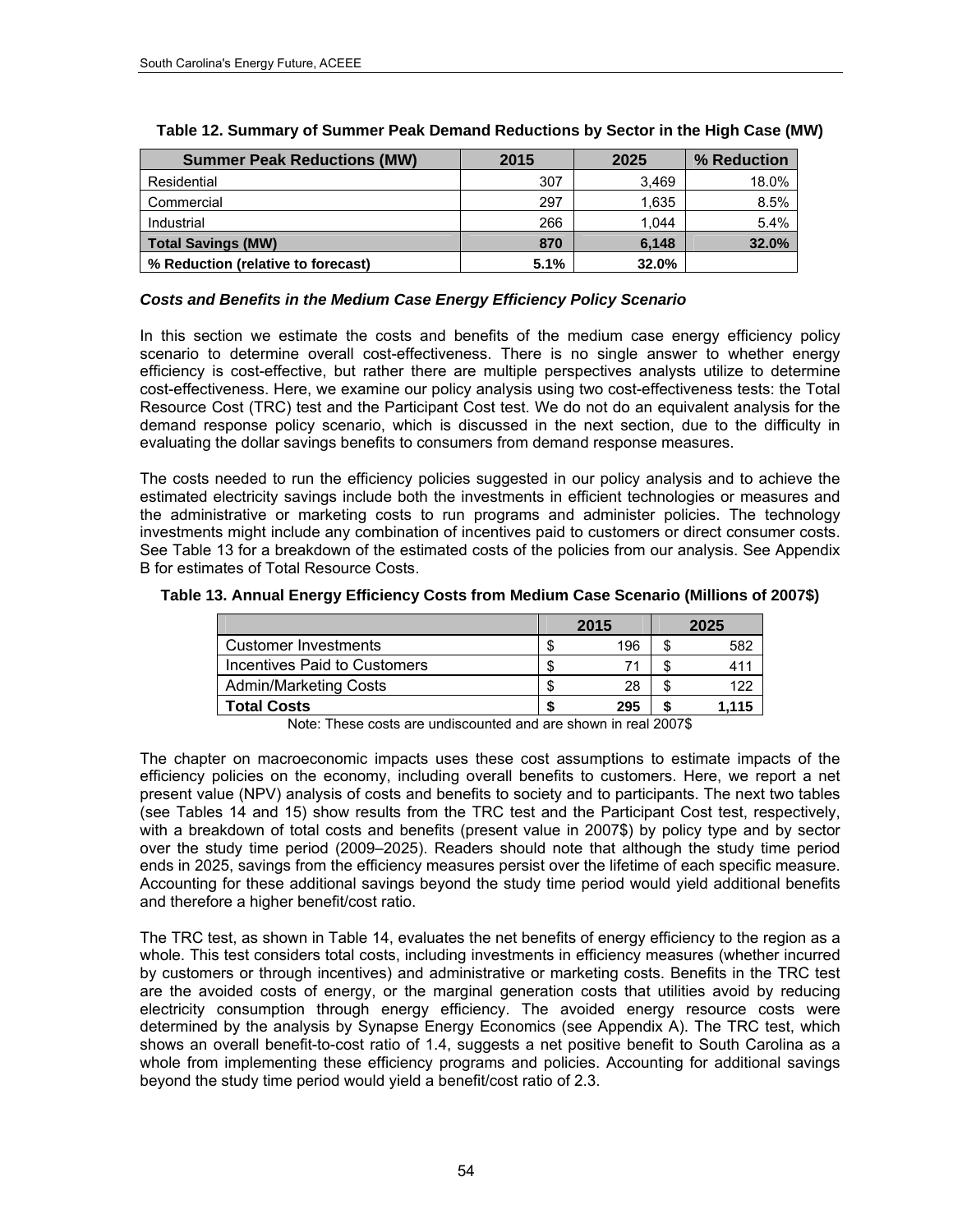<span id="page-68-0"></span>

| <b>By Policy/Program</b>                   |    | <b>NPV Costs</b> |    | <b>NPV</b><br><b>Benefits</b> |    | <b>Net Benefit</b> | <b>B/C Ratio</b> |
|--------------------------------------------|----|------------------|----|-------------------------------|----|--------------------|------------------|
| <b>Energy Efficiency Resource Standard</b> |    |                  |    |                               |    |                    |                  |
| Advanced Buildings Initiative              | \$ | 289              | \$ | 365                           | \$ | 76                 | 1.3              |
| <b>Behavioral Initiative</b>               | \$ | 532              | \$ | 216                           | \$ | (316)              | 0.4              |
| <b>Building Energy Codes*</b>              | \$ | 597              | \$ | 851                           | \$ | 255                | 1.4              |
| <b>CHP</b>                                 | \$ | 71               | \$ | 94                            | \$ | 24                 | 1.3              |
| Lead by Example                            | \$ | 272              | \$ | 575                           | \$ | 303                | 2.1              |
| Low-Income Weatherization                  | \$ | 161              | \$ | 430                           | \$ | 269                | 2.7              |
| Manufactured Homes Initiative              | \$ | 291              | \$ | 413                           | \$ | 123                | 1.4              |
| Manufacturer Initiative                    | \$ | 326              | \$ | 736                           | \$ | 409                | 2.3              |
| Rural & Agricultural Initiative            |    |                  | \$ | 24                            | \$ | 23                 | 23.0             |
| <b>Proven Utility Programs</b>             |    |                  |    |                               |    |                    |                  |
| Residential                                | \$ | 1038             | \$ | 1.282                         | \$ | 244                | 1.2              |
| Commercial                                 | \$ | 764              | \$ | 938                           | \$ | 174                | 1.2              |
| <b>Total</b>                               | \$ | 4,342            | \$ | 5,925                         | \$ | 1,583              | 1.4              |
| <b>By Sector</b>                           |    | <b>NPV Costs</b> |    | <b>NPV Benefits</b>           |    | <b>Net Benefit</b> | <b>B/C Ratio</b> |
| Residential                                | \$ | 2,582            | \$ | 2,980                         | \$ | 398                | 1.2              |
| Commercial                                 | \$ | 1,367            | \$ | 2,095                         | \$ | 728                | 1.5              |
| Industrial                                 | \$ | 394              | \$ | 850                           | \$ | 456                | 2.2              |
| <b>Total</b>                               | \$ | 4,342            | \$ | 5,925                         | \$ | 1,583              | 1.4              |

See Figure 16 for a representation of the results using three different discount rates.

|  |  | Table 14. Total Resource Cost (TRC) Test (2009–2025) (Millions of 2007\$) |
|--|--|---------------------------------------------------------------------------|
|--|--|---------------------------------------------------------------------------|

\* Building energy codes were not included as part of the EERS

The Participant Cost test, as shown in Table 15, takes the perspective of a customer installing an energy efficiency measure in order to determine whether the participant benefits. The costs are the costs to customers for purchasing or installing energy efficiency and the benefits are the savings on customers' electricity bills due to reduced consumption plus any incentives paid to the customers. Again, this analysis only takes into account costs and benefits through 2025, even though customer savings on electric bills would continue well past 2025. Without accounting for the benefits that persist after measures installed in 2025, the Participant Cost test yields a positive benefit to participants, with a benefit/cost ratio of 1.8. Accounting for additional savings beyond the study time period would yield a benefit/cost ratio of 3.0.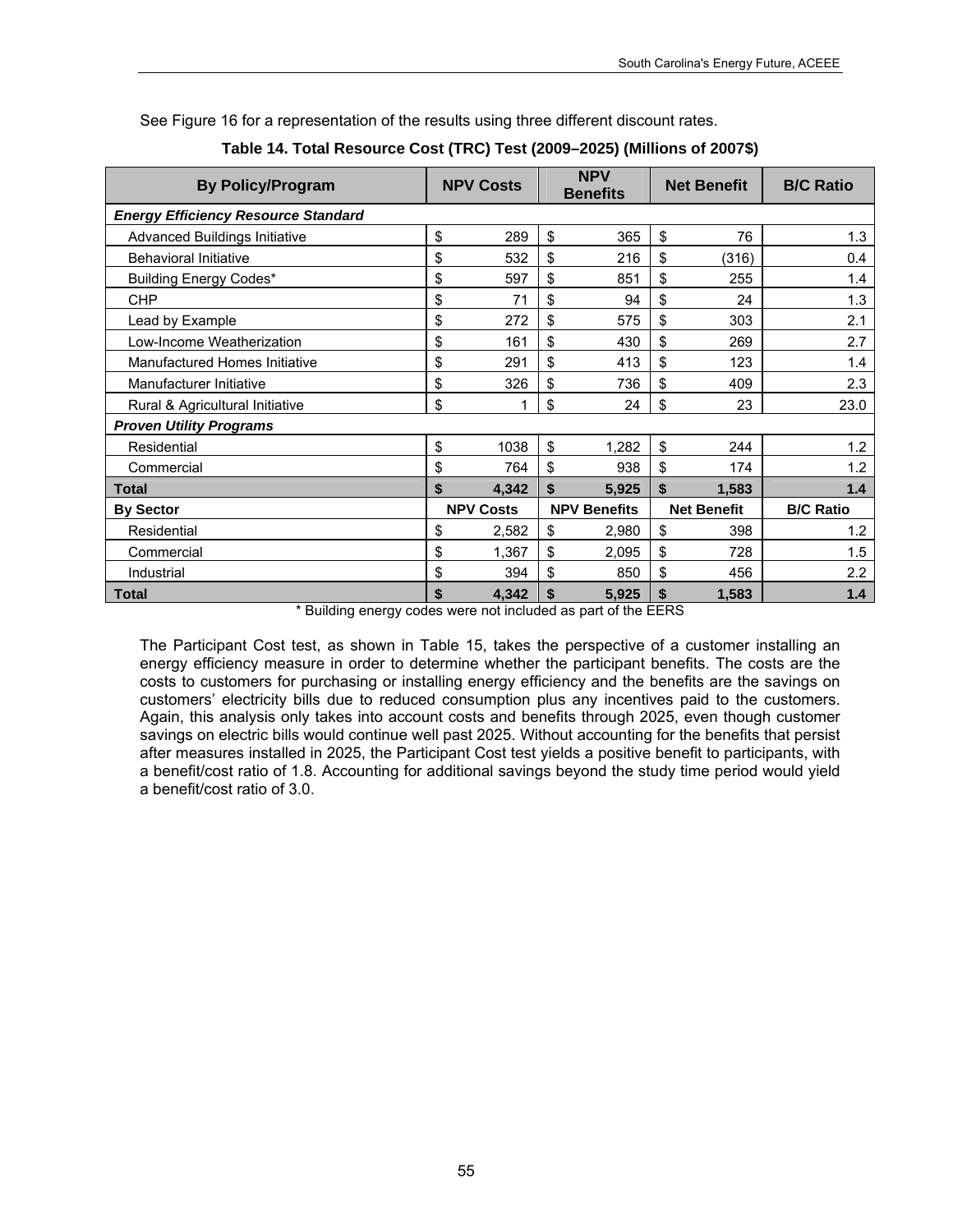| <b>By Policy/Program</b>                   |    | <b>NPV Costs</b> |    | <b>NPV</b><br><b>Benefits</b>                        |    | <b>Net Benefit</b> | <b>B/C Ratio</b> |
|--------------------------------------------|----|------------------|----|------------------------------------------------------|----|--------------------|------------------|
| <b>Energy Efficiency Resource Standard</b> |    |                  |    |                                                      |    |                    |                  |
| <b>Advanced Buildings Initiative</b>       | \$ | 231              | \$ | 453                                                  | \$ | 222                | 2.0              |
| <b>Behavioral Initiative</b>               | \$ | 507              | \$ | 535                                                  | \$ | 28                 | 1.1              |
| Building Energy Codes*                     | \$ | 584              | \$ | 852                                                  | \$ | 268                | 1.5              |
| <b>CHP</b>                                 | \$ | 67               | \$ | 80                                                   | \$ | 13                 | 1.2              |
| Lead by Example                            | \$ | 248              | \$ | 537                                                  | \$ | 289                | 2.2              |
| Low-Income Weatherization                  | \$ | 129              | \$ | 512                                                  | \$ | 383                | 4.0              |
| Manufactured Homes Initiative              | \$ | 232              | \$ | 590                                                  | \$ | 357                | 2.5              |
| Manufacturer Initiative                    | \$ | 316              | \$ | 524                                                  | \$ | 208                | 1.7              |
| Rural & Agricultural Initiative            | \$ |                  | \$ | 18                                                   | \$ | 17                 | 21.0             |
| <b>Proven Utility Programs</b>             |    |                  |    |                                                      |    |                    |                  |
| Residential                                | \$ | 902              | \$ | 1,818                                                | \$ | 916                | 2.0              |
| Commercial                                 | \$ | 664              | \$ | 1,201                                                | \$ | 537                | 1.8              |
| <b>Total</b>                               | \$ | 3,881            | \$ | 7,118                                                | \$ | 3,237              | 1.8              |
| <b>By Sector</b>                           |    | <b>NPV Costs</b> |    | <b>NPV Benefits</b>                                  |    | <b>Net Benefit</b> | <b>B/C Ratio</b> |
| Residential                                | \$ | 2,290            | \$ | 4,186                                                | \$ | 1,896              | 1.8              |
| Commercial                                 | \$ | 1,210            | \$ | 2,315                                                | \$ | 1,105              | 1.9              |
| Industrial                                 | \$ | 381              | \$ | 617                                                  | \$ | 236                | 1.6              |
| Total<br>$+ 111$                           | \$ | 3,881            | \$ | 7,118<br>$\mathbf{r}$ . The contract of $\mathbf{r}$ | \$ | 3,237              | 1.8              |

**Table 15. Participant Cost Test (2009–2025) (Millions of 2007\$)** 

Building energy codes were not included as part of the EERS



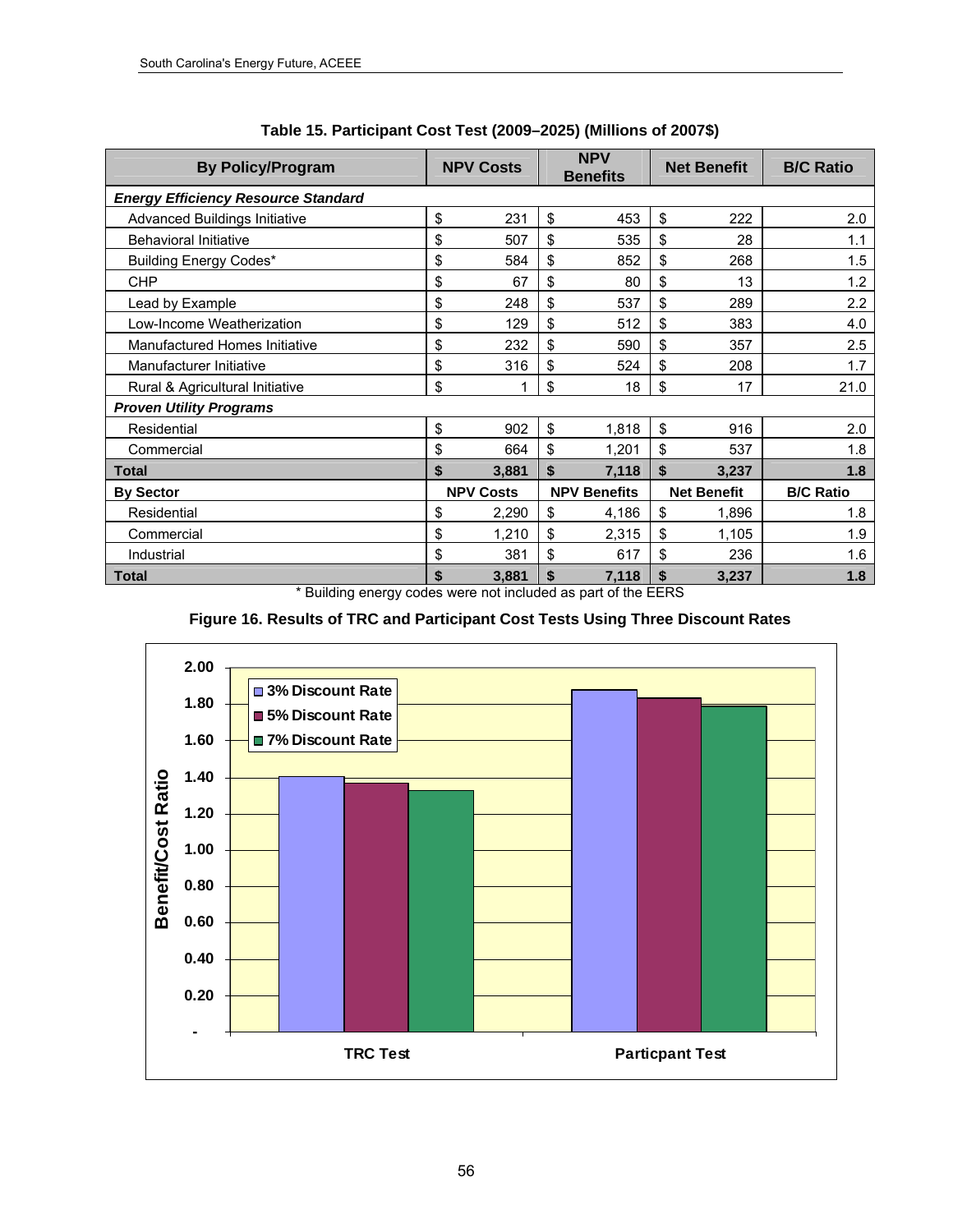# **Water Efficiency Policy Analysis**

In this section we present the suite of five water efficiency policies that we suggest South Carolina implement in order to enhance water efficiency in the state. We have estimated the resulting water savings, costs, and consumer water bill savings (\$) that can be realized from their implementation, though costs and benefits are quantified only for four of the water policies. The policies were analyzed within a three scenario framework: our base-case reflects business as usual; our medium case scenario reflects a significant commitment to efficiency and is the scenario on which we focus the publication of our results; our high case scenario represents a more aggressive approach where the state takes greater advantage of its available, cost-effective resource potential.

## **Water Efficiency Policy Options for Public Water Supplies**

Just as state policies and utility investments can yield cost-effective electricity savings, similar approaches to technology and policy can yield cost-effective water savings for South Carolina's public water systems, wastewater service providers, and their customers. Water-efficient plumbing products and household appliances offer substantial savings at relatively modest incremental cost. Attention to soil preparation, plant selection, and irrigation efficiency can reduce the water requirements of new ornamental landscapes. Acoustic monitoring can help pinpoint leaks in utilities' water distribution systems and reduce the frequency and cost of water main breaks. And sending effective price signals to consumers by metering water deliveries and setting rational and understandable water rates enhances both the equity and the efficiency of water use.

Five policies or programs to improve water use efficiency are presented below.

#### *Statewide Plumbing Efficiency Standards*

l

Nationwide standards for the water efficiency of plumbing products, including toilets, urinals, showerheads, and faucets, were enacted in 1992 and took full effect by 1997. These standards apply to all new plumbing product sales and imports throughout the United States, and as originally enacted, preempted any state or local efficiency standards applying to such products. However, under the terms of current law, federal preemption has lapsed, and states and localities are now free to set more stringent efficiency standards than the federal minimums. The US EPA's voluntary WaterSense program has adopted higher performance specification for products earning the WaterSense label.<sup>44</sup> Two states, California and Texas, have recently enacted more stringent efficiency standards for new toilets, with effective dates beginning in 2012.

The measure evaluated here for both the medium- and high-case scenarios is the adoption of statewide standards for the efficiency of new residential plumbing products sold or installed in South Carolina beginning January 1, 2012, as follows:

|         | ○ Tank-type toilet                   | 1.28 gallons per flush (gpf) |
|---------|--------------------------------------|------------------------------|
|         | ○ Showerheads                        | 2.0 gallons per minute (gpm) |
| $\circ$ | lavatory faucets and faucet aerators | 1.5 gallons per minute (gpm) |

Statewide adoption of efficiency standards for new products provides the simplest approach to administration and enforcement, allowing suppliers and installers a single set of criteria that will not vary across county lines, and extending the benefits of water efficiency to consumers throughout the state.

The standard proposed for tank-type toilets applies to all sales and installations after January 1, 2012, including installations during major renovation and simple replacement as well as new construction.

<span id="page-70-0"></span><sup>44</sup> Specifications for tank-type toilets were adopted in January 2007; lavatory faucets and faucet aerators in October 2007; and showerheads (proposed) in September 2009 (EPA 2009).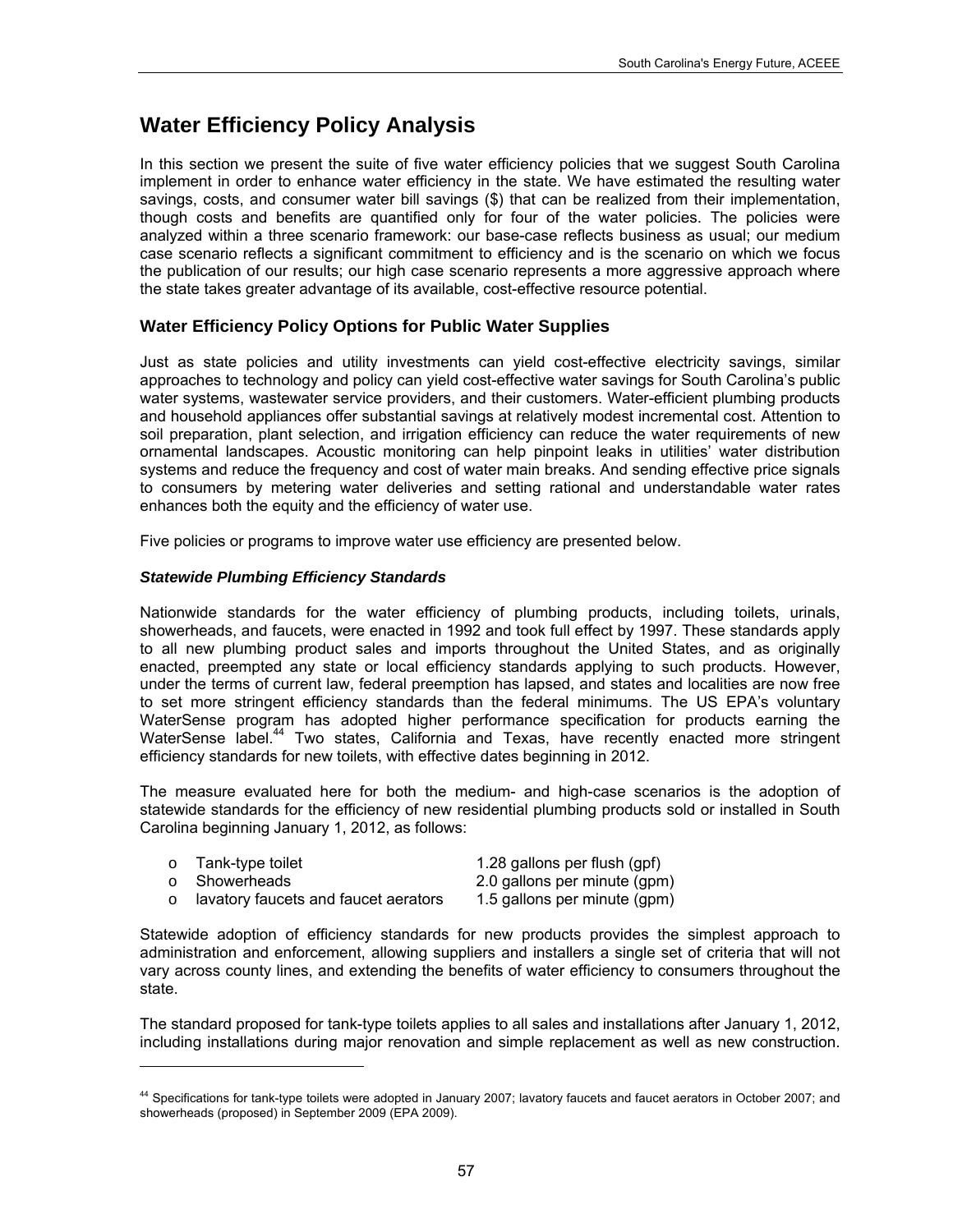Tank-type toilets are used in nearly all residential applications and in some commercial applications, although we have not attempted to quantify the costs and benefits of the standard for the commercial sector. This proposed standard does not extend to the valve-type toilets found in most other commercial applications, since test protocols and performance metrics for high efficiency valve-type toilets are still under development.

The standards proposed for showerheads, lavatory faucets, and faucet aerators apply to installations in new construction beginning January 1, 2012, but do not apply to installations during renovation and replacement. High efficiency showerheads should be matched with pressure- or temperaturebalancing shower control valves to reduce the risk of sudden temperature changes and the attendant risk of shower accidents. Such control valves were not required by code in new homes until the late 1980s, and the unrenovated showers in many older homes would require shower valve replacement that could be costly. Regarding lavatory faucets, the hot water distribution plumbing in many existing homes serves to limit the water-saving potential of high efficiency faucets, due to extended wait times for hot water to reach the sink in remote lavatories. As with tank-type toilets, showerheads and lavatory faucets have many commercial applications, but we have not attempted to quantify the costs and benefits of the standard for the commercial sector.

Statewide water savings are estimated to reach 2.1 million gallons per day (mgd) in 2015 and 8.0 mgd in 2025. Water and sewer savings for residential customers will total \$4.8 million per year in 2015 and \$22.5 million in 2025. The direct statewide electricity savings attributable to the showerhead and faucet efficiency standards are estimated to reach 12.9 GWh per year in 2015 and 54.1 GWh in 2025. The indirect statewide electricity savings attributable to the energy embedded in water and wastewater service are estimated to reach 2.5 GWh per year in 2015 and 9.5 GWh in 2025.

#### *Replacement of Inefficient Plumbing in Existing Residences*

As noted above, national standards for the water efficiency of new plumbing products were enacted in the Energy Policy Act of 1992 (EPAct) and took effect for residential products in January 1994. These standards applied to products manufactured or imported as of that date; distributors and contractors were allowed to continue to sell and install non-conforming products remaining in stock until such supplies were exhausted. However, the plumbing supply chain generally does not carry extensive quantities of finished products in inventory. Thus, housing constructed from 1995 forward is likely to contain only EPAct-compliant fixtures, while housing constructed before that date still contains inefficient fixtures, reduced in number by the rate of remodeling and replacement.

The measure evaluated here is the adoption of a countywide requirement to take effect in 2012 for the replacement of inefficient toilets (defined as those not meeting EPAct standards) with toilets meeting currently applicable standards upon the sale of any residence built before 1995. In this way, existing homeowners remain undisturbed in their property, but the water efficiency of the existing housing stock is enhanced at a moderate but steady rate as existing homes are sold to new owners. The mechanism for requiring and documenting the retrofit is up to the local jurisdiction. For example, documentation of toilet replacement may be required as a precondition of settlement, or as a condition for opening a new utility service account in the name of the new owner. In either case, flexibility may be provided by allowing the retrofit to be completed by the new owner within the first six months of ownership.

Consistent with the recommendation above, inefficient tank-type toilets would be replaced with units that operate with a maximum of 1.28 gpf.

The medium case scenario assumes that this policy will be applied by the ten largest counties in South Carolina. The high case scenario assumes that this policy is also adopted by each of the fifteen counties in the state's Capacity Use Areas (three counties are in both groups).

Under the medium case scenario, water savings for the ten largest counties are estimated to total 2.1 mgd in 2015 and 5.0 mgd in 2025. Water savings for the fifteen CUA counties are estimated to total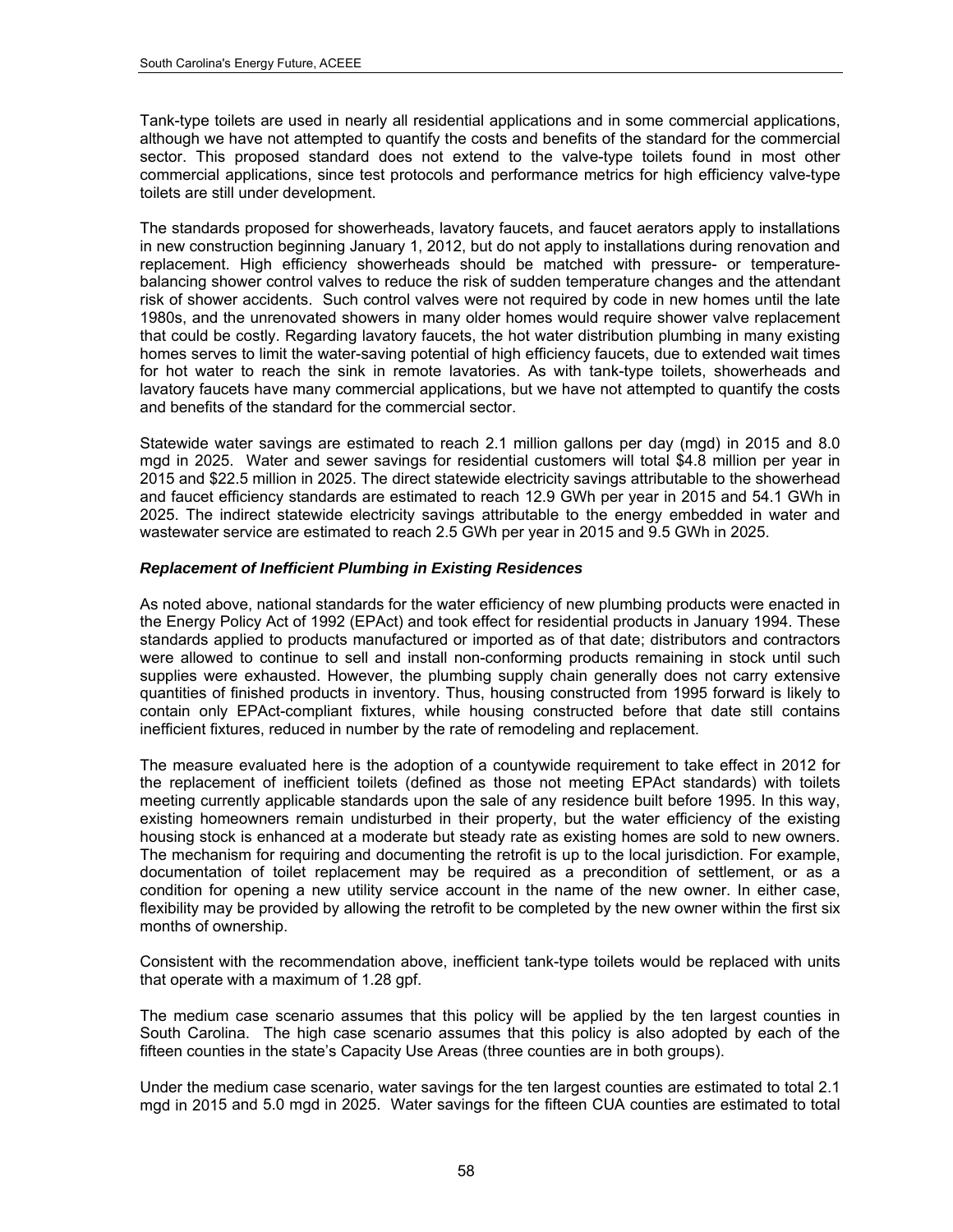1.7 mgd in 2015 and 4.8 mgd in 2025. Accounting for the overlapping counties, the high case savings total 2.9 mgd in 2015 and 7.4 mgd in 2025.

Under the medium case, the additional electricity savings attributable to the energy embedded in water and wastewater service are estimated to total 2.5 GWh in 2015 and 5.9 GWh in 2025. Under the high case, the additional electricity savings attributable to this embedded energy are estimated to total 3.4 GWh in 2015 and 8.7 GWh in 2025.

#### *Reduction of Water Losses from Utility Distribution Systems*

Leakage from utility distribution systems can be a major source of lost water, wasting both the resource itself and the costs of pumping and treating the water to potable standards. All pressurized water distribution systems leak, with the rate and location of leakage depending on communityspecific factors such as pipe composition and age, water and soil chemistry, street traffic and vibration, the quality of original installation, and water system pressures, both average pressures and transient spikes in pressure. In addition, purposeful releases of water at unmetered points in the system, such as for firefighting, line flushing, or construction access, as well as unauthorized uses, including theft of water, can complicate the careful analysis of water losses that is necessary for an effective leak reduction program.

In August 2003, the American Water Works Association (AWWA) Water Loss Control Committee published "Applying Worldwide Best Management Practices in Water Loss Control" in *Journal AWWA*, describing water loss best practices developed by the International Water Association (AWWA 2003). Earlier this year, the AWWA completed a thorough revision of its manual M-36 pertaining to water audits and loss control programs (AWWA 2009). Today, any water utility has access to free water audit software that provides a standardized approach to accounting for water deliveries and losses, and facilitates the assessment and improvement of the reliability of water delivery data.<sup>[45](#page-72-0)</sup>

The measure evaluated here calls for consistent annual reporting of water losses by drinking water suppliers statewide through the use of the currently available AWWA software<sup>[46](#page-72-1)</sup>, together with the carefully targeted investments by water utilities in the 10 largest counties to reduce water losses. Under the medium case scenario, economically recoverable water losses – losses that by definition are cost-effective for the utility to eliminate – are reduced by 50% by 2025 in South Carolina's10 largest counties. Under the high case scenario, economically recoverable water losses are reduced by 90% by 2025 in these same 10 counties.

Under the medium case scenario, water savings for the ten largest counties are estimated to total 0.8 mgd in 2015 and 8.8 mgd in 2025. Under the high case, water savings for these same counties are estimated to total 1.3 mgd in 2015 and 14.5 mgd in 2025.

Under the medium case, the additional electricity savings attributable to the energy embedded in water service are estimated to total 0.6 GWh in 2015 and 6.6 GWh in 2025. Under the high case, the additional electricity savings attributable to this embedded energy are estimated to total 1.0 GWh in 2015 and 10.9 GWh in 2025.

#### *Water Efficient Landscape Irrigation Ordinances*

-

A large portion of the drinking water supplied by water utilities to customers in South Carolina is used for landscape irrigation. Water consumption for ornamental irrigation varies with such factors as plant

<span id="page-72-0"></span><sup>&</sup>lt;sup>45</sup> Version 4.0 of AWWA's "Free Water Audit Software" is available for download at <www.awwa.org/Resources/WaterLossControl.cfm?ItemNumber=48511&navItemNumber=48158>.<br><sup>[46](www.awwa.org/Resources/WaterLossControl.cfm?ItemNumber=48511&navItemNumber=48158)</sup> See, for example, Title 2 Sec. 16.0121 of the Texas Water Code, which requires that retail public water utilities file a

<span id="page-72-1"></span>standardized water audit once every five years with the Texas Water Development Board (TWDB). TWDB also *recommends* that utilities compile a water audit annually on the same business year cycle as the financial audits that many utilities perform.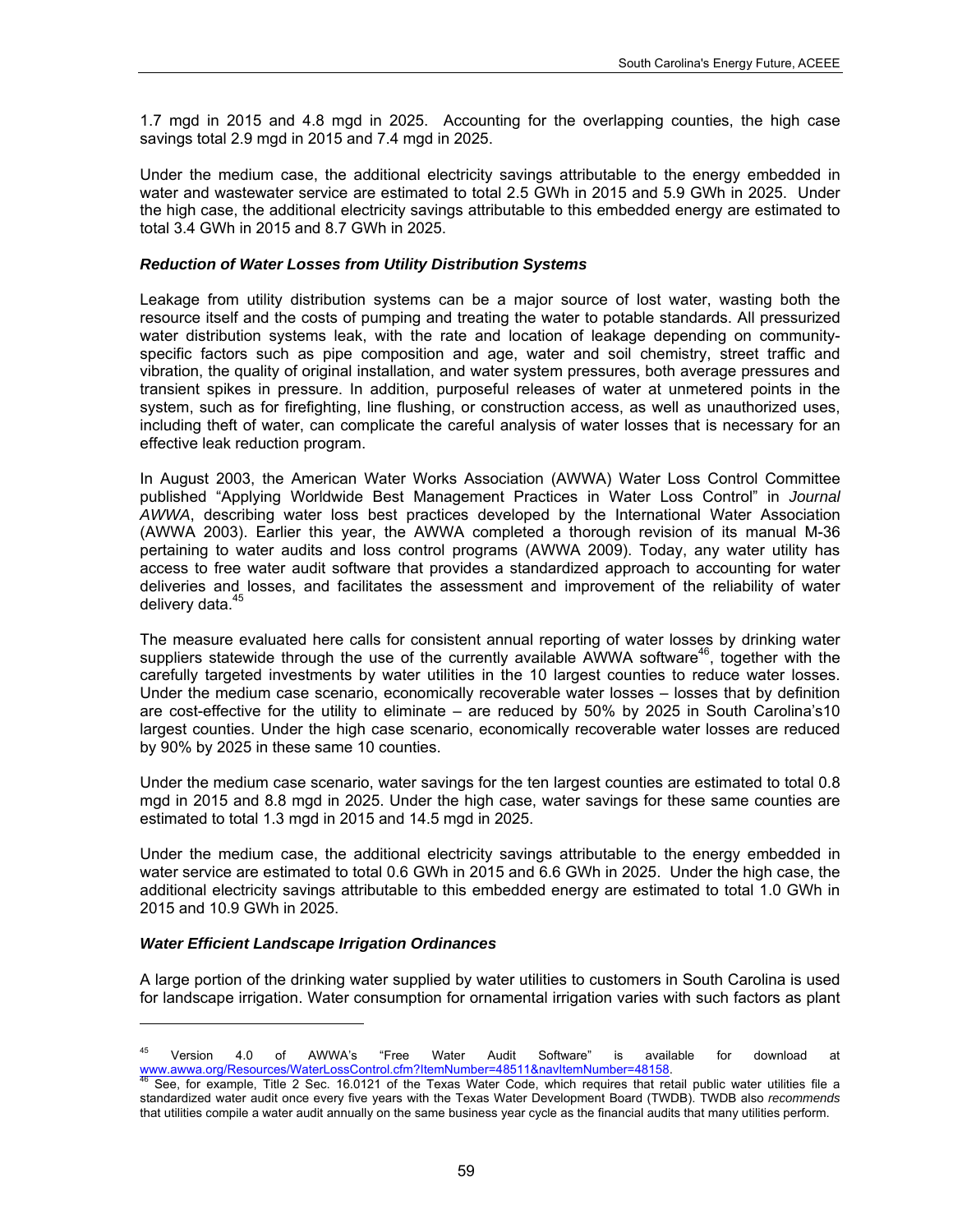selection, soil preparation, slope, and the knowledge and skill of landscape and irrigation system designers, installers, maintenance workers, and homeowners. While no one strategy can improve performance in all these areas simultaneously, many opportunities to achieve significant savings through improved design and installation of new landscapes are available at the time of initial installation or major renovation.

The measure evaluated here is the adoption of water-efficient landscape ordinances applicable to newly installed landscapes. Such ordinances may be prescriptive, such as barring placement of high water use plants in narrow strips or on steep slopes that are difficult to irrigate efficiently, or requiring rain shut-off valves on any newly installed in-ground irrigation system.<sup>[47](#page-73-0)</sup> Or the ordinance might be performance based, such as assigning an overall water budget to each new landscape, Or it could be a combination of the two approaches. The ordinances modeled here would be designed to reduce average outdoor water usage by 15 to 20% during the six months most directly influenced by irrigation water use. While applicable to both residential and commercial landscape installations, only the residential water savings are estimated here. Under the medium case scenario, this policy will be adopted by the ten largest counties in South Carolina. The high case scenario assumes that this policy is also adopted by each of the fifteen counties in the state's Capacity Use Areas (three counties are in both groups).

Under the medium case scenario, water savings for the ten largest counties are estimated to total 2.2 mgd in 2015 and 8.3 mgd in 2025. Water savings for the fifteen CUA counties are estimated to total 1.2 mgd in 2015 and 4.4 mgd in 2025. Accounting for the three overlapping counties, the high case savings total 2.6 mgd in 2015 and 9.8 mgd in 2025.

Under the medium case, the additional electricity savings attributable to the energy embedded in water service are estimated to total 1.7 GWh in 2015 and 6.2 GWh in 2025. Under the high case, the additional electricity savings attributable to this embedded energy are estimated to total 2.0 GWh in 2015 and 7.4 GWh in 2025.

#### *Conservation Pricing of Water & Sewer*

1

Water management professionals have long recognized that the pricing of water is central to managing the demand for water (Chesnutt 1998). While the demand for water may be relatively inelastic in the short run, a utility's pricing structure sends important signals to consumers that can influence discretionary uses of water and customers' willingness to repair leaks and invest in waterefficient products and services.

Several of South Carolina's public water suppliers maintain declining block rate structures, where the unit price of water (or wastewater service) declines with increased levels of metered water consumption. (AWWA-Raftelis 2009) In an earlier era, such rates may have accurately reflected a trend that allowed rising demand to be served by abundant supplies at declining costs. Today, however, rising demand and increasing capital and operating costs associated with higher regulatory requirements have clearly placed the cost of both water and wastewater service on an upward trend. While the establishment of rate structures is necessarily a utility-specific exercise and beyond the scope of this report, we know that declining block rates work at cross purposes with efforts to encourage consumers to use water more efficiently. Conversely, uniform or increasing block rates can meet utility revenue requirements and maintain equity among consumers while complementing other water conservation programs. We encourage South Carolina's utility managers to take a fresh look at traditional declining block rates and eliminate incentives for water consumption that are no longer economically justified.

<span id="page-73-0"></span><sup>&</sup>lt;sup>47</sup> For example, Florida Statutes, Sec 373.62, requires that new automatic sprinkler systems be installed and operated with "technology that inhibits or interrupts operation of the system during periods of sufficient moisture." In addition to rain sensors, the statute allows for soil moisture sensors to fulfill this requirement, and directs the establishment of a uniform exemption process for systems so equipped from local day-of-the-week water use restrictions.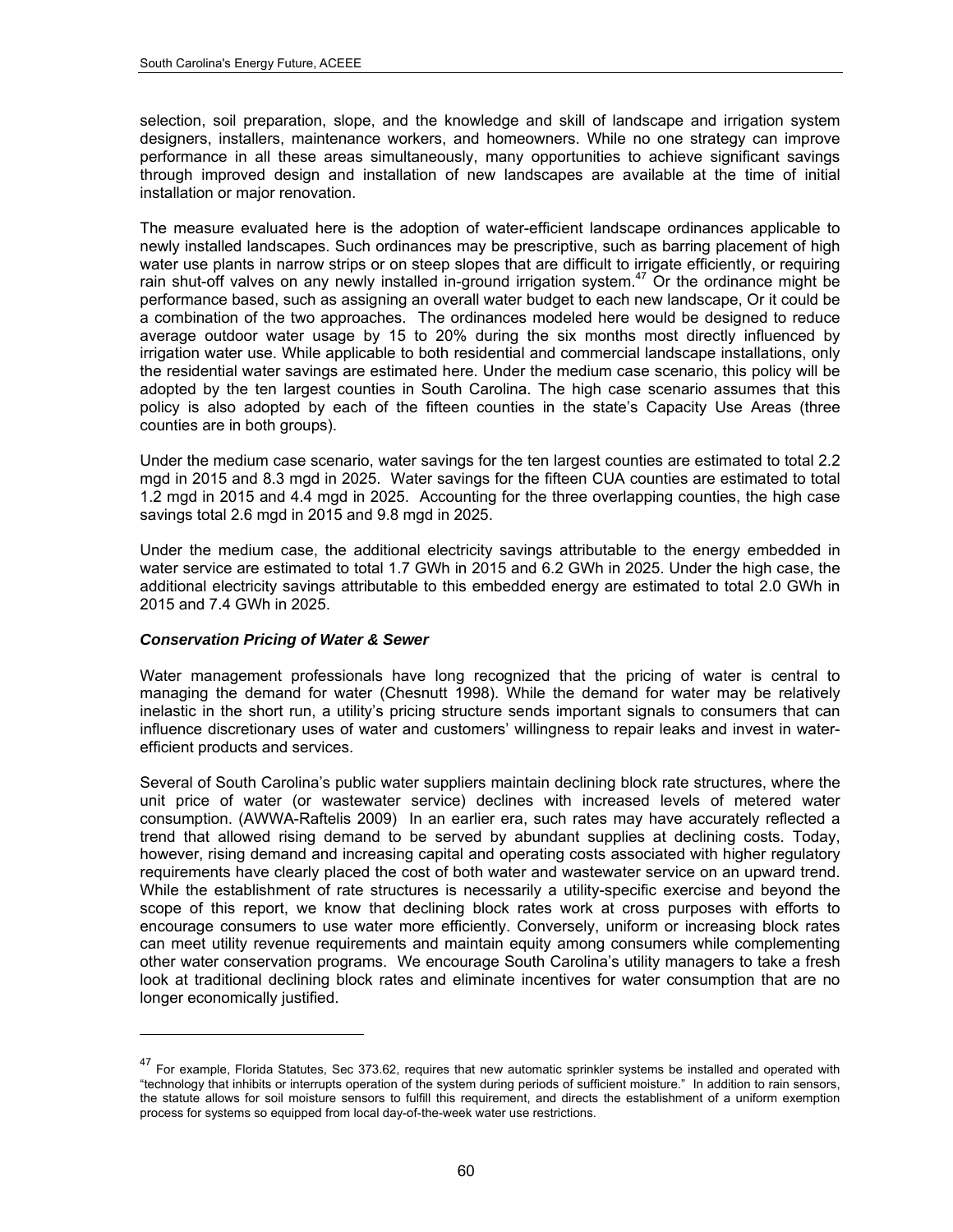#### *Electric Utility Clothes Washer Incentives*

Among the proven energy efficiency programs available to electric utilities in South Carolina, customer incentive programs for new and more efficient lighting and appliances are among the most widely deployed around the country. Indeed, under the *American Recovery and Reinvestment Act*, all states are encouraged to establish programs to incentivize the purchase of new Energy Star appliances. Looking beyond this short-term federal program, the utility programs for electricity savings presented in this report envision an ongoing program of customer incentives for energy-saving new products.

We assume that incentives for energy- and water-efficient clothes washers will be a significant part of the electric utility program offering, with 10% of customer incentives supporting new washer purchases. For purposes of evaluating the water saving policies open to the state, this is significant. Between 20 and 25% of indoor water use in most American households is attributable to washing clothes (Mayer 1999). New models of washers on the market today can cut water used for washing clothes in half.

7

Based on the levels of electric utility investments in efficiency programs, which are nearly the same in both the medium case and the high case, we estimate the water savings that will result from clothwes washer incentives to reach 0.9 mgd in 2015 and 2.2 mgd in 2025. The electricity savings from these incentives, which are substantial, are included in the projected electric utility program savings described elsewhere in this report.

#### *Costs and Benefits for Water Efficiency Policies*

Each of the water efficiency policies for which quantified savings estimates have been prepared has been found to be cost effective. Key assumptions regarding costs, savings, and other program metrics are listed in Appendix C. The policies described above can be seen to achieve the following savings over the period of analysis.

|                | <b>Annual Water Savings by Policy (mgd)</b>       | <b>Medium Case</b> |      | <b>High Case</b> |      |
|----------------|---------------------------------------------------|--------------------|------|------------------|------|
|                |                                                   | 2015               | 2025 | 2015             | 2025 |
|                |                                                   |                    |      |                  |      |
|                | Statewide Plumbing Efficiency Standards           | 2.1                | 8.0  | 2.1              | 8.0  |
|                | Inefficient Plumbing Replacement                  | 2.1                | 5.0  | 2.9              | 7.4  |
|                | Utility System Water Loss Reduction               | 0.8                | 8.8  | 1.3              | 14.5 |
|                | Water Efficient Landscape Irrigation              | 2.2                | 8.3  | 2.6              | 9.8  |
|                | <b>Water Conserving Rate Structures</b>           | --                 | --   | --               |      |
| $\mathbf{2}$   | Electric Utility Clothes Washer Incentives        | 0.9                | 2.2  | 0.9              | 2.2  |
|                | <b>Total Estimated Water Savings (mgd)</b>        | 8.1                | 32.3 | 9.8              | 41.9 |
|                | <b>Annual Electricity Savings (GWh)</b>           |                    |      |                  |      |
|                |                                                   |                    |      |                  |      |
|                | Statewide Plumbing Efficiency Standards           | 12.9               | 54.1 | 12.9             | 54.1 |
| $\overline{2}$ | <b>Electric Utility Clothes Washer Incentives</b> | --                 | --   |                  |      |
|                |                                                   |                    |      |                  |      |
|                | <b>On-Site Electricity Savings</b>                | 12.9               | 54.1 | 12.9             | 54.1 |
| 3              | <b>Offsite Electricity Savings-All Policies</b>   | 8.3                | 30.8 | 9.9              | 39.1 |
|                | <b>Total Electricity Savings from Water (GWh)</b> | 21.2               | 84.9 | 22.8             | 93.2 |
|                | <b>Notes</b>                                      |                    |      |                  |      |

| Table 16. Summary of Water and Electricity Savings by Water Efficiency Policy |  |  |  |
|-------------------------------------------------------------------------------|--|--|--|
|                                                                               |  |  |  |

1. Recommended, but potential water savings not quantified.

2. Clothes washer water savings shown here; clothes washer energy savings are included in Utility Program electricity savings.

3. Indoor water use reductions yield off-site electricity savings of 3239 KWh/mg; outdoor water use reductions yield off-site electricity savings of 2061 KWh/mg.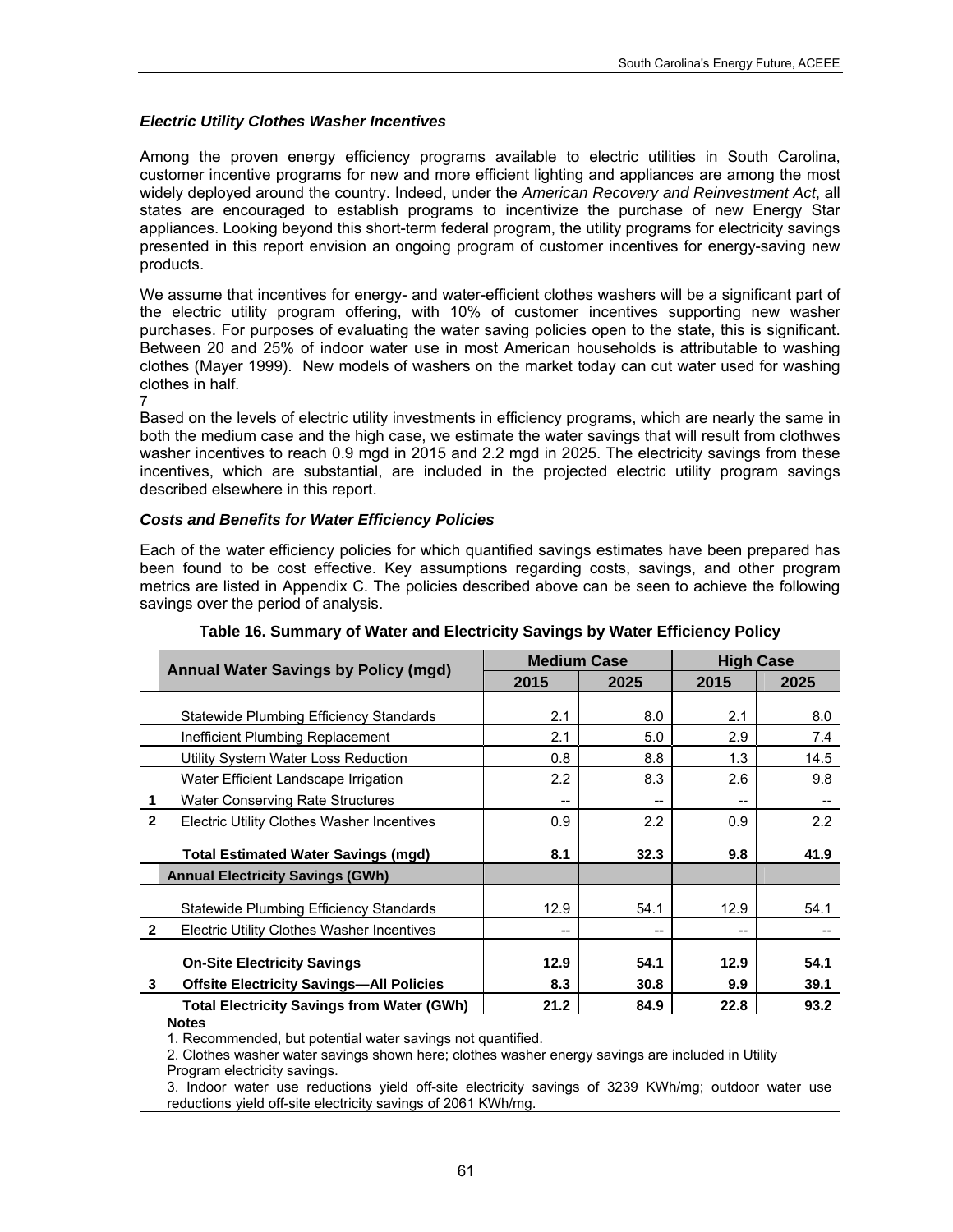To put these savings in perspective, the water savings estimated under the High Case for 2025 (41.9 mgd) equates to 6.8% of the total water use reported by South Carolina's public water suppliers in 2006.

## **Assessment of Demand Response Potential**

This section defines Demand Response (DR), assesses current DR activities in South Carolina, uses benchmark information to assess DR potential in South Carolina, and concludes with policy recommendations that could foster DR contributing appropriately to the resource mix in South Carolina that can be used to meet electricity needs. Potential load reductions from DR are estimated for set of DR programs that represent the technologies and customer types that span a range of DR efforts (see Section 3).

## **Defining Demand Response**

DR focuses on shifting energy from peak periods to off-peak periods and clipping peak demands on days with the highest demands. Within the set of demand-side options, DR focuses on clipping peak demands that may allow for the deferral of new capacity additions and enhance operating reserves to mitigate system emergencies. Energy efficiency focuses on reducing overall energy consumption with attendant permanent reductions in peak demand growth. Taken together, these two demand-side options can provide opportunities to more efficiently manage growth, provide customers with increased options to manage energy costs and develop least cost resource plans.

DR resources are usually grouped into two types: 1) load-curtailment activities where utilities can "call" for load reductions; and 2) price-based incentives which use time-differentiated and/or dispatchable rates to shift load away from peak demand periods and reduce overall peak-period consumption. Interest in both types of DR activities has increased across the country as fuel input prices have increased, environmental compliance costs have become more uncertain, and the substantial investment in overall electric infrastructure needed to support new generation resources.

The summary of DR potential presented in Table 17 focuses on load-curtailment and backup generation and does not include savings resulting from price-based incentives. Residential loadcurtailment typically involves direct load control (DLC) of air conditioners—although this can also cover appliances—as well as temperature offsets, which increase thermostat settings for a certain period of time. Commercial and industrial applications of DR focus on load control of space conditioning equipment, however this depends on customer size: self-activated load reductions are usually more prudent for larger customers. Backup generation for commercial and industrial applications involves generators with start-up equipment that allows them to come online with short notice from utilities, relieving the additional demand on the system during peak hours.

## **Rationale for Investigating Demand Response**

DR alternatives can be implemented to help ensure that a utility continues to provide reliable electric service at the least cost to its customers. Specific drivers often cited for DR include the following:

- **Ensure reliability—**DR provides load reductions on the customer side of the meter that can help alleviate system emergencies and help create a robust resource portfolio of both demand-side and supply-side resources that meet reliability objectives.
- **Reduce supply costs—**DR may be less expensive per megawatt than other resource alternatives.
- **Manage operational and economic risk through portfolio diversification—**DR capability is a resource that can diversify peaking capabilities. This creates an alternative means of meeting peak demand and reduces the risk that utilities will suffer financially due to transmission constraints, fuel supply disruptions, or increases in fuel costs.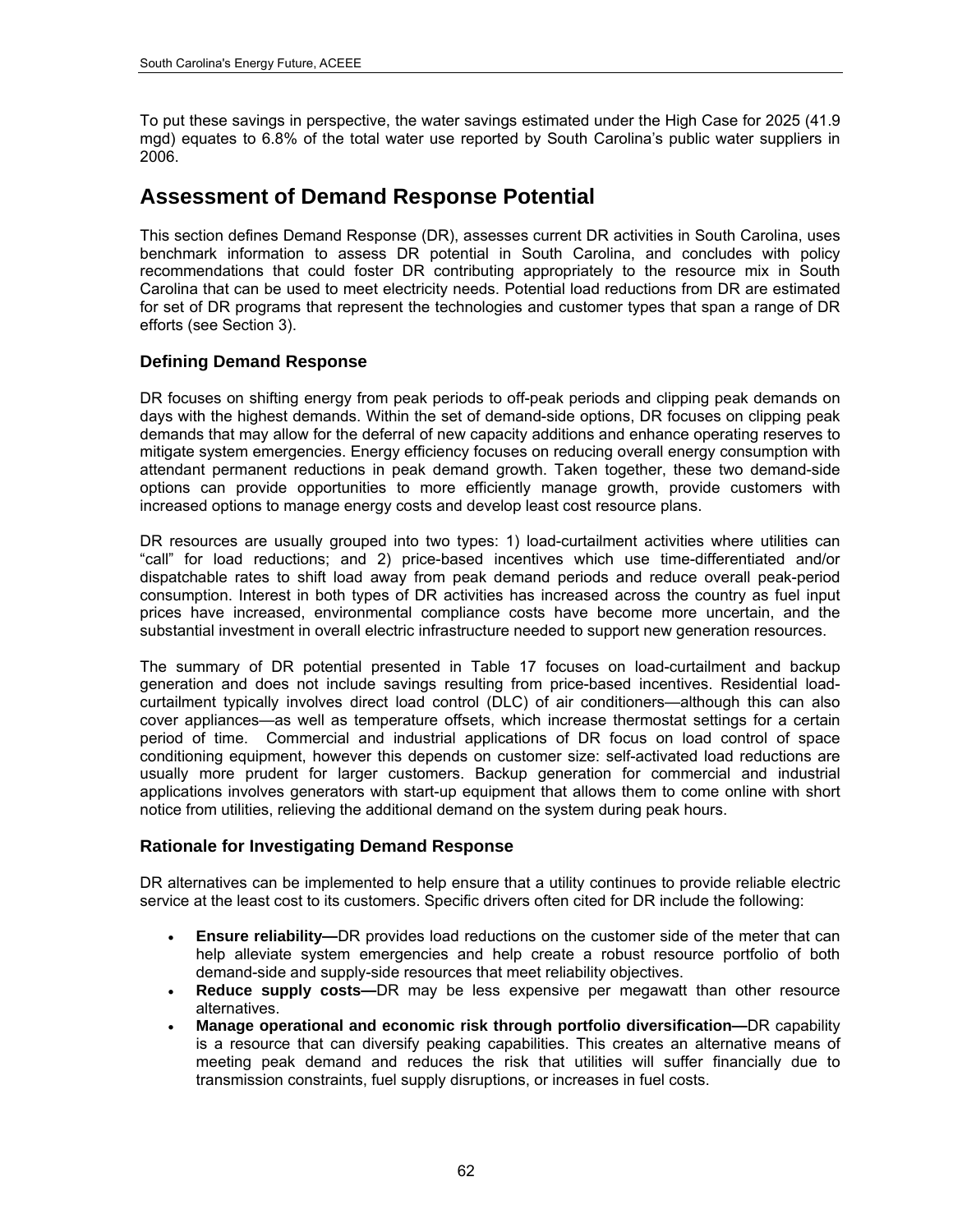- **Provide customers with greater control over electric bills –**DR programs would allow customers to save on their electric bills by shifting their consumption away from higher cost hours and/or responding to DR events.
- **Address legislative/regulatory interest in DR—**Recent legislation, South Carolina House Bill 2200, calls for peak load reduction, smart meter deployment, and the availability of timebased rates for all customers.

#### **Demand Response in South Carolina—Background**

A sound strategy for development of DR resources requires an understanding of South Carolina's demand and resource supply situation, including projected system demand, peak-day load shapes, and existing and planned generation resources and costs.

South Carolina utilities service over 2.4 million customers, can provide a system peak capacity of over 25,000 MW, and will generate over 81.95 million megawatt hours of electricity in 2009.

Electricity demand in South Carolina has fluctuated little in recent years, with total consumption growing only slightly over the past decade. Total retail sales in 2007 were only 7.7% greater than that in 2002; 81.95 billion kWh up from 76.1 billion kWh. This is an aggregate figure for all sectors, including industrial, commercial and residential.

South Carolina has been, and likely will continue to be, a net exporter of energy. In 2007, in-state generation provided all of South Carolina's total retail sales, plus a surplus of approximately 16%, or roughly 14.1 billion kWh (ACEEE South Carolina Reference Case).

#### **Role of Demand Response in South Carolina's Resource Portfolio**

The DR capabilities deployed by South Carolina utilities can become part of a long-term resource strategy that also includes resources such as traditional generation resources, power purchase agreements, options for fuel and capacity, and energy efficiency and load management programs. Objectives include meeting future loads at lower cost, diversifying the portfolio to reduce operational and regulatory risk, and allow South Carolina customers to better manage their electricity costs.

The 2005 Energy Policy Act provisions for Demand Response and Smart Metering has lead to a number of states and utilities piloting and implementing a Smart Grid, or sometimes referred to as Advanced Metering Infrastructure (AMI). Smart Grid is a transformed electricity transmission and distribution network or "grid" that uses robust two-way communications, advanced sensors, and distributed computers to improve the efficiency, reliability and safety of power delivery and use. For energy delivery, the Smart Grid has the ability to sense when a part of its system is overloaded and reroute power to reduce that overload and prevent a potential outage situation. Principal benefits of Smart Grid technologies for DR include increased participation rates and lower costs.

The growth of renewable energy supply (and plans for increased growth) can also increase the importance of DR in the portfolio mix. For example, sudden renewable energy supply reductions (e.g., from an abrupt loss in wind) may be mitigated quickly with DR.

#### **Assessment of Demand Response Potential in South Carolina**

Table 17 shows the resulting load shed reductions possible for South Carolina, by sector, for years 2015, 2020, and 2025. Load impacts grow rapidly through 2018 as program implementation takes hold. After 2018, the program impacts increase at the same rate as the forecasted growth in peak demand.

The high scenario DR load potential reduction is within a range of reasonable outcomes in that it has an eleven year rollout period (beginning of 2010 through the end of 2020), providing a relatively long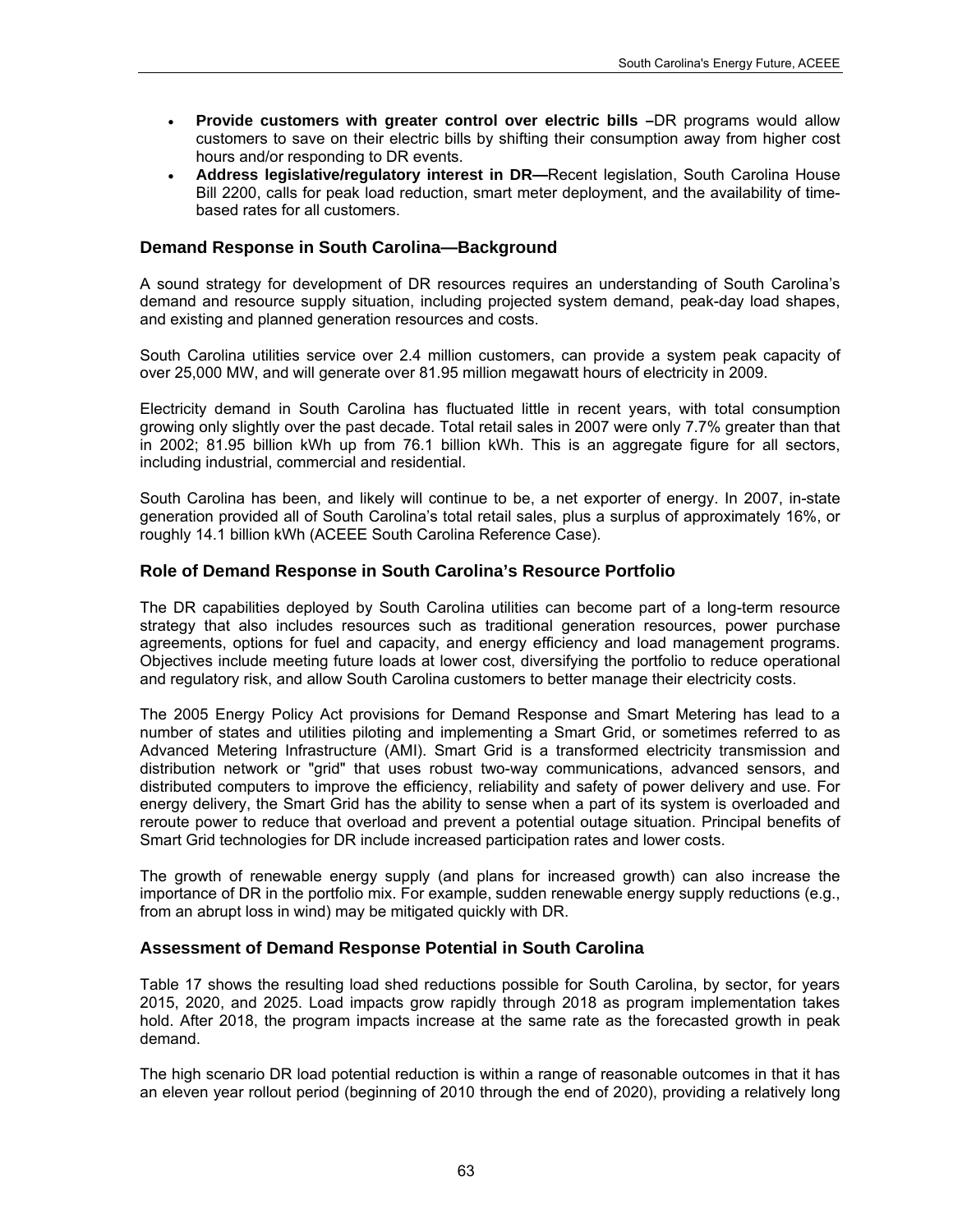period of time to ramp up and integrate new technologies that support DR. A value nearer to the high scenario than the medium scenario would make a good MW target for a set of DR activities.

The high scenario results show a reduction in peak demand of 1,058 MW is possible by 2015 (6.2% of peak demand); 2,212 MW is possible by 2020 (12.3% of peak demand); and 2,298 MW is possible by 2025 (12.1% of peak demand).

The more conservative medium scenario results show a reduction in peak demand of 686 MW is possible by 2015 (4.0% of peak demand); 1,435 MW is possible by 2020 (8.0% of peak demand); and 1,493 MW is possible by 2025 (7.9% of peak demand).

| Table 17. Summary of Potential DR in South Carolina, By Sector, for Years 2015, 2020, and |
|-------------------------------------------------------------------------------------------|
| $2025^a$                                                                                  |

|                                                       |      | <b>Low Scenario</b> |         |      | <b>Medium Scenario</b> |       |       | <b>High Scenario</b> |       |
|-------------------------------------------------------|------|---------------------|---------|------|------------------------|-------|-------|----------------------|-------|
|                                                       | 2015 | 2020                | 2025    | 2015 | 2020                   | 2025  | 2015  | 2020                 | 2025  |
| Load Sheds (MW):                                      |      |                     |         |      |                        |       |       |                      |       |
| Residential                                           | 110  | 237                 | 253     | 183  | 395                    | 422   | 256   | 553                  | 590   |
| Commercial                                            | 36   | 79                  | 86      | 97   | 210                    | 228   | 182   | 395                  | 428   |
| Industrial                                            | 95   | 191                 | 190     | 214  | 430                    | 427   | 380   | 764                  | 760   |
| <b>C&amp;I Backup Generation</b><br>(MW)              | 144  | 300                 | 311     | 192  | 400                    | 415   | 240   | 500                  | 519   |
| <b>Total</b><br><b>Potential</b><br><b>DR</b><br>(MW) | 385  | 807                 | 840     | 686  | 1,435                  | 1.493 | 1.058 | 2,212                | 2,298 |
| DR Potential as % of<br>Total Peak Demand             | 2.3% | 4.5%                | $4.4\%$ | 4.0% | $8.0\%$                | 7.9%  | 6.2%  | 12.3%                | 12.1% |

Figure 17 shows the resulting load shed reductions possible for South Carolina, by sector, from year 2010, when load reductions are expected to begin, through year 2025.





These estimates reflect the level of effort put forth and utilities are recommended to set targets for the high scenarios. These estimates are based on assumptions regarding growth rates, participation rates, and program design. These factors are discussed in Chapter 3. In developing these DR potential estimates, the integration of DR with select energy efficiency activities was considered to help ensure that load impacts were not double counted. The estimated load reduction per program participant is conservatively estimated to account for increased energy efficiency in the future.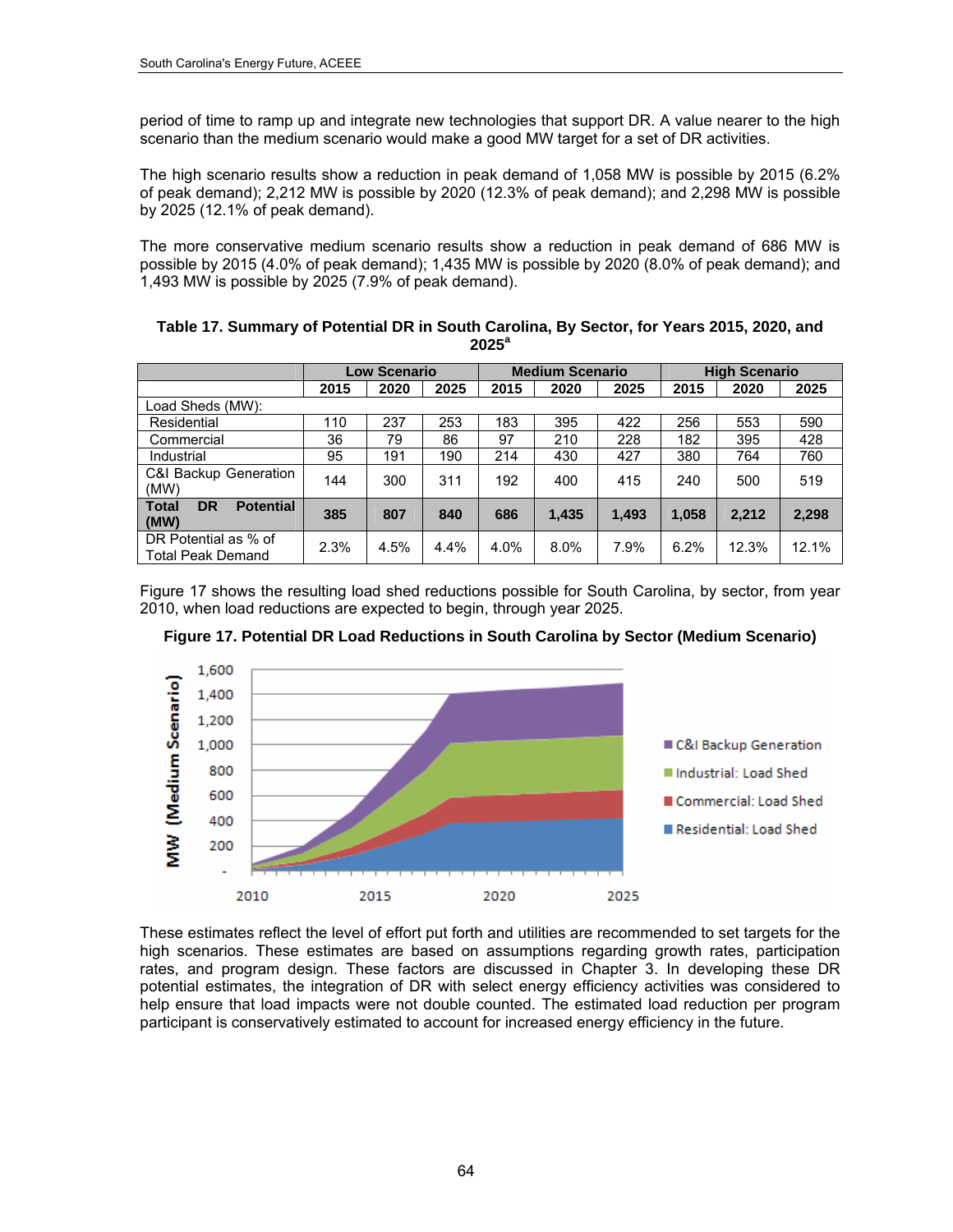#### **Recommendations**

This assessment indicates that the system peak demand can be reduced by approximately 8.0% or 1,435 MW in 2020 in the medium case. In the high case, the reduction can be as high as 12.3% or 2,212 MW. The high case is considered to be within a reasonable range if aggressive action begins by the end of 2009, providing for a twelve-year rollout of the DR efforts (at the beginning of 2010 through the end of 2020). Key recommendations include:

- 1. Structure appropriate financial incentives for the South Carolina's utilities either for programs administered directly by the utilities or for outsourcing DR efforts to aggregators. The basic premise is that a utility's least-cost plan should also be its most profitable plan.
- 2. Integrate DR programs with the delivery of EE programs. For example, Duke Energy's "Residential Power Manager Program" that allows utility control of air conditioning loads is also used as a gateway for Duke Energy to offer free, in-home energy audits to help inform home owners of additional energy saving opportunities. Many gains in delivery efficiency are possible by combining and cross-marketing EE and DR programs.
- 3. Implement programs focused on achieving firm capacity reductions as this provides the highest value demand response. This is accomplished through establishing appropriate customer expectations and by conducting program tests for each DR program in each year. These tests should be used to establish expected DR program impacts when called and to work with customers each year to ensure that they can achieve the load reductions expected at each site.
- 4. Plan for at-scale programs through the rollout period. While pilot programs can be important in determining the appropriate design of cost-effective DR programs, there are established DR programs and technologies. Key programs that be considered for roll-out and can be designed within a 12-month period include:
	- a. Residential and small business AC direct load control using switches or thermostats (or giving customers their choice of technology). This potential for benefit is high with South Carolina having above average central AC saturation.
	- b. Auto-DR programs providing direct load curtailment for larger commercial and industrial customers.
	- c. Callable interruptible programs with manual response to an event notification for larger commercial and industrial customers where auto-DR approaches are not acceptable to the customer or technically not feasible.
	- d. Aggressive enrollment of back-up generators in DR programs.
- 5. Pricing should form the cornerstone of an efficient electric market. South Carolina has a history of time-differentiated rates. Increasing pricing programs (and participation) including Daily TOU pricing and day-ahead hourly pricing will increase overall market efficiency by causing shifts in energy use from on-peak to off-peak hours every day of the year. However, this does not diminish the need to have dispatchable DR programs that can address those few days that represent extreme events where the highest demands occur. These events are best addressed by dispatchable DR programs.
- 6. Include customer education in DR efforts. There is some perceived lack of customer awareness of programs and incentives. In addition, new programs will need marketing efforts as well as technical assistance to help customers identify where load reductions can be obtained and the technologies/actions needed to achieve these load reductions. Also, highlevel education on the volatility of electricity markets helps customers understand why utilities and other entities are promoting DR and the customers' role in increasing demand response to help match up with supply-side resources to achieve lower cost resource solutions when markets become tight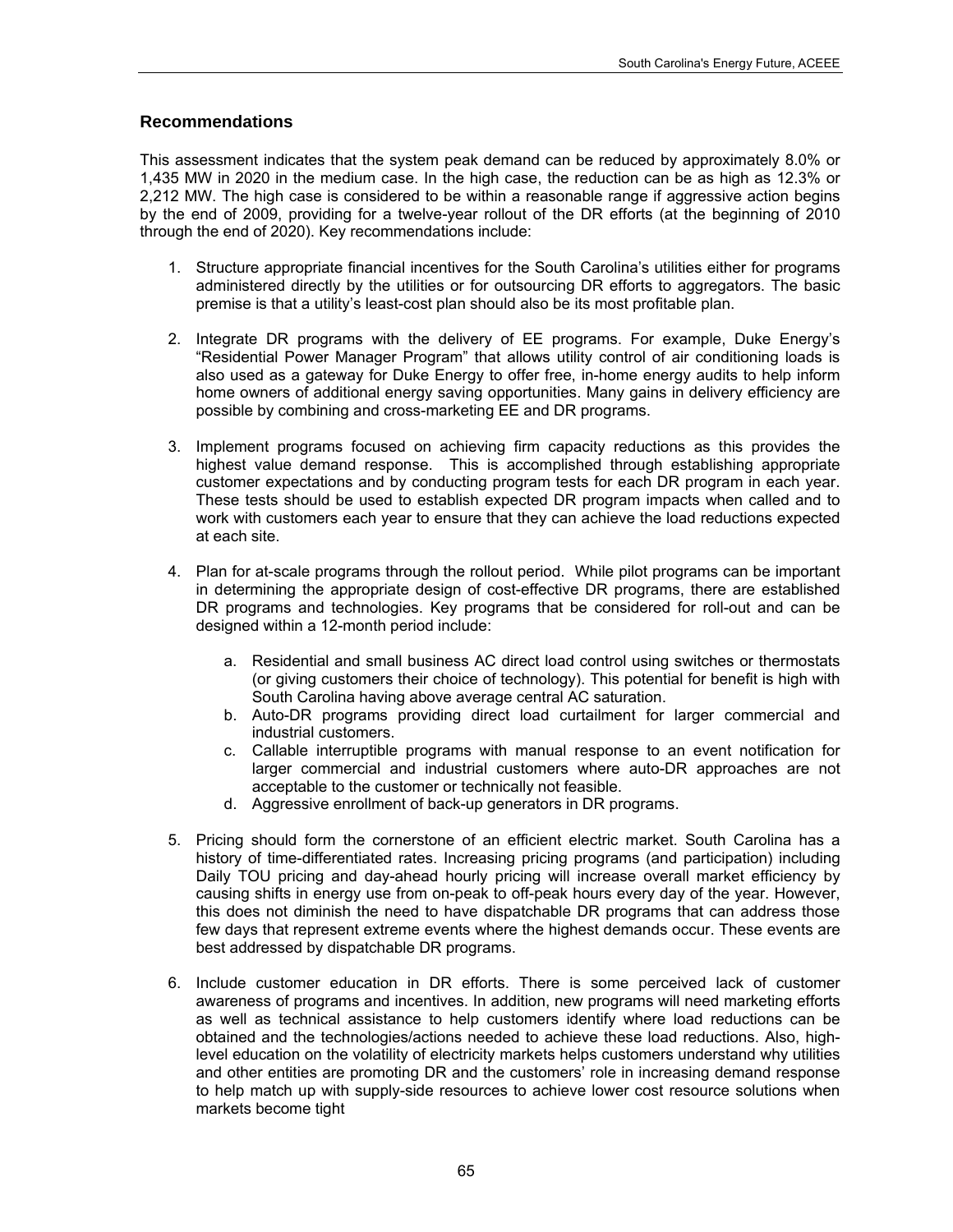l

7. Increase clarity and coordination between the Federal and State agencies and programs. While states have primary jurisdiction over retail demand response, the Federal Energy Regulatory Commission (FERC) has jurisdiction over demand response in wholesale markets. Greater clarity and coordination between the Federal and State programs is needed.

## **Macroeconomic Impacts: Impact of Policies and Programs on South Carolina's Economy, Employment, and Energy Prices**

Up to this point in the analysis we have examined the potential costs and benefits of implementing policies that might stimulate greater levels of energy efficiency in South Carolina. The evidence suggests that smart policies and programs can drive more productive investments in energy-efficient technologies, and they can do so in ways that reduce the state's total energy bill. But the question remains, what does this mean for the state economy? Do the higher gains in energy productivity that is, do the increased levels of efficiency investment with their concomitant reduction in the need for conventional energy resources—create a net economic boost for South Carolina? Or, does the diversion of revenues away from energy-related industries negatively impact the economy? In this chapter, we explore those issues and we present the analytical results of an economic model used to evaluate the impact of efficiency investments on jobs, income, and the overall size of the economy.

A recent meta-review of some past 48 energy policy studies done within the United States suggests that if investments in more efficient technologies are cost-effective, the impacts on the economy should be small but net positive (Laitner and McKinney 2008). As shown elsewhere in the report, it turns out that from a total resource cost perspective, the benefits (i.e., the energy and water bill savings) outweigh both the policy costs and investments by a factor of two. In other words, the water and energy efficiency policy recommendations highlighted in the policy scenario result in a substantial savings for households and businesses compared to the costs of implementing the policies. As we also discuss below, this consumer energy bill savings can drive a significant increase in the number of net new jobs within South Carolina.<sup>48</sup> In fact, continued investments in energy efficiency resources would maintain the energy resource benefits for many years into the future, well beyond the period of analysis examined in this report.<sup>49</sup> The state therefore has the opportunity to transition its economy to a more sustainable pattern of energy production and consumption in ways that benefit consumers and businesses.

The results in [Table](#page-79-2) 18 below detail the benefits that will accrue to the state of South Carolina when policies encourage a more efficient use of energy resources. Further discussion in this section will provide an overview of the DEEPER model and more detailed background information for the state of South Carolina.

<span id="page-79-2"></span>

| <b>Macroeconomic Impacts</b> | 2010   | 2015   | 2020   | 2025   |
|------------------------------|--------|--------|--------|--------|
| Jobs (Actual)                | 13,597 | 18,891 | 19,625 | 21,887 |
| Wages (Million \$2007)       | \$402  | \$533  | \$515  | \$408  |
| GSP (Million \$2007)         | \$767  | \$985  | \$716  | \$99   |

| Table 18. Economic Impact of Energy and Water Efficiency Investments in South Carolina |  |  |  |
|----------------------------------------------------------------------------------------|--|--|--|
|                                                                                        |  |  |  |

<span id="page-79-0"></span> $48$  As we use the term here, the word "consumer" refers to any one who buys and uses energy. Thus, we include both households and businesses as among the consumers who benefit from greater investments in energy efficienc

<span id="page-79-1"></span> $49$  As we note elsewhere, the policy analysis ends in the year 2025. Yet, many of the investments we describe have a technology of perhaps 15 years. This means that investments made in 2025 would continue to pay for themselves through perhaps the year 2040 and beyond; and none of those ongoing energy or water bill savings is reflected in the analysis described in this chapter.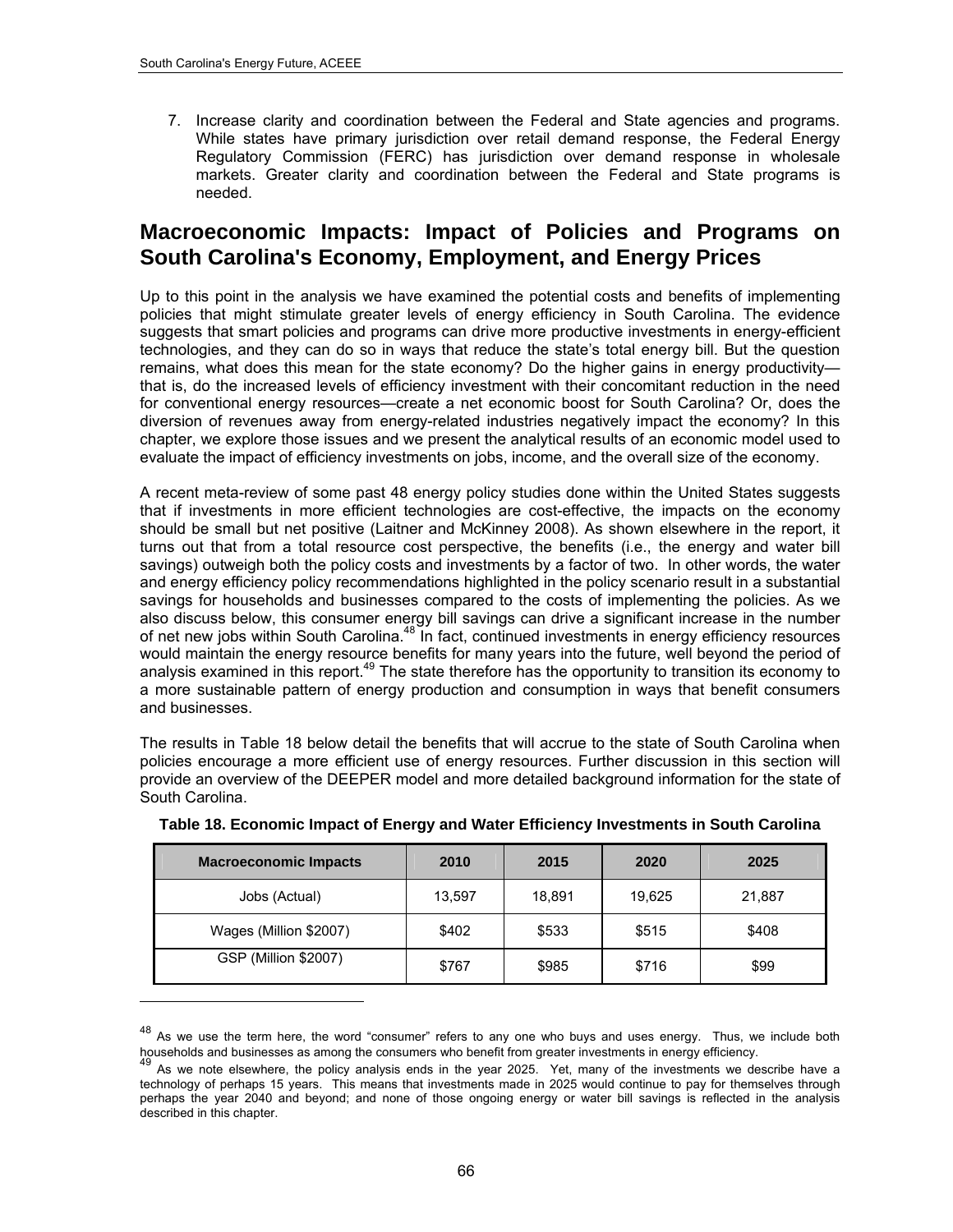## **Methodology**

The macroeconomic evaluation that we report in this chapter is undertaken in three separate steps. First, we calibrate ACEEE's economic assessment model called DEEPER (or the Dynamic Energy Efficiency Policy Evaluation Routine) to reflect the economic profile of the South Carolina economy (IMPLAN 2009). This is done for the period 2007 (the base year of the model) through 2025 (the last year of this particular analysis). In this respect, we incorporate the anticipated investment and spending patterns that are suggested by the standard forecast modeling assumptions. These patterns range from typical spending by businesses and households in the analytical period to the anticipated construction of new electric power plants and other energy-related spending that might also be highlighted in the forecast. Second, we transform the set of key efficiency scenario results from the policy analysis into the direct inputs which are needed for the economic model. The resulting inputs include such parameters as:

- The level of annual policy and/or program spending that drives the key policy scenario investments;
- The capital and operating costs associated with more energy-efficient technologies;
- The energy bill savings that result from the various energy efficiency policies described in the main body of the report; and
- Finally, a set of calibration or diagnostic model runs to check both the logic and the internal consistency of the modeling results.

So that we can more fully characterize the analysis that was completed for this report, we next provide a simplified working example of how the modeling is done. We first describe the financial assumptions that underpin the analysis. We then highlight the analytical technique by showing the kinds of calculations that are used and then summarize the overall results in terms of net job impacts. Following this example, we then review the net impacts of the various policies as evaluated in our DEEPER model.

## **Illustrating the Methodology: South Carolina Jobs From Efficiency Gains**

To illustrate how a job impact analysis might be done, we will use the simplified example of installing one hundred million dollars of efficiency improvements within large office buildings throughout South Carolina. Office buildings—traditionally large users of energy due to heating and air-conditioning loads, significant use of lighting and electronic office equipment, and the large numbers of persons employed and served—provide substantial opportunities for energy-saving investments. The results of this example are summarized in Table 19.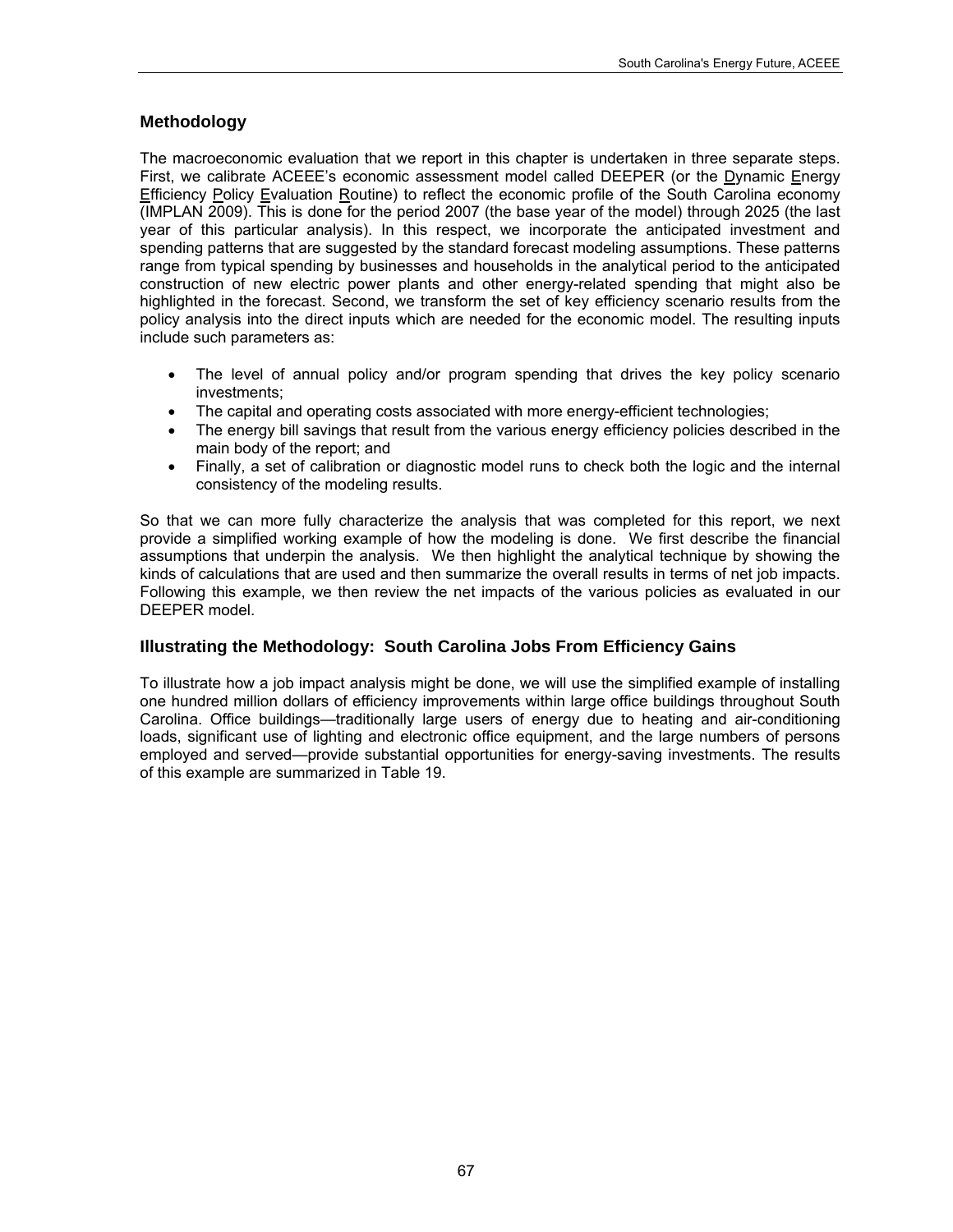| <b>Expenditure Category</b>                            | Amount<br>(Million \$) | <b>Employment</b><br><b>Coefficient</b> | Job<br>Impact |
|--------------------------------------------------------|------------------------|-----------------------------------------|---------------|
| Installing Efficiency Improvements in Year One         | \$100                  | 12                                      | 1.200         |
| Diverting Expenditures to Fund Efficiency Improvements | $-$ \$100              | 10                                      | $-1.000$      |
| Energy Bill Savings in Years One through 15            | \$200                  | 10                                      | 2.000         |
| Lower Utility Revenues in Years One through 15         | -\$200                 | 4                                       | -800          |
| Net 15-Year Change                                     | \$0.0                  |                                         | 1.400         |

#### **Table 19. Illustrative Example: Job Impacts from Commercial Building Efficiency Improvements**

Note: The employment multipliers are adapted from the appropriate sector multipliers within the South Carolina version of the DEEPER model. The benefit-cost ratio is assumed to be 2.0. The column marked "job impact" is the result of multiplying the row change in expenditure by the row multiplier. The sum of these products yields a working estimate of total net job-years over the 15-year time horizon. To find the average annual net jobs in this simplified analysis we would divide the total job-years by 15 years which, of course, gives us an estimated net gain of 93 jobs per year for each of the 15 years.

The assumption used in this example is that the investment has a positive benefit-cost ratio of 2.0. In other words, the assumption is that for every dollar of cost used to increase a building's overall energy efficiency, the upgrades might be expected to return a total of two dollars in reduced electricity and natural gas costs over the useful life of the technologies. This ratio is similar to those cited elsewhere in this report. At the same time, if we anticipate that the efficiency changes will have an expected life of roughly 15 years, then we can establish a 15-year period of analysis. In this illustration, we further assume that the efficiency upgrades take place in the first year of the analysis, while the electricity bill savings occur in years one through 15.

The analysis assumes that we are interested in the net effect of employment and other economic changes. This means we must first examine all changes in household and business expenditures both positive and negative—that result from a movement toward greater levels of energy efficiency. Although more detailed and complicated within the DEEPER model, for this heuristic exercise we then multiply each change in expenditures by the appropriate sector employment coefficient as they are adapted from the IMPLAN (2009) data. The sum of these products will then yield the net result for which we are looking.

In our example above, there are four separate changes in expenditures, each with their separate impact. As Table 19 indicates, the net impact of the scenario suggests a cumulative gain of 1,400 jobs in each of the 15-year period of analysis. This translates into an average net increase of 93 jobs each year for 15 years. In other words, the \$100 million efficiency investment made in South Carolina's office buildings is projected to sustain an average of 100 jobs each year over a 15-year period compared to a "business-as-usual" scenario.

The economic assessment of the alternative energy scenarios was carried out in a very similar manner as the example described above. That is, the changes in energy expenditures brought about by investments in energy efficiency and renewable technologies were matched with their appropriate employment multipliers. There are several modifications to this technique, however.

First, it was assumed that only 67% of both the water and energy bill savings are spent within South Carolina. We base this ratio on the consumer spending patterns reflected in the IMPLAN (2009) dataset as it describes local purchase patterns that typically now occur in the state. We also anticipate that 90% of the efficiency installations are likely (or could be) carried out by local contractors and dealers. If the set of policies encourages greater local spending so that the in-state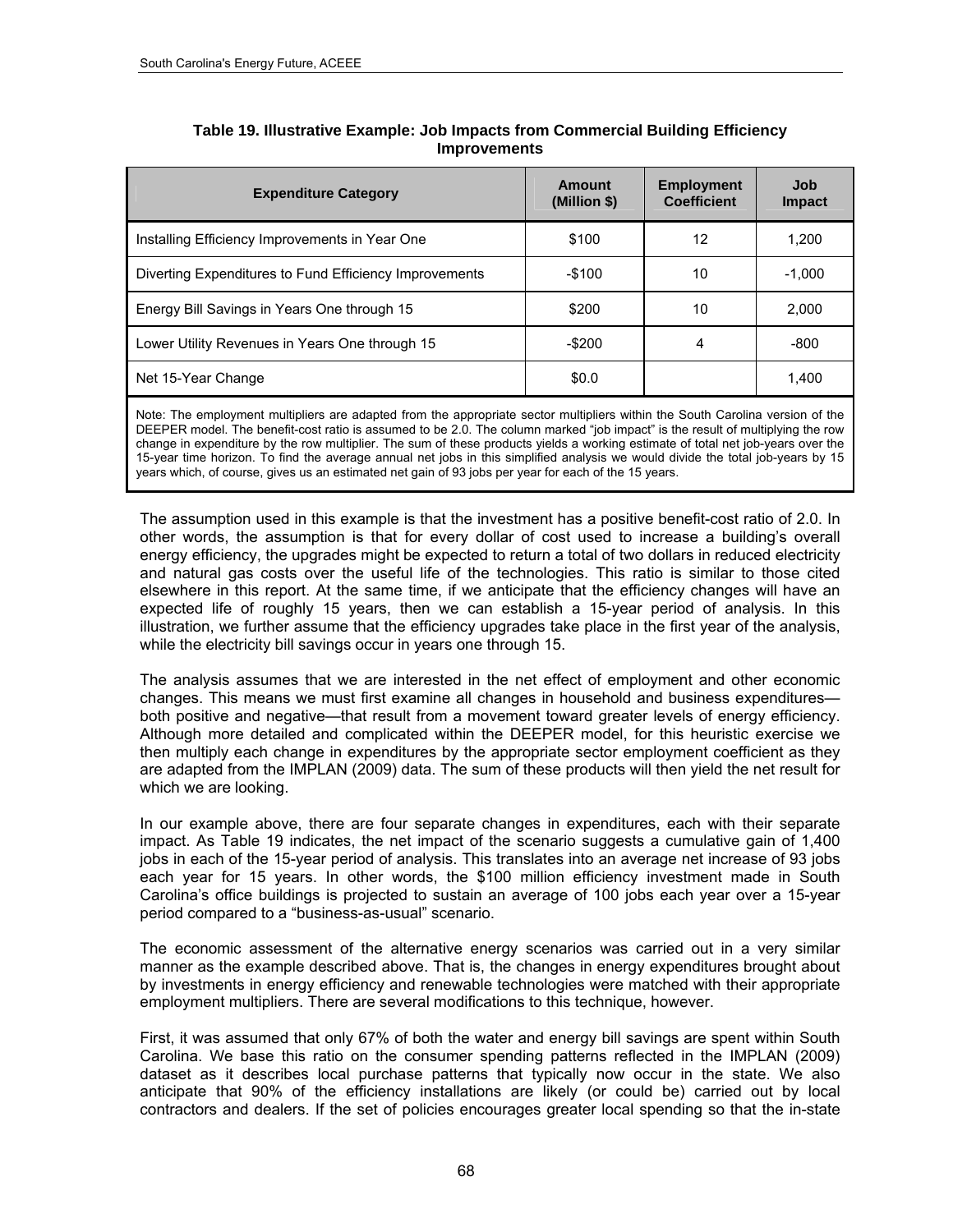consumer share was increased to 90%, for example, the net jobs might grow another 25% compared to our standard scenario exercise. At the same time, the scenario also assumes South Carolina provides only 47% of the manufactured products consumed within the state. But again, a concerted effort to build manufacturing capacity for the set of clean energy technologies would increase the benefits from developing a broader in-state energy efficiency and renewable energy manufacturing capability.

Second, an adjustment in the employment impacts was made to account for assumed future changes in labor productivity. As outlined in the Bureau of Labor Statistics Outlook 2008–2018, productivity rates are expected to vary widely among sectors (BLS 2009). For instance, drawing from the BLS data we would expect that electric utilities might increase labor productivity by 2.8% annually while the economy as a whole might increase productivity by 1.9% per year. This means, for example, that we might expect a one million dollar expenditure for utility services in the year 2025 would support only 61% of the jobs that the same expenditure would have supported in 2007 (the base year of the model), while other sectors of the economy would support only 71% of the jobs as in 2007.

Third, for purposes of estimating energy bill savings, it was assumed that all energy prices within South Carolina would follow the same growth rate as those published by the Energy Information Administration in its *Annual Energy Outlook* (EIA 2009d). Fourth, it was assumed that the efficiency investments' upgrades are financed by bank loans that carry an average 7% interest rate over a fiveyear period. To limit the scope of the analysis, however, no parameters were established to account for any changes in interest rates as less capital-intensive technologies (i.e., efficiency investments) are substituted for conventional supply strategies, or in labor participation rates—all of which might affect overall spending patterns. Fortunately, however, it is unlikely that these sensitivities would greatly impact the overall outcome of this analysis.

While the higher cost premiums associated with the energy efficiency investments might be expected to drive up the level of borrowing (in the short term), and therefore interest rates, this upward pressure would be offset to some degree by the investment avoided in new power plant capacity, exploratory well drilling, and new pipelines. Similarly, while an increase in demand for labor would tend to increase the overall level of wages (and thus lessen economic activity), the job benefits are small compared to the current level of unemployment or underemployment in the state. Hence the effect would be negligible.

Fifth, as described in the previous chapters for the buildings, industrial, and transportation end-use sectors it was assumed that a program and marketing expenditure would be required to promote market penetration of the efficiency improvements. Since these vary significantly by policy bundle we don't summarize them here but payment for these policy and program expenditures were treated as if new taxes were levied on the state commensurate with the level of energy demands within the state. Hence, the positive program spending impacts are offset by reduced revenues elsewhere in the economy.

Sixth, it should be noted that the full effects of the efficiency investments are not accounted for since the savings beyond 2025 are not incorporated in the analysis. Nor does the analysis include other benefits and costs that can stem from the efficiency investments. Non-energy benefits can include increased worker productivity, comfort and safety, and water savings, while non-energy costs can include aesthetic issues associated with compact fluorescent lamps and increased maintenance costs due to a lack of familiarity with new energy efficiency equipment (NAPEE 2007b, 3–8). Productivity benefits, for example, can be substantial, especially in the industrial sector. Industrial investments that increase energy efficiency often result in achieving other economic goals such as improved product quality, lower capital and operating costs, increased employee productivity, or capturing specialized product markets (see, for example, Worrell et al. 2003).

To the extent these "co-benefits" exceed any non-energy costs, the economic impacts of an energy efficiency initiative in South Carolina would be more favorable than those reported here. Finally, although we show in Table 19 above just how the calculations would look from an employment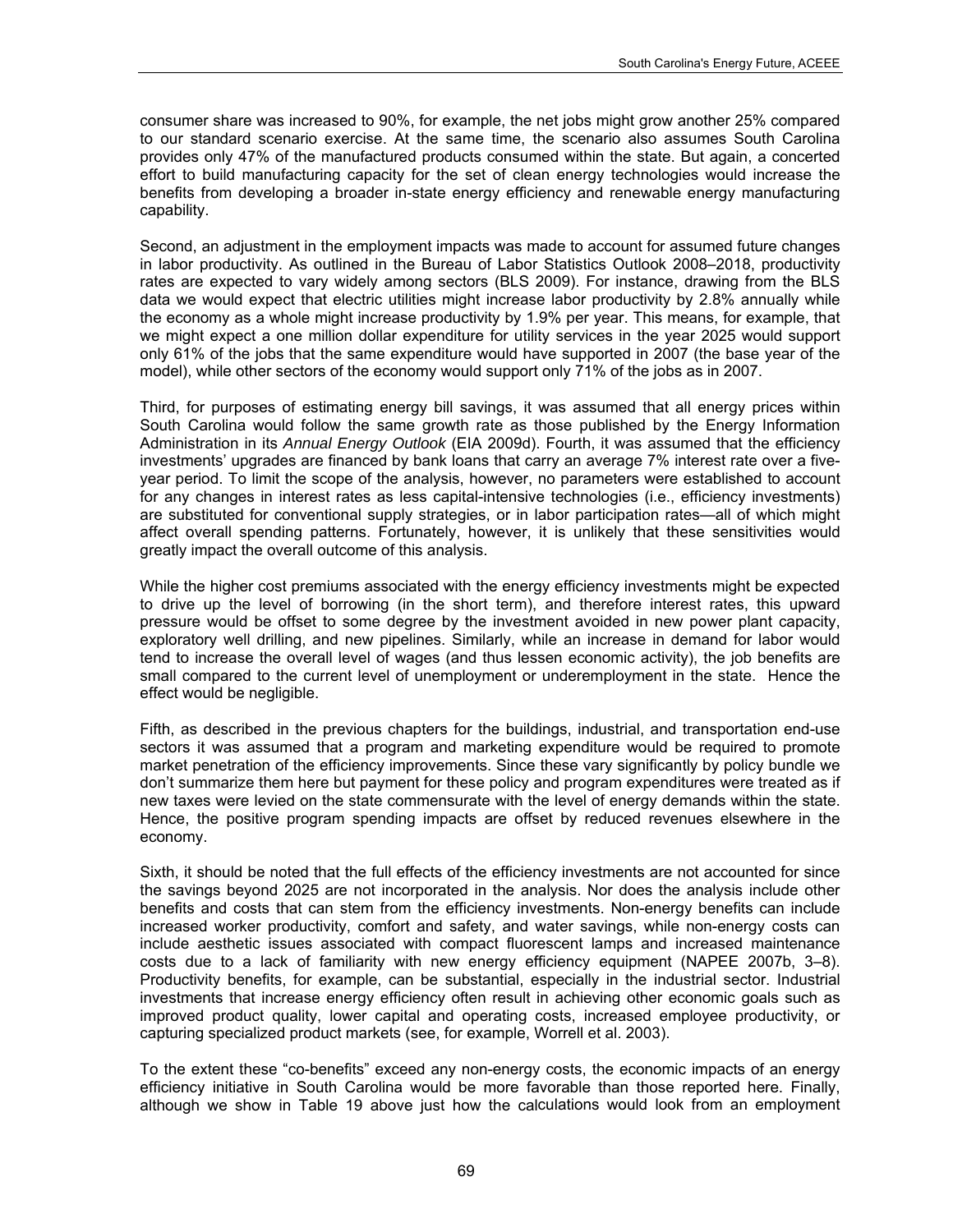perspective, we don't show the same kind of data or assumptions for either income or for impacts on the Gross State Product (GSP, or the sum of value-added contributions to the South Carolina state economy). Nonetheless, the approach is very similar to that described for net job impacts.

#### **Impacts of Recommended Energy Efficiency Policies**

For each year in the analytical period, the given change in a sector spending pattern (relative to the reference scenario) was matched to the appropriate sector impact coefficients. Two points are worth special note: first, it was important to match the right change in spending to the right sector of the South Carolina economy; and second, these coefficients change over time. For example, as previously suggested, labor productivity changes mean that there may be fewer jobs supported by a one million dollar expenditure today compared to that same level of spending in 2025. Both the negative and positive impacts were summed to generate the estimated net results shown in the series of tables that follow. Presented here are two basic sets of macroeconomic impacts for the benchmark years of 2010, 2015, 2020, and 2025. These include the financial flows that result from the policies described in the previous chapters. They also include the net jobs, income, and GSP impacts that result from the changed investment and spending patterns.

Table 20 presents the changes in consumer expenditures that result from these policies. While the first row in the table presents the full cost of the energy efficiency policies, programs and investments, the utility customers will likely borrow all or at least a portion of the money to pay for these investments. Thus, "annual consumer outlays," estimated at about \$26 million in 2010, rise to nearly \$790 million in 2025. These outlays include actual "out-of-pocket" spending for programs and investments, along with money borrowed to underwrite the larger technology investments. The annual energy and water bill savings reported here are a function of reduced energy purchases from the many South Carolina electric, natural gas, and water utilities within the state.

As we further highlight in the table that follows, the annual energy bill savings begins with a modest first year benefit of \$13 million. As more investments are directed toward the purchase of more energy- and water-efficient technologies, the annual consumer savings rise to about \$2.1 billion by 2025.

| (Millions of 2007 Dollars)               | 2010   | 2015  | 2020  | 2025    |
|------------------------------------------|--------|-------|-------|---------|
| <b>Annual Consumer Outlays</b>           | \$26   | \$196 | \$453 | \$788   |
| Annual Energy-Water Bill Savings         | \$13   | \$205 | \$809 | \$2,072 |
| Annual Net Consumer Savings              | $-$13$ | \$9   | \$355 | \$1,284 |
| Cumulative Net Energy-Water Bill Savings | $-$13$ | -\$84 | \$834 | \$5,112 |

**Table 20. Financial Impacts from Energy Efficiency Policy Medium Scenario** 

 'Annual' refers to the total that is reported in the benchmark year while 'Cumulative' is the total from previous years beginning in 2010 through the benchmark year.

 Annual consumer outlays include administrative costs to run programs, incentives provided to consumers, investments in efficiency devices and interest paid on loans needed to underwrite the needed efficiency investments.

 Annual energy-water bill savings is the reduced expenditures for water and energy services that benefit both households and businesses within a given year. The net savings is the difference between savings and outlays.

Readers should note from Table 20 that in the early years and especially as the policies ramp up quickly to stimulate a greater level of efficiency improvements, the consumer outlays outweigh the energy bill savings. In 2010, the net cumulative savings are negative at -\$13 million and remain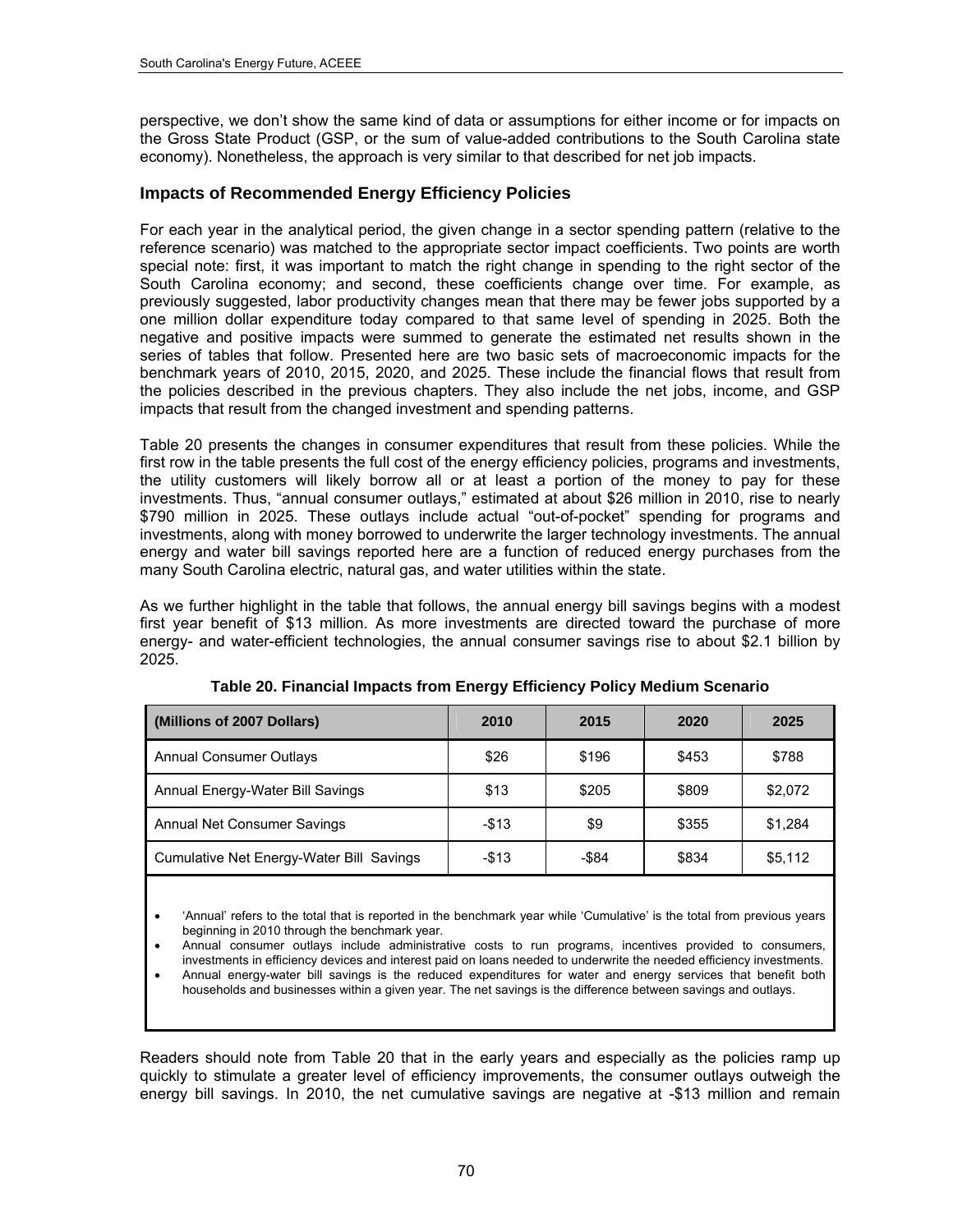negative through 2015. By 2016, however (not shown here), the net cumulative savings turn positive and mount steadily through the year 2025 by when they reach an estimated \$5.1 billion net cumulative savings for the state as a whole.

At this point we then have the financial flows estimated as they are distributed across the end-use sectors described earlier in the report. The question then becomes what might be the impacts on the state economy as we've been able to evaluate them for a given year using the DEEPER model. The modeling then evaluates impact on jobs and wages sector-by-sector, and evaluates their contribution to South Carolina's Gross State Product, which is a sum of the net gain in value-added contributions provided by the energy productivity gains throughout all sectors of the state economy. As with the previous table on financial impacts, for reader convenience, [Table](#page-84-0) 21 repeats the net impacts shown earlier for the benchmark years 2010, 2015, 2020 and 2025.

<span id="page-84-0"></span>

| <b>Macroeconomic Impacts</b> | 2010   | 2015   | 2020   | 2025   |
|------------------------------|--------|--------|--------|--------|
| Jobs (Actual)                | 13,597 | 18.891 | 19.625 | 21,887 |
| Wages (Million \$2007)       | \$402  | \$533  | \$515  | \$408  |
| <b>GSP (Million \$2007)</b>  | \$767  | \$985  | \$716  | \$99   |

**Table 21. Economic Impact of Energy Efficiency Investments in South Carolina** 

Given both the financial flows and the modeling framework, the analysis suggests a net contribution to the state's employment base as measured by full-time jobs equivalent. In the year 2010 we see an immediate net increase of 13,597 jobs which increases to a significantly larger total of 21,887 jobs by 2025. The early years of the policy scenarios show small net cost to the economy. Yet we continue to see a net increase in jobs. How is this possible?

In South Carolina, the electric power and the natural gas service sectors directly and indirectly employ about 3.3 and 3.9 jobs, respectively, for every \$1 million of spending. But, sectors vital to energy efficiency improvements like manufacturing and construction and utilize 7.3 and 11.9 jobs, respectively, per \$1 million of revenue. Once job gains and losses are netted out in each year, the analysis suggests that, by diverting expenditures away from non-labor intensive energy sectors, the cost-effective energy policies can positively impact the larger South Carolina economy—even in the early years, but especially in the later years of the analysis as the energy savings continue to mount.

To highlight the results of this analysis in a little more detail, [Figure](#page-85-0) 18 provides year-by-year impacts on net jobs within South Carolina.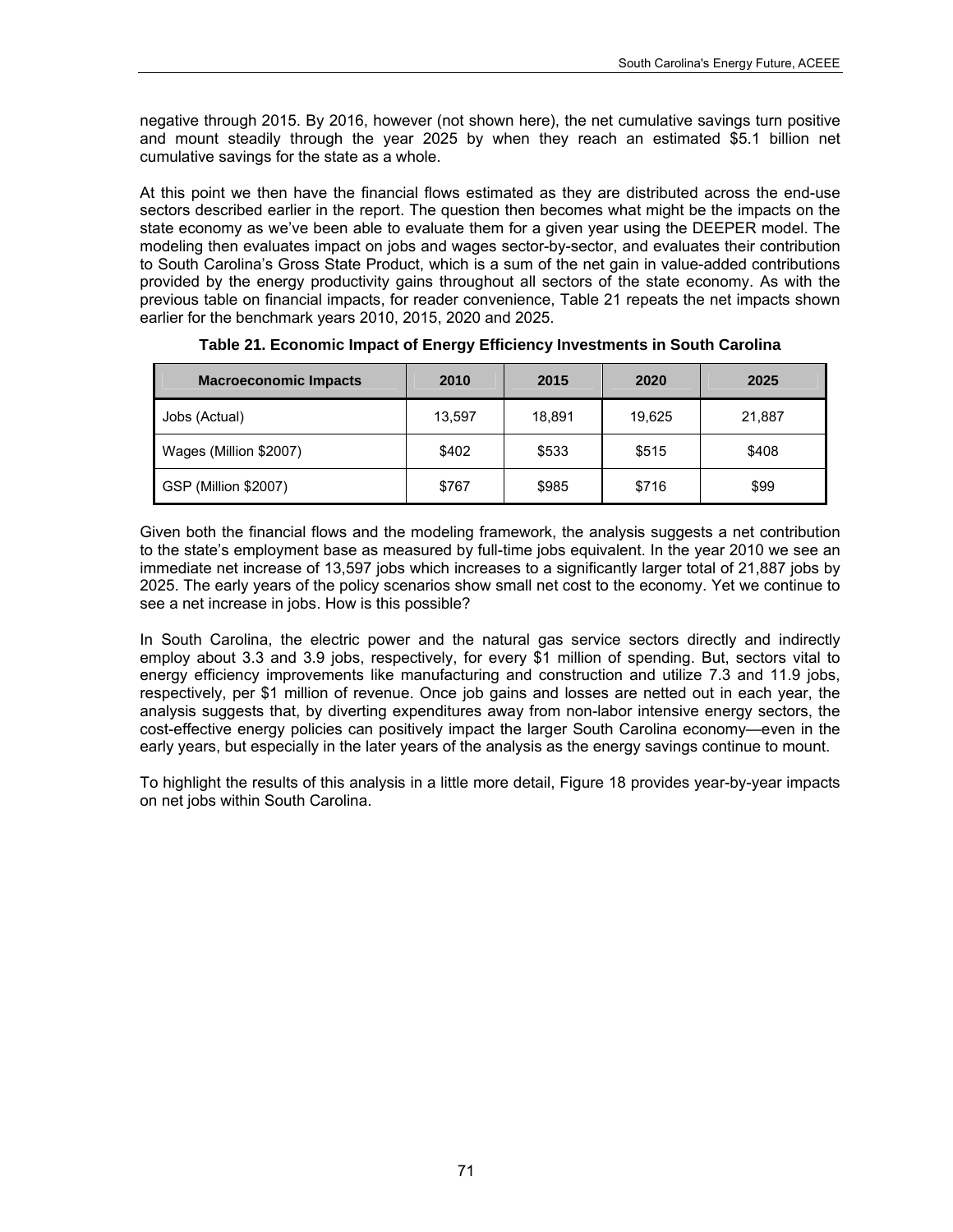<span id="page-85-0"></span>

**Figure 18. Net Employment Impacts for South Carolina (2010–2025)** 

Figure 19 highlights the anticipated net gain to the state's wage and salary compensation and Gross State Product, both measured in millions of 2007 dollars.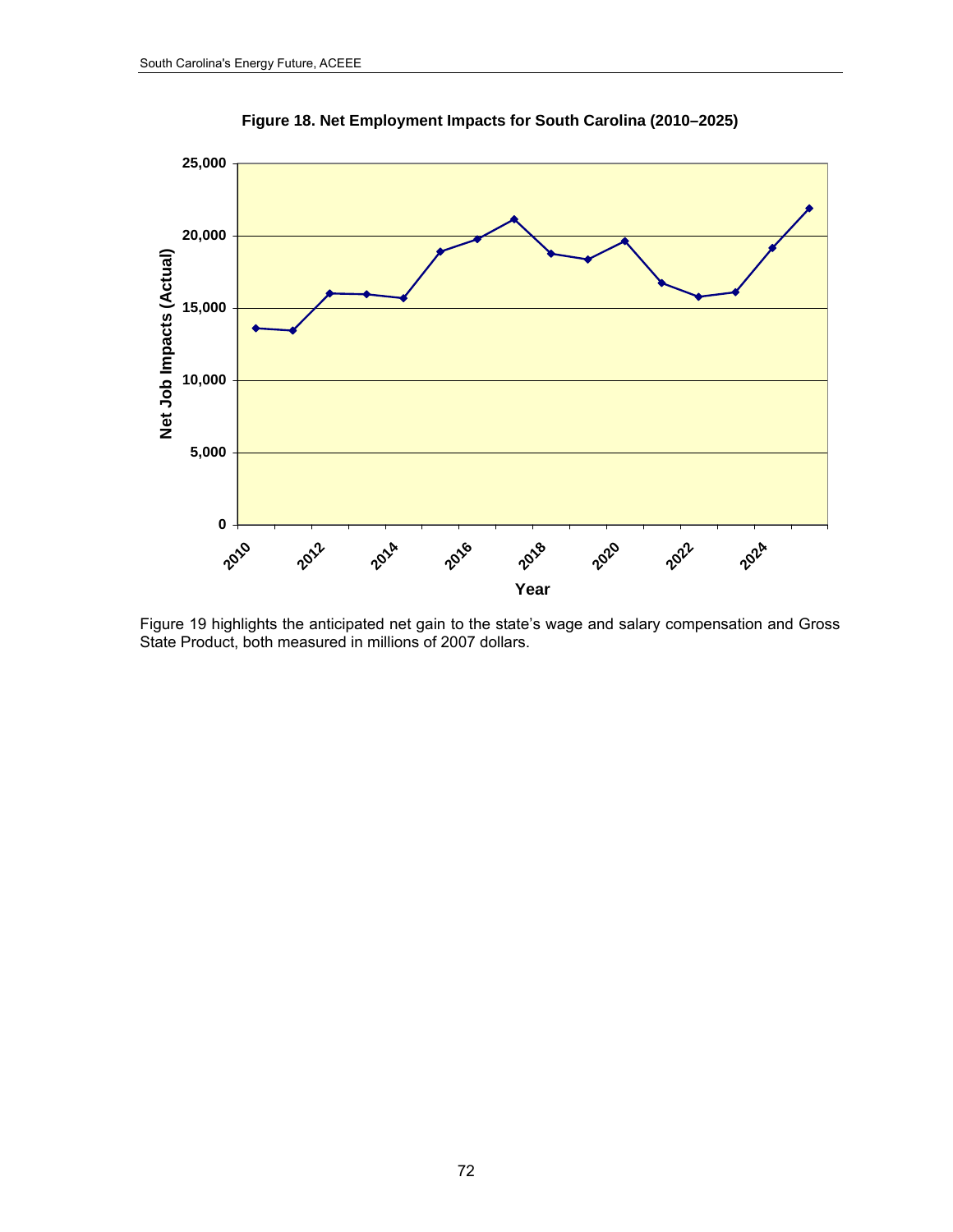

**Figure 19. Wages and Gross State Product Impacts for South Carolina** 

The end result of this policy analysis, then, suggests that an early program stimulus which drives a higher level of efficiency investments can actually increase the robustness of the South Carolina economy, creating an average of 16,000 net new jobs from the 2010 through 2015, and rising to an average of nearly 19,000 net new jobs over the last decade of the analysis. This is roughly equivalent to the employment that would be directly and indirectly supported by the construction and operation of 175 small manufacturing plants within South Carolina. As indicated by Figure 19, these investments also increase both wages and gross state product throughout South Carolina.<sup>50</sup>

In short, the more efficient use of energy and water resources provides a cost-effective redirection of spending away from less labor-intensive sectors into those sectors that provide a greater number of jobs within South Carolina. Similarly, cost-effective energy productivity gains also redirect spending away from sectors that provide a smaller rate of value-added into those sectors with slightly higher levels of value-added returns per dollar of revenue. The extent to which these benefits are realized will depend on the willingness of business and policy leaders to implement the recommendations that are at the heart of this report and found earlier in this assessment. Indeed, to the extent that business and policy leaders go beyond the recommendations described here, the evidence further suggests an even greater net positive impact on the South Carolina economy.<sup>51</sup>

l

<span id="page-86-0"></span><sup>&</sup>lt;sup>50</sup> Readers will observe in the jobs chart a modest valley although still a net positive employment impact in the years 2017 through 2024. The reason for this is that the reference case assumes a significant construction program for new power plants in roughly that same period of time. Avoiding that utility-related construction activity in the policy scenario temporarily diminishes the net employment gains in those years. And because electric utilities are so capital-intensive relative to other sectors of the economy, the avoided construction also has a pronounced impact on wages and Gross State Product. Note,

<span id="page-86-1"></span>however, that all three sets of economic impacts remain strongly net positive for South Carolina.<br><sup>51</sup> As a further thought experiment, we ran the DEEPER model to test the potential impact of both greater in-state spending might result from the set of policies characterized in this analysis, and from the inclusion of non-energy benefits that are likely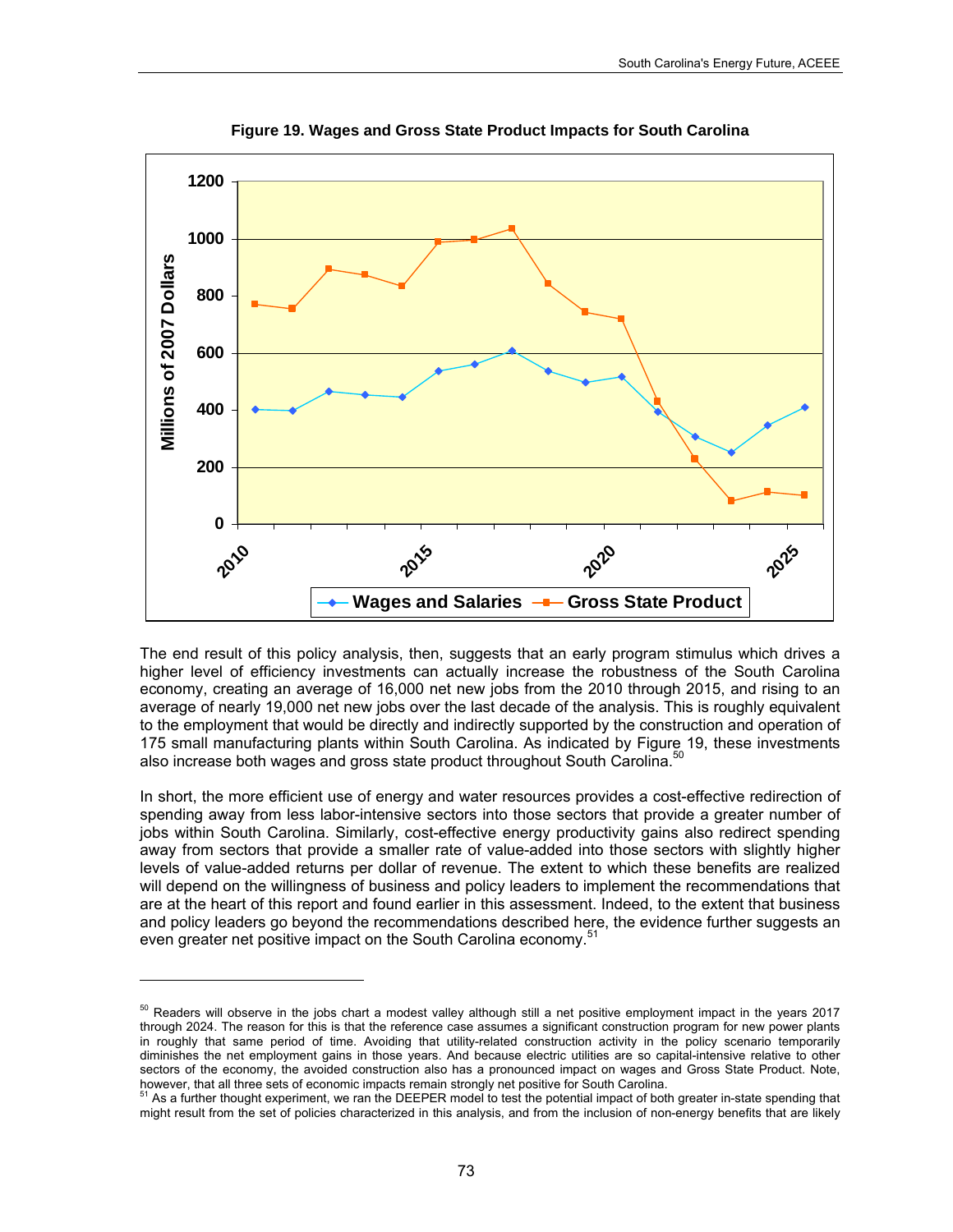l

## **Emissions Impacts from Policy Scenarios**

Meeting the demand for electricity through efficiency resources reduces electricity generation; thus, any environmental impacts that would result can be avoided. Efficiency represents a cost-effective strategy to reduce global warming emissions. One caveat of the avoided emissions from efficiency that readers should note is that South Carolina exports about 22% of its electricity and a recent power purchasing agreement struck between Duke Energy Carolinas and CEPCI means that South Carolina's cooperative utilities will be importing some of their power from North Carolina. Therefore, not all of the electricity avoided through efficiency is attributable to power plants in South Carolina.

The policies we suggest would reduce carbon dioxide  $(CO<sub>2</sub>)$  emissions in the Southeastern Electric Reliability Council (SERC) by over 2 million tons in 2015 and almost 13 million tons in 2025, or 0.4% and 2.1% of total emissions in the region, respectively (see Figure 20). Through 2025, energy efficiency can reduce  $CO<sub>2</sub>$  emissions cumulatively by almost 78 million tons. In 2007, South Carolina accounted for 46 million tons of  $CO<sub>2</sub>$  emission, or 8% of regional emissions (EIA 2009a). Because electricity savings from efficiency policies in South Carolina will have an impact across the SERC, we therefore estimate these  $CO<sub>2</sub>$  reductions from energy efficiency programs and policies relative to the entire region. See Appendix B.2 for our detailed methodology.





to follow from this policy scenario. Following an analysis by Laitner and Lung (2009), we assumed a set of non-energy benefits that might be about 40% of the electricity bill savings throughout the economy. And we increased the in-state consumer spending from 67% to 80%. With those two assumptions added into the DEPER Model, the net employment impacts rose from 23,000 jobs in the year 2025 to more than 30,000 jobs in that same year.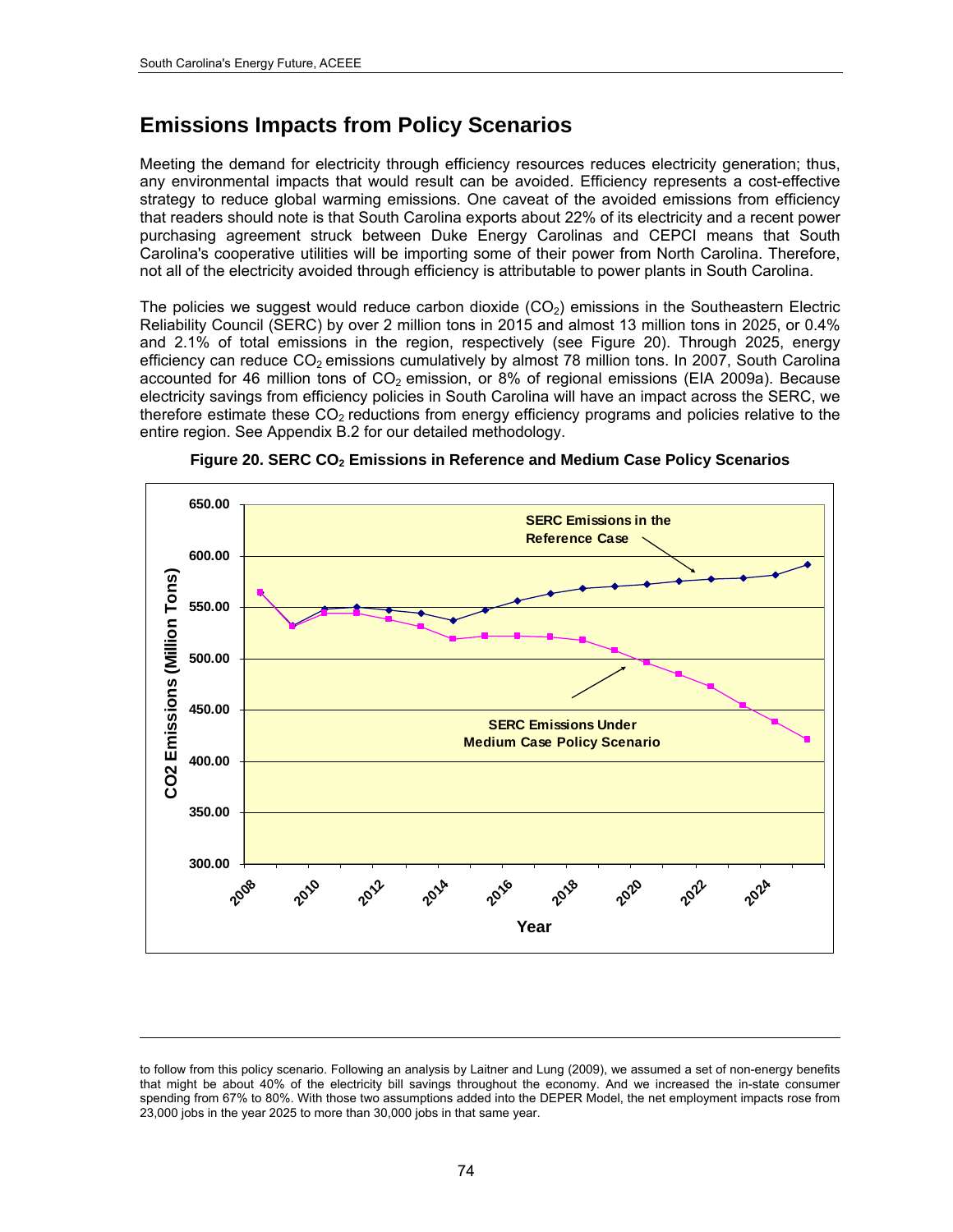## **Efficiency Impacts on Power Plant Water Use**

As noted earlier, thermoelectric power plants dominate the electricity generation mix in South Carolina. Cooling requirements for such plants are determined by heat input and hours of operation. The electricity savings identified in this report are of sufficient magnitude to support a first-order estimate of their impacts on both consumptive and non-consumptive water use for electric power generation.

Operating hours will not be reduced at all power plants as a result of energy efficiency measures. The physical and economic characteristics of base load plants necessitate their operation around the clock to the maximum extent possible, subject to annual or seasonal maintenance requirements. All nuclear power plants and many large coal-fired power plants are operated as baseload plants. Opportunities for reduced hours of operation, and thus reduced water consumption, occur at "loadfollowing" plants, those facilities where production is ramped up or down in concert with the daily ebb and flow of electricity demand. Most natural gas plants and some coal plants are operated as loadfollowing plants. Some of these natural gas plants are powered by simple combustion turbines without requirements for cooling water. Others operate as combined cycle plants with the turbine exhaust being harnessed to a steam cycle to produce additional electricity. Thus, the primary effect on cooling water requirements will be seen at combined-cycle natural gas plants and coal-fired plants being operated in the load-following mode.

Based on the patterns of operation shown by South Carolina's electric generating fleet in 2005, the following plants can be considered the major load-following thermoelectric plants in the state.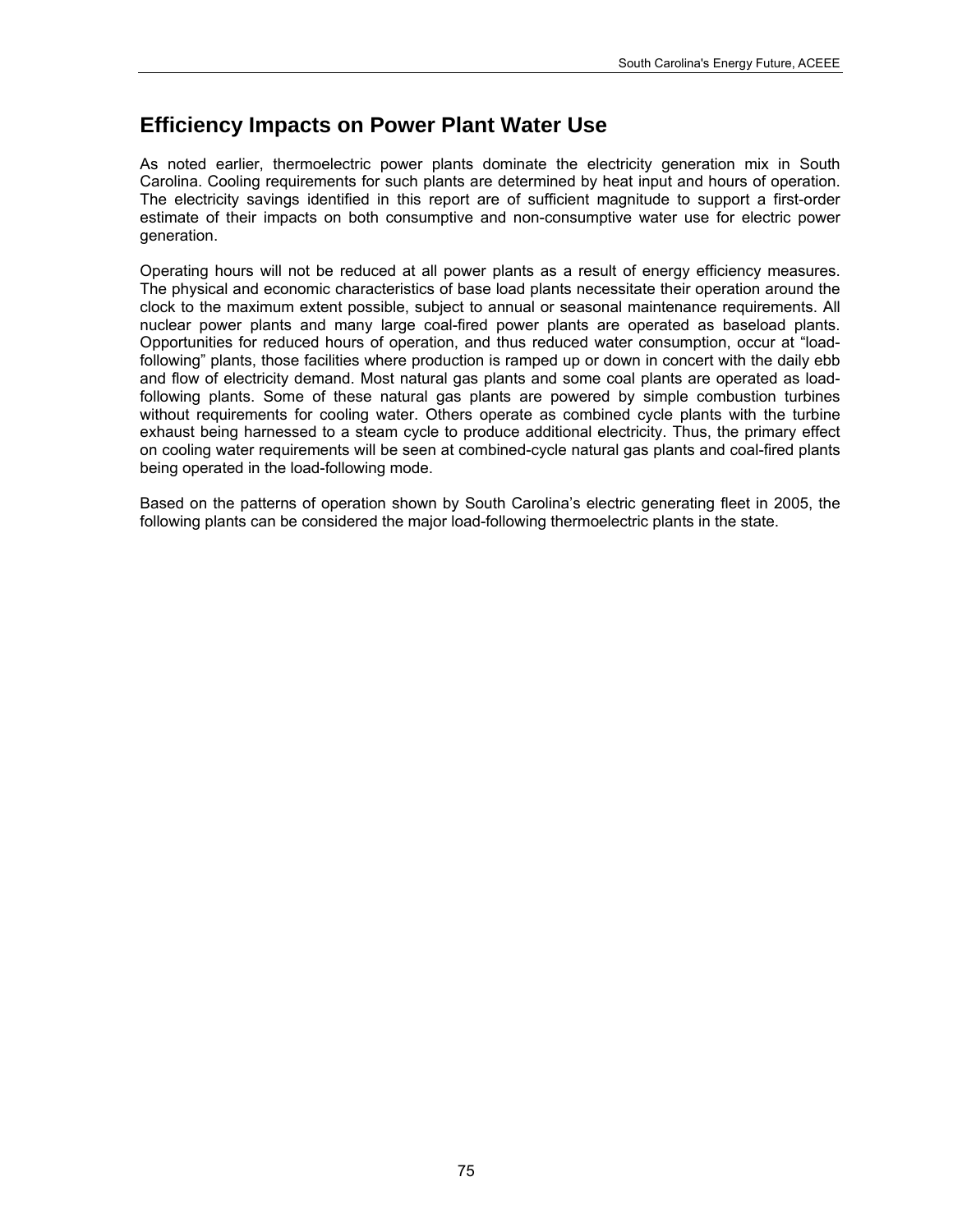| <b>Plant name</b>                          | <b>Plant</b><br><b>Operator</b><br><b>Name</b> | <b>County</b>   | No. of<br><b>Generators</b> | <b>Plant</b><br><b>Primary</b><br><b>Fuel</b><br>Category | <b>Plant</b><br><b>Capacity</b><br><b>Factor</b> | <b>Plant</b><br><b>Nameplate</b><br><b>Capacity</b><br>(MW) | <b>Plant</b><br><b>Annual Net</b><br><b>Generation</b><br>(MWh) | <b>River Basin</b>                        |
|--------------------------------------------|------------------------------------------------|-----------------|-----------------------------|-----------------------------------------------------------|--------------------------------------------------|-------------------------------------------------------------|-----------------------------------------------------------------|-------------------------------------------|
|                                            |                                                |                 |                             |                                                           |                                                  |                                                             |                                                                 |                                           |
| <b>Broad River Energy</b><br>Center        | Calpine                                        | Cherokee        | 5                           | GAS                                                       | 0.0763                                           | 985.0                                                       | 658,015.0                                                       | <b>Broad</b>                              |
| Canadys Steam                              | SCE&G                                          | Colleton        | 3                           | COAL                                                      | 0.5126                                           | 489.6                                                       | 2,198,619.0                                                     | Edisto R.                                 |
| Columbia Energy Center                     | Calpine                                        | Calhoun         | 3                           | <b>GAS</b>                                                | 0.0662                                           | 668.5                                                       | 387,473.3                                                       | Congaree R.                               |
| Cross                                      | SCPub Serv Auth                                | <b>Berkelev</b> | 3                           | COAL                                                      | 0.5352                                           | 1,738.1                                                     | 8,148,937.0                                                     | Diverion Canal-Lake<br>Marion-L. Moultrie |
| Jasper                                     | SCE&G                                          | Jasper          | 4                           | <b>GAS</b>                                                | 0.1900                                           | 1,001.7                                                     | 1,666,944.0                                                     | Savannah Basin                            |
| <b>Jefferies</b>                           | <b>SC Pub Serv Auth</b>                        | <b>Berkelev</b> | 9                           | <b>COAL</b>                                               | 0.4282                                           | 578.2                                                       | 2,168,969.0                                                     | L. Moultrie - Cooper<br>R.                |
| John S Rainey                              | SC Pub Serv Auth                               | Anderson        | 8                           | GAS                                                       | 0.2142                                           | 1,102.0                                                     | 2,067,379.0                                                     | Savannah Basin                            |
| Urquhart                                   | SCE&G                                          | Aiken           | 9                           | COAL                                                      | 0.1480                                           | 758.9                                                       | 983,925.0                                                       | Savannah R.                               |
| <b>DOE Savannah River</b><br>Site (D Area) | SCE&G                                          | Aiken           | 7                           | COAL                                                      | 0.2809                                           | 78.2                                                        | 192,456.0                                                       | Savannah Basin                            |
| W S Lee                                    | Duke Carolinas LLC                             | Anderson        | 8                           | COAL                                                      | 0.3043                                           | 542.3                                                       | 1,445,536.0                                                     | Saluda R.                                 |
|                                            |                                                |                 |                             | Source: EPA (2007a)                                       |                                                  |                                                             |                                                                 |                                           |

**Table 22. Principal Load-Following Thermal Plants in South Carolina (2005)**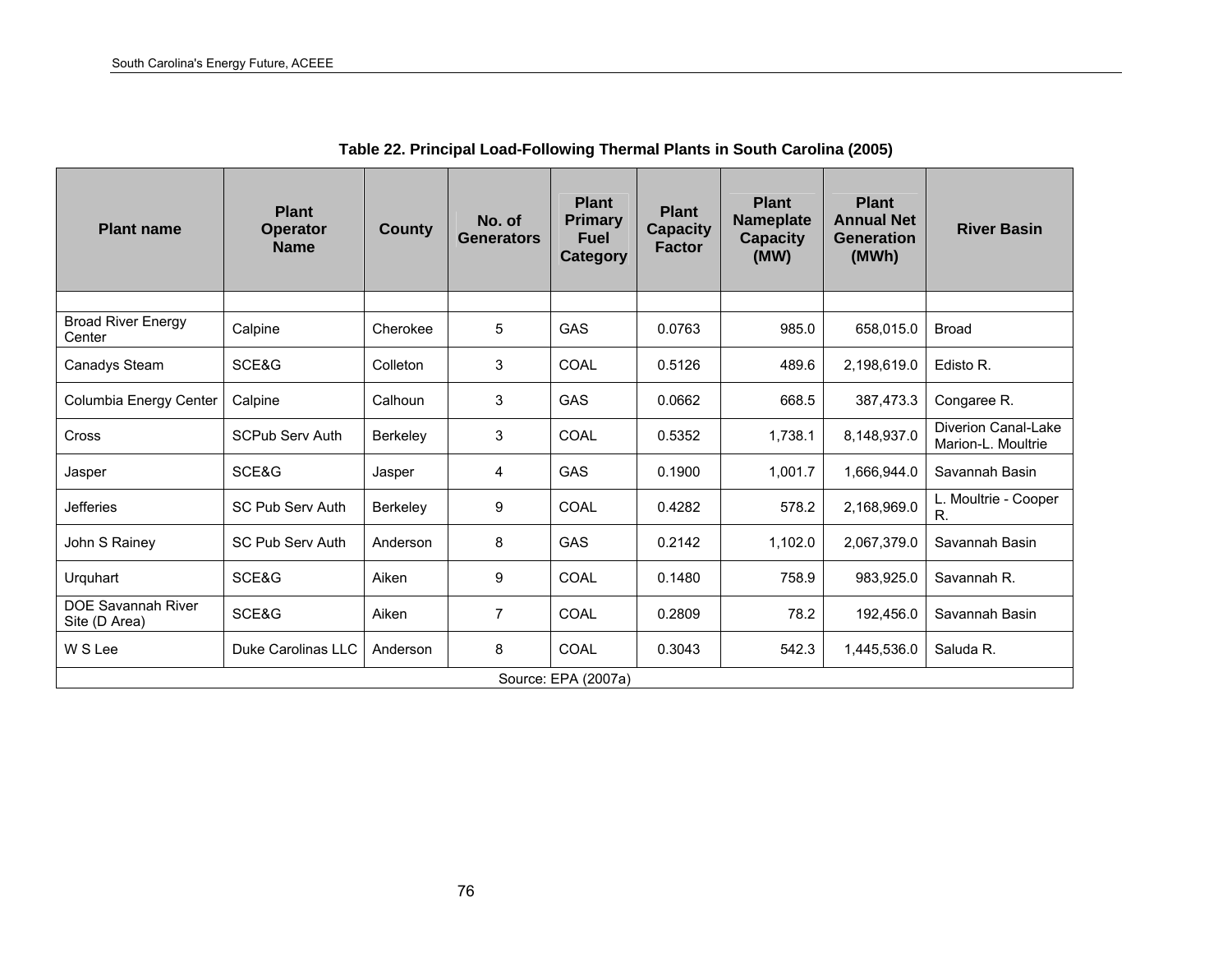The electricity savings from all policies presented in this report are summarized here in Table 23. Demand response programs are not listed, as their principal benefit is the reduction of peak demand. Some electricity savings are likely, but are not quantified here.

|                                            |       | <b>Medium Case</b> |       | <b>High Case</b> |
|--------------------------------------------|-------|--------------------|-------|------------------|
|                                            | 2015  | 2025               | 2015  | 2025             |
| <b>Energy Efficiency Resource Standard</b> | 2,729 | 16,994             | 4,071 | 23,119           |
| <b>Building Energy Codes</b>               | 416   | 2,490              | 416   | 3,095            |
| Water policies and programs                | 21    | 85                 | 23    | 93               |
| Total (GWh)                                | 3.166 | 19.569             | 4.510 | 26,307           |

| Table 23. Summary of Electricity Savings (GWh) |
|------------------------------------------------|
|------------------------------------------------|

Based on these electricity savings, we estimate that the energy efficiency policies under the medium case will reduce water withdrawals by 300 million gallons per day (mgd) in 2015 and over 1,800 mgd in 2025. Withdrawals are likely to be larger than these averages in summer months and lower than these averages in winter months. Given the distribution of the principal load-following thermoelectric plants in the state, we estimate that the bulk of these savings (80%) can be distributed as shown in Table 24, and again note that these figures are likely to be higher in summer months. We have not assigned dollar values to these savings, but suggest that improvements in stream flows and attendant reliability of supplies for drinking water, fish and wildlife, and power generation itself are likely to result.

| Table 24. Estimated Reductions in Thermo-Electric Cooling Water Use Resulting from Medium |
|-------------------------------------------------------------------------------------------|
| Case Energy Efficiency, by Basin (mgd)                                                    |

| <b>River Basin</b> |       | <b>Withdrawals</b> | <b>Consumption</b> |       |  |
|--------------------|-------|--------------------|--------------------|-------|--|
|                    | 2015  | 2025               | 2015               | 2025  |  |
| <b>Broad</b>       | 8.0   | 49.2               | 0.023              | 0.142 |  |
| Congaree           | 4.6   | 28.3               | 0.013              | 0.081 |  |
| Cooper             | 125.0 | 772.2              | 1.078              | 6.665 |  |
| Edisto             | 26.5  | 164.0              | 0.229              | 1.415 |  |
| Saluda             | 17.6  | 108.8              | 0.152              | 0.939 |  |
| Savannah           | 59.6  | 368.2              | 0.253              | 1.565 |  |

## **Summary of Findings**

## **Energy Efficiency Resource Economic Potential**

ACEEE's assessment of the economic potential for energy efficiency resources in South Carolina through our meta review estimates a range of efficiency resources, from 16% to 20% of the electricity needs of the state in 2025. Energy efficiency resources are identified across all sectors: residential, commercial, and industrial (see Figure 21), which highlights the important fact that everyone in South Carolina can make contributions to improve energy efficiency across the state. Combined heat and power and demand response contribute further to the potential for both lower electricity consumption and reduced peak demand.

## **Impacts of Energy Efficiency and Demand Response**

In our policy discussion above, ACEEE suggested a suite of energy efficiency and demand response policies and programs that would enable South Carolina to tap into its energy efficiency resource potential. The impacts of these policies and programs on electricity consumption in South Carolina over the period of this analysis are shown in the following section on Consumer Savings.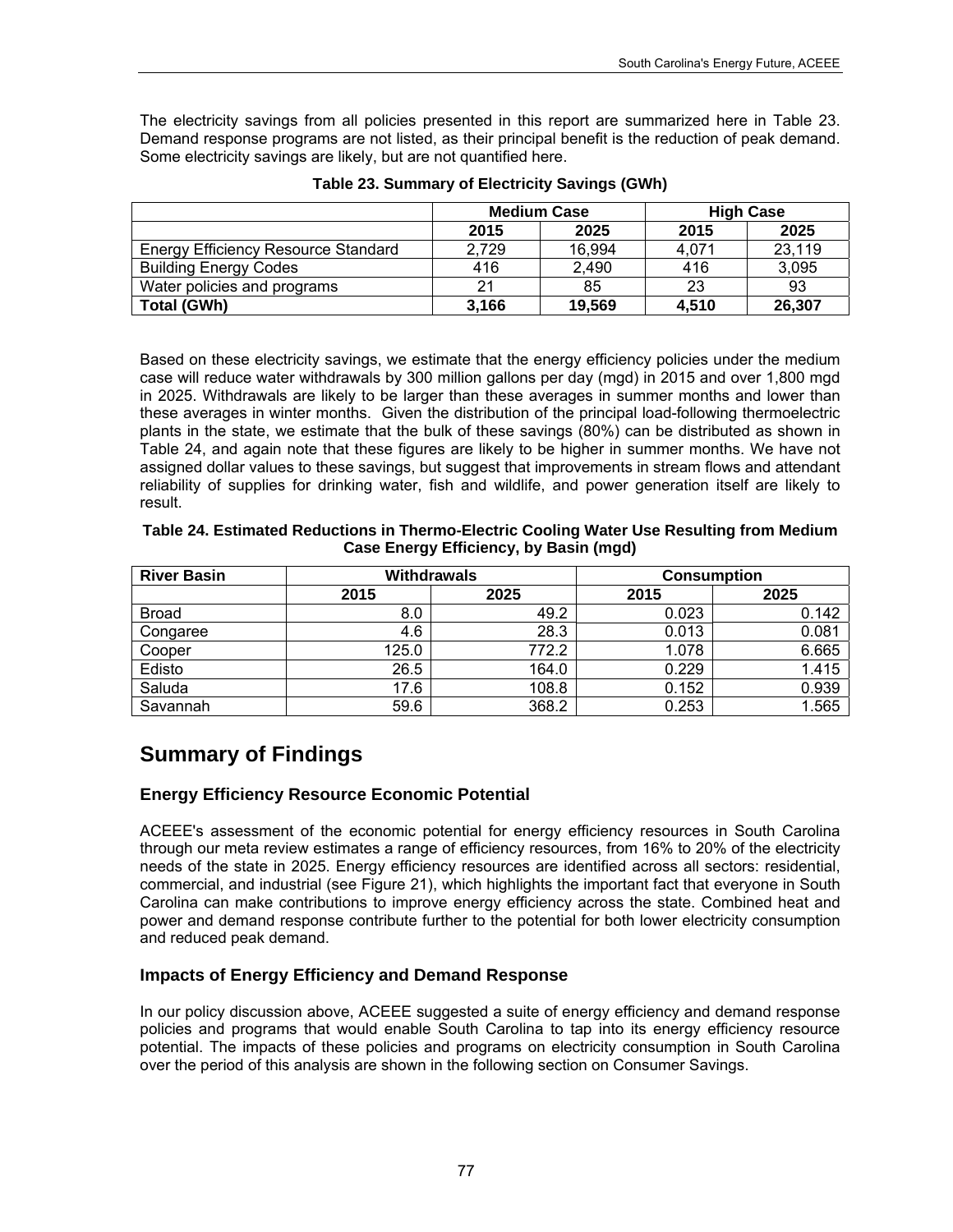#### *Consumer Savings*

The energy savings from these efficiency policies and programs can cut annual electricity and water bills for customers by a net \$205 million in 2015. Net annual savings grow ten-fold to \$2.1 billion in 2025. While these savings will require some public and customer investment, by 2025 net cumulative savings on electricity and water bills will reach \$5.1 billion. Additionally, net savings per household will reach \$5 by 2015, but by 2025 savings increase enormously to \$380 per household. These savings are the results of two effects. First, participants in energy efficiency programs will install efficiency measures, such as more efficiency appliances or heating equipment, therefore lowering their electricity consumption and, consequently, their electric bills. In addition, because of volatility in energy prices, efficiency strategies have the added benefit of improving the balance of demand and supply in energy markets, thereby stabilizing regional electricity prices for the future.

The combined effects of efficiency and demand response on overall summer peak demand are shown in Figures 21 and 22.



**Figure 21. Estimated Reductions in Electricity Use in South Carolina through Energy Efficiency — Medium Case** 

**Table 25. Summary of Peak Demand Reduction in South Carolina** 

|                                          | 2015  | 2025  | % Reduction |
|------------------------------------------|-------|-------|-------------|
| <b>Energy Efficiency Peak Reductions</b> | 600   | 4.604 | 24%         |
| Demand Response Peak Reductions          | 686   | 1.493 | 8%          |
| <b>Total Peak Reductions</b>             | 1.286 | 6.097 | 32%         |
| % Reduction (total relative to forecast) | 8%    | 32%   |             |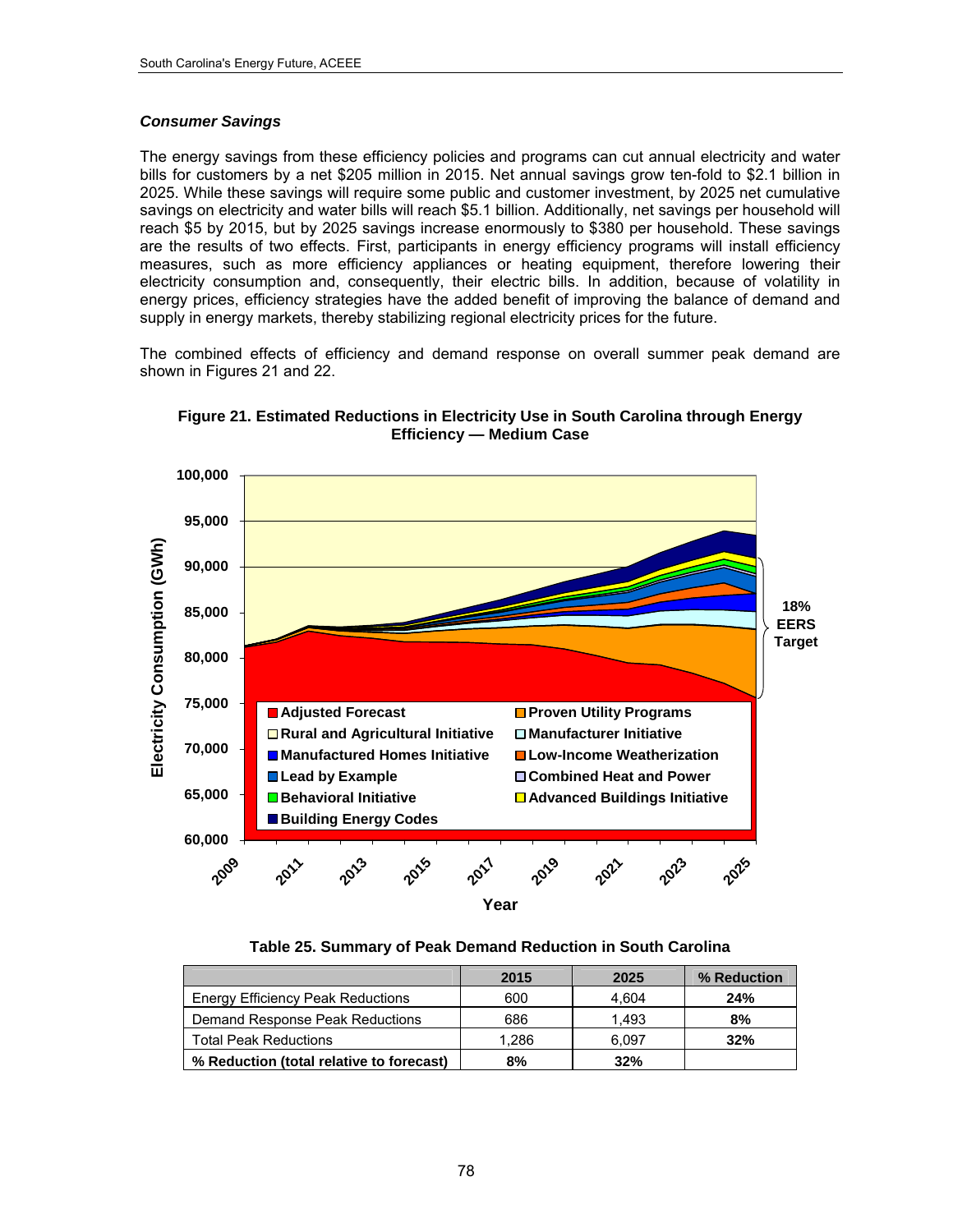

**Figure 22. Estimated Reductions in Peak Demand through Energy Efficiency and Demand Response (2025 Peak Reduction = 6,097 MW or 32%)** 

#### **Macroeconomic Impacts**

Investments in efficiency policies and programs can also help create new, high-quality "green-collar" jobs in South Carolina while increasing both wages and Gross State Product. Our analysis shows that energy efficiency investments can create almost 22,000 new jobs in South Carolina by 2025 (see [Table](#page-92-0) 26) including well-paying trade and professional jobs needed to design, install, and operate energy efficiency measures. These new jobs, including both direct and indirect employment effects, would be equivalent to 175 new manufacturing facilities relocating to South Carolina, but without the public costs for infrastructure or the environmental impacts of new plants.

<span id="page-92-0"></span>

| <b>Macroeconomic Impacts</b> | 2010   | 2015   | 2020   | 2025   |
|------------------------------|--------|--------|--------|--------|
| Jobs (Actual)                | 13,597 | 18,891 | 19,625 | 21,887 |
| Wages (Million \$2007)       | \$402  | \$533  | \$515  | \$408  |
| GSP (Million \$2007)         | \$767  | \$985  | \$716  | \$99   |

**Table 26. Economic Impact of Energy Efficiency Investments in South Carolina** 

## **Discussion and Recommendations**

ACEEE offers this report to the State of South Carolina and all its citizens to help inform its deliberations on energy and water efficiency decision-making. We have attempted to tailor our nationwide experiences to the specific needs and opportunities of the state, recognizing that what is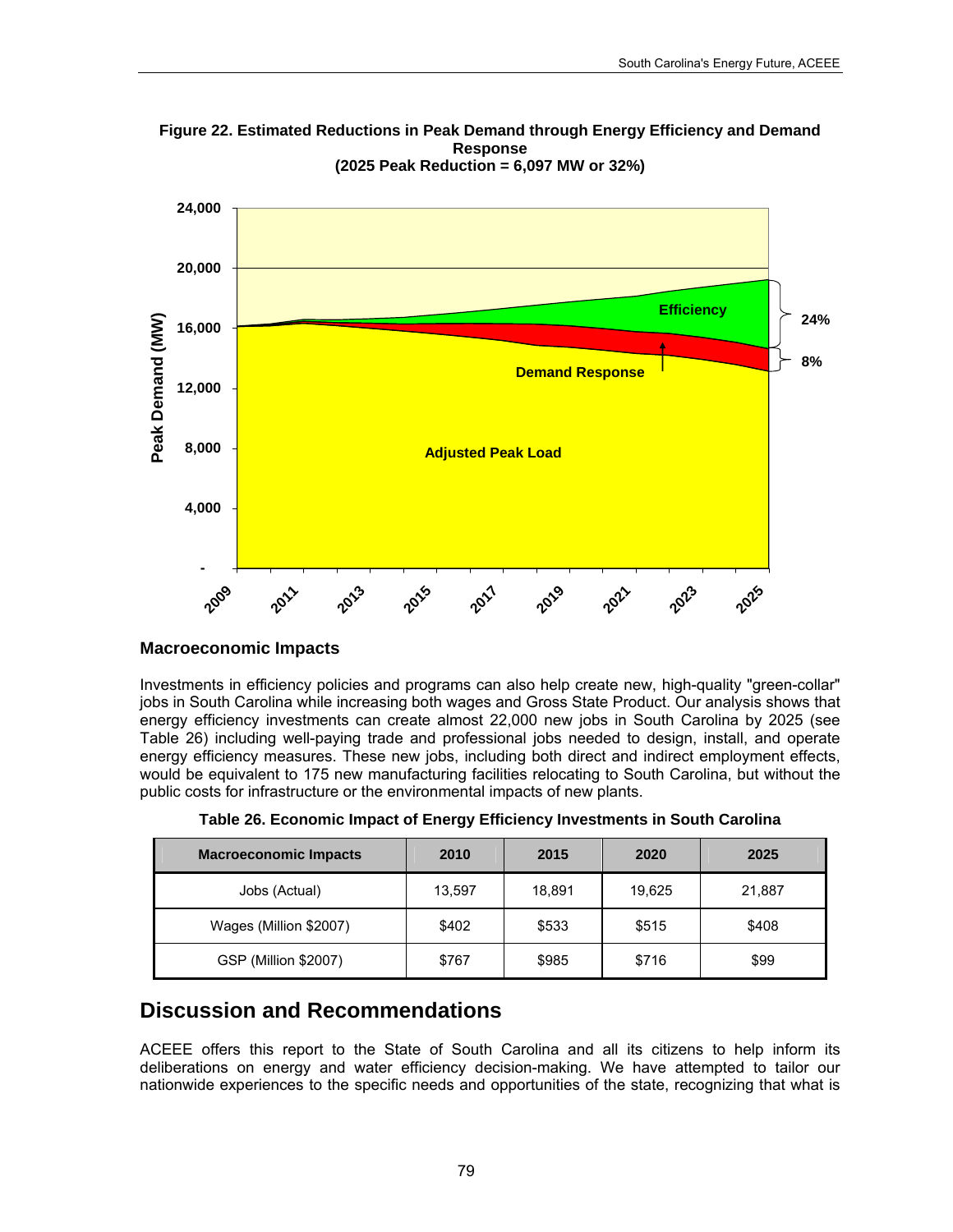implemented with respect to programs and policies should be a decision of the citizens through their elected officials and internal political processes.

In preparing this report, ACEEE has drawn upon three decades of work on energy efficiency policies and programs. Our policy recommendations are based upon our assessment of "best practices" through the years. We intend this report as a roadmap for further development of energy efficiency policies. We have attempted in many places to identify resources that are available for further development, and stand prepared to assist the state with additional technical and data support, information and referrals after the delivery of the report. Policymakers in the state need to decide what policies and program options they are committed to pursuing and determine appropriate mechanisms to engage them successfully.

## **Potential Role of Key Policymakers**

In our recommendations, we have suggested who ACEEE sees as the best positioned to lead the implementation of our program and policy recommendations. In ACEEE's prior research, we documented that many of these policies and programs can be successfully implemented by a number of different entities, and the choice is up to the state level policymakers.

- **The Governor**—In a majority of the states ACEEE has worked with, the Governor has played a key role. This was true in both Florida and Virginia. In part, the Governor's most important role may be to use his or her position to raise awareness among the policy community and the public as to the role of energy efficiency in utility and economic policy opportunities.
- *Legislature*—The legislature has already played a key role in setting South Carolina on its current energy efficiency-related path, and will continue to play a pivotal role because of its ability to both fund and direct energy policy for the state. The legislature should consider such steps as further strengthening energy building codes; adoption of state appliance and equipment efficiency standards; increasing the state's energy savings target (an EERS); and providing state funding for the well-established state and local government, manufacturing and low-income initiatives already in place.
- *State Agencies*—Various agencies would play roles implementing certain provisions such as the expanded state and local facilities initiative and actual program implementation such as low income weatherization. The agencies can also play important supporting roles in the education and outreach effort that would be critical in engaging the state's consumers with the information needed for them to make informed energy investment decisions.
- *Local Governments*—Local government entities are uniquely positioned to implement several important suggestions including implementation of building codes and programs for local government facilities (as is discussed in Elliott and Eldridge 2007).
- *State Educational System*—With workforce identified as a key need, the state educational system would play a critical role in ensuring that a trained workforce is developed to fill the jobs that an expanded investment in energy efficiency would create.
- **Private Sector-**The behavioral recommendation included here is currently being implemented by private sector entities across the country. Also, institutional energy efficiency for schools and public buildings in general are often the opportunity that ESCOs are interested in pursuing via energy efficiency performance contracting. Other private sectors players should be considered in order to better insure that private sector jobs are both created and sustained.
- *Not-for-Profit Sector—*Many talented, not-for-profits exist in all states. Finding which ones are strongest in the energy efficiency marketplace would be a good way to better insure there is not duplication of resources where the resources are limited in the first place. In terms of the manufacturing sector's needs, a not-for-profit like the South Carolina Manufacturing Extension Partnership is an excellent example of an able and experienced not-for-profit operating effectively in the state already.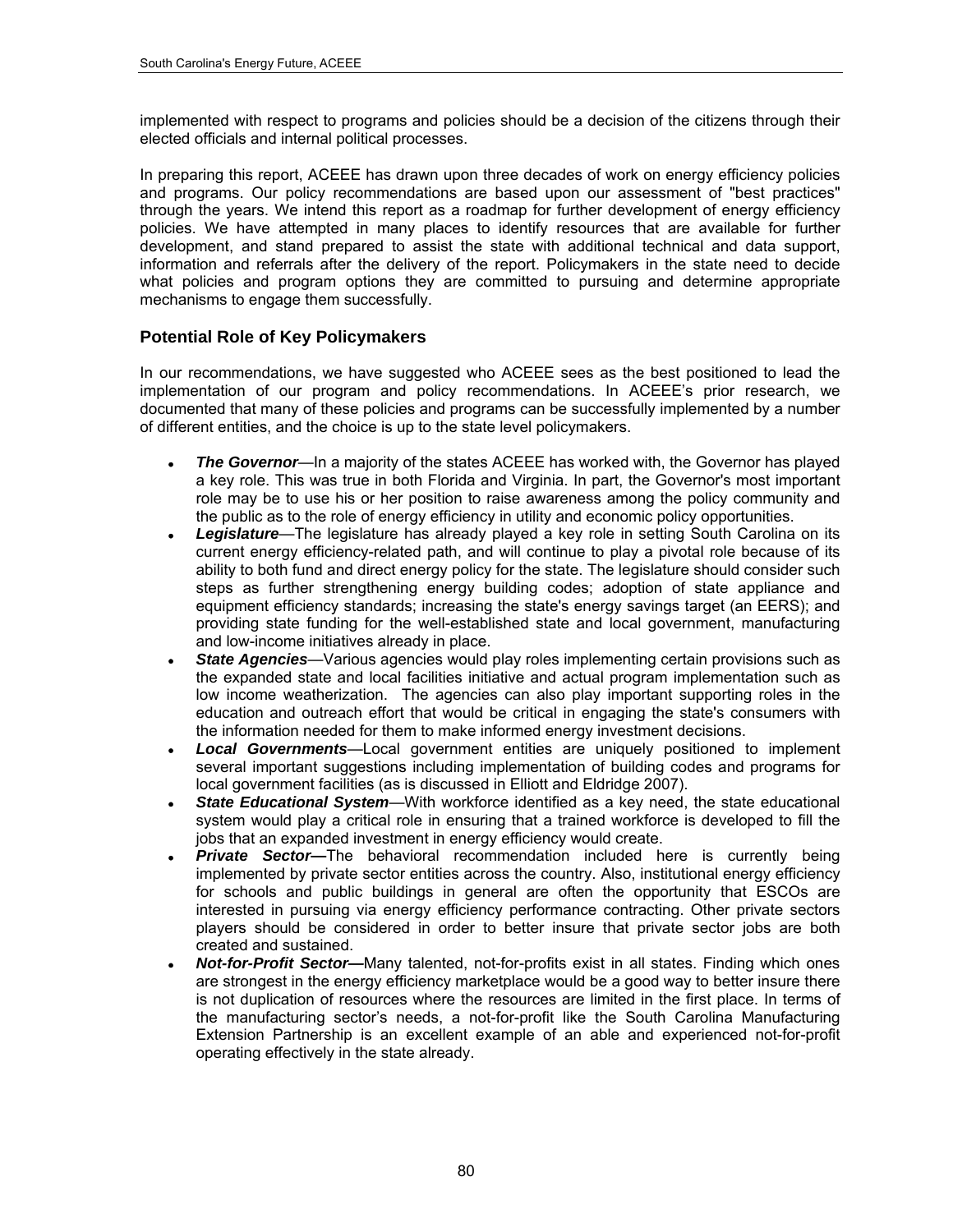#### **Program and Policy Implementation**

For most of the policy and programs, ACEEE has made suggestions as to what entity should implement the policies and programs. In ACEEE's review of successful programs and policies, a number of different entities have successfully implemented the programs and polices in other states (York, Kushler and Witt 2008). Our suggestions for South Carolina are based on our assessment of what programs and policies are currently being implemented by existing entities, and the ability to leverage these ongoing efforts. For example, the South Carolina Manufacturing Extension Partnership Program (SCMEP), and universities are already delivering services for the manufacturing community, so building on those existing efforts allows expanded services to be delivered sooner. Similarly, the utilities have current relationships with their commercial and residential customers, so adding energy efficiency programs to the existing delivery channel appears the quickest way to ramp up efficiency programs to these markets. The state could implement an independent energy efficiency program administrator model, such as Vermont has done with Efficiency Vermont.<sup>[52](#page-94-0)</sup> However, the establishment of such an entity would require significant time to organize the entity and staff up to deliver the programs.

#### *Evaluation, Measurement, and Verification (EM&V)*

The implementation of energy efficiency policies and programs must include a mechanism that emphasizes transparency and ensures success. Funding of and participation in efficiency programs will only be guaranteed, however, if policymakers and consumers are cognizant of the benefits these programs are delivering, which, of course, also requires that these benefits be verified. An inherent element of any attempt to advance energy efficiency is an indigenous entity dedicated to the evaluation, measurement, and verification of efficiency programs. Whether such an entity is run by a regulatory body such as Public Service Commission or the Office of Regulatory Staff, or a nongovernmental organization is ultimately up to the state. But the establishment of an independent organization to measure and verify the impacts of energy efficiency investments is crucial to the overall success of these policies and programs.

#### *Allocation of Benefits from Energy Efficiency*

Reducing total electricity consumption is an effect of energy efficiency that avails customers through lower electricity bills, but can be a bane for utilities as lower sales mean lower revenues. Naturally there is concern from IOU's and their shareholders that, over time, dwindling revenues could impede utilities' ability to provide energy services due to decreased earnings or financial margins. To counter this phenomenon, IOU's have expressed their interest in pursuing cost recovery in order to guarantee a return on their efficiency investments, which can be done through decoupling, performance-based incentives, or some other rate mechanism (EPA 2007b). ACEEE does not support one method over another, but it is vital that energy efficiency benefits be allocated fairly between ratepayers and shareholders alike. Nonetheless, it is also important that utilities earn profits equivalent to what they would under a supply-only scenario.

## **Conclusions**

l

South Carolina is at a turning point where it can either continue to depend on conventional energy and water resource technologies to meet its growing needs for power, or it can chose to slow—or even to reduce—future demand for electricity by investing in energy efficiency and demand response. As this assessment documents, there are plenty of cost-effective energy efficiency and demand response opportunities in the state. However, as this report also discusses, these opportunities will not be realized without changes to policies and programs. The state ranked  $37<sup>th</sup>$  out of the 50 states in ACEEE's 2009 state energy efficiency scorecard recently released and that score can be improved

<span id="page-94-0"></span><sup>&</sup>lt;sup>52</sup> For more information, visit [www.efficiencyvermont.com/pages/.](http://www.efficiencyvermont.com/pages/)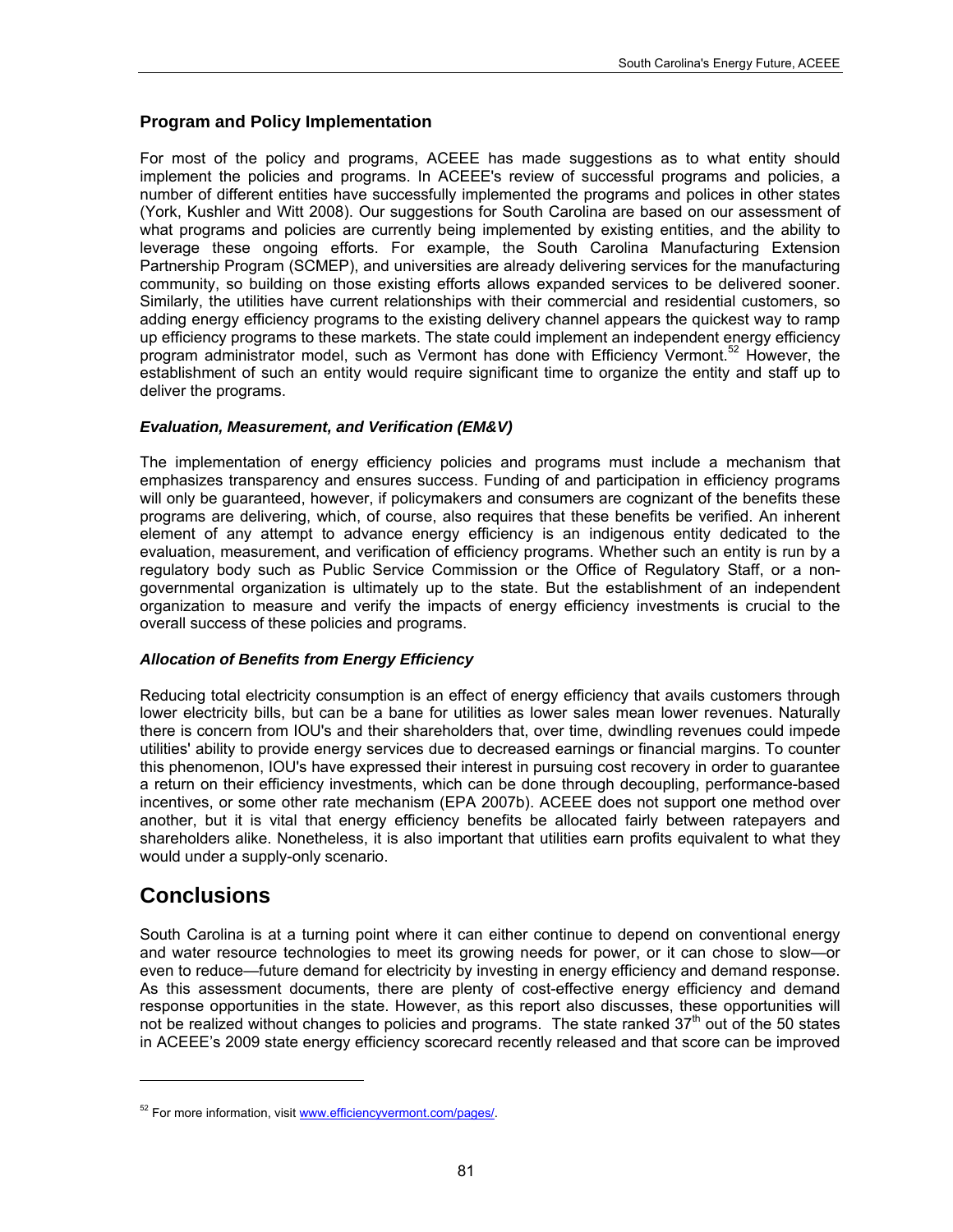significantly without harm to the economy—in fact with a positive outcome for jobs and economic growth.

We suggest a wide array of energy efficiency and demand response policies and programs that have proven successful in other states, which can meet 123% of the increase in the South Carolina's electricity needs over the next 17 years and meet almost 200% of the increase in peak demand. These policies and programs can help meet rising demand at a lower cost than building new generation and transmission, while concomitantly creating close to 22,000 new, high-quality "green collar" jobs and saving South Carolinians a net cumulative \$5.1 billion on their electricity and water bills by 2025.

These policy and programs suggestions should not be viewed as prescriptive, but as the starting point for a dialog among stakeholders on how to realize the demand-side efficiency resources that are available in the state. ACEEE's suggestions are based on our review of existing opportunities and stakeholder discussions, and reflect proposals that we think are politically plausible.

We do not, however, suggest that our efficiency policy suggestions will necessarily meet all of the state's future energy needs. Clearly there are other policies and programs that could be implemented to realize even more of the available energy efficiency resource. Most of the electric and water policies we suggest can also be augmented to realized even greater savings, which we analyzed in our more aggressive, high case policy scenario. Nonetheless, while energy efficiency is perhaps the only new energy resource available in the immediate future and can make a critical contribution in the longer term, the state will need additional resources to meet the remainder of the new load and replace older, less efficient power plants in the coming years. But energy efficiency can buy time for a robust discussion about what other resource choices—both conventional and alternative—the state will need in the future.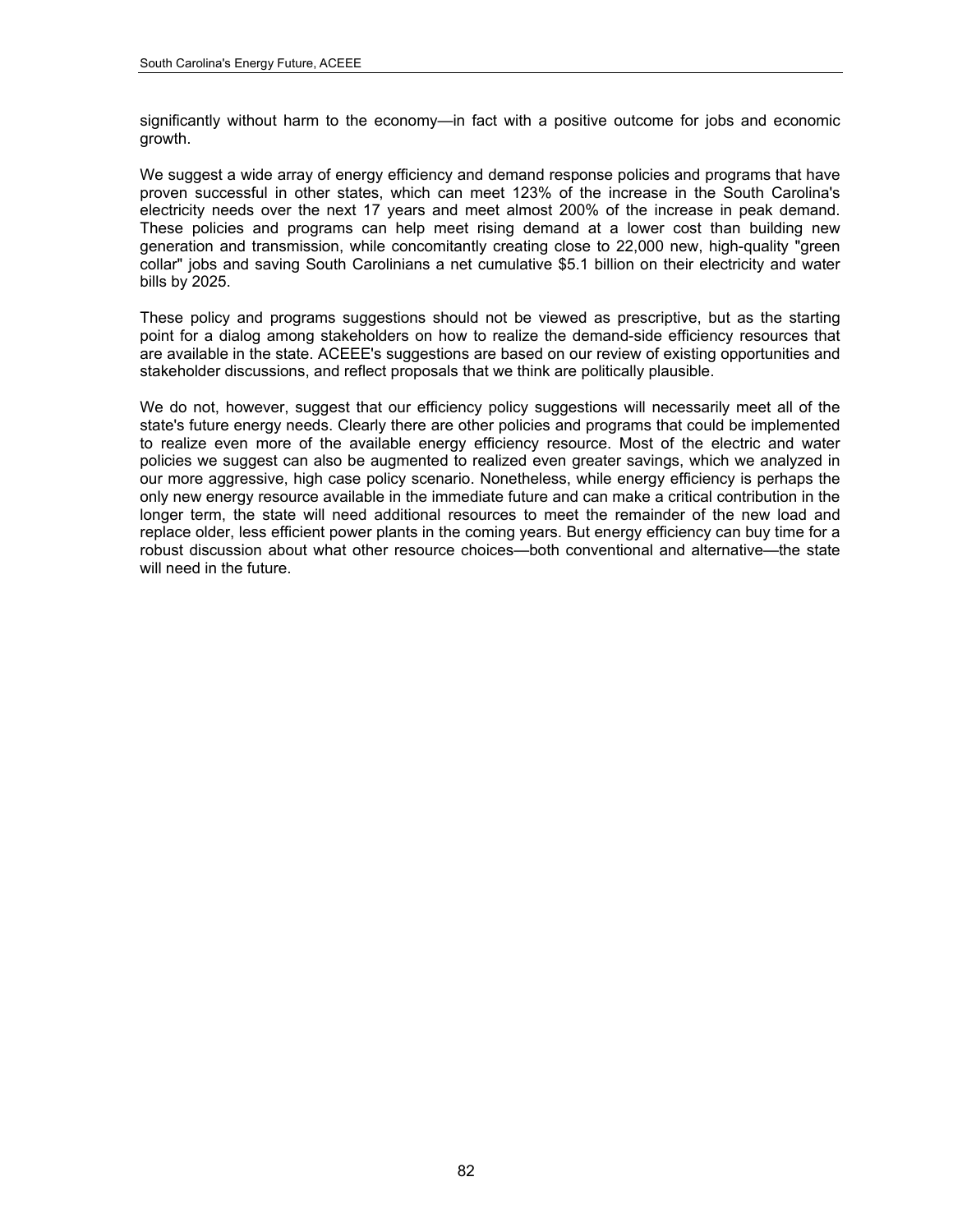## **References**

- [ACEEE] American Council for an Energy-Efficient Economy. 2008. "Energy Efficiency Resource Standard (EERS) for Retail Electricity and Natural Gas Distributors." Washington, D.C.: American Council for an Energy-Efficient Economy.
- \_\_\_\_. 2009. *ACEEE's State Energy Efficiency Policy Database—South Carolina*. [www.aceee.org/energy/state/southcarolina/sc\\_index.htm](http://www.aceee.org/energy/state/southcarolina/sc_index.htm). Washington, D.C.: American Council for an Energy-Efficient Economy.
- Amann, J. and E. Mendelsohn. 2005. *Comprehensive Commercial Retrofit Programs: A Review of Activity and Opportunities*. Washington, D.C.: American Council for an Energy-Efficient Economy.
- [AWWA] American Water Works Association. 2003. "Committee Report: Applying Worldwide Best Management Practices in Water Loss Control." *Journal of the American Water Works Association*. 95, 65-79, August.
- \_\_\_\_. 2009. *Water Audits and Loss Control Programs, AWWA Manual M36*. Denver, CO: American Water Works Association.
- [AWWA-Raftelis] American Water Works Association and Rafetlis Financial Consultants, Inc. 2009. *2008 Water and Wastewater Rate Survey*. Denver, CO: American Water Works Association
- [BEA] Bureau of Economic Analysis. 2009. "Economic Slowdown Widespread Among States in 2008." [http://www.bea.gov/newsreleases/regional/gdp\\_state/gsp\\_newsrelease.htm.](http://www.bea.gov/newsreleases/regional/gdp_state/gsp_newsrelease.htm) Washington, D.C.: United States Department of Commerce.
- [BGE] Baltimore Gas & Electric. 2007. Letter from L.W. Harbaugh, BG&E Vice President, to T.J. Romine, Executive Secretary Public Service Commission of Maryland. "Supplement 405 to P.S.C. Md E-6: Rider 15- Demand Response Service; Rider 24—Load Response Program. October 26.
- Birr, David [Synchronous Energy Solutions]. 2008. Personal communications to Neal Elliott, September. Lake Barrington, IL.
- [BLS] Bureau of Labor Statistics. 2009. "Unemployment Rates for States." [http://www.bls.gov/web/laumstrk.htm.](http://www.bls.gov/web/laumstrk.htm) Washington D.C.: United States Department of Labor.
- Brooks, S. and R.N. Elliott. 2007. *Agricultural Energy Efficiency Infrastructure: Leveraging the 2002 Farm Bill and Steps for the Future*. [www.aceee.org/pubs/ie072.htm](http://www.aceee.org/pubs/ie072.htm). Washington, D.C.: American Council for an Energy-Efficient Economy.
- Brown, E. and R.N. Elliott. 2005. *Potential Energy Efficiency Savings in the Agriculture Sector*. Report# IE053. [www.aceee.org/pubs/ie053.htm](http://www.aceee.org/pubs/ie053.htm). Washington, D.C.: American Council for an Energy-Efficient Economy.
- [CEC] California Energy Commission. 2005*. Impact Evaluation of the California Statewide Pricing Pilot—Final Report.* [http://www.energy.ca.gov/demandresponse/documents/index.html#group3.](http://www.energy.ca.gov/demandresponse/documents/index.html#group3)
- [CECAC] South Carolina Climate, Energy and Commerce Advisory Committee. 2008. Final Report. Compiled for the Governor of South Carolina. <http://www.scclimatechange.us/plenarygroup.cfm>.
- [Census] United States Census Bureau. 2007. *American Community Survey 3-Year Estimates*. [http://factfinder.census.gov/servlet/DatasetMainPageServlet?\\_program=ACS&\\_submenuId=&\\_lang=en](http://factfinder.census.gov/servlet/DatasetMainPageServlet?_program=ACS&_submenuId=&_lang=en&_ts=) & ts=. Washington, D.C.: United States Census Bureau.
- Chesnutt, Thomas W. and Janice A. Beecher. 1998. "Conservation Rates in the Real World." *Journal of the American Water Works Association*. 90, 60–70, February.
- Chittum, Anna and R. N. Elliott. 2009. "Implementing Industrial Self-Direct Options: Who Is Making It Work?" In *Proceedings of the 2009 ACEEE Summer Study on Energy Efficiency in Industry*. Washington D.C.: American Council for an Energy-Efficient Economy.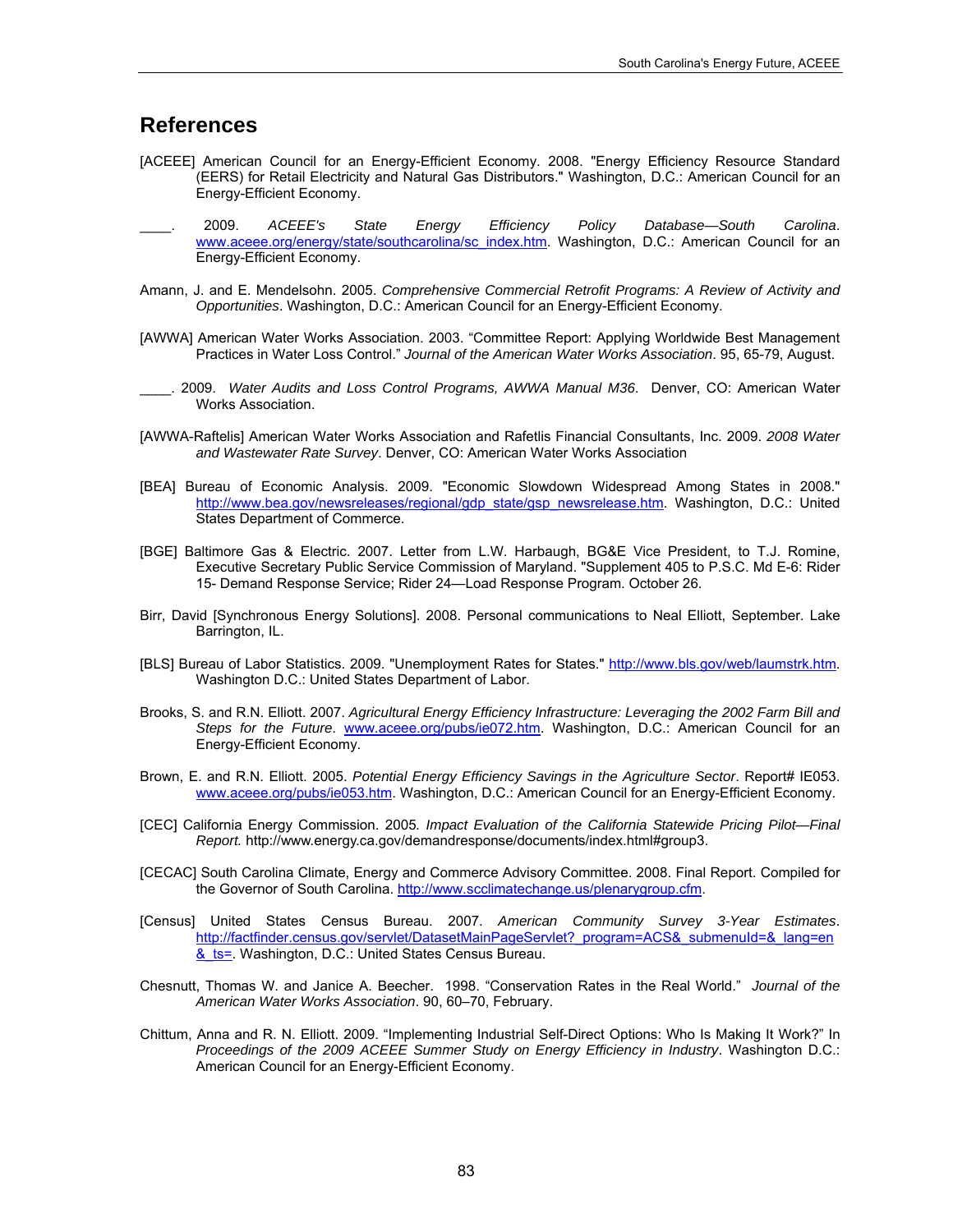- Chittum, Anna, R. N. Elliott, Dan Trombley and Suzanne Watson. 2009. "Suggested Treatment of CHP within an EERS Context." In *Proceedings of the ACEEE 2009 Summer Study on Energy Efficiency in Industry.*  Washington, D.C.: American Council for an Energy-Efficient Economy.
- [ConEd] Consolidated Edison Company of New York, Inc. 2008. DLRP Program Evaluation Interim Report, Nexant, Inc., February 26.
- [Consortium] Consortium for Electric Reliability Technology Solutions. 2004. New York ISO 2002 Demand Response Programs: Evaluation Results, presentation to U.S. Department of Energy Peer Review. January 28.
- Convergys, 2009. News release: "Duke Energy Selects Convergys to Support Smart Grid Initiative." [http://www.it-director.com/technology/news\\_release.php?rel=13269](http://www.it-director.com/technology/news_release.php?rel=13269). Accessed October 23, 2009.
- Creech, Dennis, J. Chandler, E. Metzger, S.P. Del Pino, A. Tapia, and B. Taube. 2009. *Southeast Energy Opportunities: Power of Efficiency*. World Resources Institute Issue Briefs, April 2009. Washington, D.C.: World Resources Institute.
- [CUWCC] California Urban Water Conservation Council. 2006. *Water Utility Direct Avoided Costs from Water Use Efficiency*. [www.cuwcc.org](http://www.cuwcc.org/). Sacramento, CA.: California Urban Water Conservation Council.
- [DOE] U.S. Department of Energy. 2006. *Energy Demands on Water Resources*. Washington, D.C.: U.S. Department of Energy.
- \_\_\_\_. 2009. Energy Efficiency Funds and Demand Response Program, South Carolina. Updated April 2007. [http://www1.eere.energy.gov/femp/financing/eip\\_sc.html.](http://www1.eere.energy.gov/femp/financing/eip_sc.html) Accessed October 21, 2009. Washington, D.C.: U.S. Department of Energy.
- [DSIRE] Database of State Incentives for Renewables and Efficiency. 2009. [http://www.dsireusa.org/incentives/index.cfm?re=1&ee=1&spv=0&st=0&srp=1&state=SC.](http://www.dsireusa.org/incentives/index.cfm?re=1&ee=1&spv=0&st=0&srp=1&state=SC) Accessed August 2009. Raleigh, NC: Database of State Incentives for Renewables and Efficiency.
- [Duke] Duke Energy Carolinas. 2007. *Duke Energy Carolinas DSM Action Plan: South Carolina Draft Report*. Prepared by: Forefront Economics, Inc.; H. Gil Peach & Associates, LLC, and; PA Consulting Group. Charlotte, NC: Duke Energy Carolinas.
- \_\_\_\_. 2008. *The Duke Energy Carolinas Integrated Resource Plan.* Charlotte, NC: Duke Energy Carolinas.
- \_\_\_\_. 2009a. News release: "Duke Energy Seeks \$214 Million in Federal Funds to Accelerate Electric 'Smart Grid' in Five States." [http://www.duke-energy.com/news/releases/2009080601.asp.](http://www.duke-energy.com/news/releases/2009080601.asp) Accessed October 23, 2009.
- \_\_\_\_. 2009b. Energy Efficiency Plan. [www.duke-energy.com/south-carolina-large-business/energy](http://www.duke-energy.com/south-carolina-large-business/energy-efficiency/sclb-energy-efficiency-plan.asp)[efficiency/sclb-energy-efficiency-plan.asp](http://www.duke-energy.com/south-carolina-large-business/energy-efficiency/sclb-energy-efficiency-plan.asp). Accessed October 23, 2009.
- Economy.com. 2009. Data Buffet. Historical and Forecasted Housing Stock and Employment; U.S. Population Estimates. Downloaded June 2009.
- [EIA] Energy Information Administration. 2008a. *Electric Power Monthly.* <http://tonto.eia.doe.gov/ftproot/electricity/epm/02260803.pdf>. Washington, D.C.: U.S. Department of Energy, Energy Information Administration.
- \_\_\_\_. 2008b. *2003 Commercial Building Energy Consumption Survey*. <http://www.eia.doe.gov/emeu/cbecs/contents.html>. Washington, D.C.: U.S. Department of Energy, Energy Information Administration.
- \_\_\_\_. 2009a. *South Carolina Electricity Profile 2007 Edition.* [http://www.eia.doe.gov/cneaf/electricity/st\\_profiles/south\\_carolina.html.](http://www.eia.doe.gov/cneaf/electricity/st_profiles/south_carolina.html) Washington, D.C.: U.S. Department of Energy, Energy Information Administration.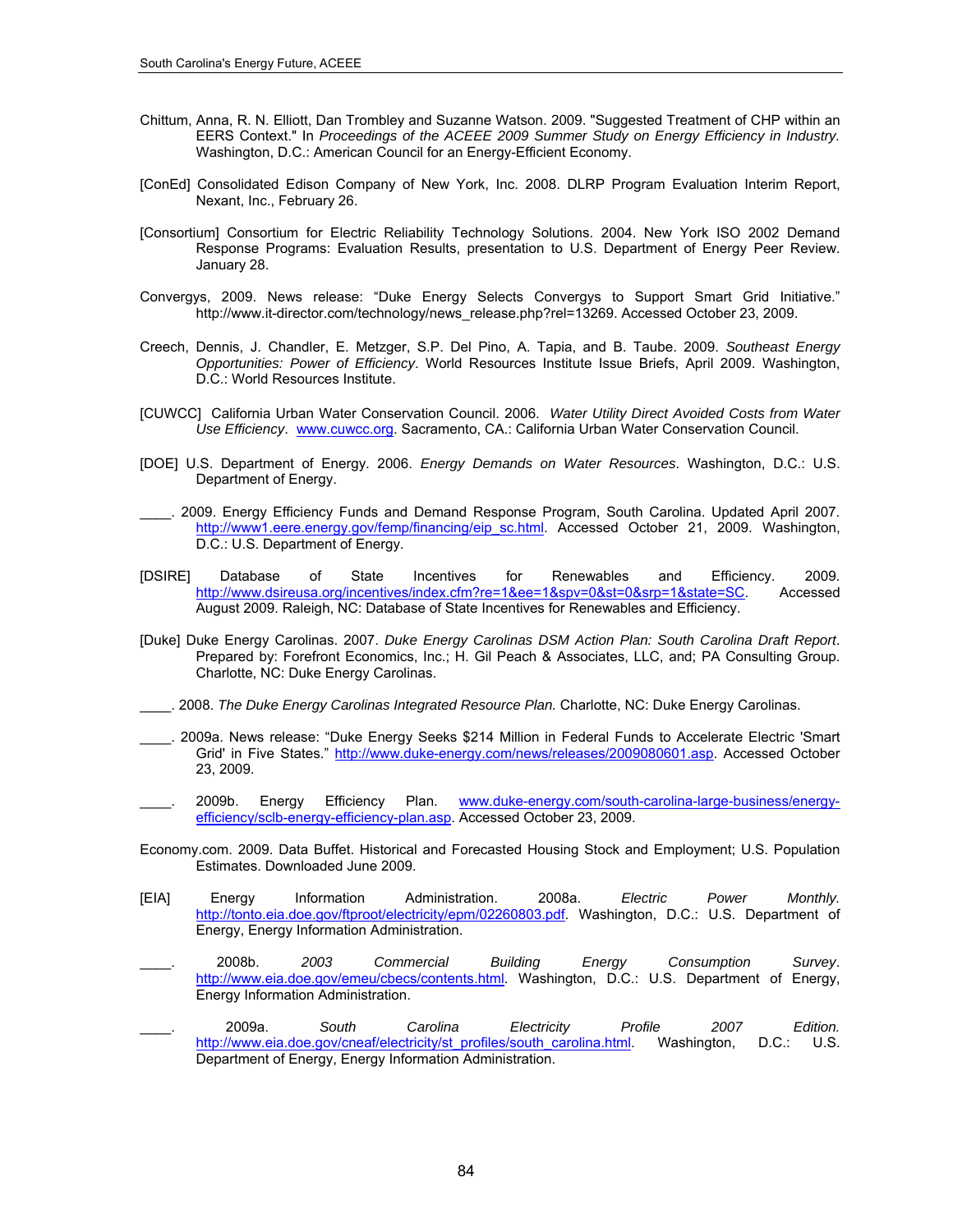- \_\_\_\_. 2009b. *Electric Power Annual 2007—State Data Tables*. [http://www.eia.doe.gov/cneaf/electricity/epa/epa\\_sprdshts.html](http://www.eia.doe.gov/cneaf/electricity/epa/epa_sprdshts.html). Washington, D.C.: U.S. Department of Energy, Energy Information Administration.
- \_\_\_\_. 2009c. "South Carolina Energy Statistics: Economic Indicators for South Carolina and State Goals for Energy Efficiency under the Energy Policy Act of 2005." [http://apps1.eere.energy.gov/states/economic\\_indicators.cfm/state=SC](http://apps1.eere.energy.gov/states/economic_indicators.cfm/state=SC). Washington, D.C.: U.S. Department of Energy, Energy Information Administration.
- \_\_\_\_. 2009d. *Annual Energy Outlook 2009*. <http://www.eia.doe.gov/oiaf/aeo/index.html>. Washington, D.C.: U.S Department of Energy, Energy Information Administration.
- \_\_\_\_. 2009e. Renewable Portfolio Standards and State Mandates by State. [http://www.eia.doe.gov/cneaf/solar.renewables/page/rea\\_data/table1\\_28.html](http://www.eia.doe.gov/cneaf/solar.renewables/page/rea_data/table1_28.html)*.* Accessed October 21, 2009. Washington, D.C.: U.S. Department of Energy, Energy Information Administration.
- \_\_\_\_. 2009g. *2005 Residential Energy Consumption Survey (RECS)*. <http://www.eia.doe.gov/emeu/recs/>. Washington, D.C.: U.S. Department of Energy, Energy Information Administration.
- ELCON (formerly known as The Electric Consumers Resource Council). 2008. *Financing Energy Efficiency Investments of Large Industrial Customers: What Is the Role of Electric Utilities?* [http://www.elcon.org/Documents/Publications/PolicyBrief12-16-08.pdf.](http://www.elcon.org/Documents/Publications/PolicyBrief12-16-08.pdf) Washington, D.C.: ELCON
- Elliott, R.N. and M. Eldridge. 2007. *Role of Energy Efficiency and Onsite Renewables in Meeting Energy and Environmental Needs in the Dallas/Fort Worth and Houston/Galveston Metro Areas*. Washington, D.C.: American Council for an Energy-Efficient Economy.
- Elliott, R.N., M. Eldridge, A.M. Shipley, J. Laitner, S. Nadel, P. Fairey, R.Vieira, J. Sonne, A. Silverstein, B. Hedman, and K. Darrow. 2007a. *Potential for Energy Efficiency and Renewable Energy to Meet Florida's Growing Energy Demands*. ACEEE Report E072. Washington, D.C.: American Council for an Energy-Efficient Economy.
- Elliott, R.N., M. Eldridge, A.M. Shipley, J.S. Laitner, S. Nadel, A. Silverstein, B. Hedman, and M. Sloan. 2007b. *Potential for Energy Efficiency, Demand Response and Onsite Renewable Energy to Meet Texas' Growing Electricity Demands*. ACEEE Report E073. Washington, D.C.: American Council for an Energy-Efficient Economy.
- Elliott, R.N. and M. Spurr. 1999. *Combined Heat and Power: Capturing Wasted Energy*. Washington, D.C.: American Council for an Energy-Efficient Economy.
- Energy Nexus Group (later became part of EEA). 2002. *Combined Heat and Power Potential for New York State*, Prepared for NYSERDA.
- [EPA] Environmental Protection Agency. 2007a. "eGRID2006 Version 2.1, Year 2004 Summary Tables." Washington, D.C.: U.S. Environmental Protection Agency.
- \_\_\_\_. 2007b. *Aligning Utility Incentives with Investment in Energy Efficiency*. [http://www.epa.gov/solar/documents/incentives.pdf.](http://www.epa.gov/solar/documents/incentives.pdf) Washington D.C.: U.S. Environmental Protection Agency.
- \_\_\_\_. 2007c. *EPA CHP Partnership Program, Technology Characterizations.* December.

.

- \_\_\_\_. 2007d. *WaterSense High-Efficiency Lavatory Faucet Specification: Supporting Statement.* [http://www.epa.gov/watersense/docs/faucet\\_suppstat\\_final508.pdf](http://www.epa.gov/watersense/docs/faucet_suppstat_final508.pdf). Washington D.C.: U.S. Environmental Protection Agency. October 1.
- \_\_\_\_. 2008a. *Clean Watersheds Needs Survey 2004* Report to Congress. <http://www.epa.gov/cwns/2004rtc/cwns2004rtc.pdf>. January.
- \_\_\_\_. 2008b. National Water Program Strategy: Response to Climate Change. [http://www.epa.gov/water/climatechange.](http://www.epa.gov/water/climatechange) September.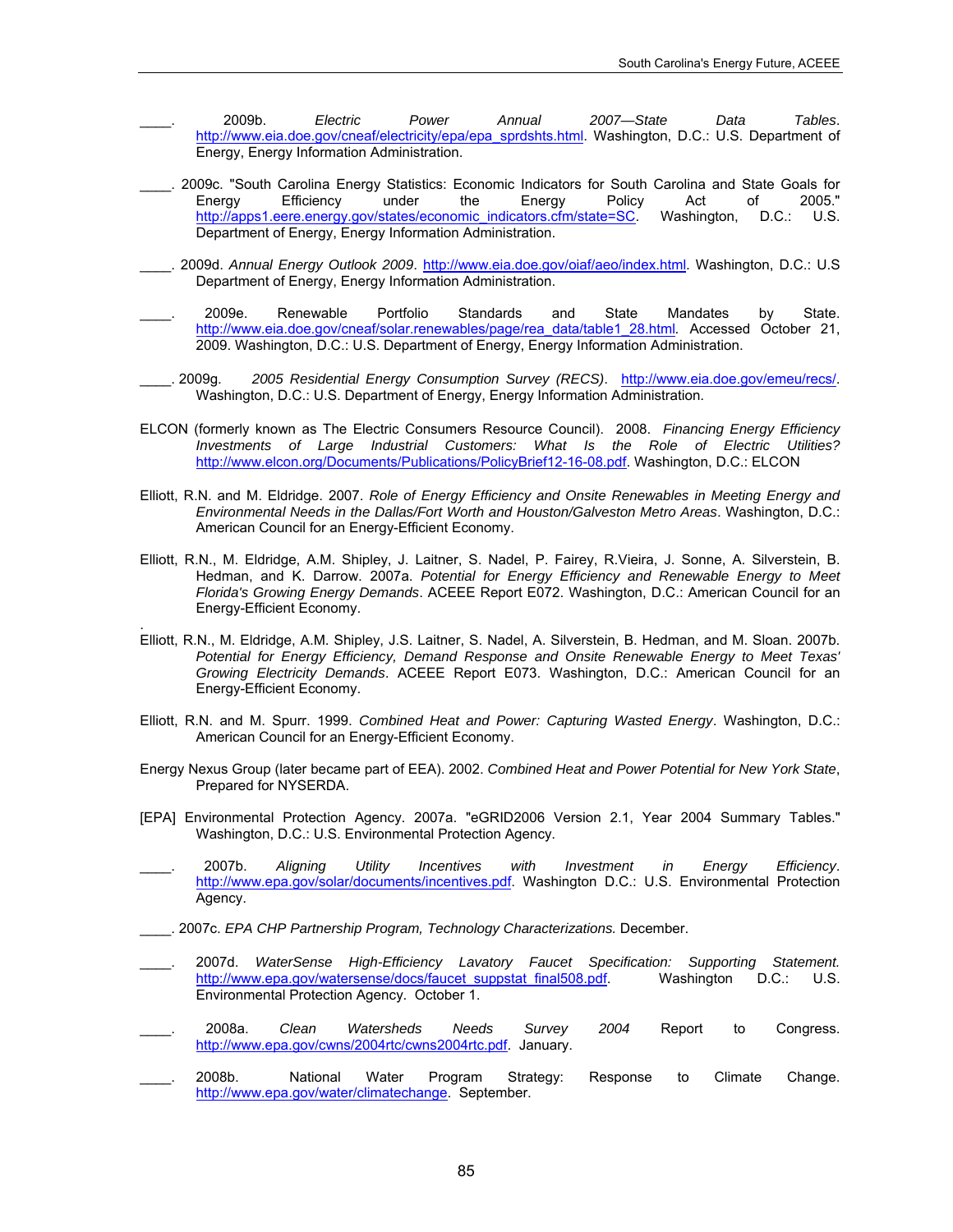- \_\_\_\_. 2009a. *Drinking Water Infrastructure Needs Survey and Assessment, Fourth Report to Congress*. [http://www.epa.gov/safewater/needssurvey/pdfs/2007/report\\_needssurvey\\_2007.pdf.](http://www.epa.gov/safewater/needssurvey/pdfs/2007/report_needssurvey_2007.pdf) February.
- \_\_\_\_. 2009b. *WaterSense Draft Specification for Showerheads: Supporting Statement.* http://www.epa.gov/watersense/docs/showerhead\_suppstat508.pdf. Washington D.C.: U.S. Environmental Protection Agency. September 24.
- [EPRI and EEI] Electric Power Research Institute and Edison Electric Institute. 2008. *Potential for Energy Efficiency and Demand Response in the U.S., 2008 to 2030*. Palo Alto, CA.: Electric Power Research Institute.
- [ESC] Energy Services Coalition. 2008. [http://www.energyservicescoalition.org/about/index.html.](http://www.energyservicescoalition.org/about/index.html) Accessed September.
- [FERC] Federal Energy Regulatory Committee. 2006. *Assessment of Demand Response and Advance Metering*. Staff Report Docket No. AD06-2-000, August.
- \_\_\_\_. 2009. *A National Assessment of Demand Response Potential*. [http://www.ferc.gov/legal/staff-reports/06-](http://www.ferc.gov/legal/staff-reports/06-09-demand-response.pdf#xml=http://search.atomz.com/search/pdfhelper.tk?sp_o=2,100000,0) [09-demand-response.pdf#xml=http://search.atomz.com/search/pdfhelper.tk?sp\\_o=2,100000,0.](http://www.ferc.gov/legal/staff-reports/06-09-demand-response.pdf#xml=http://search.atomz.com/search/pdfhelper.tk?sp_o=2,100000,0) Accessed October 20, 2009.
- Friedrich, Katherine, M. Eldridge, D. York, P. Witte, and M. Kushler. 2009. *Saving Energy Cost-Effectively: A National Review of the Cost of Energy Saved through Utility-Sector Energy Efficiency Programs*. ACEEE Report U092. Washington, D.C.: American Council for an Energy-Efficient Economy.
- [GDS] GDS Associates, Inc. 2007. *Electric Energy Efficiency Potential Study for Central Electric Power Cooperative, Inc.* Marietta, GA: GDS Associates, Inc.
- \_\_\_\_. 2008. *Santee Cooper 2008 Load Forecast for Calendar Years 2008-2027*. Marietta, GA: GDS Associates, Inc.
- Hamilton, Blair (Vermont Energy Investment Corporation). 2008. Personal communication with Steve Nadel. August.
- Hopper, Nicole, Charles Goldman, and Jennifer McWilliams. 2005. *Public and Institutional Markets for ESCO Services: Comparing Programs, Practices and Performance*. Berkeley, Calif.: Lawrence Berkeley National Laboratory.
- [IMPLAN] 2009. A 2007 dataset for South Carolina. Accessed October. Stillwater, Minn.: Minnesota IMPLAN Group, Inc.
- Johnson, Keith. 2009. "Peak Coal: What Do Tighter Coal Supplies Mean for 'Clean Coal'?" *The Wall Street Journal*. June 8.
- [KCC] Kansas Corporation Commission. 2008. "Facility Conservation Improvement Program." <http://www.kcc.state.ks.us/energy/fcip/index.htm.> Accessed September 2008.
- Laitner, John A. "Skip," and Vanessa McKinney. 2008. *Positive Returns: State Energy Efficiency Analyses Can Inform U.S> Energy Policy Assessments*. Washington, D.C.: American Council for an Energy-Efficient Economy.
- [Lockhart] Lockhart Power Company. 2008. *Lockhart Power Company's Integrated Resource Plan*. Lockhart, SC: Lockhart Power Company.
- Maher, Kris. 2008. "Coal Producers Struggle to Meet Demand." *The Wall Street Journal*. June 24.
- [Mayer, Peter et al. 1999. *Residential End Uses of Water*. Denver, CO: American Water Works Association Research Foundation.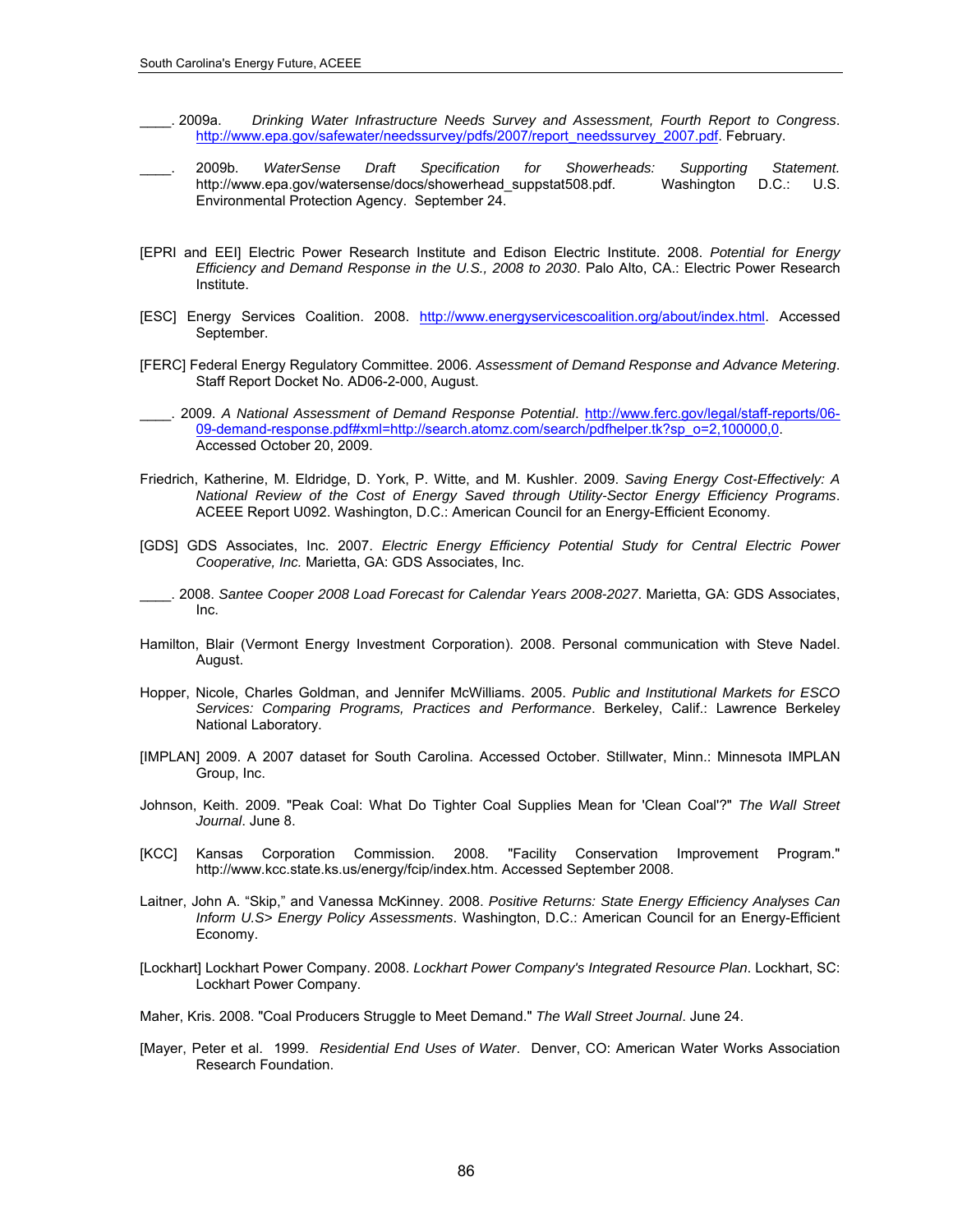- [McKinsey] McKinsey Global Energy and Materials. 2009. *Unlocking Energy Efficiency in the U.S. Economy.* Washington, D.C.: McKinsey & Company.
- Miley, Gallow, & Associates. 2008. *The Economic Impact of the Agribusiness Industry in South Carolina*. [http://agriculture.sc.gov/UserFiles/file/PDFS/Econ%20Impact%20of%20Agribusiness%20Sept%20162.](http://agriculture.sc.gov/UserFiles/file/PDFS/Econ%20Impact%20of%20Agribusiness%20Sept%20162.pdf) [pdf](http://agriculture.sc.gov/UserFiles/file/PDFS/Econ%20Impact%20of%20Agribusiness%20Sept%20162.pdf). Prepared for the Palmetto Agribusiness Council. Columbia, S.C.
- Mills, Evan, H. Friedman, T. Powell, N. Bourassa, D. Claridge, T. Haasl, and M.A. Piette. *The Cost-Effectiveness of Commercial-Buildings Commissioning: A Meta-Analysis of Energy and Non-Energy Impacts in Existing Buildings and New Construction in the United States*. Berkeley, CA: Lawrence Berkeley National Laboratory.
- Nadel, Steven. 2007. "Energy Efficiency Resource Standards Around the U.S. and the World." [www.aceee.org/energy/state/policies/6pgEERS.pdf](http://www.aceee.org/energy/state/policies/6pgEERS.pdf). Washington, D.C.: American Council for an Energy-Efficient Economy.
- Nadel, Steven, A. Shipley and R.N. Elliott. 2004. *The Technical, Economic and Achievable Potential for Energy-Efficiency in the U.S. – A Meta-Analysis of Recent Studies*. From the proceedings of the *2004 ACEEE Summer Study on Energy Efficiency in Buildings*. Washington, D.C.: American Council for an Energy-Efficient Economy.
- Nadel, Steven, A. deLaski, M. Eldridge, and J. Kliesch. 2006. *Leading the Way: Continued Opportunities for New State Appliance and Equipment Efficiency Standards.* Washington, D.C.: American Council for an Energy-Efficient Economy.
- [NAPEE] National Action Plan for Energy Efficiency Leadership Group. *2007. National Action Plan for Energy Efficiency Vision for 2025: Developing a Framework for Change*, <http://www.epa.gov/cleanenergy/energy-programs/napee/index.html>. Washington, D.C.: U.S. Environmental Protection Agency.
- Neubauer, Max and Andrew deLaski. 2009. *Ka-Boom! The Power of Appliance Standards: Opportunities for New Federal Appliance and Equipment Standards.* Washington, D.C.: American Council for an Energy-Efficient Economy and Appliance Standards Awareness Project.
- Nordham, Doug. 2007. *Demand Response Measures for Commercial and Industrial Facilities*. Presented at the 20<sup>th</sup> Annual E Source Forum, on behalf of EnerNOC. September 26.
- [ORS] Office of Regulatory Staff. 2008. *An Analysis of South Carolina's Current Electric Usage Conditions with Recommendations for a Responsible Future*. Columbia, SC: South Carolina Office of Regulatory Staff.
- [PA-GSA] Pennsylvania Department of General Services. 2008. "Procurement Handbook." [http://www.portal.state.pa.us/portal/server.pt?open=512&objID=1277&&SortOrder=60&level=3&parentid](http://www.portal.state.pa.us/portal/server.pt?open=512&objID=1277&&SortOrder=60&level=3&parentid=1271&css=L3&mode=2&in_hi_userid=2&cached=true) [=1271&css=L3&mode=2&in\\_hi\\_userid=2&cached=true](http://www.portal.state.pa.us/portal/server.pt?open=512&objID=1277&&SortOrder=60&level=3&parentid=1271&css=L3&mode=2&in_hi_userid=2&cached=true). Accessed September 2008.
- [Progress] Progress Energy Carolinas. 2008. *Progress Energy Carolinas Integrated Resource Plan*. Raleigh, NC: Progress Energy Carolinas.
- [PSEGC] Public Service Electric and Gas Company. 2007. *Evaluation of the MyPower Pricing Pilot Program.* Prepared by Summit Blue Consulting.
- [Quantec] Quantec, LLC, Summit Blue Consulting and Nextant, Inc. 2007. *Assessment of Long-Term System-Wide Potential for Demand-Side and Other Supplemental Resources*. Prepared for PacifiCorp. June 19.
- Santee Cooper. 2009. [https://www.santeecooper.com/portal/page/portal/SanteeCooper/](https://www.santeecooper.com/portal/page/portal/SanteeCooper/MyHome/LoansLow%20Interest) [MyHome/LoansLow%20Interest](https://www.santeecooper.com/portal/page/portal/SanteeCooper/MyHome/LoansLow%20Interest). Moncks Corner, SC: Santee Cooper.
- [SCDHEC] South Carolina Department of Health and Environmental Control. 2004–2006. *South Carolina Water Use Report 20XX Annual Summary*. Columbia, SC: South Carolina Department of Health and Environmental Control.
- [SCE&G] South Carolina Electric & Gas Company. 2009. *2009 Integrated Resource Plan.* Columbia, SC: South Carolina Electric & Gas Company.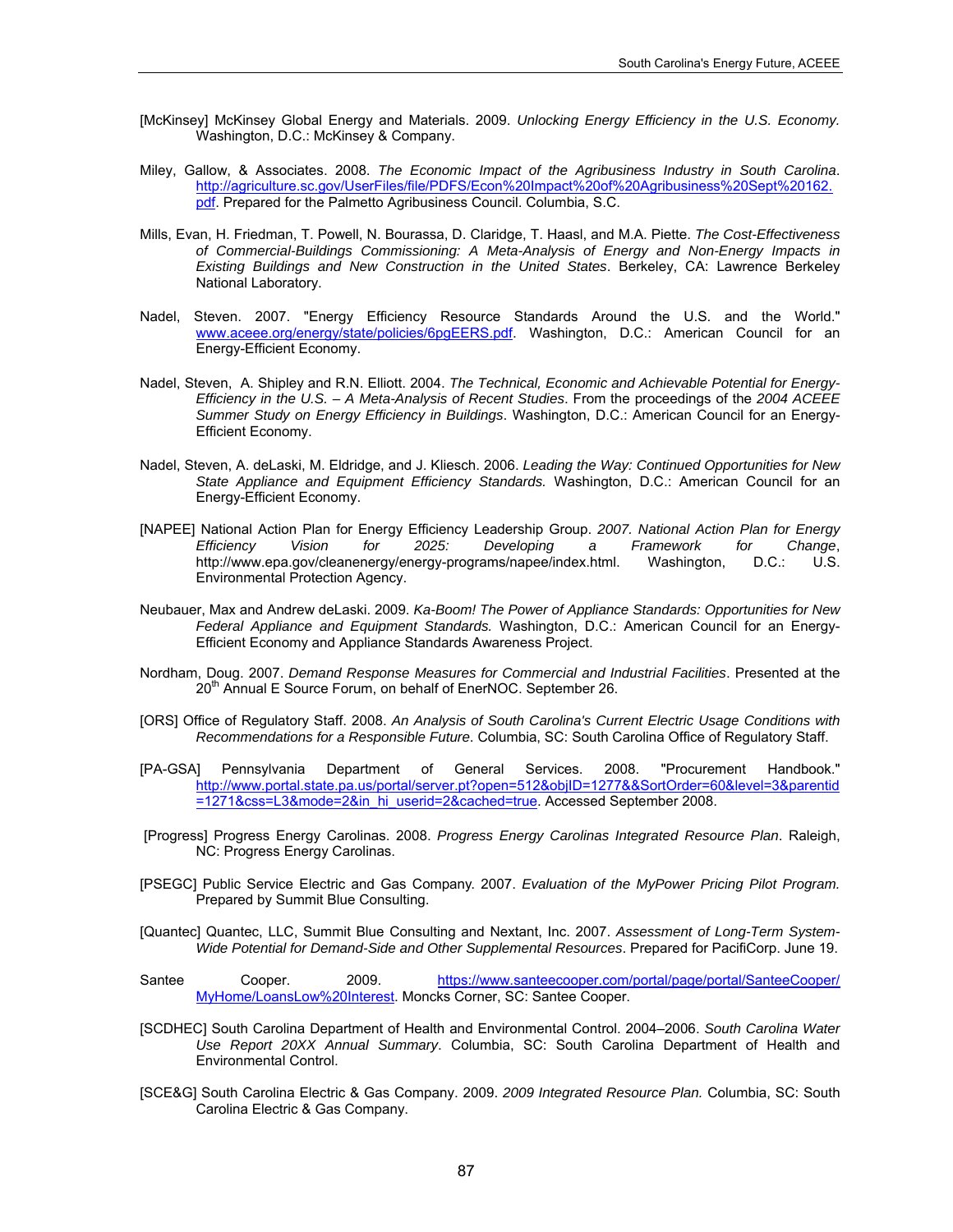- [SCEO] South Carolina Energy Office. 2009. "State Energy Program Application Summary." Columbia, SC: South Carolina Energy Office.
- Schlissel, David, L. Johnston, B. Biewald, D. White, E. Hausman, C. James and J. Fisher. 2008. *Synapse 2008 CO2 Price Forecasts*. Cambridge, MA: Synapse Energy Economics, Inc.
- Schlissel, David, R. Wilson, L. Johnston and D. White. 2009. *An Assessment of Santee Cooper's 2008 Resource Planning*. Cambridge, MA: Synapse Energy Economics, Inc.
- Smartgrid News. 2009. "From Pretender to Leader: Duke Lives Up to Its Own Publicity". [http://www.smartgridnews.com/artman/publish/Key\\_Players\\_Utilities\\_News/From-Pretender-to-Leader-](http://www.smartgridnews.com/artman/publish/Key_Players_Utilities_News/From-Pretender-to-Leader-Duke-Lives-Up-to-Its-Own-Publicity-1212.html)[Duke-Lives-Up-to-Its-Own-Publicity-1212.html](http://www.smartgridnews.com/artman/publish/Key_Players_Utilities_News/From-Pretender-to-Leader-Duke-Lives-Up-to-Its-Own-Publicity-1212.html). Accessed October 23, 2009.
- Smith, Rebecca. 2009. "U.S. Foresees a Thinner Cushion of Coal." *The Wall Street Journal*. June 8.
- [SEEA] Southeast Energy Efficiency Alliance. 2009. Energy Efficiency in Appalachia: How Much More is Available, at What Cost, and by When? Atlanta, GA: Southeast Energy Efficiency Alliance.
- Summit Blue. 2007a. *Residential Demand Response (DR) Overview and Support for Residential Air Conditioning Direct Load Control*. Memorandum for Arizona Public Service Company. August 3.
- \_\_\_\_. 2007b. *New Jersey Central Air Conditioner Cycling Program Assessment*. Prepared for Atlantic City Electric, Jersey Central Power & Light, and Public Service Electric & Gas. May.
- \_\_\_\_. 2008a. *Con Edison Callable Load Study*. Submitted to Consolidated Edison Company of New York (Con Edison). May 15.
- \_\_\_\_. 2008b. *Load Management and Demand Response Program Portfolio Development: Interim Report*. Confidential Client. March.
- Svejkovsky, C. 2007. *Conserving Fuel on the Farm*. ATTRA fact sheet series, [www.attra.ncat.org/attra](http://www.attra.ncat.org/attra-pub/consfuelfarm.html)[pub/consfuelfarm.html.](http://www.attra.ncat.org/attra-pub/consfuelfarm.html)
- [Synapse] Synapse Energy Economics. 2009a. "Deliverable 1A Draft Input Assumptions for Electricity Cost Model." September 18. Cambridge, MA: Synapse Energy Economics, Inc.
- \_\_\_\_. 2009b. "Avoided Energy Supply Costs in New England: 2009 Report." Prepared for the Avoided-Energy-Supply Component (AESC) Study Group. Cambridge, MA: Synapse Energy Economics, Inc.
- [TIAP] The Tax Incentives Assistance Project. 2009. Business and Consumer Incentives. [energytaxincentives.org/](http://energytaxincentives.org/). Accessed August 2009. Washington, D.C.: The Tax Incentives Assistance Project.
- [TIAX] TIAX LLC. 2006. *Commercial and Residential Sector Miscellaneous Electricity Consumption: Y2005 and Projections to 2030*. Final Report to the U.S. Department of Energy's Energy Information Administration (EIA) and Decision Analysis Corporation (DAC). Cambridge, MA. September 18, 2006.

Tiencken, John. 2009. Personal communication with Suzanne Watson and Max Neubauer. April.

- Tsui, Bonnie. 2009. "How Knowing Your Neighbor's Electric Bill Can Help You to Cut Yours." *The Atlantic*. July/August.
- [USDA] United States Department of Agriculture. 2007. Census of Agriculture: State Data for South Carolina. "Table 2: Market Value of Agricultural Products Sold." National Agricultural Statistics Service. [http://www.agcensus.usda.gov/Publications/2007/Full\\_Report/Volume\\_1,\\_Chapter\\_1\\_State\\_Level/Sout](http://www.agcensus.usda.gov/Publications/2007/Full_Report/Volume_1,_Chapter_1_State_Level/South_Carolina/index.asp)\_ [h\\_Carolina/index.asp](http://www.agcensus.usda.gov/Publications/2007/Full_Report/Volume_1,_Chapter_1_State_Level/South_Carolina/index.asp).
- Violette, D. and R. Freeman. 2007. "Integrating Demand Side Resource Evaluations in Resource Planning." In *Proceedings of the International Energy Program Evaluation* Conference (IEPEC), Chicago, August (also at [www.IEPEC.com](http://www.iepec.com/)).
- Violette, D., R. Freeman, and C. Neil. 2006. *DR Valuation and Market Analysis—Volume II: Assessing the DR Benefits and Costs.* Prepared for the International Energy Agency, TASK XIII, Demand-Side Programme, Demand Response Resources, January 6.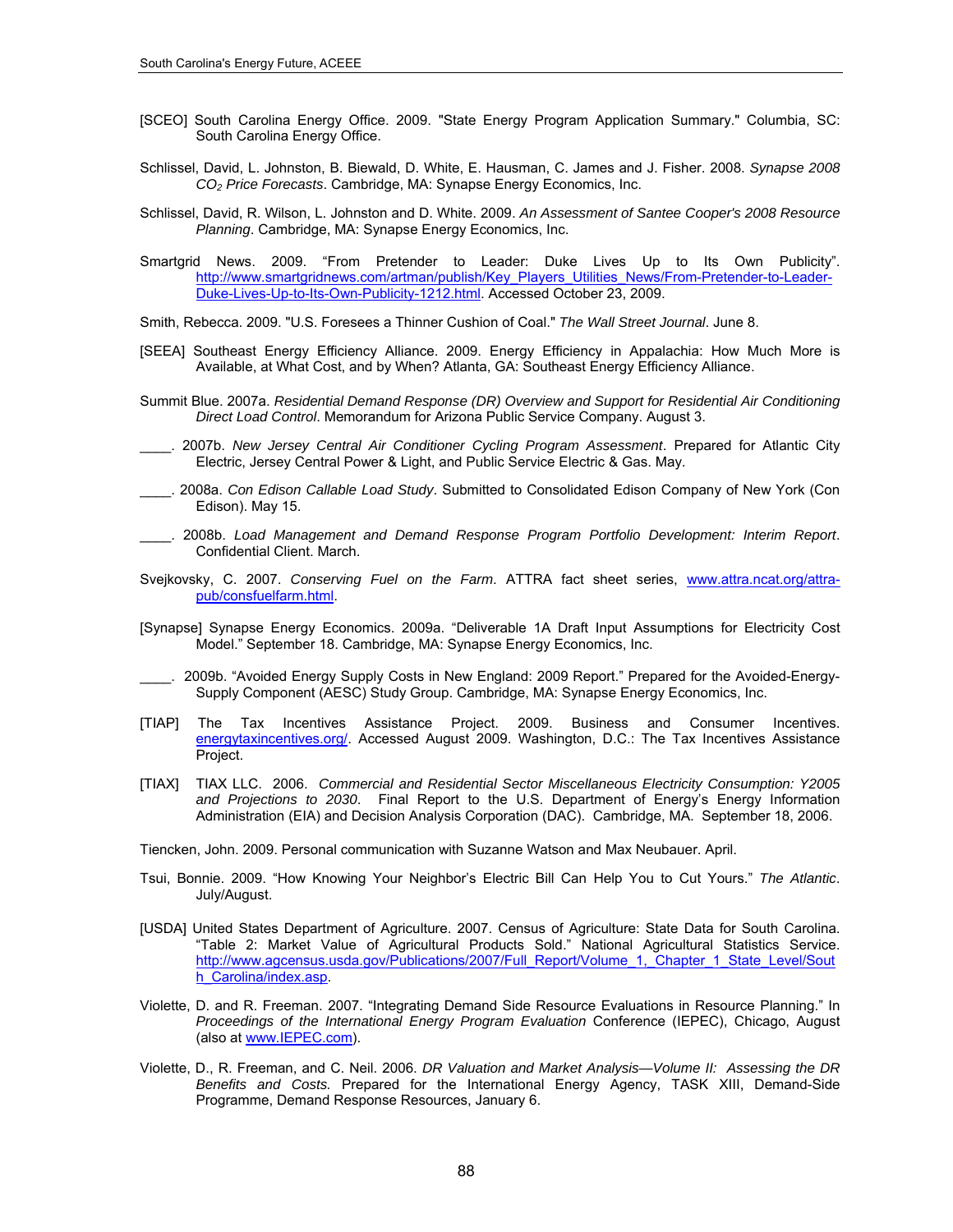- Wilen, John. 2008. "Coal Price Hikes Boost Electric Rates, More Increases Coming." *The Associated Press*. April 28.
- Worrell, E., S. Ramesohl, and G. Boyd. 2003. "Towards Increased Policy Relevance in Energy Modeling." In the *Proceedings of the ACEEE 2003 Summer Study on Energy Efficiency in Industry.* Washington, D.C.: American Council for an Energy-Efficient Economy.
- York, D., M. Kushler and P. Witte. 2008. *Compendium of Champions: Chronicling Exemplary Energy Efficiency Programs from Across the U.S.* Washington, D.C.: American Council for an Energy-Efficient Economy.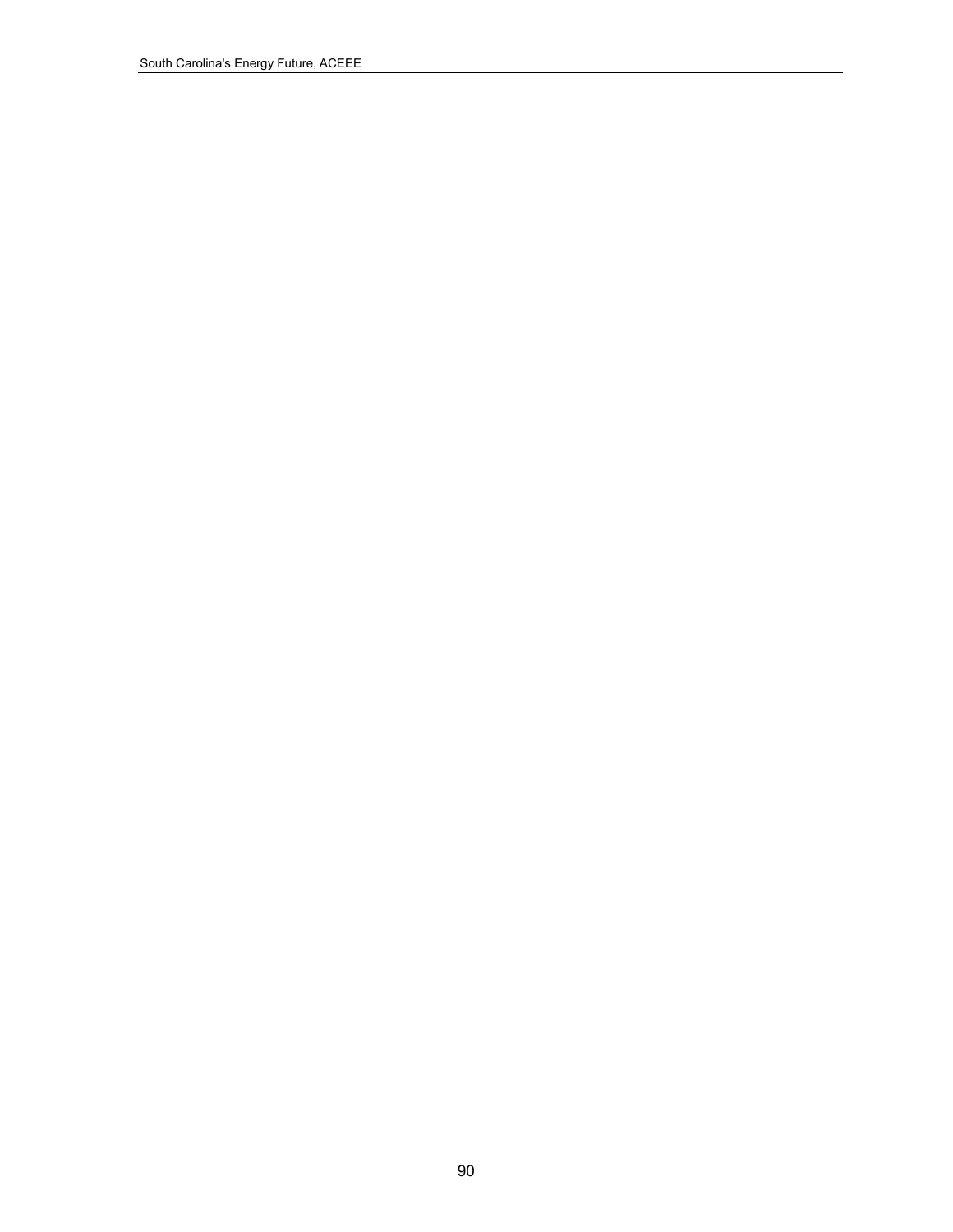# **Appendix A—Reference Case**

## **A.1 Projection of Electricity Consumption and Peak Demand**

The development of the reference case for South Carolina is the foundation of the quantitative analysis of the report. The first task in developing an energy efficiency and demand response potential assessment is to determine a reference case forecast of energy consumption, peak demand, and electricity prices in the state in a "business as usual" scenario. As with all forecasts, they are subject to significant uncertainty, particularly in times such as we are in when the economic outlook is a major unknown. It is however important to understand that while the forecast may affect the final numbers resulting from the analysis, that the forecast has very minor impact of the effectiveness of the proposed policies, particularly in the long-run.

## **A.1.1 Electricity Consumption Forecast**

The consumption forecast we developed is essentially an aggregate of sales projections by each individual utility. But forecasts often do not account for reduced consumption that arises from energy efficiency and demand response programs initiated by utilities, nor do they account for energy savings from consumers' purchase of more efficient appliances and equipment. These savings should not be ignored as their accumulation lessens the burden of achieving any state-mandated savings target, such as an energy efficiency resource standard. While South Carolina has not implemented its own appliance efficiency standards, the Department of Energy is actively developing and mandating standards and is scheduled two implement standards on over two dozen products by 2013.<sup>53</sup> Below we elaborate on our "modified" reference case, which is our consumption forecast net any savings accumulated through utility efficiency programs and federal appliance standards.

Our electricity consumption forecast is based on 2008 sales, the most recent year for which sales have been reported, and is projected through 2025. Historical sales were taken from the EIA's *Electric Power Annual*, which publishes sales data on a state-by-state basis, and includes sales data between 2000 and 2007. To estimate projected consumption, we calculated annual growth rates for each sector by utility, which we derived from the integrated resource plans (IRP) filed by South Carolina's four investor-owned utilities with the Public Service Commission and from a load forecast created by GDS Associates for Santee Cooper and South Carolina's 20 cooperative utilities.

With the annual sector-specific growth rates calculated for each utility, we then estimated state-wide annual weighted-average growth rates for each sector, which we then applied to the sales data reported by the EIA for 2008. After calculating annual projected sales, we adjusted the sales to account for savings generated by energy efficiency and demand-side management programs being implemented by utilities—as reported in the aforementioned IRPs filed by IOUs and from the GDS study—as well as savings from new and updated federal appliance standards implemented between 2009 and 2013. This adjusted references case we refer to as our "modified" reference case. Using this methodology, we estimate that total electricity consumption in the state will grow at an average annual rate of 0.8% between 2009 and 2025, and 1.2%, 1.3%, 0.1% in the residential, commercial, and industrial sectors, respectively.

## **A.1.2. Peak Demand Forecast**

To forecast peak demand we adjust our data from the electricity sales forecast using a system load factor, which we assumed to be 62.7%. Using this methodology, we estimate peak demand growing at an average annual rate of 1% over the 2009–2025 period. In 2009, peak demand is expected to reach 16,136 MW increasing to 16,900 MW by 2015 and 19,229 MW in 2025.

-

<span id="page-104-0"></span><sup>53</sup> See Footnote 9.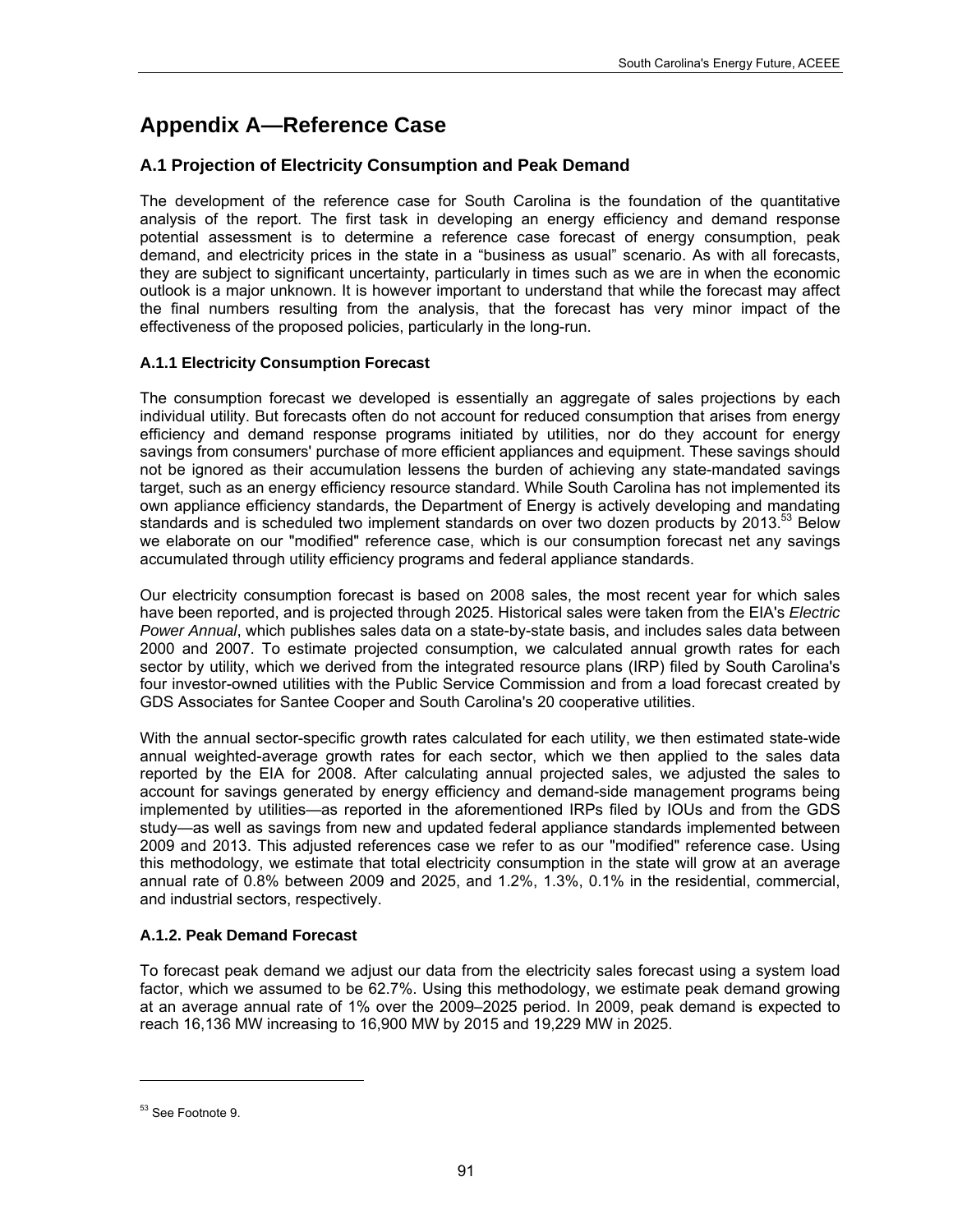|                                | 2010   | 2015   | 2020   | 2025   | Average<br>Annual<br>Growth<br>Rate |
|--------------------------------|--------|--------|--------|--------|-------------------------------------|
| <b>Electricity (GWh)</b>       |        |        |        |        |                                     |
| Residential                    | 30.217 | 31,899 | 33,891 | 36,612 | 1.19%                               |
| Commercial                     | 22.045 | 23.324 | 25.110 | 27.303 | 1.27%                               |
| Industrial                     | 29,299 | 29,470 | 30,164 | 31,188 | 0.10%                               |
| Total                          | 82.051 | 84,693 | 89,165 | 95,103 | 0.83%                               |
| <b>Summer Peak Demand (MW)</b> |        |        |        |        |                                     |
| <b>Total</b>                   | 16,282 | 16.900 | 17,941 | 19,229 | 0.94%                               |

**Table A.1. Retail Electricity Sales and Peak Demand Forecast** 

## **A.1.3. South Carolina Population Forecast**

Population estimates were needed for this analysis to determine per-capita sales data. We consulted Economy.com (2009) for data on population in the state of South Carolina. According to this source, population in South Carolina will grow at an average annual rate of about 1.3%.

|                            | 2010      | 2015      | 2020      | 2025      | Average<br>Annual<br>Growth<br>Rate |
|----------------------------|-----------|-----------|-----------|-----------|-------------------------------------|
| <b>Population Estimate</b> | 4,532,380 | 4,860,770 | 5,202,270 | 5,566,320 | 1.3%                                |

**Table A.2. South Carolina Population Forecast** 

## **A.2. Projection of Supply Prices and Avoided Costs**

Synapse Energy Economics developed projections of supply prices and avoided costs used in this analysis. These estimates were developed based on key input assumptions that were developed as part of the stakeholder engagement process. Synapse then developed a simplified Electricity Planning and Costing Model to develop the projections. As noted in the main report, two set of projections were developed for the reference and moderate policy cases.

## **A.2.1. Caveats**

The projections of production costs and avoided costs presented in this memo are based upon a number of simplifying and conservative assumptions that the stakeholder group consider reasonable for the purpose of this high-level policy study. These simplifications include use of a single annual average avoided energy costs to evaluate the economics of energy efficiency measures rather than different avoided energy costs for energy efficiency measures with different load shapes. In addition, Synapse Energy Economics considers it unrealistic to rely upon projections that exclude the cost of compliance with anticipated  $CO<sub>2</sub>$  emission regulations.

## **A.2.2. Key Assumptions**

This section describes the key inputs to the electricity model that Synapse Energy Economics has developed for this project (Synapse electricity cost model), the rationale for the proposed values and the sources of those values. The final inputs are based upon a set of draft inputs developed by Synapse (2009a) that ACEEE reviewed with key stakeholders in South Carolina.

The memo also provides a description of the Electricity Cost model that we use to estimate future production costs and avoided costs.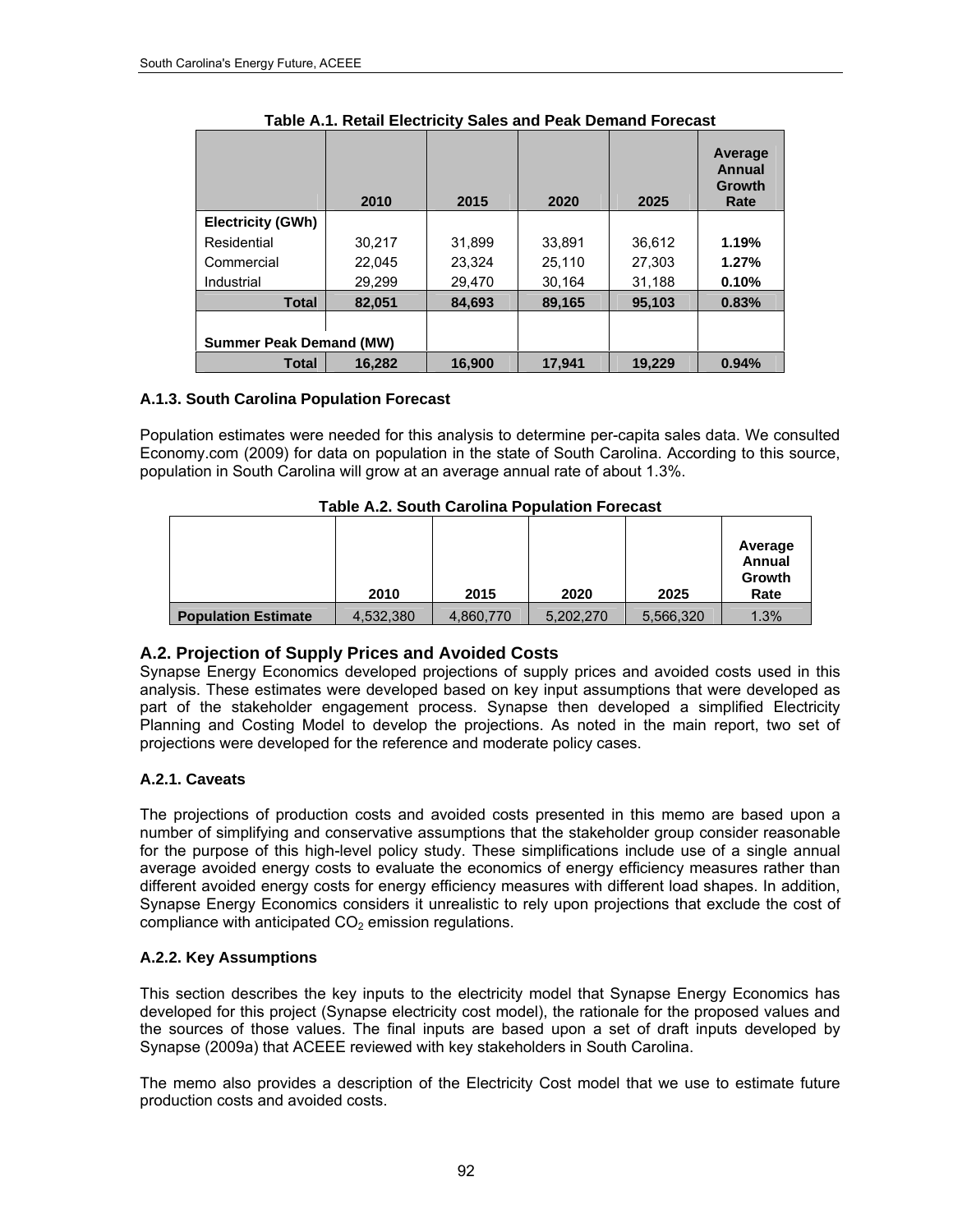### **A.2.3. Input Assumptions**

The key inputs to the electricity model are presented under the following thirteen categories:

- 1. Basic Modeling assumptions
- 2. Base year Sales and revenues
- 3. Base year Load and resource Balance
- 4. In-State Base Year Generation Resource Performance and Cost Data
- 5. New Generation Resource Performance and Cost Data
- 6. Fuel Types
- 7. Annual Energy and Peak Load
- 8. Capacity retirements
- 9. Capacity additions
- 10. Fuel prices
- 11. Purchased Power Costs
- 12. Carbon Emission Costs
- 13. Wholesale Market Prices

Basic Modeling Assumptions

- The base year is 2007. All monetary values are reported in constant 2007 year dollars unless noted otherwise.
- The study period begins in 2008 and ends in 2030, an analysis period of 23 years.
- The reporting period is 2009 through 2025, a total of 17 years.
- The financial parameters for costing resource additions are as follows:
	- o Inflation Rate. *2.00%*. Based on analysis done for the New England AESC study (Synpase 2009b) reflecting recent conditions.
	- o Nominal Discount Rate. *10.0%*. This represents the value for an independent power producer with a mix of equity and bond financing. Based on a 50/50 equity/debt mix with 12% for equity and 8% for debt. Used for levelization of capital expenditures. Actual rates for specific projects will vary depending on the nature of the project and the implementing entity.
	- o Real Discount Rate. *7.84%*. Derived from the Nominal Discount Rate and the Inflation Rate.
	- o Income Tax Rate. Federal rate of *35%* and SC state corporate rate of *5.0%*. Property tax rate at the nominal level of *0.5%* per annum of the initial plant cost (local rates vary considerably). Used for capital cost levelization..

#### **A.2.4. Base Year Sales and Revenues**

The historic sales and revenues data through 2007 are obtained from the EIA's "State Electric Profile" Table 8 [\(http://www.eia.doe.gov/cneaf/electricity/st\\_profiles/e\\_profiles\\_sum.html\)](http://www.eia.doe.gov/cneaf/electricity/st_profiles/e_profiles_sum.html).

The historic data indicates that SC is net exporter and exports about 15% of its electricity generation.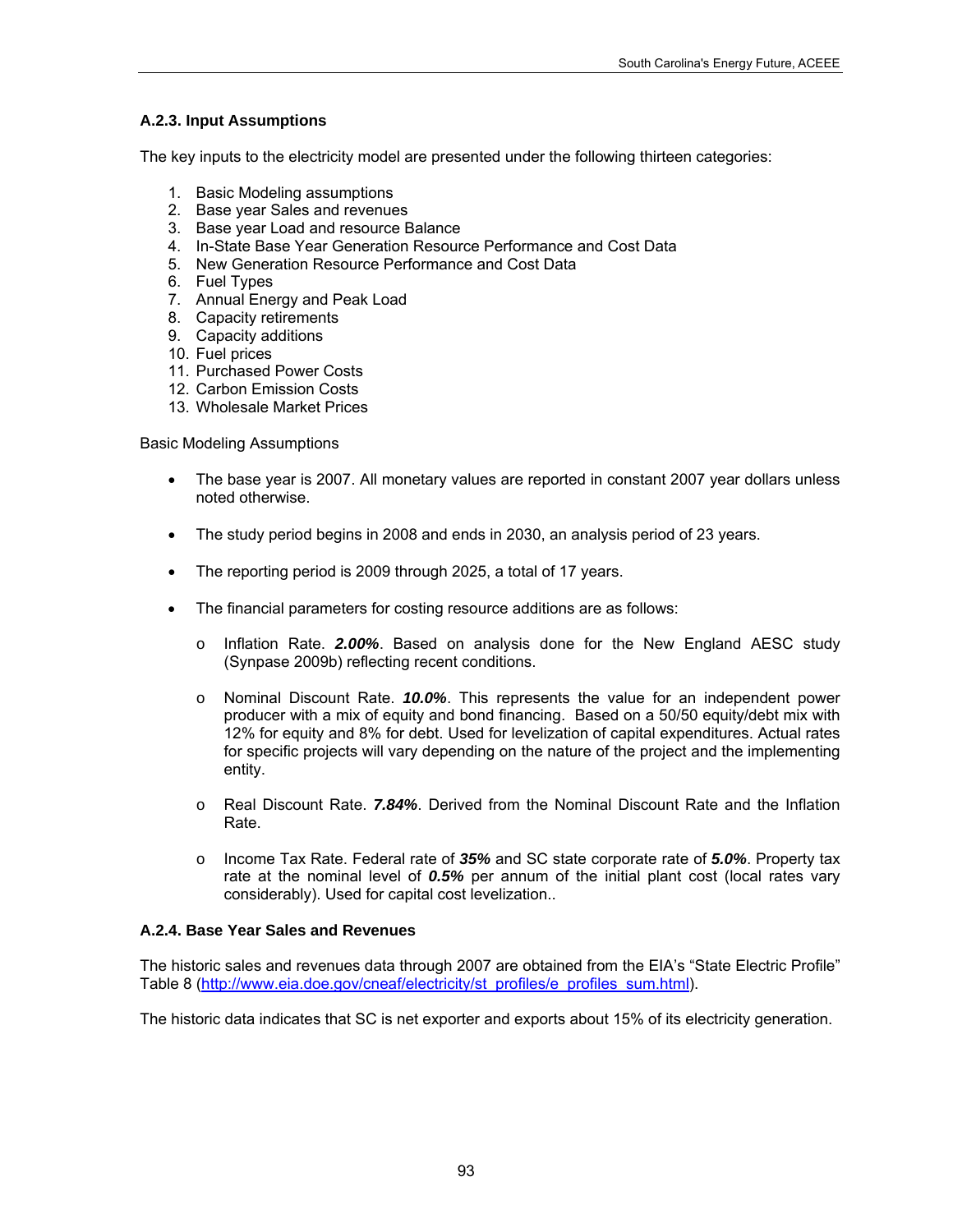#### **A.2.5. Base Year Load and Resource Balance**

The historic sales and revenues data are obtained from the EIA's "State Electric Profile" Tables 5, 8 and 10 ([http://www.eia.doe.gov/cneaf/electricity/st\\_profiles/e\\_profiles\\_sum.html](http://www.eia.doe.gov/cneaf/electricity/st_profiles/e_profiles_sum.html)).

#### **A.2.6. In-State Base Year Generation Resource Performance and Cost Data**

From the above EIA data, we have the generation,  $CO<sub>2</sub>$  emissions and fuel costs for each generating group. From that we can derive the average heat rate for each group and the fuel component of the generation costs. To that we add typical industry values for O&M. Also from that EIA data we have the historic capacity factors associated with resource group. Those historic patterns are used to set the basis for future performance.

#### **A.2.7. New Generation Resource Performance and Cost Data**

For new generation resources we have used the technology parameters from the AEO 2008 Assumptions document. For capital costs we have used our professional judgment based on a number of sources to reflect current cost expectations for new construction.

#### **A.2.8. Fuel Types**

We use the three basic fuel types as specified in the EIA documents (Coal, Petroleum and Natural Gas) with the addition of nuclear and biomass.

#### **A.2.9. Annual Energy and Peak Load**

For energy and peak loads we have used the ACEEE Reference Case Forecast as of 8/13/09. A system load factor of 62.7% based on 2007 load data is used to produce future peak loads based on forecasted energy use.

#### **A.2.10. Capacity Retirements**

There is little information about future plant retirements and a variety of unknown circumstances may either work in favor of or against individual plants. It is however likely that some older less efficient generation will be retired in the future. To reflect this we represent modest gradual retirement of existing resources in the model. But it is possible that some existing plants will be retrofitted and their lives extended.

#### **A.2.11. Capacity Additions**

In order to meet future load growth, new generation resources must be added to the existing generation mix.

The electricity model is not a capacity expansion model that optimizes capacity additions by choosing among a set of resource alternatives to develop a least cost expansion plan. Instead, we will add new resources "manually" to meet reserve needs. Our analysis will consider three sets of additions:

- Planned Additions—Near-term proposed new additions or updates to existing plants that are in development or advanced stages of permitting and have a high likelihood of reaching commercial operation;
- RPS Additions—Renewable generators that are added to meet existing or anticipated renewable portfolio standards (RPS) in each state; and,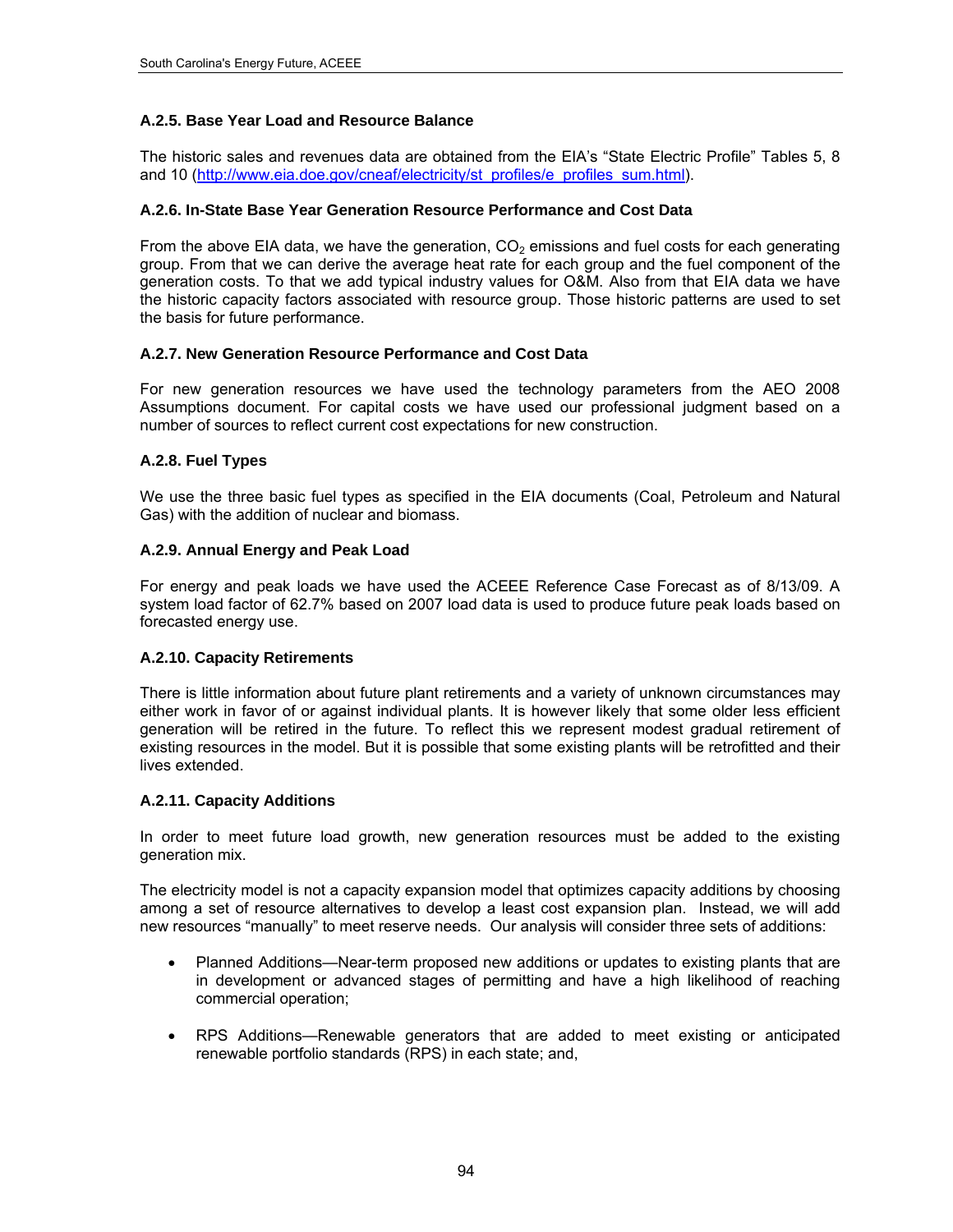Generic Additions—New generic conventional resources that are added to meet the residual capacity need after adding planned and RPS additions.

### Planned Additions

**Description**: Our near-term entry forecast is based on projects in the utility plans. With a new coal plant about 2011, new NG CC resources in 2012 and new nuclear plants in 2019 and 2020. Future capacity deficits are filled in with a mix of coal and NG plants.

*Data Sources:* Duke and SCE&G resource plans.

#### AEPS Additions

At the present time there is no renewable generation requirement in South Carolina.

### Generic Additions

In order to reliably serve the forecasted load in the mid- to long-term portion of the forecast period, new generic additions will need to be added to the model. A range of generation technologies was initially considered for this purpose, including gas/oil-fired combined-cycle, gas/oil combustion turbines, conventional coal, and nuclear.

Generic additions based on requirements after the RPS additions specified above are based on meeting a system-wide reserve goal. For these generic additions we use a mix of 30% conventional coal, 35% NGCC and 35% gas peakers. Because of the planned additions very few generic additions are needed until after 2021.

### **A.2.12. Fuel Prices**

We start with fuel prices reported for the base year of 2007. For consistency and simplicity we used the base year historical prices and scaled them using the AEO 2009 Reference Case forecast<sup>[54](#page-108-0)</sup> year to year changes for the Southeastern Electric Reliability Council (SERC) region.

### **A.2.13. Power Purchase and Sale Prices**

South Carolina is a regulated market and generates excess power. Most of that excess is used in North Carolina with same utility companies operating in both states. We assume that cost trends for exported power follow those for in-state power production.

### **A.2.14. Carbon Emission Costs**

Carbon compliance costs are set at the Synapse 2008 mid-case level (see Schlissel et al. 2008).

### **A.2.15. Wholesale Market Prices**

l

SC is a regulated state and wholesale sales and purchases are assumed to reflect production costs.

### **A.3. Electricity Planning and Costing Model**

This model was developed by Synapse for ACEEE's clean energy state studies.

<span id="page-108-0"></span><sup>&</sup>lt;sup>54</sup> Annual Energy Outlook 2009 Reference Case, Energy Information Agency (EIA), March 2009. <http://www.eia.doe.gov/oiaf/aeo/>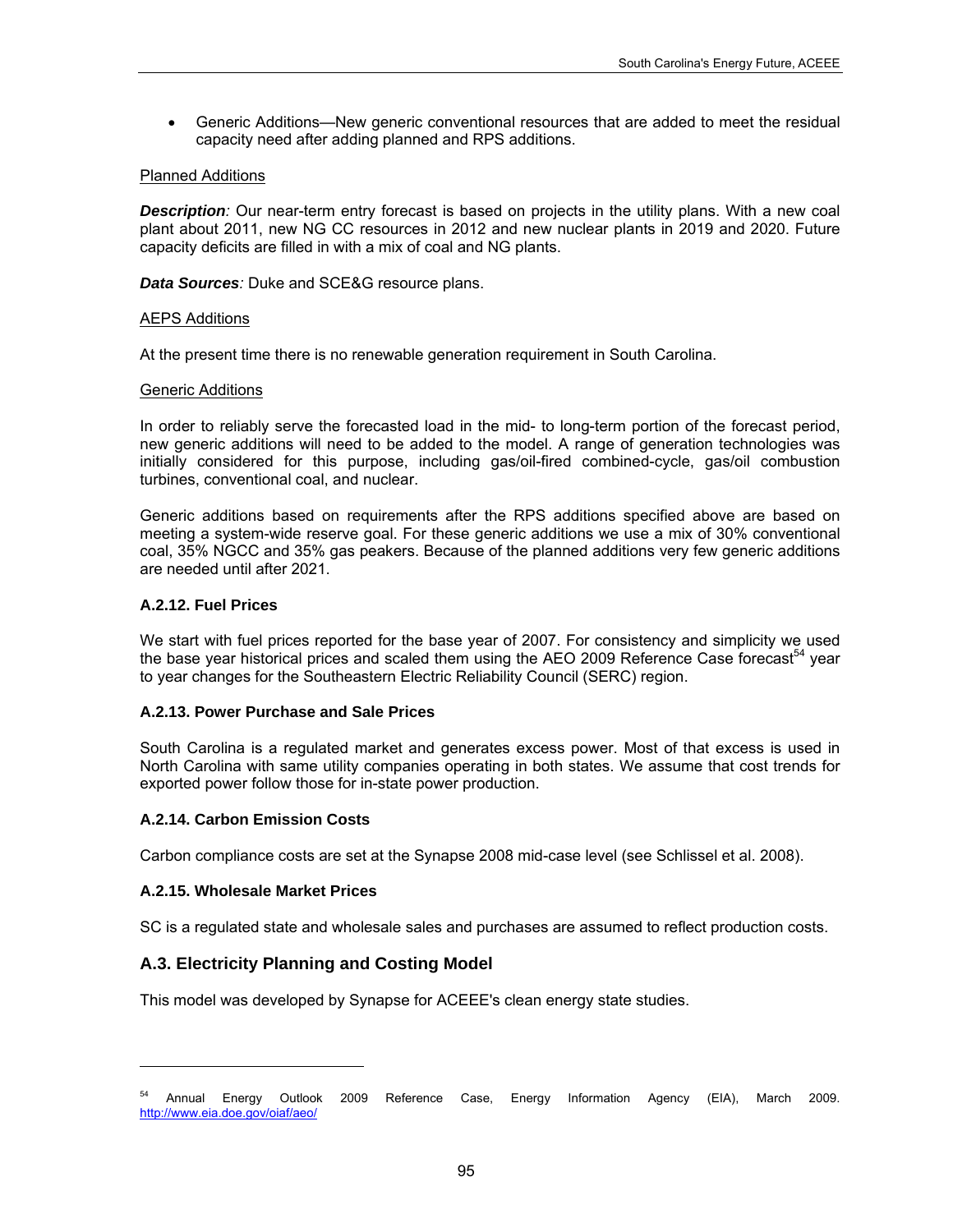## **A.3.1. Background**

ACEEE has initiated a series of state-specific "Clean Energy" potential studies through which it will work with key stakeholders in order to build a common understanding of, and consensus on, the role that clean energy resources, i.e., energy efficiency and demand response, can play in meeting the future electricity end-use requirements in each state, the economic benefits of treating those resources as the "first fuel" for meeting future requirements and the policies for maximizing reliance upon those resources. The time horizon for the studies is through 2025.

In each of those studies ACEEE will evaluate the cost-effectiveness of reductions from energy efficiency and demand response, and will also demonstrate the benefits of those reductions to all consumers in the state by estimating retail prices in the long-term under a clean energy Policy Case. ACEEE retained Synapse to provide three deliverables to support these studies:

- projections of long-term wholesale electricity supply prices under a reference, or business-asusual case;
- credible, consistent, "high-level" estimates of avoided electric energy (\$/kwh) and capacity costs (\$/kw-year); and
- projections of long-term electricity supply prices under a clean energy policy case.

In light of time and budget constraints, and the policy nature of these studies, ACEEE requested that Synapse develop and apply an electricity planning and costing model that would produce accurate "high-level" estimates of each of these deliverables in a well-documented, transparent manner.

In order to satisfy the ACEEE request, Synapse had to develop an electricity planning and costing model that would be:

- applicable to planning and costing from a state perspective, although most electric utility operations cross state boundaries;
- applicable from state to state, although some states are part of deregulated multi-state markets while others operate under traditional utility regulation;
- applicable using public data;
- inexpensive to setup and run; and
- relatively transparent.

Synapse has developed an EXCEL based planning and costing model with these characteristics.

### **A.3.2. Methodology**

The model begins with an analysis of actual physical and cost data for a base year, develops a plan for meeting projected physical requirements in each future year of the study period and then calculates the incremental wholesale electricity costs associated with that plan. (Incremental to electricity supply costs being recovered in current retail rates.)

### **A.3.3. Base Year Data**

The actual data for the base year, and prior years, provides our starting point. That dataset contains historical data in the following categories: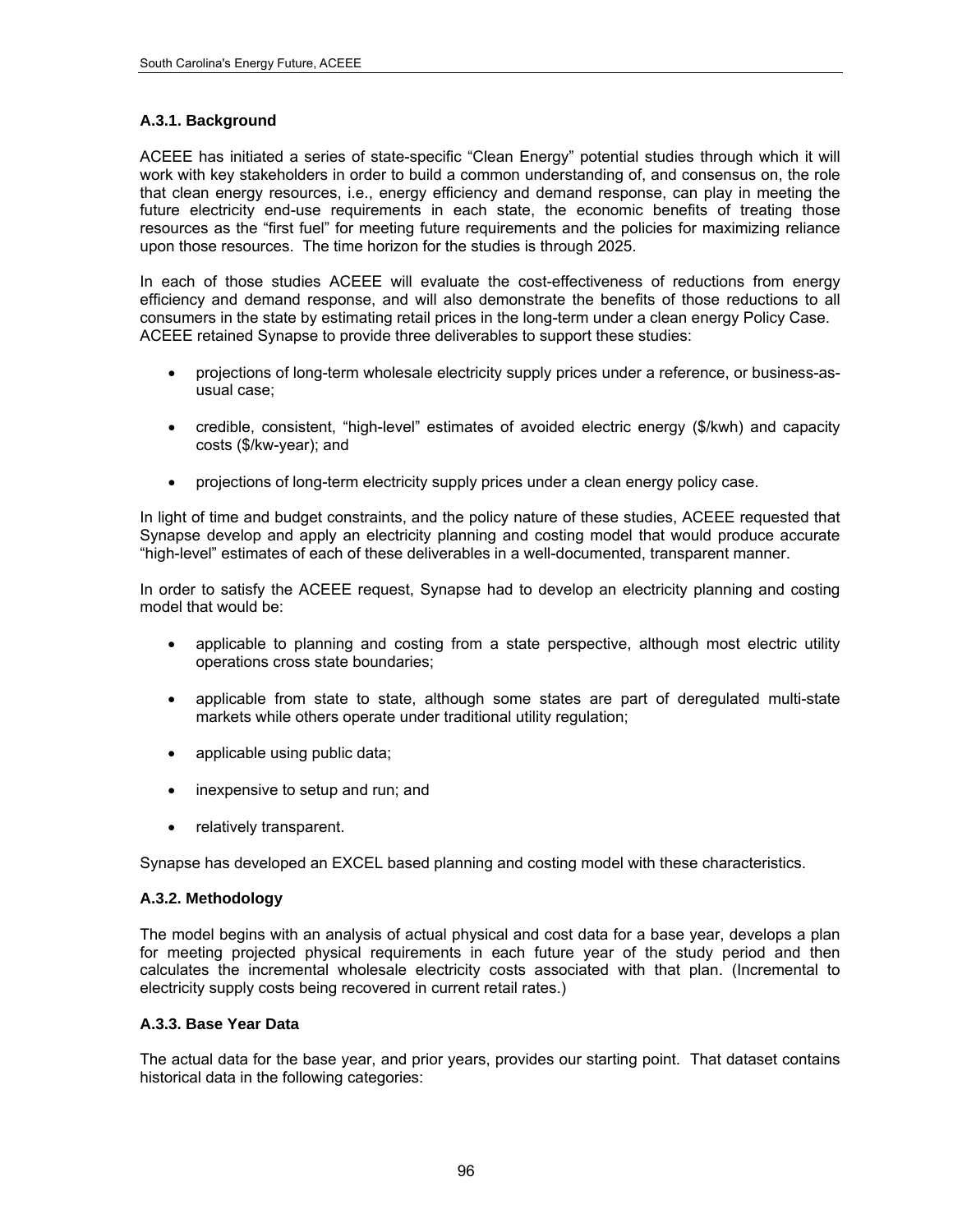- 1. Recent year summary statistics.
- 2. Listing of the ten largest plants in the state.
- 3. Top five providers of retail electricity.
- 4. Electric capability by primary energy source.
- 5. Generation by primary energy source.
- 6. Fuel prices and quality.
- 7. Emissions.
- 8. Retail sales and revenues by customer class.
- 9. Retail sales by various provider types.
- 10. Supply and distribution of electricity.

This data enables us to characterize the electric supply system and its costs for a given state. For example the capacity, generation and capacity factor, average heat rate and fuel costs for different classes of resources. We can also calculate the retail margin from this data, i.e. the margin between average retail rates and variable production costs. The retail margin reflects the transmission and distribution costs being recovered in retail rates plus the fixed generation costs being recovered in those rates. This data is a very broad brush since the resources are grouped by fuel type and their operation is not characterized in great detail.

### **A.3.4. Future Years**

We begin with the forecast of annual demand and energy in each future year provided by the ACEEE stakeholder group.

Next we develop a physical plan to meet the load in each of those future years. This is done in the model via the following steps:

- 1. Derive annual capacity and generation requirements from forecast of retail annual demand and energy, and reserve margins,
- 2. Determine the relative quantities of annual capacity and generation to be provided by in-state and out-state resources based on the current mix of in-state and out-of state resources,
- 3. Estimate resource retirements. It is quite difficult to predict the timing of actual plant retirements, but it is reasonable to assume that some older facilities will be retired during the study period. We assume gradual retirement of existing resources over time based on typical operating lifetimes. This is explicitly specified in the input data section and can easily be modified if more specific data becomes available.
- 4. Estimate the capacity, timing and timing of new generation additions, in-state and out of state. Our model is not a capacity expansion model and therefore does not make capacity additions "automatically". Instead, after we include "planned" capacity additions, we add enough "generic" capacity additions to maintain the reserve margin. Our generic additions are a mix of peaking, intermediate and baseload units that maintains the historical mix of those categories in the state. This approach is transparent as the additions are explicitly specified in the input data section.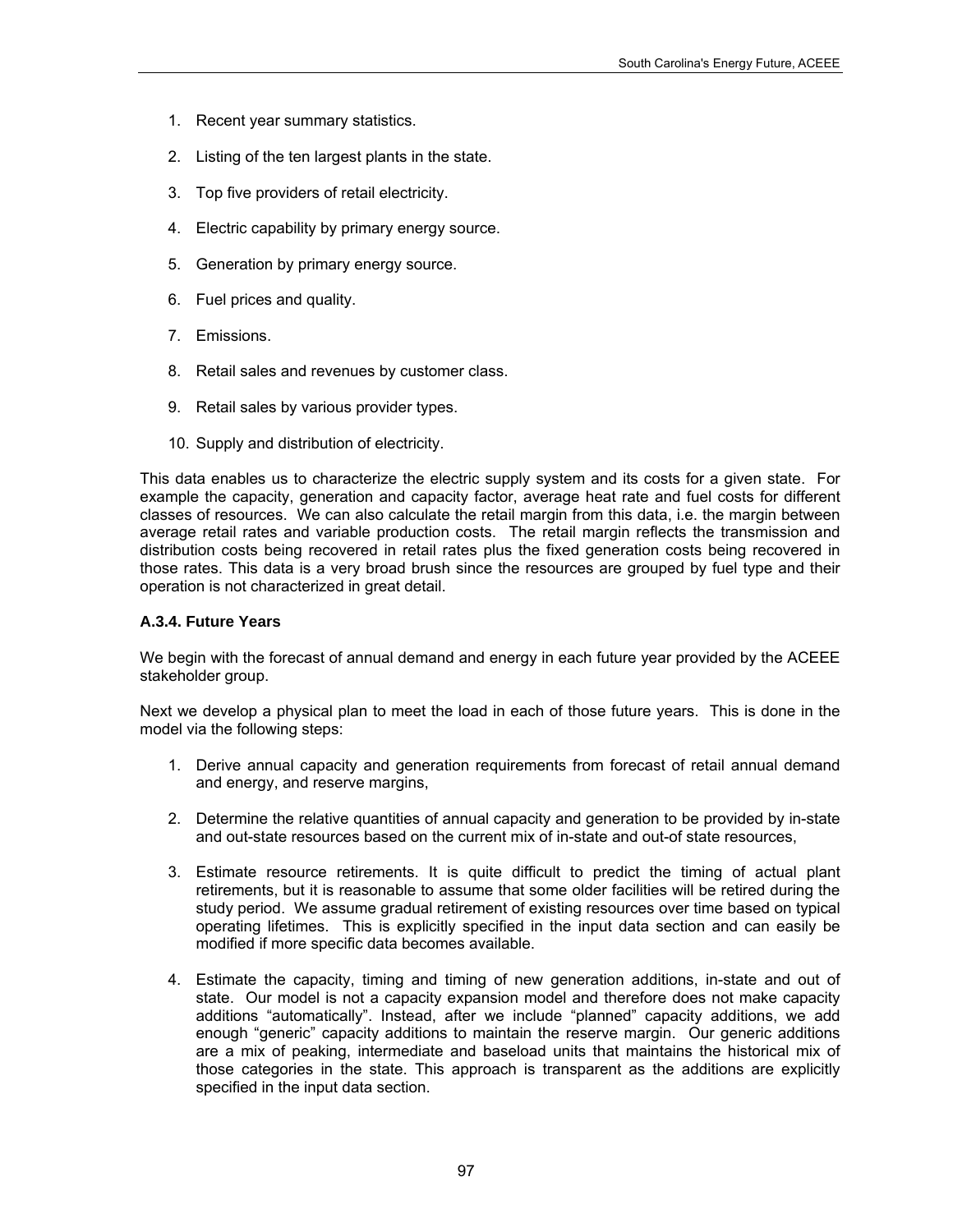5. Calculate the quantity of annual generation from each category of capacity, existing and new, in-state and out of state. The estimated quantity of generation from each category of capacity is derived from the operating capacity factors. These are generally based upon economic dispatch, i.e. dispatch from each category in order of increasing variable production costs.

### **A.3.5. Calculate Production Costs**

The model calculates the average production costs, i.e., energy plus capacity, for the particular case in the Production Model worksheet.

### **States with Regulated Wholesale Markets**

For states with regulated wholesale markets the Production Model worksheet calculations are made as follows:

- Calculate total cost of generation from existing in-state resources, purchases from out-ofstate resources, and new in-state resources.
- The unit production costs of existing in-state generation includes variable operating costs plus fixed costs.<sup>55</sup> The aggregate cost of generation from these resources decline over time as existing coal, oil and gas plants are retired, while the existing nuclear plants with low operating costs continue operation;
- The unit production costs of new in-state generation consists of the levelized capital cost of new capacity additions plus their variable operating costs. The capacity cost of new capacity additions are levelized using the capital recovery factors developed in the Capital Recovery Calculation (CRC) worksheet.
- The cost of power imported or exported is indexed to the generation-weighted average cost of generation from the in-state resources, i.e., existing and new. That is, the base-year import/export price changes in parallel with the in-state cost, e.g. an x% change of in-state production costs is reflected in an x% change of import/export prices. The rationale is that relative changes of in-state costs will be reflected outside the state as well.

### **States with Deregulated Wholesale Markets**

1

For states with de-regulated wholesale markets the Production Model worksheet calculations are made as follows:

- 1. The first step is to calculate the reference year market prices for the state being studied.
- 2. The next step is to calculate the relationship between those state prices and market location for which future prices are available.
- 3. The third step is to then apply that relationship to the futures prices to produce a forecast for market prices in the study state.

<span id="page-111-0"></span><sup>&</sup>lt;sup>55</sup> For existing resources fixed costs are estimated on an aggregate basis based on the base year difference between fuel and other variable costs and the retail revenues less a retail markup component.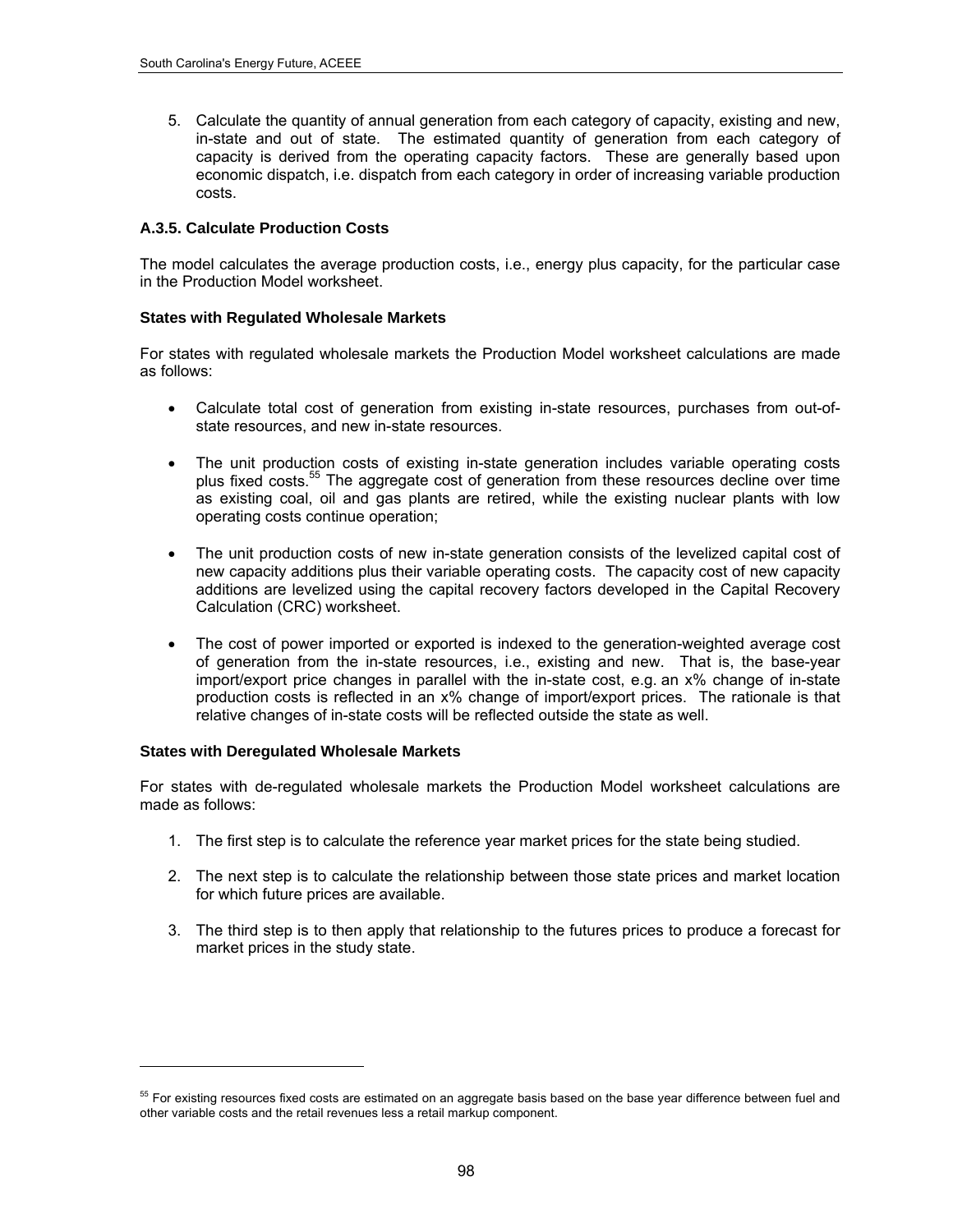# **A.3.6 Calculate Avoided Costs**

### **States with Regulated Wholesale Markets**

For states with regulated wholesale markets the Production Model worksheet calculates the total avoided costs, avoided capacity costs and avoided energy costs via the following steps:

- 1. Total Avoided Costs. The worksheet calculates "all-in" avoided costs that include both energy and capacity costs.
- 2. Years 1 to 5. For the first five years the avoided costs are a mix of avoided dispatch of existing resources and avoided total cost of new resources that would otherwise come-online during that period. The percentage of new resources included in that mix is phased-in, starting at 0% in year 1 and rising to 100% in year 5.
- 3. Year 6 onward. After year 5 the avoided costs in each year equal the average total costs of new resources in that year. This calculation assumes that the capital costs of new resources are avoidable either through avoiding their actual construction or through recovery from revenues from off-system sales.
- 4. Avoided capacity cost. To estimate the avoided cost of capacity only we use the proxy plant approach which is used by several Independent System Operators (ISO). This avoided capacity cost is based upon cost of "capacity only" from a new gas combustion turbine "peaker" unit. Basing avoided capacity cost on the capital cost of a new peaker is a commonly accepted method.
- 5. Avoided Energy Cost. The avoided energy cost is the total avoided cost from step 8 minus the avoided capacity cost from step 9.

### **States with Deregulated Wholesale Markets**

For states with de-regulated wholesale markets the Production Model worksheet calculates the total avoided costs, avoided capacity costs and avoided energy costs differently for different time-periods.

- 1. Near-term years for which futures prices are available, e.g. first 4 to 5 years.
- 2. Avoided energy cost—This is calculated from the energy futures market prices with appropriate historic-based adjustments for the state service area.
- 3. Avoided capacity cost—This is based on the available appropriate capacity market results.
- 4. Total avoided cost—This is obtained by combining the avoided energy cost with the avoided capacity cost using the base year system load factor to arrive at the combined total avoided cost on a per MWh basis.
- 5. Long-term years for which futures prices are not available. After the period for which futures are available, the total avoided costs, avoided capacity cost and avoided energy cost are developed in the same manner as for regulated states, in steps 8, 9 and 10.

# **A.4. Reference Case Electricity Supply Prices and Avoided Costs**

This section presents Synapse's projections of *Reference Case* electricity supply prices and avoided costs for South Carolina. The projections are outputs from the electricity costing model that Synpase has developed for this project. The inputs to the model and the structure of the model are described above.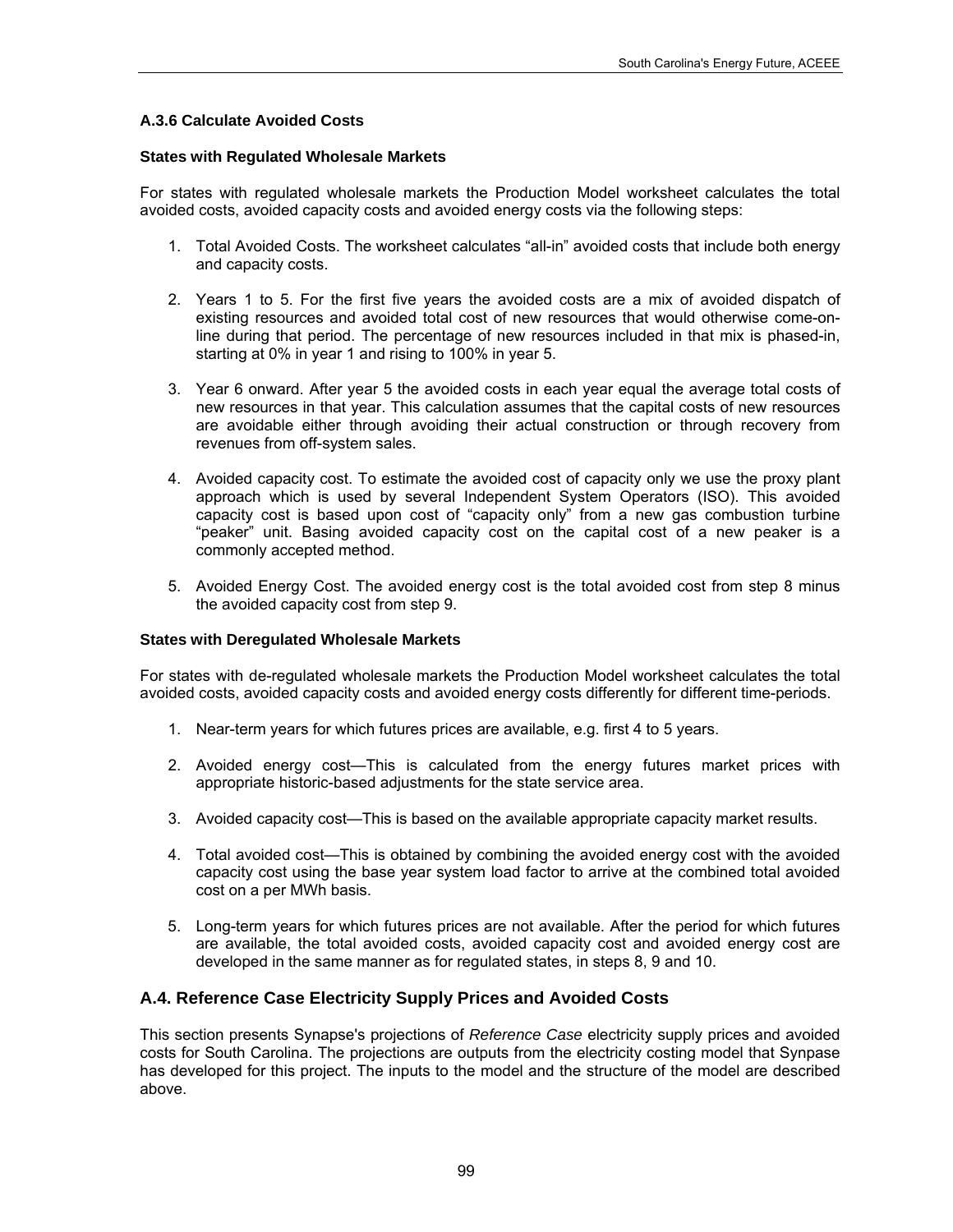# **A.4.1 Reference Case Electricity Supply Prices**

The reference case load forecast, load forecast, and supply prices are presented in [Table](#page-114-0) A.3. The supply forecast exceeds the load forecast by the level of estimated losses in transmission and distribution. The supply prices include the projected incremental generation costs each year, the retail margin each year and the resulting total average retail rate.

## **A.4.2. Avoided Electricity Costs**

The avoided costs for the reference case are presented in [Table A.4](#page-115-0). The avoided capacity costs are presented in \$/kW-year while the avoided electric energy costs are given in ¢/kWh.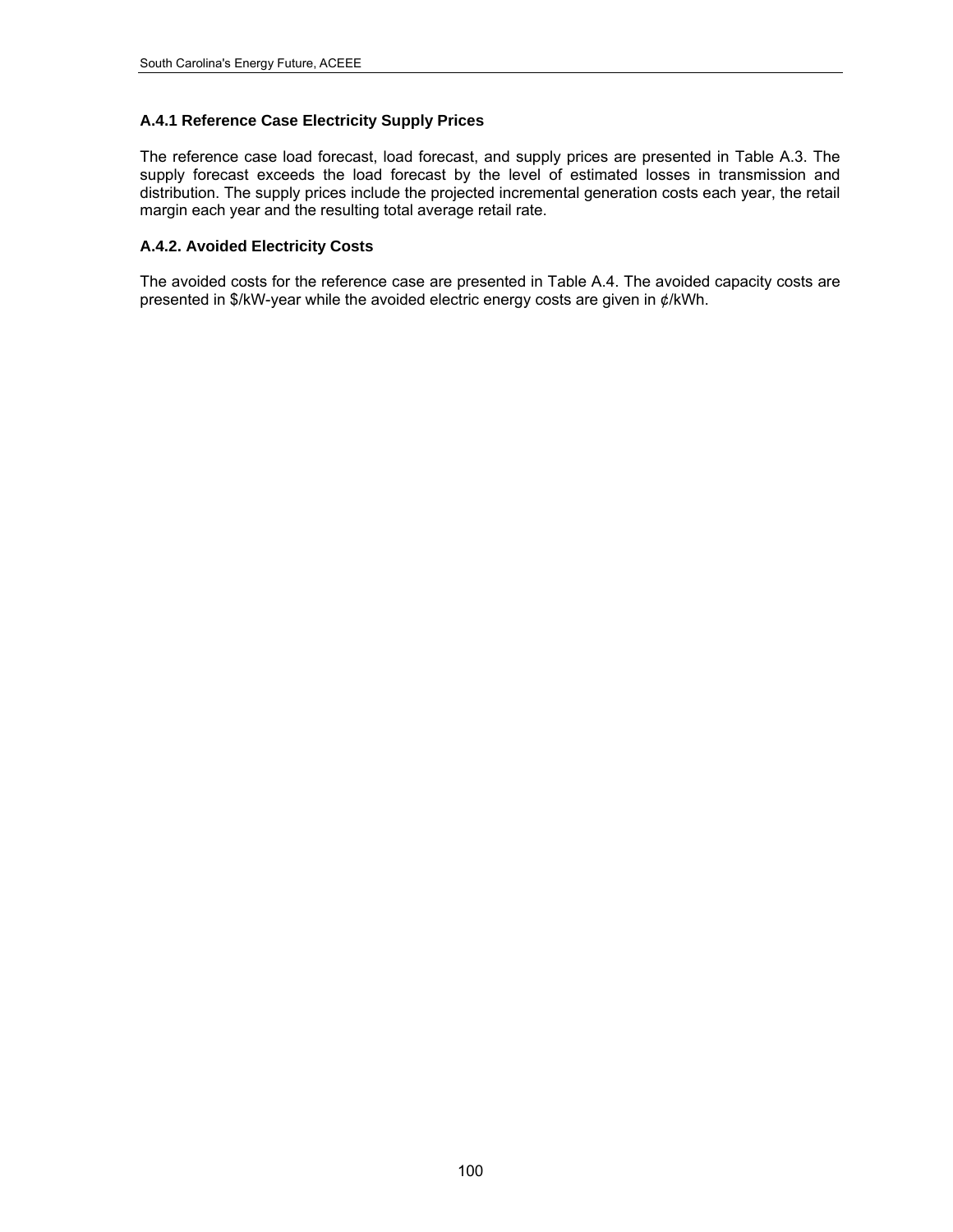<span id="page-114-0"></span>

| All costs in constant 2007 dollars. |             |                                   |                     |                 |           |           |           |           |           |                 |           |           |                         |           |           |                 |           |           |
|-------------------------------------|-------------|-----------------------------------|---------------------|-----------------|-----------|-----------|-----------|-----------|-----------|-----------------|-----------|-----------|-------------------------|-----------|-----------|-----------------|-----------|-----------|
|                                     |             |                                   |                     |                 |           |           |           |           |           |                 |           |           |                         |           |           |                 |           |           |
| CASE:                               |             | SC Reference Case Draft - 9/16/09 |                     |                 |           |           |           |           |           |                 |           |           |                         |           |           |                 |           |           |
| Category                            | Units       | 2009                              | 2010                | 2011            | 2012      | 2013      | 2014      | 2015      | 2016      | 2017            | 2018      | 2019      | 2020                    | 2021      | 2022      | 2023            | 2024      | 2025      |
|                                     |             |                                   |                     |                 |           |           |           |           |           |                 |           |           |                         |           |           |                 |           |           |
| <b>Load Forecast</b>                |             |                                   |                     |                 |           |           |           |           |           |                 |           |           |                         |           |           |                 |           |           |
| Retail Energy                       | GWh         | 81.315                            | 82.05'              | 83,521          | 83.457    | 83,796    | 84,219    | 85,166    | 86.180    | 87.200          | 88.326    | 89,46     | 90.412                  | 91,372    | 93,006    | 94,363          | 95,627    | 96,902    |
| <b>Retail Demand</b>                | $M_{\rm W}$ | 14.805                            | 14,939              | 15,206          | 15,195    | 15,256    | 15,333    | 15,506    | 15,691    | 15,876          | 16,081    | 16,288    | 16,461                  | 16,636    | 16,933    | 17,180          | 17.410    | 17,643    |
| <b>Supply Forecast</b>              |             |                                   |                     |                 |           |           |           |           |           |                 |           |           |                         |           |           |                 |           |           |
| <b>Capacity Requirement</b>         | <b>MW</b>   | 18,556                            | 18.724              | 19.060          | 19.045    | 19.122    | 19,219    | 19,435    | 19.666    | 19.899          | 20.156    | 20.415    | 20.632                  | 20.851    | 21.224    | 21,534          | 21.822    | 22.113    |
| Capacity Sources                    |             |                                   |                     |                 |           |           |           |           |           |                 |           |           |                         |           |           |                 |           |           |
| In-State Capacity                   | <b>MW</b>   | 23,567                            | 23,567              | 23,567          | 23,947    | 23,947    | 23,978    | 24,341    | 24,653    | 24,653          | 24,653    | 24,85     | 24,855                  | 24,487    | 24,963    | 25,430          | 25,781    | 26.151    |
| Out-of-State Capacity               | <b>MW</b>   | $-5.01$                           | $-4.843$            | $-4,507$        | $-4.902$  | $-4.824$  | $-4,759$  | $-4,906$  | $-4.986$  | $-4.753$        | $-4,496$  | $-4.440$  | $-4.222$                | $-3.636$  | $-3,738$  | $-3.896$        | $-3.959$  | $-4,038$  |
| <b>Total Capacity Provided</b>      | <b>MW</b>   | 18,556                            | $\overline{18,724}$ | 19,060          | 19.045    | 19,122    | 19,219    | 19,435    | 19,666    | 19,899          | 20,156    | 20,415    | 20.632                  | 20,851    | 21,224    | 21,534          | 21,822    | 22,113    |
| <b>Energy Requirement</b>           | GWh         | 88.626                            | 89,428              | 91,030          | 90,961    | 91,330    | 91.79'    | 92,823    | 93,929    | 95,04'          | 96,268    | 97,504    | 98,541                  | 99.587    | 101,368   | 102,847         | 104,225   | 105,615   |
| Energy Sources                      |             |                                   |                     |                 |           |           |           |           |           |                 |           |           |                         |           |           |                 |           |           |
| In-State Generation                 | GWh         | 103,403                           |                     | 103,403 103,403 | 104,568   | 104,568   | 104,377   | 106,029   |           | 111,979 111,979 |           |           | 111,979 117,740 117,740 | 116.494   | 119,087   | 121,644         | 123,673   | 125,783   |
| Out-of-State Generation             | GWh         | $-14.77$                          | $-13,975$           | $-12.373$       | $-13,607$ | $-13,238$ | $-12,586$ | $-13,206$ | $-18,050$ | $-16.938$       | $-15.711$ | $-20,236$ | $-19.199$               | $-16.907$ | $-17.719$ | $-18,796$       | $-19,448$ | $-20.169$ |
| <b>Total Energy Provided</b>        | GWh         | 88.626                            | 89,428              | 91,030          | 90.961    | 91,330    | 91,791    | 92,823    | 93.929    | 95.041          | 96,268    | 97,504    | 98.541                  | 99.587    |           | 101,368 102,847 | 104.225   | 105,615   |
|                                     |             |                                   |                     |                 |           |           |           |           |           |                 |           |           |                         |           |           |                 |           |           |
| <b>Supply Price Forecast</b>        |             |                                   |                     |                 |           |           |           |           |           |                 |           |           |                         |           |           |                 |           |           |
| Average Production Cost             | ¢/kWh       | 5.05                              | 5.08                | 5.11            | 5.14      | 5.79      | 5.93      | 6.07      | 6.28      | 6.40            | 6.53      | 6.71      | 6.82                    | 6.92      | 7.10      | 7.26            | 7.45      | 7.64      |
| Retail Adder                        | ¢/kWh       | 1.96                              | 1.96                | 1.96            | 1.96      | 1.96      | 1.96      | 1.96      | 1.96      | 1.96            | 1.96      | 1.96      | 1.96                    | 1.96      | 1.96      | 1.96            | 1.96      | 1.96      |
| Average Retail Rate                 | ¢/kWh       | 7.00                              | 7.03                | 7.06            | 7.10      | 7.75      | 7.88      | 8.03      | 8.24      | 8.35            | 8.49      | 8.67      | 8.78                    | 8.88      | 9.05      | 9.21            | 9.40      | 9.59      |

# **Table A.3. Reference Case Load, Supply and Price Forecasts**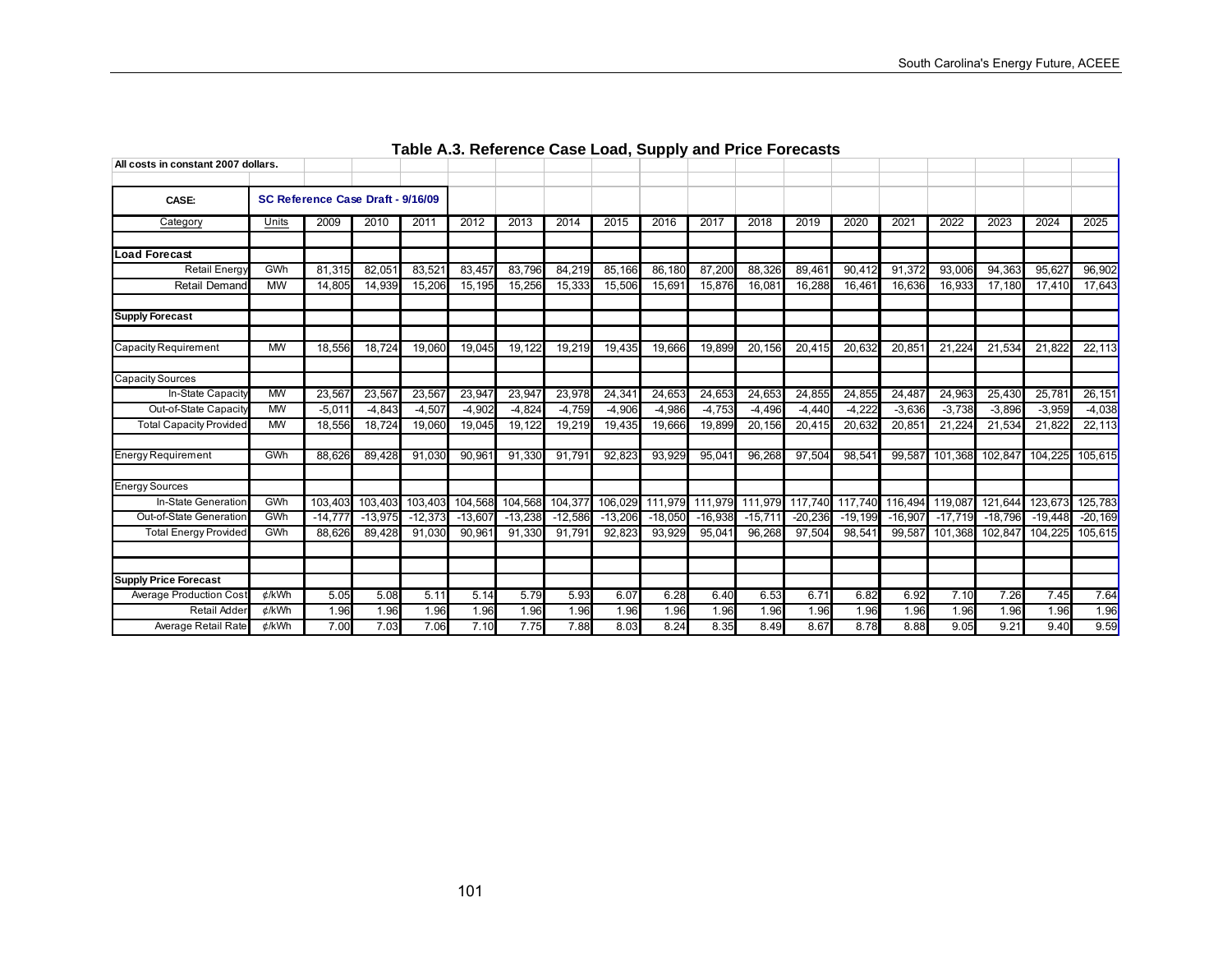| All costs in constant 2007 dollars.       |                                                                                                                                                                                                                                                                                                                                                                                                    |                                   |       |       |       |       |       |       |       |       |       |       |       |       |       |       |       |       |
|-------------------------------------------|----------------------------------------------------------------------------------------------------------------------------------------------------------------------------------------------------------------------------------------------------------------------------------------------------------------------------------------------------------------------------------------------------|-----------------------------------|-------|-------|-------|-------|-------|-------|-------|-------|-------|-------|-------|-------|-------|-------|-------|-------|
| CASE:                                     |                                                                                                                                                                                                                                                                                                                                                                                                    | SC Reference Case Draft - 9/16/09 |       |       |       |       |       |       |       |       |       |       |       |       |       |       |       |       |
| Category                                  | Units                                                                                                                                                                                                                                                                                                                                                                                              | 2009                              | 2010  | 201'  | 2012  | 2013  | 2014  | 2015  | 2016  | 2017  | 2018  | 2019  | 2020  | 2021  | 2022  | 2023  | 2024  | 2025  |
| <b>Avoided Costs by costing</b><br>period |                                                                                                                                                                                                                                                                                                                                                                                                    |                                   |       |       |       |       |       |       |       |       |       |       |       |       |       |       |       |       |
| Avoided Resource Cost                     | ¢/kWh                                                                                                                                                                                                                                                                                                                                                                                              | 3.69                              | 4.43  | 5.13  | 6.34  | 8.35  | 9.30  | 9.45  | 9.87  | 9.97  | 10.11 | 10.15 | 10.20 | 10.24 | 10.38 | 10.52 | 10.77 | 11.02 |
| <b>Avoided Capacity Cost</b>              | \$/kW-yr                                                                                                                                                                                                                                                                                                                                                                                           | 76.25                             | 76.25 | 76.25 | 76.25 | 76.25 | 76.25 | 76.25 | 76.25 | 76.25 | 76.25 | 76.25 | 76.25 | 76.25 | 76.25 | 76.25 | 76.25 | 76.25 |
|                                           | ¢/kWh                                                                                                                                                                                                                                                                                                                                                                                              | 1.39                              | 1.39  | .39   | 1.39  | 1.39  | 1.39  | .39   | 1.39  | .39   | 1.39  | 1.39  | 1.39  | 1.39  | 1.39  | 1.39  | .39   | 1.39  |
| Avoided Energy Only Cost                  | ¢/kWh                                                                                                                                                                                                                                                                                                                                                                                              | 2.30                              | 3.04  | 3.74  | 4.95  | 6.97  | 7.92  | 8.06  | 8.49  | 8.59  | 8.72  | 8.77  | 8.81  | 8.85  | 8.99  | 9.13  | 9.38  | 9.63  |
| Notes:                                    | Avoided Resource Costs represent avoided production costs (fuel, O&M, CO2) for all resources, plus levelized capital costs for new resources.<br>Avoided Capacity Cost in \$/kw-yr is converted into an energy cost equivalent (c/kWh) using the system load factor.<br>Avoided Energy Cost represents Total Avoided Resource Cost less Avoided Capacity Cost expressed as energy cost equivalent. |                                   |       |       |       |       |       |       |       |       |       |       |       |       |       |       |       |       |

**Table A.4. Reference Case Avoided Costs** 

### **A.5. Policy Case Electricity Supply Prices and Avoided Costs**

This section presents Synapse's projections of *Policy Case* electricity supply prices and avoided costs for South Carolina. The projections are outputs from the electricity costing model that Synapse has developed for this project as discussed above. ACEEE provided the Policy Case Load Forecast.

### **A.5.1. Policy Case Electricity Supply Prices**

The Policy Case load forecast, supply forecast, and supply prices are presented in [Table](#page-116-0) A.5. The supply forecast exceeds the load forecast by the level of estimated losses in transmission and distribution. The supply prices include the projected incremental generation costs each year, the retail margin each year and the resulting total average retail rate.

### **A.5.2. Avoided Electricity Costs**

<span id="page-115-0"></span>The avoided costs for the policy case are presented in **[Table](#page-117-0)** A.6. The avoided capacity costs are presented in \$/kW-year while avoided electric energy costs are given in ¢/kWh.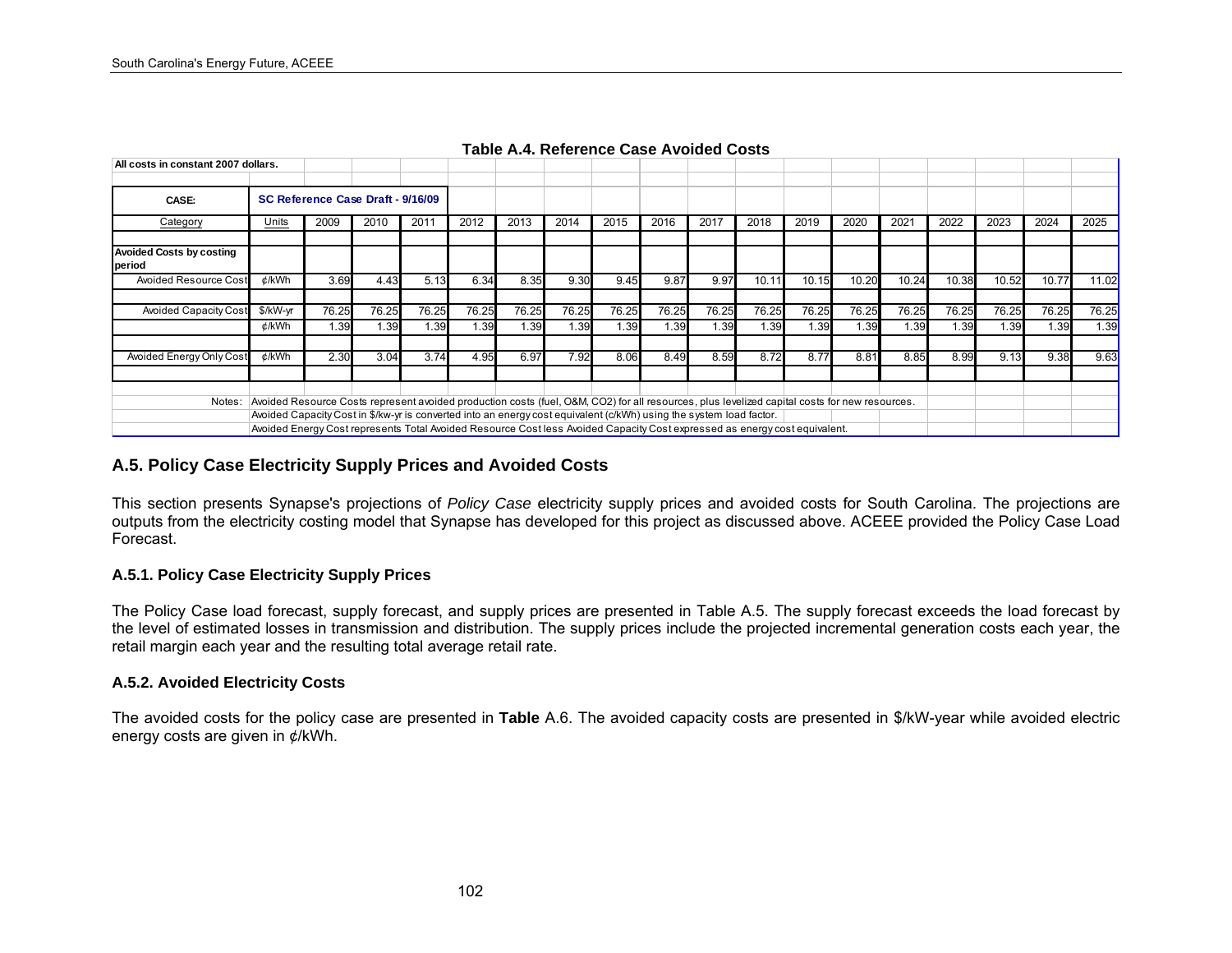<span id="page-116-0"></span>

| All costs in constant 2007 dollars. |           |                                 |           |                      |           |           |          |           |          |                 |           |           |           |           |           |           |           |           |
|-------------------------------------|-----------|---------------------------------|-----------|----------------------|-----------|-----------|----------|-----------|----------|-----------------|-----------|-----------|-----------|-----------|-----------|-----------|-----------|-----------|
|                                     |           |                                 |           |                      |           |           |          |           |          |                 |           |           |           |           |           |           |           |           |
| CASE:                               |           | SC Policy Case Draft - 10/15/09 |           |                      |           |           |          |           |          |                 |           |           |           |           |           |           |           |           |
| Category                            | Units     | 2009                            | 2010      | 2011                 | 2012      | 2013      | 2014     | 2015      | 2016     | 2017            | 2018      | 2019      | 2020      | 2021      | 2022      | 2023      | 2024      | 2025      |
|                                     |           |                                 |           |                      |           |           |          |           |          |                 |           |           |           |           |           |           |           |           |
| <b>Load Forecast</b>                |           |                                 |           |                      |           |           |          |           |          |                 |           |           |           |           |           |           |           |           |
| Retail Energy                       | GWh       | 81.113                          | 81.646    | 82,706               | 82.159    | 81.525    | 80,996   | 80,980    | 80,992   | 80.787          | 80.732    | 80.682    | 80,250    | 79.840    | 79,906    | 79,695    | 79,185    | 78,492    |
| <b>Retail Demand</b>                | <b>MW</b> | 14.768                          | 14,865    | 15,058               | 14,958    | 14,843    | 14,747   | 14,744    | 14,746   | 14,709          | 14,699    | 14,689    | 14,611    | 14,536    | 14,548    | 14,510    | 14,417    | 14,291    |
| <b>Supply Forecast</b>              |           |                                 |           |                      |           |           |          |           |          |                 |           |           |           |           |           |           |           |           |
| <b>Capacity Requirement</b>         | <b>MW</b> | 18,510                          | 18,632    | 18,874               | 18.749    | 18,604    | 18,483   | 18,480    | 18,482   | 18,436          | 18,423    | 18,412    | 18,313    | 18,219    | 18,235    | 18,187    | 18,070    | 17,912    |
| Capacity Sources                    |           |                                 |           |                      |           |           |          |           |          |                 |           |           |           |           |           |           |           |           |
| In-State Capacity                   | <b>MW</b> | 23,567                          | 23,567    | 23,567               | 23,761    | 23,761    | 23,565   | 23,565    | 23,649   | 23,649          | 23,649    | 23,649    | 23,649    | 23.282    | 22,915    | 22,547    | 22,180    | 21,812    |
| Out-of-State Capacity               | <b>MW</b> | $-5,057$                        | $-4,935$  | $-4,693$             | $-5,012$  | $-5, 157$ | $-5,081$ | $-5,085$  | $-5,167$ | $-5,214$        | $-5,226$  | $-5,237$  | $-5,336$  | $-5,062$  | $-4,680$  | $-4,361$  | $-4,110$  | $-3,901$  |
| <b>Total Capacity Provided</b>      | <b>MW</b> | 18,510                          | 18,632    | 18,874               | 18,749    | 18,604    | 18,483   | 18,480    | 18,482   | 18,436          | 18,423    | 18,412    | 18,313    | 18,219    | 18,235    | 18,187    | 18,070    | 17,912    |
| <b>Energy Requirement</b>           | GWh       | 88.406                          | 88.98     | $\overline{90, 142}$ | 89.546    | 88,855    | 88,278   | 88,26'    | 88.274   | 88,050          | 87.99     | 87.937    | 87.465    | 87.018    | 87.09     | 86.86     | 86.305    | 85,549    |
| Energy Sources                      |           |                                 |           |                      |           |           |          |           |          |                 |           |           |           |           |           |           |           |           |
| In-State Generation                 | GWh       | 102,25                          | 102,925   | 104,261              | 103,572   | 102,772   | 102,105  | 102,085   |          | 102,100 101,842 | 101.773   | 101,710   | 101,165   | 100,648   | 100.732   | 100,466   | 99,823    | 98,949    |
| Out-of-State Generation             | GWh       | $-13,84$                        | $-13,938$ | $-14, 119$           | $-14,026$ | $-13,918$ | $-13,82$ | $-13,824$ | $-13,82$ | $-13,792$       | $-13,782$ | $-13,774$ | $-13,700$ | $-13.630$ | $-13,641$ | $-13,605$ | $-13,518$ | $-13,400$ |
| <b>Total Energy Provided</b>        | GWh       | 88,406                          | 88.987    | 90.142               | 89.546    | 88,855    | 88,278   | 88,261    | 88.274   | 88.050          | 87,991    | 87,937    | 87.465    | 87.018    | 87,091    | 86,86     | 86,305    | 85,549    |
|                                     |           |                                 |           |                      |           |           |          |           |          |                 |           |           |           |           |           |           |           |           |
| <b>Supply Price Forecast</b>        |           |                                 |           |                      |           |           |          |           |          |                 |           |           |           |           |           |           |           |           |
| Average Production Cost             | ¢/kWh     | 5.02                            | 5.07      | 5.10                 | 5.11      | 5.72      | 5.83     | 5.93      | 6.06     | 6.13            | 6.23      | 6.32      | 6.37      | 6.44      | 6.53      | 6.61      | 6.68      | 6.74      |
| Retail Adder                        | ¢/kWh     | 1.95                            | 1.95      | 1.95                 | 1.95      | 1.95      | 1.95     | 1.95      | 1.95     | 1.95            | 1.95      | 1.95      | 1.95      | 1.95      | 1.95      | 1.95      | 1.95      | 1.95      |
| Average Retail Rate                 | ¢/kWh     | 6.98                            | 7.02      | 7.05                 | 7.07      | 7.68      | 7.78     | 7.88      | 8.01     | 8.09            | 8.18      | 8.27      | 8.33      | 8.39      | 8.48      | 8.56      | 8.63      | 8.69      |

# **Table A.5. Policy Case Load, Supply and Price Forecasts**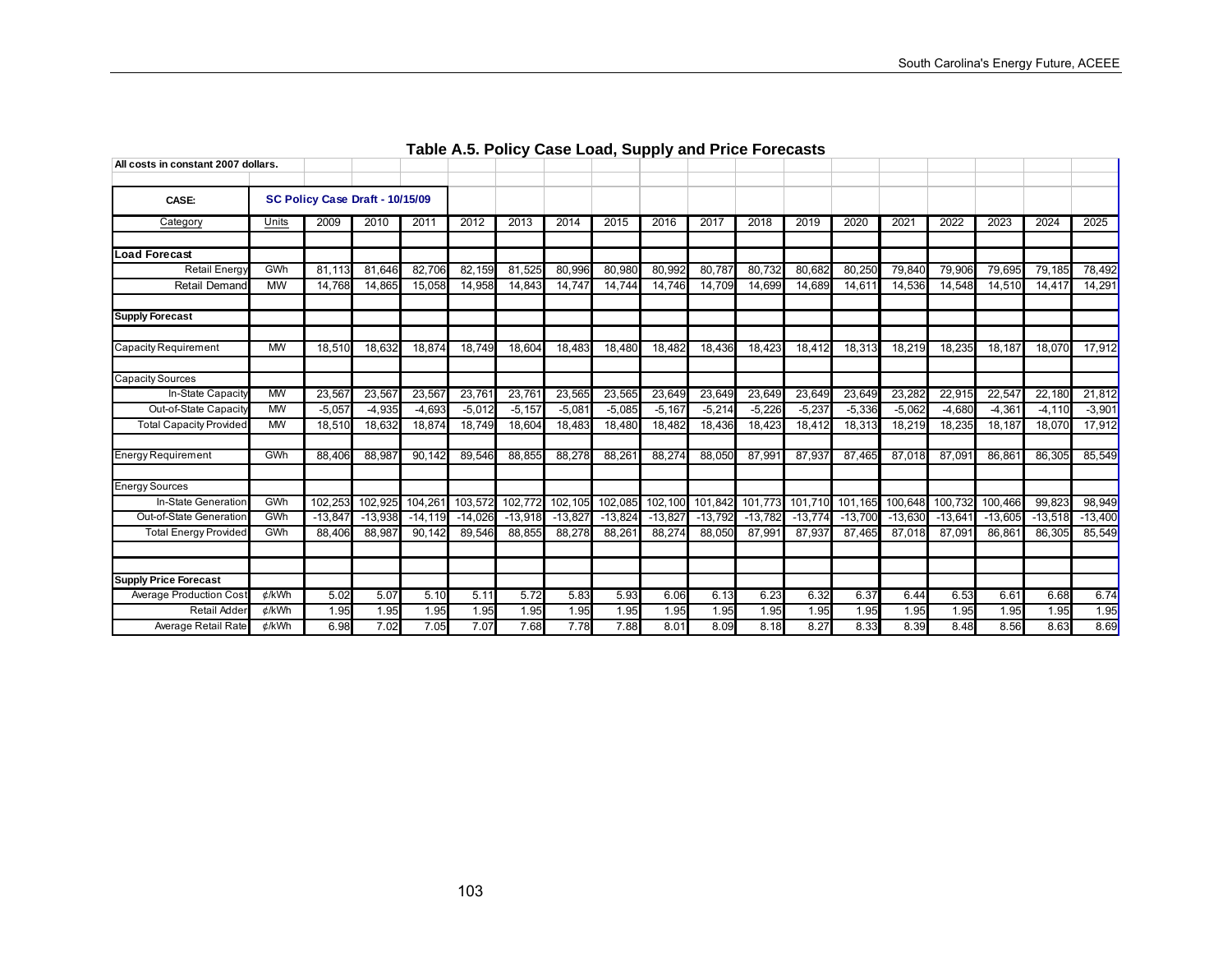<span id="page-117-0"></span>

| All costs in constant 2007 dollars.       |          |                                 |       |       |       |       |       |       |       |       |       |       |       |       |       |       |       |       |
|-------------------------------------------|----------|---------------------------------|-------|-------|-------|-------|-------|-------|-------|-------|-------|-------|-------|-------|-------|-------|-------|-------|
|                                           |          |                                 |       |       |       |       |       |       |       |       |       |       |       |       |       |       |       |       |
| CASE:                                     |          | SC Policy Case Draft - 10/15/09 |       |       |       |       |       |       |       |       |       |       |       |       |       |       |       |       |
| Category                                  | Units    | 2009                            | 2010  | 201'  | 2012  | 2013  | 2014  | 2015  | 2016  | 2017  | 2018  | 2019  | 2020  | 2021  | 2022  | 2023  | 2024  | 2025  |
|                                           |          |                                 |       |       |       |       |       |       |       |       |       |       |       |       |       |       |       |       |
| <b>Avoided Costs by costing</b><br>period |          |                                 |       |       |       |       |       |       |       |       |       |       |       |       |       |       |       |       |
| Avoided Resource Cost                     | ¢/kWh    | 3.76                            | 4.55  | 5.30  | 6.26  | 8.05  | 8.82  | 8.99  | 10.04 | 10.07 | 10.10 | 10.08 | 10.09 | 10.09 | 10.10 | 10.10 | 10.12 | 10.15 |
|                                           |          |                                 |       |       |       |       |       |       |       |       |       |       |       |       |       |       |       |       |
| <b>Avoided Capacity Cost</b>              | \$/kW-yr | 76.25                           | 76.25 | 76.25 | 76.25 | 76.25 | 76.25 | 76.25 | 76.25 | 76.25 | 76.25 | 76.25 | 76.25 | 76.25 | 76.25 | 76.25 | 76.25 | 76.25 |
|                                           | ¢/kWh    | 1.39                            | 1.39  | 1.39  | 1.39  | 1.39  | 1.39  | 1.39  | 1.39  | 1.39  | 1.39  | 1.39  | I.39  | 1.39  | 1.39  | 1.39  | 1.39  | 1.39  |
|                                           |          |                                 |       |       |       |       |       |       |       |       |       |       |       |       |       |       |       |       |
| Avoided Energy Only Cost                  | ¢/kWh    | 2.38                            | 3.17  | 3.91  | 4.87  | 6.66  | 7.43  | 7.60  | 8.65  | 8.68  | 8.71  | 8.69  | 8.70  | 8.70  | 8.71  | 8.71  | 8.74  | 8.76  |
|                                           |          |                                 |       |       |       |       |       |       |       |       |       |       |       |       |       |       |       |       |

**Table A.6. Policy Case Avoided Costs**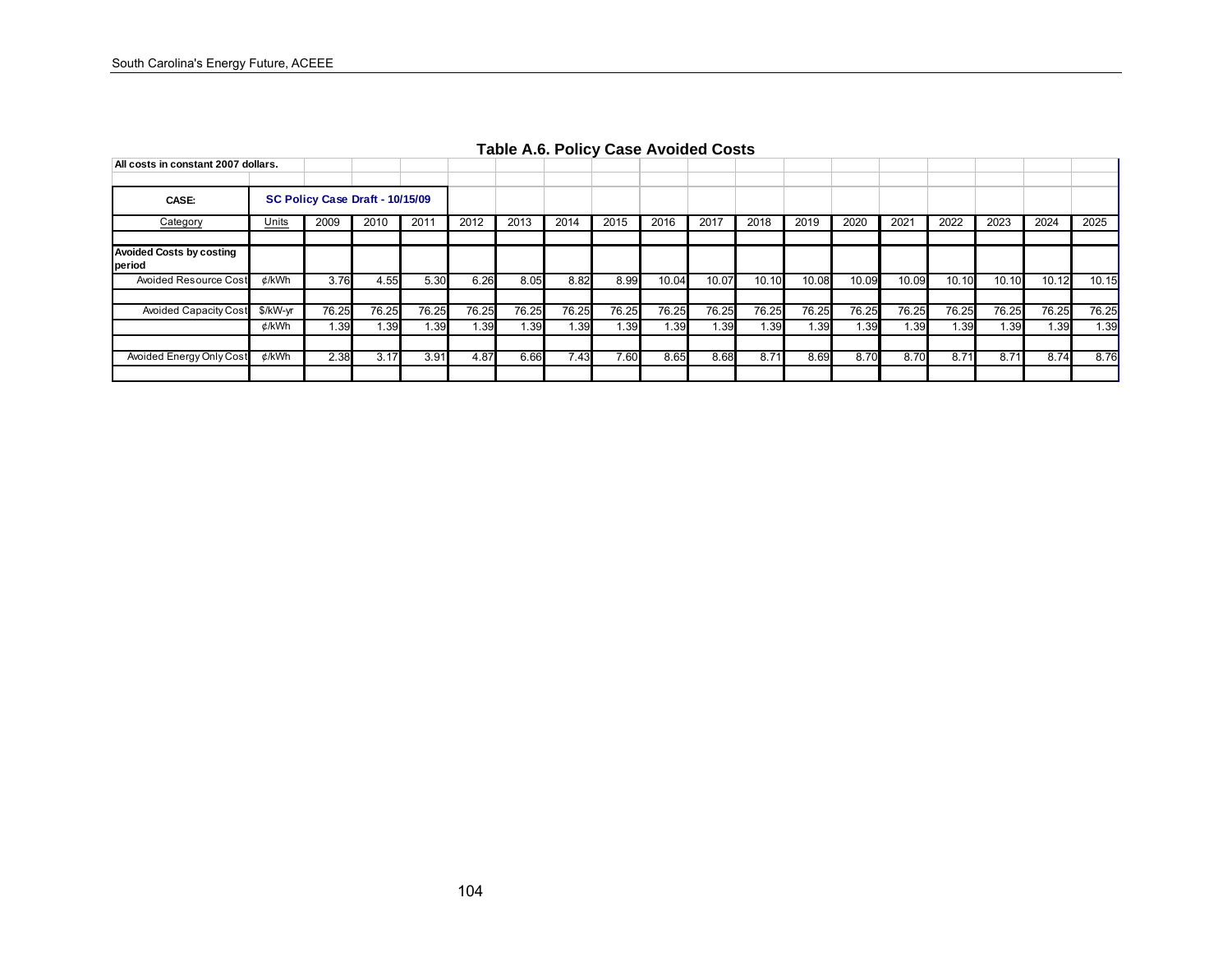# **Appendix B—Energy Efficiency Policy Analysis**

# **B.1. Electricity Savings, Peak Demand Reductions, and Costs from Policy Analysis**

|              | <b>Annual Electricity Savings by Policy</b><br>(GWh)            | 2010                         | 2015   | 2020   | 2025   | <b>Total</b><br><b>Savings in</b><br>2025 (%)* |
|--------------|-----------------------------------------------------------------|------------------------------|--------|--------|--------|------------------------------------------------|
| 1            | <b>Energy Efficiency Resource Standard</b>                      |                              |        |        |        |                                                |
| $\mathbf{2}$ | Advanced Buildings Initiative                                   | 15                           | 266    | 529    | 957    | 1.0%                                           |
| 3            | <b>Behavioral Initiative</b>                                    | 4                            | 56     | 356    | 769    | 0.8%                                           |
| 5            | <b>CHP</b>                                                      | $\qquad \qquad \blacksquare$ | 38     | 160    | 300    | 0.3%                                           |
| 6            | Lead by Example                                                 | 27                           | 227    | 909    | 1,873  | 2.0%                                           |
| 7            | Low-Income Weatherization                                       | 20                           | 177    | 591    | 1,662  | 1.7%                                           |
| 8            | Manufactured Homes Initiative                                   | 3                            | 78     | 544    | 1,976  | 2.1%                                           |
| 9            | Manufacturer Initiative                                         |                              | 469    | 1,192  | 1,914  | 2.0%                                           |
| 10           | Rural & Agricultural Initiative                                 | 3                            | 19     | 36     | 52     | 0.1%                                           |
| 11           | <b>Proven Utility Programs</b>                                  |                              |        |        |        |                                                |
|              | Residential                                                     | 150                          | 698    | 1,848  | 4,311  | 4.5%                                           |
|              | Commercial                                                      | 108                          | 505    | 1,352  | 3,180  | 3.3%                                           |
|              | <b>EERS Savings</b>                                             | 330                          | 2,535  | 7,517  | 16,994 | 17.9%                                          |
|              | <b>EERS Savings (% Reduction of Ref. Case)</b>                  | 0.4%                         | 3.0%   | 8.4%   | 17.9%  |                                                |
| 4            | <b>Building Energy Codes</b>                                    |                              | 416    | 1,405  | 2,490  | 2.6%                                           |
|              | <b>Total Savings (EERS + Bldg Codes)</b>                        | 330                          | 2,950  | 8,921  | 19,484 | 20.5%                                          |
|              | <b>Adjusted Electricity Forecast (GWh)</b>                      | 81,720                       | 81,742 | 80,244 | 75,619 |                                                |
|              | <b>Notes</b>                                                    |                              |        |        |        |                                                |
|              | * Percent relative to unadjusted reference case forecast.       |                              |        |        |        |                                                |
|              | We assume 18% savings by 2025 relative to 2025 projected sales. |                              |        |        |        |                                                |

**Table B.1. Electricity Savings from the Medium Case Scenario**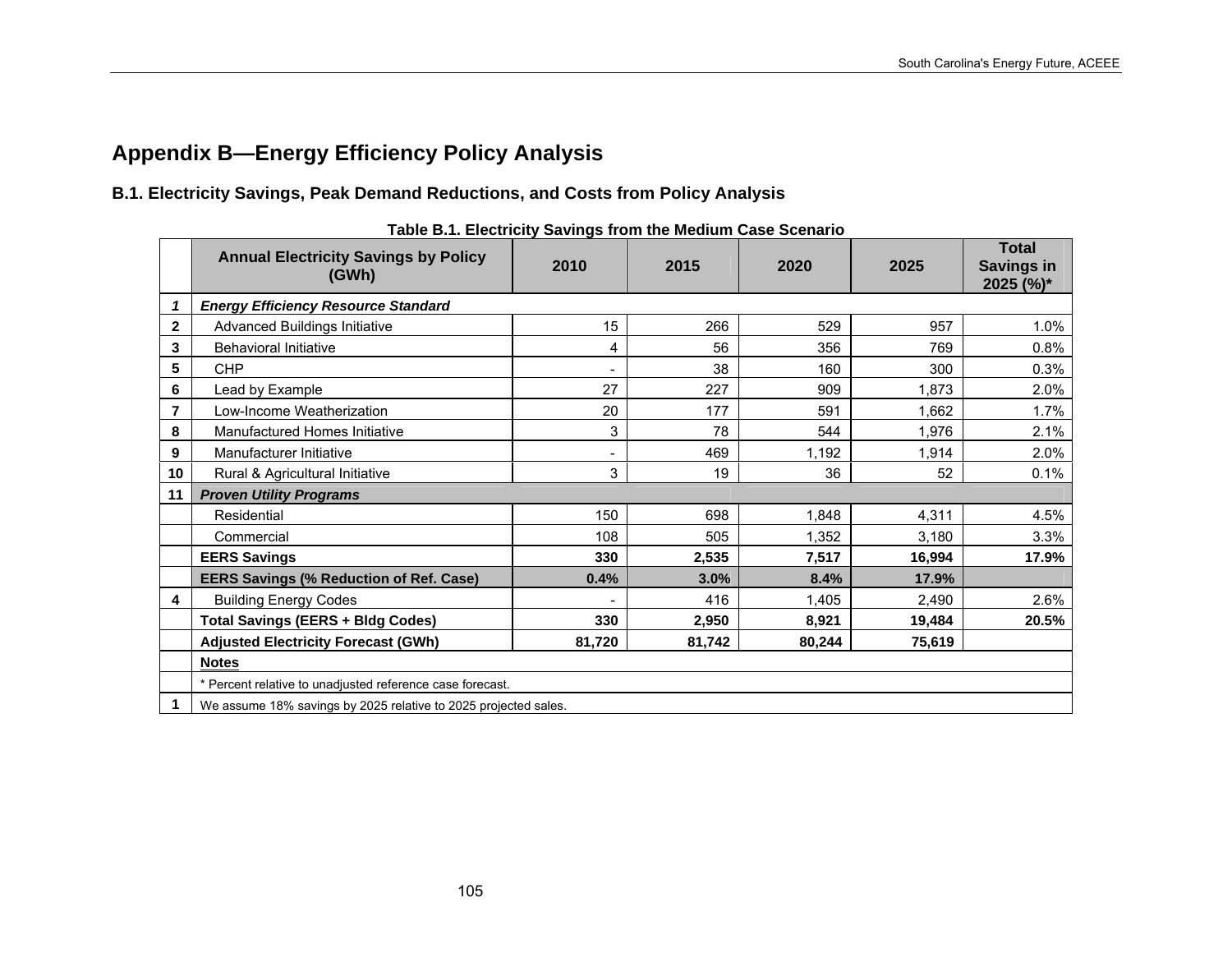| $\mathbf{2}$ | Initiative broken down into programs for existing homes and new construction for both residential and commercial buildings. Residential analysis for existing<br>homes assumes 0.5% savings throughout the analysis period and 0.5% participation rate in first year, with participation increasing by 0.5% annually until<br>2018, where participation then grows 1% annually, reaching 15% by 2025. Savings from new construction assumes 50% savings beyond current code (IECC<br>2006), thereby decreasing with the adoption of new energy codes except in 2020, where we assume program implementation and participation has matured<br>to allow for savings beyond the 50% savings from IECC 2012. In 2011 we assume an initial participation rate of 5%, increasing by 1% annually throughout<br>the analysis period, thereby reaching 20% participation in 2025. Commercial analysis for existing buildings assumes 1% savings throughout the analysis<br>period. The program participation rate begins at 0.25% in the first year, increasing annually by 0.25% until 2012 and by 0.5% annually until 2020, then<br>increasing by 1% for the final five years so that participation reaches 10% by 2025. We assume that 74% of total commercial electric floorspace is non-<br>governmental buildings, to avoid double-counting savings attributable to state facilities program (EIA 2008b, table C17). Savings from new construction again<br>assumes 50% savings beyond South Carolina's current code (IECC 2006), thereby decreasing when updated energy codes become effective in 2012 and<br>2015. In 2010 we assume an initial participation rate of 10%, increasing by 1% annually throughout the analysis period, reaching 25% by 2025. |
|--------------|-----------------------------------------------------------------------------------------------------------------------------------------------------------------------------------------------------------------------------------------------------------------------------------------------------------------------------------------------------------------------------------------------------------------------------------------------------------------------------------------------------------------------------------------------------------------------------------------------------------------------------------------------------------------------------------------------------------------------------------------------------------------------------------------------------------------------------------------------------------------------------------------------------------------------------------------------------------------------------------------------------------------------------------------------------------------------------------------------------------------------------------------------------------------------------------------------------------------------------------------------------------------------------------------------------------------------------------------------------------------------------------------------------------------------------------------------------------------------------------------------------------------------------------------------------------------------------------------------------------------------------------------------------------------------------------------------------------------------------------------------------------|
| 3            | We assume a five-year pilot program, where participation is steady at 2.5% for the first five years and savings begin at 0.5%, increasing by 0.5% for the first<br>three years and by 1% for the final two, peaking at 3.5%. Participation in the program increases by 2.5% annually from 2015 through the remainder of the<br>analysis period. We also assume a one-year persistence rate, i.e., that savings realized in one year are not perpetually generated and therefore do not<br>accumulate.                                                                                                                                                                                                                                                                                                                                                                                                                                                                                                                                                                                                                                                                                                                                                                                                                                                                                                                                                                                                                                                                                                                                                                                                                                                     |
| 4            | We assume that the 2009 IECC is adopted in 2010 and becomes effective in 2012, which would reduce energy consumption by 15% in new residential and<br>commercial construction relative to the 2006 IECC. The 2012 IECC is then adopted in 2013 and effective 2015, reducing energy consumption by 30% in new<br>residential and commercial construction relative to the 2006 IECC. Savings apply only to end-uses covered under building codes, which are HVAC, lighting,<br>and water heating end-uses, or 50% of electricity consumption in new residential construction and nearly 60% of electricity consumption in commercial<br>buildings. We assume enforcement of each code starts at 70% compliance in the first year, 80% in second year, and 90% in the third and subsequent years.                                                                                                                                                                                                                                                                                                                                                                                                                                                                                                                                                                                                                                                                                                                                                                                                                                                                                                                                                            |
| 5            | We assume a \$500 incentive per MW for CHP facilities.                                                                                                                                                                                                                                                                                                                                                                                                                                                                                                                                                                                                                                                                                                                                                                                                                                                                                                                                                                                                                                                                                                                                                                                                                                                                                                                                                                                                                                                                                                                                                                                                                                                                                                    |
| 6            | HB 4766 requires state agencies to reduce energy consumption by 1% annually and 20% cumulatively by 2020, using year 2000 sales as the baseline. 26%<br>of commercial building electricity use in SC is in government buildings. We assume the program remains funded through 2025 and that the savings<br>measures implemented have a ten-year life, so that in 2020 no new savings are generated, rather the savings rate begins again at the original rate.                                                                                                                                                                                                                                                                                                                                                                                                                                                                                                                                                                                                                                                                                                                                                                                                                                                                                                                                                                                                                                                                                                                                                                                                                                                                                            |
| 7            | Our medium case scenario is modeled so that in 2011, in addition to the 6,500 homes weatherized with ARRA funds, South Carolina will weatherize an<br>additional 300 homes (up from around 250 annually for the previous two years). We assume that the number of homes weatherized each year increases by<br>500 until 2015, when the number of participating homes increases annually by 1,000. We assume weatherization generates an average of 20% electricity<br>savings.                                                                                                                                                                                                                                                                                                                                                                                                                                                                                                                                                                                                                                                                                                                                                                                                                                                                                                                                                                                                                                                                                                                                                                                                                                                                            |
| 8            | Our medium case scenario assumes that 800 manufactured homes are upgraded through 2011 (the program target) with 350 homes upgraded in the final<br>year, and that the program continues to be funded through 2025. We also assume that, after the initial three years, the number of manufactured homes<br>treated increase by 500 until 2015, when the number of participating homes begin to increase annually by 1,000, peaking at 10,000 homes per year in 2023.                                                                                                                                                                                                                                                                                                                                                                                                                                                                                                                                                                                                                                                                                                                                                                                                                                                                                                                                                                                                                                                                                                                                                                                                                                                                                     |
| 9            | Our medium case scenario assumes that the number of industrial assessments ramps up from 50 to 200 in first three years, that each assessment identifies<br>15% electricity savings, and that 50% of identified savings are implemented. Project costs assume the average investment cost per kWh from the industrial<br>sector analysis (\$0.28/kWh) and program cost is assumed to be 12.5% of projected cost savings to the end-user.                                                                                                                                                                                                                                                                                                                                                                                                                                                                                                                                                                                                                                                                                                                                                                                                                                                                                                                                                                                                                                                                                                                                                                                                                                                                                                                  |
| 10           | Based on similar programs and values from the State of Wisconsin Focus on Energy 2007 Semiannual Report, we assume the average cost of conserved<br>energy at \$0.025/kWh, that program & administrative costs are 24% of the cost of investment, and that customers cover half of the investment cost.                                                                                                                                                                                                                                                                                                                                                                                                                                                                                                                                                                                                                                                                                                                                                                                                                                                                                                                                                                                                                                                                                                                                                                                                                                                                                                                                                                                                                                                   |
| 11           | Savings for proven programs are the difference between EERS requirements and policy savings. All of the recommended policies except building energy<br>codes are counted towards meeting the EERS requirements. Sector savings are then allocated based on the contribution to economic potential savings of<br>the residential and commercial sectors.                                                                                                                                                                                                                                                                                                                                                                                                                                                                                                                                                                                                                                                                                                                                                                                                                                                                                                                                                                                                                                                                                                                                                                                                                                                                                                                                                                                                   |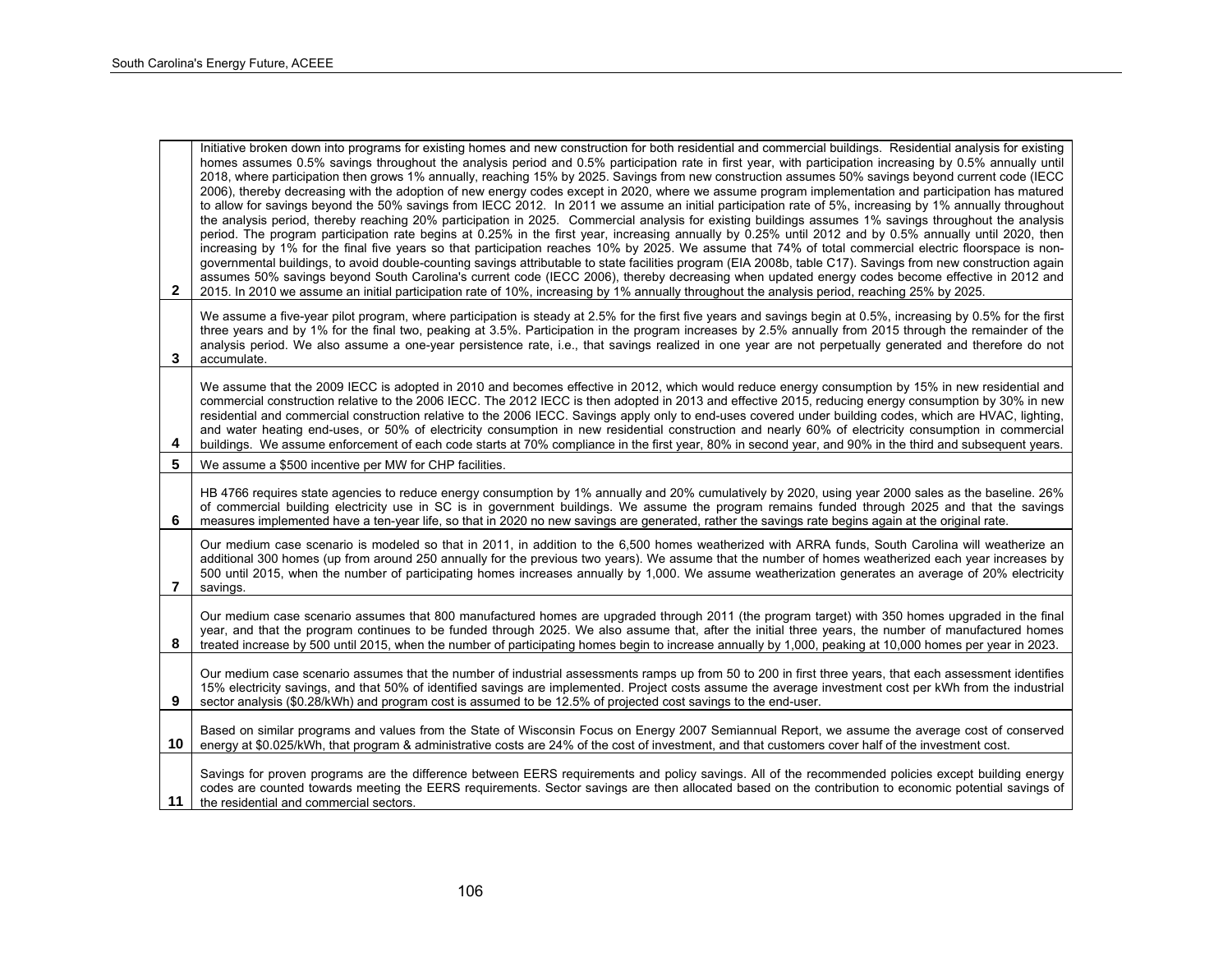| TADIC D.Z. JUINNICI FEAN DENIANU INEUUCHUIS HUIN (IIE MEUIUM GASE JUENAIU (MW) |      |      |       |       |             |
|--------------------------------------------------------------------------------|------|------|-------|-------|-------------|
| <b>Summer Peak Reductions (MW)</b>                                             | 2010 | 2015 | 2020  | 2025  | % Reduction |
| Residential                                                                    | 38   | 274  | .068  | 2.844 | 14.8%       |
| Commercial                                                                     | 27   | 224  | 637   | 1.326 | $6.9\%$     |
| Industrial                                                                     |      | 102  | 267   | 434   | 2.3%        |
| <b>Total Savings (MW)</b>                                                      | 66   | 600  | 1.972 | 4.604 | 23.9%       |
| % Reduction (relative to forecast)                                             | 0.4% | 3.6% | 11.0% | 23.9% |             |

**Table B.2. Summer Peak Demand Reductions from the Medium Case Scenario (MW)** 

### **Table B.3. Total Resource Costs\* from the Medium Case Scenario (Million 2007\$)**

| <b>By Policy/Program</b>                   | 2010      |    | 2015 |    | 2020    |    | 2025  |
|--------------------------------------------|-----------|----|------|----|---------|----|-------|
| <b>Energy Efficiency Resource Standard</b> |           |    |      |    |         |    |       |
| <b>Advanced Buildings Initiative</b>       | \$<br>4   | \$ | 29   | \$ | 61      | \$ | 116   |
| <b>Behavioral Initiative</b>               | \$        | \$ | 13   | \$ | 88      | \$ | 195   |
| <b>Building Energy Codes</b>               | \$        | \$ | 37   | \$ | 139     | \$ | 266   |
| <b>CHP</b>                                 | \$        | \$ | 5    | \$ | 14      | \$ | 25    |
| Lead by Example                            | \$<br>2   | \$ | 19   | \$ | 83      | \$ | 185   |
| Low-Income Weatherization                  | \$<br>8   | \$ | 19   | \$ | 67      | \$ | 197   |
| Manufactured Homes Initiative              | \$        | \$ | 12   | \$ | 79      | S  | 275   |
| Manufacturer Initiative                    | \$        | \$ | 30   | \$ | 83      | \$ | 148   |
| Rural & Agricultural Initiative            | \$<br>0.2 | \$ | 1.3  | \$ | $2.5\,$ | \$ | 4.1   |
| <b>Proven Utility Programs</b>             |           |    |      |    |         |    |       |
| Residential                                | \$<br>26  | \$ | 96   | \$ | 254     | \$ | 615   |
| Commercial                                 | \$<br>18  | \$ | 63   | \$ | 168     | \$ | 410   |
| <b>Total</b>                               | \$<br>59  | S  | 326  | S  | 1,038   |    | 2,436 |

\*Note: Total Resource Costs include total investments in energy efficiency, whether made by customers or through incentives, plus program and administrative costs.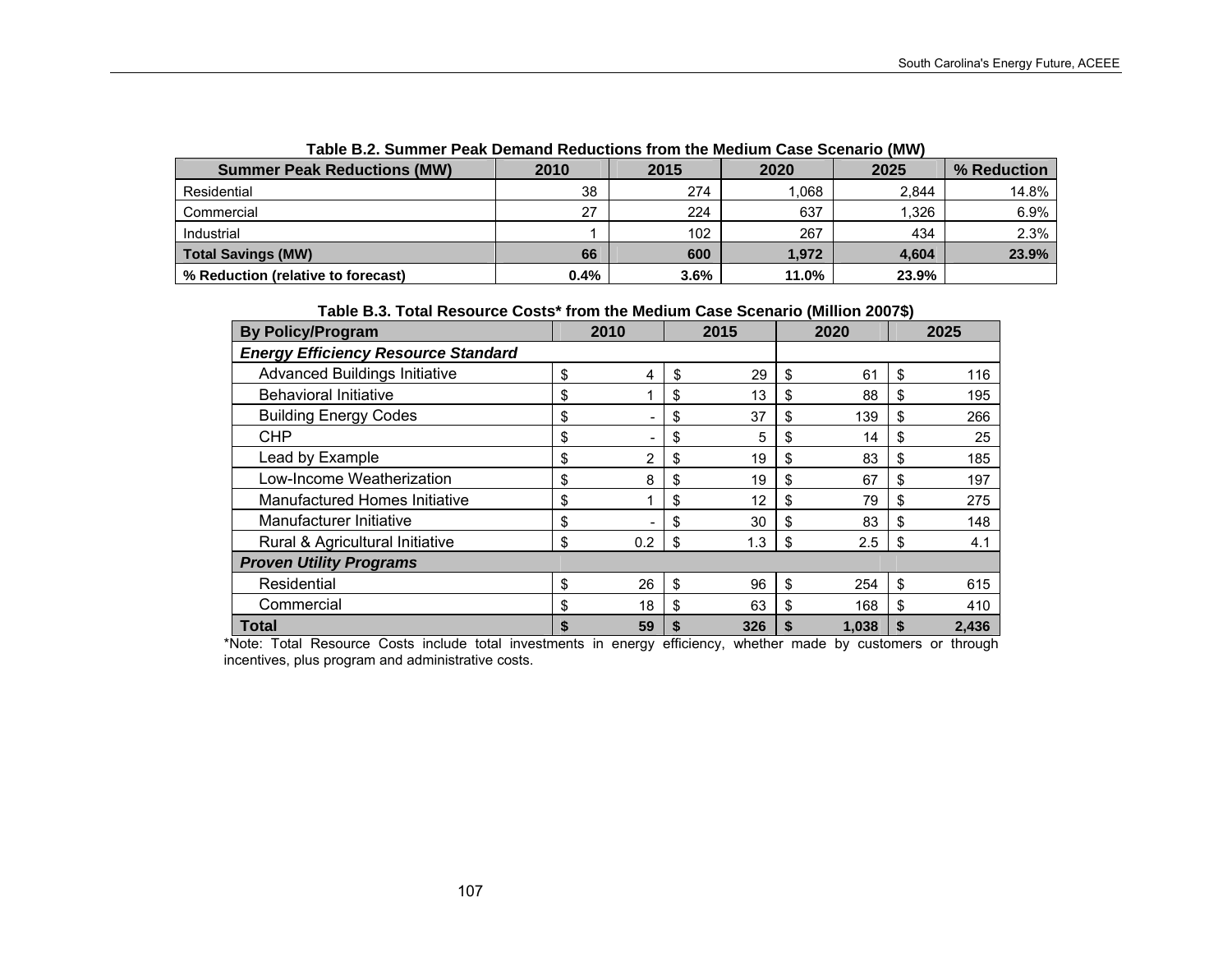|                         | <b>Annual Electricity Savings (GWh)</b>                                                                                                                                                                                                                                                                                                                                                                                                                                                                                                                                                                                                                                                                                                                                                                                                                                                                                                                                                                                                                                                                                                                                                                                                                                                                                                                                                                                                                                                                                                                                                                                                                                                                                                                                                                                                                                                                                                                                                                                                                                                     | 2010   | 2015   | 2020   | 2025   | <b>Total</b><br><b>Savings in</b><br>2025 (%) |  |  |  |  |  |
|-------------------------|---------------------------------------------------------------------------------------------------------------------------------------------------------------------------------------------------------------------------------------------------------------------------------------------------------------------------------------------------------------------------------------------------------------------------------------------------------------------------------------------------------------------------------------------------------------------------------------------------------------------------------------------------------------------------------------------------------------------------------------------------------------------------------------------------------------------------------------------------------------------------------------------------------------------------------------------------------------------------------------------------------------------------------------------------------------------------------------------------------------------------------------------------------------------------------------------------------------------------------------------------------------------------------------------------------------------------------------------------------------------------------------------------------------------------------------------------------------------------------------------------------------------------------------------------------------------------------------------------------------------------------------------------------------------------------------------------------------------------------------------------------------------------------------------------------------------------------------------------------------------------------------------------------------------------------------------------------------------------------------------------------------------------------------------------------------------------------------------|--------|--------|--------|--------|-----------------------------------------------|--|--|--|--|--|
| 1                       | <b>Energy Efficiency Resource Standard</b>                                                                                                                                                                                                                                                                                                                                                                                                                                                                                                                                                                                                                                                                                                                                                                                                                                                                                                                                                                                                                                                                                                                                                                                                                                                                                                                                                                                                                                                                                                                                                                                                                                                                                                                                                                                                                                                                                                                                                                                                                                                  |        |        |        |        |                                               |  |  |  |  |  |
| $\mathbf{2}$            | <b>Advanced Buildings Initiative</b>                                                                                                                                                                                                                                                                                                                                                                                                                                                                                                                                                                                                                                                                                                                                                                                                                                                                                                                                                                                                                                                                                                                                                                                                                                                                                                                                                                                                                                                                                                                                                                                                                                                                                                                                                                                                                                                                                                                                                                                                                                                        | 15     | 277    | 653    | 1,541  | 1.6%                                          |  |  |  |  |  |
| 3                       | <b>Behavioral Initiative</b>                                                                                                                                                                                                                                                                                                                                                                                                                                                                                                                                                                                                                                                                                                                                                                                                                                                                                                                                                                                                                                                                                                                                                                                                                                                                                                                                                                                                                                                                                                                                                                                                                                                                                                                                                                                                                                                                                                                                                                                                                                                                | 4      | 56     | 508    | 1,098  | 1.2%                                          |  |  |  |  |  |
| 5                       | CHP                                                                                                                                                                                                                                                                                                                                                                                                                                                                                                                                                                                                                                                                                                                                                                                                                                                                                                                                                                                                                                                                                                                                                                                                                                                                                                                                                                                                                                                                                                                                                                                                                                                                                                                                                                                                                                                                                                                                                                                                                                                                                         |        | 604    | 1,714  | 2,484  | 2.6%                                          |  |  |  |  |  |
| 6                       | Lead by Example                                                                                                                                                                                                                                                                                                                                                                                                                                                                                                                                                                                                                                                                                                                                                                                                                                                                                                                                                                                                                                                                                                                                                                                                                                                                                                                                                                                                                                                                                                                                                                                                                                                                                                                                                                                                                                                                                                                                                                                                                                                                             | 84     | 433    | 909    | 2,181  | 2.3%                                          |  |  |  |  |  |
| $\overline{\mathbf{r}}$ | Low-Income Weatherization                                                                                                                                                                                                                                                                                                                                                                                                                                                                                                                                                                                                                                                                                                                                                                                                                                                                                                                                                                                                                                                                                                                                                                                                                                                                                                                                                                                                                                                                                                                                                                                                                                                                                                                                                                                                                                                                                                                                                                                                                                                                   | 20     | 177    | 648    | 2,062  | 2.2%                                          |  |  |  |  |  |
| 8                       | Manufactured Homes Initiative                                                                                                                                                                                                                                                                                                                                                                                                                                                                                                                                                                                                                                                                                                                                                                                                                                                                                                                                                                                                                                                                                                                                                                                                                                                                                                                                                                                                                                                                                                                                                                                                                                                                                                                                                                                                                                                                                                                                                                                                                                                               | 3      | 78     | 544    | 2.254  | 2.4%                                          |  |  |  |  |  |
| 9                       | Manufacturer Initiative                                                                                                                                                                                                                                                                                                                                                                                                                                                                                                                                                                                                                                                                                                                                                                                                                                                                                                                                                                                                                                                                                                                                                                                                                                                                                                                                                                                                                                                                                                                                                                                                                                                                                                                                                                                                                                                                                                                                                                                                                                                                     |        | 948    | 2,302  | 3,656  | 3.8%                                          |  |  |  |  |  |
| 10                      | Rural & Agricultural Initiative                                                                                                                                                                                                                                                                                                                                                                                                                                                                                                                                                                                                                                                                                                                                                                                                                                                                                                                                                                                                                                                                                                                                                                                                                                                                                                                                                                                                                                                                                                                                                                                                                                                                                                                                                                                                                                                                                                                                                                                                                                                             | 3      | 19     | 36     | 52     | 0.1%                                          |  |  |  |  |  |
| 11                      | <b>Proven Utility Programs</b>                                                                                                                                                                                                                                                                                                                                                                                                                                                                                                                                                                                                                                                                                                                                                                                                                                                                                                                                                                                                                                                                                                                                                                                                                                                                                                                                                                                                                                                                                                                                                                                                                                                                                                                                                                                                                                                                                                                                                                                                                                                              |        |        |        |        |                                               |  |  |  |  |  |
|                         | Residential                                                                                                                                                                                                                                                                                                                                                                                                                                                                                                                                                                                                                                                                                                                                                                                                                                                                                                                                                                                                                                                                                                                                                                                                                                                                                                                                                                                                                                                                                                                                                                                                                                                                                                                                                                                                                                                                                                                                                                                                                                                                                 | 227    | 858    | 2,187  | 4,483  | 4.7%                                          |  |  |  |  |  |
|                         | Commercial                                                                                                                                                                                                                                                                                                                                                                                                                                                                                                                                                                                                                                                                                                                                                                                                                                                                                                                                                                                                                                                                                                                                                                                                                                                                                                                                                                                                                                                                                                                                                                                                                                                                                                                                                                                                                                                                                                                                                                                                                                                                                  | 163    | 621    | 1,603  | 3,307  | 3.5%                                          |  |  |  |  |  |
|                         | <b>EERS Savings</b>                                                                                                                                                                                                                                                                                                                                                                                                                                                                                                                                                                                                                                                                                                                                                                                                                                                                                                                                                                                                                                                                                                                                                                                                                                                                                                                                                                                                                                                                                                                                                                                                                                                                                                                                                                                                                                                                                                                                                                                                                                                                         | 519    | 4,071  | 11,105 | 23,119 | 24.3%                                         |  |  |  |  |  |
|                         | <b>EERS Savings (% Reduction of Ref. Case)</b>                                                                                                                                                                                                                                                                                                                                                                                                                                                                                                                                                                                                                                                                                                                                                                                                                                                                                                                                                                                                                                                                                                                                                                                                                                                                                                                                                                                                                                                                                                                                                                                                                                                                                                                                                                                                                                                                                                                                                                                                                                              | 0.6%   | 4.8%   | 12.5%  | 24.3%  |                                               |  |  |  |  |  |
| 4                       | <b>Building Energy Codes</b>                                                                                                                                                                                                                                                                                                                                                                                                                                                                                                                                                                                                                                                                                                                                                                                                                                                                                                                                                                                                                                                                                                                                                                                                                                                                                                                                                                                                                                                                                                                                                                                                                                                                                                                                                                                                                                                                                                                                                                                                                                                                |        | 416    | 1,405  | 3,095  | 3.3%                                          |  |  |  |  |  |
|                         | <b>Total Savings (EERS + Bldg Codes)</b>                                                                                                                                                                                                                                                                                                                                                                                                                                                                                                                                                                                                                                                                                                                                                                                                                                                                                                                                                                                                                                                                                                                                                                                                                                                                                                                                                                                                                                                                                                                                                                                                                                                                                                                                                                                                                                                                                                                                                                                                                                                    | 519    | 4,487  | 12,510 | 26,215 | 27.6%                                         |  |  |  |  |  |
|                         | <b>Adjusted Electricity Forecast (GWh)</b>                                                                                                                                                                                                                                                                                                                                                                                                                                                                                                                                                                                                                                                                                                                                                                                                                                                                                                                                                                                                                                                                                                                                                                                                                                                                                                                                                                                                                                                                                                                                                                                                                                                                                                                                                                                                                                                                                                                                                                                                                                                  | 81,531 | 80,206 | 76,656 | 68,888 |                                               |  |  |  |  |  |
|                         | <b>Notes</b>                                                                                                                                                                                                                                                                                                                                                                                                                                                                                                                                                                                                                                                                                                                                                                                                                                                                                                                                                                                                                                                                                                                                                                                                                                                                                                                                                                                                                                                                                                                                                                                                                                                                                                                                                                                                                                                                                                                                                                                                                                                                                |        |        |        |        |                                               |  |  |  |  |  |
| 1                       | We assume 24% savings by 2025 relative to 2025 projected sales.                                                                                                                                                                                                                                                                                                                                                                                                                                                                                                                                                                                                                                                                                                                                                                                                                                                                                                                                                                                                                                                                                                                                                                                                                                                                                                                                                                                                                                                                                                                                                                                                                                                                                                                                                                                                                                                                                                                                                                                                                             |        |        |        |        |                                               |  |  |  |  |  |
| $\mathbf{2}$            | Initiative broken down into programs for existing homes and new construction for both residential and commercial buildings. Residential analysis for existing<br>homes assumes 0.5% savings until 2015 and 1% for the remainder of the analysis period. Participation in the program beings at 0.5%, increasing by 0.5%<br>annually until 2018, where participation then grows 2.5% annually and 5% in the final year. Savings from new construction assumes 50% savings beyond<br>current code (IECC 2006), thereby decreasing with the adoption of new energy codes, effective in 2012 and 2015. In 2021, when the 2018 IECC becomes<br>effective, delivering 50% savings beyond the 2006 IECC, we assume an additional 20% savings beyond the 2008 IECC are achievable. We assume an initial<br>participation rate of 5%, increasing by 1% annually through 2020, when participation increases by 2% annually for the remainder of the analysis period.<br>Commercial analysis for existing buildings assumes 1% savings until 2020, when savings reaches 2% annually. The program participation rate begins at<br>0.25% in the first year, increasing annually by 0.25% until 2012 and by 1% annually until 2021, then increasing by 2.5% for the final four years so that<br>participation reaches 20% by 2025. We assume that 74% of total commercial electric floorspace is non-governmental buildings, to avoid double-counting<br>savings attributable to state facilities program (EIA 2008b, table C17). Savings from new construction again assumes 50% savings beyond South Carolina's<br>current code (IECC 2006), thereby decreasing when updated energy codes become effective in 2012 and 2015. In 2021, when the 2018 IECC becomes<br>effective, delivering 50% savings beyond the 2006 IECC, we assume an additional 20% savings beyond the 2018 IECC are achievable. In 2010 we assume<br>an initial participation rate of 10%, increasing by 1% annually until 2015, when participation begins to increase by 2% annually for the remainder of the<br>analysis period. |        |        |        |        |                                               |  |  |  |  |  |

**Table B.4. Electricity Savings from the High Case Scenario**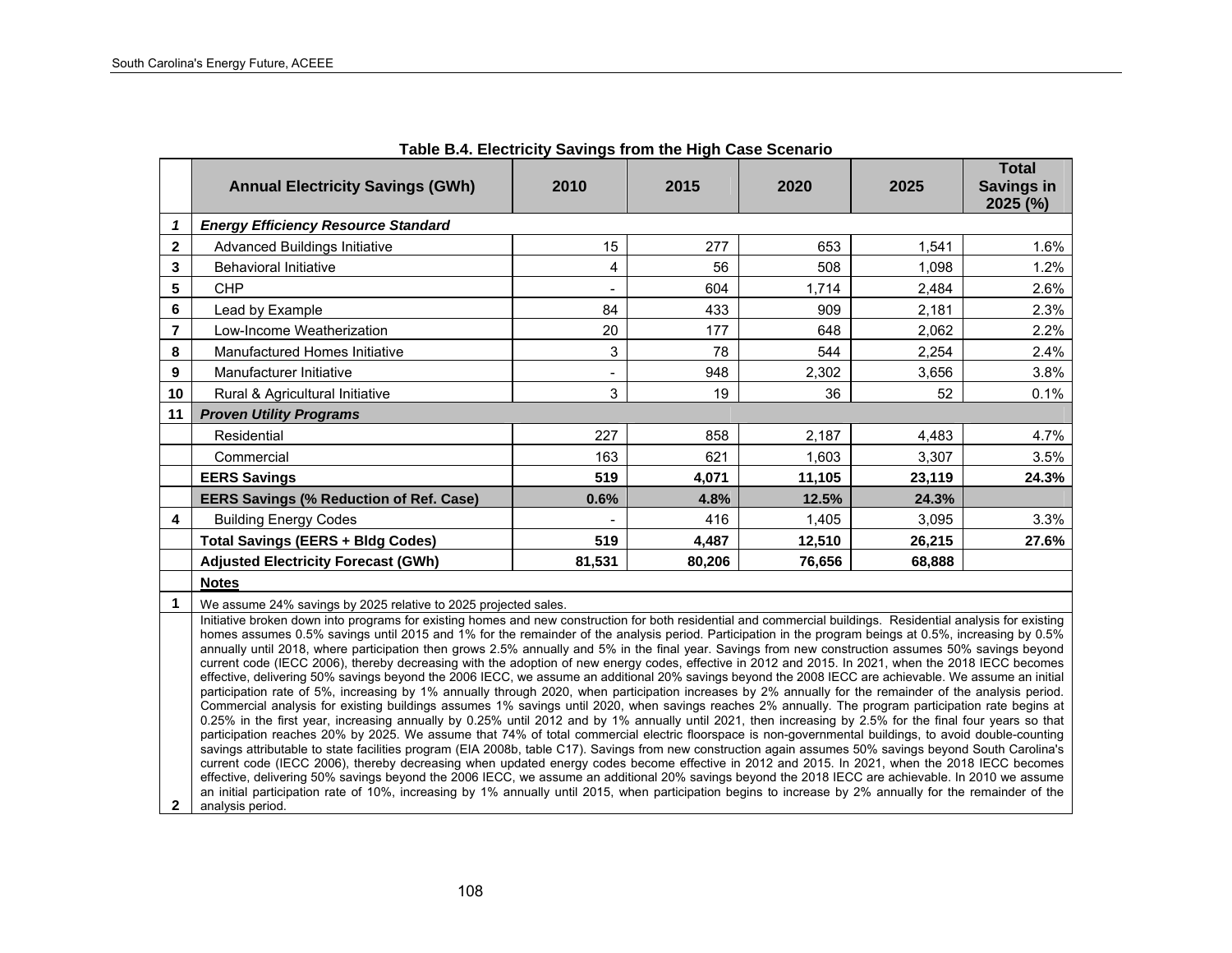$\overline{\phantom{a}}$ 

| 3  | We assume a five-year pilot program, where participation is steady at 2.5% for the first five years and savings begin at 0.5%, increasing by 0.5% for the first<br>three years and by 1% for the final two, peaking at 3.5%. Savings peaks at 5% by 2020 and remains at 5% for the remainder of the analysis period.<br>Participation in the program reaches 5% by 2015 and increases by 2.5% annually for the remainder of the analysis, reaching 30% in 2025. We again assume<br>a one-year persistence rate.<br>We assume that the 2009 IECC is adopted in 2010 and becomes effective in 2012, which would reduce energy consumption by 15% in new residential and                                                                                     |
|----|-----------------------------------------------------------------------------------------------------------------------------------------------------------------------------------------------------------------------------------------------------------------------------------------------------------------------------------------------------------------------------------------------------------------------------------------------------------------------------------------------------------------------------------------------------------------------------------------------------------------------------------------------------------------------------------------------------------------------------------------------------------|
| 4  | commercial construction relative to the 2006 IECC. The 2012 IECC is then adopted in 2013 and effective 2015, reducing energy consumption by 30% in new<br>residential and commercial construction relative to the 2006 IECC. The 2018 IECC is adopted in 2019, effective 2021, reducing electricity consumption 50%<br>relative to 2006 IECC. Savings apply only to end-uses covered under building codes, which are HVAC, lighting, and water heating end-uses, or 50% of<br>electricity consumption in new residential construction and nearly 60% of electricity consumption in commercial buildings. We assume enforcement of each<br>code starts at 70% compliance in the first year, 80% in second year, and 90% in the third and subsequent years. |
| 5. | We assume a \$1000 incentive per MW for CHP facilities and the removal of disincentives.                                                                                                                                                                                                                                                                                                                                                                                                                                                                                                                                                                                                                                                                  |
| 6. | HB 4766 requires state agencies to reduce energy consumption by 1% annually and 20% cumulatively by 2020, using year 2000 sales as the baseline. In<br>this scenario, the program is augmented by increased savings from incorporating energy service performance contracts through an energy service company,<br>increasing savings by an additional 0.5%.                                                                                                                                                                                                                                                                                                                                                                                               |
| 7  | Our high case scenario is modeled so that in 2011, in addition to the 6,500 homes weatherized with ARRA funds, South Carolina will weatherize an<br>additional 300 homes (up from around 250 annually for the previous two years). We again assume that the number of homes weatherized each year<br>increases by 500 until 2015, when the number of participating homes increases annually by 1,500 through 2021, 2,000 for the following two years and 2,500<br>homes for the final two years. We assume weatherization generates an average of 20% electricity savings.                                                                                                                                                                                |
| 8  | Our high case scenario assumes that 800 manufactured homes are upgraded through 2011 (the program target) with 350 homes upgraded in the final year,<br>and that the program continues to be funded through 2025. We again assume that, after the initial three years, the number of manufactured homes treated<br>increase by 500 until 2015, when the number of participating homes begin to increase annually by 1,000 until 2020, 1,500 until 2022, and 5,000 annually<br>through 2025. We again assume a savings rate of 30%.                                                                                                                                                                                                                        |
| 9  | Our high case scenario assumes that the number of industrial assessments ramps up from 50 to 150 in first three years, that each assessment identifies<br>13% electricity savings, and that 50% of identified savings are implemented. Project costs assume an average investment cost per kWh of \$0.28/kWh and<br>program cost is assumed to be 12.5% of projected cost savings to the end-user.                                                                                                                                                                                                                                                                                                                                                        |
| 10 | Identical to the medium case scenario, this policy is based on similar programs and values from the State of Wisconsin Focus on Energy 2007 Semiannual<br>Report. We assume the average cost of conserved energy at \$0.025/kWh, that program & administrative costs are 24% of the cost of investment, and that<br>customers cover half of the investment cost.                                                                                                                                                                                                                                                                                                                                                                                          |
| 11 | Savings for proven programs are the difference between EERS requirements and policy savings. All of the recommended policies except building energy<br>codes are counted towards meeting the EERS requirements. Sector savings are then allocated based on the contribution to economic potential savings of<br>the residential and commercial sectors.                                                                                                                                                                                                                                                                                                                                                                                                   |

| Table B.5. Summer Peak Demand Reductions from the High Case Scenario (MW) |  |  |  |  |  |  |
|---------------------------------------------------------------------------|--|--|--|--|--|--|
|                                                                           |  |  |  |  |  |  |

| <b>Summer Peak Reductions (MW)</b> | 2010 | 2015 | 2020  | 2025  | % Reduction |
|------------------------------------|------|------|-------|-------|-------------|
| Residential                        | 53   | 307  | .230  | 3.469 | 18.0%       |
| Commercial                         | 49   | 297  | 799   | 1.635 | 8.5%        |
| Industrial                         |      | 266  | 676   | 1.044 | 5.4%        |
| <b>Total Savings (MW)</b>          | 103  | 870  | 2.705 | 6,148 | 32.0%       |
| % Reduction (relative to forecast) | 0.6% | 5.1% | 15.1% | 32.0% |             |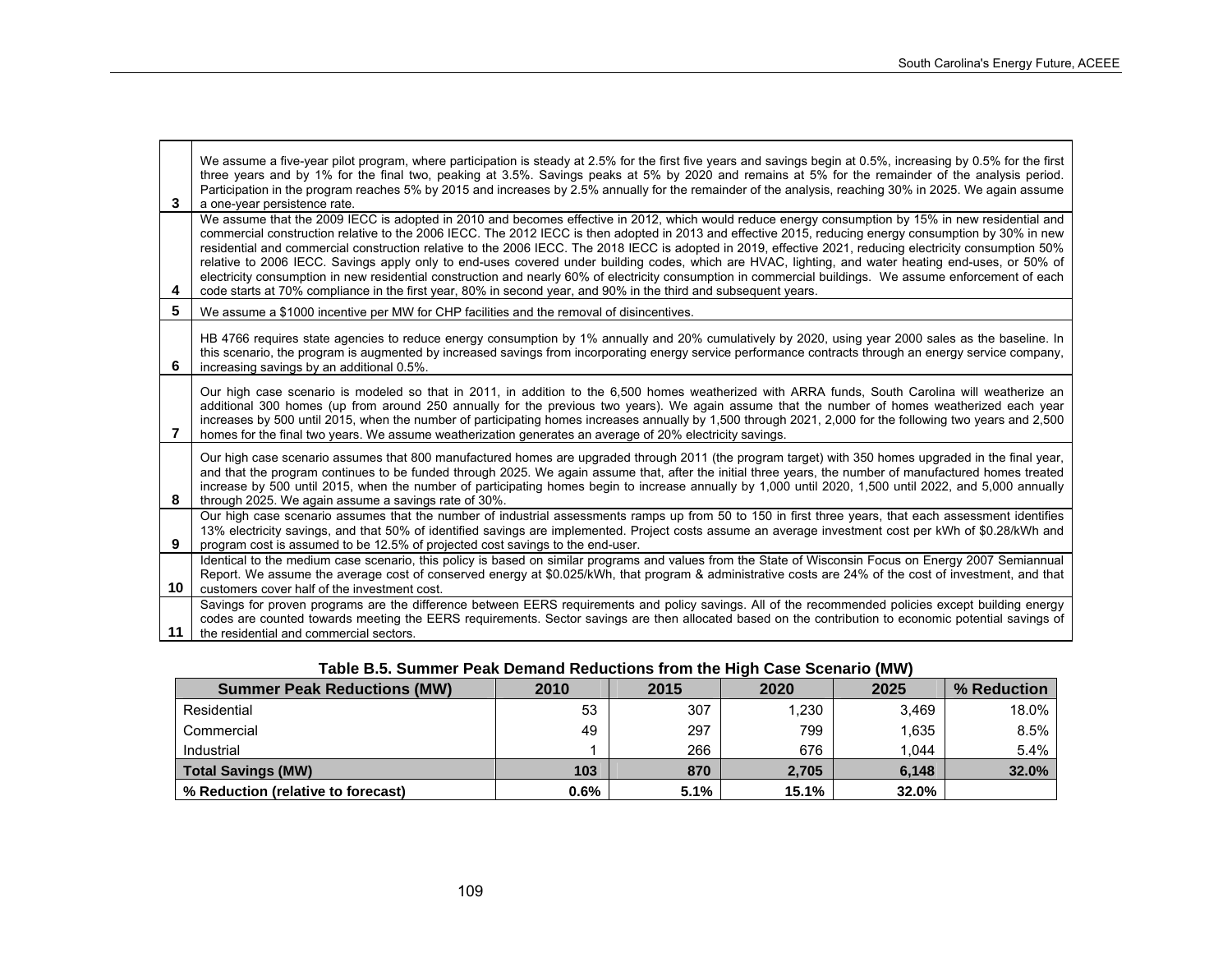# **B.2. Carbon Dioxide Emissions Reductions**

To estimate annual regional emissions reductions, we first took data on projected electricity generation and carbon dioxide emissions over the 2009–2025 period for the Southeastern Electric Reliability Council (SERC) region as reported by the *Annual Energy Outlook* (EIA 2009d). We then calculated an *output emission rate*, defined as the ratio of emissions (lbs) to electricity generation (MWh). Using data from the Emissions and Generation Resource Integrated Database (eGRID) on subregional emissions rates and converting to standard tons (EPA 2007a), we calculated a *net marginal emissions factor* (ton/MWh), which is our *output emissions rate* multiplied by the ratio of marginal to average emissions rate. We then took out *emissions factor* and multiplied South Carolina's estimated electricity savings (GWh) from the Policy Analysis in order to determine the regional *carbon dioxide emissions savings* for the 17-year period.

|                                                             | 2010   | 2015   | 2020   | 2025   |
|-------------------------------------------------------------|--------|--------|--------|--------|
| Projected Carbon Dioxide Emissions in SERC Region           | 547.99 | 549.33 | 577.98 | 604.38 |
| <b>Projected Carbon Dioxide Emissions in South Carolina</b> | 43.41  | 43.52  | 45.79  | 47.88  |
| Electricity Savings from Medium Scenario (GWh)              | 73     | 1.747  | 5.721  | 11.993 |
| CO <sub>2</sub> Emissions Reductions from Policy Scenario   | 0.08   | 1.84   | 6.01   | 12.48  |
| <b>SERC Emissions in Medium Scenario</b>                    | 547.91 | 547.50 | 571.97 | 591.90 |
| % Savings in SERC                                           | 0.014% | 0.334% | 1.040% | 2.065% |
| <b>SC Net Emissions after Savings</b>                       | 43.34  | 41.69  | 39.78  | 35.40  |
| % Savings in SC                                             | 0%     | 4%     | 13%    | 26%    |

**Table B.6. Emissions Savings in SERC Region and South Carolina in Medium Scenario (million tons)**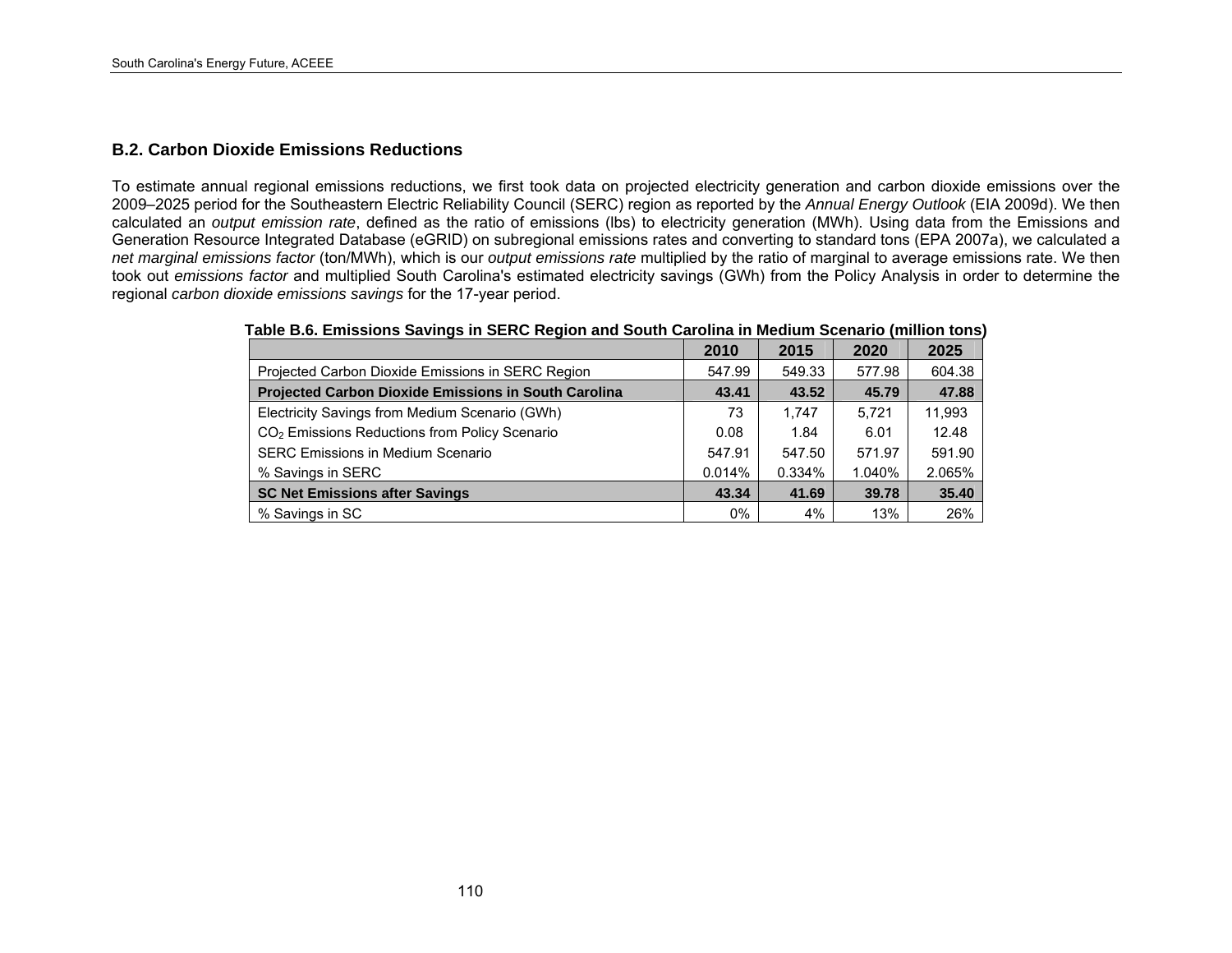# **Appendix C—Key Assumptions Regarding Water Savings Calculations**

While peer reviewed analyses of the costs and benefits of utility water conservation programs in the Southeast are scarce, enough is known about the cost and performance of key technologies and practices to make a first-order estimate of potential savings. Key assumptions listed below. Those without attribution were made specifically for this report.

# *Statewide Plumbing Efficiency Standards*

- Average South Carolina household size is 2.6 persons per household (Economy.com  $2009$ ).<sup>5</sup>
- Average household size for a new home is 3.0 persons per household.
- There are 1.73 bathrooms per housing unit in the Southeast (2005 RECS) (EIA 2009g)
- Newly constructed housing contains 2.5 bathrooms per housing unit.
- Toilet product life is 25 years, yielding an annual replacement rate of 4%
- Residential toilet usage is 5 flushes per person per day.
- Toilets meeting the specification will save 0.32 gallons per flush.
- Showerhead product life is 15 years
- Showerheads meeting the specification will save 0.25 gpm.
- Residential shower usage is 8.2 minutes per shower and 0.67 showers per day (EPA 2009b)
- Lavatory faucets and faucet aerators meeting the specification will save 0.2 gpcd $^{57}$  $^{57}$  $^{57}$  (EPA 2007d)
- Lavatory faucet life is 25 years

1

- 70% of residential faucet water use is hot water (EPA 2007d)
- 73% of residential shower water use is hot water (EPA 2009b)
- 47% of households in the Southeast use electricity to heat domestic hot water (EIA 2009g)
- Hot water at 120° uses 0.18 KWh per gallon (EPA 2009b)
- Market share of conforming products in 2011: tank-type toilets: 32%; lavatory faucets and faucet aerators: 50%; showerheads: 20%.
- Incremental cost of conforming products in 2012: tank-type toilets: \$0; Lavatory faucets and faucet aerators: \$0; showerheads: \$10, declining by \$1 per year thereafter.

# *Replacement of Inefficient Plumbing in Existing Residences*

- Pre-1995 toilets average 4.0 gallons per flush.
- Replacement toilets average 1.28 gpf, for savings of 2.72 gpf.
- Pre-1995 toilets in pre-1995 housing are already being replaced at the rate of 4% per year.
- Sales of existing homes average 5.33% per year (based on NAR South Carolina statewide figures for 2006, 2007, and 2008)
- Multifamily buildings with rental units are sold at 1/4 the rate of other homes (1.33%).
- 10% of residences sold in a year would have bathrooms remodeled within 6 months before or after a sale regardless of this policy.
- Net replacement of pre-1995 toilets attributable to this policy is 4.8% per year for sf homes and condos and 1.2% per year for multifamily buildings with rental units.
- Cost of replacement is \$345 per dwelling unit (≈ \$120/toilet x 1.73 toilets per unit + 2hr labor  $@$  \$60 + \$10 per toilet for disposal).

<span id="page-124-0"></span><sup>56</sup> Note: The latest U.S. Census Bureau estimate (American Community Survey) for South Carolina is 2.52 persons per household.

<span id="page-124-1"></span> $57$  This is one-third the rate of savings claimed in the reference, which also included savings attributable to improvements in kitchen faucet efficiency, which is not proposed for change here.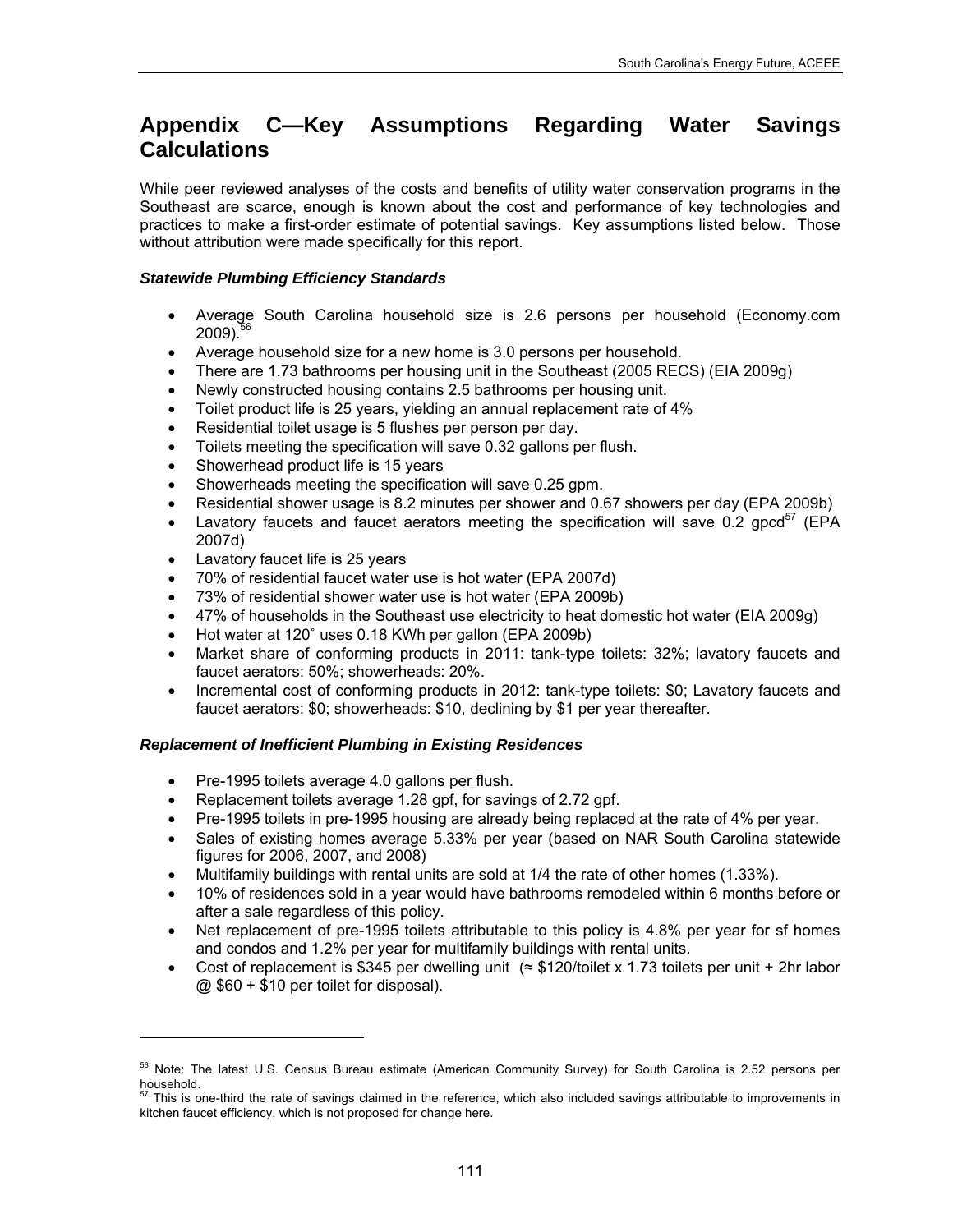80% of customers pay cost of replacement. Utilities pay replacement cost for 20% of customers based on income criteria.

# *Reduction of Water Losses from Utility Distribution Systems*

- A portion of water lost to distribution system leakage is assumed to be economically recoverable. This portion is estimated to equal 4% of current (2006) withdrawals by public water suppliers.
- Water suppliers will begin standardized annual water loss accounting in 2011 and take four years to improve the quality of water delivery data to a level to support decisions to invest in water loss reduction measures.
- In Scenario Two (Medium Case), to save 50% of economically recoverable losses, public water suppliers will invest in cost-effective water loss reduction measures to save 0.2% per year, beginning in 2015 and continue through 2025 to reach 2% savings.
- In Scenario Three (High Case), to save 90% of economically recoverable losses, public water suppliers will invest in cost-effective water loss reduction measures to save 0.33% per year, beginning in 2015 and continue through 2025 to reach 3.6% savings.
- In Scenario Two, benefits are assumed to exceed costs by 2 to 1.
- In Scenario Three, benefits are assumed to exceed costs by 1.5 to 1.

# *Water Efficient Landscape Irrigation Ordinances*

- Ordinance will reduce outdoor water use of new single-family residential customers by 10,000 gallons per year (90% during 6 warmest months at 1500 gallons per month).
- Costs will average \$250 per house covering materials and labor.

# *Electric Utility Clothes Washer Incentives*

- In both the medium case and the high case, 10% of the total amount of customer incentives offered to residential and commercial customers by the Electric Utility Programs are devoted to high efficiency clothes washers.
- Incentive level is \$150 for the purchase of a qualified new clothes washer.
- The efficiency levels of new clothes washers qualifying for the incentive are MEF 2.0/WF 6.0 from 2009 through 2014, and MEF 2.2/WF 4.5 from 2015 through 2025.
- The water efficiency levels of base models are WF 12.5 in 2009–2010, WF 9.5 in 2011–2014; and WF 6.0 in 2015–2025.
- The proportion of washer sales in the state that will already meet the qualifying efficiency levels without the program's customer incentives are 35% in 2009 growing 1% per year to 40% in 2014; and 10% in 2015 growing 1% per year to 20% in 2025.
- The number of washers installed is determined by the available utility program dollars ( $@$ \$150 per machine), but goes no higher than 40,000 washers per year in 2019 and beyond.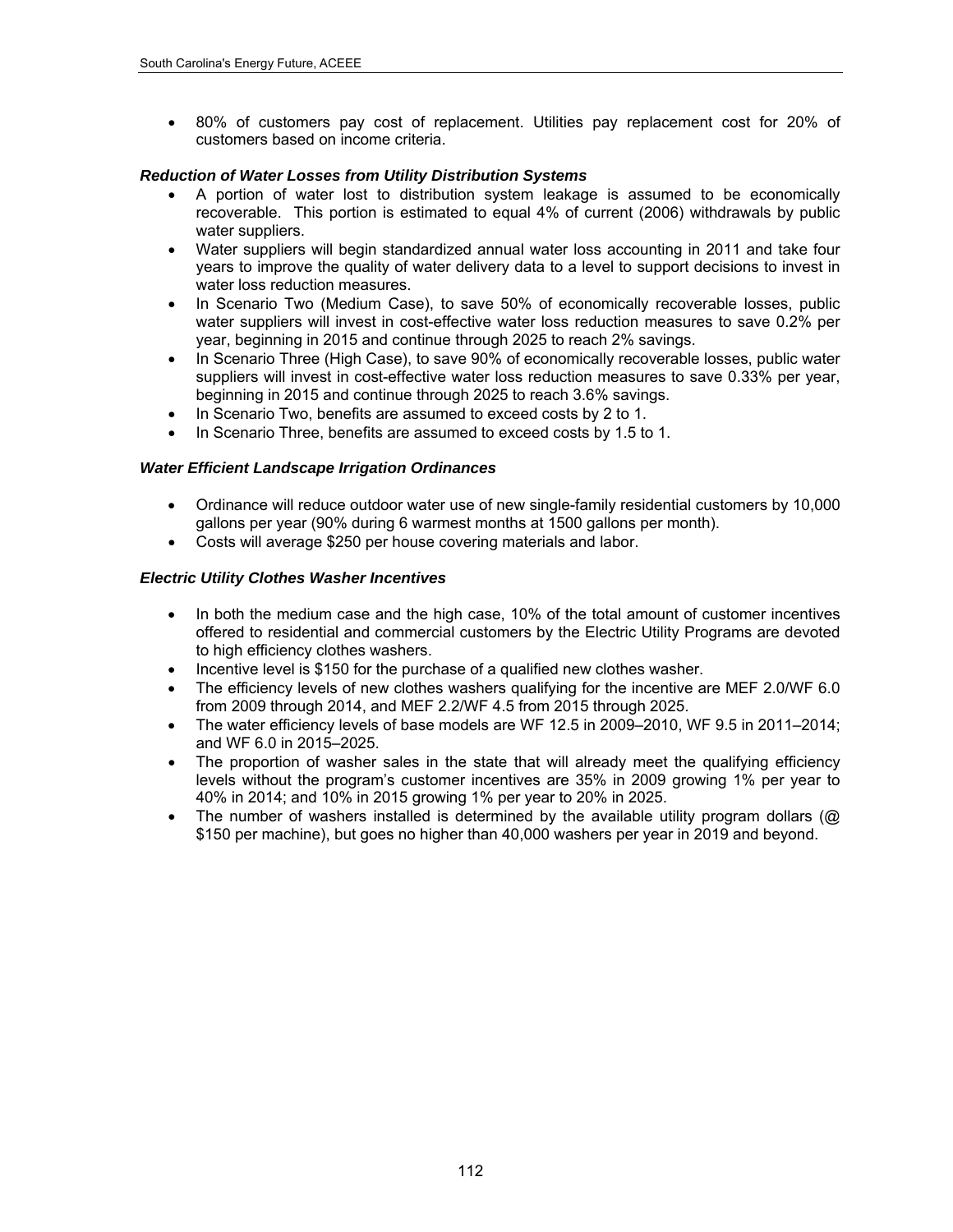# **Appendix D—Demand Response Analysis**

# **D.1. Introduction**

This report defines Demand Response (DR), assesses current DR activities in South Carolina, identifies policies in the state that impact DR, uses benchmark information to assess DR potential in South Carolina, and identifies barriers in the state that might keep DR contributing appropriately to the resource mix that can be used to meet electricity needs. The analysis concludes with identification of policy recommendations regarding DR.

# **D.1.1. Objectives of this Assessment**

This assessment develops estimates of DR potential for South Carolina. Potential load reductions from DR are estimated for the residential, commercial, and industrial sectors. The assessment also includes discussions of reductions possible from other DR programs, such as DR rate designs.

# **D.1.2. Role of Demand Response in South Carolina's Resource Portfolio**

The DR capabilities developed by South Carolina utilities will become part of a long-term resource strategy that includes resources such as traditional generation resources, renewable energy, power purchase agreements, options for fuel and capacity, energy efficiency and load management programs. Objectives include meeting future loads at lower cost, diversifying the portfolio to reduce operational and regulatory risk, and allow South Carolina customers to better manage their electricity costs. The growth of renewable energy supply (and plans for increased growth) can increase the importance of DR in the portfolio mix. For example, sudden renewable energy supply reductions (e.g., from an abrupt loss in wind) may be mitigated quickly with DR.

# **D.1.3 Summary of DR Potential Estimates in South Carolina**

Table D.1. shows the resulting load shed reductions possible for South Carolina, by sector, for years 2015, 2020, and 2025. Load impacts grow rapidly through 2018 as program implementation takes hold. After 2018, the program impacts increase at the same rate as the forecasted growth in peak demand.

The high scenario DR load potential reduction is within a range of reasonable outcomes in that it has an eleven year rollout period (beginning of 2010 through the end of 2020), providing a relatively long period of time to ramp up and integrate new technologies that support DR. A value nearer to the high scenario than the medium scenario would make a good MW target for a set of DR activities.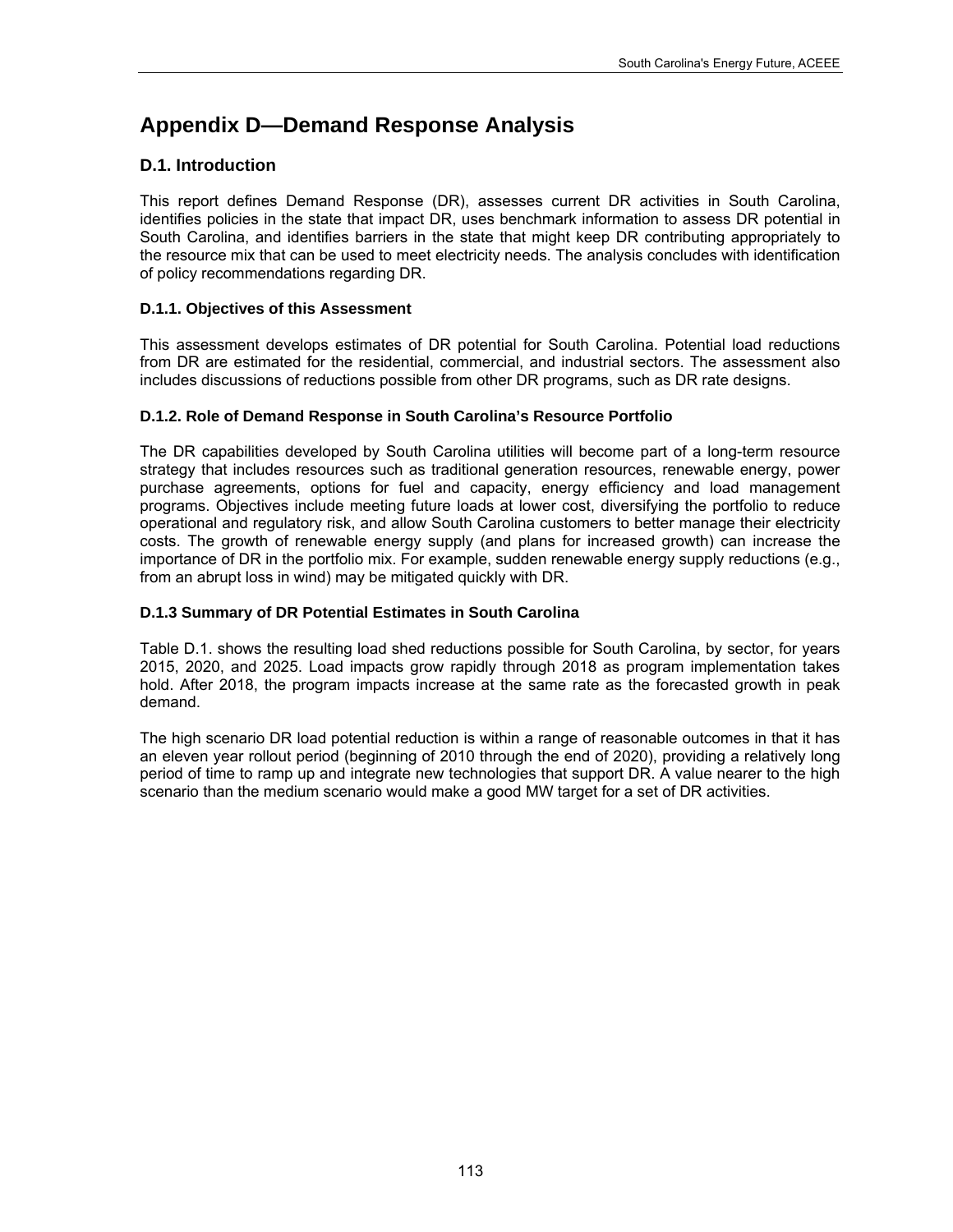The high scenario results show a reduction in peak demand of 1,058 MW is possible by 2015 (6.2% of peak demand); 2,212 MW is possible by 2020 (12.3% of peak demand); and 2,298 MW is possible by 2025 (12.1% of peak demand).

The more conservative medium scenario results show a reduction in peak demand of 686 MW is possible by 2015 (4.0% of peak demand); 1,435 MW is possible by 2020 (8.0% of peak demand); and 1,493MW is possible by 2025 (7.9% of peak demand).

| Table D.1. Summary of Potential DR in South Carolina, By Sector, for Years 2015, 2020, and |
|--------------------------------------------------------------------------------------------|
| 2025a                                                                                      |

|                                                  | <b>Low Scenario</b> |      | <b>Medium Scenario</b> |      | <b>High Scenario</b> |       |       |       |       |
|--------------------------------------------------|---------------------|------|------------------------|------|----------------------|-------|-------|-------|-------|
|                                                  | 2015                | 2020 | 2025                   | 2015 | 2020                 | 2025  | 2015  | 2020  | 2025  |
| _oad Sheds (MW):                                 |                     |      |                        |      |                      |       |       |       |       |
| Residential                                      | 110                 | 237  | 253                    | 183  | 395                  | 422   | 256   | 553   | 590   |
| Commercial                                       | 36                  | 79   | 86                     | 97   | 210                  | 228   | 182   | 395   | 428   |
| Industrial                                       | 95                  | 191  | 190                    | 214  | 430                  | 427   | 380   | 764   | 760   |
| C&I<br>Backup<br>Generation<br>(MW)              | 144                 | 300  | 311                    | 192  | 400                  | 415   | 240   | 500   | 519   |
| <b>Total DR Potential (MW)</b>                   | 385                 | 807  | 840                    | 686  | 1.435                | 1.493 | 1,058 | 2.212 | 2,298 |
| DR Potential as % of<br><b>Total Peak Demand</b> | 2.3%                | 4.5% | 4.4%                   | 4.0% | 8.0%                 | 7.9%  | 6.2%  | 12.3% | 12.1% |

Figure D.1 shows the resulting load shed reductions possible for South Carolina, by sector, from year 2010, when load reductions are expected to begin, through year 2025.





These estimates reflect the level of effort put forth and utilities are recommended to set targets for the high scenarios. These estimates are based on assumptions regarding growth rates, participation rates, and program design. In developing these DR potential estimates, the integration of DR with select energy efficiency activities was considered to help ensure that load impacts were not double counted. The estimated load reduction per program participant is conservatively estimated to account for increased energy efficiency in the future.

# **D.2. Defining Demand Response**

DR focuses on shifting energy from peak periods to off-peak periods and clipping peak demands on days with the highest demands. Within the set of demand-side options, DR focuses on clipping peak demands that may allow for the deferral of new capacity additions, and it can enhance operating reserves available to mitigate system emergencies. Energy efficiency focuses on reducing overall energy consumption with attendant permanent reductions in peak demand growth. Taken together, these two demand-side options can provide opportunities to more efficiently manage growth, provide customers with increased options to manage energy costs, and develop least cost resource plans.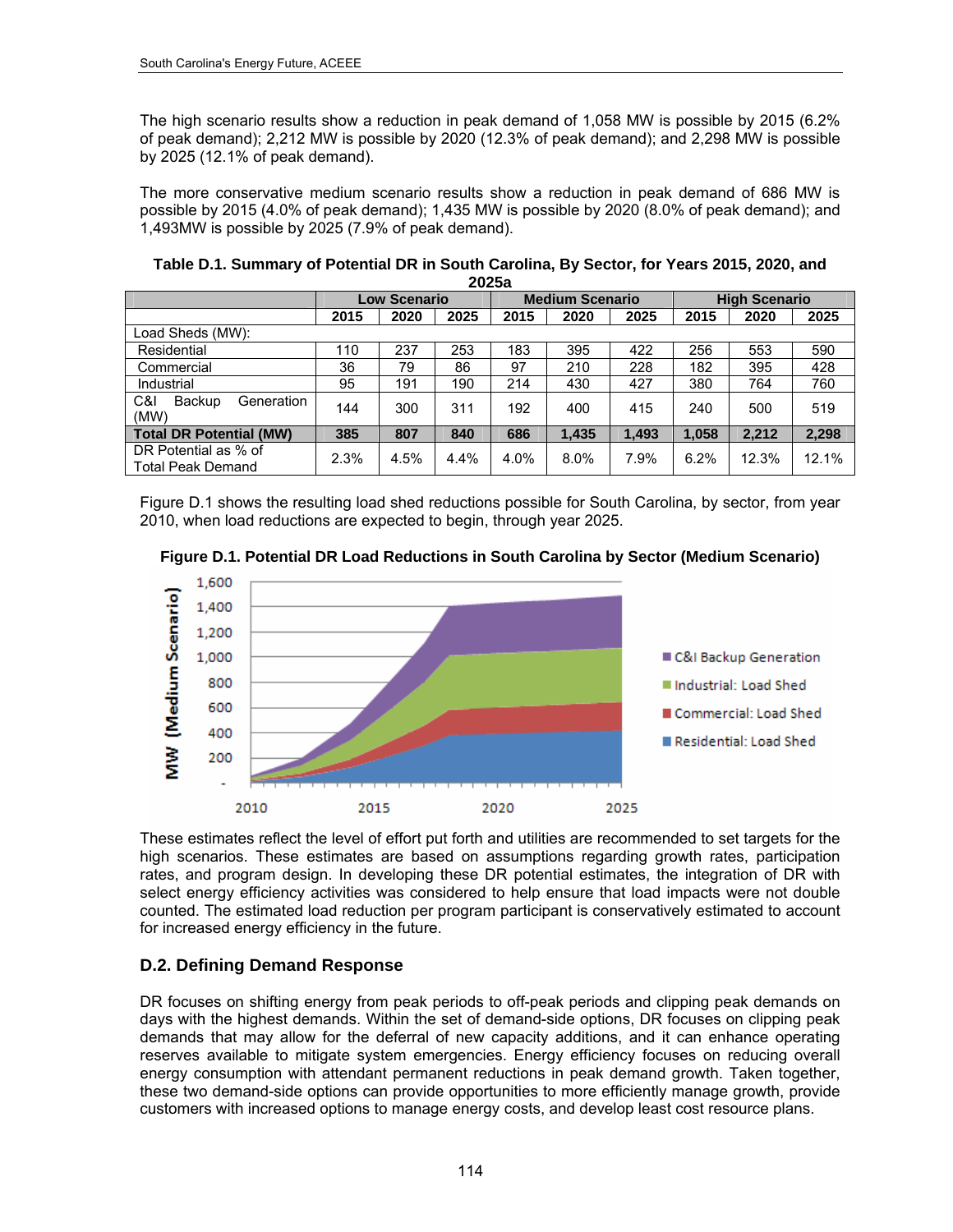DR is an increasingly important tool for resource planning as power plant siting has grown more difficult and the costs of peak power have increased. Through development of DR capability, utilities can complement existing energy efficiency programs with a set of offerings that provide, at a minimum, 1) enhanced reliability, 2) cost savings, 3) reduced operating risk through resource diversification, and 4) increased opportunities for customers to manage their electric bills.

DR resources are usually grouped into two types: 1) load-curtailment activities where utilities can "call" for load reductions; and 2) price-based incentives which use time-differentiated and/or dispatchable rates to shift load away from peak demand periods and reduce overall peak-period consumption. Interest in both types of DR activities has increased across the country as fuel input prices have increased, environmental compliance costs have become more uncertain, and investment in overall electric infrastructure is needed to support new generation resources.

The mechanisms that utilities may use to achieve load reductions can range from voluntary curtailments to mandatory interruptions. These mechanisms include, but are not limited to:

- Direct load control by the utility using radio frequency or other communications platforms to trigger load devices connected to air conditioners, electric water heaters, and pool pumps;
- Manual load curtailments at commercial and industrial (C&I) facilities, including shutting off production lines and dimming overhead lighting;
- Automated DR ("Auto-DR") technologies utilizing controls or energy management systems to reduce major C&I loads in a pre-determined manner (e.g., raising temperature set points and reducing lighting loads); and
- Behavior modifications such as raising thermostat set points, deferring electric clothes drying in homes, and reducing lighting loads in commercial facilities.

# **D.3. Rationale for Demand Response**

DR alternatives can be implemented to help ensure that a utility continues to provide reliable electric service at the least cost to its customers. Specific drivers often cited for DR include the following:

- **Ensure reliability—**DR provides load reductions on the customer side of the meter that can help alleviate system emergencies and help create a robust resource portfolio of both demand-side and supply-side resources that meet reliability objectives.
- **Reduce supply costs—**DR may be a less expensive option per megawatt than other resource alternatives. DR resources compete directly with supply-side resources in many regions of the country. Portfolios that help lower the increase in customers' expenditures on electricity over time represent an increasingly important attribute from the perspective of many energy customers.
- **Manage operational and economic risk through portfolio diversification—**DR capability is a resource that can diversify peaking capabilities. This creates an alternative means of meeting peak demand and reduces the risk that utilities will suffer financially due to transmission constraints, fuel supply disruptions, or increases in fuel costs.
- **Provide customers with greater control over electric bills –**DR programs would allow customers to save on their electric bills by shifting their consumption away from higher cost hours and/or responding to DR events. The ability to manage increases in energy costs has increased in importance for both residential and commercial customers. Standard residential and commercial tariffs provide customers with relatively few opportunities to manage their bills.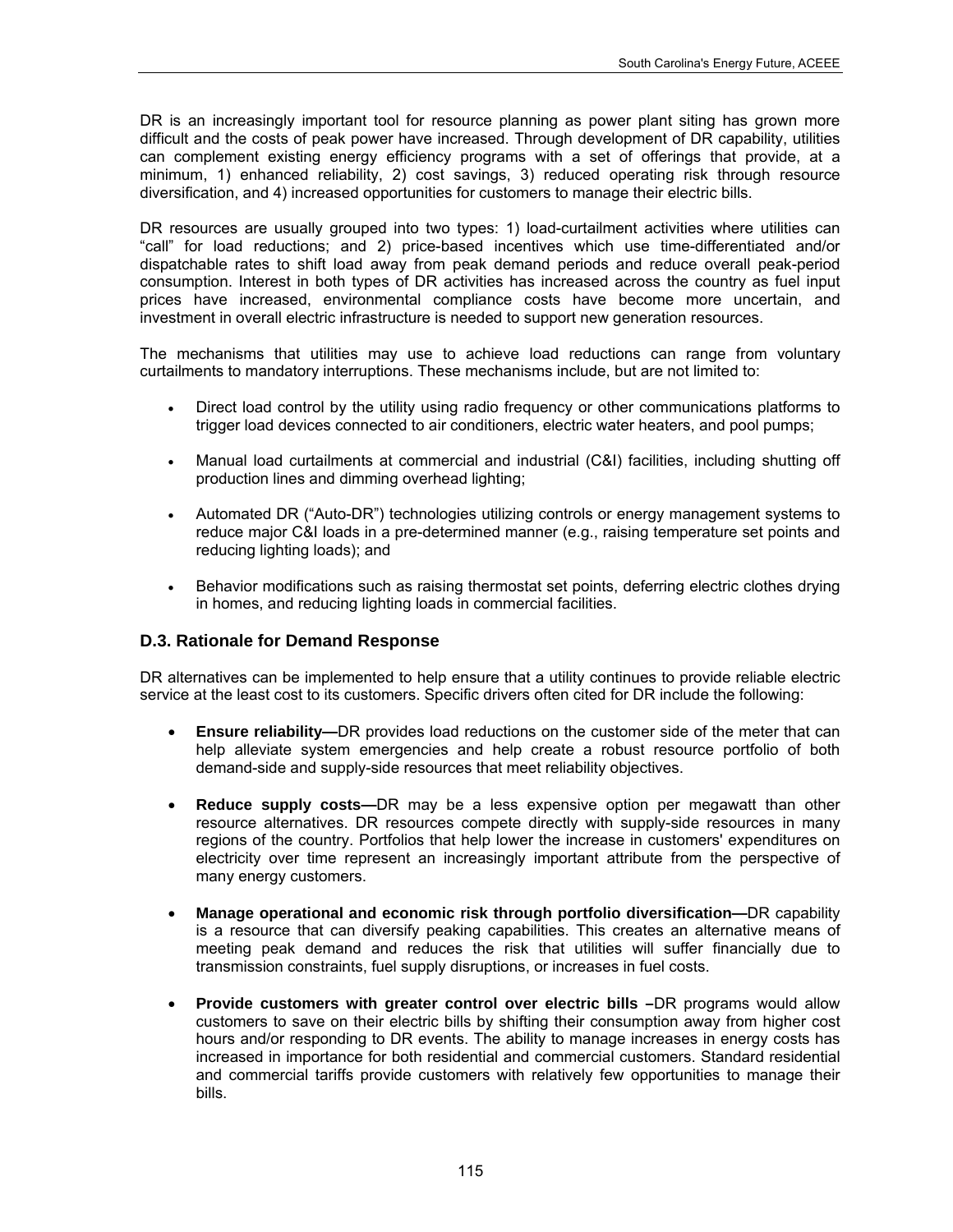**Address legislative/regulatory interest in DR—**While South Carolina has does not yet have any regulatory or legislative mandates on DR, Renewable Portfolio Standards (RPS) or Smart Meter/Smart Grid, it has completed Regulatory Consideration of EPACT 1252.

DR is gaining greater acceptance among both utilities and regulators in the United States. A 2006 FERC survey found that 234 "entities" were offering direct load control programs and the FERC's assessment noted that "there has been a recent upsurge in interest and activity in DR nationally and, in particular, regional markets" (FERC 2006).[58](#page-129-0) The recent proliferation of DR offerings has been promoted in part by utilities hoping to reduce system peaks while offering customers more control over electric bills and in part by regulators. Although federal legislation has not been the driver behind the trend, it is one of many indications, at all levels of government and industry, of the growing [s](#page-129-1)upport for DR.<sup>[59](#page-129-1)</sup>

Many states experience significant reductions in peak demand from Demand-Side Management (DSM) programs (which include DR programs). Regulatory filings show that California experienced 495 MW in peak demand reductions in 2005 (1% of total peak demand); New York experienced 288 MW reductions in 2005 (1% of total peak demand); and Texas experienced 181 MW in reductions in 2005 (1% of total peak demand) from DSM programs. These results are annual values that do not consider the cumulative (i.e., year-to-year) impacts that accrue over the lifetimes of the conservation measures. Therefore, cumulative percentage reductions in peak demand are much higher than the annual figures stated.

# **D.4. Assessment Methods**

1

As has been shown in numerous other jurisdictions across America, well-designed DSM programs incorporating DR strategies represent an effective and affordable option for reducing peak demand and meeting growing demand for electricity. This effort estimated conservative peak demand reduction for South Carolina using local energy use characteristics, demographics, and forecast peak demand, assuming relatively basic DR strategies comprising responsive reductions in demand. The following research approach was used to conduct the analysis:

- Review of existing information regarding South Carolina's customer base including:
	- o Customer counts and average annual energy consumption by market segment;
	- $\circ$  Forecasts of future energy consumption and customer counts by market segment;
	- o Previous DSM planning and potential studies.
- Review of additional publicly-available secondary sources including previous studies relevant to the current effort completed by Summit Blue in other regions as well as entities in other jurisdictions.
- Development of baseline profiles for residential and commercial customers. These profiles include current and forecast numbers of customers by market segment and electricity use profiles by segment.

<span id="page-129-0"></span><sup>&</sup>lt;sup>58</sup> The FERC report uses the term "entities" to refer to all types of electric utilities, as well as organizations such as power marketers and curtailment service providers.

<span id="page-129-1"></span>The federal Energy Policy Act of 2005 (EPAct) directs the Secretary of Energy to "identify and address barriers to the adoption of demand response programs," and the Act declares a U.S. policy in support of "State energy policies to provide reliable and affordable demand response services." EPAct directed FERC to conduct its survey of DR programs and also directed the U.S. Department of Energy to report on the benefits of DR and how to achieve them (DOE 2006). Separately, a *National Action Plan for Energy Efficiency,* which advocates DR and other efficiency efforts, was developed by more than 50 U.S. companies, government bodies, and other organizations, including co-chairs Diane Munns, President of NARUC and Jim Rogers, President and CEO of Duke Energy (EPA 2006). Other utility industry members of the Leadership Group included Southern Company, AEP, PG&E, TVA, PJM Interconnection, ISO New England, and the California Energy Commission.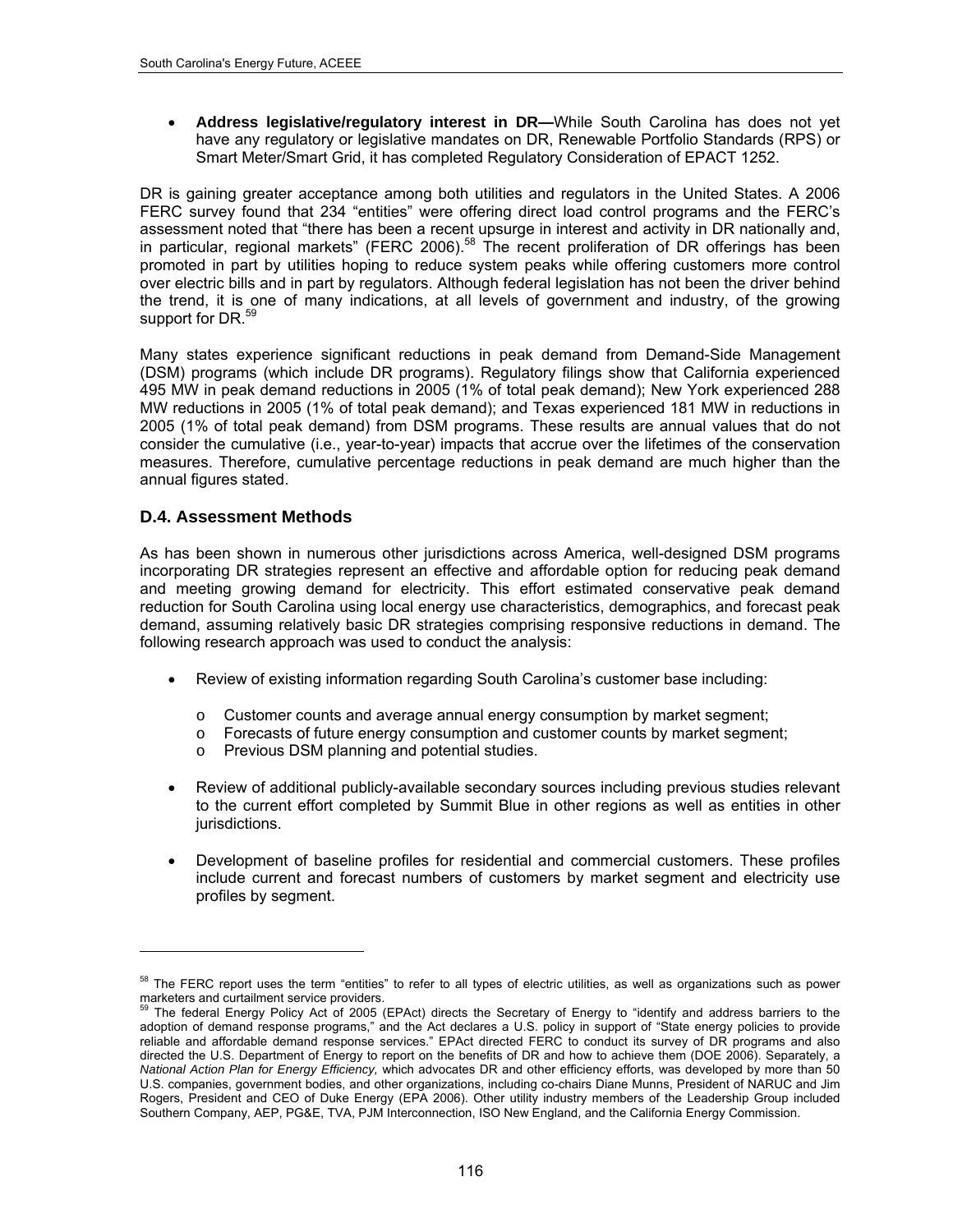- Incorporation of ACEEE baseline data and reference case into analysis.
- Obtaining state-level data when possible and estimation of information for the State of South Carolina, when state-level data was not available.
- Development of a spreadsheet approach for estimating peak demand reduction potential associated with the DR programs/technologies deemed to be most applicable to South Carolina. Estimates are developed for three scenarios—low, medium and high case scenarios.
- Conference calls with ACEEE staff and industry professionals to discuss assessment processes and legislative, regulatory, and other factors specific to the State of South Carolina.
- Incorporation of all sources of information and references into report, noting on each figure the source of the information.
- Revision of draft report based on comments from ACEEE, industry specialists and utility commenters.

### **D.4.1. State of South Carolina - Background**

A sound strategy for development of DR resources requires an understanding of South Carolina's demand and resource supply situation, including projected system demand, peak-day load shapes, and existing and planned generation resources and costs.

South Carolina utilities service over 2.4 million customers, can provide a system peak capacity of over 25,000 MW, and will generate over 81.95 million megawatt hours of electricity in 2009. The average age of generating facilities in SC, weighted by capacity, is June 1982 (EIA 2009a). Table D.2. gives a breakdown of generating capacity in SC by age and fuel type.

|                    |                                   | <b>Nameplate</b>        | <b>Summer</b>           | <b>Contribution</b>           |
|--------------------|-----------------------------------|-------------------------|-------------------------|-------------------------------|
| <b>Fuel Type</b>   | <b>Average Age</b><br>(wtd by MW) | <b>Capacity</b><br>(MW) | <b>Capacity</b><br>(MW) | to State<br><b>Energy Mix</b> |
|                    |                                   |                         |                         |                               |
| <b>Fossil Fuel</b> | 1986                              | 14,459.9                | 12,681.5                | 57.7%                         |
| <b>Nuclear</b>     | 1979                              | 6,799.4                 | 6,472.0                 | 27.1%                         |
| Renewable          | 1969                              | 3,551.4                 | 4,163.4                 | 14.2%                         |
| Bio-fuel           | 1984                              | 261.2                   | 244.2                   | 1.0%                          |
| Total              | 1982                              | 25,071.9                | 23,561.1                | 100.0%                        |

**Table D.2. 2007 Generating Capacity In South Carolina, by Primary Fuel Type** 

Source: Summit Blue Consulting, LLC (EIA 2009a)

Although South Carolina's generating capacity is strongly dominated by facilities using fossil fuels, the majority of the energy produced on an annual basis is provided by nuclear based facilities (see Figure  $D.\overline{2}$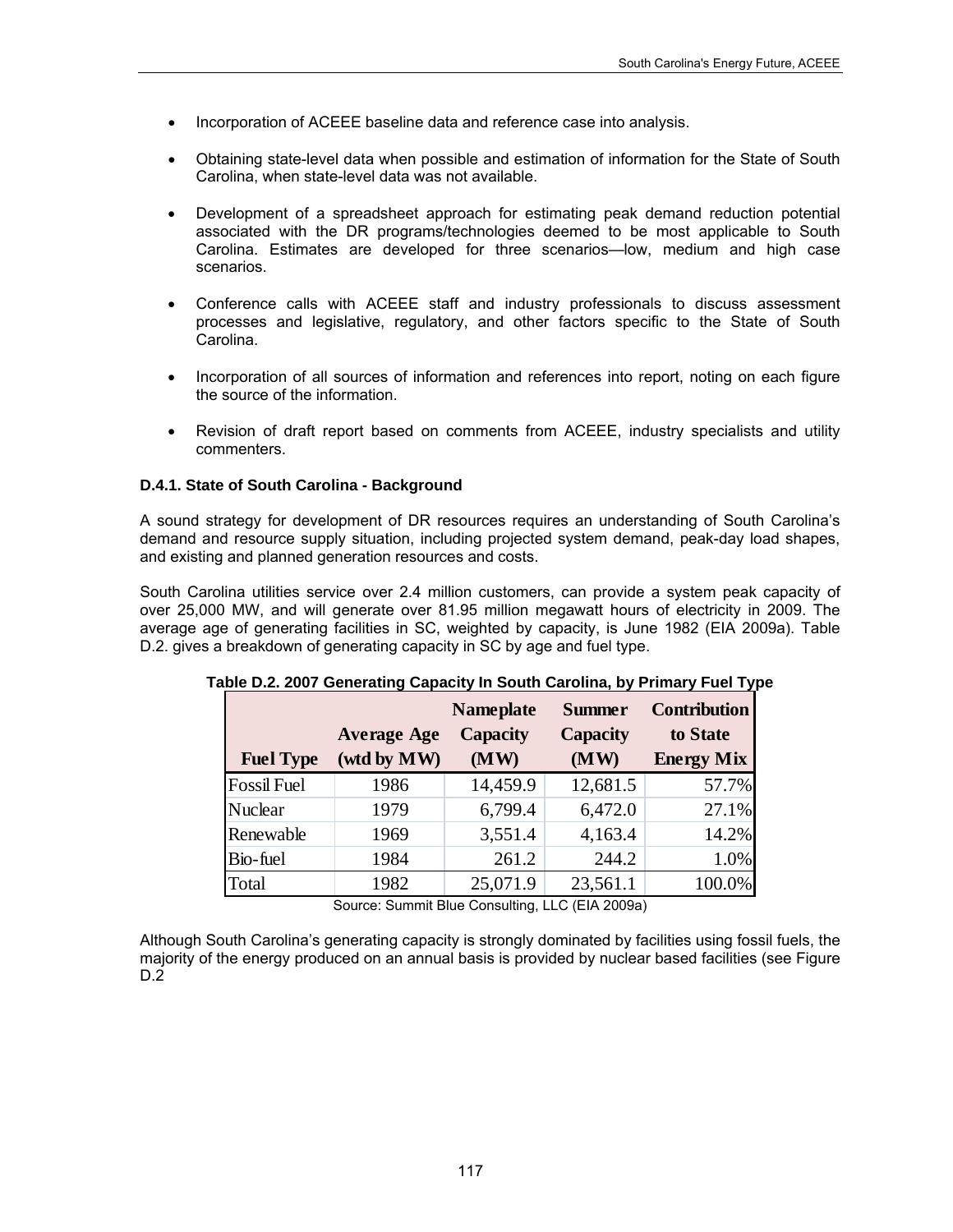# **[Figure](#page-132-0)** ).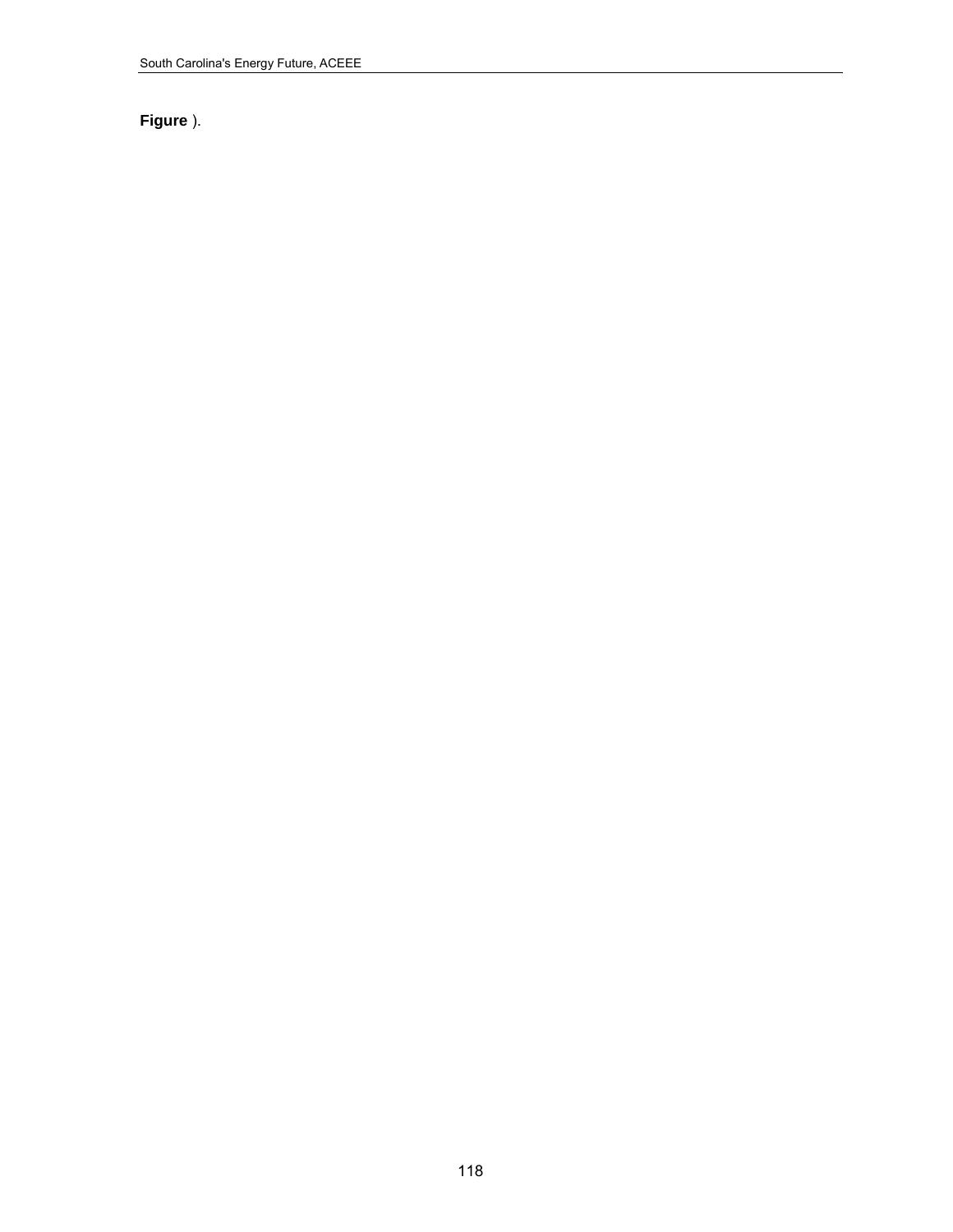

<span id="page-132-0"></span>**Figure D.2. Electric Power Generation by Primary Energy Source, 2007 (MWh)** 

Electricity demand in South Carolina has fluctuated little in recent years, with total consumption growing only slightly over the past decade. Total retail sales in 2007 were only 7.7% greater than that in 2002; 81.95 billion kWh up from 76.1 billion kWh. This is an aggregate figure for all sectors, including industrial, commercial and residential.

South Carolina has been, and likely will continue to be, a net exporter of energy. In 2007, in-state generation provided all of South Carolina's total retail sales, plus a surplus of approximately 16%, or roughly 14.1 billion kWh (ACEEE South Carolina Reference Case).

Table D.3 gives a breakdown of energy use per customer (UPC) in SC, segregated by sector. For comparison, the same data is also given for the entire US.

<span id="page-132-1"></span>

| Year | <b>Region</b>                        | <b>Residential</b><br>Use per<br><b>Customer</b><br>(MWh/yr) | <b>Commercial</b><br>Use per<br><b>Customer</b><br>(MWh/yr) | <b>Industrial</b><br>Use per<br><b>Customer</b><br>(MWh/yr) | <b>Transportation</b><br>Use per<br><b>Customer</b><br>(MWh/yr) | <b>Total Use</b><br>per<br><b>Customer</b><br>(MWh/yr) |
|------|--------------------------------------|--------------------------------------------------------------|-------------------------------------------------------------|-------------------------------------------------------------|-----------------------------------------------------------------|--------------------------------------------------------|
| 2007 | SC                                   | 14.53                                                        | 64.4                                                        | 6,577.7                                                     | <b>NA</b>                                                       | 34.5                                                   |
| 2007 | US Total                             | 11.23                                                        | 76.9                                                        | 1.294.9                                                     | 10,896.8                                                        | 26.5                                                   |
| 2007 | SC Percent above<br>national average | 29%                                                          | $-16%$                                                      | 408%                                                        | <b>NA</b>                                                       | 30%                                                    |

**Table D.3. 2007 Average Use per Customer in South Carolina** 

Source: EIA (2009a)

The comparison of UPC shown in Table D.3**[Table D.](#page-132-1)**, above, underscores the fact that South Carolina may present an above average potential for savings from demand side management programs. In particular, the industrial sector, with an average UPC of 400% above the national rate, may prove particularly viable for DR. Also of note, the average UPC for the residential sector in SC is 29% above the national average. This is especially striking given South Carolina's particularly mild climate, relative to the rest of the nation.

Figure D.2 displays the distribution of electricity sales in South Carolina. The four largest electricity retailers in South Carolina are the following entities, with percent contribution in parentheses: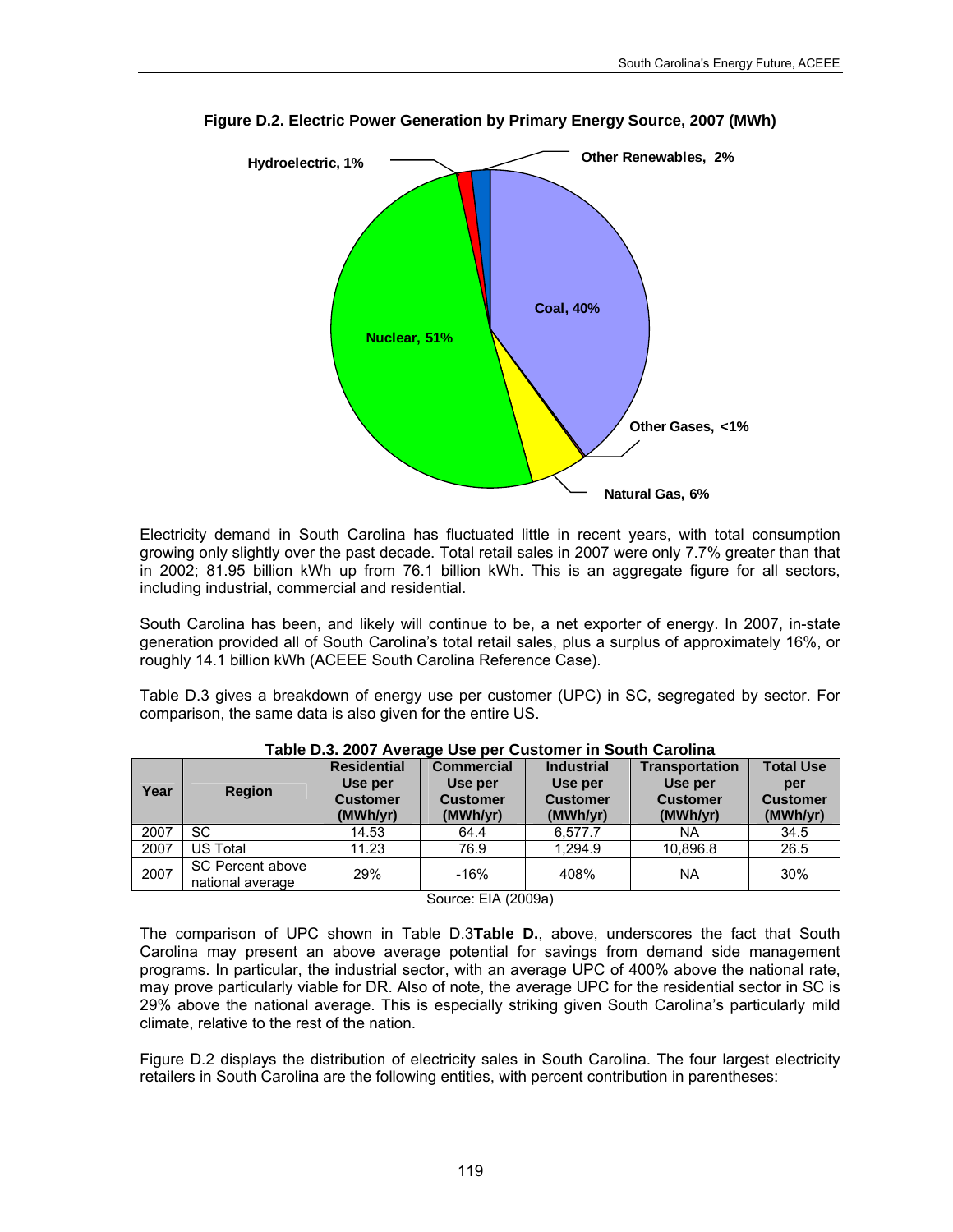- South Carolina Elec. & Gas (27.0%)
- Duke Energy Corp., South Carolina (26.8%)
- SC Public Service Authority (Santee Cooper)—direct sales only (14.1%)
- Progress Energy (previously Carolina Power & Light Co) (8.3%) (EIA 2009).

Beyond these four providers, local cooperatives, municipally owned utilities and a single IOU make up the rest of South Carolina's energy retailers. None of these additional providers contribute more than 2% of the total sales in the state. Of the state's electrical cooperatives, many source their power from the South Carolina Public Service Authority.



**Figure D.2. Distribution of Electricity Sales in South Carolina** 

Source: ACEEE South Carolina Reference Case

### **D.4.2. Assessment of Utility DR Activities**

This section outlines DR programs, by utility.

# *Progress Energy (Carolina Power & Light) (PEC)*

PEC provides a real-time pricing tarriff available for large customers (1,000 kW). Participants are notified, a day in advance, of the hourly energy prices for the following day, and are charged or credited at these rates for any usage above or below a "customer baseline load" (CBL) that is based on their historical use (DOE 2009).

PEC has a relatively new Residential DLC program, "EnergyWise." It is a residential load-control program that enables Progress Energy Carolinas to remotely adjust the air-conditioning units of voluntary customer participants during periods of peak electricity demand, particularly on the hottest summer afternoons, when demand is at its highest of the year. Customers participating in EnergyWise will receive an annual \$25 bill credit as an incentive.

Progress Energy has approved a new Commercial, Industrial, Government (CIG) DR program. The program is designed to provide education and incentives to CIG customers to encourage participation in voluntary load management. As part of the program, Progress Energy will install communication technologies that will enable PEC to remotely control and monitor a variety of electrical equipment during periods of peak demand.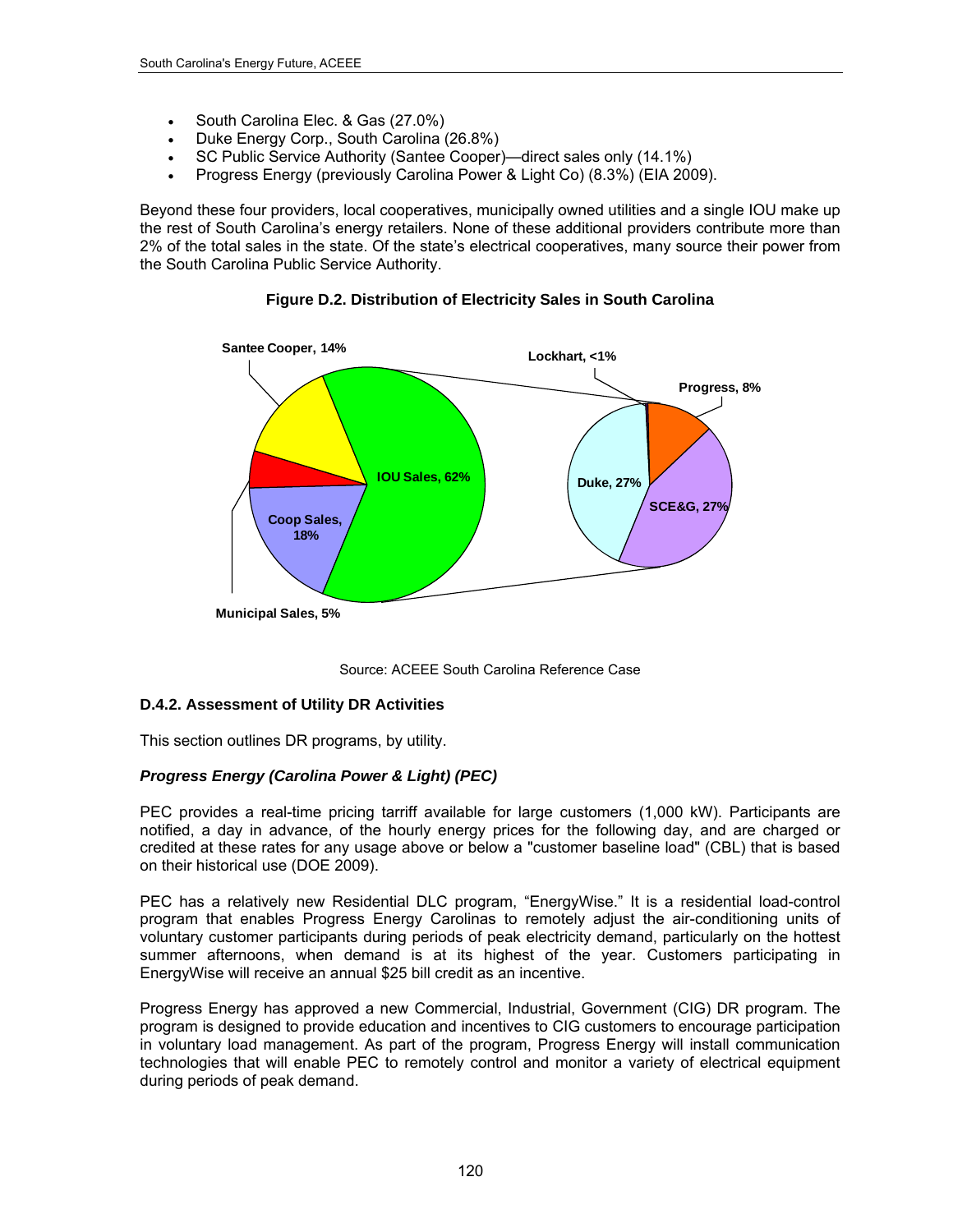Progress Energy announced on August 12, 2009 that it has applied for \$200 million in federal infrastructure funds in support of the company's investment in an electric Smart Grid in the Carolinas and Florida.

### *Duke Energy*

For residential customers, Duke Energy offers a voluntary "Residential Power Manager Program" that allows utility control of air conditioning loads and is backed by a \$32/year incentive (\$8/mo for 4 months). This program is also used as a gateway for Duke Energy to offer free, in-home energy audits to help inform home owners of additional energy saving opportunities.

PowerShare, Duke's customized DR program for large commercial and industrial customers, offers incentives based on a time-of-use planning and curtailment of energy usage.

Duke Energy offers its large commercial customers the On-Site Generation Service Program, which targets customers that do not currently own back-up generation but would like to. Duke will install, own, and operate new generators (300 kW or larger) for participants willing to let the company use them in times of grid stress or high wholesale prices. There is a monthly service fee for this rate based on the levelized cost to own and operate the equipment (DOE 2009).

Real time pricing is available to Duke Energy's large customers through its SC Hourly Pricing for Incremental Load rate schedule. Customers are notified of the hourly energy prices for the following day. Participants are alternatively credited or charged, based on the hourly price, for usage below or above a pre-determined customer baseline load profile (DOE 2009).

In the last year, Duke has also started the process of selecting long-term partners—most notably Cisco Systems, Convergys, and Ambient—to help pull together its first full size Smart Grid deployment. However, South Carolina is not at the top of Duke's Smart Grid site options. First will be Indiana and Ohio, totaling roughly 1.5 million smart meters, followed later by North Carolina, South Carolina, and Kentucky (SmartGrid News 2009).

With a total planned investment of \$1 billion, Duke Energy is pursuing a 5-year path to develop smart grid infrastructure across their service territory (Convergys 2009). In an effort to accelerate that timeline, Duke has also made at least 2 requests for aid from Federal stimulus funds. In August 2009, Duke requested [\\$200 million for its smart meter programs](http://www.duke-energy.com/news/releases/2009080601.asp) in Indiana and Ohio, and another \$14 million specifically for SG demonstration projects in North and South Carolina (Duke 2009a).

Although largely driven by basic energy efficiency programs, within four years Duke Energy hopes that the combined savings from EE and DR programs will displace the need for 1,700 MW of capacity, or about 745,000 MWh of production. As the results from these programs are realized, Duke specified that it plans to retire older coal plants, significantly reducing their net, system-wide air emissions (Duke 2009b).

### *South Carolina Electric & Gas Co.*

SCE&G's DR programs focus on Time-of-Use (TOU) rates to customers. They offer TOU rates to residential (Rate 5), commercial (Rate 21 for small commercial and Rate 24 for large commercial) and industrial customers. The voluntary residential TOU rate requires contracts not less than one year, and is said to not be a particularly popular program. Industrial customers are charged a higher rate for use over a certain amount. (*Rusty Smith, Customer Service Representative, Personal Communication, October 26, 2009.*)

SCE&G announced a comprehensive DSM program in June 2009 and is expected to be fully operational by the spring of 2010. This effort will include a portfolio of nine DSM programs, including one DR program - a residential in-home "Energy Information Display."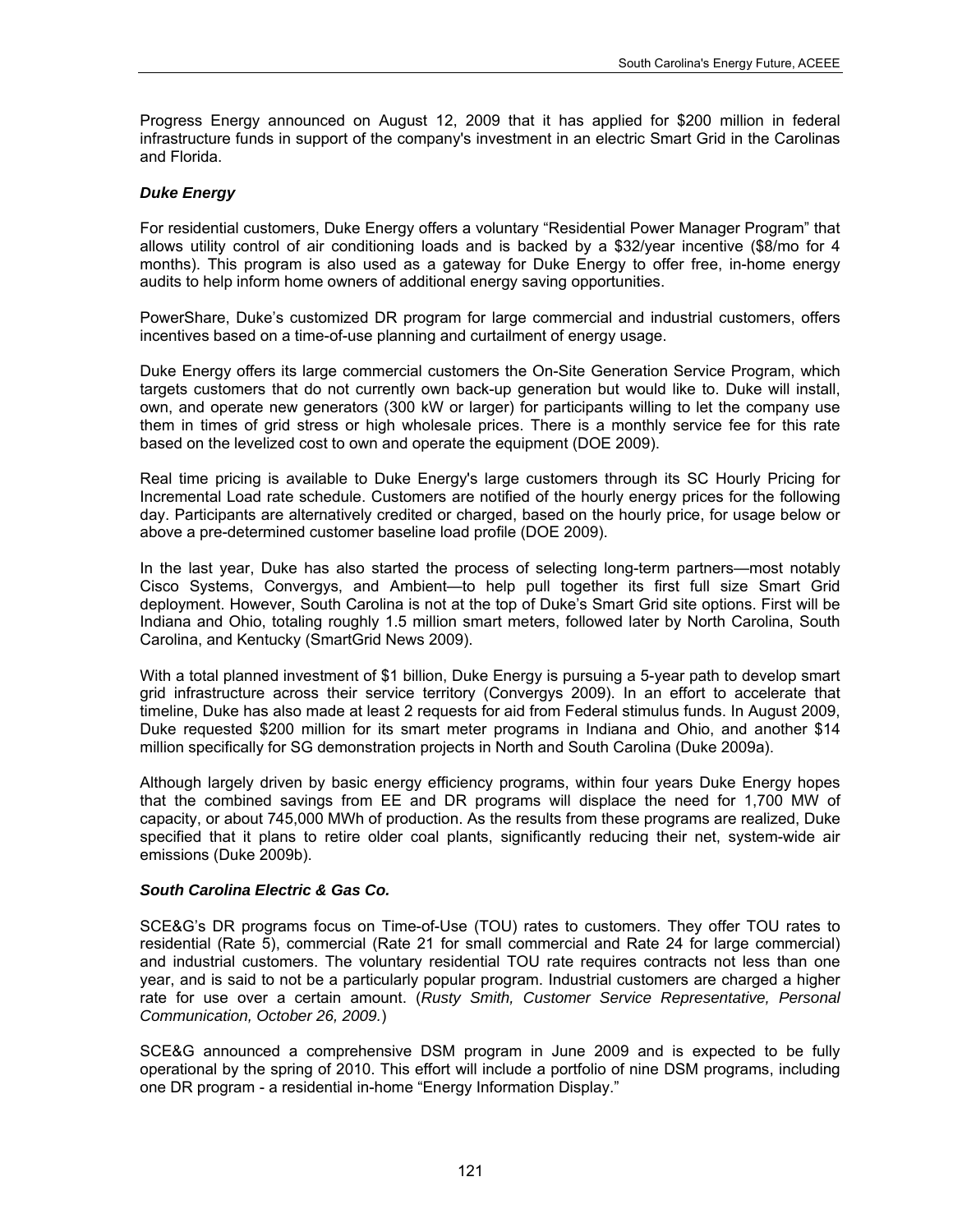# **D.4.3. Assessment of Current State Policies Affecting DR**

Many states have put in place renewable portfolio standards (RPS) to ensure that a minimum amount of renewable energy is included in the portfolio of the electricity resources serving a state. Many RPS include demand side options among the means by which the standards can be met. However, as of 2009, South Carolina has not proposed adopting a RPS (EIA 2009e).

Section 1252 of the Federal Energy Policy Act of 2005 (EPACT) includes demand side management provisions (in the form of a new PURPA Standard on Demand Response and Advanced Metering) and directed States and other bodies with authority over utilities to determine whether utilities under their jurisdiction to implement such. In August 2007, the South Carolina Public Service Commission decided not to adopt PURPA Standard 14 ("Time-Based Metering and Communications") as enacted in EPACT. In its August 2007 Order, the Commission stated that all regulated utilities within the state already offer time-based rates. In the same Order, however, the Commission found that there is a "conspicuous lack of focus" on residential and commercial smart metering, which may be due to a lack of awareness of the "availability and capability" of smart meters. As a result, it directed utilities to continue to make smart meters available to all customers and to propose within 180 days a campaign to educate consumers about smart metering. In February 2008, South Carolina Electric & Gas Company, Duke Energy Carolinas, and Progress Energy Carolina complied with the August 2007 Order and filed their "communication plans."

Beyond federal legislation, there appears to be no additional DR activity at the State level.

# **D.4.4. Energy and Peak Demands**

Use of energy in South Carolina is distributed to end use categories as follows: 36% residential, 27% commercial, and 37% industrial sectors (see Figure D.3).



**Figure D.3. 2007 Energy Sales in South Carolina, by Sector** 

Source: ACEEE South Carolina Reference Case

In 2007, the total summer peak load was 11,901 MW and is projected to grow an average of 1.01% per year through 2025. Figure D.4 displays peak demand by sector. In 2007, residential peak demand was estimated to be 7,214 MW (43%); commercial was 4,435 MW (27%); and industrial was 4,950 MW (30%).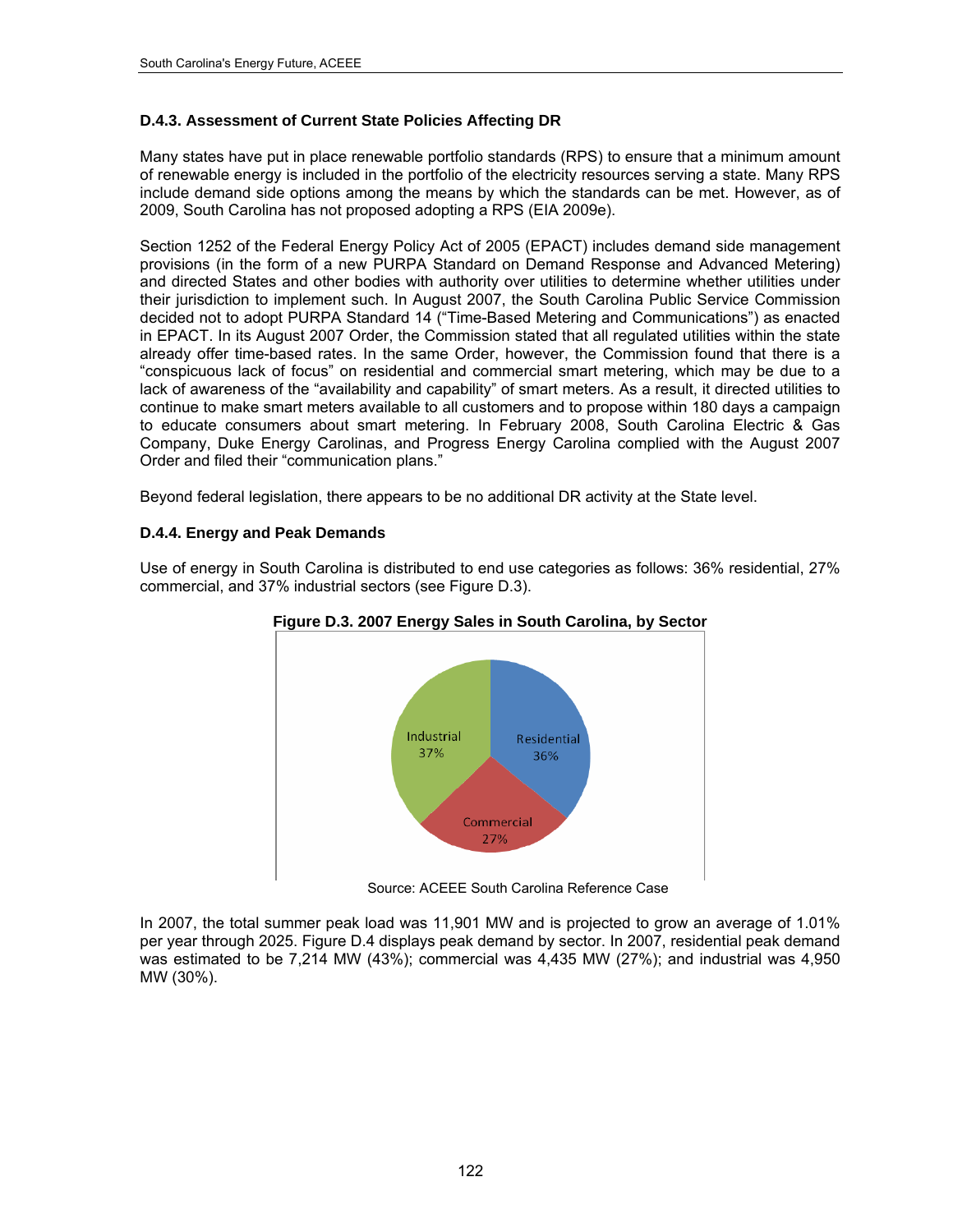

**Figure D.4. Peak Demand by Sector in South Carolina (MW)** 

### **D.4.5. Smart Grids and Advanced Metering Infrastructure (AMI)**

The EPACT provisions for DR and Smart Metering have lead to a number of states and utilities piloting and implementing a Smart Grid, or sometimes referred to as Advanced Metering Infrastructure (AMI).

Smart Grid is a transformed electricity transmission and distribution network or "grid" that uses robust two-way communications, advanced sensors, and distributed computers to improve the efficiency, reliability and safety of power delivery and use. For energy delivery, the Smart Grid has the ability to sense when a part of its system is overloaded and reroute power to reduce that overload and prevent a potential outage situation. The end user is equipped with real-time communication between the consumer and utility allowing optimization of a consumer's energy usage based on environmental and/or price preferences (for example, critical peak pricing and time of use rates).

AMI provides:

- Two-way communication between the utility and the customer through the customer's smart meter.
- More efficient management of customer outages (location, re-routing).
- More accurate meter reading (minute, 15 minute intervals).
- More timely collection efforts (real time).
- Improved efficiency in handling service orders.
- More detailed, timely information about energy use to help customers make informed energy decisions (real time).
- Ability to reduce peak demand.
- More innovative rate options and tools for customers to manage their bills.

Smart Energy Pricing provides:

- Incentives to customers to shift energy away from critical peak periods
- The ability to for customers to save on their electricity bills.
- Lower wholesale prices for capacity and transmission—in the longer term.
- Improved electric system reliability, as demand is moderated.
- Potential to defer new transmission and generation.

The Smart Grid is comprised of multiple communication systems and equipment, which interoperability is crucial. Not all communication protocols are applicable to every utility's geography; therefore, pilots are essential in testing the equipment and communication software for various geographies. Furthermore, the identification of those geographic regions with the best return on investment during a pilot will aid the staged implementation plan. Standards are continuing to be researched through organizations including: 1) IntelliGrid—Created by the Electric Power Research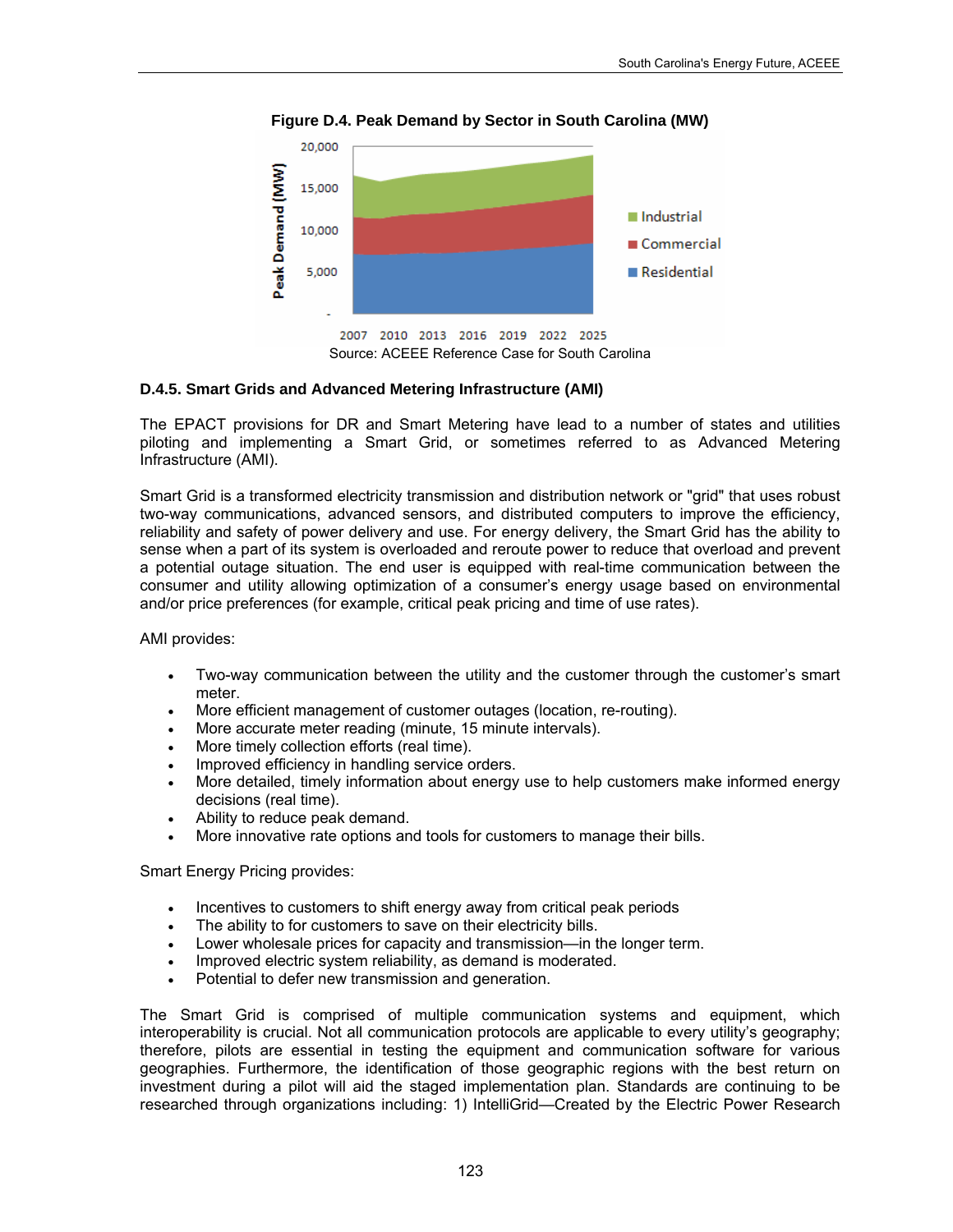Institute (EPRI); 2) Modern Grid Initiative (MGI) is a collaborative effort between the U.S. Department of Energy (DOE), the National Energy Technology Laboratory (NETL), utilities, consumers, researchers, and other grid stakeholders; 3) Grid 2030—Grid 2030 is a joint vision statement for the U.S. electrical system developed by the electric utility industry, equipment manufacturers, information technology providers, federal and state government agencies, interest groups, universities, and national laboratories; 4) GridWise—a DOE Office of Electricity Delivery and Energy Reliability (OE) program; 5) GridWise Architecture Council (GWAC) was formed by the U.S. Department of Energy; and 6) GridWorks—A DOE OE program.

Principal benefits of Smart Grid technologies for DR include increased participation rates and lower costs. In 2009, Dominion plans to deploy 200,000 smart meters as part of a large demonstration program of smart grid technology in urban and rural areas of Dominion's service territory. Dominion expects to improve customer service and business operations through advanced system control, realtime outage notification, and power quality monitoring. As part of this program, Dominion is deploying a number of smart thermostats for a residential critical peak pricing pilot during the summer of 2008. Dominion will measure customer responsiveness to changing energy prices and the impact on energy demand during peak usage periods (Utility Products 2008).

These developments in technology allowing real time signaling and automated response will improve DR capabilities. However, existing technology exists for successful DR implementation and it is important to point out that there are no technology obstacles to effective DR.

# **D.5. Assessment of DR Potential in South Carolina**

This section examines and quantifies DR potential in South Carolina. The first section outlines the general DR program categories, while the following sections outline the DR potential in the residential, commercial /industrial, and backup generation sectors. Then, issues surrounding rate pricing are discussed, even though benefits from this form of DR are not quantified in this analysis. A summary of DR potential in South Carolina follows, and then the section concludes with a discussion of the DR potential results obtained in other studies.

# **D.5.1. Demand Response Program Categories**

I

For the purposes of assessing DR alternatives, the following programs could be employed in South Carolina to achieve the DR potential we outlined in this report:

| <b>Resource Category</b>           | <b>Characteristics</b>                                                                                                                                                                                                                                                                                                                                                                                                                                                                                                                                                                                                                                                                                                                                                                                         |
|------------------------------------|----------------------------------------------------------------------------------------------------------------------------------------------------------------------------------------------------------------------------------------------------------------------------------------------------------------------------------------------------------------------------------------------------------------------------------------------------------------------------------------------------------------------------------------------------------------------------------------------------------------------------------------------------------------------------------------------------------------------------------------------------------------------------------------------------------------|
| <b>Direct Load Control (DLC)</b>   | Direct load control (DLC) programs have typically been mass-market programs directed at<br>residential and small commercial (<100 kW peak demand) air conditioning and other<br>appliances. However, an emerging trend is to target commercial buildings with what has<br>become known as Automated Demand Response or Auto-DR. Increased use and<br>functionality of energy management systems at commercial sites and an increased interest<br>by commercial customers in participating in these programs is driving growth in automated<br>commercial curtailment in response to a utility signal. The common factor in these programs<br>is that they are actuated directly by the utility and require the installation of control and<br>communications infrastructure to facilitate the control process. |
| Callable Customer Load<br>Response | With this type of program, utilities offer customers incentives to reduce their electric demand<br>for specified periods of time when notified by the utility. These programs include curtailable<br>and interruptible rate programs and demand bidding/buyback programs. Curtailable and<br>interruptible rate programs can be used as "emergency demand response" if the advanced<br>notice requirements are short enough. All customer load response programs require<br>communications protocols to notify customers and appropriate metering to assess customer<br>response.                                                                                                                                                                                                                              |
| <b>Scheduled Load Control</b>      | This is a class of programs where customers schedule load reductions at pre-determined<br>times and in pre-determined amounts. A variant on this theme is thermal energy storage<br>which employs fixed asset technology to reduce air conditioning loads consistently during<br>peak afternoon load periods.                                                                                                                                                                                                                                                                                                                                                                                                                                                                                                  |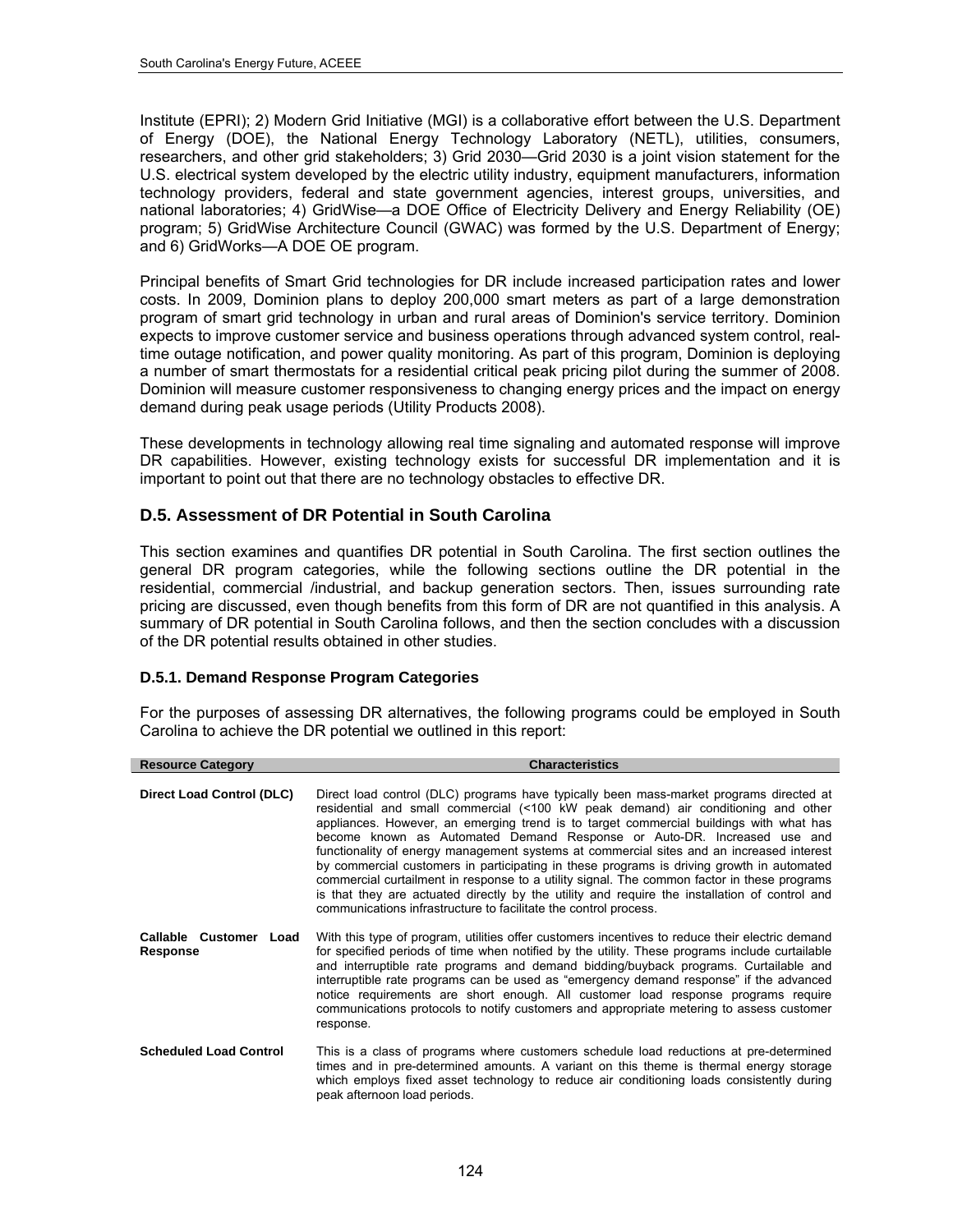**Time-Differentiated Rates** Pricing programs can employ rates that vary over time to encourage customers to reduce their demand for electricity in response to economic signals—in some cases these load reductions can be automated when a price trigger is exceeded. An example is a critical peak price which is "called" by the utility or system operator. In response to this critical price, residential customers can have AC cycling or temperature setbacks automatically deployed. Similar automated responses can be deployed by commercial customers. These rate programs are not analyzed for this assessment, but are further discussed in a section later in this Report, "Pricing and Rates."

### **D.5.2. DR for Residential Customers**

Air conditioner and other appliance direct load control (DLC) is the most common form of non-pricebased DR program in terms of the number of utilities using it and the number of customers enrolled. According to FERC's 2006 assessment of DR and advanced metering, there are 234 utilities (including municipalities, cooperatives, and related entities) with DLC programs across the United States. Approximately 4.8 million customers are participating in DLC programs across the country (FERC 2006).

The prominent and growing role of air conditioning in creating system peaks makes it a high-profile candidate for DR efforts. The advances in DR technology that make AC load management economically viable make AC load control a high-priority program—one that has been proven reliable and effective at many utilities. Pool pumps are also a relatively easy and non-disruptive load that can be controlled for DR purposes.

#### **Residential Control Strategies**

There are two basic types of control strategies: AC cycling and temperature offset. AC cycling limits ACs being on to a certain number of minutes than they otherwise would have been on. Some techniques limit ACs to being on for 50% of the minutes they would otherwise have been on. A temperature offset increases the thermostat setting for a certain period of time, for a certain number of degrees higher than it would have otherwise been set. This essentially causes the AC compressor to cycle as the temperature set-back reduces the AC demand. Sequential thermostat setbacks, i.e., one degree in a hour one, two degrees in hour two, three degrees in hour three, and four degrees in hour four can mimic an AC cycling strategy.

Cycling strategies have evolved where an optimal impact on peak kW demand may be obtained by varying the cycling time across the hours of an event. For example, there may be one hour of precooling followed by 33% cycling in the first hour, 50% cycling in the second hour, 66% cycling in the third hour and dropping back to 33% in the fourth hour. Strategies like this have been deployed in pilot programs at Progress Energy Carolinas (PEC) and in PSE&G's MyPower pilot program. This type of strategy requires that forecasters accurately predict the hour(s) in which the peak system demand will occur.

### **Assessment of DR Potential in Residential Homes in South Carolina**

For South Carolina, estimates for possible load reductions for residential housing units were obtained by applying the methodology displayed in Figure D.5.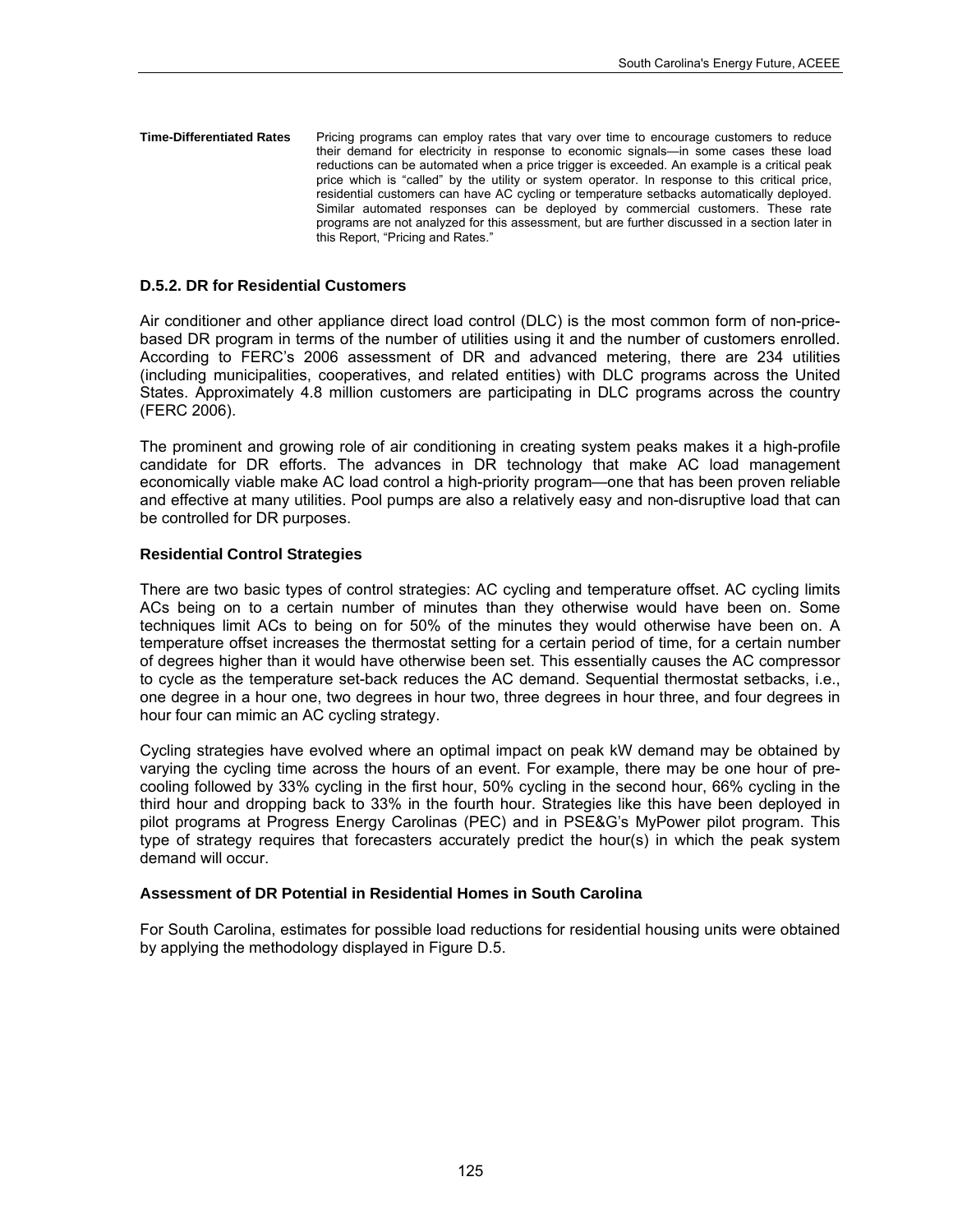

**Figure D.5. Residential Peak Load Reduction** 

The figure shows how load reductions and participations rates are applied to housing data. Items listed in rectangular shapes are factual inputs; items in circular shapes are assumptions; and items in parallelogram shapes are results.

# **D.5.3. Load Reductions**

Recent surveys show that DLC programs are being implemented by a number of utilities. Load impacts are dependent on many variables. The control strategy used, the outdoor temperature, the time of day, the customer segment, ease of and ability to override control, reliability of communication signals, age and working condition of installed equipment, and local AC use patterns all have significant effects on the load impact. Even within a single program, there is variability in impacts across event days that cannot yet be fully explained. Measuring impacts typically requires expensive monitoring equipment and as a result is often done on small sample sizes.

Even with this variability, a review of reported impacts does show some general consistencies. As expected, impacts increase as the duty cycle goes up. Table D.4 shows the average reported kW impact based on 20 load control impact studies for programs based on the duty cycle used. These results support the oft-quoted rule-of-thumb that the load impact for 50% duty cycling is 1 kW per customer, which is the impact used in this analysis. However, many homes will experience an impact greater than I kW, especially newer homes.

<sup>\*</sup> Input data by Single Family and Multi-Family Residences, and by Existing Home and New Construction.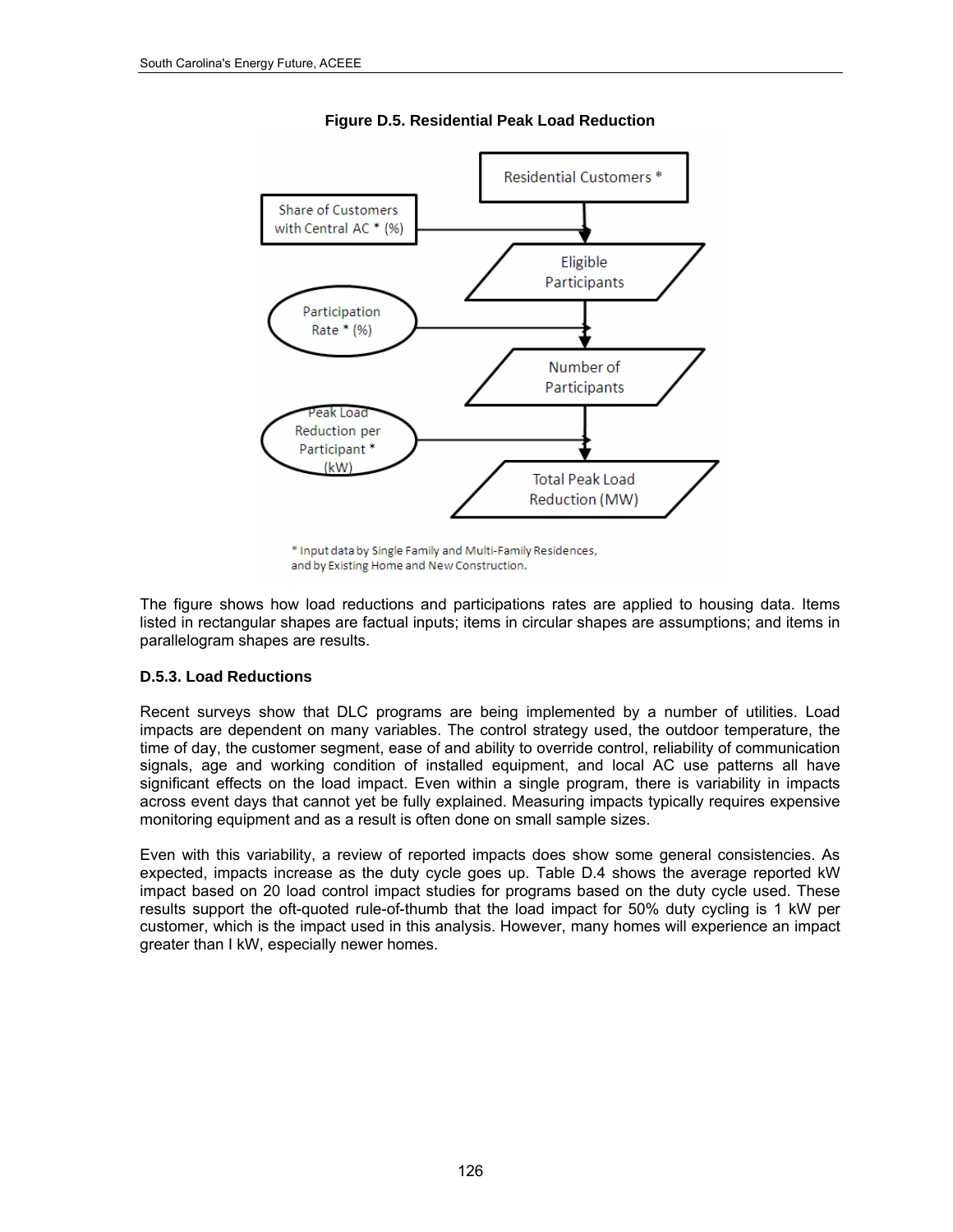| <b>Average Load</b><br>Impact<br><b>KW/Customer</b> |
|-----------------------------------------------------|
| 0.74                                                |
| 0.81                                                |
| 1.04                                                |
| 1.36                                                |
|                                                     |

### **Table D.4 Average Load Impacts by Cycling Strategy for AC DLC Programs**

Source: Summit Blue (2007b)

Customer type also makes a difference. In a few cases where single-family and multi-family impacts were measured separately, multi-family impacts were 60% of single-family, and thus a 0.6kW load reduction is applied in this analysis for multi-family units (Summit Blue 2007b).

#### **Eligible Residential Customers**

All residential customers with central air-conditioning that live in areas that can receive control signals are considered eligible for the direct load control program. This includes single family and multi-family housing units. Residential accounts without central AC are assumed to have no participation. EIA data estimate that 81% of residences in the Southeast region have central AC.

Multi-family housing units often have building tenants which are not the account holders, therefore accounts are often aggregated into buildings. Some accounts have a master meter for the entire building, including tenants. Some accounts are for the "common" building loads (i.e., those loads that are part of a building account such as elevators, A/C (if applicable), lobby lighting, etc.), but individual tenants in these buildings have their own accounts. Therefore, multi-family units often have fewer units with central AC than single family. However, in this analysis, due to data constraints, 81% was applied to both single and multi-family customers, and leads to a more conservative estimate of impacts.

### **Residential Participation Rates**

Participation rates experienced in AC DLC programs vary across utilities typically from 7% of eligible customers to 40%, depending upon the effort made in maintaining and marketing the program (Summit Blue 2007a). The utilities with the low levels of participation had essentially stopped marketing the program in recent years. Utilities with programs with sustained attention to customer retention or recruitment show higher participation rates than utilities with one-time or intermittent promotion. In Maryland, BG&E's Demand Response Service program anticipates a residential participation rate of 50%, or approximately 450,000 controlled units (BGE 2007). The pilot phase of this program was conducted from June 1 through September 30, 2007, and 58% received a "smart" load control switch, and 42% had a "smart" thermostat installed (BGE 2007). One study examined 15 AC DLC programs nationwide and found an average of 24% participation for eligible customers (Summit Blue 2008a). $^{60}$  For this analysis, 3 typical yet conservative scenarios were used: a low scenario of 15% for eligible customers; a medium scenario of 25%; and a high scenario of 35%.

### **D.5.4. Results**

l

Table D.5 displays the input data and results. In summary, the results for residential programs reveal that a medium scenario reduction of 183 MW is possible by 2015 (with 110 MW possible by the low

<span id="page-140-0"></span><sup>&</sup>lt;sup>60</sup> Programs where participants are included in a program unless they chose to "opt-out" experience much higher participation rates. One utility is proposing a "hybrid" program for new construction, where existing customers must opt-in and new construction customers must opt-out. This program assumes that 70% of new construction customers will enroll in the initial years, and 80% in later years (Summit Blue 2008b).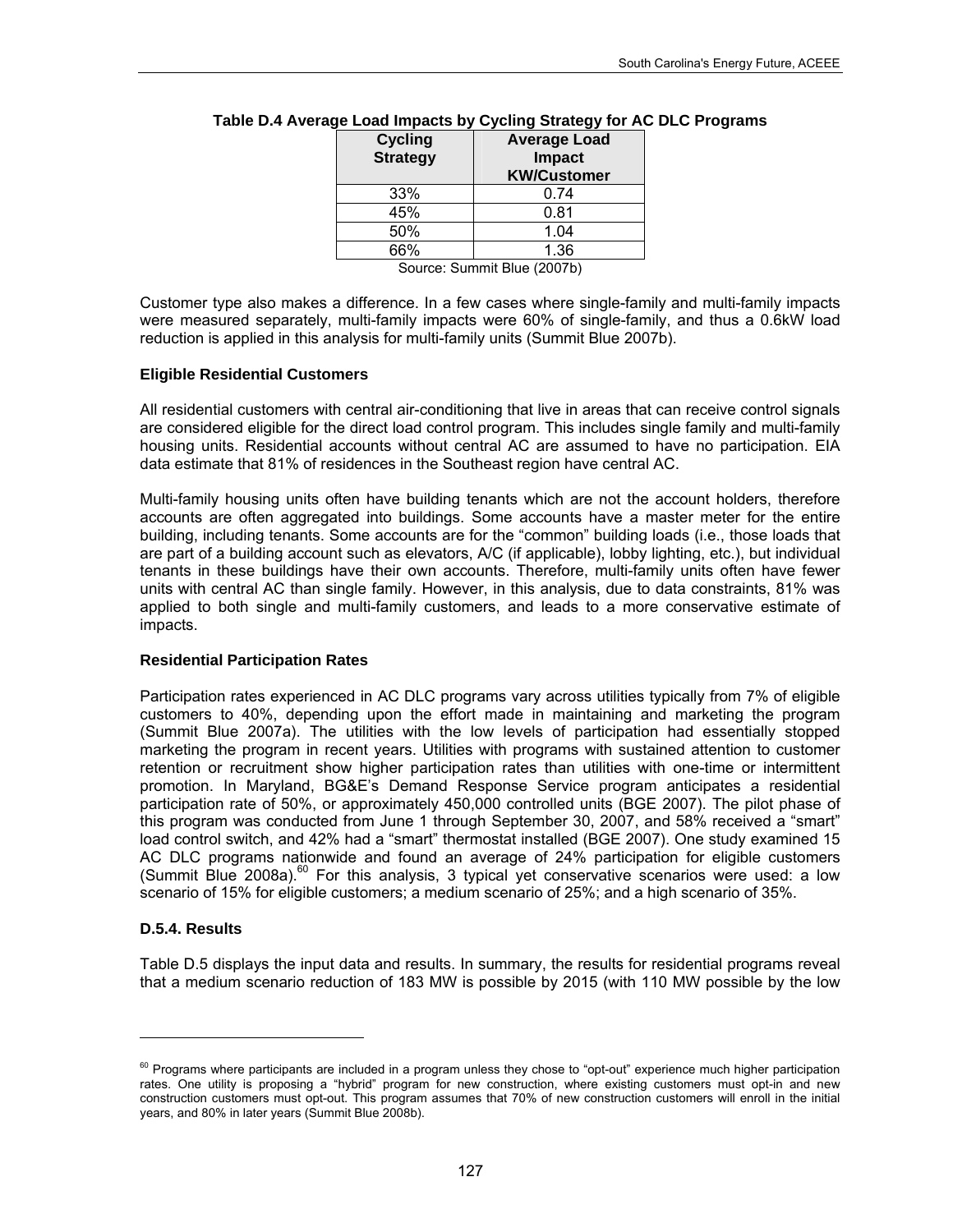scenario, and 256 MW by the high). By 2020, 395 MW is achievable through the medium scenario (with 237 MW possible by the low scenario, and 553 MW by the high).

| Table D.5. Potential Load Reduction from AC-DLC in South Carolina Residential Homes, in |
|-----------------------------------------------------------------------------------------|
| years 2015 and 2020                                                                     |

| <b>INPUTS</b>                                                                                                                                                                                                                                                                                                                  | 2015  | 2020  |  |  |
|--------------------------------------------------------------------------------------------------------------------------------------------------------------------------------------------------------------------------------------------------------------------------------------------------------------------------------|-------|-------|--|--|
| Residential Peak Demand (MW)                                                                                                                                                                                                                                                                                                   | 7,384 | 7,881 |  |  |
| Residential Households (in thousands) <sup>a</sup> : Total                                                                                                                                                                                                                                                                     | 1,924 | 2,082 |  |  |
| Single Family                                                                                                                                                                                                                                                                                                                  | 1,630 | 1,765 |  |  |
| Multi-Family                                                                                                                                                                                                                                                                                                                   | 293   | 316   |  |  |
| Eligible Residential Customers: Single and Multi-Family <sup>b</sup>                                                                                                                                                                                                                                                           | 81%   |       |  |  |
| Load Reduction per AC-DLC per Single-Family Unit (kW)                                                                                                                                                                                                                                                                          | 1.0   |       |  |  |
| Load Reduction per AC-DLC per Multi-Family Unit (kW)                                                                                                                                                                                                                                                                           | 0.6   |       |  |  |
| DR Participation Rates of eligible customers:                                                                                                                                                                                                                                                                                  |       |       |  |  |
| Low Scenario                                                                                                                                                                                                                                                                                                                   | 15%   |       |  |  |
| <b>Medium Scenario</b>                                                                                                                                                                                                                                                                                                         | 25%   |       |  |  |
| High Scenario <sup>c</sup>                                                                                                                                                                                                                                                                                                     | 35%   |       |  |  |
| <b>RESULTS</b>                                                                                                                                                                                                                                                                                                                 | 2015  | 2020  |  |  |
| Residential Potential DR Load Reduction (MW):                                                                                                                                                                                                                                                                                  |       |       |  |  |
| Low Scenario                                                                                                                                                                                                                                                                                                                   | 110   | 237   |  |  |
| <b>Medium Scenario</b>                                                                                                                                                                                                                                                                                                         | 183   | 395   |  |  |
| <b>High Scenario</b>                                                                                                                                                                                                                                                                                                           | 256   | 553   |  |  |
| Notes:<br>a. Residential customers reflect number of housing units, as reported from Economy.com.<br>b. Analysis assumes residences with central AC are eligible. Residential accounts without<br>central AC are assumed to have no participation. Central AC percents obtained from EIA<br>estimate for the Southeast Region. |       |       |  |  |

*c.* Higher participation than applied in the High Scenario is possible through design of program features, such as "opt-out" participation where participants are included in a program unless they chose to "opt-out".

<span id="page-141-0"></span>[Figure](#page-141-0) D.6 shows the resulting residential load shed reductions possible for South Carolina, from year 2010, when load reductions are expected to begin, through year 2025.

**Figure D.6. Potential Residential Load Shed in South Carolina (Medium Scenario)** 



### **D.5.5. Room Air Conditioners**

Other DR residential programs could involve tapping into the potential for callable load reductions from room air conditioners. At least one prominent DR provider is exploring the possibility of having manufacturers of room AC units embedding a home-area-network communication device into new units. This would enable cycling of room air conditioners without the need to install radio frequency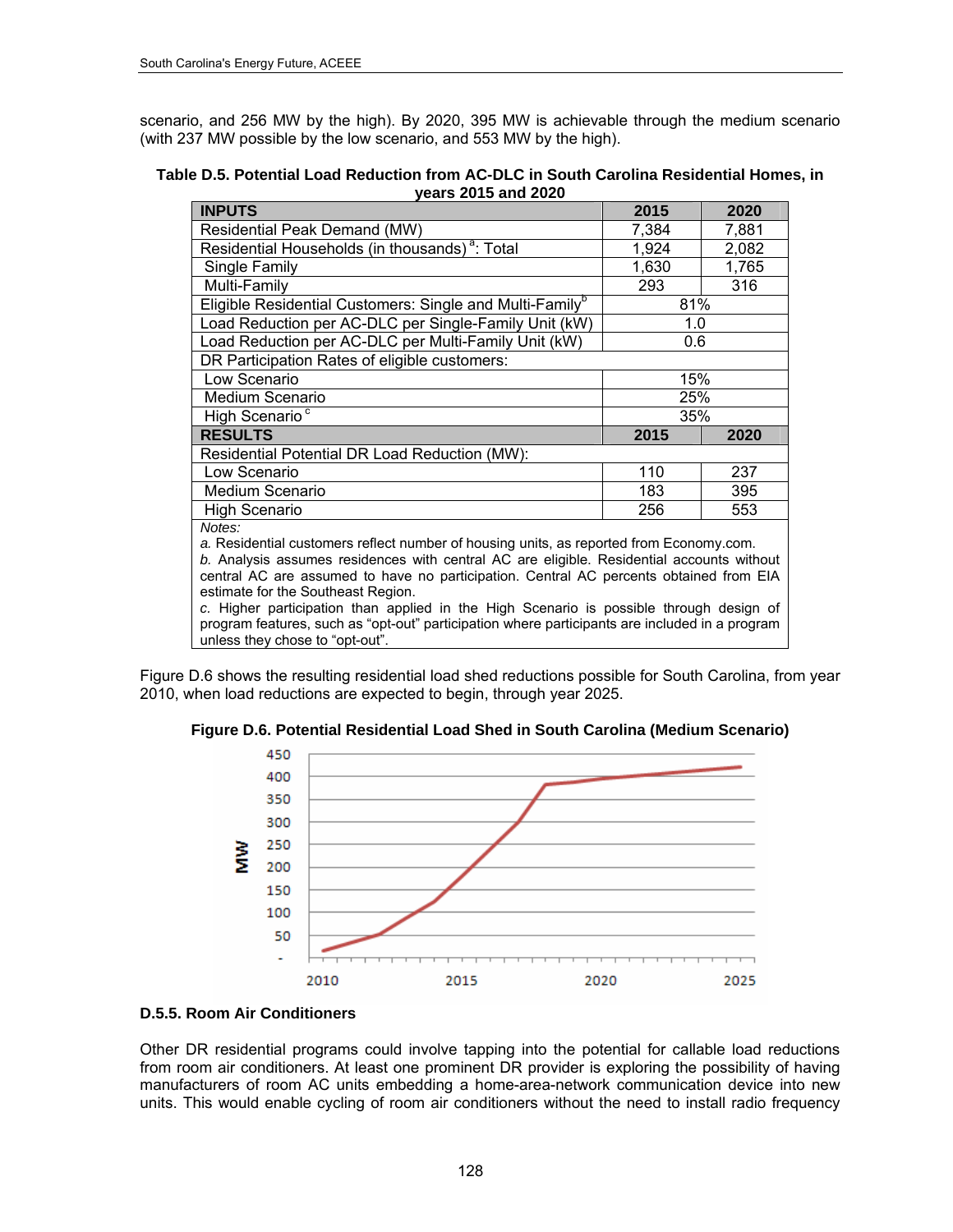load switches commonly used for residential direct load control applications. Callable load reductions from room air conditioners would provide a significant boost to load control capability and these reductions would be dispatchable in less than ten minutes. Some utilities are projecting to add a large number of new room air conditioners in the next five to ten years. The additional participation of a fraction of these room AC units could provide a substantial increase to the AC DLC program.

# **D.5.6. Other Appliances**

Based on the experiences of other utilities, expanding the equipment controlled to other equipment beyond AC units can produce additional kW reductions. This could include electric hot water heaters and pool pumps. However, the saturation of electric hot water heaters is lower than for air conditioning, and control of hot water heaters generally produces only about one-third the load impact of air conditioners, especially in the summer when South Carolina utilities would most likely be calling DR events.

# **D.6. Commercial and Industrial DR Potential in South Carolina**

Appropriate commercial sector DR programs will vary according to customer size and the type of facility. Direct load control of space conditioner equipment is a primary DR strategy intended for small commercial customers (e.g., under 100 kW peak load), although TOU rates combined with promising new thermal energy storage technologies could prove an effective combination. Mid-to-large commercial customers and smaller industrial customers could best be targeted for a curtailable load program requiring several hours of advanced notification or, where practical, for an Auto-DR program that can deliver load reductions with no more than ten minutes of advance notice. Thermal energy storage and other scheduled load control programs may also be applicable for some larger buildings or water pumping customers. In this assessment of DR potential, the focus is on the use of direct load control and curtailable load response programs. Studies have shown that pricing programs, specifically dispatchable pricing programs such as critical peak pricing (CPP) programs can provide similar impacts. These pricing programs are discussed in Section 3.2. However, for the purposes of this assessment, a focus on these load response programs is believed to be able to fully represent the DR potential, even though pricing programs could be used instead of these curtailable load programs with equal, or in some cases, greater efficiency.

The following DR program descriptions apply to both commercial and industrial customers:

- Small business direct load control (air conditioning)—Small commercial customers (under 100 kW peak load) account for a majority of customer accounts but typically only about onequarter of total commercial load. Due to the nature of small businesses, particularly their small staffs for which energy management is a relatively low priority, it is not practical to rely on active customer response to load control events. Thus, small businesses may best be viewed in the same way as residential customers for purposes of DR.
- Curtailable load program—This program would be applicable to commercial and industrial customers willing to commit to self-activated load reductions of a minimum of perhaps 50 kW in response to a notice and request from a utility. The minimum curtailment threshold is designed to improve program cost-effectiveness by ensuring that recruitment and technical assistance costs are used for customers who can deliver significant load reductions. Advanced notice requirements would likely be two hours— long enough to allow customers an opportunity to prepare but short enough to maintain the DR resource as a viable resource that can be dispatched by operations staff. Enabling technologies would vary greatly, but utilities would educate customers about alternatives and could work with equipment vendors to facilitate equipment acquisition and installation. Incentives would be paid as capacity payment (in \$/kW-month) or a discount on the customers' demand charges. Utilities could also offer a voluntary version of the program to attract greater participation. Customers would not commit to load reductions, but incentives would be lower and would be paid only on the reductions achieved during curtailment events.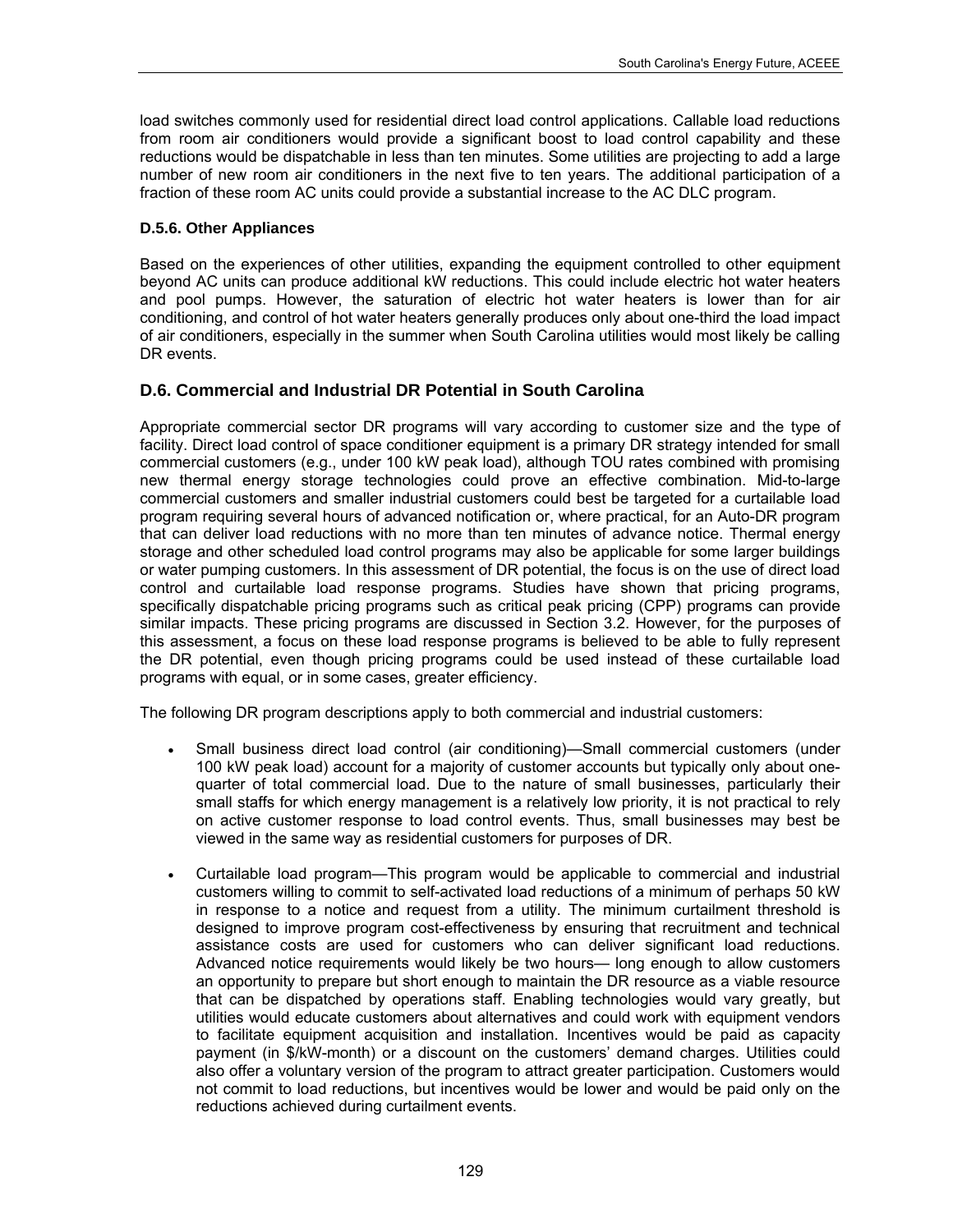- Automated demand response (Auto-DR)—This program would be marketed to facilities such as high-rise office buildings and large retail businesses that have energy management and control systems (EMCS) that monitor and control HVAC systems, lighting, and other building functions. The benefits of Auto-DR over curtailable load programs include customer loads curtailments with as little as ten minutes notice and greater assurance that customers will reduce loads by at least their contracted amount. Incentives would be paid as either capacity payments or demand charge discounts, but would be greater than for curtailable load program participants due to the additional technology investment that may be required and the allowance of curtailments on relatively short notice. UTILITIES would offer extensive technical assistance in setting up Auto-DR capability and would potentially provide financial assistance as well for customers making long-term commitments.
- Scheduled load control programs (including thermal energy storage)—Scheduled load control can help reduce utility peak demand, especially through shifting of space cooling loads enabled by thermal energy storage technologies. Large-customer TES systems could be promoted along with customer commitments to reduce operation of chillers or rooftop air conditioners during specified peak hours. Customers' return on investment can be increased by encouraging migration to a TOU rate, which would offer a rate discount for many of the hours that TES systems are recharging cooling capacity. Water pumping systems are typically good candidates for scheduled load control programs and utilities can investigate opportunities in the municipal water supply and irrigation sectors. Other, less traditional, opportunities may also be available, such as the leisure/resort industry's limiting recharging of electric golf carts to off-peak hours.
- Emergency under-frequency relay (program add-on)—Under-frequency relays (UFRs) automatically shut off electrical circuits in response to the circuits exceeding pre-set voltage thresholds specified by the utility. Use of UFRs is a valuable addition to a DR portfolio because the load response is both automatic and virtually instantaneous. UFRs can best be integrated into another DR program where participants are already engaging in load curtailment activities. It is expected that some customers who might consider participating in a DR program will not be willing to allow loads to be controlled via UFR since they would not receive any advanced notice. Incentives would also need to be greater to attract participants and provide acceptable compensation. However, the benefits of UFRs warrant their consideration as part of a utility's proposed DR portfolio.

### **D.6.1. Commercial DR Potential in South Carolina**

To estimate potential load reductions for commercial units, a straight-forward approach of applying load shed participation rates and curtailment rates directly to commercial peak demand.

First, assumptions were made on the percentage of commercial customers who are willing to participate in DR programs. One study applied commercial participation rates ranging from 11% to 48% for commercial customers (Summit Blue 2008a). Table D.6 displays participation rates for various types of commercial customers, disaggregated into two different peak demand categories (<300 kW and >300 kW).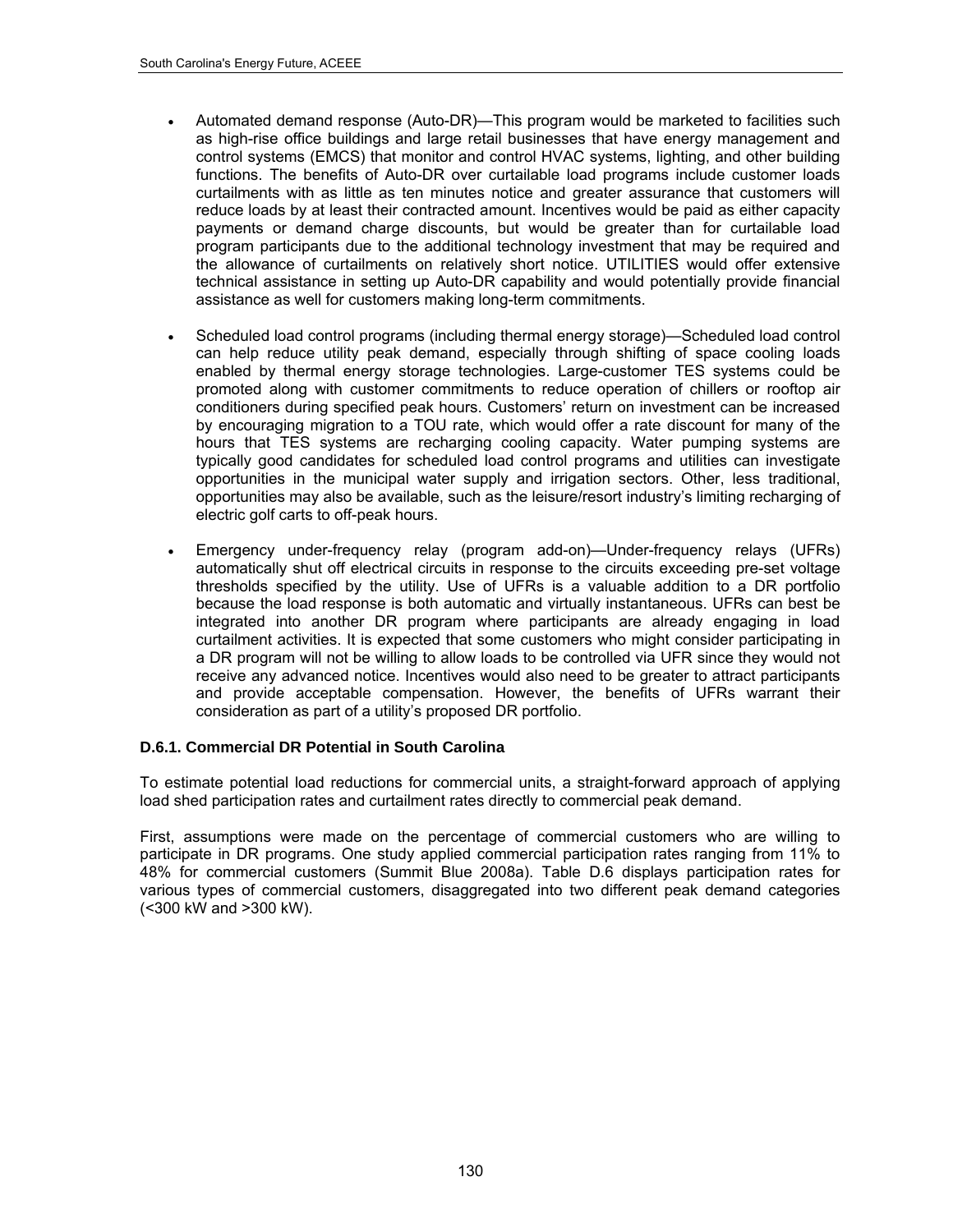|                                    |           | <b>Peak Category</b> |
|------------------------------------|-----------|----------------------|
| <b>Customer Segment</b>            | <300kW    | >300kW               |
| <b>Office Buildings</b>            | 11% - 15% | 45% - 48%            |
| Hospitals                          | 13%       | 48%                  |
| Hotels                             | 14%       | 45%                  |
| <b>Educational Facilities</b>      | 13%       | 43%                  |
| Retail                             | 11%       | 42%                  |
| Supermarkets                       | 12%       | 33%                  |
| Restaurants                        | 11%       | 39%                  |
| <b>Other Government Facilities</b> | 15%       | 44%                  |
| Entertainment                      | 13%       | 41%                  |

|  |  |  | Table D.6. Examples of Commercial Load Shed Participation Rates |
|--|--|--|-----------------------------------------------------------------|
|--|--|--|-----------------------------------------------------------------|

Source: Summit Blue (2008a)

Because facility-specific data was not available for South Carolina, three conservative scenarios for participation rates were applied. A medium scenario load participation rate of 20% was applied as it appears to be an average participation rate found by utilities with DR programs in place. A low scenario of 10% and a high scenario of 30% are applied.

Then, assumptions were made for curtailment rates, based on existing estimates of the fraction of load that has been shed by commercial customers enrolled in event-based DR programs callable by the utility. Table D.7 displays curtailment rates for various types of commercial customers, which range from 13% to 43%. For the purposes of this analysis, 3 conservative scenarios were applied: a low curtailment rate of 15%, a medium curtailment rate of 20%, and a high rate of 25%.

|                                    | $18000$ PM . External provided to the contract of the contract state of the contract of the contract of the contract of the contract of the contract of the contract of the contract of the contract of the contract of the c |
|------------------------------------|-------------------------------------------------------------------------------------------------------------------------------------------------------------------------------------------------------------------------------|
| <b>Customer Segment</b>            | <b>Average Curtailment Rate</b>                                                                                                                                                                                               |
| <b>Office Buildings</b>            | 21%                                                                                                                                                                                                                           |
| Hospitals                          | 18%                                                                                                                                                                                                                           |
| Hotels                             | 15%                                                                                                                                                                                                                           |
| <b>Educational Facilities</b>      | 22%                                                                                                                                                                                                                           |
| Retail                             | 18%                                                                                                                                                                                                                           |
| Supermarkets                       | 13%                                                                                                                                                                                                                           |
| Restaurants                        | 17%                                                                                                                                                                                                                           |
| <b>Other Government Facilities</b> | 38%                                                                                                                                                                                                                           |
| Entertainment                      | 43%                                                                                                                                                                                                                           |

**Table D.7. Examples of Commercial Curtailment Rates** 

Source: Summit Blue (2008a)

Table D.8 displays the input data and results. In summary, the commercial sector results reveal that a medium scenario reduction of 97MW is possible by 2015 (with 36 MW possible by the low scenario, and 182 MW by the high). By 2020, 210 MW is achievable through the medium scenario (with 79 MW possible by the low scenario, and 395 MW by the high).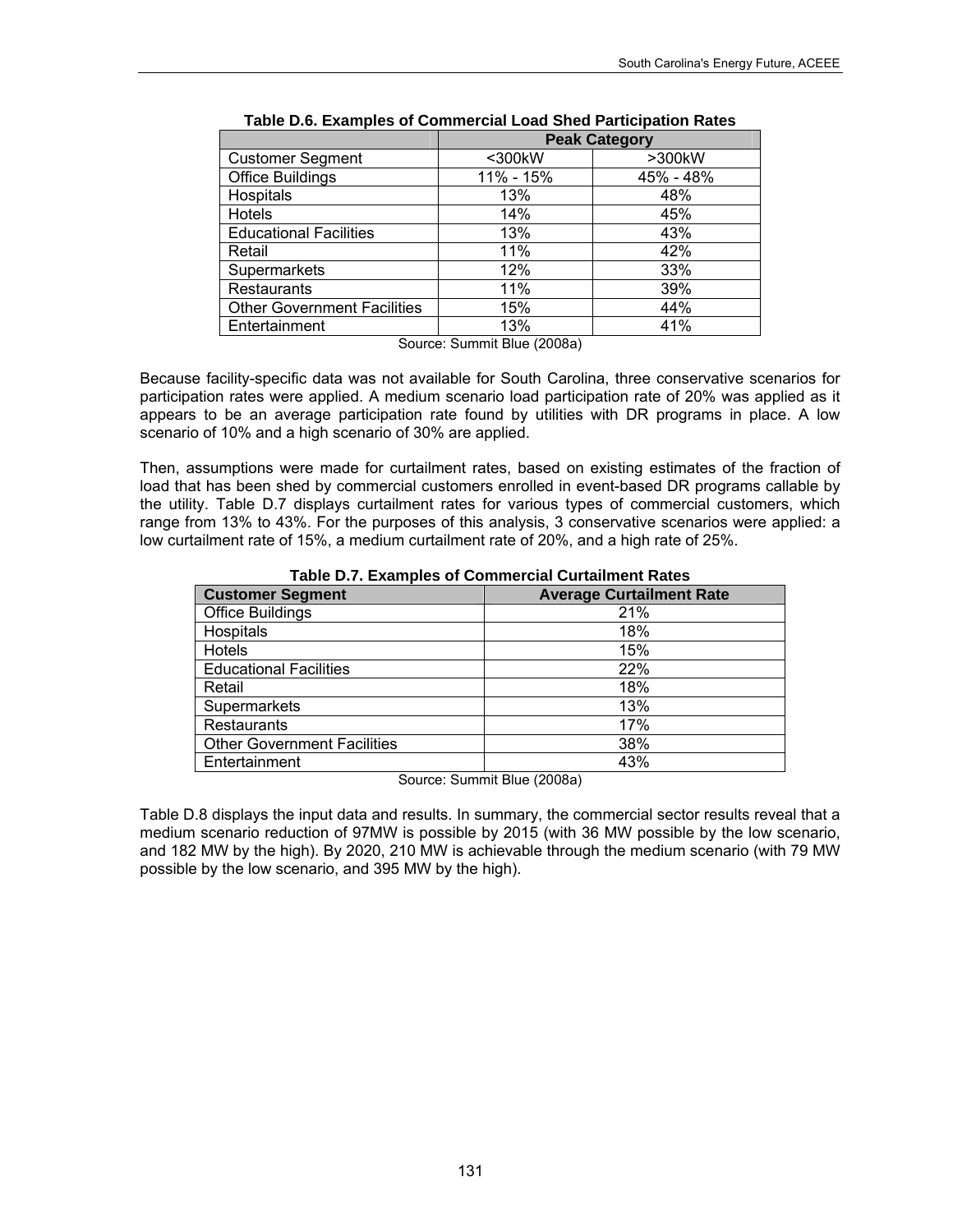| <b>INPUTS</b>                       | 2015    | 2020       |
|-------------------------------------|---------|------------|
| Commercial Peak Demand (MW)         | 4.849   | 5,260      |
| Load Shed Participation Rates:      |         |            |
| Low                                 |         | 10%        |
| Medium                              |         | 20%        |
| High                                |         | 30%        |
| <b>Curtailment Rates:</b>           |         |            |
| Low                                 |         | 15%        |
| Medium                              |         | <b>20%</b> |
| High                                |         | 25%        |
| <b>RESULTS</b>                      | $-2015$ | 2020       |
| Commercial DR load reductions (MW): |         |            |
| Low                                 | 36      | 79         |
| Medium                              | 97      | 210        |
| High                                | 182     | 395        |

**Table D.8. Potential Commercial Load Shed in South Carolina, in Years 2015 and 2020** 

Figure D.7 shows the resulting commercial load shed reductions possible for South Carolina, from year 2010, when load reductions are expected to begin, through year 2025.





DR programs that move towards the auto-DR concept can typically provide some load sheds that only require ten-minute notification or less. While some customer surveys have shown that most customers would prefer longer notification periods, many of these customers have not put in place the technologies to automate DR both load shed within a facility and the startup of emergency generation (ConEd 2008). The value of DR and the design of DR programs should take into account system operations. Ten-minute notice DR can be valuable in helping defer some investment in T&D. While not all customers may choose to provide ten-minute notice response, there should be an increasing number of customers that will provide this type of response in the future and programs should be designed to acquire this resource. This type of DR is often a more valuable form of DR with higher savings for the utility, and utilities are often ready to pay up to twice as much to customers for this short-notice responsiveness.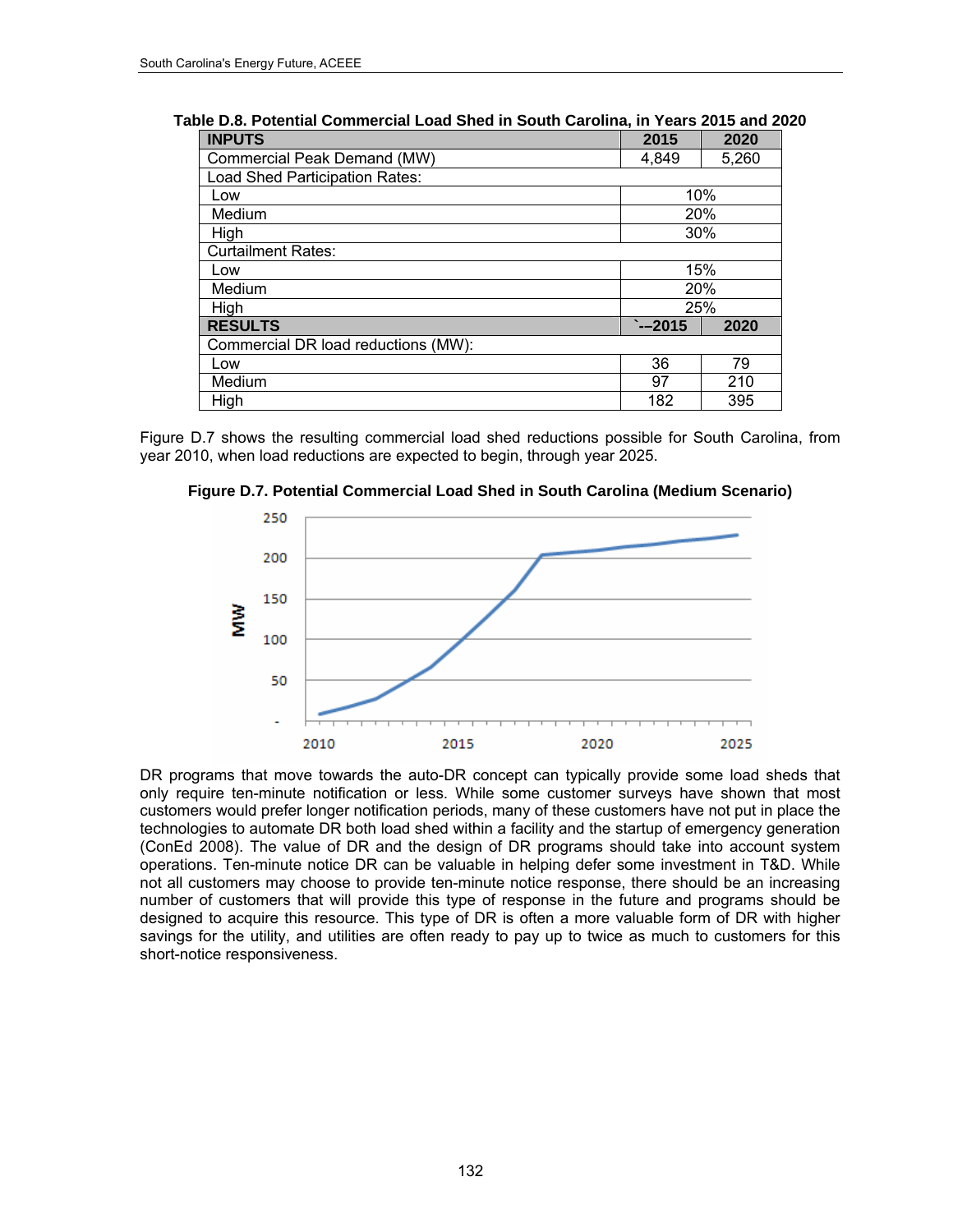#### **D.6.2. Industrial DR Potential in South Carolina**

A similar analysis was conducted for the industrial sector: load shed participation rates and curtailment rates were applied to industrial peak demand. A previous study found industrial participation rates to vary from 25% for facilities <300 kW, to 50% for >300 kW (Summit Blue 2008a). For this study, the following rates were applied to participation: Low (20%); Medium (30%); and High (40%).

Previous studies have found industrial curtailment rates to vary from 17% (Quantec 2007), to 30% (Consortium 2004), to 75% (Nordham 2007), resulting in a mean of 41%. The following conservative rates were applied to curtailment for this study: Low (20%); Medium (30%); and High (40%). With these participation rates and potential load curtailments, the high load reduction potential for the overall industrial sector loads is 16% (i.e., 40% participation and 40% of that load participating).

Table D.9 displays the input data and results. In summary, the industrial sector results reveal that a medium scenario reduction of 214MW is possible by 2015 (with 95 MW possible by the low scenario, and 380 MW by the high). By 2020, 430 MW is achievable through the medium scenario (with 191MW possible by the low scenario, and 764 MW by the high).

| <b>INPUTS</b>                       | 2015           | 2020 |  |  |  |  |  |  |  |  |
|-------------------------------------|----------------|------|--|--|--|--|--|--|--|--|
| Industrial Peak Demand (MW)         | 4,775<br>4,751 |      |  |  |  |  |  |  |  |  |
| Load Participation Rates:           |                |      |  |  |  |  |  |  |  |  |
| Low                                 | 20%            |      |  |  |  |  |  |  |  |  |
| Medium                              | 30%            |      |  |  |  |  |  |  |  |  |
| High                                | 40%            |      |  |  |  |  |  |  |  |  |
| <b>Curtailment Rates:</b>           |                |      |  |  |  |  |  |  |  |  |
| Low                                 | 20%            |      |  |  |  |  |  |  |  |  |
| Medium                              | 30%            |      |  |  |  |  |  |  |  |  |
| High                                | 40%            |      |  |  |  |  |  |  |  |  |
| <b>RESULTS</b>                      | 2015           | 2020 |  |  |  |  |  |  |  |  |
| Industrial DR load reductions (MW): |                |      |  |  |  |  |  |  |  |  |
| Low                                 | 95             | 191  |  |  |  |  |  |  |  |  |
| Medium                              | 214            | 430  |  |  |  |  |  |  |  |  |
| High                                | 380            | 764  |  |  |  |  |  |  |  |  |

**Table D.9. Potential Industrial Load Shed in South Carolina,** 

Figure D.8 shows the resulting industrial load shed reductions possible for South Carolina, from year 2010, when load reductions are expected to begin, through year 2025.



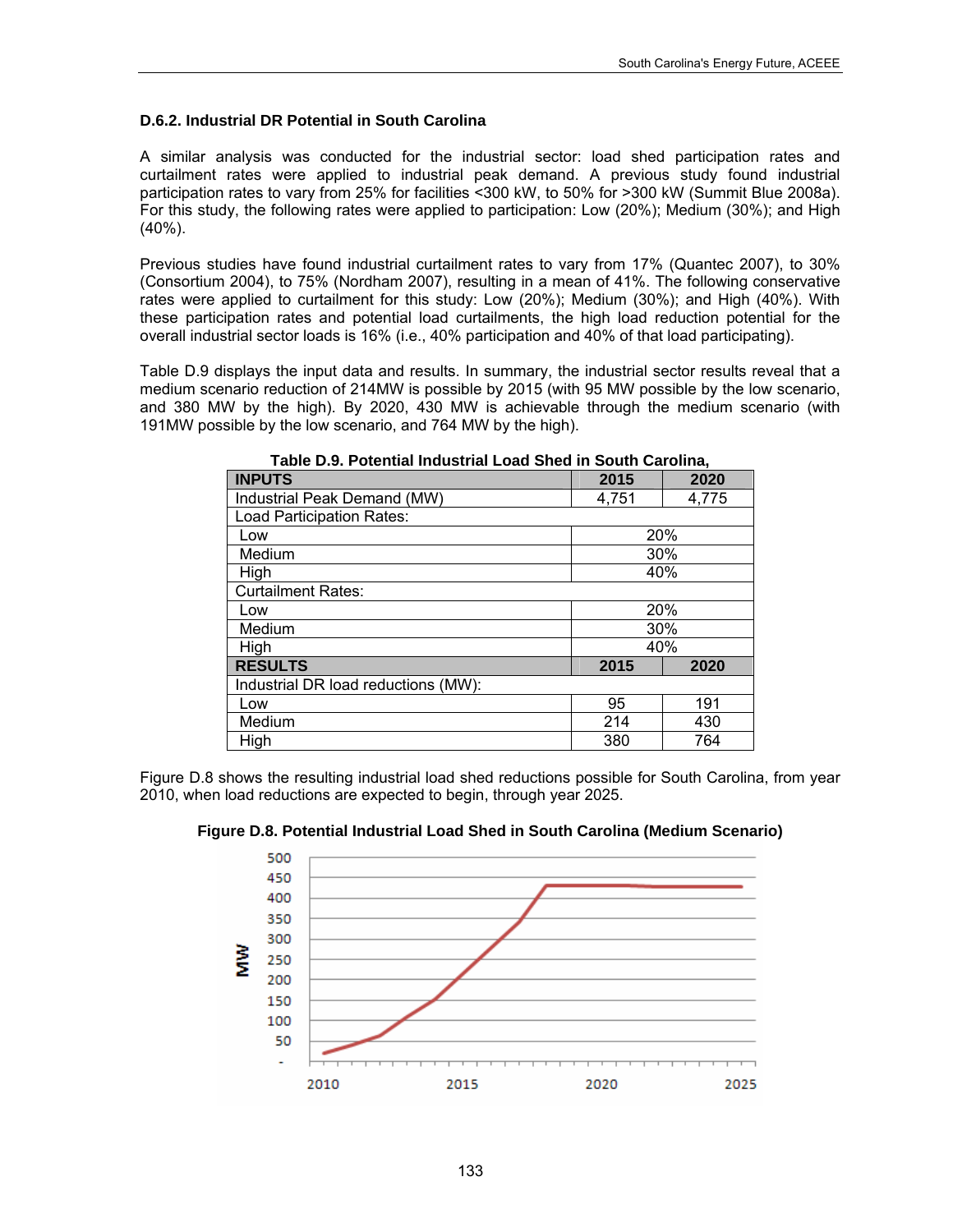The largest load reductions, and often the most cost-effective, may be found in South Carolina's largest commercial and industrial customers. Data concerning these largest facilities were not available in South Carolina so estimates are not quantified separately from the industrial analysis given in the previous section.

#### **D.6.3. Commercial and Industrial Backup Generation Potential in SC**

Emergency backup generation is a prominent component of a callable load program strategy. Some of the emergency generators not currently participating in DR programs may not be permitted for use as a DR resource and regulations may further limit the availability of emergency generation for DR. In some cases, backup generators may not be equipped with the start-up equipment to allow the generator to participate in short-term notification programs. Utilities could consider a program to assist customers with equipment specification and set-up to promote DR program participation by backup generators.

In some instances, there may be environmental restrictions on emergency generation. Emissions of emergency generation may be regulated, and the future of such regulations may add some uncertainty. However, some areas have been able to have such restrictions lifted during system emergencies.

Two approaches can increase the amount of emergency generation in DR programs: 1) facilitating customer-owned generation, and 2) utility ownership of the generation, which is used to provide additional reliability for customers willing to locate the equipment at their facilities.

#### **Customer-Owned Emergency Generation**

To increase customer-owned emergency generation, utilities may assist customers with ownership of grid-synchronized emergency generation. Utilities may offer to pay for all equipment necessary for parallel interconnection with the utility grid, as well as all maintenance and fuel expenses. Once operational, the standby generators can be monitored and dispatched from a utility's control center, and they can also provide backup power during an outage. An additional benefit to the customer relative to typical backup generation is the seamless transition to and from the generator without the usual momentary power interruption.

#### **Utility-owned Emergency Generation**

A second approach to increasing the availability of emergency generation for DR is by locating generation at customer sites that can be owned by a utility. Through this type of program, the customer receives emergency generation capability during system outages in exchange for paying a monthly fee consisting of both levelized capital costs and operation and maintenance costs. Participants would likely receive capacity payments (\$/kW-month) and/or energy payments (\$/kWh) in exchange for granting a utility to dispatch the units for a limited number of events and total hours per year.

#### **Backup Generation in South Carolina**

l

Total South Carolina back-up generation capacity for 2015 is estimated at approximately 961MW.<sup>61</sup> Additional analysis revealed that the commercial and industrial back-up capacity, each, is approximately half of the total capacity, 480 MW. $^{62}$  Assuming a medium scenario that 40% of the total

<span id="page-147-0"></span><sup>&</sup>lt;sup>61</sup> Back-up generation capacity in South Carolina was estimated from form EIA-861 filings submitted by utilities nationwide (EIA 2006). However, only utilities providing approximately one-quarter of total kWh report these numbers. It was assumed that the prevalence and usage of distributed generation in the remaining 75% of utilities is similar.<br><sup>62</sup> The analysis first determined the back-up generator population nation-wide, and then scaled the data down to the South

<span id="page-147-1"></span>Atlantic region (CBECS resolution), accounting for proportional differences in building stock nation-wide and region-wide. The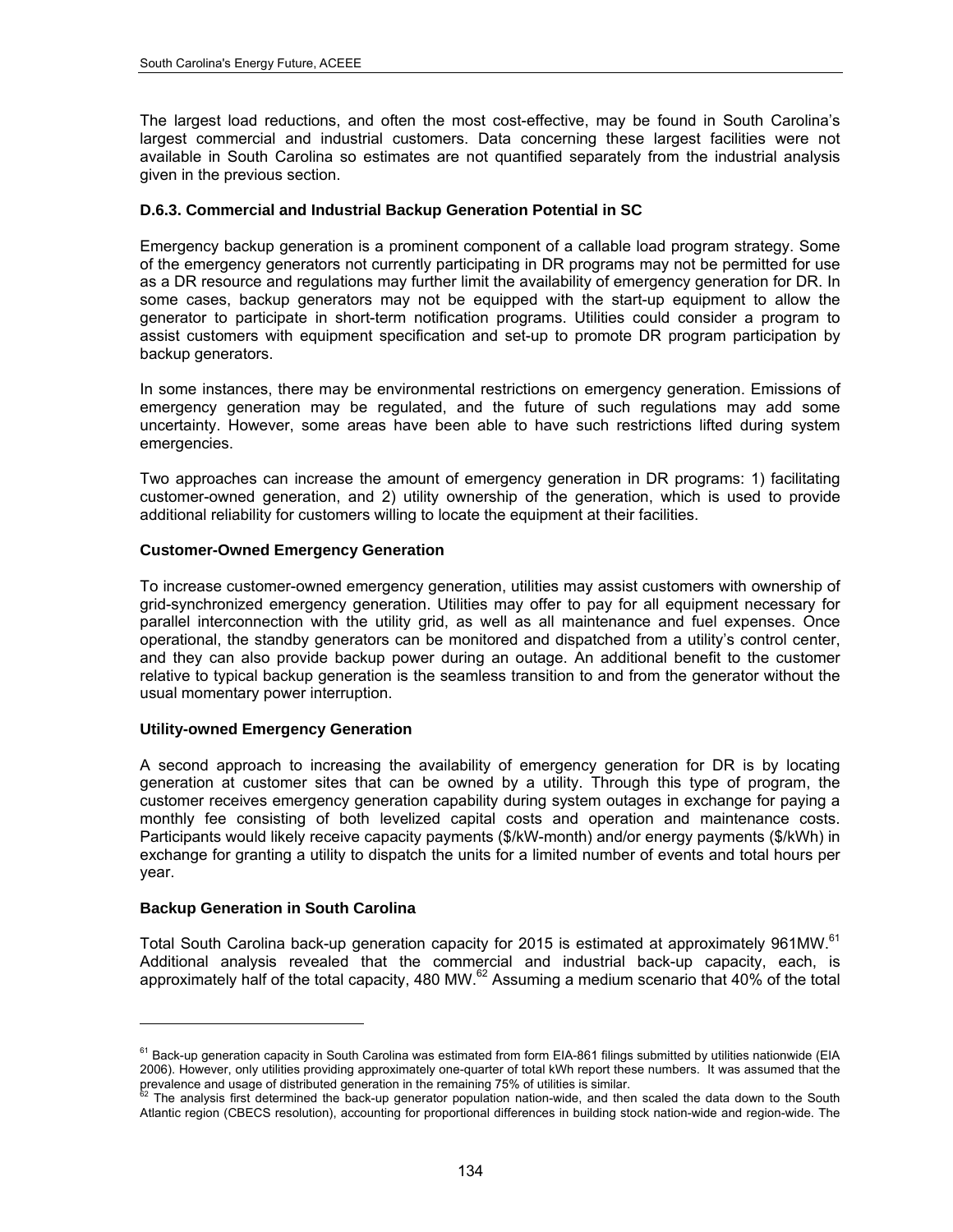backup in South Carolina is available for load shed, then 192 MW of backup generation is available by 2015 and 400 MW is available by 2020 (see Table D.10). The low scenario estimates a 144 MW reduction by 2015 and a 300 MW reduction by 2020. The high scenario estimates a 240 MW reduction by 2015 and a 500 MW reduction by 2020.

**Table D.10. Potential Reductions from C&I Backup Generation in South Carolina, in Years 2015 and 2020<sup>a</sup>**

| <b>INPUTS</b>                                        | 2015 | 2020  |
|------------------------------------------------------|------|-------|
| Total Backup Generation Capacity (MW)                | 961  | 1,001 |
| Backup Generation Potential (%):                     |      |       |
| Low                                                  |      | 30%   |
| Medium                                               |      | 40%   |
| High                                                 |      | 50%   |
| <b>RESULTS</b>                                       | 2015 | 2020  |
| Potential Reduction from C&I Backup Generation (MW): |      |       |
| Low                                                  | 144  | 300   |
| Medium                                               | 192  | 400   |
| High                                                 | 240  | 500   |

Figure D.9 shows the resulting commercial and industrial backup generation reductions possible for South Carolina, from year 2010, when load reductions are expected to begin, through year 2025.



#### **Figure D.9. Potential Reductions from C&I Backup Generation**

#### **D.6.4. Pricing and Rates**

l

In this assessment of DR potential, the focus is on the use of direct load control and curtailable load response programs callable by the utility. Studies have shown that pricing programs, specifically dispatchable pricing programs such as critical peak pricing (CPP) programs can provide similar impacts; however, for the purposes of this assessment, a focus on the these load response programs is believed to be able to fully represent the DR potential, even though pricing programs could be used instead of these curtailable load programs with equal, or in some cases, greater efficiency.

New rates may be introduced as part of a DR program, and may include real-time prices, or other time-differentiated rates, for commercial and industrial customers, and a modification of any existing residential time-of-use (TOU) rates. Any new rate structures would be designed to reduce system

region-wide results were then scaled down to South Carolina specifically using the ratio of South Carolina population to regional population.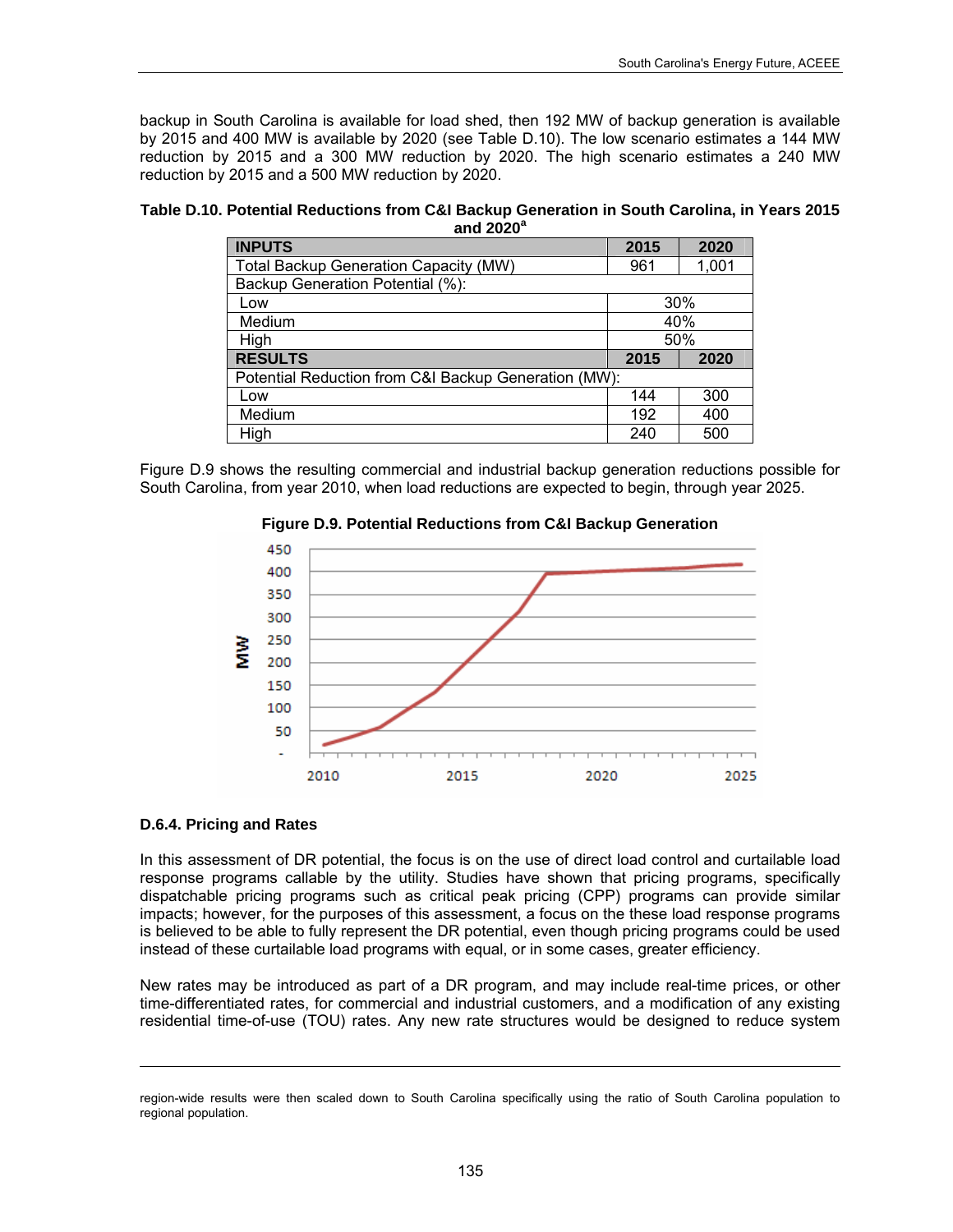demand during peak periods and provide an opportunity for customers to reduce electric bills through load shifting.

Critical peak pricing (CPP) is a viable option for inclusion in a DR portfolio. In FERC's 2006 survey of utilities offering DR programs (citation below), roughly 25 entities reported offering at least one CPP tariff. However, many of the tariffs were pilot programs only, and almost all of the 11,000 participants were residential customers. The apparent lack of commercial CPP programs is supported by a 2006 survey of pricing and DR programs commissioned by the U.S. EPA (below), which found only four large-customer CPP programs, all of them in California. The pilot programs in California linked the CPP rate with "automated demand response" technologies that provide most of the impact. The CPP rate itself, and the price incentive that it creates, is not the driver behind the load reductions.

As stated, rate pricing options were not analyzed in this analysis. Event-based pricing programs achieve impacts very similar to the callable load programs presented above. Pilot studies and tariff evaluations of TOU-CPP programs<sup>63</sup> show the load reductions for called events are similar in magnitude to air conditioning DLC programs. This is not surprising in that most TOU-CPP participants use a programmable-automated thermostat to respond to CPP events in a manner similar to a DLC strategy. One difference is that the customer response is less under the control of the program or system operator that could change cycling strategies or thermostat set points across different events or different hours within an event. Similarly, demand-bid programs are simply calls for target load sheds, i.e., those bid into the program.

In general, the direct load shed programs seem to provide greater MW of participation and more reliable reductions. However, the use of either TOU-CPP or a demand-bid program represents a point of view or policy position that price should be a centerpiece of the DR effort and should help customers see prices in the electricity markets. From a point of view of simplicity and attaining firm capacity reductions, the direct load shed programs may offer some advantages. Ultimately, the choice between these direct load shed programs and pricing programs may come down to customer preferences and decisions by policymakers on the emphasis of DR efforts.

A time-differentiated rate is another option to consider that may not be "callable." Such rates include day-ahead real-time pricing (RTP), two-part RTP tariffs, and standard TOU rates. Although they are not "callable" in that the rate is generally in effect every day, there may be synergies between timedifferentiated rates and callable load programs. In general, an RTP option will result in customers learning how to reduce energy consumption on essentially a daily basis when prices tend to be high (e.g., summer season afternoons and early evenings). Customers do not tend to track exact hourly prices, but they know when prices are likely to be higher (e.g., summer season afternoons with higher prices on hot days). $64$  The benefits to the customer come from reducing consumption across many summer days when prices are high, rather than a focus on reduction during system event days. In general, the reductions on system peak days are roughly the same as on any summer day when prices are reasonably high. As a result, an RTP option can provide substantial benefits by increasing overall market and system efficiency through shifting loads from high priced periods to periods with lower prices. However, these tariffs may not provide the needed load relief on system-constrained event days. [65,](#page-149-2) [66](#page-149-3)

l

<span id="page-149-0"></span><sup>&</sup>lt;sup>63</sup> See PSEGC (2007) and CEC (2005).<br><sup>64</sup> See evaluations of the hourly pricing experiment offered by ComEd and the Chicago Energy Cooperative performed by

<span id="page-149-2"></span><span id="page-149-1"></span>Summit Blue Consulting (2003 through 2006).<br><sup>65</sup> One way to make an RTP tariff more like an event-based DR program is to overlay a critical peak pricing (CPP) component on the RTP tariff where unusually high prices would be posted to customers with some notification period. Otherwise, it is unlikely that the high levels of reduction needed for system-event days would be attained.<br><sup>66</sup> The complementary of event-based load shed programs with RTP tariffs is assessed in Violette, Freeman & Neil (2006).

<span id="page-149-3"></span>Updated results are presented in: Violette and Freeman (2007).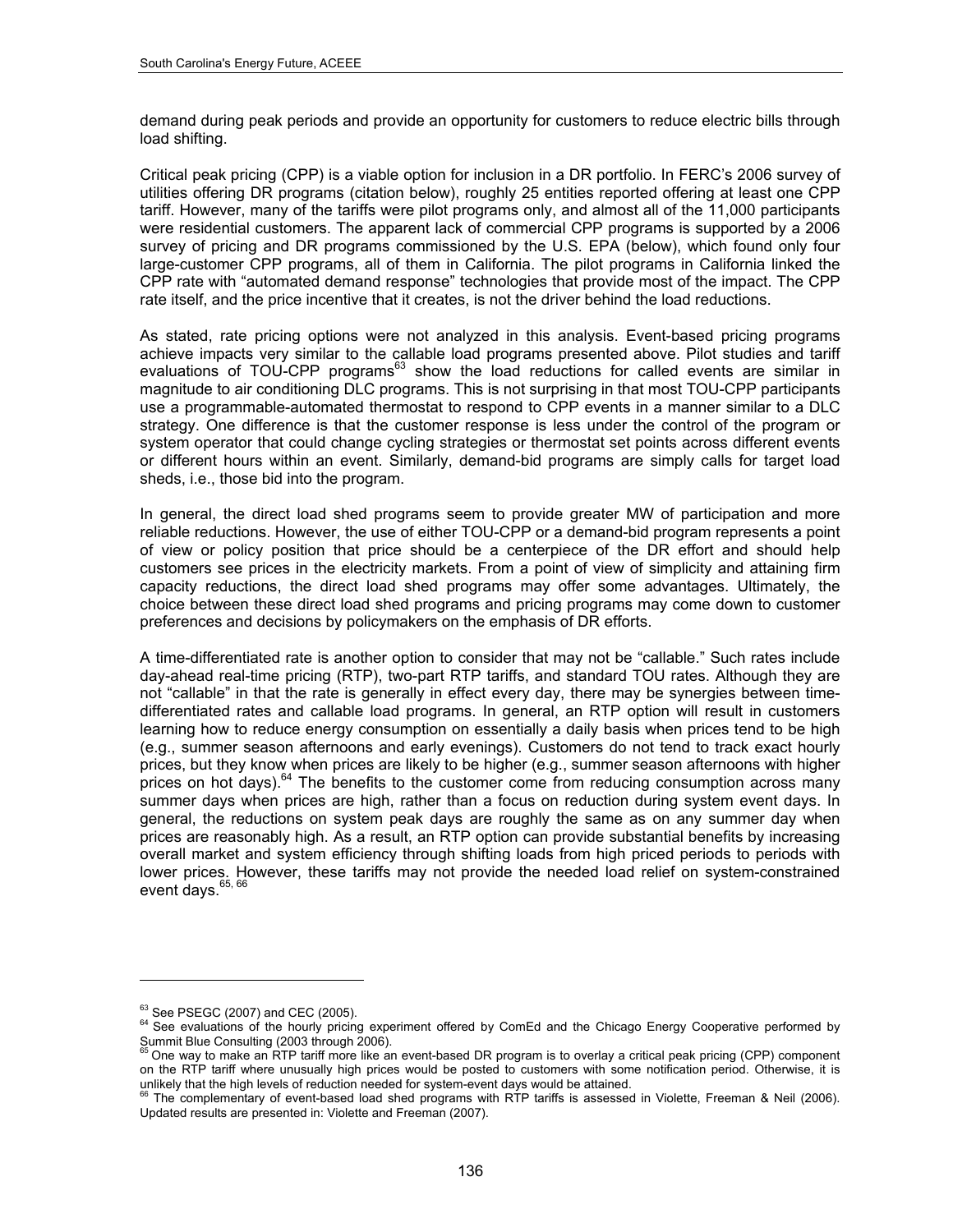## **D.7. Summary of DR Potential Estimates in South Carolina**

Table D.11 shows the resulting load shed reductions possible for South Carolina, by sector, for years 2015, 2020, and 2025. Load impacts grow rapidly through 2018 as program implementation takes hold. After 2018, the program impacts increase at the same rate as the forecasted growth in peak demand.

The high scenario DR load potential reduction is within a range of reasonable outcomes in that it has an eleven year rollout period (beginning of 2010 through the end of 2020), providing a relatively long period of time to ramp up and integrate new technologies that support DR. A value nearer to the high scenario than the medium scenario would make a good MW target for a set of DR activities.

The high scenario results show a reduction in peak demand of 1,058 MW is possible by 2015 (6.2% of peak demand); 2,212 MW is possible by 2020 (12.3% of peak demand); and 2,298 MW is possible by 2025 (12.1% of peak demand).

The more conservative medium scenario results show a reduction in peak demand of 686MW is possible by 2015 (4.0% of peak demand); 1,435 MW is possible by 2020 (8.0% of peak demand); and 1,493 MW is possible by 2025 (7.9% of peak demand).

|                                           | 2025 |                     |      |      |                        |       |                      |       |       |
|-------------------------------------------|------|---------------------|------|------|------------------------|-------|----------------------|-------|-------|
|                                           |      | <b>Low Scenario</b> |      |      | <b>Medium Scenario</b> |       | <b>High Scenario</b> |       |       |
|                                           | 2015 | 2020                | 2025 | 2015 | 2020                   | 2025  | 2015                 | 2020  | 2025  |
| oad Sheds (MW):                           |      |                     |      |      |                        |       |                      |       |       |
| Residential                               | 110  | 237                 | 253  | 183  | 395                    | 422   | 256                  | 553   | 590   |
| Commercial                                | 36   | 79                  | 86   | 97   | 210                    | 228   | 182                  | 395   | 428   |
| Industrial                                | 95   | 191                 | 190  | 214  | 430                    | 427   | 380                  | 764   | 760   |
| C&I<br>Backup<br>Generation<br>(MW)       | 144  | 300                 | 311  | 192  | 400                    | 415   | 240                  | 500   | 519   |
| <b>Total DR Potential (MW)</b>            | 385  | 807                 | 840  | 686  | 1.435                  | 1.493 | 1.058                | 2.212 | 2,298 |
| DR Potential as % of<br>Total Peak Demand | 2.3% | 4.5%                | 4.4% | 4.0% | 8.0%                   | 7.9%  | 6.2%                 | 12.3% | 12.1% |

| Table D.11. Summary of Potential DR in South Carolina, By Sector, for Years 2015, 2020, and |  |
|---------------------------------------------------------------------------------------------|--|
| $2025^a$                                                                                    |  |

Figure D.10 shows the resulting load shed reductions possible for South Carolina, by sector, from year 2010, when load reductions are expected to begin, through year 2025.





These estimates reflect the level of effort put forth and utilities are recommended to set targets for the high scenarios. These estimates include assumptions based on utility experience regarding growth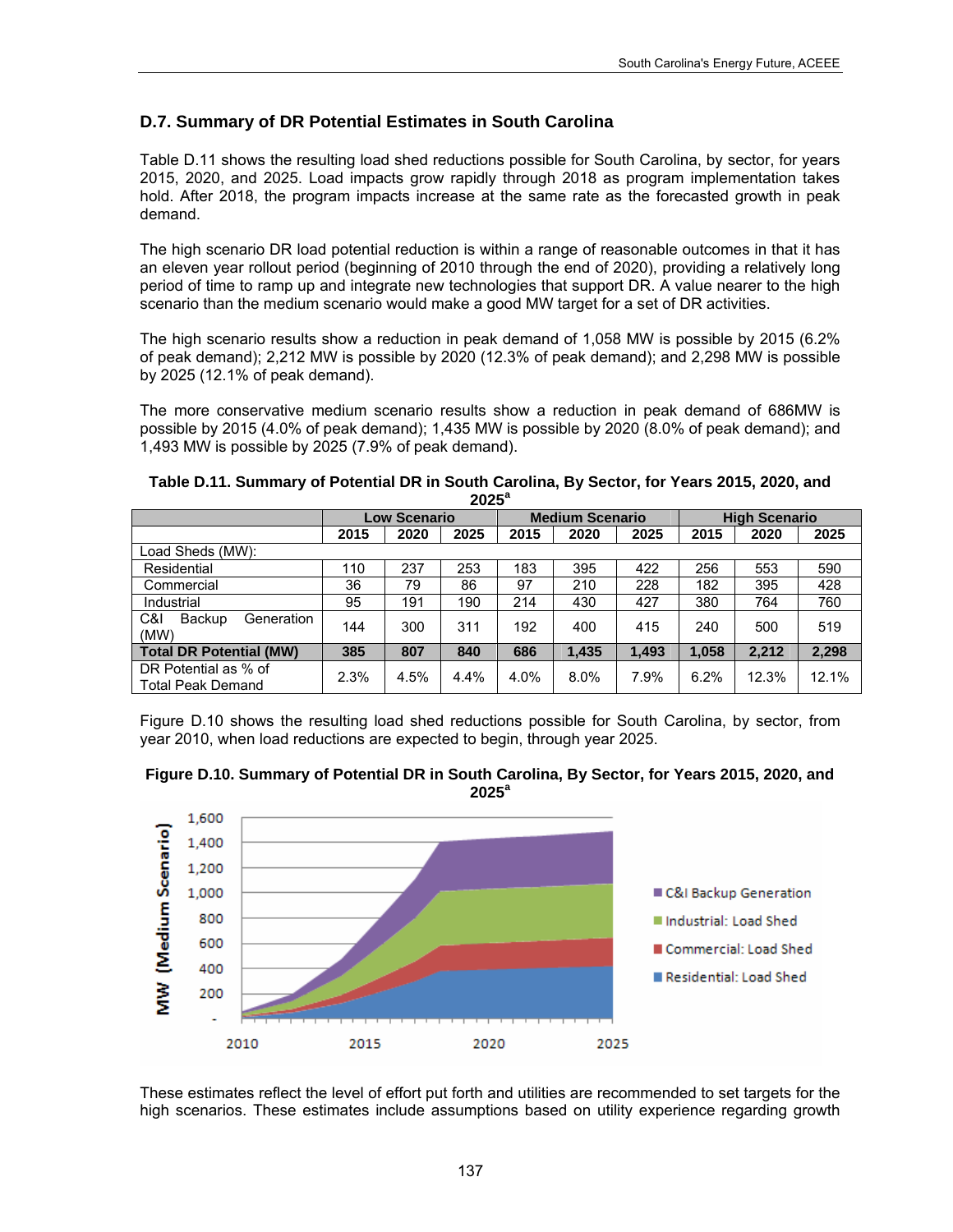rates, participation rates, and program design, among others, and will adjust accordingly if differing assumptions are made. The assumptions made are believed to be conservative, and reflect minimum achievable DR potential. For example, participation rates for all of the sectors are based on experience in other states, and are based primarily on customer awareness, the ability to have automated response, and the adequacy of reward. If the statewide education program now required in South Carolina promotes DR programs and adequate incentives are offered, then participation rates higher than the medium scenario are entirely realistic.

## **D.8. Comparison of Estimated DR Potential with Results from Other Studies**

The estimated potential for reductions in peak demand for South Carolina is within a range to be expected for a state with the population and aggregate demand the size of South Carolina's. Estimates of DR potential in other states show that the values presented here for South Carolina are reasonable: 15% reductions in peak demand in Florida are possible by 2023 (Elliot et al. 2007a), and 13% are possible in Texas, also by year 2023 (Elliot et al. 2007b). DR potential for a utility in New York was estimated to be 9.3% of peak demand in 2017 (Summit Blue 2008a). This finding is similar to that of a recent analysis estimating that peak load reductions from DR in the Southeast will be 8.2% of system peak load in 2020 and more than 11% by 2030 (EPRI and EEI 2008). Estimation methods differ among the studies, but nonetheless show that the 7.5% and 11.6% reductions in South Carolina are realistic for the medium and high scenarios by 2020.

A FERC Staff Report released in the Summer of 2009 on DR potential concludes that from 9% to 17% reductions are feasible in South Carolina, from the "Expanded Business as Usual" and "Achievable Potential" scenarios (FERC 2009b). The FERC Staff Report results include significant contributions from innovative pricing and rates, and are based on higher participation rates and a quicker rollout, and consequently are higher than those estimated in this report and ramp up more quickly.

As stated in the "Pricing and Rates" section of this report, the DR potential estimates focus on the use of direct load control and curtailable load response programs callable by the utility. This focus is believed to be able to fully represent the DR potential, even though pricing programs could be used instead of these curtailable load programs with equal, or in some cases, greater efficiency. Whereas the FERC estimates gain most benefits from pricing programs, this report did not examine aggressive pricing scenarios or complete restructuring of rates (covering all customers) where prices would be responsive to market effects and have considerable impact on peak demand. This report examined cases involving 10–40% of customer load participating in DR programs. Newer visions for pricing options enabled by a smart grid infrastructure have larger numbers of customers facing real-time market pricing, resulting in greater decrease in peak demand. The FERC report's "Achievable Potential" is realized if all customers have dynamic pricing tariffs as their default tariff and 60%-75% of customers adopt this default tariff. Therefore, the estimates derived in the FERC study give further support that the results from this report are reasonable and achievable through traditional DR programs.

### **D.9. Recommendations**

This assessment indicates that the system peak demand can be reduced by approximately 8.0% or 1,435 MW in 2020 in the medium case. In the high case, the reduction can be as high as 12.3% or 2,212 MW. The high case is considered to be within a reasonable range if aggressive action begins by the end of 2009, providing for a twelve-year rollout of the DR efforts (at the beginning of 2010 through the end of 2020). Key recommendations include:

1. Structure appropriate financial incentives for the South Carolina's utilities either for programs administered directly by the utilities or for outsourcing DR efforts to aggregators. The basic premise is that a utility's least-cost plan should also be its most profitable plan.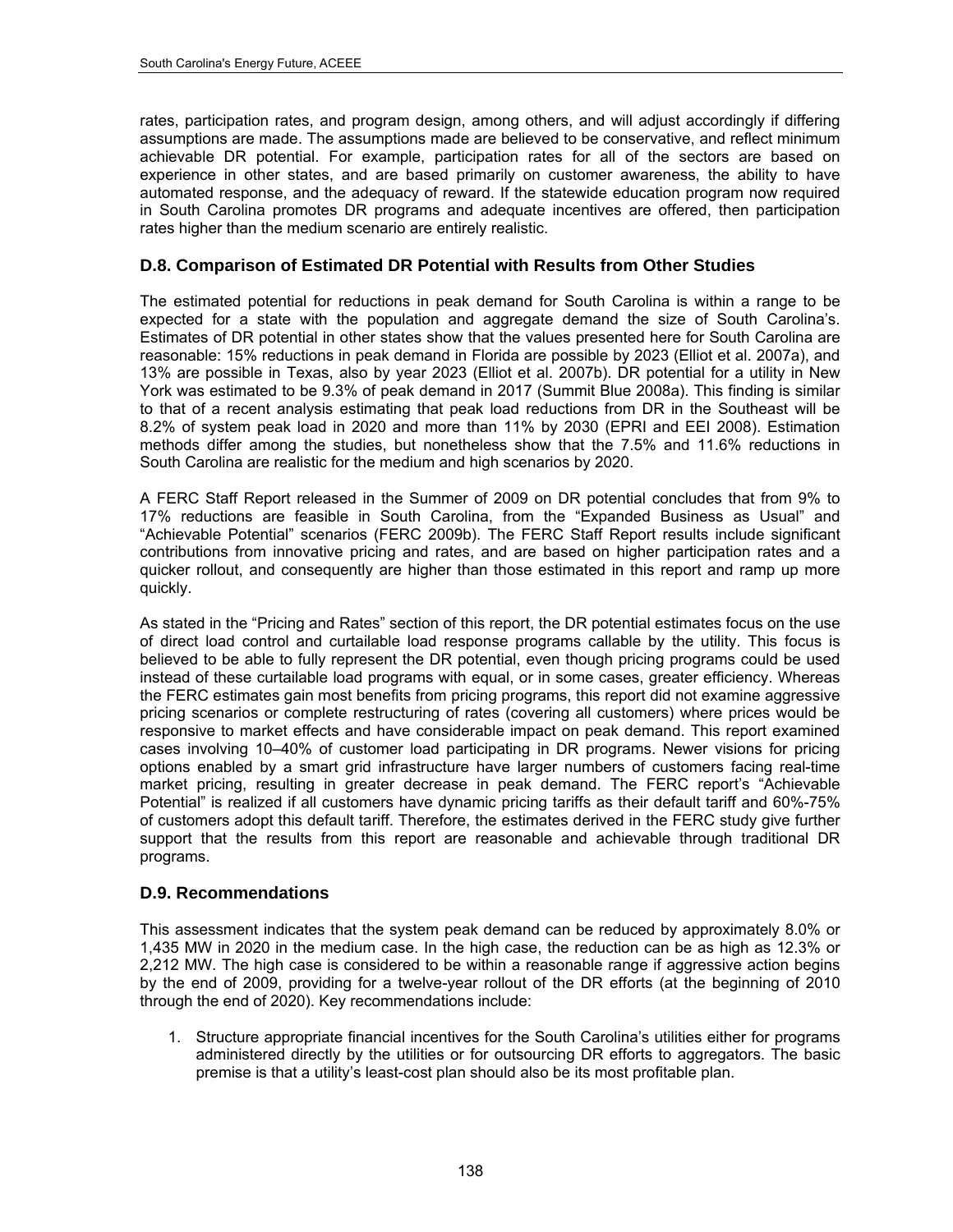- 2. Integrate DR programs with the delivery of EE programs. For example, Duke Energy's "Residential Power Manager Program" that allows utility control of air conditioning loads is also used as a gateway for Duke Energy to offer free, in-home energy audits to help inform home owners of additional energy saving opportunities. Many gains in delivery efficiency are possible by combining and cross-marketing EE and DR programs. These can include new building codes and standards that include not only energy efficiency construction and equipment, but also the installation of addressable and dispatchable equipment. This can include addressable thermostats in new residences and the installation of addressable energy management systems in commercial and industrial buildings that can reduce loads in select end-uses across the building/facility. In addition, energy audits of residential or commercial facilities can also include an assessment of whether that facility is a good candidate for participation in a DR program through the identification of dispatchable loads. Furthermore, building commissioning and retro-commissioning EE programs that are becoming popular in many commercial and industrial sector programs have the energy management system as a core component of program delivery. At this time, the application of auto-DR can be assessed and marketed to the customer along with the EE savings from these site-commissioning programs.
- 3. Implement programs focused on achieving firm capacity reductions as this provides the highest value demand response. This is accomplished through establishing appropriate customer expectations and by conducting program tests for each DR program in each year. These tests should be used to establish expected DR program impacts when called and to work with customers each year to ensure that they can achieve the load reductions expected at each site.
- 4. Plan for at-scale programs through the rollout period. While pilot programs can be important in determining the appropriate design of cost-effective DR programs, there are established DR programs and technologies. Even with the unique circumstances in South Carolina, these programs can be designed for deployment at scale. However, this approach recognizes that the first year of program deployment and possibly the second year should be designed to test key design components as part of a program shakeout. The third year of a program should represent an efficient design and an at-scale program. DSM programs are designed to be flexible and undergo year-to-year changes due to market, customer and technology factors. This will always be the case and the benefits of discrete pilot program can limit overall program participation for a number of years resulting in "lost DR MWs." The politics of DSM and diverse positions of parties can result in a compromise in the implementation of programs leading to a two to three-year pilot program. This can delay the delivery of DR at scale resulting in higher overall costs. The over-use of pilots that do not acknowledge the ability of a program roll-out to have at-scale deliver as its goal in year three, but to also have tests of design components and decision nodes built into the first two year of program rollout can result in "death by piloting" for attainable DR MWs. Also, a decision to run a pilot program must be based on the assumption that the program will not have enough flexibility in design and on-going decision nodes during the first two years to allow for the ramp up into full scale efficient deployment in year three.

Load reduction programs typically have less need for pilot programs as the reductions are defined by the equipment and processes outlined by the program for each participant. Time differentiated pricing is a cornerstone of efficient electric markets and the design of these programs may need more pilot testing as the customer response to pricing is voluntary and not set (as often) by program design.

Key programs that be considered for roll-out and can be designed within a 12-month period include: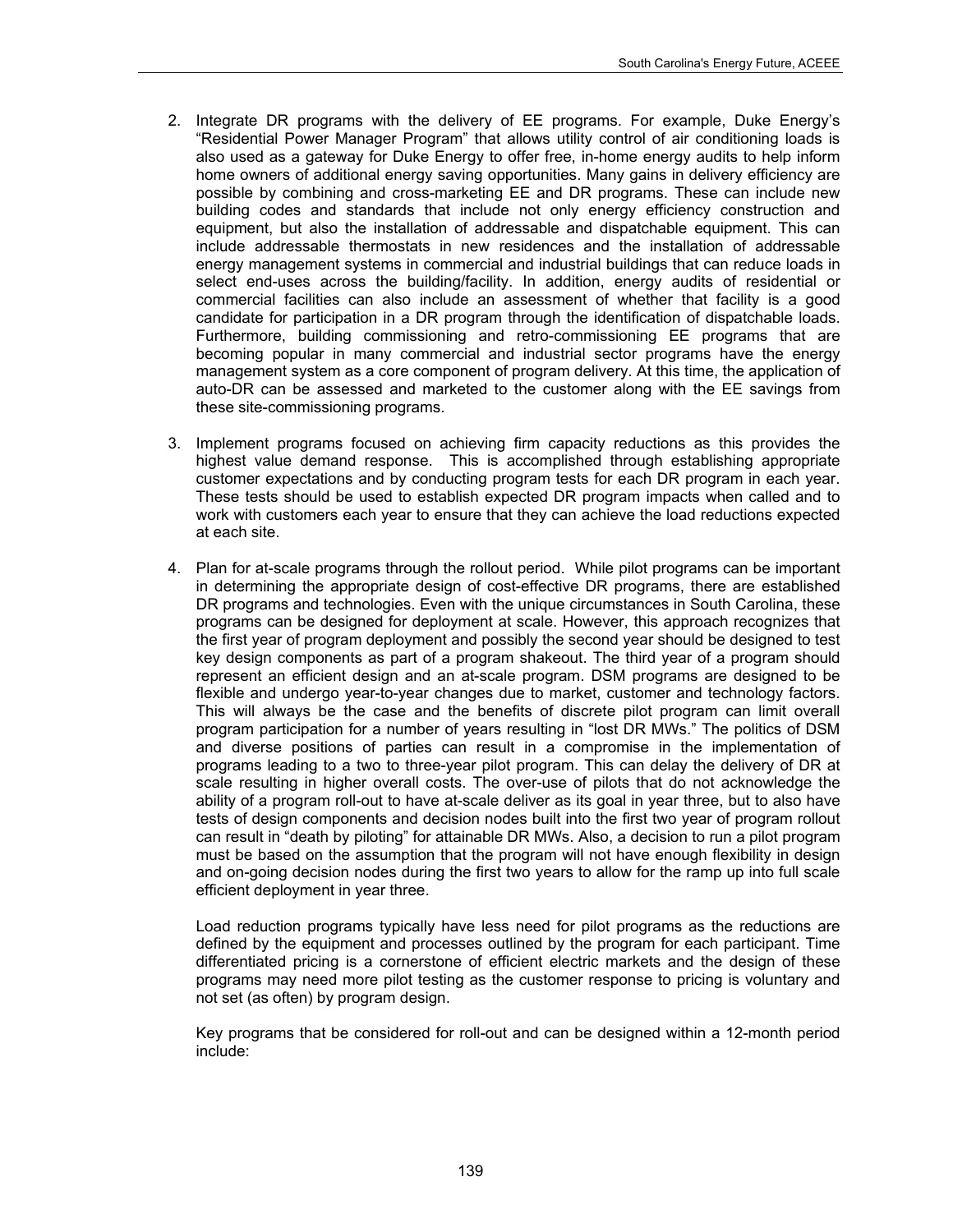- i. Residential and small business AC direct load control using switches or thermostats (or giving customers their choice of technology). This potential for benefit is high with South Carolina having above average central AC saturation.
- ii. Auto-DR programs providing direct load curtailment for larger commercial and industrial customers.
- iii. Callable interruptible programs with manual response to an event notification for larger commercial and industrial customers where auto-DR approaches are not acceptable to the customer or technically not feasible.
- iv. Aggressive enrollment of back-up generators in DR programs.
- 5. Pricing should form the cornerstone of an efficient electric market. South Carolina has a history of time-differentiated rates. Increasing pricing programs (and participation) including Daily TOU pricing and day-ahead hourly pricing will increase overall market efficiency by causing shifts in energy use from on-peak to off-peak hours every day of the year. However, this does not diminish the need to have dispatchable DR programs that can address those few days that represent extreme events where the highest demands occur. These events are best addressed by dispatchable DR programs.
- 6. Customer education should be included in DR efforts. There is some perceived lack of customer awareness of programs and incentives. In addition, new programs will need marketing efforts as well as technical assistance to help customers identify where load reductions can be obtained and the technologies/actions needed to achieve these load reductions. Also, high-level education on the volatility of electricity markets helps customers understand why utilities and other entities are promoting DR and the customers' role in increasing demand response to help match up with supply-side resources to achieve lower cost resource solutions when markets become tight.
- 7. Increase clarity and coordination between the Federal and State agencies and programs. While states have primary jurisdiction over retail demand response, the FERC has jurisdiction over demand response in wholesale markets. Greater clarity and coordination between the Federal and State programs is needed.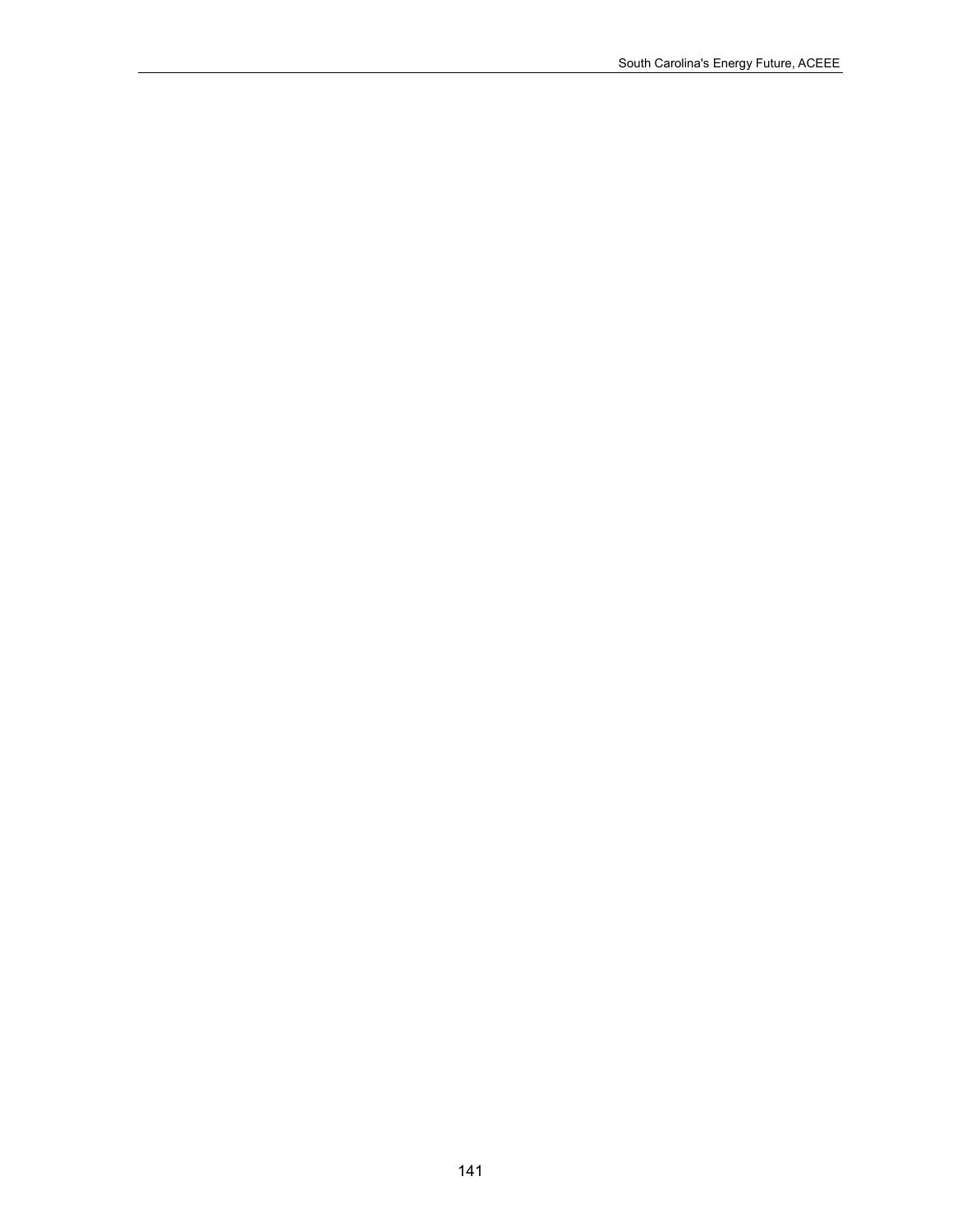# **Appendix E—Combined Heat and Power**

## **E.1. Technical Potential for CHP**

This section provides an estimate of the technical market potential for combined heat and power (CHP) in the industrial, commercial/institutional, and multi-family residential market sectors. The analysis focused on the potential market for natural gas fueled CHP in South Carolina. Natural gas is by far the predominant fuel used for CHP in the U.S, representing 72% of the 84,300 MW of installed CHP capacity in the country. Natural gas is the fuel of choice for most CHP applications because of its competitive price, ease of use, reliability of supply, relatively low criteria pollutant emissions, and increasingly, its low carbon content in comparison to coal and oil. If properly designed and operated, natural gas CHP can provide significant benefits in terms of energy efficiency and reduced  $CO<sub>2</sub>$  emissions. It should be noted, however, that existing CHP projects in South Carolina are characterized by the use of opportunity fuels such as black liquor, wood waste, municipal solid waste, and biogas from waste-water treatment. These types of fuels and CHP systems were not considered in this analysis, and may represent potential market opportunities for CHP beyond the natural gas-based estimates provided in this study.

Two different types of CHP markets were included in the evaluation of technical potential, markets that employ the CHP thermal energy for boiler loads only and markets that employ the thermal energy for both boiler loads and air conditioning. Both of these markets were evaluated for high load factor (80% and above) and low load factor (51%) applications resulting in four distinct market segments that are analyzed.

### **E.1.1. Traditional CHP**

Traditional CHP electrical output is produced to meet all or a portion of the base load for a facility and the thermal energy is used to provide steam or hot water. Depending on the type of facility, the appropriate sizing could be either electric or thermal limited. Industrial facilities often have "excess" thermal load compared to their onsite electric load. Commercial facilities almost always have excess electric load compared to their thermal load. Two sub-categories were considered:

*High load factor applications:* This market provides for continuous or nearly continuous operation. It includes all industrial applications and round-the-clock commercial/institutional operations such colleges, hospitals, hotels, and prisons.

*Low load factor applications:* Some commercial and institutional markets provide an opportunity for coincident electric/thermal loads for a period of 3,500 to 5,000 hours per year. This sector includes applications such as car washes and health clubs.

### **E.1.2. Combined Cooling Heating and Power (CCHP)**

All or a portion of the thermal output of a CHP system can be converted to air conditioning or refrigeration with the addition of a thermally activated cooling system. This type of system can potentially open up the benefits of CHP to facilities that do not have the year-round thermal load to support a traditional CHP system. A typical system would provide the annual hot water load, a portion of the space heating load in the winter months and a portion of the cooling load in during the summer months. Two sub-categories were considered:

*Low load factor applications:* These represent markets that otherwise could not support CHP due to a lack of thermal load. This market includes applications such as office buildings, retail, education, and governmentl buildings

*High load factor applications:* These markets represent round-the-clock commercial/institutional facilities with cooling and heating loads. This market includes hotels, hospitals, nursing homes, and data centers.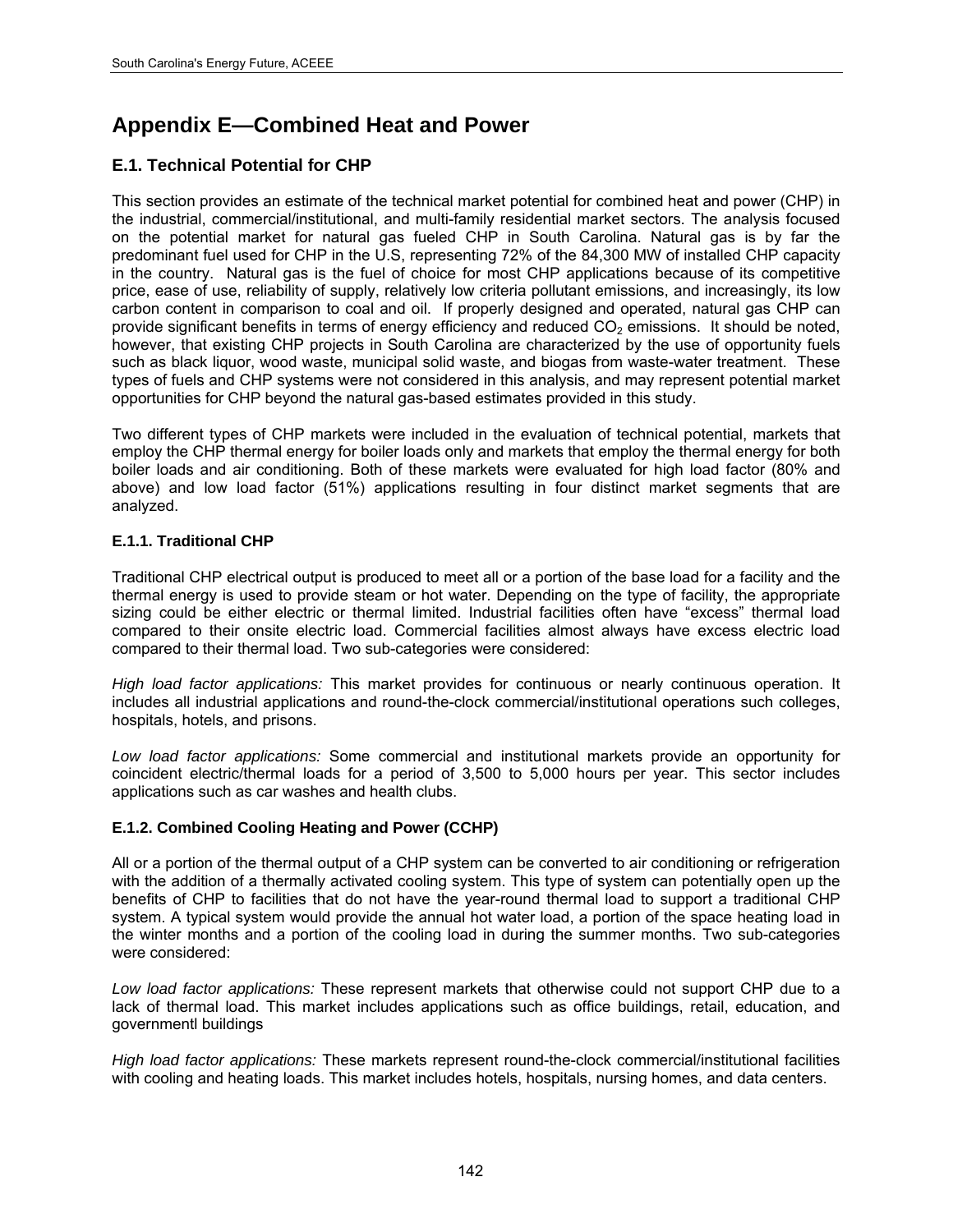The estimation of technical market potential consists of the following elements:

- Identification of applications where CHP provides a reasonable fit to the electric and thermal needs of the user. Target applications were identified based on reviewing the electric and thermal energy consumption data for various building types and industrial facilities.
- Quantification of the number and size distribution of target applications. Several data sources were used to identify the number of applications by sector that meet the thermal and electric load requirements for CHP.
- Estimation of CHP potential in terms of megawatt (MW) capacity. Total CHP potential is then derived for each target application based on the number of target facilities in each size category and sizing criteria appropriate for each sector.
- Subtraction of existing CHP from the identified sites to determine the remaining technical market potential.

The technical market potential defines the sites that have the physical electric and thermal loads that could support CHP with the defined loads in the four market segments. Technical potential does not consider screening for economic rate of return, or other factors such as ability to retrofit, owner interest in applying CHP, capital availability, natural gas availability, and variation of energy consumption within customer application/size class. The technical potential as outlined is useful in understanding the potential size and size distribution of the target CHP markets in the state. Identifying technical market potential is a preliminary step in the assessment of market penetration.

The basic approach to developing the technical potential is described below:

- *Identify existing CHP in the state.* The analysis of CHP potential starts with the identification of existing CHP. In South Carolina, there are 22 operating CHP plants totaling 1,150 MW of capacity. Of this existing CHP capacity, 59% of the sites and 90% of the capacity are in the industrial sector. The portion of this existing CHP capacity that is used to meet onsite loads is deducted from any identified technical potential. A summary of the existing CHP capacity by industry is shown in Table E.1. The existing projects in South Carolina are characterized by the use of opportunity fuels such as black liquor, wood waste, municipal solid waste, and biogas from waste-water treatment. There are also a number of coal-fired systems and a couple of large natural gas fired systems that are essentially large wholesale generators, exporting most of their power to the grid.
- *Identify applications where CHP provides a reasonable fit to the electric and thermal needs of the user*. Target applications were identified based on reviewing the electric and thermal energy (heating and cooling) consumption data for various building types and industrial facilities. Data sources include the DOE EIA *Commercial Buildings Energy Consumption Survey (CBECS),* the DOE *Manufacturing Energy Consumption Survey (MECS)* and various market summaries developed by DOE, Gas Technology Institute (GRI), and the American Gas Association. Existing CHP installations in the commercial/institutional and industrial sectors were also reviewed to understand the required profile for CHP applications and to identify target applications.
- *Quantify the number and size distribution of target applications*. Once applications that could technically support CHP were identified, the Dun & Bradstreet *Selectory Database* and the *Major Industrial Plant Database* (MIPD) from IHS were utilized to identify potential CHP sites by SIC code or application, and location. The *Selectory Database* is based on the Dun and Bradstreet financial listings and includes information on economic activity (8 digit SIC), location (metropolitan area, county, electric utility service area, state) and size (number of employees) for commercial, institutional and industrial facilities. The data on number of employees is used to calculate the electric and thermal loads of the facility based on detailed estimates of energy use per employee. The MIPD has detailed energy and process data for 16,000 of the largest energy consuming industrial plants in the United States. The *Selectory Database* and MIPD were used to identify the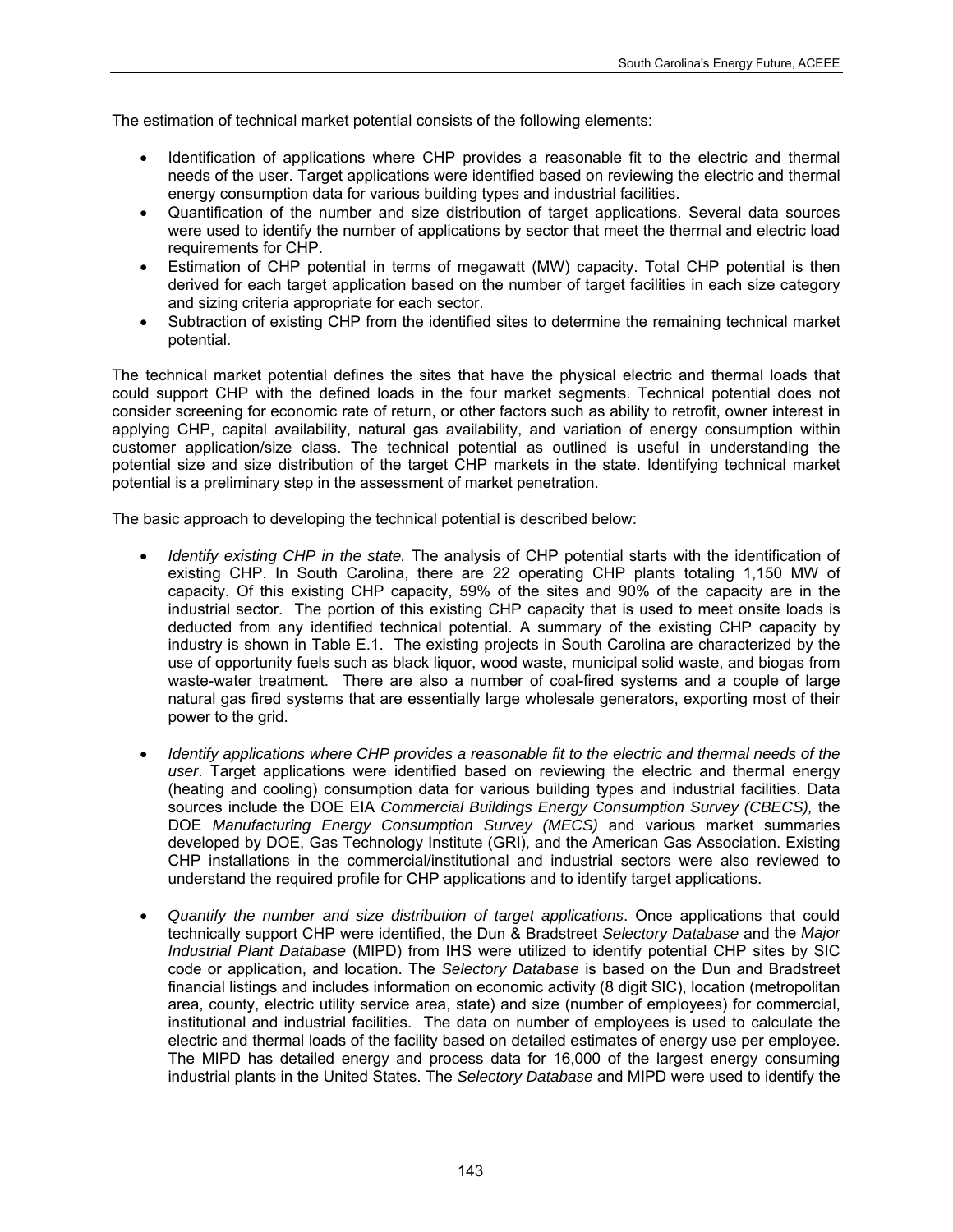number of facilities in target CHP applications and to group them into size categories based on average electric demand in kilowatt-hours.

- *Estimate CHP potential in terms of MW capacity.* Total CHP potential was then derived for each target application based on the number of target facilities in each size category. It was assumed that the CHP system would be sized to meet the average site electric demand for the target applications unless thermal loads (heating and cooling) limited electric capacity. Tables E.2 through E.4 present the specific target market sectors, the number of potential sites and the potential MW contribution from CHP. There are two distinct applications and two levels of annual load making for four market segments in all. In traditional CHP, the thermal energy is recovered and used for heating, process steam, or hot water. In cooling CHP, the system provides both heating and cooling needs for the facility. High load factor applications operate at 80% load factor and above; low load factor applications operate at an assumed average of 4500 hours per year (51%) load factor.
- *Estimate the growth of new facilities in the target market sectors.* The technical potential included economic projections for growth through 2025 by target market sectors in South Carolina. The growth factors used in the analysis for growth between the present and 2025 by individual sector are shown in Table E.5. These growth projections provided by ACEEE were used in this analysis as an estimate of the growth in new facilities. In cases where an economic sector is declining, it was assumed that no new facilities would be added to the technical potential for CHP. Based on these growth rates the total technical market potential is summarized in Table E.6.

| <b>SIC</b>        | <b>Application</b>           | # Sites | <b>Capacity (MW)</b> |
|-------------------|------------------------------|---------|----------------------|
| $22 \overline{ }$ | <b>Textiles</b>              |         | 7.3                  |
| 25                | Furniture                    |         | 0.5                  |
| 26                | Paper                        | 5       | 373.3                |
| 28                | Chemicals                    | 4       | 617.2                |
| 37                | Transportation Equip.        | 2       | 34.8                 |
| 4939              | <b>Utility-Owned Systems</b> | 2       | 13.2                 |
| 4952              | <b>Wastewater Treatment</b>  |         | 70.0                 |
| 8221              | <b>Colleges/Universities</b> | 3       | 14.2                 |
| 9711              | <b>National Defense</b>      | 3       | 19.5                 |
|                   | Total                        | 22      | 1,149.9              |

**Table E.1. South Carolina Existing CHP Facilities**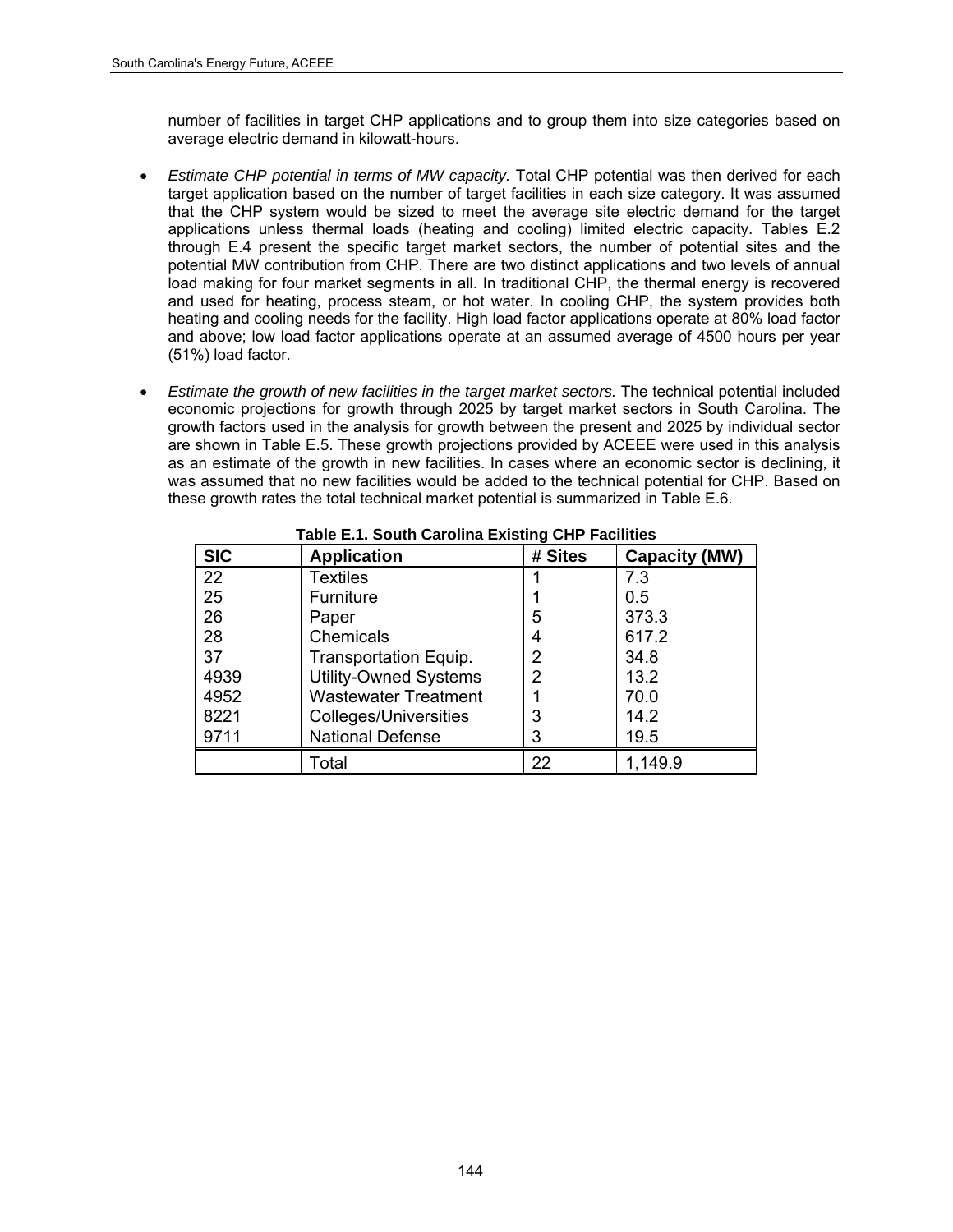| Table L.Z. Obdul barbinia Technical Market Folehuar for Ohi Thi LAISung Fachilles—Industrial Oector |                             |                              |                           |                                      |                              |                                      |                              |                                       |                               |                                  |                            |                              |                           |
|-----------------------------------------------------------------------------------------------------|-----------------------------|------------------------------|---------------------------|--------------------------------------|------------------------------|--------------------------------------|------------------------------|---------------------------------------|-------------------------------|----------------------------------|----------------------------|------------------------------|---------------------------|
| <b>SIC</b>                                                                                          | <b>Application</b>          | 50-500<br>kW<br><b>Sites</b> | 50-500<br>kW<br><b>MW</b> | $500-1$<br><b>MW</b><br><b>Sites</b> | $500-1$<br><b>MW</b><br>(MW) | $1 - 5$<br><b>MW</b><br><b>Sites</b> | $1 - 5$<br><b>MW</b><br>(MW) | $5 - 20$<br><b>MW</b><br><b>Sites</b> | $5 - 20$<br><b>MW</b><br>(MW) | >20<br><b>MW</b><br><b>Sites</b> | $>20$<br><b>MW</b><br>(MW) | <b>Total</b><br><b>Sites</b> | <b>Total</b><br><b>MW</b> |
| 20                                                                                                  | Food                        | 87                           | 15.3                      | 21                                   | 14.1                         | 21                                   | 42.3                         | 0                                     | 0.0                           | $\Omega$                         | 0.0                        | 129                          | 71.7                      |
| 22                                                                                                  | <b>Textiles</b>             | 102                          | 20.5                      | 23                                   | 17.5                         | 58                                   | 118.0                        | 13                                    | 117.0                         | $\Omega$                         | 0.0                        | 196                          | 273.0                     |
| 24                                                                                                  | Lumber and Wood             | 215                          | 29.3                      | 14                                   | 9.0                          | 15                                   | 33.6                         | 2                                     | 10.6                          | $\Omega$                         | 0.0                        | 246                          | 82.5                      |
| 25                                                                                                  | Furniture                   | 4                            | 0.4                       | 0                                    | 0.0                          | 0                                    | 0.0                          | 0                                     | 0.0                           | $\Omega$                         | 0.0                        | 4                            | 0.4                       |
| 26                                                                                                  | Paper                       | 60                           | 13.6                      | 19                                   | 12.6                         | 13                                   | 28.3                         | 8                                     | 92.7                          | 4                                | 279.8                      | 104                          | 426.9                     |
| 27                                                                                                  | Printing                    | 17                           | 2.8                       | $\Omega$                             | 0.0                          | 0                                    | 0.0                          | 0                                     | 0.0                           | $\Omega$                         | 0.0                        | 17                           | 2.8                       |
| 28                                                                                                  | Chemicals                   | 117                          | 23.5                      | 32                                   | 23.1                         | 46                                   | 113.4                        | 23                                    | 219.0                         | 7                                | 203.2                      | 225                          | 582.2                     |
| 29                                                                                                  | <b>Petroleum Refining</b>   | 20                           | 3.5                       | 5                                    | 3.3                          | 2                                    | 5.7                          | 0                                     | 0.0                           |                                  | 33.1                       | 28                           | 45.6                      |
| 30                                                                                                  | <b>Rubber/Misc Plastics</b> | 89                           | 15.4                      | 12                                   | 7.8                          | 7                                    | 16.3                         | 2                                     | 12.8                          | $\Omega$                         | 0.0                        | 110                          | 52.3                      |
| 32                                                                                                  | Stone/Clay/Glass            | 5                            | 0.8                       | $\overline{2}$                       | 1.3                          |                                      | 1.2                          | 0                                     | 0.0                           | 0                                | 0.0                        | 8                            | 3.3                       |
| 33                                                                                                  | <b>Primary Metals</b>       | 19                           | 3.5                       |                                      | 0.5                          | 7                                    | 18.7                         | 3                                     | 30.0                          | 0                                | 0.0                        | 30                           | 52.8                      |
| 34                                                                                                  | <b>Fabricated Metals</b>    | 24                           | 3.1                       | 0                                    | 0.0                          | 0                                    | 0.0                          | 0                                     | 0.0                           | 0                                | 0.0                        | 24                           | 3.1                       |
|                                                                                                     | Machinery/Computer          |                              |                           |                                      |                              |                                      |                              |                                       |                               |                                  |                            |                              |                           |
| 35                                                                                                  | Equip                       | 4                            | 0.7                       | 0                                    | 0.0                          | 2                                    | 5.8                          | 0                                     | 0.0                           | $\mathbf 0$                      | 0.0                        | 6                            | 6.5                       |
| 37                                                                                                  | Transportation Equip.       | 46                           | 11.6                      | 21                                   | 13.8                         | 6                                    | 8.2                          | $\overline{2}$                        | 13.6                          | $\Omega$                         | 0.0                        | 75                           | 47.2                      |
| 38                                                                                                  | Instruments                 | 4                            | 0.8                       | 0                                    | 0.0                          | 0                                    | 0.0                          | 0                                     | 0.0                           | $\Omega$                         | 0.0                        | 4                            | 0.8                       |
| 39                                                                                                  | Misc. Manufacturing         | 5                            | 0.4                       |                                      | 0.5                          | 0                                    | 0.0                          | 0                                     | 0.0                           | 0                                | 0.0                        | 6                            | 1.0                       |
|                                                                                                     | <b>Total</b>                | 818                          | 145.2                     | 151                                  | 103.6                        | 178                                  | 391.5                        | 53                                    | 495.7                         | 12                               | 516.0                      | 1,212                        | 1,652.0                   |

## **Table E.2. South Carolina Technical Market Potential for CHP in Existing Facilities—Industrial Sector**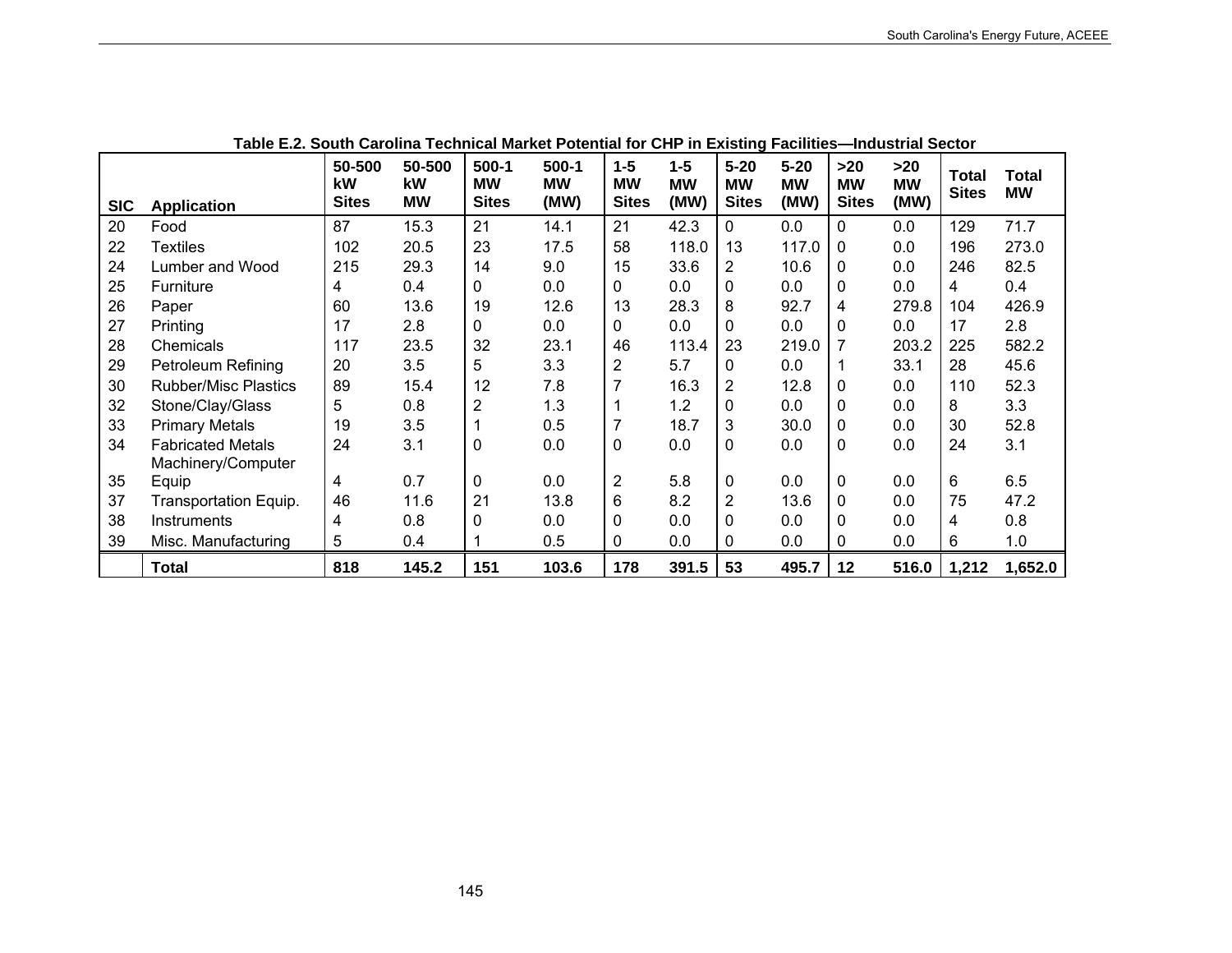|                                       | rabic L.J. Obath Odromia Technical market i Olehtiai for Ohr in Existing Facilities - Obimilercial, Fraunonal Ohr |                                     |                           |                                    |                                |                                    |                            |                                       |                               |                                  |                          |                              |                    |
|---------------------------------------|-------------------------------------------------------------------------------------------------------------------|-------------------------------------|---------------------------|------------------------------------|--------------------------------|------------------------------------|----------------------------|---------------------------------------|-------------------------------|----------------------------------|--------------------------|------------------------------|--------------------|
| <b>SICs</b>                           | <b>Application</b>                                                                                                | 50-500<br><b>kW</b><br><b>Sites</b> | 50-500<br>kW<br><b>MW</b> | 500-1<br><b>MW</b><br><b>Sites</b> | $500 - 1$<br><b>MW</b><br>(MW) | $1-5$<br><b>MW</b><br><b>Sites</b> | $1-5$<br><b>MW</b><br>(MW) | $5 - 20$<br><b>MW</b><br><b>Sites</b> | $5 - 20$<br><b>MW</b><br>(MW) | >20<br><b>MW</b><br><b>Sites</b> | >20<br><b>MW</b><br>(MW) | <b>Total</b><br><b>Sites</b> | Total<br><b>MW</b> |
|                                       | Commercial, Multifamily (Traditional, High Load Factor)                                                           |                                     |                           |                                    |                                |                                    |                            |                                       |                               |                                  |                          |                              |                    |
| 6513                                  | Apartments                                                                                                        | 51                                  | 12.8                      | 19                                 | 14.3                           | $\mathbf{3}$                       | 6.0                        | $\pmb{0}$                             | 0.0                           | 0                                | 0.0                      | 73                           | 33.0               |
| 4941, 4952                            | Water Treatment/<br>Sanitary                                                                                      | 64                                  | 9.5                       | $\overline{7}$                     | 4.8                            | $\overline{1}$                     | 1.1                        | $\pmb{0}$                             | 0.0                           | 0                                | 0.0                      | 72                           | 15.4               |
| 8221                                  | College/Univ                                                                                                      | 51                                  | 9.6                       | 10                                 | 6.5                            | $\overline{7}$                     | 14.0                       | 0                                     | 0.0                           | 0                                | 0.0                      | 68                           | 30.1               |
| 9223                                  | Prisons                                                                                                           | 40                                  | 8.1                       |                                    | 0.6                            | 0                                  | 0.0                        | 0                                     | 0.0                           | 0                                | 0.0                      | 41                           | 8.7                |
|                                       | Total C/I High LF                                                                                                 | 206                                 | 40.0                      | 37                                 | 26.2                           | 11                                 | 21.1                       | $\pmb{0}$                             | 0.0                           | 0                                | 0.0                      | 254                          | 87.2               |
|                                       | Commercial (Traditional, Low Load Factor)                                                                         |                                     |                           |                                    |                                |                                    |                            |                                       |                               |                                  |                          |                              |                    |
| 7211, 7213,<br>7218                   | Laundries                                                                                                         | 18                                  | 3.6                       | $\mathbf 0$                        | 0.0                            | $\pmb{0}$                          | 0.0                        | $\pmb{0}$                             | 0.0                           | 0                                | 0.0                      | 18                           | 3.6                |
| 7542                                  | Carwashes                                                                                                         | 27                                  | 2.1                       | $\mathbf 0$                        | 0.0                            | $\mathbf 0$                        | 0.0                        | 0                                     | 0.0                           | 0                                | 0.0                      | 27                           | 2.1                |
| 7991, 00, 01                          | <b>Health Clubs</b>                                                                                               | 32                                  | 3.4                       | $\mathbf 0$                        | 0.0                            | $\mathbf 0$                        | 0.0                        | 0                                     | 0.0                           | $\mathbf 0$                      | 0.0                      | 32                           | 3.4                |
| 7992, 7997-<br>9904,<br>7997-<br>9906 | Golf/Country<br>Clubs                                                                                             | 146                                 | 18.0                      | $\mathbf 0$                        | 0.0                            | $\mathbf 0$                        | 0.0                        | $\pmb{0}$                             | 0.0                           | 0                                | 0.0                      | 146                          | 18.0               |
| 8412                                  | Museums                                                                                                           | 5                                   | 0.4                       | $\mathbf 0$                        | 0.0                            | 0                                  | 0.0                        | 0                                     | 0.0                           | 0                                | 0.0                      | 5                            | 0.4                |
|                                       | Total C/I Low LF                                                                                                  | 228                                 | 27.5                      | $\mathbf 0$                        | 0.0                            | 0                                  | 0.0                        | $\pmb{0}$                             | 0.0                           | 0                                | 0.0                      | 228                          | 27.5               |
|                                       | C/I<br>Total<br>Traditional                                                                                       | 434                                 | 67.4                      | 37                                 | 26.2                           | 11                                 | 21.1                       | 0                                     | 0.0                           | 0                                | 0.0                      | 482                          | 114.7              |

**Table E.3. South Carolina Technical Market Potential for CHP in Existing Facilities—Commercial, Traditional CHP**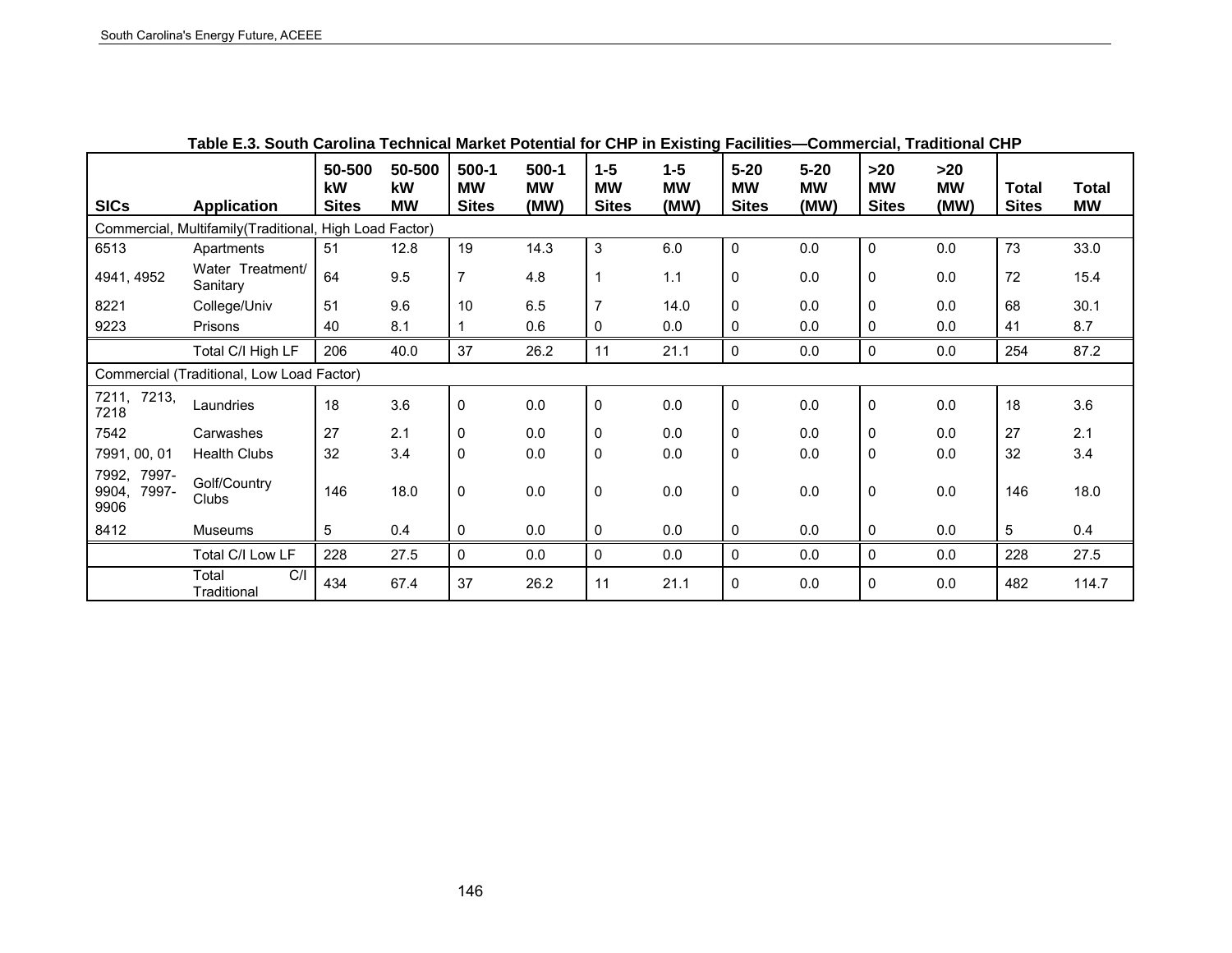|                                       | rapic E.m. Obath Odromia Teomnodi market i otomiai ibi Orin ini Exioting i abilitico |                              |                           |                                      |                              |                                    |                              |                                       |                               | sommorolal, ooomig                 |                            |                              |                           |
|---------------------------------------|--------------------------------------------------------------------------------------|------------------------------|---------------------------|--------------------------------------|------------------------------|------------------------------------|------------------------------|---------------------------------------|-------------------------------|------------------------------------|----------------------------|------------------------------|---------------------------|
| <b>SICs</b>                           | <b>Application</b>                                                                   | 50-500<br>kW<br><b>Sites</b> | 50-500<br>kW<br><b>MW</b> | $500-1$<br><b>MW</b><br><b>Sites</b> | $500-1$<br><b>MW</b><br>(MW) | $1-5$<br><b>MW</b><br><b>Sites</b> | $1 - 5$<br><b>MW</b><br>(MW) | $5 - 20$<br><b>MW</b><br><b>Sites</b> | $5 - 20$<br><b>MW</b><br>(MW) | $>20$<br><b>MW</b><br><b>Sites</b> | $>20$<br><b>MW</b><br>(MW) | <b>Total</b><br><b>Sites</b> | <b>Total</b><br><b>MW</b> |
|                                       | Commercial Cooling, High Load Factor                                                 |                              |                           |                                      |                              |                                    |                              |                                       |                               |                                    |                            |                              |                           |
| 4222                                  | Refridgerated<br>Warehouses                                                          | 6                            | 1.0                       | $\pmb{0}$                            | 0.0                          | $\pmb{0}$                          | 0.0                          | 0                                     | 0.0                           | 0                                  | 0.0                        | 6                            | $1.0\,$                   |
| 7011                                  | Hotels                                                                               | 429                          | 50.2                      | 20                                   | 14.7                         | 6                                  | 10.6                         | 0                                     | 0.0                           | $\Omega$                           | 0.0                        | 455                          | 75.4                      |
| 7374                                  | Data Centers                                                                         | 18                           | 2.3                       | $\overline{2}$                       | 1.3                          | $\mathbf{0}$                       | 0.0                          | 0                                     | 0.0                           | $\mathbf{0}$                       | 0.0                        | 20                           | 3.6                       |
| 8051,<br>8052,<br>8059                | <b>Nursing Homes</b>                                                                 | 169                          | 24.8                      | 4                                    | 2.6                          | $\mathbf{1}$                       | 1.1                          | 0                                     | 0.0                           | 0                                  | 0.0                        | 174                          | 28.6                      |
| 8062, 8063,<br>8069                   | Hospitals                                                                            | 58                           | 12.3                      | 16                                   | 10.9                         | 21                                 | 40.5                         | 5                                     | 34.1                          | 0                                  | 0.0                        | 100                          | 97.9                      |
| <b>Total Cooling High LF</b>          |                                                                                      | 680                          | 90.5                      | 42                                   | 29.6                         | 28                                 | 52.2                         | 5                                     | 34.1                          | 0                                  | 0.0                        | 755                          | 206.4                     |
|                                       | Commercial Cooling, Low Load Factor                                                  |                              |                           |                                      |                              |                                    |                              |                                       |                               |                                    |                            |                              |                           |
| 5411, 5421,<br>5451,<br>5461,<br>5499 | <b>Food Sales</b>                                                                    | 365                          | 37.6                      | $\mathbf 0$                          | 0.0                          | $\mathbf 1$                        | 1.4                          | 0                                     | 0.0                           | $\mathbf 0$                        | 0.0                        | 366                          | 39.0                      |
| 5812,<br>00,<br>01, 03, 05,<br>07,08  | Restaurants                                                                          | 516                          | 56.7                      | $\mathbf{1}$                         | 0.6                          | 0                                  | 0.0                          | 0                                     | 0.0                           | $\mathbf 0$                        | 0.0                        | 517                          | 57.4                      |
| 43                                    | Post Offices                                                                         | $\overline{5}$               | 0.6                       | $\mathbf{0}$                         | 0.0                          | 0                                  | 0.0                          | 0                                     | 0.0                           | $\mathbf{0}$                       | 0.0                        | 5                            | 0.6                       |
| 4581                                  | Airports                                                                             | 5                            | 0.4                       | $\overline{2}$                       | 1.4                          | 0                                  | 0.0                          | 0                                     | 0.0                           | 0                                  | 0.0                        | 7                            | 1.8                       |
| 52,53,56,57                           | <b>Big Box Retail</b>                                                                | 307                          | 52.0                      | $\overline{2}$                       | 1.2                          | 0                                  | 0.0                          | 0                                     | 0.0                           | $\mathbf{0}$                       | 0.0                        | 309                          | 53.2                      |
| 7832                                  | Movie Theaters                                                                       | $\mathbf{1}$                 | 0.1                       | $\Omega$                             | 0.0                          | $\mathbf{0}$                       | 0.0                          | 0                                     | 0.0                           | 0                                  | 0.0                        | 1                            | 0.1                       |
| 6512                                  | Office Buildings                                                                     | 791                          | 197.8                     | 316                                  | 237.0                        | 79                                 | 158.0                        | 0                                     | 0.0                           | 0                                  | 0.0                        | 1186                         | 592.8                     |
| 8211                                  | Schools                                                                              | 944                          | 90.7                      | $\overline{2}$                       | 1.0                          | $\mathbf{0}$                       | 0.0                          | 0                                     | 0.0                           | 0                                  | 0.0                        | 946                          | 91.7                      |
| 9100                                  | Government<br><b>Buildings</b>                                                       | 239                          | 33.9                      | 15                                   | 10.8                         | 10                                 | 15.5                         | $\mathbf{1}$                          | 10.4                          | 0                                  | 0.0                        | 265                          | 70.6                      |
| <b>Total Cooling Low LF</b>           |                                                                                      | 3173                         | 469.7                     | 338                                  | 252.1                        | 90                                 | 174.9                        | $\mathbf{1}$                          | 10.4                          | 0                                  | 0.0                        | 3602                         | 907.1                     |
|                                       | <b>Total Cooling</b>                                                                 | 3853                         | 560.2                     | 380                                  | 281.7                        | 118                                | 227.1                        | 6                                     | 44.4                          | 0                                  | 0.0                        | 4357                         | 1,113.5                   |
|                                       | C/I<br>Total<br>All<br><b>Types</b>                                                  | 4287                         | 627.7                     | 417                                  | 307.8                        | 129                                | 248.2                        | 6                                     | 44.4                          | 0                                  | 0.0                        | 4839                         | 1,228.1                   |

| Table E.4. South Carolina Technical Market Potential for CHP in Existing Facilities—Commercial, Cooling |  |
|---------------------------------------------------------------------------------------------------------|--|
|---------------------------------------------------------------------------------------------------------|--|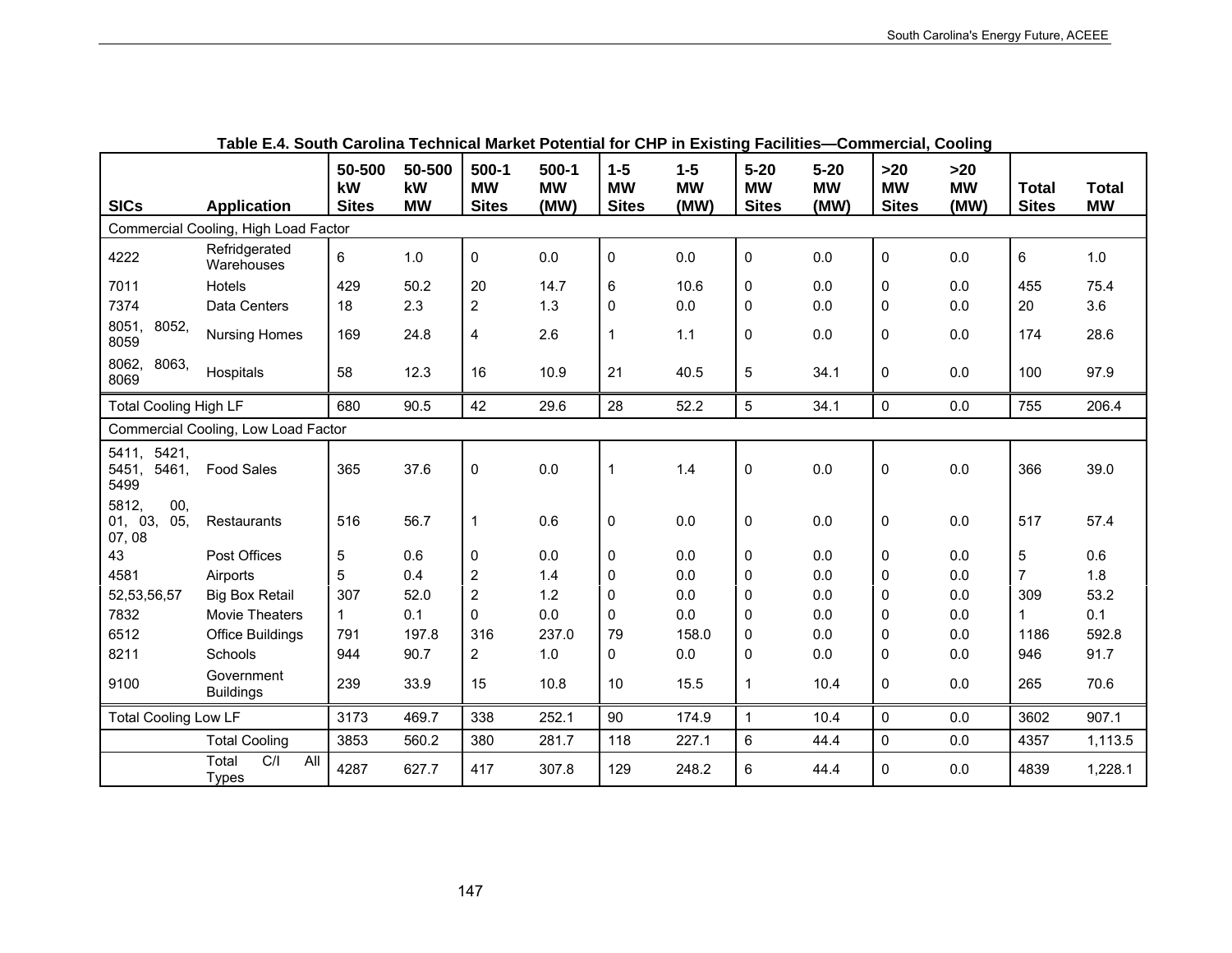|                                 |                          | 2008-2030          |  |
|---------------------------------|--------------------------|--------------------|--|
| <b>SIC Code</b>                 | <b>Market Sector</b>     | <b>Real Growth</b> |  |
| 20                              | Food                     | 5.20%              |  |
| 22                              | <b>Textiles</b>          | $0.00\%$           |  |
| 24                              | Lumber and Wood          | 0.00%              |  |
| 25                              | Furniture                | 28.20%             |  |
| 26                              | Paper                    | $0.00\%$           |  |
| 27                              | Printing/Publishing      | $0.00\%$           |  |
| 28                              | Chemicals                | 73.30%             |  |
| 29                              | Petroleum Refining       | 73.30%             |  |
| 30                              | Rubber/Misc. Plastics    | 73.30%             |  |
| 32                              | Stone/Clay/Glass         | 46.90%             |  |
| 33                              | <b>Primary Metals</b>    | 75.20%             |  |
| 34                              | <b>Fabricated Metals</b> | 75.20%             |  |
| 35                              | Machinery/Computer Equip | 119.40%            |  |
| 37                              | Transportation Equip.    | 25.00%             |  |
| 38                              | Instruments              | 46.90%             |  |
| 39                              | Misc. Manufacturing      | 46.90%             |  |
| 43                              | Post Offices             | 38.20%             |  |
| 4581                            | Airports                 | 18.44%             |  |
| 6512                            | <b>Office Buildings</b>  | 64.60%             |  |
| 6513                            | Apartments               | 38.20%             |  |
| 7542                            | Carwashes                | 18.44%             |  |
| 7832                            | <b>Movie Theaters</b>    | 95.70%             |  |
| 8412                            | Museums                  | 18.44%             |  |
| 4222, 5142                      | Warehouses               | 18.44%             |  |
| 4941, 4952                      | Water Treatment/Sanitary | 98.44%             |  |
| 52,53,56,57                     | <b>Big Box Retail</b>    | 185.60%            |  |
| 5411, 5421, 5451,<br>5461, 5499 | <b>Food Sales</b>        | 185.60%            |  |
| 5812, 00, 01, 03, 05,<br>07,08  | Restaurants              | 95.70%             |  |
| 7011, 7041                      | Hotels                   | 95.70%             |  |
| 7211, 7213, 7218                | Laundries                | 18.44%             |  |
| 7991, 00, 01                    | <b>Health Clubs</b>      | 18.44%             |  |
| 7992, 7997-9904.<br>7997-9906   | Golf/Country Clubs       | 18.44%             |  |
| 8051, 8052, 8059                | <b>Nursing Homes</b>     | 72.60%             |  |
| 8062, 8063, 8069                | Hospitals                | 72.60%             |  |
| 8211, 8243,<br>8249.<br>8299    | Schools                  | 72.60%             |  |
| 8221, 8222                      | Colleges/Universities    | 72.60%             |  |
| 9223                            | Prisons                  | 18.44%             |  |

**Table E.5. South Carolina Sector Growth Projections Through 2030**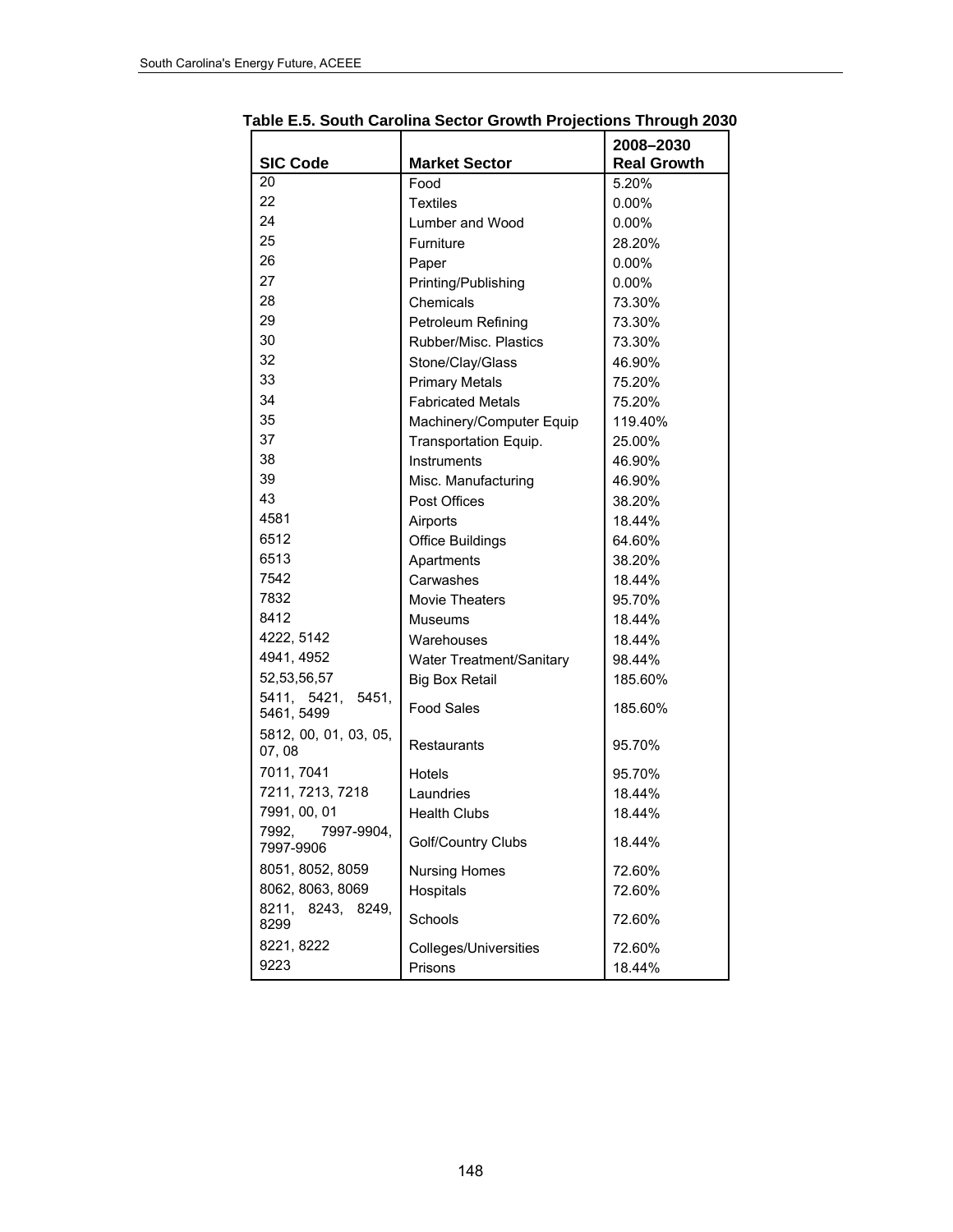| <b>Market</b>                                   | 50-500<br><b>kW MW</b>             | $500-1$<br><b>MW</b><br>(MW) | 1-5 MW<br>(MW) | $5 - 20$<br><b>MW</b><br>(MW) | $>20$<br><b>MW</b><br>(MW) | <b>Total</b><br><b>MW</b> |
|-------------------------------------------------|------------------------------------|------------------------------|----------------|-------------------------------|----------------------------|---------------------------|
| <b>Traditional High Load Factor Market</b>      |                                    |                              |                |                               |                            |                           |
| <b>Existing Facilities</b>                      | 189                                | 130                          | 413            | 496                           | 516                        | 1,743                     |
| <b>New Facilities</b>                           | 65                                 | 46                           | 139            | 196                           | 173                        | 618                       |
| Total                                           | 254                                | 175                          | 551            | 692                           | 689                        | 2,361                     |
| <b>Traditional Low Load Factor Market</b>       |                                    |                              |                |                               |                            |                           |
| <b>Existing Facilities</b>                      | 24                                 | 0                            | $\mathbf{0}$   | $\Omega$                      | $\Omega$                   | 24                        |
| <b>New Facilities</b>                           | 21                                 | 0                            | 0              | $\mathbf 0$                   | $\Omega$                   | 21                        |
| Total                                           | 45                                 | 0                            | 0              | 0                             | $\mathbf{0}$               | 45                        |
| Cooling CHP High Load Factor Market             |                                    |                              |                |                               |                            |                           |
| <b>Existing Facilities</b>                      | 90                                 | 30                           | 52             | 34                            | $\mathbf{0}$               | 206                       |
| <b>New Facilities</b>                           | 78                                 | 25                           | 40             | 25                            | 0                          | 168                       |
| Total                                           | 169                                | 55                           | 93             | 59                            | $\mathbf{0}$               | 375                       |
|                                                 | Cooling CHP Low Load Factor Market |                              |                |                               |                            |                           |
| <b>Existing Facilities</b>                      | 470                                | 252                          | 175            | 10                            | $\mathbf{0}$               | 907                       |
| <b>New Facilities</b>                           | 479                                | 162                          | 111            | 4                             | 0                          | 755                       |
| Total                                           | 948                                | 414                          | 285            | 14                            | $\mathbf{0}$               | 1,662                     |
| Total Market including Incremental Cooling Load |                                    |                              |                |                               |                            |                           |
| <b>Existing Facilities</b>                      | 773                                | 411                          | 640            | 540                           | 516                        | 2,880                     |
| <b>New Facilities</b>                           | 643                                | 232                          | 289            | 225                           | 173                        | 1,562                     |
| Total                                           | 1,416                              | 644                          | 929            | 765                           | 689                        | 4,443                     |

**Table E.6. CHP Market Segments, South Carolina Existing Facilities and Expected Growth 2008–2030** 

# **E.2. Energy Price Projections**

The expected future relationship between purchased natural gas and electricity prices, called the *spark spread* in this context, is one major determinant of the ability of a facility with electric and thermal energy requirements to cost-effectively utilize CHP. For this screening analysis, a fairly simple methodology was used:

### **E.2.1. Electric Price Estimation**

The retail electric price forecasts are based on the EIA *2009 Annual Energy Outlook* electric generation price forecast for the Southeast Electric Reliability Council (SERC.) Retail markups are estimated based on historical data. Figure E.1 shows the annual forecast track for major customer groups. The avoidable portion of the retail rate due to baseload CHP operation is assumed to be 90% of the industrial rate. This assumption accounts for unavoidable charges like customer charges, standby rates, and demand charges. Low load factor CHP is assumed to be 17% higher than the baseload rate; avoided electric air conditioning is assumed to be 60% higher. The smallest size category in the analysis, 50-500 kW, is assumed to be 20% higher across the board. These prices are shown in Table E.7.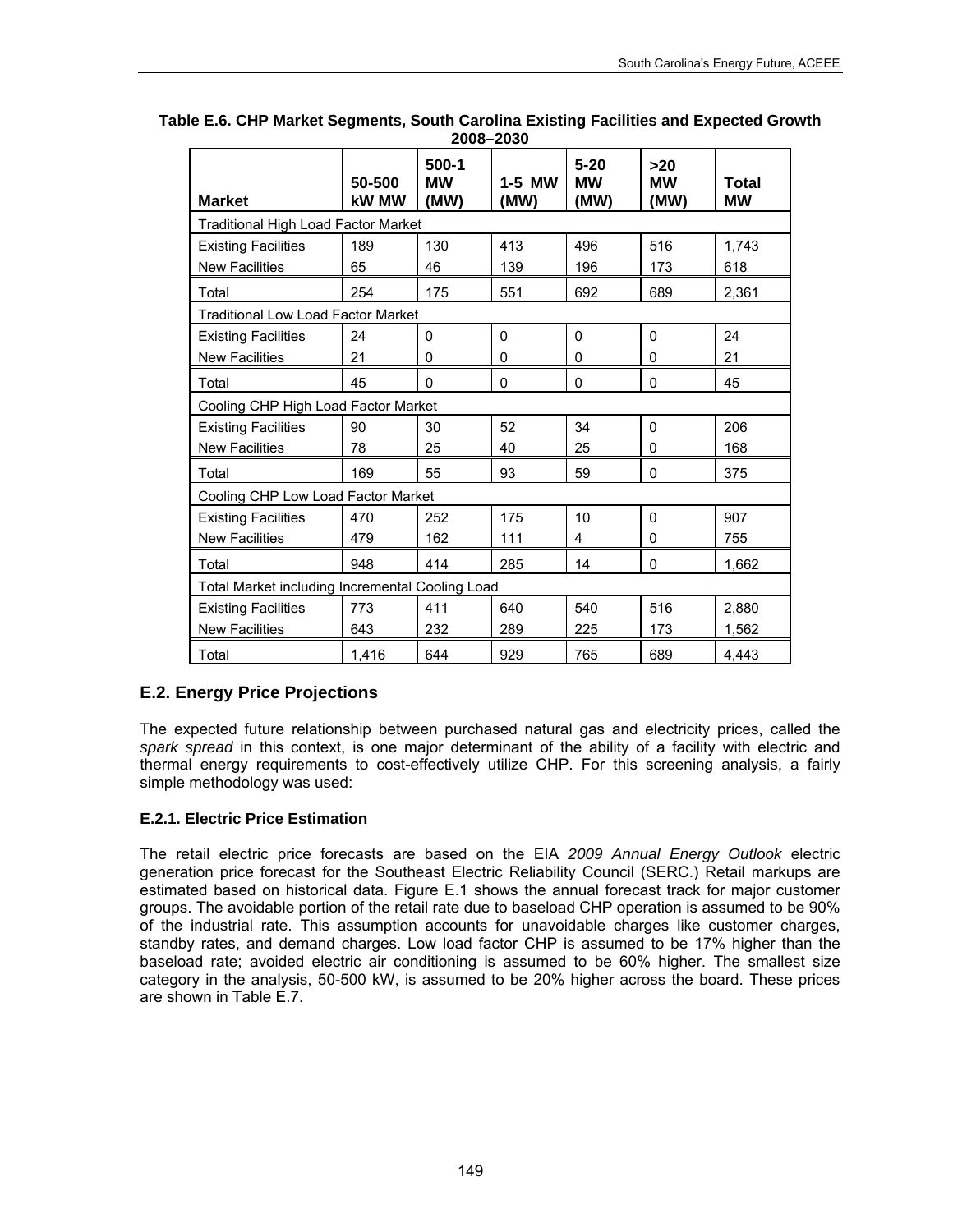



|                           | Table E.7. Avoided CHP Electric Rates by Size and Load Factor (2007\$) |  |                                                                 |
|---------------------------|------------------------------------------------------------------------|--|-----------------------------------------------------------------|
| I CHP<br>C <sub>170</sub> | $1$ Lood Easter                                                        |  | $\vert$ 2009- $\vert$ 2014- $\vert$ 2019- $\vert$ 2024- $\vert$ |

| <b>CHP</b><br><b>Size</b><br>Range | Load Factor     | $2009 -$<br>2013 | $2014-$<br>2018 | $2019 -$<br>2023 | $2024 -$<br>2029 |
|------------------------------------|-----------------|------------------|-----------------|------------------|------------------|
| 50-500                             | Baseload        | \$0.059          | \$0.070         | \$0.077          | \$0.083          |
| kW                                 | Low Load Factor | \$0.069          | \$0.082         | \$0.090          | \$0.097          |
|                                    | Avoided AC      | \$0.118          | \$0.141         | \$0.154          | \$0.165          |
| Greater                            | Baseload        | \$0.049          | \$0.059         | \$0.064          | \$0.069          |
| than                               | Low Load Factor | \$0.057          | \$0.069         | \$0.075          | \$0.081          |
| 500 kW                             | Avoided AC      | \$0.098          | \$0.117         | \$0.128          | \$0.138          |

### **E.2.2. Natural Gas Price Estimation**

Future natural gas prices were estimated from the EIA 2009 AEO SERC region gas price for electric power generation as shown in Figure E.2. This price is assumed to reflect the city-gate price for natural gas. The delivery mark-up for CHP was based on an analysis of Piedmont Natural Gas Company's *Large General Transportation Service Rate* (213). The incremental transportation cost for a process boiler customer adding a 5 MW CHP system is \$1.20/MMBtu. It was assumed that this current price will increase with inflation—that is, will be constant in real dollars. This mark-up was used for all CHP systems and sizes.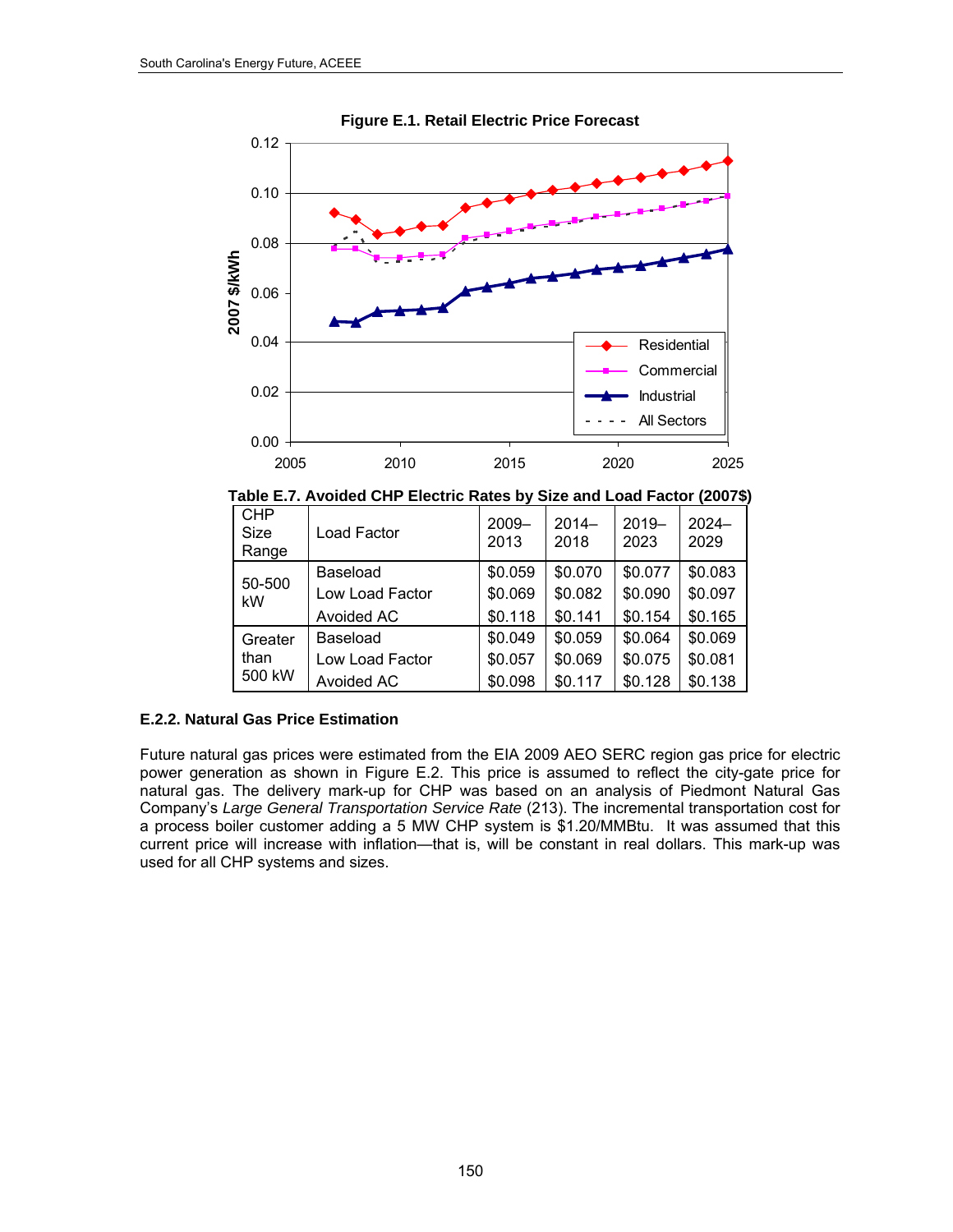

**Figure E.2. Natural Gas Price Forecast, SERC Electric Power Generation Price** 

### **E.3. CHP Technology Cost and Performance**

The CHP system itself is the engine that drives the economic savings. The cost and performance characteristics of CHP systems determine the economics of meeting the site's electric and thermal loads. A representative sample of commercially and emerging CHP systems was selected to profile performance and cost characteristics in CHP applications. The selected systems range in capacity from approximately 100—40,000 kW. The technologies include gas-fired reciprocating engines, gas turbines, microturbines and fuel cells. The appropriate technologies were allowed to compete for market share in the penetration model. In the smaller market sizes, reciprocating engines competed with microturbines and fuel cells. In intermediate sizes (1 to 20 MW), reciprocating engines competed with gas turbines.

Cost and performance estimates for the CHP systems were based on work undertaken for the EPA (2007c). The foundation for these updates is based on work previously conducted for NYSERDA (Energy Nexus Group 2002), on peer-reviewed technology characterizations that Energy and Environmental Analysis (EEA) developed for the National Renewable Energy Laboratory (NREL 2003) and on follow-on work conducted by DE Solutions for Oak Ridge National Laboratory (ORNL 2004). Additional emissions characteristics and cost and performance estimates for emissions control technologies were based on ongoing work EEA is conducting for EPRI (EPRI 2005). Data is presented for a range of sizes that include basic electrical performance characteristics, CHP performance characteristics (power to heat ratio), equipment cost estimates, maintenance cost estimates, emission profiles with and without after-treatment control, and emissions control cost estimates. The technology characteristics are presented for three years: 2009, 2014, 2019. The 2009–2013 market penetration estimates are based on current 2009 commercially available and emerging technologies. The cost and performance estimates for 2014 and 2019 reflect current technology development paths and currently planned government and industry funding. These projections were based on estimates included in the three references mentioned above. NOx emissions estimates in lb/MWh are presented for each technology both with and without aftertreatment control (AT). For this analysis, aftertreatment costs were included. The installed costs are base on national averages. The cost and performance data are show in Tables E.8 through E.11.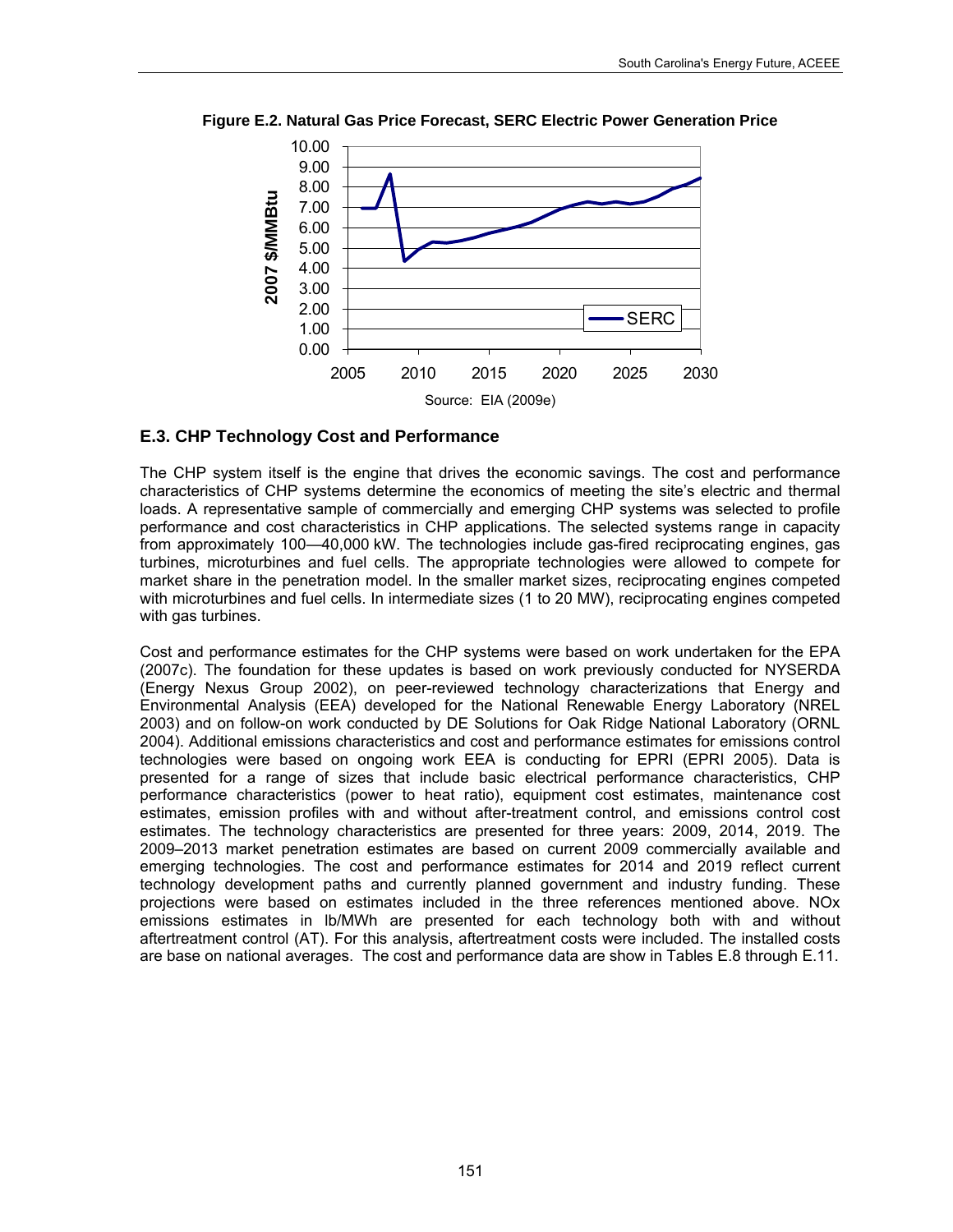| <b>CHP System</b>          | <b>Characteristic/Year Available</b>                           | 2009   | 2014   | 2019   |
|----------------------------|----------------------------------------------------------------|--------|--------|--------|
|                            | Installed Costs, \$/kW                                         | 2,210  | 1,925  | 1,568  |
|                            | Heat Rate, Btu/kWh                                             | 12,000 | 10,830 | 10,500 |
|                            | Electric Efficiency, %                                         | 28.4   | 31.5   | 32.5   |
|                            | Thermal Output, Btu/kWh                                        | 6100   | 5093   | 4874   |
| 100 kW-Rich                | Overall Efficiency, %                                          | 79.3   | 78.5   | 78.9   |
| Burn with 3                | Power to Heat                                                  | 0.56   | 0.67   | 0.70   |
| way catalyst               | O&M Costs, \$/kWh                                              | 0.02   | 0.016  | 0.012  |
|                            | NO <sub>x</sub> Emissions, Ibs/MWh (w/ AT)                     | 0.15   | 0.15   | 0.15   |
|                            | NO <sub>x</sub> Emissions, Ibs/MWh (w/AT)                      |        |        |        |
|                            | <b>CHP Credit</b>                                              | 0.05   | 0.06   | 0.06   |
|                            | After-treatment Cost, \$/kW                                    | incl.  | incl.  | incl.  |
| <b>CHP System</b>          | <b>Characteristic/Year Available</b>                           | 2009   | 2014   | 2019   |
|                            | Installed Costs, \$/kW                                         | 1,640  | 1,443  | 1,246  |
| 800 kW-Lean<br><b>Burn</b> | Heat Rate, Btu/kWh                                             | 9,760  | 9,750  | 9,225  |
|                            | Electric Efficiency, %                                         | 35.0   | 35.0   | 37.0   |
|                            | Thermal Output, Btu/kWh                                        | 4299   | 4300   | 3800   |
|                            | Overall Efficiency, %                                          | 79.0   | 79.1   | 78.2   |
|                            | Power to Heat                                                  | 0.79   | 0.79   | 0.90   |
|                            | O&M Costs, \$/kWh                                              | 0.016  | 0.013  | 0.011  |
|                            | NO <sub>x</sub> Emissions, gm/bhp (w/o AT)                     | 0.7    | 0.4    | 0.25   |
|                            | NO <sub>x</sub> Emissions, Ibs/MWh (w/o AT)                    | 2.17   | 1.24   | 0.775  |
|                            | NO <sub>x</sub> Emissions, Ibs/MWh (w/AT)                      | 0.11   | 0.12   | 0.08   |
|                            | NO <sub>x</sub> Emissions, Ibs/MWh (w/AT)                      |        |        |        |
|                            | <b>CHP Credit</b>                                              | 0.05   | 0.05   | 0.04   |
|                            | After-treatment Cost, \$/kW                                    | 300    | 190    | 140    |
|                            | Installed Costs, \$/kW                                         | 1,130  | 1,100  | 1,041  |
| kW-<br>3000                | Heat Rate, Btu/kWh                                             | 9,492  | 8,750  | 8,325  |
|                            | Electric Efficiency, %                                         | 35.9   | 39.0   | 41.0   |
|                            | Thermal Output, Btu/kWh                                        | 3510   | 3189   | 2900   |
|                            | Overall Efficiency, %                                          | 72.9   | 75.4   | 75.8   |
|                            | Power to Heat                                                  | 0.97   | 1.07   | 1.18   |
| <b>Lean Burn</b>           | O&M Costs, \$/kWh                                              | 0.014  | 0.012  | 0.01   |
|                            | NO <sub>x</sub> Emissions, gm/bhp (w/o AT)                     | 0.7    | 0.4    | 0.25   |
|                            | NO <sub>x</sub> Emissions, Ibs/MWh (w/o AT)                    | 2.17   | 1.24   | 0.775  |
|                            | NO <sub>x</sub> Emissions, Ibs/MWh (w/AT)                      | 0.11   | 0.12   | 0.08   |
|                            | NO <sub>x</sub> Emissions, Ibs/MWh (w/AT)<br><b>CHP Credit</b> | 0.05   | 0.06   | 0.04   |
|                            | After-treatment Cost, \$/kW                                    | 200    | 130    | 100    |
|                            |                                                                |        |        |        |

**Table E.8. Reciprocating Engine Cost and Performance Characteristics**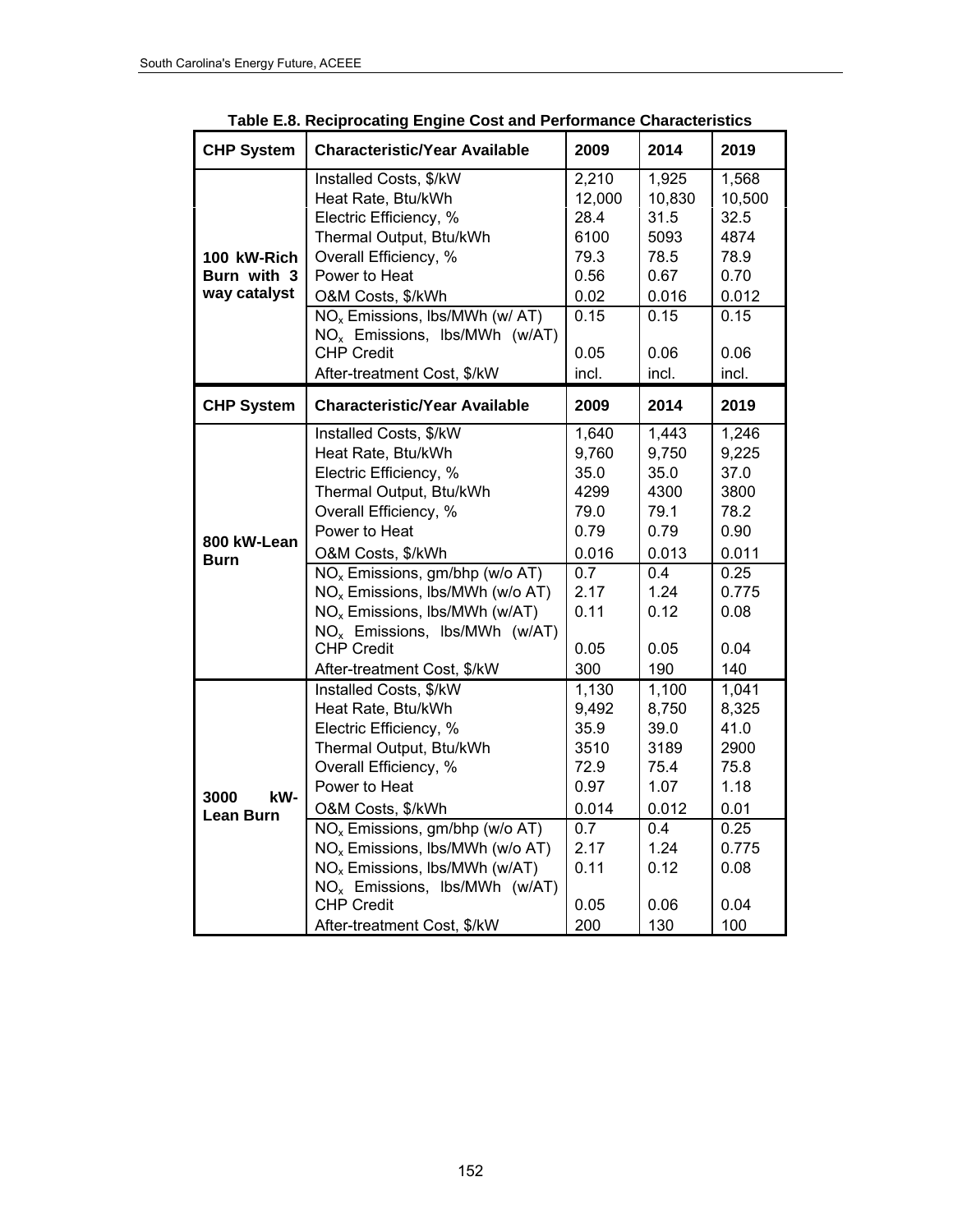| <b>CHP System</b> | <b>Characteristic/Year Available</b>                                                                                                                                                             | 2009                                                  | 2014                                                 | 2019                                                  |
|-------------------|--------------------------------------------------------------------------------------------------------------------------------------------------------------------------------------------------|-------------------------------------------------------|------------------------------------------------------|-------------------------------------------------------|
| 5000 kW-Lean      | Installed Costs, \$/kW<br>Heat Rate, Btu/kWh<br>Electric Efficiency, %<br>Thermal Output, Btu/kWh<br>Overall Efficiency, %<br>Power to Heat<br>O&M Costs, \$/kWh                                 | 1,130<br>8,758<br>39<br>3046<br>73.7<br>1.12<br>0.011 | 1,099<br>8,325<br>41<br>2797<br>74.6<br>1.22<br>0.01 | 1,038<br>7,935<br>43<br>2605<br>75.8<br>1.31<br>0.009 |
| Burn              | $NOx$ Emissions, gm/bhp (w/o AT)<br>$NOx$ Emissions, lbs/MWh (w/o AT)<br>$NOx$ Emissions, Ibs/MWh (w/AT)<br>$NO_x$ Emissions, Ibs/MWh (w/AT)<br><b>CHP Credit</b><br>After-treatment Cost, \$/kW | 0.5<br>1.55<br>0.11<br>0.06<br>150                    | 0.4<br>1.24<br>0.12<br>0.07<br>115                   | 0.25<br>0.775<br>0.08<br>0.04<br>80                   |

|  | Table E.9. Microturbine Cost and Performance Characteristics |  |  |
|--|--------------------------------------------------------------|--|--|
|--|--------------------------------------------------------------|--|--|

| <b>CHP System</b>                      | <b>Characteristic/Year Available</b>                      | 2009   | 2014   | 2019   |
|----------------------------------------|-----------------------------------------------------------|--------|--------|--------|
|                                        | Installed Costs, \$/kW                                    | 2,739  | 2,037  | 1,743  |
|                                        | Heat Rate, Btu/kWh                                        | 13,542 | 12,500 | 11,375 |
|                                        | Electric Efficiency, %                                    | 25.2   | 27.3   | 30     |
|                                        | Thermal Output, Btu/kWh                                   | 6277   | 5350   | 4500   |
|                                        | Overall Efficiency, %                                     | 71.5   | 70.1   | 69.6   |
| 65 kW                                  | Power to Heat                                             | 0.54   | 0.64   | 0.76   |
|                                        | O&M Costs, \$/kWh                                         | 0.022  | 0.016  | 0.012  |
|                                        | NO <sub>x</sub> Emissions, Ibs/MWh (w/o AT)               | 0.17   | 0.14   | 0.13   |
|                                        | NO <sub>x</sub> Emissions, Ibs/MWh (w/o AT) CHP<br>Credit | 0.06   | 0.05   | 0.06   |
|                                        | After-treatment Cost, \$/kW                               |        |        |        |
|                                        | Installed Costs, \$/kW                                    | 2,684  | 2,147  | 1,610  |
|                                        | Heat Rate, Btu/kWh                                        | 12,290 | 11,750 | 10,825 |
|                                        | Electric Efficiency, %                                    | 27.8   | 29     | 31.5   |
|                                        | Thermal Output, Btu/kWh                                   | 4800   | 4300   | 3700   |
| 250<br><b>KW-use</b><br>multiple units | Overall Efficiency, %                                     | 66.8   | 65.6   | 65.7   |
|                                        | Power to Heat                                             | 0.71   | 0.79   | 0.92   |
|                                        | O&M Costs, \$/kWh                                         | 0.015  | 0.013  | 0.012  |
|                                        | $NOx$ Emissions, Ibs/MWh (w/o AT)                         | 0.14   | 0.13   | 0.13   |
|                                        | NO <sub>x</sub> Emissions, Ibs/MWh (w/o AT) CHP<br>Credit | 0.06   | 0.06   | 0.06   |
|                                        | After-treatment Cost, \$/kW                               |        |        |        |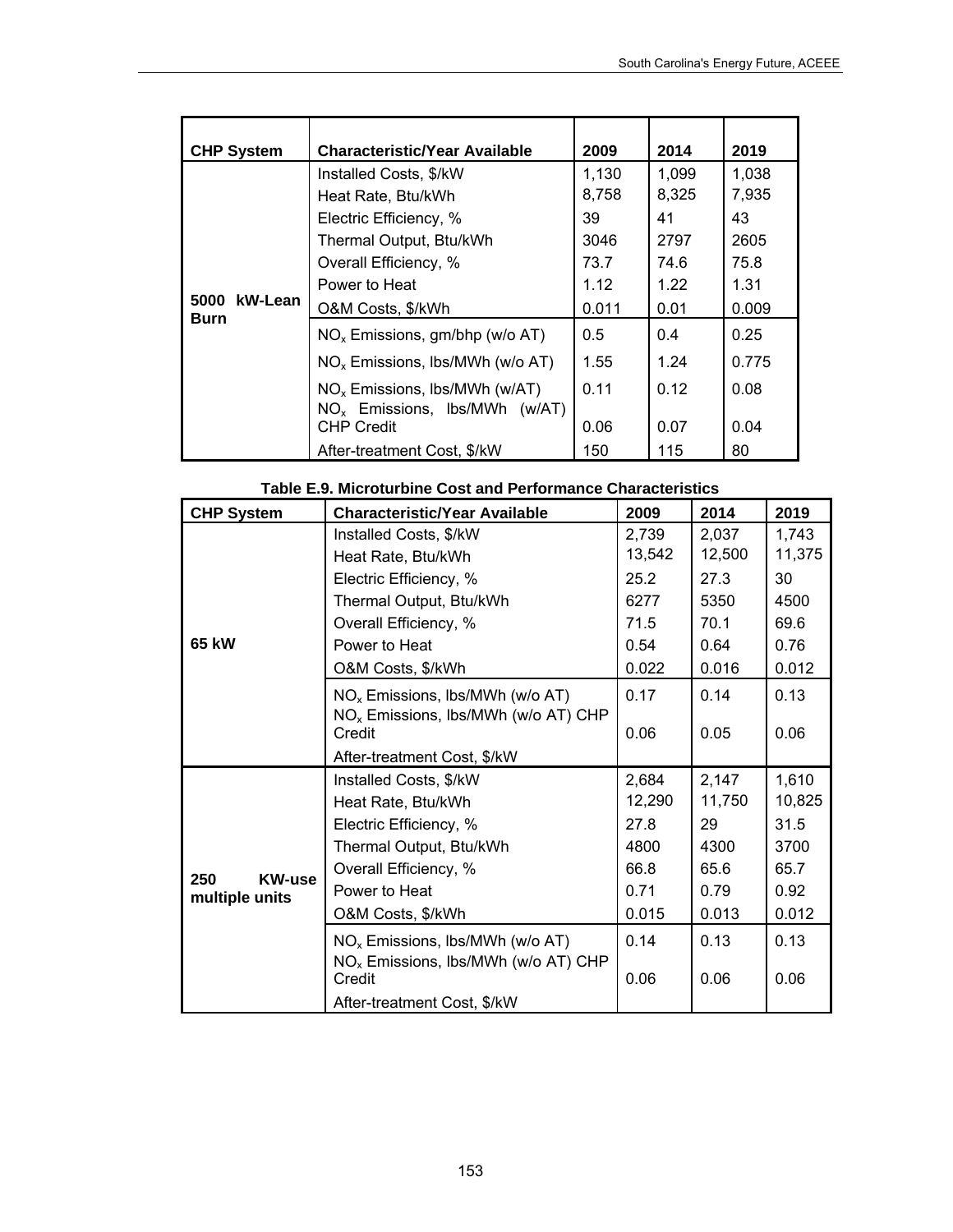| <b>CHP System</b>                     | <b>Characteristic/Year Available</b>        | 2009  | 2014  | 2019  |
|---------------------------------------|---------------------------------------------|-------|-------|-------|
|                                       | Installed Costs, \$/kW                      | 6,310 | 4,782 | 3,587 |
|                                       |                                             | 9,475 | 9,475 | 9,000 |
|                                       | Heat Rate, Btu/kWh                          |       |       |       |
| 200/400<br>kW                         | Electric Efficiency, %                      | 36    | 36    | 37.9  |
| PAFC (assumes<br>high<br>grade<br>all | Thermal Output, Btu/kWh                     | 2923  | 2923  | 2800  |
| 50%<br>low<br>and                     | Overall Efficiency, %                       | 66.9  | 66.9  | 69    |
| thermal<br>grade                      | Power to Heat                               | 1.17  | 1.17  | 1.22  |
| utilized)                             | O&M Costs, \$/kWh                           | 0.038 | 0.017 | 0.015 |
|                                       | NO <sub>x</sub> Emissions, Ibs/MWh (w/o AT) | 0.04  | 0.035 | 0.035 |
|                                       | After-treatment Cost, \$/kW                 | n.a.  | n.a.  | n.a.  |
|                                       | Installed Costs, \$/kW                      | 5,580 | 4,699 | 3,671 |
| 300 kW MCFC                           | Heat Rate, Btu/kWh                          | 8,022 | 7,700 | 7,300 |
|                                       | Electric Efficiency, %                      | 42.5  | 44.3  | 46.7  |
|                                       | Thermal Output, Btu/kWh                     | 1600  | 1500  | 1300  |
|                                       | Overall Efficiency, %                       | 62.5  | 63.8  | 64.5  |
|                                       | Power to Heat                               | 2.13  | 2.27  | 2.62  |
|                                       | O&M Costs, \$/kWh                           | 0.035 | 0.02  | 0.015 |
|                                       | NO <sub>x</sub> Emissions, Ibs/MWh (w/o AT) | 0.01  | 0.01  | 0.01  |
|                                       | After-treatment Cost, \$/kW                 | n.a.  | n.a.  | n.a.  |
|                                       | Installed Costs, \$/kW                      | 5,250 | 4,523 | 3,554 |
|                                       | Heat Rate, Btu/kWh                          | 8,022 | 7,500 | 6,820 |
|                                       | Electric Efficiency, %                      | 42.5  | 45.5  | 50    |
|                                       | Thermal Output, Btu/kWh                     | 1583  | 1400  | 1100  |
| 1500 kW MCFC                          | Overall Efficiency, %                       | 62.3  | 64.2  | 66.2  |
|                                       | Power to Heat                               | 2.15  | 2.44  | 3.1   |
|                                       | O&M Costs, \$/kWh                           | 0.032 | 0.019 | 0.015 |
|                                       | NO <sub>x</sub> Emissions, Ibs/MWh (w/o AT) | 0.01  | 0.01  | 0.01  |
|                                       | After-treatment Cost, \$/kW                 | n.a.  | n.a.  | n.a.  |

**Table E.10. Fuel Cell Cost and Performance Characteristics**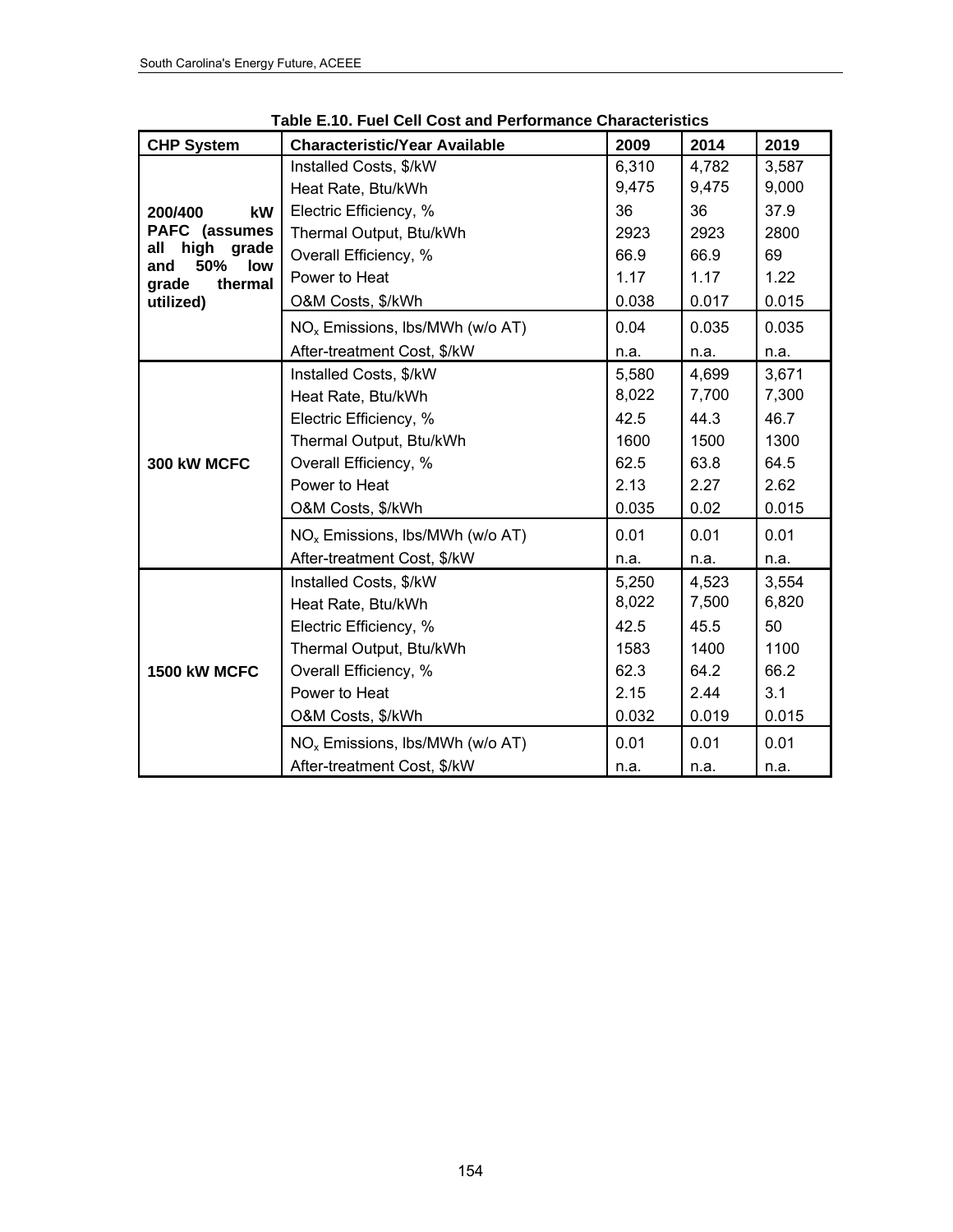| <b>CHP System</b> | <b>Characteristic/Year Available</b>        | 2009   | 2014   | 2019   |
|-------------------|---------------------------------------------|--------|--------|--------|
|                   | Installed Costs, \$/kW                      | 1,690  | 1,560  | 1,300  |
|                   | Heat Rate, Btu/kWh                          | 13,100 | 12,650 | 11,500 |
| 3000 KW GT        | Electric Efficiency, %                      | 26     | 27     | 29.7   |
|                   | Thermal Output, Btu/kWh                     | 5018   | 4750   | 4062   |
|                   | Overall Efficiency, %                       | 64.4   | 64.5   | 65     |
|                   | Power to Heat                               | 0.68   | 0.72   | 0.84   |
|                   | O&M Costs, \$/kWh                           | 0.0074 | 0.0065 | 0.006  |
|                   | $NOx$ Emissions, ppm (w/o AT)               | 15     | 9      | 5      |
|                   | NO <sub>x</sub> Emissions, Ibs/MWh (w/o AT) | 0.68   | 0.38   | 0.2    |
|                   | NO <sub>x</sub> Emission, Ib/MWh (w/AT)     | 0.07   | 0.07   | 0.07   |
|                   | After-treatment Cost, \$/kW                 | 210    | 175    | 150    |
|                   | Installed Costs, \$/kW                      | 1,298  | 1,278  | 1,200  |
| 10 MW GT          | Heat Rate, Btu/kWh                          | 11,765 | 10,800 | 9,950  |
|                   | Electric Efficiency, %                      | 29     | 31.6   | 34.3   |
|                   | Thermal Output, Btu/kWh                     | 4674   | 4062   | 3630   |
|                   | Overall Efficiency, %                       | 68.7   | 69.2   | 70.8   |
|                   | Power to Heat                               | 0.73   | 0.84   | 0.94   |
|                   | O&M Costs, \$/kWh                           | 0.007  | 0.006  | 0.005  |
|                   | $NOx$ Emissions, ppm (w/o AT)               | 15     | 9      | 5      |
|                   | NO <sub>x</sub> Emissions, Ibs/MWh (w/o AT) | 0.68   | 0.38   | 0.2    |
|                   | NO <sub>x</sub> Emission, Ib/MWh (w/AT)     | 0.07   | 0.07   | 0.07   |
|                   | After-treatment Cost, \$/kW                 | 140    | 125    | 100    |
|                   | Installed Costs, \$/kW                      | 972    | 944    | 916    |
|                   | Heat Rate, Btu/kWh                          | 9,220  | 8,865  | 8,595  |
|                   | Electric Efficiency, %                      | 37     | 38.5   | 39.7   |
|                   | Thermal Output, Btu/kWh                     | 3189   | 3019   | 2892   |
|                   | Overall Efficiency, %                       | 71.6   | 72.5   | 73.3   |
| 40 MW GT          | Power to Heat                               | 1.07   | 1.13   | 1.18   |
|                   | O&M Costs, \$/kWh                           | 0.004  | 0.004  | 0.004  |
|                   | $NOx$ Emissions, ppm (w/o AT)               | 15     | 5      | 3      |
|                   | NO <sub>x</sub> Emissions, Ibs/MWh (w/o AT) | 0.55   | 0.2    | 0.1    |
|                   | NO <sub>x</sub> Emission, Ib/MWh (w/AT)     | 0.06   | 0.06   | 0.06   |
|                   | After-treatment Cost, \$/kW                 | 90     | 75     | 40     |

**Table E.11. Gas Turbine Cost and Performance Characteristics** 

In the cooling markets, an additional cost was added to reflect the costs of adding chiller capacity to the CHP system. These costs depend on the sizing of the absorption chiller which in turn depends on the amount of usable waste heat that the CHP system produces. Figure E.3 shows this cost approximation.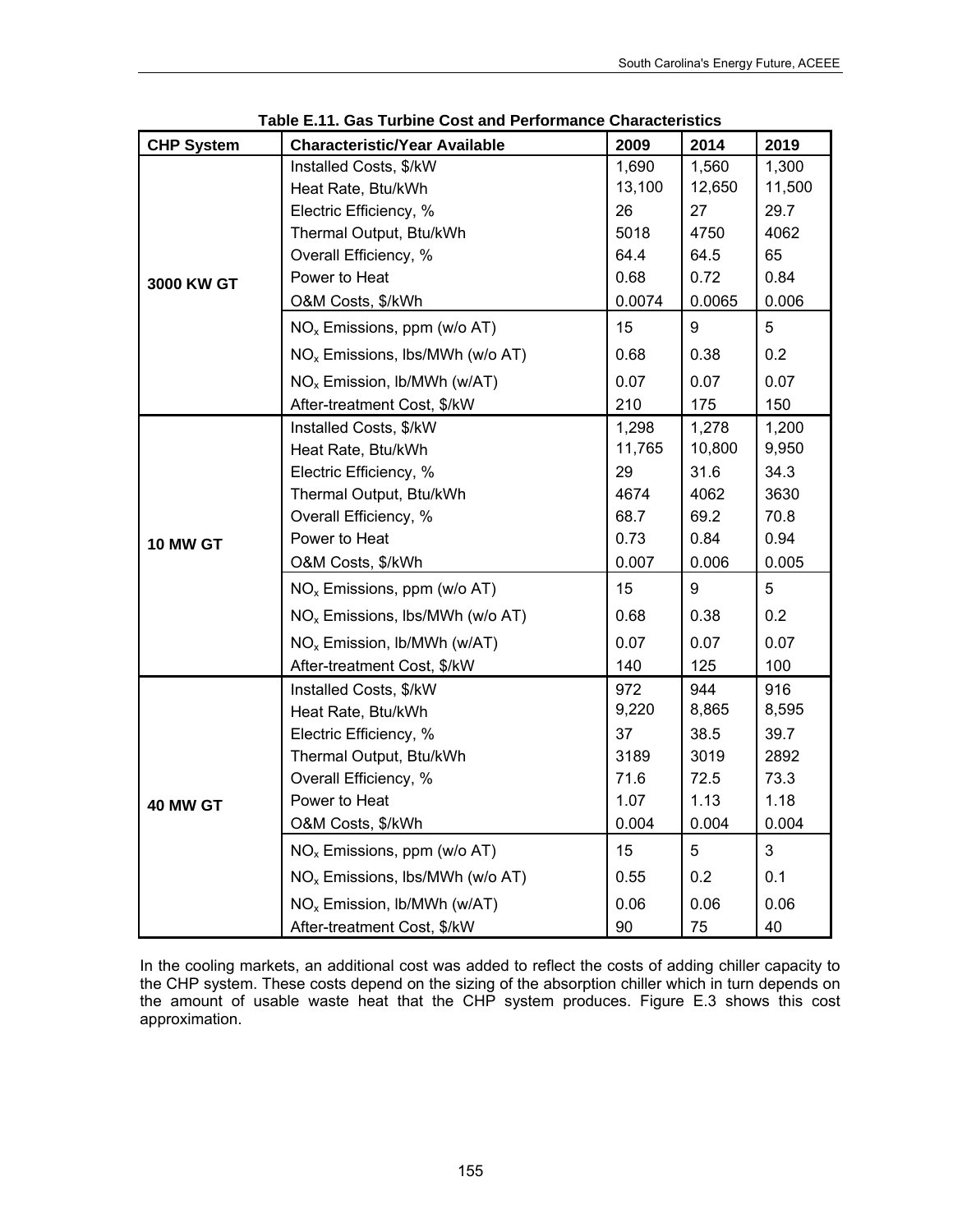

**Figure E.3. Absorption Chiller Capital Costs** 

### **E.4. Market Penetration Analysis**

ICF International has developed a CHP market penetration model that estimates cumulative CHP market penetration in 5-yrar increments. This model evaluates CHP market penetration for natural gas fired systems in commercial, institutional, and industrial applications. For this analysis, only applications that could use the CHP generated electricity onsite were considered. Therefore, the forecast results reflect the opportunity for electrically sized systems fired by natural gas. The potential markets for CHP using opportunity fuels or for large export projects is not included.

For this analysis, the forecast periods are 2013, 2018, 2023, and 2028. These results are interpolated to the output years 2010, 2015, 2020, and 2025. The target market is comprised of the facilities that make up the technical market potential as defined in previously in this section. Thee economic competition module in the market penetration model compares CHP technologies to purchased fuel and power in 5 different sizes and 4 different CHP application types. The calculated payback determines the potential pool of customers that would consider accepting the CHP investment as economic. Additional, non economic screening factors are applied that limit the pool of customers that can accept CHP in any given market/size. Based on this calculated economic potential, a market diffusion model is used to determine the cumulative market penetration for each 5-year time period. The cumulative market penetration, economic potential and technical potential are defined as follows:

- *Technical potential:* represents the total capacity potential from existing and new facilities that are likely to have the appropriate physical electric and thermal load characteristics that would support a CHP system with high levels of thermal utilization during business operating hours.
- *Economic potential:* as shown in the table, reflects the share of the technical potential capacity (and associated number of customers) that would consider the CHP investment economically acceptable according to a procedure that is described in more detail below.
- *Cumulative market penetration:* represents an estimate of CHP capacity that will actually enter the market between 2009 and 2025. This value discounts the economic potential to reflect noneconomic screening factors and the rate that CHP is likely to actually enter the market.

In addition to segmenting the market by size, as shown in the table, the analysis is conducted in four separate CHP market applications (high load and low load factor traditional CHP and high and low load factor CHP with cooling.) These markets are considered individually because both the annual load factor and the installation and operation of thermally activated cooling has an impact on the system economics.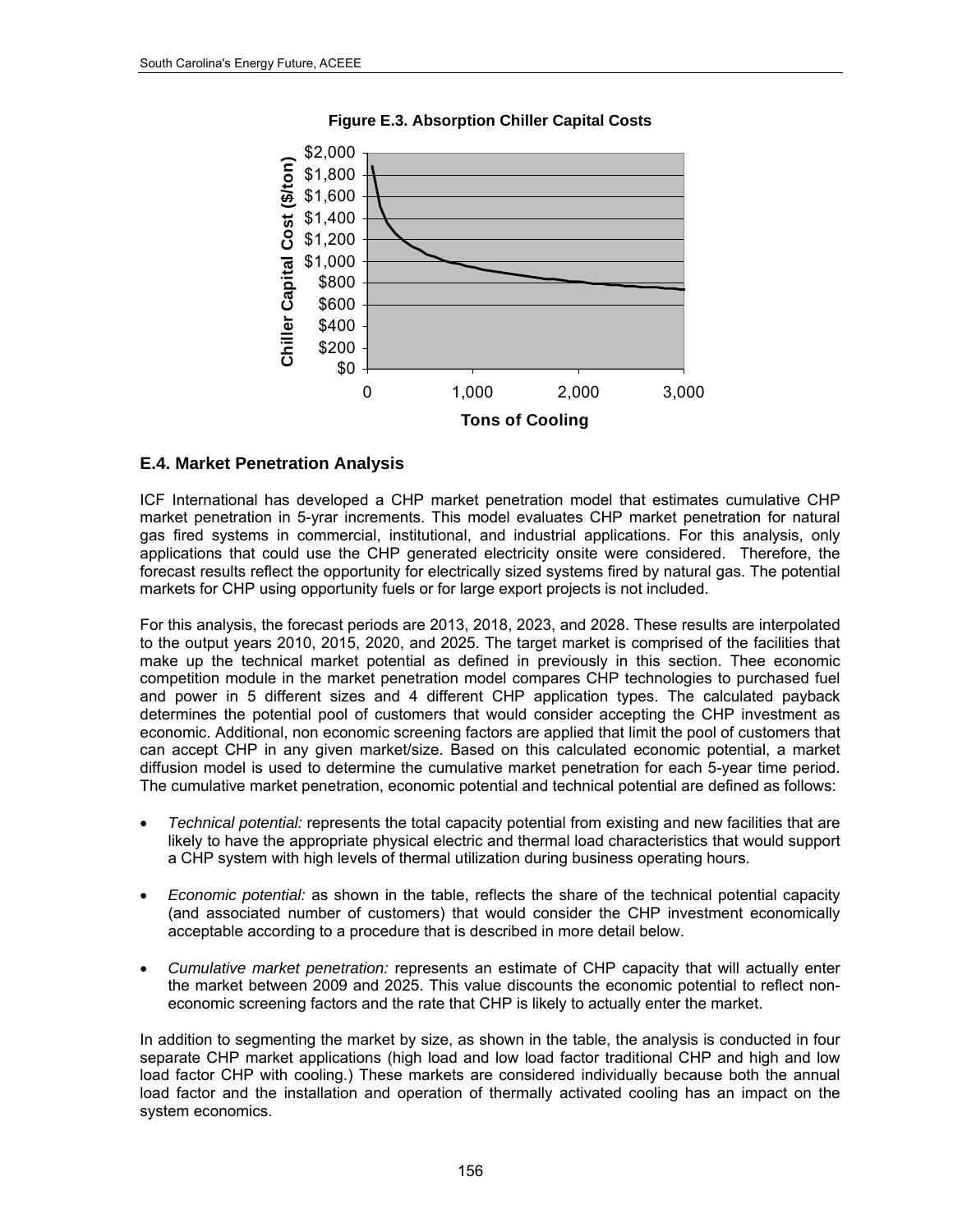Economic potential is determined by an evaluation of the competitiveness of CHP versus purchased fuel and electricity. The projected future fuel and electricity prices and the cost and performance of CHP technologies determine the economic competitiveness of CHP in each market. CHP technology and performance assumptions appropriate to each size category and region were selected to represent the competition in that size range (Table E.12). Additional assumptions were made for the competitive analysis. Technologies below 1 MW in electrical capacity are assumed to have an economic life of 10 years. Larger systems are assumed to have an economic life of 15 years. Capital related amortization costs were based on a 10% discount rate. Based on their operating characteristics (each category and each size bin within the category have specific assumptions about the annual hours of CHP operation (80-90% for the high load factor cases with appropriate adjustments for low load factor facilities), the share of recoverable thermal energy that gets utilized (80%-90%), and the share of useful thermal energy that is used for cooling compared to traditional heating. The economic figure-of-merit chosen to reflect this competition in the market penetration model is simple payback.<sup>67</sup> While not the most sophisticated measure of a project's performance, it is nevertheless widely understood by all classes of customers.

|                        | <b>Equivalent Full</b><br>Load Hours of |                                                           | <b>Competing CHP</b>                             |
|------------------------|-----------------------------------------|-----------------------------------------------------------|--------------------------------------------------|
| <b>CHP Market Size</b> | Use.                                    | <b>Thermal Utilization</b>                                | <b>Technologies</b>                              |
| 50-500 kW              | $HilF = 7.008$<br>$LoLF = 4,500$        | H only Markets 80% H / 0% C<br>H/C Markets 40% H / 40% C  | 100 kW ICE<br>65 kW MT<br>200 kW PAFC            |
| 500-1,000 kW           | $HilF = 7.008$<br>$LoLF = 4,500$        | H only Markets 80% H / 0% C<br>H/C Markets 40% H / 40% C  | 800 KW ICE<br>250 kW MT x 3<br>300 kW MCFC x 2   |
| $1-5$ MW               | $HilF = 7,008$<br>$LoLF = 4,500$        | H only Markets 80% H / 0% C<br>H/C Markets 40% H / 40% C  | 3000 kW ICE<br>3000 kW GT<br><b>1500 kW MCFC</b> |
| 5-20 MW                | $HilF = 7,446$<br>$LoLF = 4,500$        | H only Markets 90% H / 0% C<br>H/C Markets 45% H / 45% C  | 5 MW ICE<br><b>10 MW GT</b>                      |
| >20 MW                 | $HilF = 8059$<br>$LoLF = 4,500$         | H only Markets 100% H / 0% C<br>H/C Markets 50% H / 50% C | 40 MW GT                                         |
| A bhrouiotiona         |                                         |                                                           |                                                  |

Abbreviations

-

Load Factor: Thermal **Technology**  $GT = gas$  turbine ICE = Internal combustion engine MT = Microturbine PAFC = phosphroic acid fuel cell MCFC = molten carbonate fuel cell HiLF = High load factor, LoLF = Low load factor H = heating (boiler replacement) C = cooling (electric AC replacement)

Rather than use a single payback value, such as 3-years or 5-years as the determinant of economic potential, we have based the market acceptance rate on a survey of commercial and industrial facility operators concerning the payback required for them to consider installing CHP. Figure E.4 shows the percentage of survey respondents that would accept CHP investments at different payback levels (CEC 2005b). As can be seen from the figure, more than 30% of customers would reject a project that promised to return their initial investment in just one year. A little more than half would reject a project with a payback of 2 years. This type of payback translates into a project with an ROI of between 49-100%. Potential explanations for rejecting a project with such high returns is that the

<span id="page-170-0"></span> $67$  Simple payback is the number of years that it takes for the annual operating savings to repay the initial capital investment.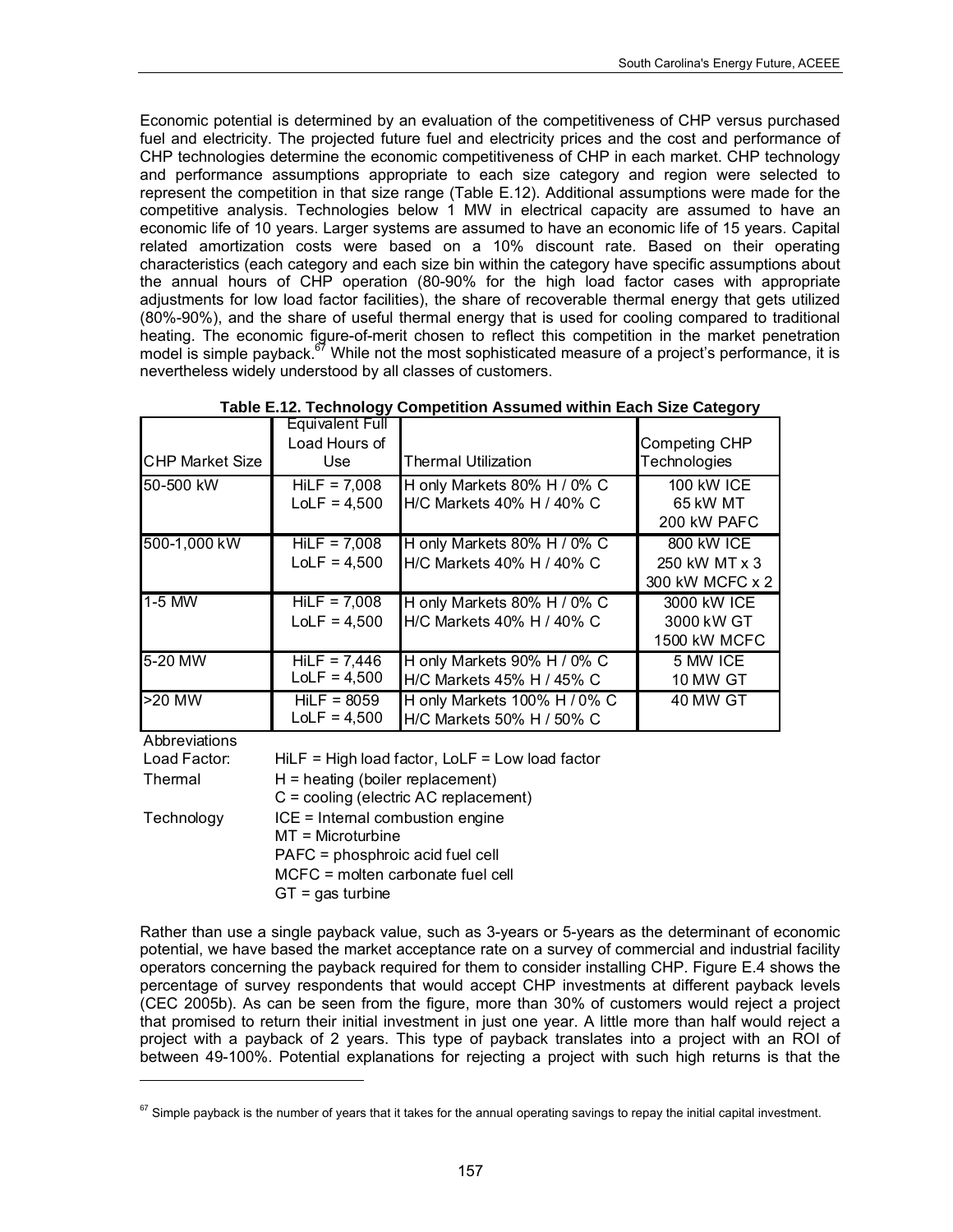average customer does not believe that the results are real and is protecting himself from this perceived risk by requiring very high projected returns before a project would be accepted, or that the facility is very capital limited and is rationing its capital raising capability for higher priority projects (market expansion, product improvement, etc.).



**Figure E.4. Customer Payback Acceptance Curve** 

For each market segment, the economic potential represents the technical potential multiplied by the share of customers that would accept the payback calculated in the economic competition module.

The rate of market penetration is based on *Bass diffusion curves* with allowance for growth in the maximum market. This function determines cumulative market penetration for each 5-year period. Smaller size systems are assumed to take a longer time to reach maximum market penetration than larger systems. Cumulative market penetration using a Bass diffusion curve takes a typical S-shaped curve. In the generalized form used in this analysis, growth in the number of ultimate adopters is allowed. The curves shape is determined by an initial market penetration estimate, growth rate of the technical market potential, and two factors described as *internal market influence* and *external market influence*.

The cumulative market penetration factors reflect the economic potential multiplied by the noneconomic screening factor (maximum market potential) and by the Bass model market cumulative market penetration estimate.

Once the market penetration is determined, the competing technology shares within a size/utility bin are based on a *logit function* calculated on the comparison of the system paybacks. The greatest market share goes to the lowest cost technology, but more expensive technologies receive some market share depending on how close they are to the technology with the lowest payback. (This technology allocation feature is part of the ICF CHP model that is not specifically used for this analysis.)

Three cases were run for this analysis:

- 1. Base Case—no program incentives (Table E.13)
- 2. \$500/kW Incentive—\$500/kW capital cost reduction for CHP projects less than 20 MW (Table E.14)

*Source: Primen's 2003 Distributed Energy Market Survey*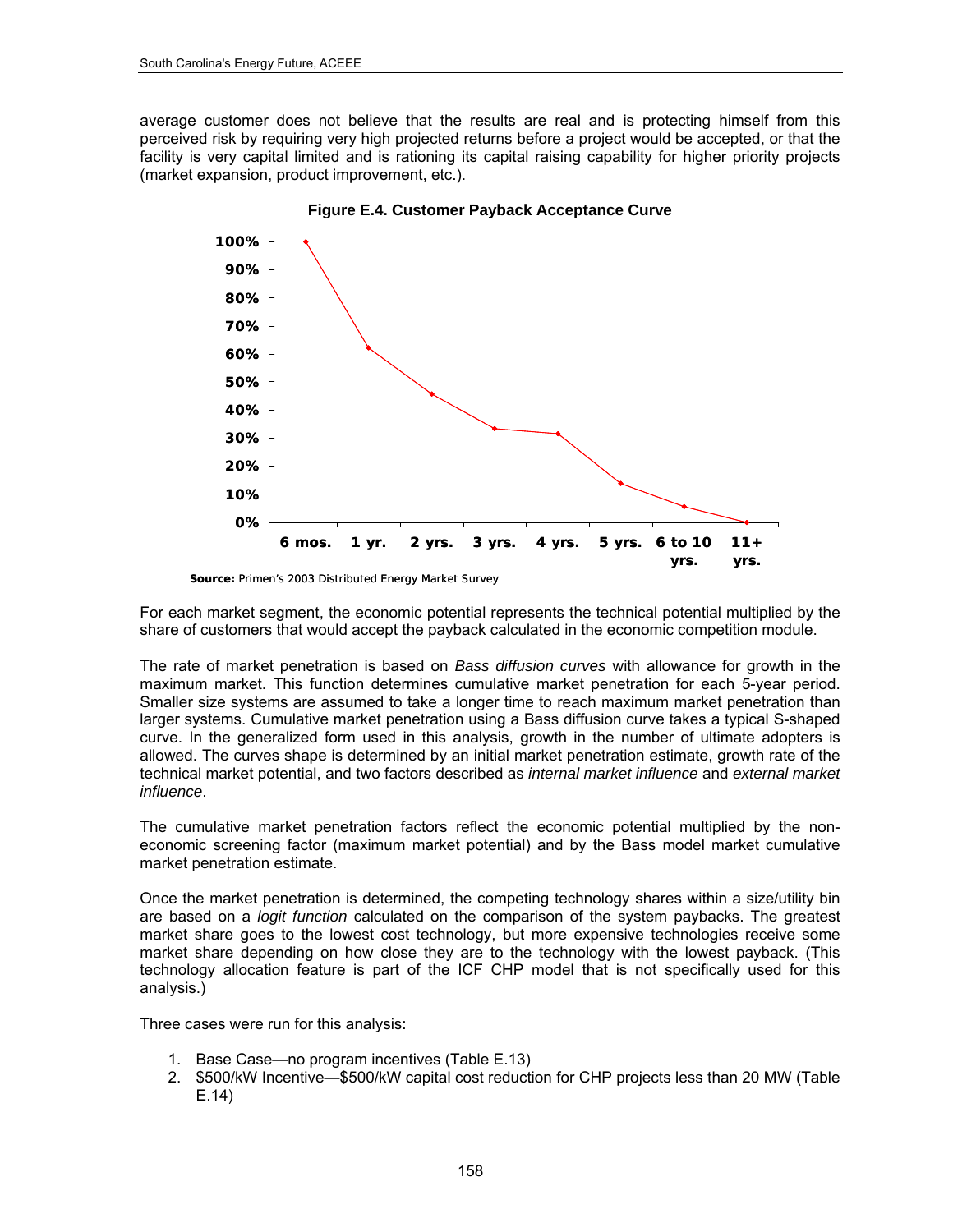3. \$1,000/kW incentive—\$1,000/kW capital cost reduction for CHP projects less than 20 MW (Table E.15)

| <b>CHP Measurement</b>                           | 2010           | 2015        | 2020     | 2025           |
|--------------------------------------------------|----------------|-------------|----------|----------------|
| <b>Cumulative Market Penetration (MW)</b>        |                |             |          |                |
| Industrial                                       | 0              | 10          | 28       | 37             |
| Commercial/Institutional                         | $\overline{0}$ | $\Omega$    | $\Omega$ | 0              |
| Total                                            | 0              | 10          | 28       | 37             |
| <b>Avoided Cooling</b>                           | $\overline{0}$ | 0           | 0        | 0              |
| <b>Scenario Grand Total</b>                      | 0              | 10          | 28       | 37             |
| <b>Annual Electric Energy (Million kWh)</b>      |                |             |          |                |
| Industrial                                       | 0              | 78          | 226      | 298            |
| Commercial/Institutional                         | $\overline{0}$ | 0           | $\Omega$ | 0              |
| Total                                            | 0              | 78          | 226      | 298            |
| <b>Avoided Cooling</b>                           | 0              | $\mathbf 0$ | 0        | $\Omega$       |
| Scenario Grand Total                             | 0              | 78          | 226      | 298            |
| Incremental Onsite Fuel (billion Btu/year)       |                |             |          |                |
| Industrial                                       | 0              | 399         | 1149     | 1507           |
| Commercial/Institutional                         | $\overline{0}$ | $\Omega$    | $\Omega$ | $\overline{2}$ |
| Total                                            | 0              | 399         | 1,149    | 1,508          |
| Cumulative Investment (million 2007\$)           | \$0            | \$10        | \$30     | \$39           |
| <b>Cumulative Incentive Payments</b><br>(Million |                |             |          |                |
| 2007\$)                                          | \$0            | \$0         | \$0      | \$0            |
| Annual Electric Energy (Million 2007 \$)         |                |             |          |                |
| Industrial                                       | 0              | 5           | 12       | 17             |
| Commercial/Institutional                         | 0              | $\mathbf 0$ | 0        | 0              |
| Total                                            | $\overline{0}$ | 5           | 12       | 17             |
| <b>Avoided Cooling</b>                           | $\overline{0}$ | $\mathbf 0$ | 0        | $\Omega$       |
| <b>Scenario Grand Total</b>                      | 0              | 5           | 12       | 17             |
| Incremental Onsite Fuel (million 2007 \$)        |                |             |          |                |
| Industrial                                       | 0              | 3           | 9        | 13             |
| Commercial/Institutional                         | 0              | 0           | 0        | 0              |
| Total                                            | 0              | 3           | 9        | 13             |

**Table E.13. Market Penetration Results for Base Case**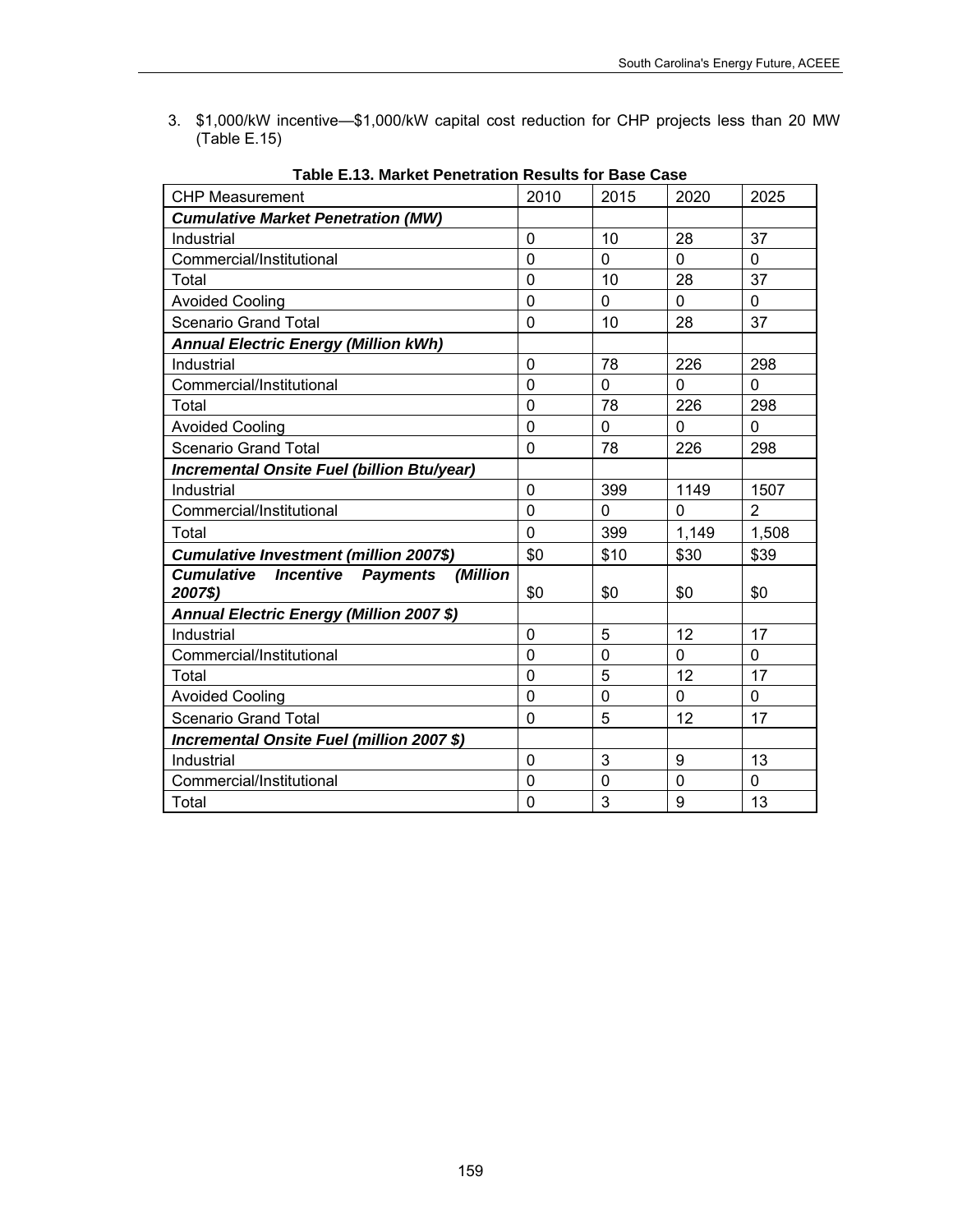| <b>CHP Measurement</b>                                                          | 2010           | 2015           | 2020         | 2025         |
|---------------------------------------------------------------------------------|----------------|----------------|--------------|--------------|
| <b>Cumulative Market Penetration (MW)</b>                                       |                |                |              |              |
| Industrial                                                                      | $\mathbf 0$    | 15             | 49           | 76           |
| Commercial/Institutional                                                        | $\overline{0}$ | 0              | $\mathbf{1}$ | 3            |
| Total                                                                           | $\overline{0}$ | 15             | 50           | 78           |
| <b>Avoided Cooling</b>                                                          | $\overline{0}$ | 0              | 0            | 0            |
| Scenario Grand Total                                                            | $\mathbf 0$    | 15             | 50           | 78           |
| <b>Annual Electric Energy (Million kWh)</b>                                     |                |                |              |              |
| Industrial                                                                      | $\mathbf 0$    | 116            | 381          | 584          |
| Commercial/Institutional                                                        | $\overline{0}$ | $\mathbf 1$    | 6            | 15           |
| Total                                                                           | $\overline{0}$ | 117            | 386          | 598          |
| <b>Avoided Cooling</b>                                                          | $\mathbf 0$    | 0              | 0            | 0            |
| <b>Scenario Grand Total</b>                                                     | $\overline{0}$ | 117            | 386          | 599          |
| Incremental Onsite Fuel (billion Btu/year)                                      |                |                |              |              |
| Industrial                                                                      | 0              | 596            | 1959         | 3006         |
| Commercial/Institutional                                                        | 0              | 4              | 32           | 81           |
| Total                                                                           | $\mathbf 0$    | 600            | 1,991        | 3,087        |
| <b>Cumulative Investment (million 2007\$)</b>                                   | \$0            | \$15           | \$46         | \$69         |
| (Million<br><b>Cumulative</b><br><b>Incentive</b><br><b>Payments</b><br>2007\$) | \$0            | \$3            | \$11         | \$21         |
| Annual Electric Energy (Million 2007 \$)                                        |                |                |              |              |
| Industrial                                                                      | 0              | $\overline{7}$ | 18           | 30           |
| Commercial/Institutional                                                        | $\mathbf 0$    | $\mathbf 0$    | $\mathbf{0}$ | $\mathbf{1}$ |
| Total                                                                           | $\overline{0}$ | $\overline{7}$ | 18           | 31           |
| <b>Avoided Cooling</b>                                                          | $\overline{0}$ | 0              | 0            | $\Omega$     |
| <b>Scenario Grand Total</b>                                                     | $\mathbf 0$    | $\overline{7}$ | 18           | 31           |
| Incremental Onsite Fuel (million 2007 \$)                                       |                |                |              |              |
| Industrial                                                                      | 0              | 4              | 15           | 26           |
| Commercial/Institutional                                                        | $\mathbf 0$    | 0              | 0            | $\mathbf{1}$ |
| Total                                                                           | 0              | 4              | 16           | 26           |

**Table E.14. Market Penetration Results for \$500/kW Incentive Case**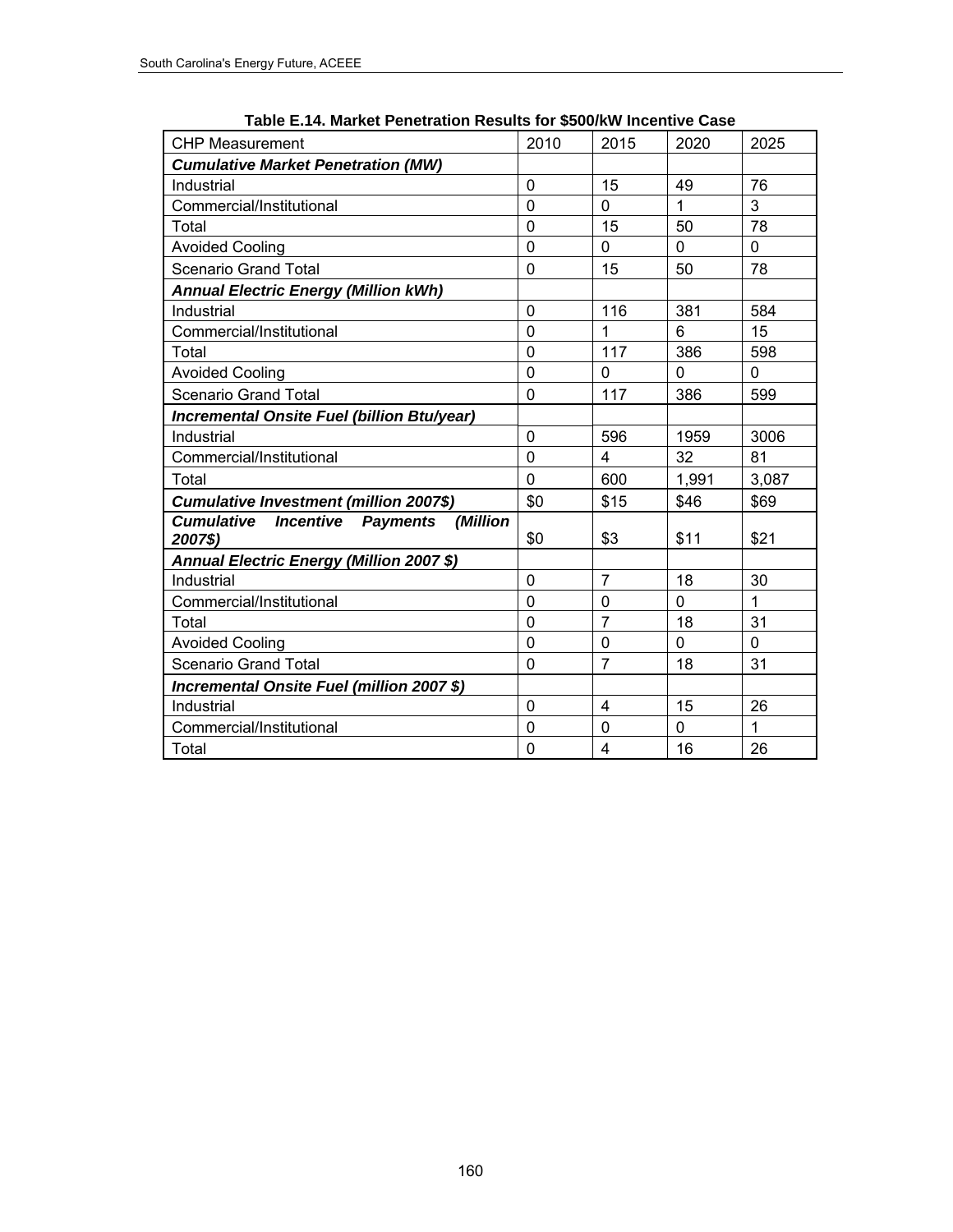| <b>CHP Measurement</b>                                     | 2010           | 2015           | 2020   | 2025         |
|------------------------------------------------------------|----------------|----------------|--------|--------------|
| <b>Cumulative Market Penetration (MW)</b>                  |                |                |        |              |
| Industrial                                                 | 6              | 86             | 242    | 343          |
| Commercial/Institutional                                   | $\overline{0}$ | 8              | 28     | 46           |
| Total                                                      | 6              | 94             | 270    | 389          |
| <b>Avoided Cooling</b>                                     | $\overline{0}$ | $\mathbf{1}$   | 3      | 4            |
| <b>Scenario Grand Total</b>                                | 6              | 95             | 273    | 393          |
| <b>Annual Electric Energy (Million kWh)</b>                |                |                |        |              |
| Industrial                                                 | 47             | 637            | 1782   | 2521         |
| Commercial/Institutional                                   | 0              | 43             | 153    | 251          |
| Total                                                      | 47             | 680            | 1935   | 2773         |
| <b>Avoided Cooling</b>                                     | 0              | $\overline{2}$ | 5      | 9            |
| Scenario Grand Total                                       | 47             | 682            | 1,940  | 2,782        |
| Incremental Onsite Fuel (billion Btu/year)                 |                |                |        |              |
| Industrial                                                 | 252            | 3396           | 9440   | 13270        |
| Commercial/Institutional                                   | $\mathbf 0$    | 274            | 971    | 1585         |
| Total                                                      | 252            | 3,671          | 10,411 | 14,856       |
| <b>Cumulative Investment (million 2007\$)</b>              | \$1            | \$32           | \$90   | \$120        |
| <b>Cumulative</b><br>(Million<br><b>Incentive Payments</b> |                |                |        |              |
| 2007\$)                                                    | \$6            | \$85           | \$242  | \$353        |
| Annual Electric Energy (Million 2007 \$)                   |                |                |        |              |
| Industrial                                                 | $\overline{2}$ | 37             | 87     | 133          |
| Commercial/Institutional                                   | 0              | 3              | 8      | 14           |
| Total                                                      | $\overline{2}$ | 40             | 94     | 147          |
| <b>Avoided Cooling</b>                                     | $\overline{0}$ | 0              | 0      | $\mathbf{1}$ |
| Scenario Grand Total                                       | $\overline{2}$ | 40             | 95     | 148          |
| Incremental Onsite Fuel (million 2007 \$)                  |                |                |        |              |
| Industrial                                                 | $\overline{2}$ | 24             | 74     | 114          |
| Commercial/Institutional                                   | $\overline{0}$ | $\overline{2}$ | 8      | 14           |
| Total                                                      | $\overline{2}$ | 26             | 82     | 127          |

**Table E.15. Market Penetration Results for \$1,000/kW Incentive Case** 

In the Base Case, only 37 MW of additional natural gas fired CHP capacity is projected by 2025. Only large industrial projects are economic in this case. Adding a \$500/kW capital cost reduction incentive can nearly double this market penetration to 78 MW with an incentive cost of \$21 million. Doubling of the incentive to \$1,000/kW increases the 2025 market penetration to 393 MW with an incentive cost of \$353 million.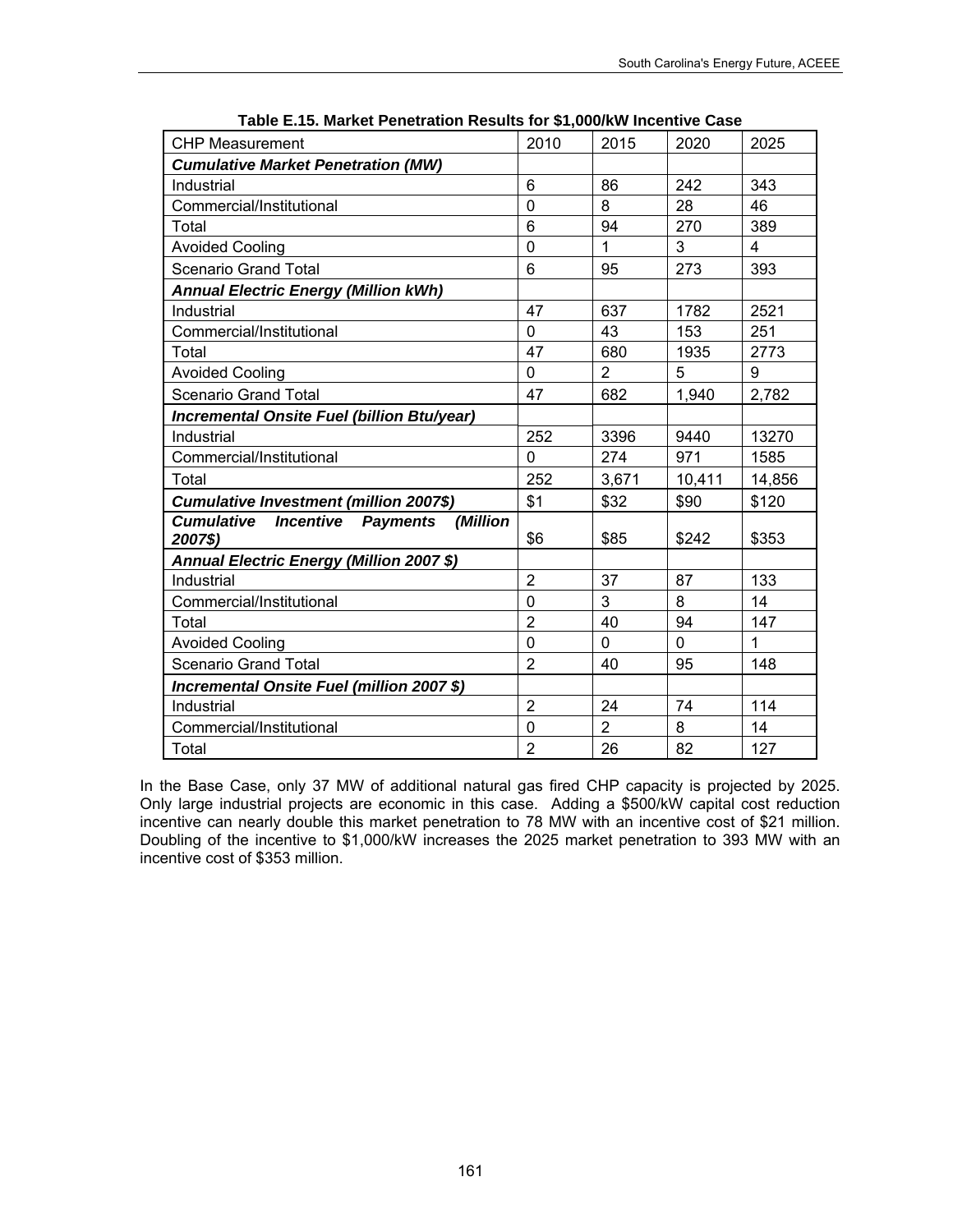# **Appendix F—Additional Resources**

#### *South Carolina Farm Bureau Federation:* [www.scfb.org](http://www.scfb.org/)

The South Carolina farm bureau serves the entire agricultural community through education and a unified voice in government. Their mission is to promote agricultural interests in the State of South Carolina and to optimize the lives of those involved in agriculture while being respectful to the needs and concerns of all citizens.

#### *The Southern Alliance for Clean Energy (SACE):* [www.cleanenergy.org](http://www.cleanenergy.org/)

The Southern Alliance for Clean Energy, partners with the Southern Environmental Law Center, Environmental Defense Fund, Natural Resources Defense Council, and the Coastal Conservation League of South Carolina, participating in public service/utilities commission hearings on proposed utility energy efficiency programs.

#### *South Carolina Cooperative Extension:*

The South Carolina Cooperative Extension service is operated out of Clemson University [\(www.clemson.edu/extension](http://www.clemson.edu/extension)) and the South Carolina State University [www.scsu.edu/1890/extension.aspx](http://www.scsu.edu/1890/extension.aspx).

*South Carolina Department of Agriculture:* <http://agriculture.sc.gov/>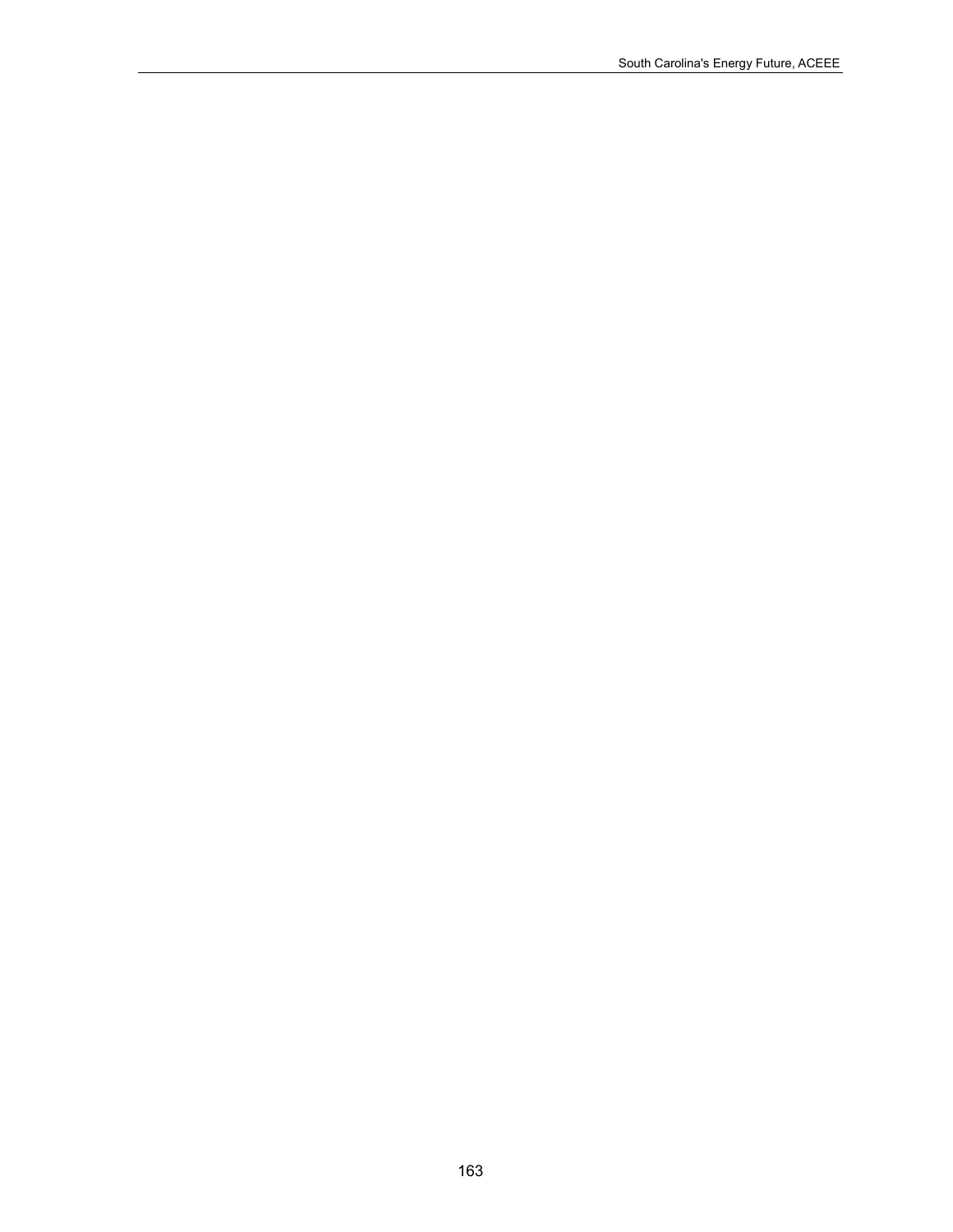l

# **Appendix G—The DEEPER Model and Macro Model**

The Dynamic Energy Efficiency Policy Evaluation Routine—or the DEEPER Model—is a 15-sector quasi-dynamic input-output impact model of the U.S. economy.<sup>[68](#page-177-0)</sup> Although an updated model with a new name, the model has a 15-year history of use and development. See, for example, Laitner, Bernow, and DeCicco (1998) and Laitner (2007) for a review of past modeling efforts. The model is generally used to evaluate the macroeconomic impacts of a variety of energy efficiency (including renewable energy) and climate policies at both the state and national level. The national model now evaluates policies for the period 2008 through 2050. Although, the DEEPER Model for the South Carolina specific analysis will cover the period between 2009 through 2025. As it is now designed, the model solves for the set of energy prices that achieves a desired and exogenously determined level of greenhouse gas emissions (below some previously defined reference case). Although the model does include non- $CO<sub>2</sub>$  emissions and other emissions reduction opportunities, it currently focuses on energy-related  $CO<sub>2</sub>$  emissions and on the prices, policies, and programs necessary to achieve the desired emissions reductions. DEEPER is an Excel-based analytical tool that consists generally of six sets of key modules or groups of worksheets. These six sets of modules now include:

**Global data:** The information in this module consists of the economic time series data and key model coefficients and parameters necessary to generate the final model results. The time series data includes the projected reference case energy quantities such as trillion Btus and kilowatt-hours, as well as the key energy prices associated with their use. It also includes the projected gross domestic product, wages and salary earnings, and levels of employment as well as information on key technology cost and performance characteristics. The sources of economic information include data from the Energy Information Administration, the Bureau of Economic Analysis, the Bureau of Labor Statistics, and Economy.com. The cost and performance characterization of key technologies is derived from available studies completed by ACEEE and others, as well as data from the Energy Information Administration's (EIA) National Energy Modeling System (NEMS). One of the more critical assumptions in this study is that alternative patterns of electricity consumption will change and/or defer the mix of investments in conventional power plants. Although we can independently generate these impacts within DEEPER, we can also substitute assumptions from the ICF Integrated Planning Model (IPM) and similar models as they may have different characterizations of avoided costs or alternative patterns of power plant investment and spending.

**Macroeconomic model:** This set of modules contains the "production recipe" for the region's economy for a given "base year"—in this case, 2006, which is the latest year for which a complete set of economic accounts are available for the regional economy. The I-O data, currently purchased from the Minnesota IMPLAN Group (IMPLAN 2007), is essentially a set of input-output accounts that specify how different sectors of the economy buy (purchase inputs) from and sell (deliver outputs) to each other. In this case, the model is now designed to evaluate impacts for 15 different sectors, including: Agriculture, Oil and Gas Extraction, Coal Mining, Other Mining, Electric Utilities, Natural Gas Distribution, Construction, Manufacturing, Wholesale Trade, Transportation and Other Public Utilities (including water and sewage), Retail Trade, Services, Finance, Government, and Households.

**Investment, Expenditures and Energy Savings:** Based on the scenarios mapped into the model, this worksheet translates the energy policies into a dynamic array of physical energy impacts, investment flows, and energy expenditures over the desired period of analysis. It estimates the needed investment path for an alternative mix of energy efficiency and other technologies (including efficiency gains on both the end-use and the supply side). It also provides an estimate of the avoided investments needed by the electric generation sector. These quantities and expenditures feed directly

<span id="page-177-0"></span><sup>&</sup>lt;sup>68</sup> There is nothing particularly special about this number of sectors. The problem is to provide sufficient detail to show key negative and positive impacts while maintaining a manageable sized model. If we choose to reflect a different mix of sectors and stay within the 15 x 15 matrix, that can be done easily. If we wish to expand the number of sectors, that would take some minor programming changes or adjustments to reflect the larger matrix.